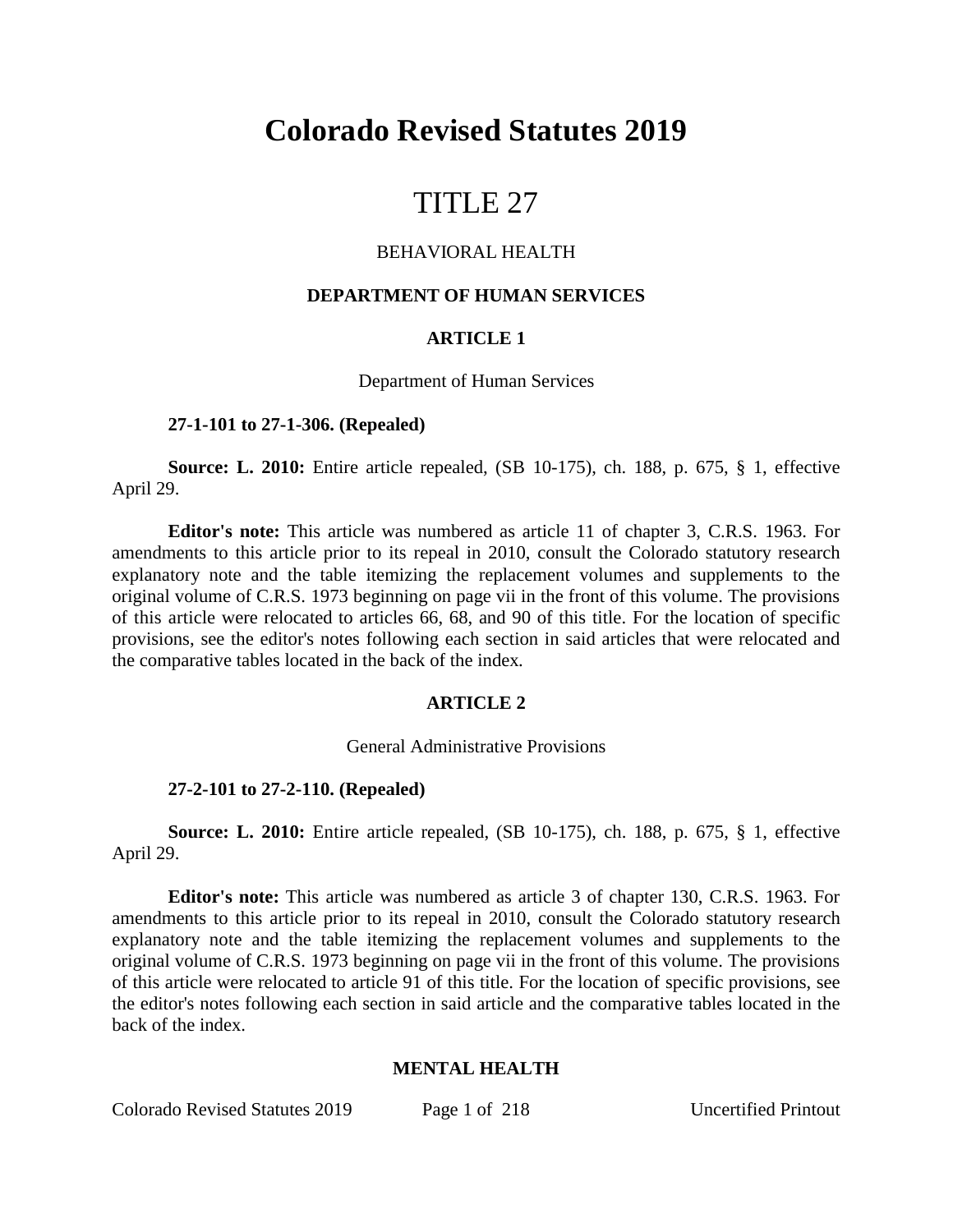#### **General Provisions**

# **ARTICLE 9**

#### Commitment and General Provisions

#### **27-9-101 to 27-9-133. (Repealed)**

**Editor's note:** (1) This article was numbered as article 1 of chapter 71, C.R.S. 1963. This article was repealed on revision as obsolete, effective July 1, 1975. For pertinent information concerning this article, see (2) of this note.

(2) The article was repealed and reenacted in 1973 with an effective date of July 1, 1974. (See L. 73, p. 819.) Section 3 of chapter 67, Session Laws of Colorado 1974, changed the effective date of the repeal and reenactment from July 1, 1974, to July 1, 1975. (See L. 74, p. 287.) In compiling C.R.S. 1973, which was not available until 1974, two versions were printed. Article 1 of chapter 71, C.R.S. 1963, was reorganized and renumbered as article 9 of title 27 in the compilation of C.R.S. 1973 and contained the original version of article 1 of chapter 71 found in C.R.S. 1963 in effect until July 1, 1975. The repealed and reenacted version of article 1 of chapter 71, C.R.S. 1963, effective July 1, 1975, was renumbered as article 10 in the compilation of C.R.S. 1973 and replaced article 9. (For the version of article 1 of chapter 71 in effect until July 1, 1975, see article 9 of title 27 in the original volume of C.R.S. 1973, pages 381 through 398.) For a detailed comparison of the former article 9 prior to its repeal by revision in 1975, see the comparative tables located in the back of the index.

**Cross references:** For current provisions concerning care and treatment of persons with mental illness, see article 65 of this title.

#### **ARTICLE 10**

#### Care and Treatment of Persons with Mental Illness

#### **27-10-101 to 27-10-129. (Repealed)**

**Source: L. 2010:** Entire article repealed, (SB 10-175), ch. 188, p. 675, § 1, effective April 29.

**Editor's note:** This article was numbered as article 1 of chapter 71, C.R.S. 1963. This article replaced article 9 of this title, effective July 1, 1975. For amendments to this article prior to its repeal in 2010, consult the Colorado statutory research explanatory note and the table itemizing the replacement volumes and supplements to the original volume of C.R.S. 1973 beginning on page vii in the front of this volume and the editor's note following the repeal of article 9 of this title. (For the version of article 1 of chapter 71 in effect July 1, 1975, see article 10 of title 27 in the original volume of C.R.S. 1973, pages 399 through 414.) The provisions of

Colorado Revised Statutes 2019 Page 2 of 218 Uncertified Printout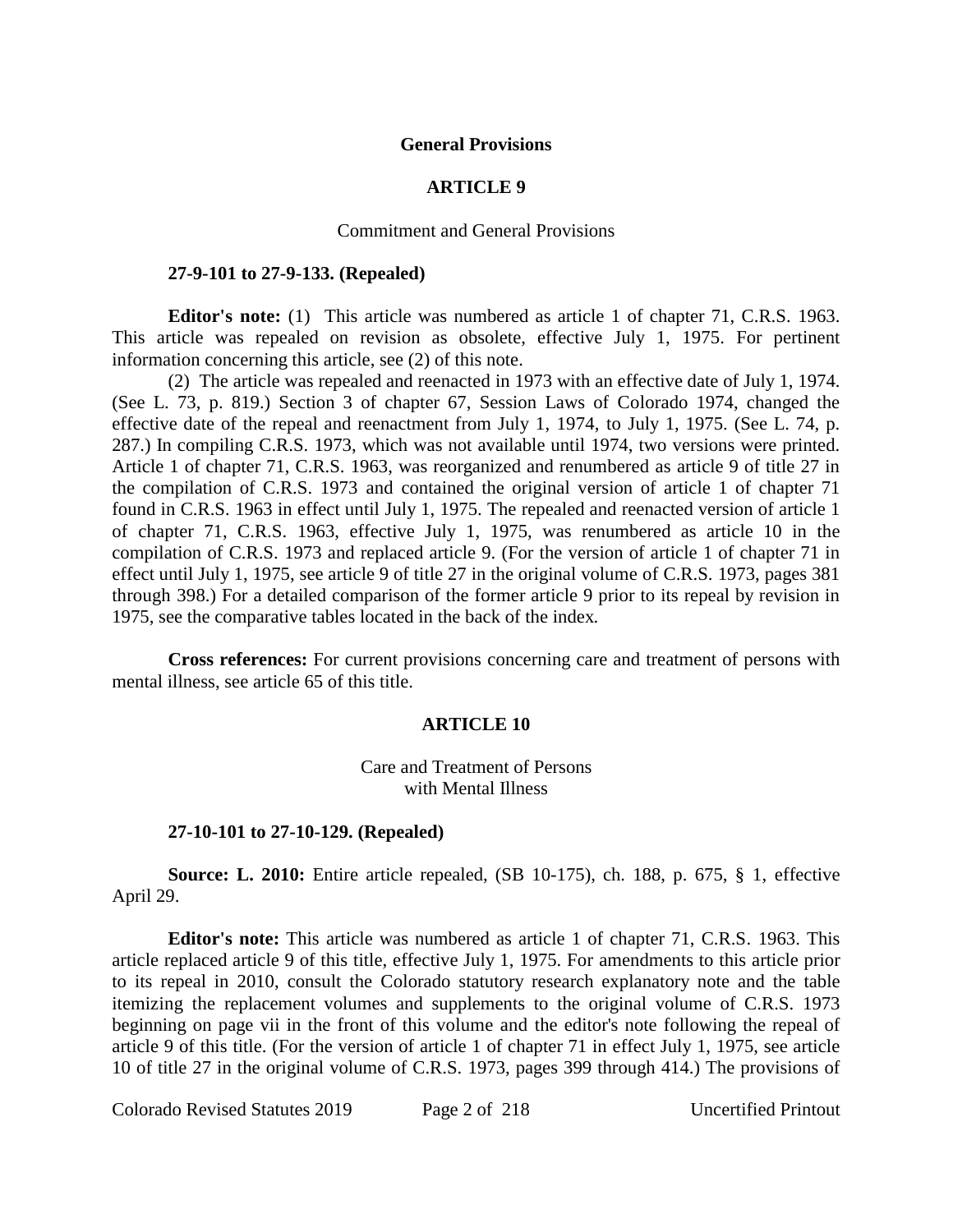this article were relocated to article 65 of this title. For the location of specific provisions, see the editor's notes following each section in said article and the comparative tables located in the back of the index.

## **ARTICLE 10.3**

## Child Mental Health Treatment Act

## **27-10.3-101 to 27-10.3-108. (Repealed)**

**Source: L. 2010:** Entire article repealed, (SB 10-175), ch. 188, p. 675, § 1, effective April 29.

**Editor's note:** This article was added in 1999. For amendments to this article prior to its repeal in 2010, consult the Colorado statutory research explanatory note beginning on page vii in the front of this volume. The provisions of this article were relocated to article 67 of this title. For the location of specific provisions, see the editor's notes following each section in said article and the comparative tables located in the back of the index.

# **ARTICLE 10.5**

# Care and Treatment of Persons With Intellectual and Developmental Disabilities

**Cross references:** For provisions concerning home- and community-based services for persons with developmental disabilities, see part 3 of article 6 of title 25.5.

## PART 1

# RIGHTS OF PERSONS WITH DEVELOPMENTAL DISABILITIES

## **27-10.5-101. Legislative declaration - repeal. (Repealed)**

**Source: L. 75:** Entire article added, p. 906, § 1, effective July 1. **L. 85:** Entire section amended, p. 983, § 1, effective July 1. **L. 92:** Entire section amended, p. 1350, § 1, effective July 1. **L. 2013:** (2) added by revision, (HB 13-1314), ch. 323, pp. 1799, 1813, §§ 13, 56.

**Editor's note:** (1) This section was relocated to § 25.5-10-201 in 2014.

(2) Subsection (2) provided for the repeal of this section, effective March 1, 2014. (See L. 2013, pp. 1799, 1813.)

**27-10.5-102. Definitions.** As used in this article, unless the context otherwise requires:

(1) "Authorized representative" has the same meaning as set forth in section 25.5-10- 202, C.R.S.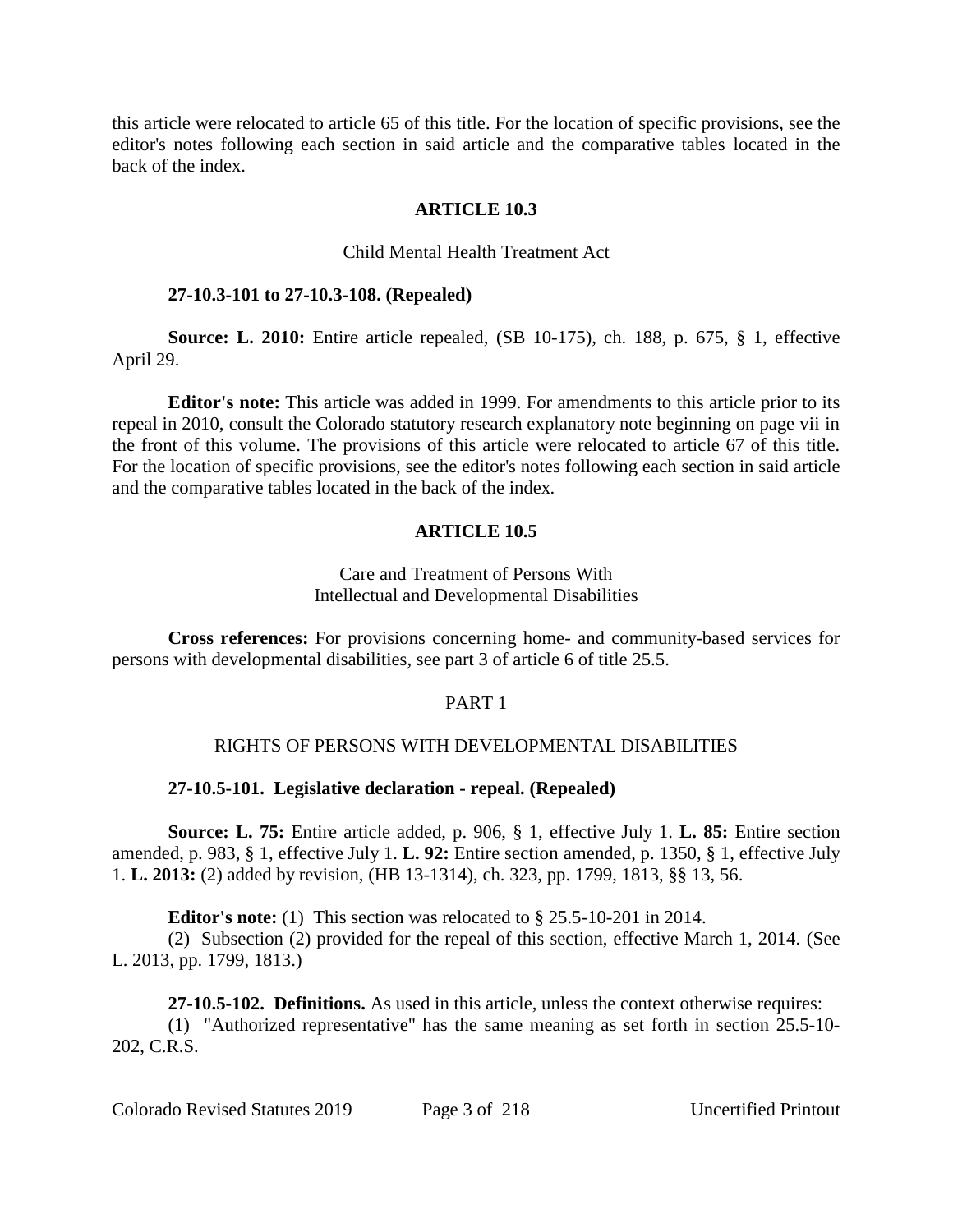(2) "Case management services" has the same meaning as set forth in section 25.5-10- 202, C.R.S.

(2.3) "Case manager" has the same meaning as set forth in section 25.5-10-202, C.R.S.

(2.5) (Deleted by amendment, L. 2008, p. 1442, 1, effective August 5, 2008.)

(3) "Community-centered board" has the same meaning as set forth in section 25.5-10- 202, C.R.S.

(4) (Deleted by amendment, L. 2013.)

(5) "Consent" has the same meaning as set forth in section 25.5-10-202, C.R.S.

(6) "Contribution" has the same meaning as set forth in section 25.5-10-202, C.R.S.

(7) "Court" has the same meaning as set forth in section 25.5-10-202, C.R.S.

(8) "Department" means the department of human services.

(9) "Designated service area" has the same meaning as set forth in section 25.5-10-202, C.R.S.

(10) "Developmental disabilities professional" has the same meaning as "intellectual and developmental disabilities professional" as set forth in subsection (21.5) of this section.

(11) (a) "Developmental disability" has the same meaning as "intellectual and developmental disability" as set forth in section 25.5-10-202, C.R.S.

(b) "Person with a developmental disability" has the same meaning as "person with an intellectual and developmental disability" as set forth in section 25.5-10-202, C.R.S.

(c) "Child with a developmental delay" means:

(I) A person less than five years of age with delayed development as defined by the department; or

(II) A person less than five years of age who is at risk of having a developmental disability as defined by the department.

(12) "Early intervention services and supports" means services described in and provided pursuant to part 7 of this article, including education, training, and assistance in child development, parent education, therapies, and other activities for infants and toddlers and their families that are designed to meet the developmental needs of infants and toddlers including, but not limited to, cognition, speech, communication, physical, motor, vision, hearing, socialemotional, and self-help skills.

(13) "Eligible for supports and services" refers to any person with an intellectual and developmental disability or delay as determined eligible by the community-centered boards, pursuant to section 27-10.5-106.

(13.5) (Deleted by amendment, L. 2008, p. 1442, 1, effective August 5, 2008.)

(13.7) "Enrolled" means that a person with an intellectual and developmental disability who is eligible for supports and services has been authorized, as defined by rules promulgated by the department, to participate in a program funded pursuant to this article.

(14) "Executive director" means the executive director of the department of human services.

(15) "Family" has the same meaning as set forth in section 25.5-10-202, C.R.S.

(15.5) (Deleted by amendment, L. 2013.)

(16) "Gastrostomy tube" has the same meaning as set forth in section 25.5-10-202, C.R.S.

(17) "Human rights committee" has the same meaning as set forth in section 25.5-10- 202, C.R.S.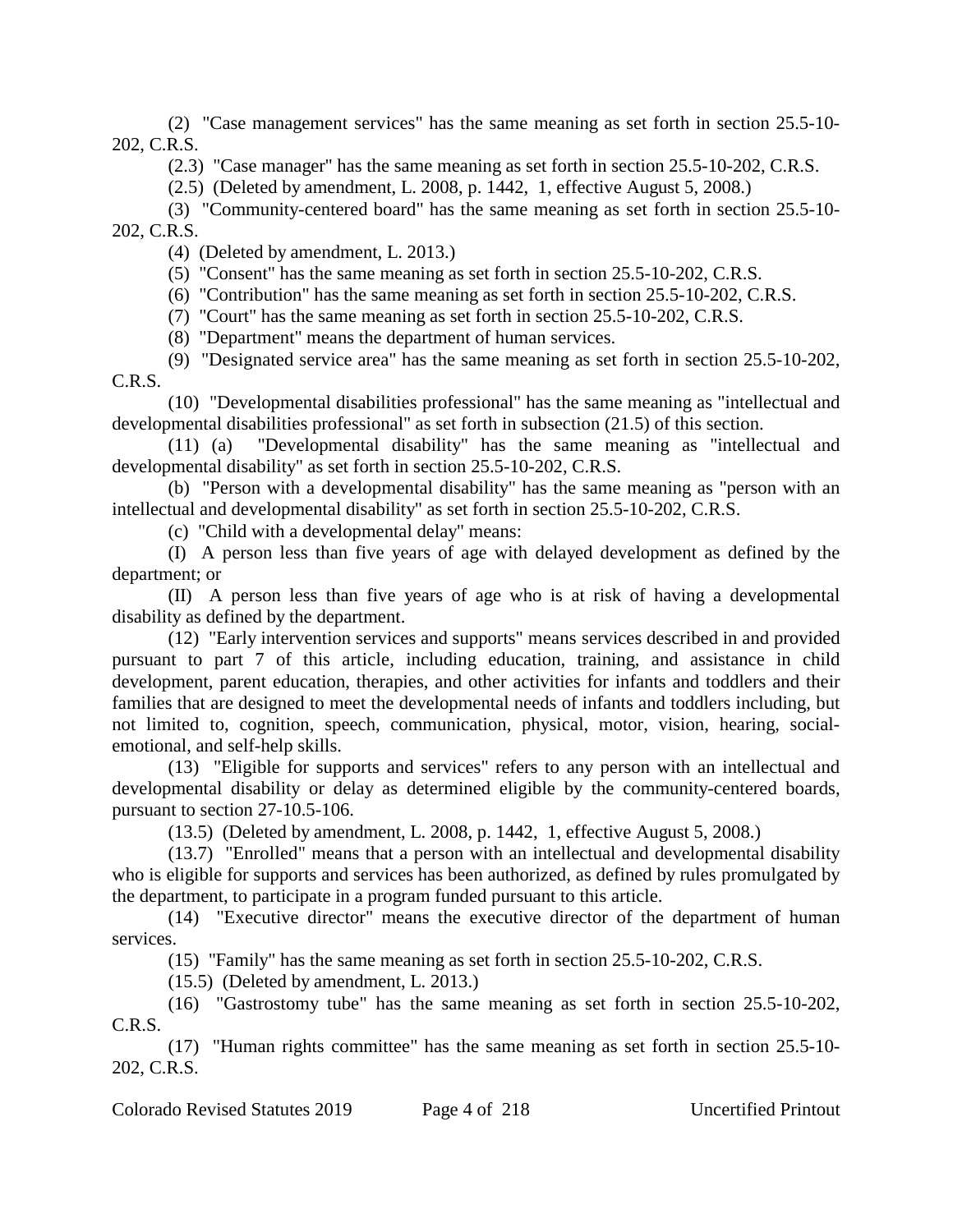(17.5) "IDEA" means the federal "Individuals with Disabilities Education Improvement Act of 2004", 20 U.S.C. sec. 1400 et seq., as amended, and its implementing regulations, 34 CFR part 303.

(18) "Inclusion" has the same meaning as set forth in section 25.5-10-202, C.R.S.

(19) (Deleted by amendment, L. 2012.)

(19.5) "Individualized family service plan" or "IFSP" means a written plan developed pursuant to 20 U.S.C. sec. 1436 and 34 CFR 303.340 that authorizes the provision of early intervention services to an eligible child and the child's family. An IFSP shall serve as the individualized plan, pursuant to paragraph (c) of subsection (20) of this section, for a child from birth through two years of age.

(20) (a) "Individualized plan" means a written plan designed by an interdisciplinary team for the purpose of identifying:

(I) The needs and preferences of the person or family receiving services;

(II) The specific services and supports appropriate to meet those needs and preferences;

(III) The projected date for initiation of services and supports; and

(IV) The anticipated outcomes to be achieved by receiving the services and supports.

(b) Every individualized plan will include a statement of agreement with the plan, signed by the person receiving services or other such person legally authorized to sign on behalf of the person and a representative of the community-centered board.

(c) Any other service or support plan, designated by the department, that meets all of the requirements of an individualized plan will be considered to be an individualized plan pursuant to this article.

(d) (Deleted by amendment, L. 2013.)

(21) "Infants and toddlers" means a child with a developmental delay from birth through two years of age.

(21.5) "Intellectual and developmental disabilities professional" means a person who has professional training and experience in the intellectual and developmental disabilities field, as defined by the department.

(22) "Interdependence" has the same meaning as set forth in section 25.5-10-202, C.R.S.

(23) "Interdisciplinary team" has the same meaning as set forth in section 25.5-10-202, C.R.S.

(24) "Least restrictive environment" has the same meaning as set forth in section 25.5- 10-202, C.R.S.

(25) "Person receiving services" means a person with an intellectual and developmental disability who is enrolled in a program funded pursuant to this article.

(25.5) "Program" means a specific group of services or supports as defined by rules promulgated by the department and for which funding is available pursuant to this article to a person with an intellectual and developmental disability who is eligible for supports and services.

(26) Repealed.

(27) "Regional center" means a facility or program operated directly by the department that provides services and supports to persons with intellectual and developmental disabilities.

(28) "Service agency" has the same meaning as set forth in section 25.5-10-202, C.R.S.

(29) "Service and support coordination" means planning, locating, facilitating access to, coordinating, and reviewing all aspects of needed and preferred services, supports, and resources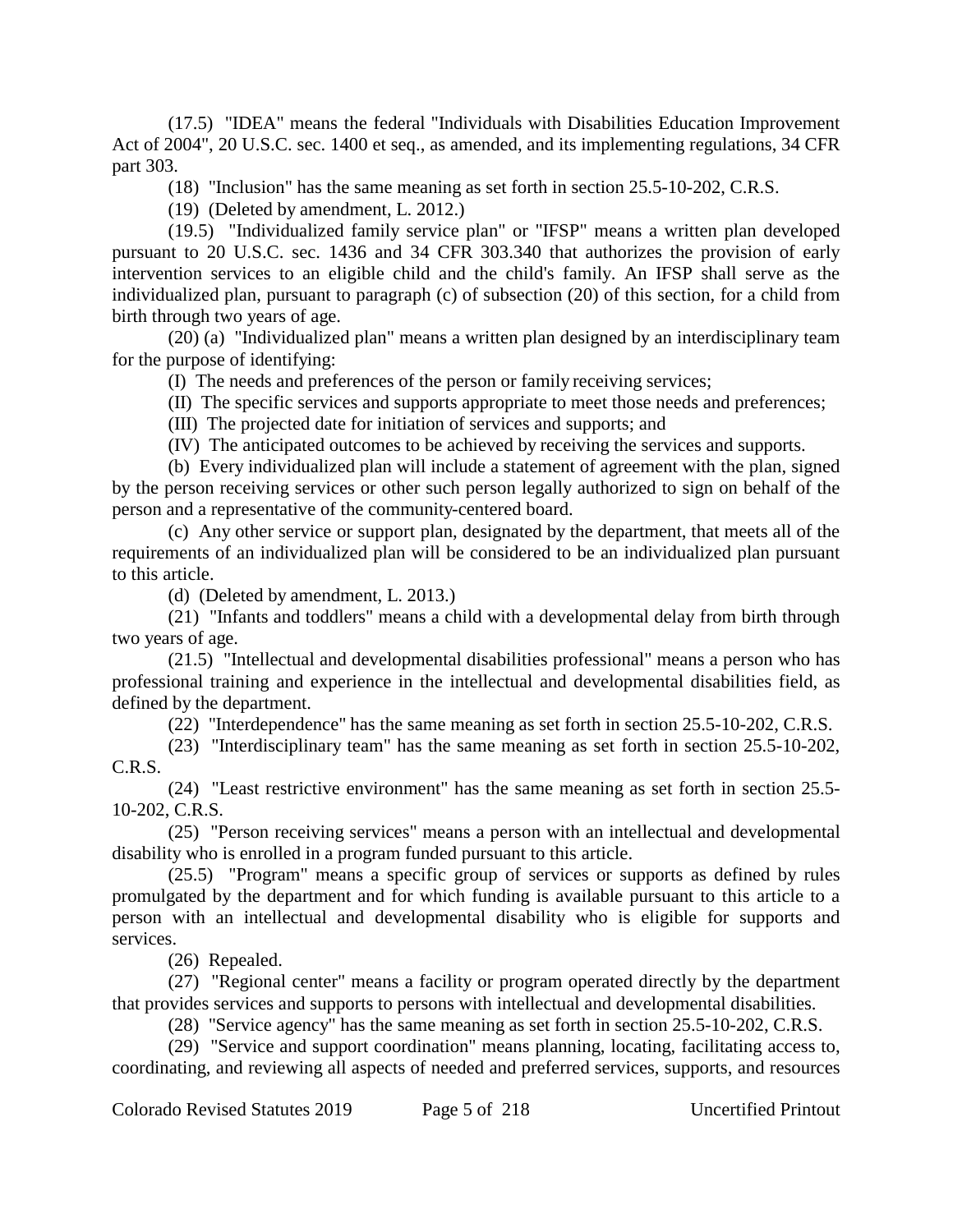that are provided in cooperation with the person receiving services, the person's family, as appropriate, the family of a child with a developmental delay, and the involved public or private agencies. Planning includes the development or review of an existing individualized plan. "Service and support coordination" also includes the reassessment of the needs and preferences of the person receiving services or the needs and preferences of the family of the person, with maximum participation of the person receiving services and the person's parents, guardian, or authorized representative, as appropriate.

(30) "Services and supports" means one or more of the following: Education, training, therapies, identification of natural supports, and other activities provided to:

(a) Enable persons with intellectual and developmental disabilities to make responsible choices, exert greater control over their lives, experience presence and inclusion in their communities, develop their competencies and talents, maintain relationships, foster a sense of belonging, and experience personal security and self-respect;

(b) Enhance child development and healthy parent-child and family interaction for eligible infants and toddlers and their families pursuant to part 7 of this article; and

(c) Enable families, who choose or desire to maintain a family member with an intellectual and developmental disability at home, to obtain support and to enjoy a typical lifestyle.

(31) "Sterilization" has the same meaning as set forth in section 25.5-10-202, C.R.S.

(32) (Deleted by amendment, L. 2013.)

**Source: L. 75:** Entire article added, p. 906, § 1, effective July 1. **L. 76:** (4)(a) amended, p. 671, § 1, effective May 20. **L. 85:** Entire section R&RE, p. 984, § 2, effective July 1. **L. 88:** (6)(b) amended, p. 1082, § 1, effective April 9. **L. 91:** (13.5) added, p. 1163, § 4, effective March 29. **L. 92:** Entire section R&RE, p. 1351, § 2, effective July 1. **L. 93:** (11)(a) amended, p. 1668, § 81, effective July 1; (8) and (14) amended, p. 1162, § 132, effective July 1, 1994. **L. 2001:** (4) amended, p. 106, § 4, effective March 21. **L. 2002:** (11)(a) amended, p. 1024, § 47, effective June 1. **L. 2004:** (20)(d) added, p. 480, § 1, effective August 4. **L. 2007:** (2.5), (13.5), and (17.5) added, p. 1559, § 5, effective May 31. **L. 2008:** (15.5) added and (24) amended, p. 2179, § 1, effective June 5; entire section amended, p. 1442, § 1, effective August 5; (2.3) and (32) added, p. 2206, § 1, effective August 5. **L. 2009:** (15.5) amended, (SB 09-044), ch. 57, p. 208, § 9, effective March 25. **L. 2010:** (13.7) and (25.5) added and (25) and (32) amended, (HB 10- 1213), ch. 220, p. 960, § 1, effective May 10; (26) repealed, (SB 10-208), ch. 314, p. 1472, § 1, effective May 27. **L. 2013:** Entire section amended, (HB 13-1314), ch. 323, p. 1786, § 2, effective March 1, 2014.

**Editor's note:** (1) Amendments to this section by House Bill 08-1031, Senate Bill 08- 002, and House Bill 08-1366 were harmonized.

(2) Subsection (19.5) was originally numbered as (20.5) in House Bill 08-1366 but has been renumbered on revision for ease of location.

**Cross references:** For the legislative declaration contained in the 1993 act amending subsections (8) and (14), see section 1 of chapter 230, Session Laws of Colorado 1993.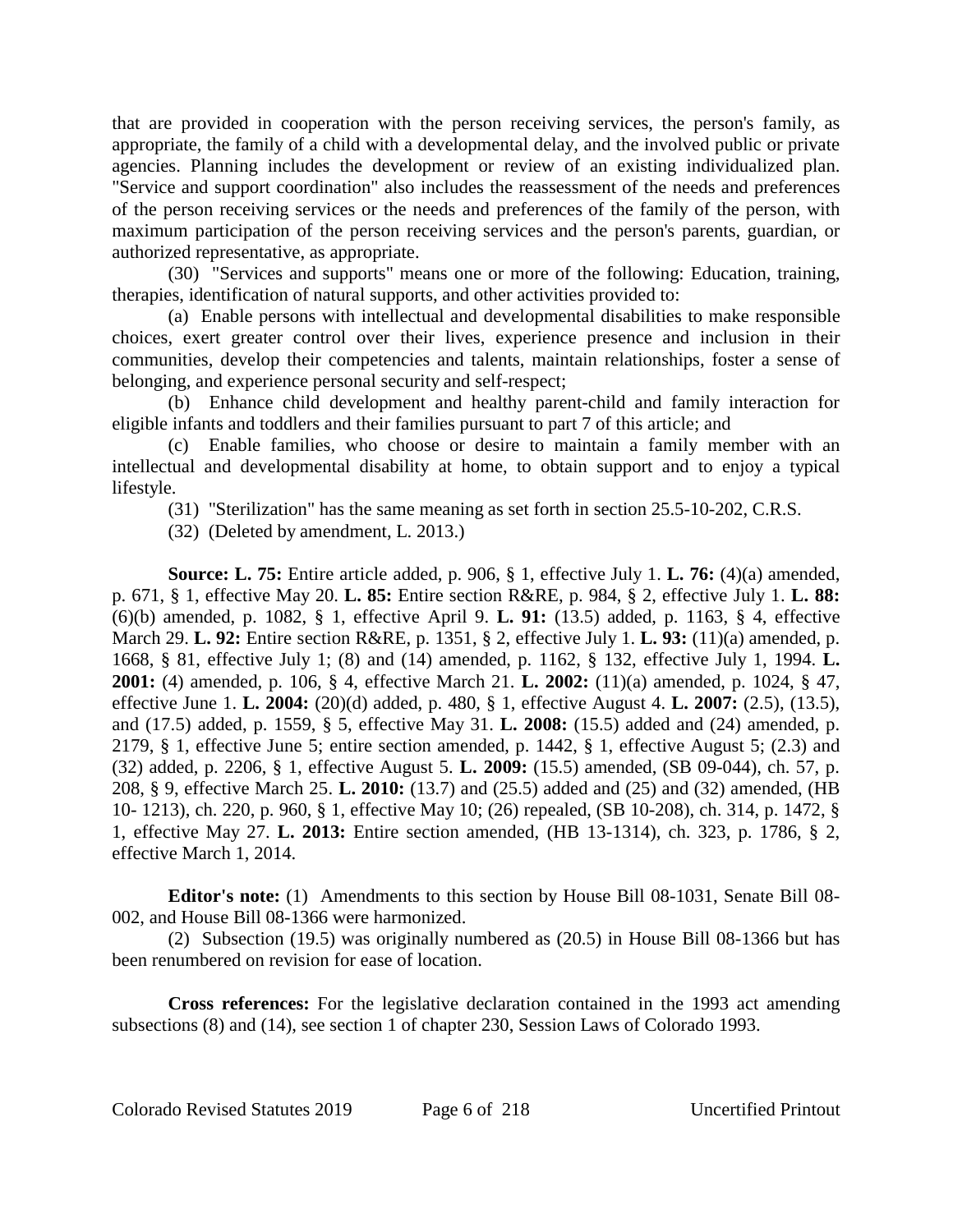**27-10.5-103. Duties of the executive director - rules - definition.** (1) In order to implement the provisions of this article, the executive director shall carry out the following duties, subject to available appropriations:

(a) Promote effective coordination with agencies serving persons with intellectual and developmental disabilities in order to improve continuity of services and supports for persons facing life transitions from toddler to preschool, school to adult life, and work to retirement;

(b) Conduct appropriate part C child find activities as described in section 27-10.5-704. Part C child find activities conducted by the department shall include, but need not be limited to, case management, referral, transitions, and public education outreach and awareness of early intervention services.

(c) Operate regional centers pursuant to part 3 of this article; and

(d) Facilitate employment first policies and practices by:

(I) Providing department input and assistance to the employment first advisory partnership established in part 3 of article 84 of title 8, C.R.S., in carrying out its duties; and

(II) Presenting the reports and recommendations of the employment first advisory partnership to the department's legislative committee of reference pursuant to section 8-84-303 (7), C.R.S.

(2) In accordance with section 24-4-103, and in coordination with the requirements of article 10 of title 25.5, the department shall adopt such rules as are necessary to carry out the provisions and purposes of this article 10.5, including but not limited to the following:

(a) Standards for services and supports, including preparation of individualized plans;

(b) Purchase of services and supports and financial administration;

(c) Procedures for resolving disputes over eligibility determination and the modification, denial, or termination of services;

(d) Procedures for admission to programs contained in this article;

(e) Systems of quality assurance and data collection;

(f) The rights of a person receiving services;

(g) Confidentiality of records of a person receiving services;

(h) Designation of authorized representatives and delineation of their rights and duties pursuant to this article;

(i) (I) The establishment of guidelines and procedures for authorization of persons for administration of nutrition and fluids through gastrostomy tubes.

(II) The department shall require that a service agency providing residential or day program services or supports have a staff member qualified pursuant to subparagraph (III) of this paragraph (i) on duty at any time the facility administers said nutrition and fluids through gastrostomy tubes, and that the facility maintain a written record of each nutrient or fluid administered to each person receiving services, including the time and the amount of the nutrient or fluid.

(III) A person who is not otherwise authorized by law to administer nutrition and fluids through gastrostomy tubes is allowed to perform the duties only under the supervision of a licensed nurse or physician. A person who administers nutrition and fluids in compliance with the provisions of this subsection  $(2)(i)$  is exempt from the licensing requirements of the "Colorado Medical Practice Act", article 240 of title 12, and the "Nurse Practice Act", article 255 of title 12. Nothing in this subsection (2)(i) shall be deemed to authorize the administration of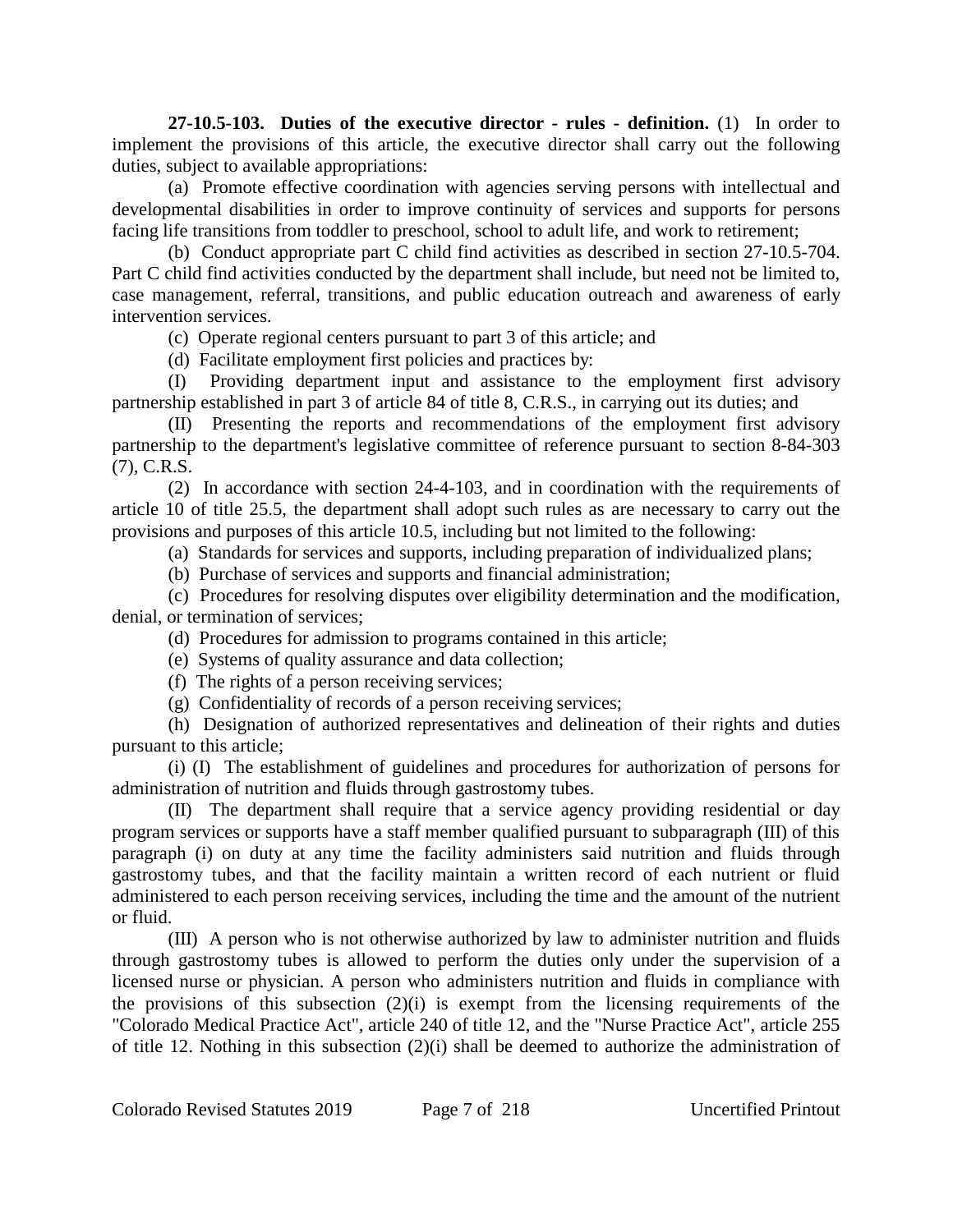medications through gastrostomy tubes. A person administering medications through gastrostomy tubes is subject to the requirements of part 3 of article 1.5 of title 25.

(IV) For purposes of this paragraph (i), "administration" means assisting a person in the ingestion of nutrition or fluids according to the direction and supervision of a licensed nurse or physician.

(j) Child find activities, as described in section 27-10.5-704.

**Source: L. 75:** Entire article added, p. 908, § 1, effective July 1. **L. 79:** (4)(b) amended, p. 1640, § 47, effective July 19. **L. 85:** Entire section R&RE, p. 987, § 3, effective July 1. **L. 88:** (2)(j) repealed and (3) amended, pp. 1083, 1082, §§ 9, 2, effective April 9. **L. 91:** (2)(k) added, p. 1164, § 6, effective March 29; (1)(f) amended, p. 1859, § 22, effective April 11. **L. 92:**  $(2)(k)(V)$  repealed, p. 2011, § 5, effective June 2; entire section amended, p. 1357, § 3, effective July 1. **L. 93:** (1)(f) amended, p. 1162, § 133, effective July 1, 1994; (1)(f) repealed, p. 1121, § 32, effective July 1, 1994. **L. 94:** (1)(f) RC&RE, p. 2613, § 18, effective July 1. **L. 2003:** IP(2) and (2)(k)(III) amended, p. 714, § 54, effective July 1. **L. 2006:** (1)(f) amended, p. 2021, § 112, effective July 1. **L. 2007:** Entire section amended, p. 1559, § 6, effective May 31. **L. 2008:** (1)(h) and (2)(l) amended, p. 1448, § 2, effective August 5. **L. 2009:** IP(2) amended, (SB 09- 044), ch. 57, p. 208, § 10, effective March 25. **L. 2010:** (2)(e) amended, (SB 10-208), ch. 314, p. 1472, § 2, effective May 27. **L. 2013:** Entire section R&RE, (HB 13-1314), ch. 323, p. 1792, § 3, effective March 1, 2014. **L. 2016:** (1)(b) and (1)(c) amended and (1)(d) added, (SB 16-077), ch. 360, p. 1507, § 8, effective July 1. **L. 2019:** IP(2) and (2)(i)(III) amended, (HB 19-1172), ch. 136, p. 1712, § 197, effective October 1.

**Editor's note:** Amendments to this section by Senate Bill 92-096 and Senate Bill 92-133 were harmonized.

**Cross references:** For the legislative declaration contained in the 1993 act repealing subsection (1)(f), see section 1 of chapter 230, Session Laws of Colorado 1993. For the legislative declaration contained in the 1994 act recreating and reenacting subsection (1)(f), see section 1 of chapter 345, Session Laws of Colorado 1994. For the legislative declaration in SB 16-077, see section 1 of chapter 360, Session Laws of Colorado 2016.

## **27-10.5-103.5. Community centered boards and service agencies - local public procurement units - repeal. (Repealed)**

**Source: L. 92:** Entire section added, p. 1077, § 3, effective July 1. **L. 96:** Entire section amended, p. 1476, § 37, effective June 1. **L. 2013:** (2) added by revision, (HB 13-1314), ch. 323, pp. 1799, 1813, §§ 13, 56.

**Editor's note:** (1) This section was relocated to § 25.5-10-205 in 2014.

(2) Subsection (2) provided for the repeal of this section, effective March 1, 2014. (See L. 2013, pp. 1799, 1813.)

**27-10.5-104. Authorized services and supports - conditions of funding - purchase of services and supports - boards of county commissioners - appropriation.** (1) Subject to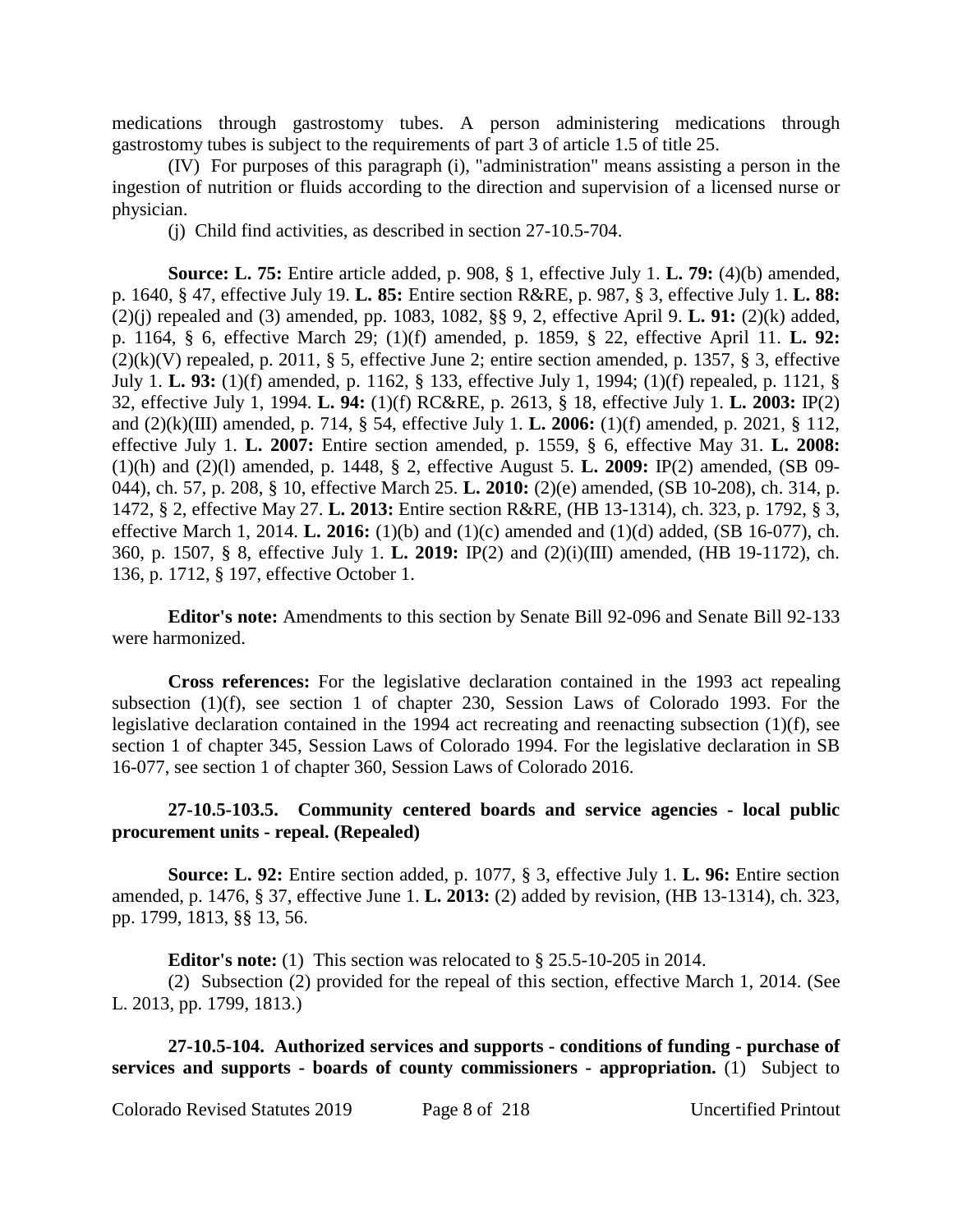annual appropriations by the general assembly, the department shall provide or purchase, pursuant to subsection (4) of this section, authorized services and supports from communitycentered boards or service agencies for persons who have been determined to be eligible for such services and supports pursuant to section 27-10.5-106, and as specified in the eligible person's individualized plan. Those services and supports may include, but need not be limited to, the following:

(a) Early intervention services and supports that offer infants and toddlers and their families services and supports to enhance child development in the areas of cognition, speech, communication, physical, motor, vision, hearing, social-emotional development, and self-help skills; parent-child or family interaction; and early identification, screening, and assessment services that are provided pursuant to part 7 of this article;

(b) Case management services;

(c) Day services and supports that offer opportunities for persons with intellectual and developmental disabilities to experience and actively participate in valued adult roles in the community. These services and supports will enable persons receiving services to access and participate in community activities, such as work, recreation, higher education, and senior citizen activities. Day services and supports, including early intervention services, may also include the administration of nutrition or fluids through gastrostomy tubes, if administered by a person authorized pursuant to section 27-10.5-103 (2)(i) and supervised by a licensed nurse or physician.

(d) Residential services and supports, including an array of training, learning, experiential, and support activities provided in living alternatives designed to meet the individual needs of persons receiving services and may include the administration of nutrition or fluids through gastrostomy tubes, if administered by a person authorized pursuant to section 27-10.5- 103 (2)(i) and supervised by a licensed nurse or physician; and

(e) Ancillary services, including activities that are secondary but integral to the provision of the services and supports specified in this subsection (1).

(2) Service agencies receiving funds pursuant to subsection (1) of this section shall comply with all of the provisions of this article and the rules promulgated thereunder.

(3) Service and support coordination shall be purchased pursuant to part 7 of this article.

(4) (a) The department may purchase services and supports, including service and support coordination, directly from service agencies if:

(I) Required by the federal requirements for the state to qualify for federal funds under Title XIX of the federal "Social Security Act", as amended, including programs authorized pursuant to part 4 of article 6 of title 25.5, C.R.S.; or

(II) The executive director has determined that a service or support provided or purchased by a designated community-centered board does not meet established standards and the continuation of purchase of the service or support through the community-centered board is not in the best interests of the persons receiving services.

(b) The department shall only purchase services and supports directly from those community-centered boards or service agencies that meet established standards.

(c) Nothing in this section shall be construed to prohibit the provision of services and supports, including case management services, directly by the department through regional centers, for persons receiving services in regional centers.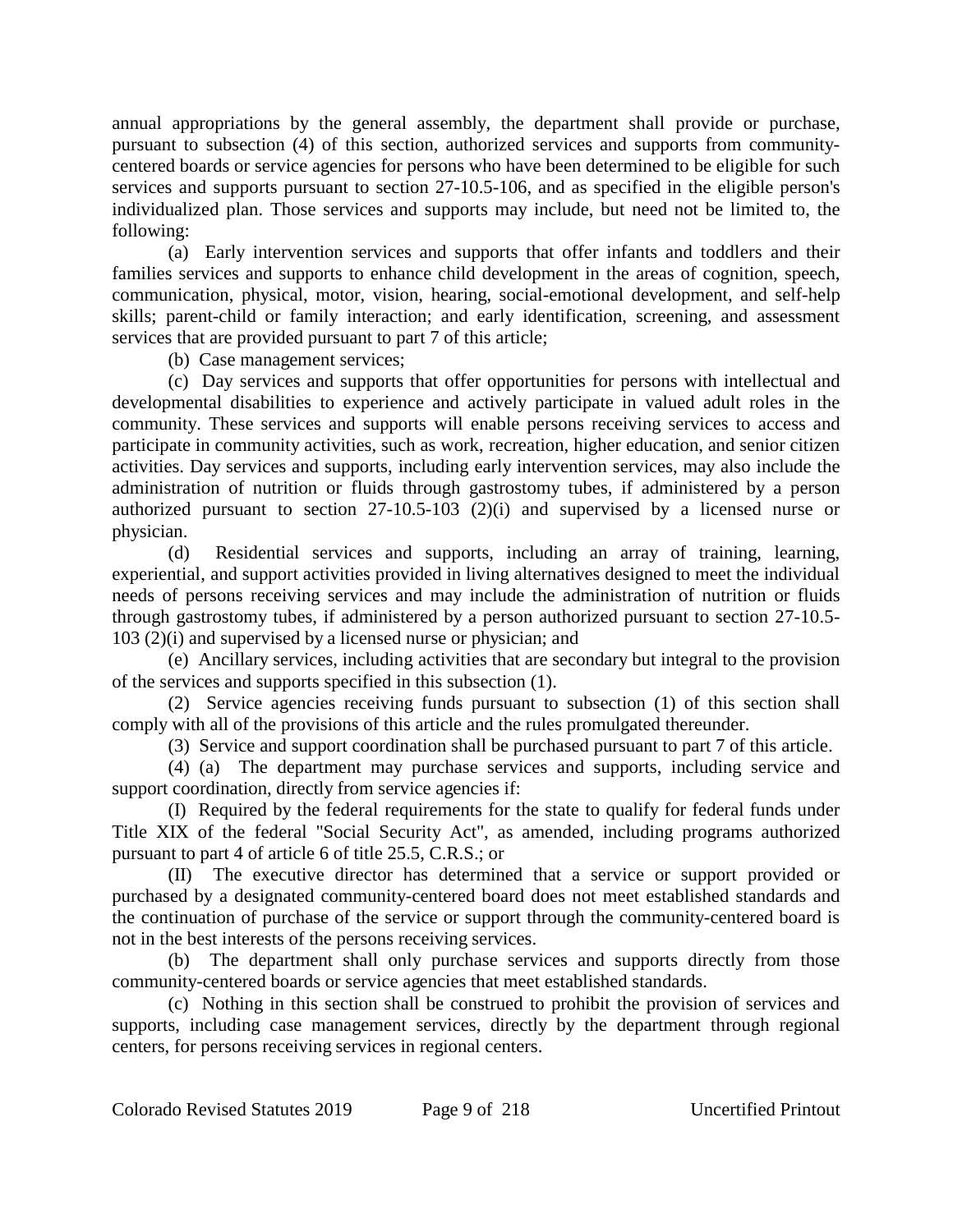(d) Nothing in this section shall be construed to require the provision of services and supports, including case management services, directly by the department.

(5) (a) Each year the general assembly shall appropriate moneys to the department to provide or purchase services and supports for persons with intellectual and developmental disabilities pursuant to this section. Unless specifically provided otherwise, services and supports shall be purchased on the basis of state funding less any federal or cash funds received for general operating expenses from any other state or federal source, less funds available to a person receiving residential services or supports after such person receives an allowance for personal needs or for meeting other obligations imposed by federal or state law. The yearly appropriation, when combined with all other sources of funds, shall in no case exceed one hundred percent of the approved program costs as determined by the general assembly. Funds received for capital construction shall not be considered in the calculation for the distribution of funds under the provisions of this section.

(b) The department is authorized to use up to three percent of the appropriation allocated for early intervention services and supports for training and technical assistance to ensure that the latest developments for early intervention services and supports are rapidly integrated into service provision throughout the state.

**Source: L. 75:** Entire article added, p. 909, § 1, effective July 1. **L. 79:** (6)(b) amended, p. 1640, § 48, effective July 19. **L. 85:** Entire section R&RE, p. 988, § 4, effective July 1. **L. 88:** (2) and (8) amended, p. 1082, § 3, effective April 9; (7)(b) amended, p. 812, § 13, effective May 24. **L. 91:** (1)(d) amended, p. 1163, § 5, effective March 29. **L. 92:** Entire section R&RE, p. 1359, § 4, effective July 1. **L. 93:** (1)(a) amended, p. 1789, § 75, effective June 6; IP(1), IP(4)(a), and (7)(a) amended, p. 1162, § 134, effective July 1, 1994. **L. 94:** (7)(b) amended, p. 823, § 51, effective April 27. **L. 96:** (5) amended, p. 472, § 6, effective July 1. **L. 2008:** Entire section amended, p. 2216, § 1, effective June 5; (4)(a.7) added, p. 2180, § 2, effective June 5; (1) and (3) amended, p. 1448, § 3, effective August 5. **L. 2010:** (7)(b) amended, (HB 10-1013), ch. 399, p. 1916, § 48, effective June 10. **L. 2013:** Entire section R&RE, (HB 13-1314), ch. 323, p. 1794, § 4, effective March 1, 2014.

**Editor's note:** Amendments to this section by House Bill 08-1366, Senate Bill 08-002, and House Bill 08-1220 were harmonized.

**Cross references:** For the legislative declaration contained in the 1993 act amending the introductory portions to subsections (1) and (4)(a) and subsection (7)(a), see section 1 of chapter 230, Session Laws of Colorado 1993.

## **27-10.5-104.2. Services and supports - waiting list reduction - cash fund - repeal. (Repealed)**

**Source: L. 2008:** Entire section added, p. 2209, § 2, effective August 5. **L. 2009:** (2) amended, (SB 09-228), ch. 410, p. 2264, § 17, effective July 1. **L. 2013:** (1), (2), and (3)(a) amended and (1.5) added, (HB 13-1314), ch. 323, p. 1796, § 5, effective May 28; (6) added by revision, (HB 13-1314), ch. 323, pp. 1799, 1813, §§ 13, 56.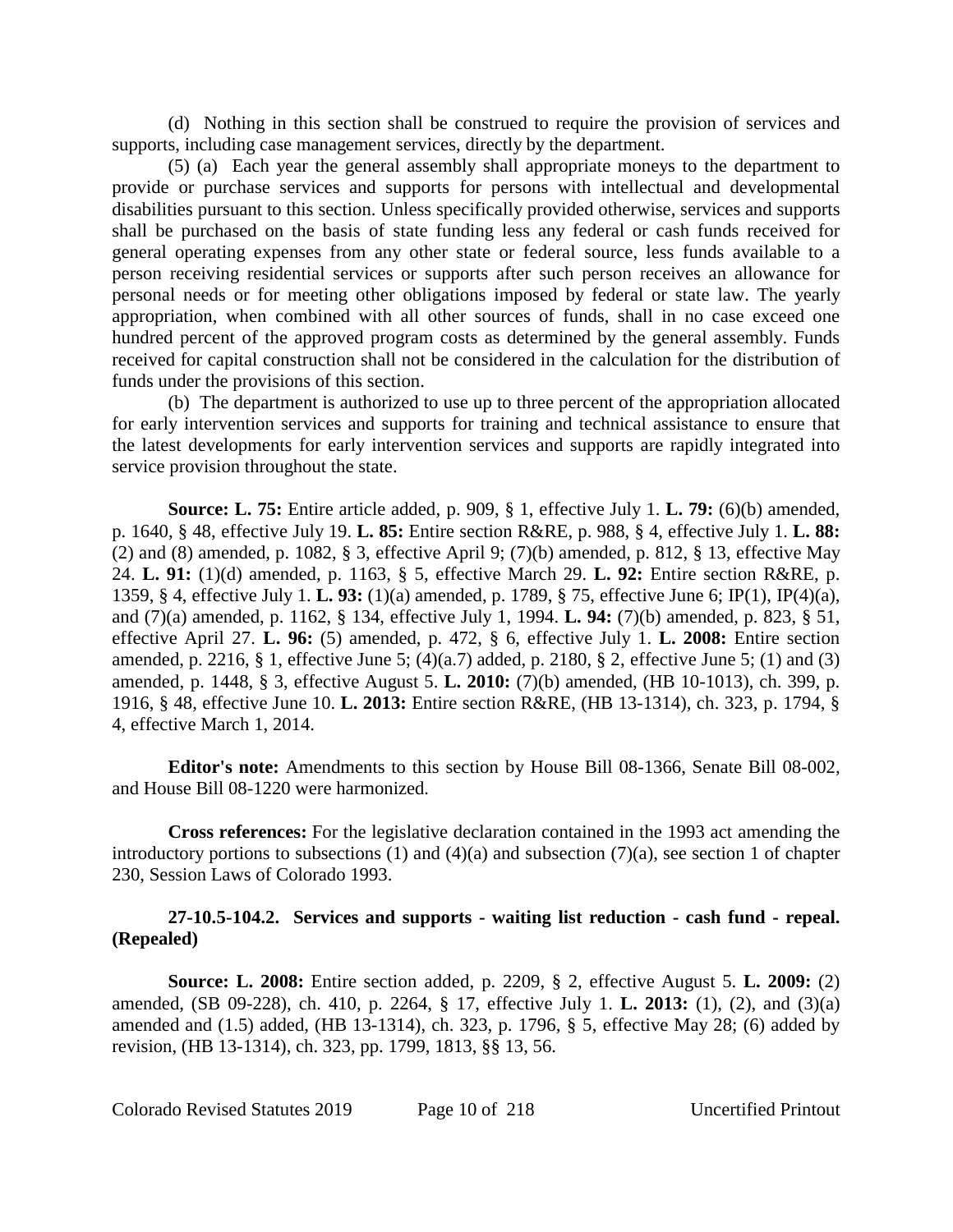**Editor's note:** (1) This section was relocated to § 25.5-10-207 in 2014.

(2) Subsection (6) provided for the repeal of this section, effective March 1, 2014. (See L. 2013, pp. 1799, 1813.)

**27-10.5-104.5. Service agencies - money - rules.** (1) A service agency, including a community centered board when acting as a service agency, shall comply with the requirements set forth in this article and the rules promulgated thereunder.

(2) (Deleted by amendment, L. 92, p. 1363, § 5, effective July 1, 1992.)

(3) The department shall promulgate rules to implement the purchase of services and supports from a community-centered board or a service agency. The rules shall include, but need not be limited to:

(a) Terms and conditions necessary to promote the effective delivery of services and supports;

(b) Procedures for obtaining an annual audit of designated community-centered boards and service agencies not affiliated with a designated community-centered board to provide financial information deemed necessary by the department to establish costs of services and supports and to ensure proper management of moneys received pursuant to section 27-10.5-104;

(c) Delineation of a system to resolve contractual disputes between the department and designated community-centered boards or service agencies and between designated communitycentered boards and service agencies, including the contesting of any rates that the designated community-centered boards charge to service agencies based upon a percentage of the rates that service agencies charge for services and supports;

(d) Specification of what services and supports are to be reimbursed by the department and secondarily by the community-centered board, the source of reimbursement, actual service or support costs, incentives, and program service objectives which affect reimbursement;

(e) The methods of coordinating the purchase of services and supports, including, but not limited to, service and support coordination, with other federal, state, and local programs which provide funding for authorized services and supports;

(f) (Deleted by amendment, L. 92, p. 1363, § 5, effective July 1, 1992.)

(g) and (h) (Deleted by amendment, L. 2008, p. 2219, § 2, effective June 5, 2008.)

(i) Criteria for and limitations on any rates that designated community-centered boards charge to service agencies based upon a percentage of the rates that service agencies charge for services and supports.

(3.5) Any incorporated service agency which is registered in Colorado as a foreign corporation shall organize a local advisory board consisting of individuals who reside within the designated service area. Such advisory board shall be representative of the community at large and persons receiving services and their families.

(4) Upon a determination by the executive director that services or supports have not been provided in accordance with the program or financial administration standards specified in this article and the rules and regulations promulgated thereunder, the executive director may reduce, suspend, or withhold payment to a designated community centered board, service agency under contract with a designated community centered board, or service agency from which the department of human services purchased services or supports directly. When the executive director decides to reduce, suspend, or withhold payment, the executive director shall specify the reasons therefor and the actions which are necessary to bring the service agency into compliance.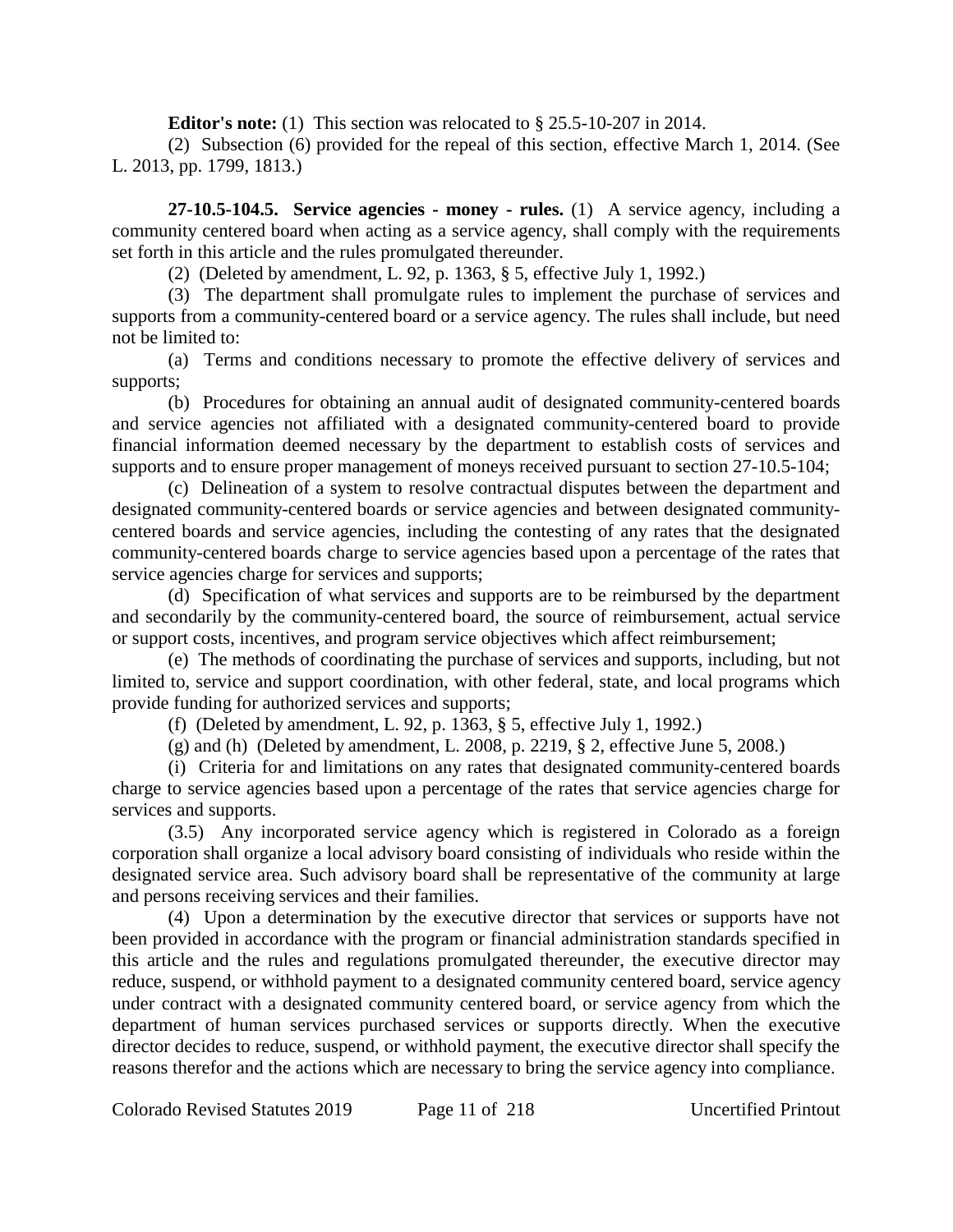(5) Nothing in this article or in any rules or regulations promulgated pursuant thereto and no actions taken by the executive director pursuant to this article shall be construed to affect the obtaining of funds from local authorities, including those funds obtained from a mill levy assessed by a county or municipality for the purpose of purchasing services or supports for persons with developmental disabilities, or to require that such funds from local authorities be used to supplant state or federal funds available for purchasing services and supports for persons with developmental disabilities.

(6) (Deleted by amendment, L. 92, p. 1363, § 5, effective July 1, 1992.)

**Source: L. 85:** Entire section added, p. 991, § 5, effective July 1. **L. 88:** (6) amended, p. 1083, § 4, effective April 9. **L. 92:** Entire section amended, p. 1363, § 5, effective July 1. **L. 93:** (3)(d) and (4) amended, p. 1163, § 135, effective July 1, 1994. **L. 2008:** (3) amended, p. 2219, § 2, effective June 5; IP(3) and (3)(a) amended, p. 2180, § 3, effective June 5. **L. 2009:** (1), IP(3), and (3)(b) amended, (SB 09-044), ch. 57, p. 208, § 11, effective March 25. **L. 2013:** (3) amended, (HB 13-1314), ch. 323, p. 1797, § 6, effective March 1, 2014.

**Editor's note:** Amendments to subsection (3) by House Bill 08-1220 and Senate Bill 08- 002 were harmonized.

**Cross references:** For the legislative declaration contained in the 1993 act amending this section, see section 1 of chapter 230, Session Laws of Colorado 1993.

**27-10.5-105. Community-centered boards - purchase of services and supports by community-centered boards.** (1) Once a community-centered board has been designated pursuant to section 25.5-10-209, C.R.S., it shall, subject to available appropriations:

(a) Determine eligibility and develop an individualized plan for each person who receives services or supports pursuant to section 25.5-10-211, C.R.S.; except that, for a child from birth through two years of age, eligibility determination and development of an individualized family service plan shall be made pursuant to part 7 of this article;

(b) Provide case management services, including service and support coordination and periodic reviews, for persons receiving services and families with children with intellectual and developmental disabilities;

(c) Obtain or provide early intervention services and supports pursuant to part 7 of this article;

(d) Take steps to notify eligible persons, and their families as appropriate, regarding the availability of services and supports;

(e) Pursuant to section 27-10.5-704, collaborate with the department as it develops and implements a statewide plan for public education outreach and awareness efforts related to part C child find and the availability of early intervention services.

**Source: L. 75:** Entire article added, p. 910, § 1, effective July 1. **L. 85:** Entire section R&RE, p. 992, § 6, effective July 1. **L. 88:** (2)(f) repealed and (4) amended, p. 1083, §§ 9, 5, effective April 9. **L. 90:** (2)(a) amended, p. 412, § 42, effective June 7. **L. 92:** Entire section R&RE, p. 1365, § 6, effective July 1. **L. 93:** IP(1) amended, p. 1163, § 136, effective July 1, 1994. **L. 2007:** (2) amended, p. 1562, § 7, effective May 31. **L. 2008:** (2) amended, p. 2220, § 3,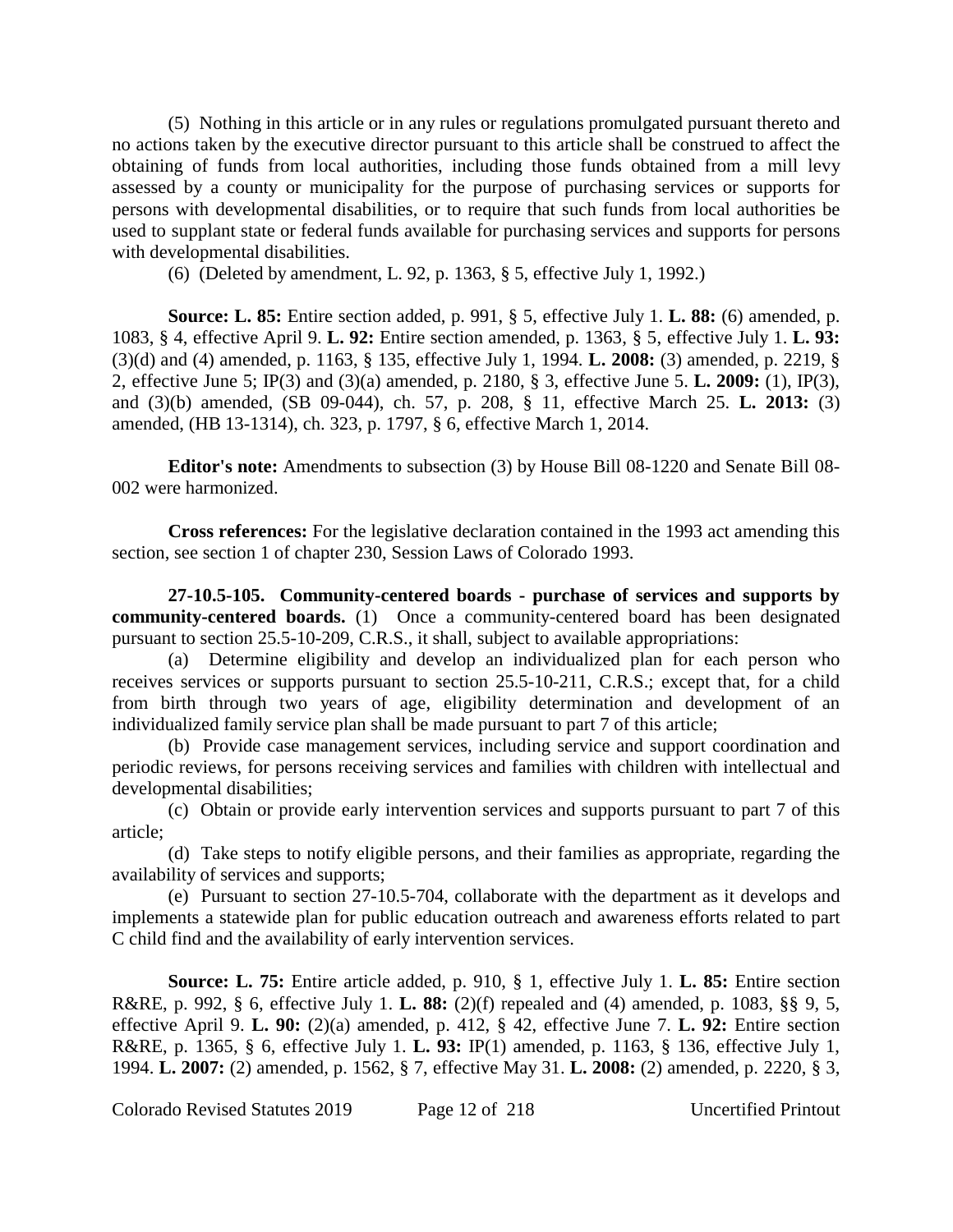effective June 5; entire section amended, p. 1450, § 4, effective August 5. **L. 2010:** (2)(d) amended, (HB 10-1213), ch. 220, p. 961, § 2, effective May 10; (2)(f) repealed, (SB 10-208), ch. 314, p. 1472, § 3, effective May 27. **L. 2013:** Entire section R&RE, (HB 13-1314), ch. 323, p. 1797, § 7, effective March 1, 2014. **L. 2014:** IP(1) and (1)(a) amended, (HB 14-1363), ch. 302, p. 1270, § 33, effective May 31.

**Cross references:** For the legislative declaration contained in the 1993 act amending this section, see section 1 of chapter 230, Session Laws of Colorado 1993.

# **27-10.5-105.5. Revocation of designation - repeal. (Repealed)**

**Source: L. 85:** Entire section added, p. 995, § 7, effective July 1. **L. 88:** (3) amended, p. 1083, § 6, effective April 9. **L. 92:** Entire section amended, p. 1368, § 7, effective July 1. **L. 2013:** (4) added by revision, (HB 13-1314), ch. 323, pp. 1799, 1813, §§ 13, 56.

**Editor's note:** (1) This section was relocated to § 25.5-10-210 in 2014.

(2) Subsection (4) provided for the repeal of this section, effective March 1, 2014. (See L. 2013, pp. 1799, 1813.)

**27-10.5-106. Eligibility determination.** Any person may request an evaluation pursuant to section 25.5-10-211, C.R.S., to determine whether he or she has an intellectual and developmental disability and is eligible to receive services and supports pursuant to this article. Application for eligibility determination shall be made to the designated community-centered board in the designated service area where the person resides.

**Source: L. 75:** Entire article added, p. 910, § 1, effective July 1. **L. 85:** Entire section R&RE, p. 995, § 8, effective July 1. **L. 88:** (4) amended, p. 1083, § 7, effective April 9. **L. 92:** Entire section amended, p. 1368, § 8, effective July 1. **L. 93:** (1)(b) amended, p. 1163, § 137, effective July 1, 1994. **L. 2007:** (2) and (3) amended, p. 1564, § 8, effective May 31. **L. 2008:** Entire section amended, p. 1453, § 5, effective August 5. **L. 2009:** (1)(b) amended, (SB 09-044), ch. 57, p. 208, § 12, effective March 25. **L. 2010:** (1)(b) and (2) amended and (5) added, (HB 10- 1213), ch. 220, p. 961, § 3, effective May 10. **L. 2013:** Entire section R&RE, (HB 13-1314), ch. 323, p. 1798, § 8, effective March 1, 2014. **L. 2014:** Entire section amended, (HB 14-1363), ch. 302, p. 1270, § 34, effective May 31.

**Cross references:** For the legislative declaration contained in the 1993 act amending this section, see section 1 of chapter 230, Session Laws of Colorado 1993.

**27-10.5-107. Procedure for resolving disputes over eligibility, modification of services or supports, and termination of services or supports.** (1) Every state or local service agency receiving state moneys pursuant to section 27-10.5-104 or section 25.5-10-105, C.R.S., shall adopt a procedure for the resolution of disputes arising between the service agency and any recipient of, or applicant for, services or supports authorized under section 27-10.5-104 or section 25.5-10-105, C.R.S. Procedures for the resolution of disputes regarding early intervention services shall be in compliance with IDEA. The procedures shall be consistent with

Colorado Revised Statutes 2019 Page 13 of 218 Uncertified Printout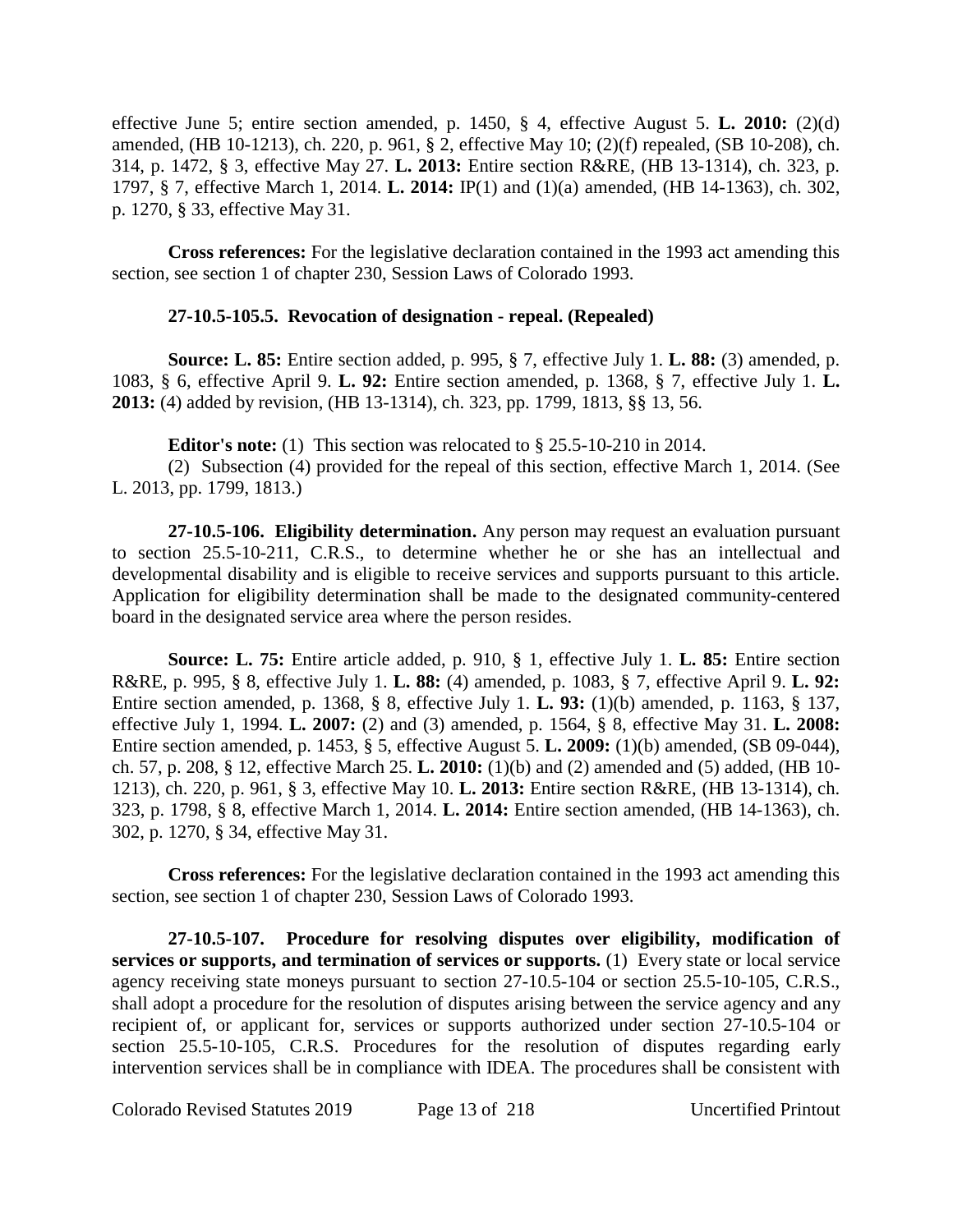rules promulgated by the department pursuant to article 4 of title 24, C.R.S., and shall be applicable to the following disputes:

(a) A contested decision that the applicant is not eligible for services or supports;

(b) A contested decision to provide, modify, reduce, or deny services or supports set forth in the individualized plan or individualized family service plan of the person receiving services;

(c) A contested decision to terminate services or supports;

(d) A contested decision that the person receiving services is no longer eligible for services or supports.

(2) (Deleted by amendment, L. 92, p. 1369, § 9, effective July 1, 1992.)

(3) The department shall promulgate rules pursuant to article 4 of title 24, C.R.S., setting forth procedures for the resolution of disputes specified in subsection (1) of this section that shall:

(a) Require that all applicants for services and supports and the parents or guardian of a minor, the guardian, or an authorized representative be informed orally and in writing, in their native language, of the dispute resolution procedures at the time of application, at the time the individualized plan is developed, and any time changes in the plan are contemplated;

(b) Require that a service agency keep a written record of all proceedings specified pursuant to this section;

(c) Require that no person receiving services be terminated from such services or supports during the resolution process;

(d) Require that utilizing the dispute resolution procedure shall not prejudice the future provision of appropriate services or supports to individuals; and

(e) Require that the intended action not occur until after reasonable notice has been provided to the person, the parents or guardian of a minor, the guardian, or an authorized representative, along with an opportunity to utilize the resolution process, except in emergency situations, as determined by the department.

(3.5) The resolution process need not conform to the requirements of section 24-4-105, C.R.S., as long as the rules adopted by the department include provisions specifically setting forth procedures, time frames, notice, an opportunity to be heard and to present evidence, and the opportunity for impartial review of the decision in dispute by the executive director or designee, if the resolution process has failed.

(4) and (5) (Deleted by amendment, L. 92, p. 1369, § 9, effective July 1, 1992.)

**Source: L. 75:** Entire article added, p. 911, § 1, effective July 1. **L. 85:** Entire section R&RE, p. 996, § 9, effective July 1. **L. 88:** (5) amended, p. 1083, § 8, effective April 9. **L. 92:** Entire section amended, p. 1369, § 9, effective July 1. **L. 2008:** (1) amended, p. 1454, § 6, effective August 5. **L. 2009:** IP(1), IP(3), and (3.5) amended, (SB 09-044), ch. 57, p. 209, § 13, effective March 25. **L. 2013:** IP(1) amended, (HB 13-1314), ch. 323, p. 1798, § 9, effective March 1, 2014.

**27-10.5-108. Discharge.** (1) A person receiving services shall be discharged from services or supports upon a determination, made pursuant to the individualized planning process, that the services or supports are no longer appropriate. At least ten days prior to effectuation of the discharge, notification of discharge shall be given to the person receiving services, the

Colorado Revised Statutes 2019 Page 14 of 218 Uncertified Printout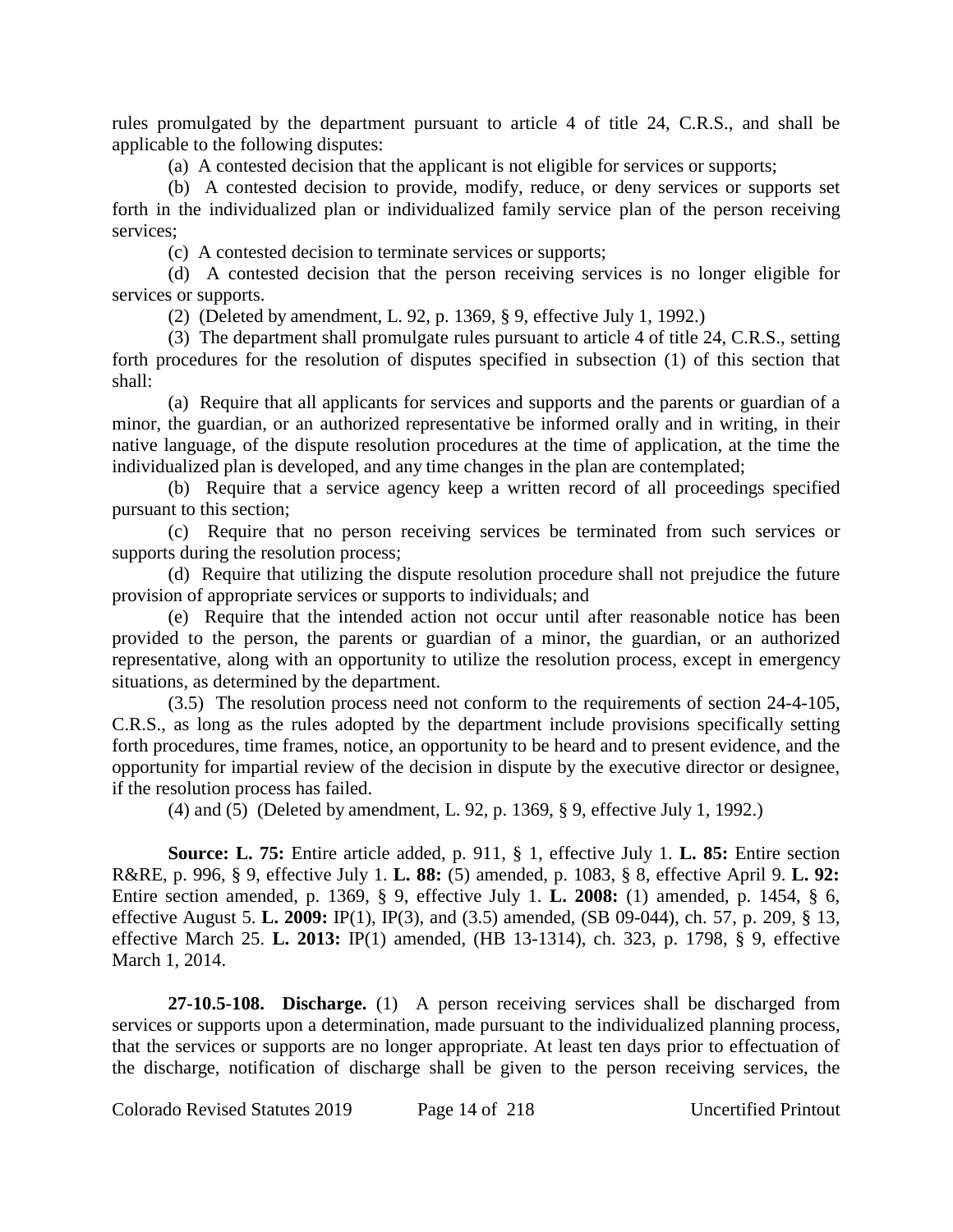parents or guardian of such a person who is a minor, and such person's legal guardian and authorized representative when applicable.

(2) When a person receiving services notifies a service agency that such person no longer wishes to receive a service or support, the person shall be discharged from such service or support unless the person is subject to a petition to impose a legal disability or to remove a legal right, filed pursuant to section 27-10.5-110 or section 25.5-10-216, C.R.S., or for whom a legal guardian has been appointed, affecting the person's ability to voluntarily terminate services or supports. The parents of the person receiving services who is a minor and such person's guardian shall be notified of the person's wish to terminate services or supports, but no minor will be discharged without the consent of the parent or legal guardian.

**Source: L. 75:** Entire article added, p. 911, § 1, effective July 1. **L. 85:** Entire section R&RE, p. 997, § 10, effective July 1. **L. 92:** Entire section amended, p. 1371, § 10, effective July 1. **L. 2013:** (2) amended, (HB 13-1314), ch. 323, p. 1799, § 10, effective March 1, 2014.

# **27-10.5-109. Community residential home - licenses - rules - repeal. (Repealed)**

**Source: L. 75:** Entire article added, p. 911, § 1, effective July 1. **L. 85:** Entire section R&RE, p. 997, § 11, effective January 1, 1986. **L. 92:** Entire section amended, p. 1371, § 11, effective July 1. **L. 94:** Entire section amended, p. 2712, § 287, effective July 1. **L. 2008:** IP(6) amended, p. 1454, § 7, effective August 5. **L. 2009:** (3), (5), and IP(6) amended, (SB 09-044), ch. 57, p. 209, § 14, effective March 25. **L. 2012:** (2) and (3) amended, (HB 12-1294), ch. 252, p. 1260, § 12, effective June 4. **L. 2013:** (6)(d) added, (SB 13-283), ch. 332, p. 1896, § 16, effective May 28; (7) added by revision, (HB 13-1314), ch. 323, pp. 1799, 1813, §§ 13, 56.

**Editor's note:** (1) This section was relocated to § 25.5-10-214 in 2014.

(2) Subsection (7) provided for the repeal of this section, effective March 1, 2014. (See L. 2013, pp. 1799, 1813.)

# **27-10.5-109.5. Compliance with local government zoning regulations - notice to local governments - provisional licensure - repeal. (Repealed)**

**Source: L. 2000:** Entire section added, p. 1517, § 5, effective June 1. **L. 2013:** (4) added by revision, (HB 13-1314), ch. 323, pp. 1799, 1813, §§ 13, 56.

**Editor's note:** (1) This section was relocated to § 25.5-10-215 in 2014.

(2) Subsection (4) provided for the repeal of this section, effective March 1, 2014. (See L. 2013, pp. 1799, 1813.)

**27-10.5-110. Imposition of legal disability - removal of legal right.** (1) Any interested person may petition the court pursuant to section 25.5-10-216, C.R.S., to impose a legal disability on or to remove a legal right from a person with an intellectual and developmental disability as defined in section 25.5-10-202, C.R.S. The petition shall set forth the disability to be imposed or the legal right to be removed and the reasons therefor. The petition may affect the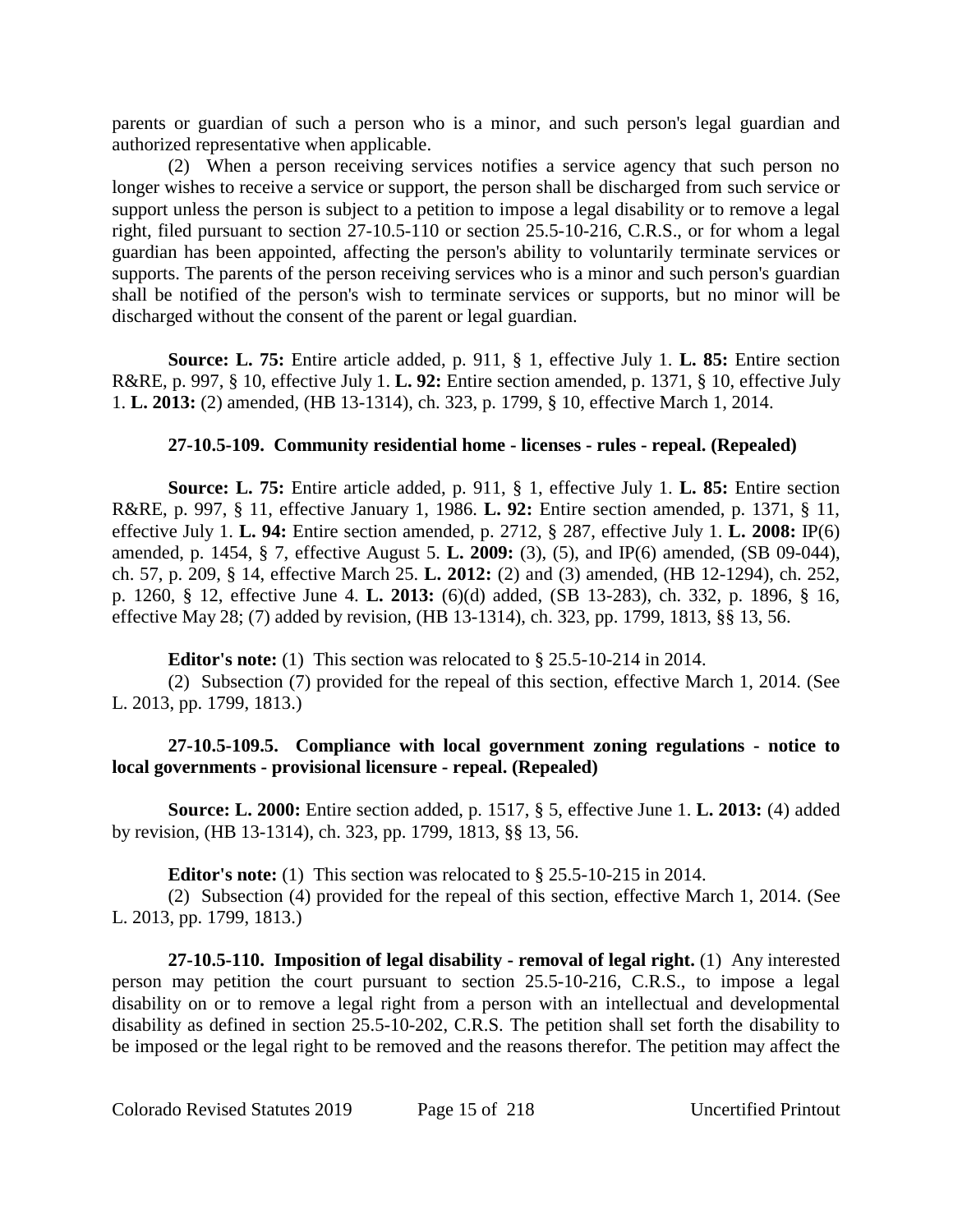right to contract, the right to determine place of abode or provisions of services and supports, the right to operate a motor vehicle, and other similar rights.

(2) A person shall not be admitted to a regional center without a court order issued pursuant to section 25.5-10-216, C.R.S., except in an emergency or for the purpose of temporary respite care.

**Source: L. 75:** Entire article added, p. 912, § 1, effective July 1. **L. 85:** Entire section R&RE, p. 998, § 12, effective July 1. **L. 92:** Entire section amended, p. 1372, § 12, effective July 1. **L. 2010:** (2)(a)(II) amended, (HB 10-1213), ch. 220, p. 961, § 4, effective May 10. **L. 2013:** Entire section R&RE, (HB 13-1314), ch. 323, p. 1799, § 11, effective March 1, 2014.

**27-10.5-110.5. Rights of persons with intellectual and developmental disabilities.** Each person receiving services pursuant to this article and article 10 of title 25.5, C.R.S., shall have the rights set forth in sections 25.5-10-223 to 25.5-10-230, C.R.S.

**Source: L. 2013:** Entire section added, (HB 13-1314), ch. 323, p. 1799, § 12, effective March 1, 2014.

#### **27-10.5-111. Conduct of court proceedings - repeal. (Repealed)**

**Source: L. 75:** Entire article added, p. 912, § 1, effective July 1. **L. 85:** Entire section R&RE, p. 1000, § 13, effective July 1. **L. 2013:** (2) added by revision, (HB 13-1314), ch. 323, pp. 1799, 1813, §§ 13, 56.

**Editor's note:** (1) This section was relocated to § 25.5-10-217 in 2014.

(2) Subsection (2) provided for the repeal of this section, effective March 1, 2014. (See L. 2013, pp. 1799, 1813.)

#### **27-10.5-112. Individuals' rights - repeal. (Repealed)**

**Source: L. 75:** Entire article added, p. 912, § 1, effective July 1. **L. 85:** Entire section R&RE, p. 1000, § 14, effective July 1. **L. 92:** Entire section amended, p. 1374, § 13, effective July 1. **L. 2013:** (5) added by revision, (HB 13-1314), ch. 323, pp. 1799, 1813, §§ 13, 56.

**Editor's note:** (1) This section was relocated to § 25.5-10-218 in 2014.

(2) Subsection (5) provided for the repeal of this section, effective March 1, 2014. (See L. 2013, pp. 1799, 1813.)

# **27-10.5-113. Right to individualized plan or individualized family service plan repeal. (Repealed)**

**Source: L. 75:** Entire article added, p. 913, § 1, effective July 1. **L. 85:** (1) and (2) amended and (3) repealed, pp. 1001, 1016, §§ 15, 46, effective July 1. **L. 92:** Entire section R&RE, p. 1375, § 14, effective July 1. **L. 2007:** Entire section amended, p. 1565, § 9, effective May 31. **L. 2008:** Entire section amended, p. 1455, § 8, effective August 5. **L. 2010:** (2)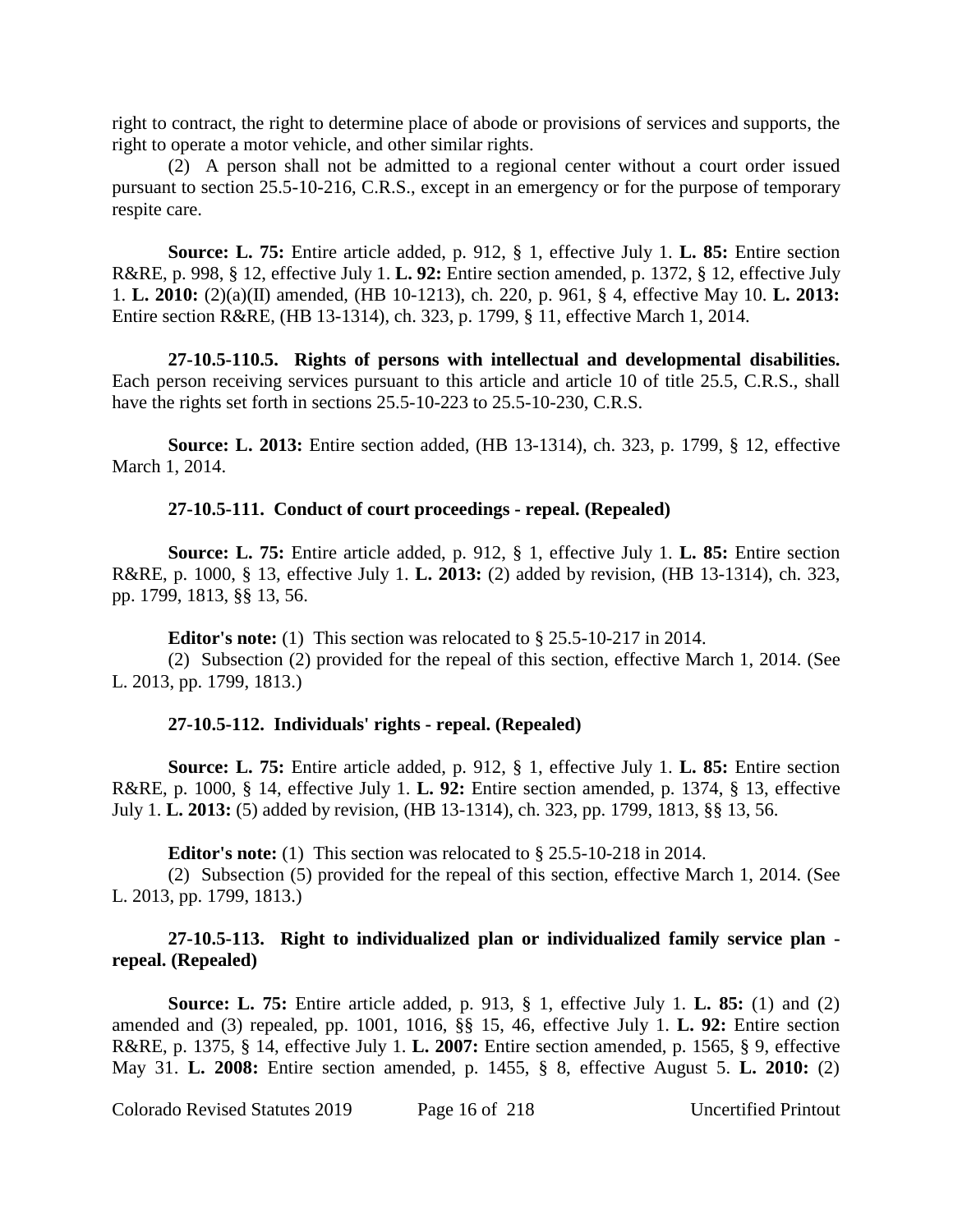amended, (HB 10-1213), ch. 220, p. 962, § 5, effective May 10. **L. 2013:** (3) added by revision, (HB 13-1314), ch. 323, pp. 1799, 1813, §§ 13, 56.

**Editor's note:** (1) This section was relocated to § 25.5-10-219 in 2014.

(2) Subsection (3) provided for the repeal of this section, effective March 1, 2014. (See L. 2013, pp. 1799, 1813.)

# **27-10.5-114. Right to medical care and treatment - repeal. (Repealed)**

**Source: L. 75:** Entire article added, p. 913, § 1, effective July 1. **L. 85:** (1), (3) to (5), (7), and (8) amended, p. 1001, § 16, effective July 1. **L. 92:** Entire section amended and (6.5) added, pp. 1375, 1157, §§ 15, 13, effective July 1. **L. 97:** (6.5) amended, p. 1024, § 47, effective August 6. **L. 2003:** (3) and (6.5) amended, p. 714, § 55, effective July 1. **L. 2013:** (11) added by revision, (HB 13-1314), ch. 323, pp. 1799, 1813, §§ 13, 56.

**Editor's note:** (1) This section was relocated to § 25.5-10-220 in 2014.

(2) Subsection (11) provided for the repeal of this section, effective March 1, 2014. (See L. 2013, pp. 1799, 1813.)

# **27-10.5-115. Right to humane care and treatment - repeal. (Repealed)**

**Source: L. 75:** Entire article added, p. 914, § 1, effective July 1. **L. 85:** (2) and (8) amended, p. 1002, § 17, effective July 1. **L. 92:** Entire section R&RE, p. 1377, § 16, effective July 1. **L. 2013:** (12) added by revision, (HB 13-1314), ch. 323, pp. 1799, 1813, §§ 13, 56.

**Editor's note:** (1) This section was relocated to § 25.5-10-221 in 2014.

(2) Subsection (12) provided for the repeal of this section, effective March 1, 2014. (See L. 2013, pp. 1799, 1813.)

# **27-10.5-116. Right to religious belief, practice, and worship - repeal. (Repealed)**

**Source: L. 75:** Entire article added, p. 915, § 1, effective July 1. **L. 85:** Entire section amended, p. 1004, § 18, effective July 1. **L. 92:** Entire section amended, p. 1379, § 17, effective July 1. **L. 2013:** (2) added by revision, (HB 13-1314), ch. 323, pp. 1799, 1813, §§ 13, 56.

**Editor's note:** (1) This section was relocated to § 25.5-10-222 in 2014.

(2) Subsection (2) provided for the repeal of this section, effective March 1, 2014. (See L. 2013, pp. 1799, 1813.)

# **27-10.5-117. Rights to communications and visits - repeal. (Repealed)**

**Source: L. 75:** Entire article added, p. 915, § 1, effective July 1. **L. 85:** (1) to (3), (5), and (6) amended and (4) and (7) repealed, pp. 1004, 1016, §§ 19, 46, effective July 1. **L. 92:** Entire section amended, p. 1379, § 18, effective July 1. **L. 2013:** (8) added by revision, (HB 13- 1314), ch. 323, pp. 1799, 1813, §§ 13, 56.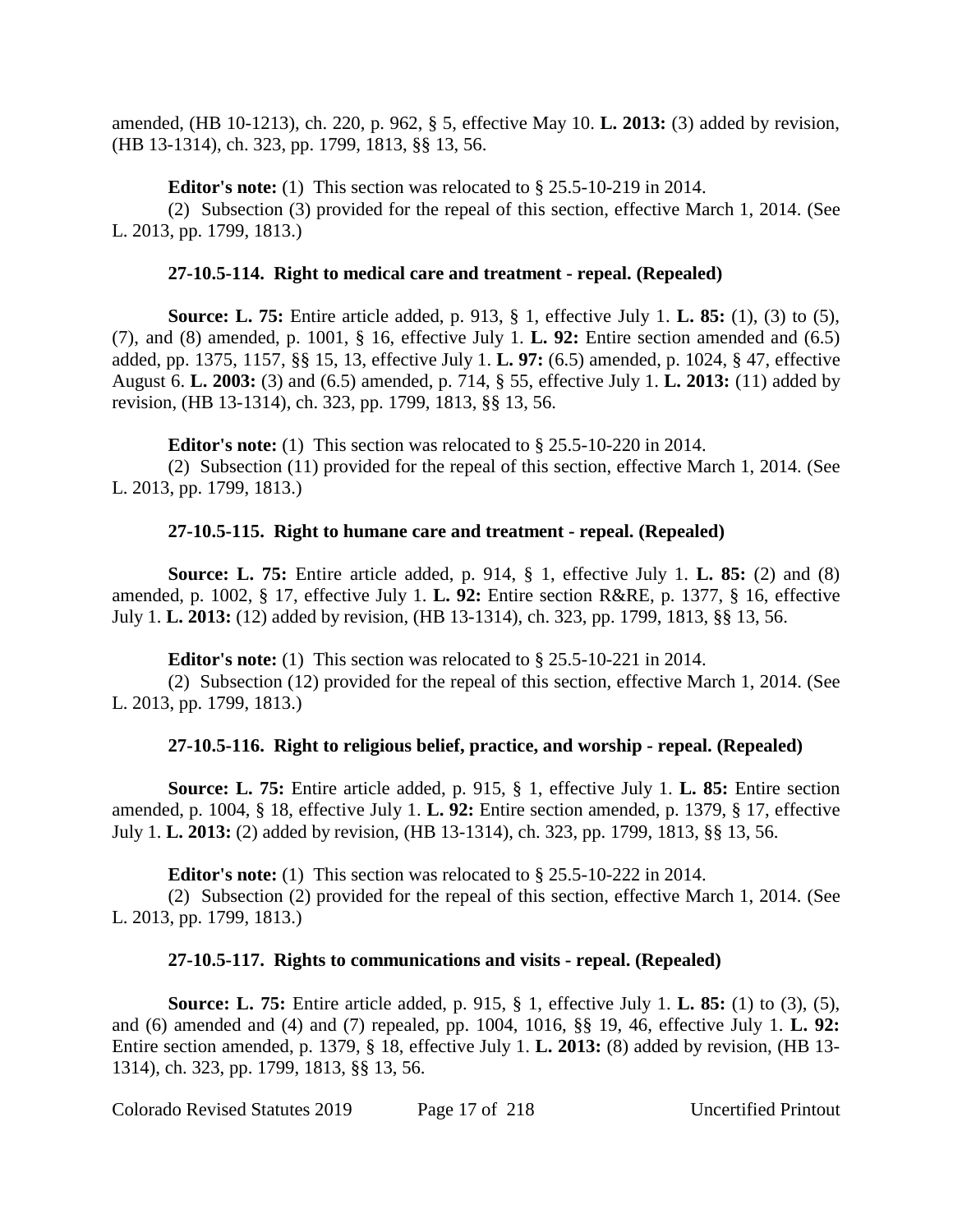**Editor's note:** (1) This section was relocated to § 25.5-10-223 in 2014.

(2) Subsection (8) provided for the repeal of this section, effective March 1, 2014. (See L. 2013, pp. 1799, 1813.)

## **27-10.5-118. Right to fair employment practices - repeal. (Repealed)**

**Source: L. 75:** Entire article added, p. 916, § 1, effective July 1. **L. 85:** Entire section amended, p. 1004, § 20, effective July 1. **L. 92:** Entire section amended, p. 1379, § 19, effective July 1. **L. 2013:** (7) added by revision, (HB 13-1314), ch. 323, pp. 1799, 1813, §§ 13, 56.

**Editor's note:** (1) This section was relocated to § 25.5-10-224 in 2014.

(2) Subsection (7) provided for the repeal of this section, effective March 1, 2014. (See L. 2013, pp. 1799, 1813.)

# **27-10.5-119. Right to vote - repeal. (Repealed)**

**Source: L. 75:** Entire article added, p. 916, § 1, effective July 1. **L. 85:** Entire section amended, p. 1005, § 21, effective July 1. **L. 92:** Entire section amended, p. 1380, § 20, effective July 1. **L. 2007:** Entire section amended, p. 1798, § 71, effective June 1. **L. 2013:** Entire section amended, (HB 13-1303), ch. 185, p. 750, § 130, effective May 10; (2) added by revision, (HB 13-1314), ch. 323, pp. 1799, 1813, §§ 13, 56.

**Editor's note:** (1) Amendments to this section by House Bill 13-1303 and House Bill 13-1314 were harmonized, and this section was relocated to § 25.5-10-225 in 2014.

(2) Subsection (2) provided for the repeal of this section, effective March 1, 2014. (See L. 2013, pp. 1799, 1813.)

# **27-10.5-120. Records and confidentiality of information pertaining to eligible persons or their families - repeal. (Repealed)**

**Source: L. 75:** Entire article added, p. 916, § 1, effective July 1. **L. 85:** Entire section amended, p. 1005, § 22, effective July 1. **L. 92:** Entire section amended, p. 1380, § 21, effective July 1. **L. 2008:** (4) added, p. 1455, § 9, effective August 5. **L. 2013:** (5) added by revision, (HB 13-1314), ch. 323, pp. 1799, 1813, §§ 13, 56.

**Editor's note:** (1) This section was relocated to § 25.5-10-226 in 2014.

(2) Subsection (5) provided for the repeal of this section, effective March 1, 2014. (See L. 2013, pp. 1799, 1813.)

# **27-10.5-121. Right to personal property - repeal. (Repealed)**

**Source: L. 75:** Entire article added, p. 917, § 1, effective July 1. **L. 85:** Entire section amended, p. 1006, § 23, effective July 1. **L. 92:** Entire section amended, p. 1381, § 22, effective July 1. **L. 2013:** (4) added by revision, (HB 13-1314), ch. 323, pp. 1799, 1813, §§ 13, 56.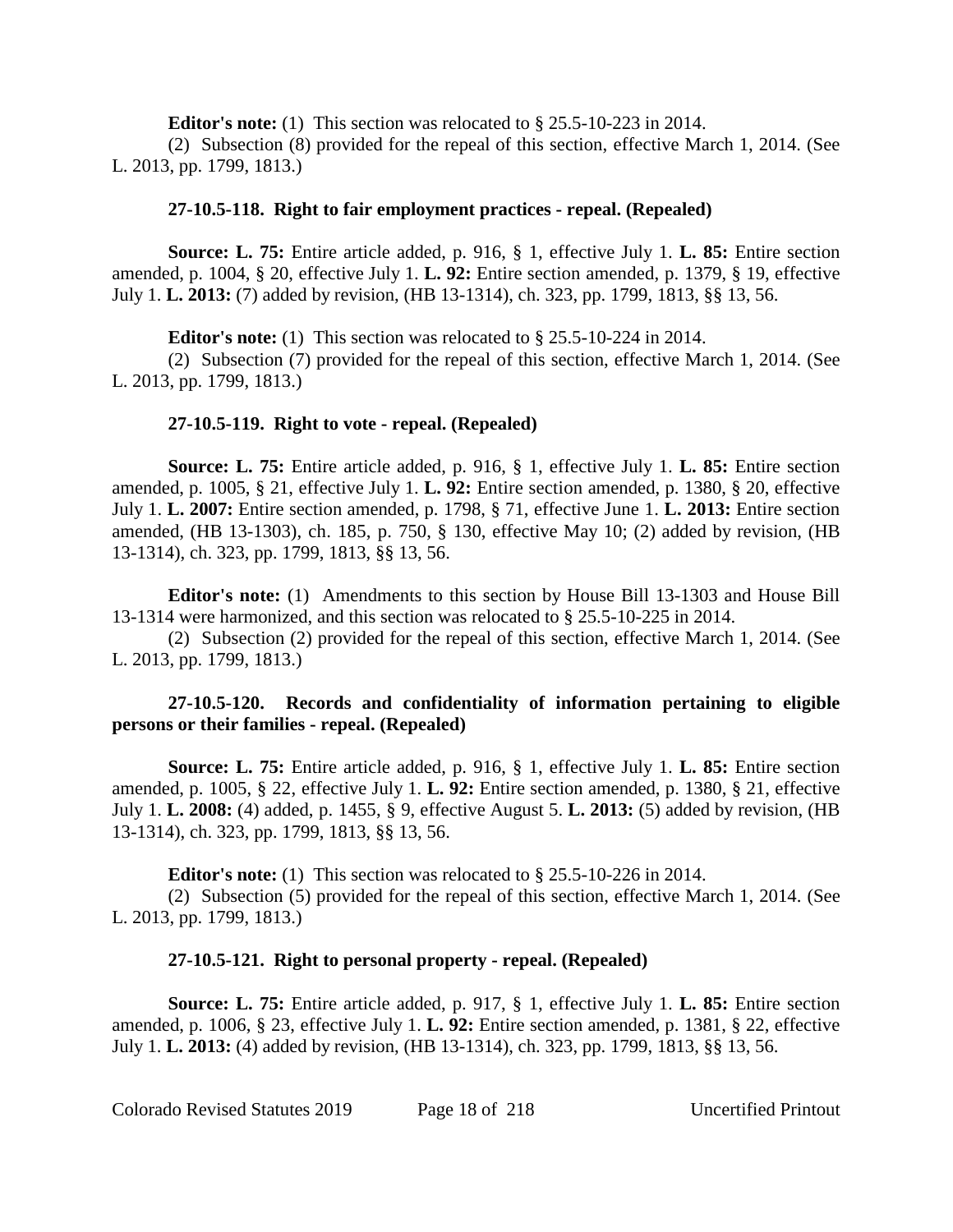**Editor's note:** (1) This section was relocated to § 25.5-10-227 in 2014.

(2) Subsection (4) provided for the repeal of this section, effective March 1, 2014. (See L. 2013, pp. 1799, 1813.)

## **27-10.5-122. Right to influence policy - repeal. (Repealed)**

**Source: L. 75:** Entire article added, p. 917, § 1, effective July 1. **L. 85:** Entire section amended, p. 1007, § 24, effective July 1. **L. 92:** Entire section amended, p. 1382, § 23, effective July 1. **L. 2013:** (2) added by revision, (HB 13-1314), ch. 323, pp. 1799, 1813, §§ 13, 56.

**Editor's note:** (1) This section was relocated to § 25.5-10-228 in 2014.

(2) Subsection (2) provided for the repeal of this section, effective March 1, 2014. (See L. 2013, pp. 1799, 1813.)

#### **27-10.5-123. Right to notification - repeal. (Repealed)**

**Source: L. 75:** Entire article added, p. 917, § 1, effective July 1. **L. 85:** Entire section amended, p. 1007, § 25, effective July 1. **L. 92:** Entire section amended, p. 1382, § 24, effective July 1. **L. 2013:** (2) added by revision, (HB 13-1314), ch. 323, pp. 1799, 1813, §§ 13, 56.

**Editor's note:** (1) This section was relocated to § 25.5-10-229 in 2014.

(2) Subsection (2) provided for the repeal of this section, effective March 1, 2014. (See L. 2013, pp. 1799, 1813.)

## **27-10.5-124. Discrimination - repeal. (Repealed)**

**Source: L. 75:** Entire article added, p. 917, § 1, effective July 1. **L. 85:** Entire section amended, p. 1007, § 26, effective July 1. **L. 92:** Entire section amended, p. 1382, § 25, effective July 1. **L. 2013:** (2) added by revision, (HB 13-1314), ch. 323, pp. 1799, 1813, §§ 13, 56.

**Editor's note:** (1) This section was relocated to § 25.5-10-230 in 2014.

(2) Subsection (2) provided for the repeal of this section, effective March 1, 2014. (See L. 2013, pp. 1799, 1813.)

## **27-10.5-125. Transfer of residents. (Repealed)**

**Source: L. 75:** Entire article added, p. 917, § 1, effective July 1. **L. 85:** Entire section repealed, p. 1016, § 46, effective July 1.

## **27-10.5-126. Return of residents. (Repealed)**

**Source: L. 75:** Entire article added, p. 917, § 1, effective July 1. **L. 85:** Entire section repealed, p. 1016, § 46, effective July 1.

## **27-10.5-127. Restoration of rights. (Repealed)**

Colorado Revised Statutes 2019 Page 19 of 218 Uncertified Printout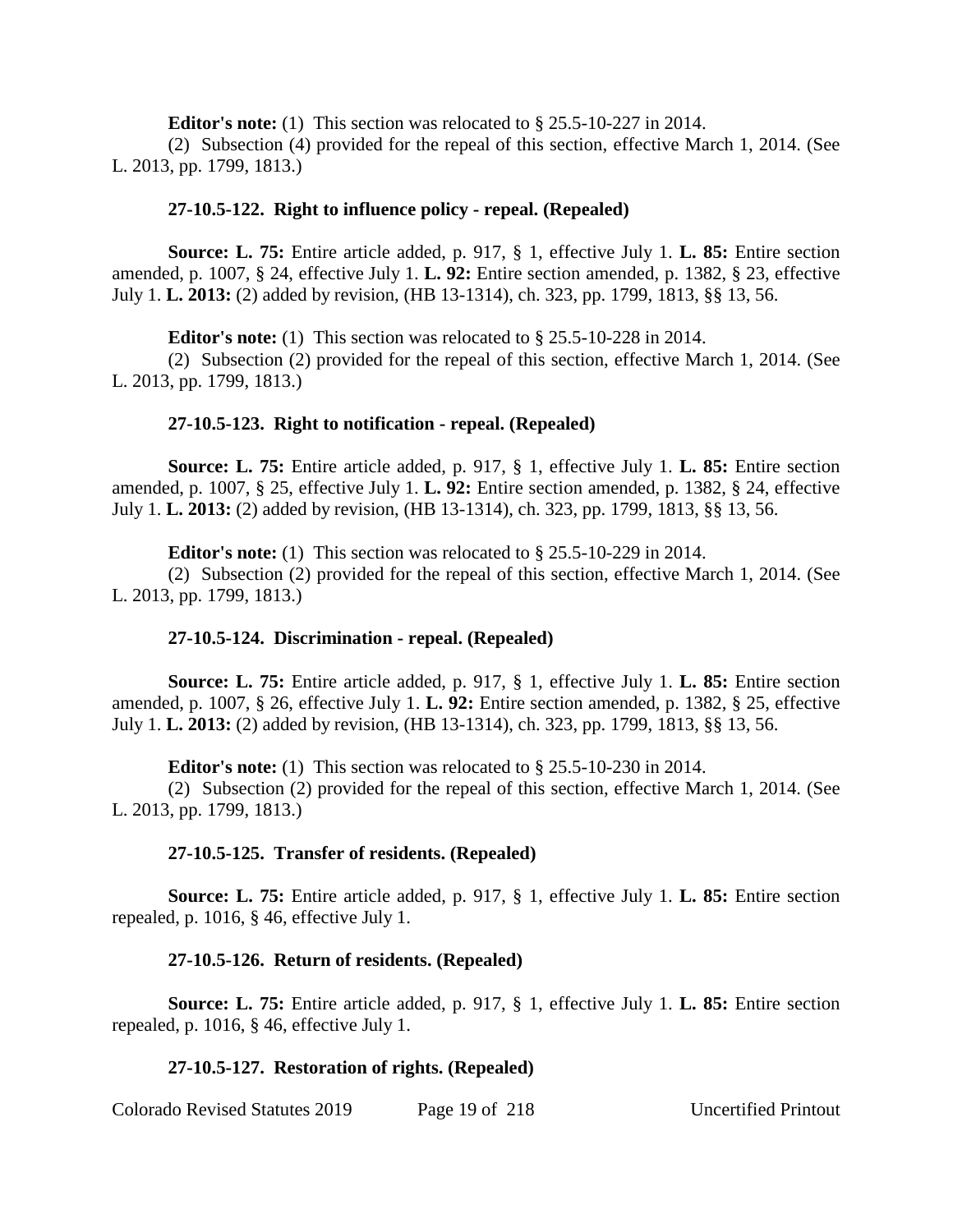**Source: L. 75:** Entire article added, p. 917, § 1, effective July 1. **L. 85:** Entire section repealed, p. 1016, § 46, effective July 1.

# **27-10.5-128. Sterilization rights - repeal. (Repealed)**

**Source: L. 75:** Entire article added, p. 918, § 1, effective July 1. **L. 85:** IP(1), (1)(b), and (2) amended, p. 1007, § 27, effective July 1. **L. 92:** Entire section R&RE, p. 1382, § 26, effective July 1. **L. 2013:** (6) added by revision, (HB 13-1314), ch. 323, pp. 1799, 1813, §§ 13, 56.

**Editor's note:** (1) This section was relocated to § 25.5-10-231 in 2014.

(2) Subsection (6) provided for the repeal of this section, effective March 1, 2014. (See L. 2013, pp. 1799, 1813.)

# **27-10.5-129. Competency to give consent to sterilization - repeal. (Repealed)**

**Source: L. 75:** Entire article added, p. 918, § 1, effective July 1. **L. 85:** IP(1) and (2) to (4) amended, p. 1008, § 28, effective July 1. **L. 92:** Entire section R&RE, p. 1383, § 27, effective July 1. **L. 2013:** (4) added by revision, (HB 13-1314), ch. 323, pp. 1799, 1813, §§ 13, 56.

**Editor's note:** (1) This section was relocated to § 25.5-10-232 in 2014.

(2) Subsection (4) provided for the repeal of this section, effective March 1, 2014. (See L. 2013, pp. 1799, 1813.)

## **27-10.5-130. Court-ordered sterilization - repeal. (Repealed)**

**Source: L. 75:** Entire article added, p. 919, § 1, effective July 1. **L. 85:** (1) amended, p. 1009, § 29, effective July 1. **L. 92:** Entire section R&RE, p. 1384, § 28, effective July 1. **L. 2013:** (7) added by revision, (HB 13-1314), ch. 323, pp. 1799, 1813, §§ 13, 56.

**Editor's note:** (1) This section was relocated to § 25.5-10-233 in 2014.

(2) Subsection (7) provided for the repeal of this section, effective March 1, 2014. (See L. 2013, pp. 1799, 1813.)

# **27-10.5-131. Confidentiality of sterilization proceedings - repeal. (Repealed)**

**Source: L. 75:** Entire article added, p. 919, § 1, effective July 1. **L. 85:** Entire section amended, p. 1009, § 30, effective July 1. **L. 92:** Entire section amended, p. 1386, § 29, effective July 1. **L. 2013:** (2) added by revision, (HB 13-1314), ch. 323, pp. 1799, 1813, §§ 13, 56.

**Editor's note:** (1) This section was relocated to § 25.5-10-234 in 2014.

(2) Subsection (2) provided for the repeal of this section, effective March 1, 2014. (See L. 2013, pp. 1799, 1813.)

## **27-10.5-132. Limitations on sterilization - repeal. (Repealed)**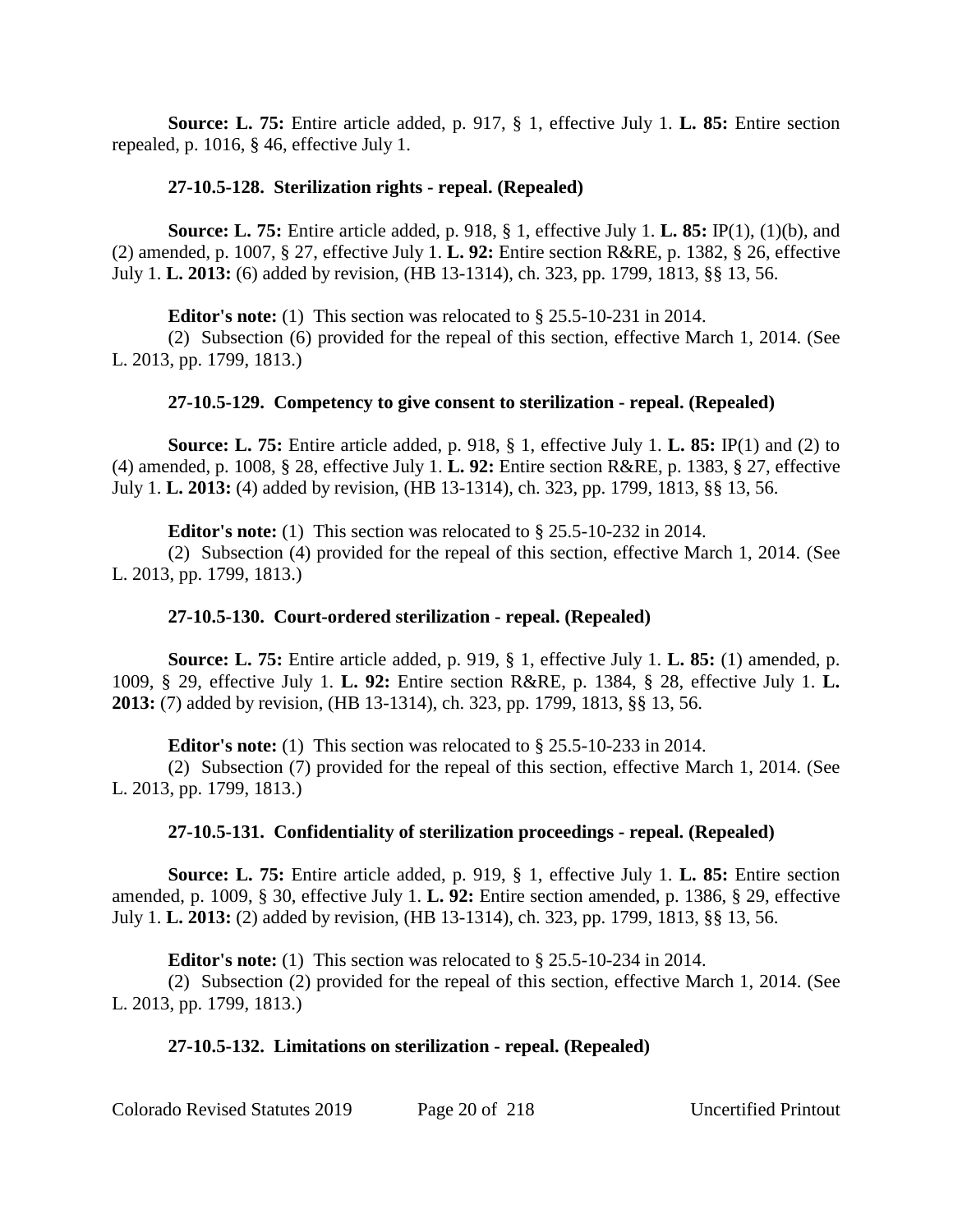**Source: L. 75:** Entire article added, p. 919, § 1, effective July 1. **L. 2013:** (3) added by revision, (HB 13-1314), ch. 323, pp. 1799, 1813, §§ 13, 56.

**Editor's note:** (1) This section was relocated to § 25.5-10-235 in 2014.

(2) Subsection (3) provided for the repeal of this section, effective March 1, 2014. (See L. 2013, pp. 1799, 1813.)

# **27-10.5-133. Group homes for the developmentally disabled. (Repealed)**

**Source: L. 75:** Entire article added, p. 919, § 1, effective July 1. **L. 76:** (1)(a), (1)(b), and (2) amended and (2.5) added, p. 671, § 2, effective May 20. **L. 85:** Entire section repealed, p. 1016, § 46, effective July 1.

# **27-10.5-134. Civil action and attorney fees - repeal. (Repealed)**

**Source: L. 75:** Entire article added, p. 920, § 1, effective July 1. **L. 2013:** (2) added by revision, (HB 13-1314), ch. 323, pp. 1799, 1813, §§ 13, 56.

**Editor's note:** (1) This section was relocated to § 25.5-10-236 in 2014.

(2) Subsection (2) provided for the repeal of this section, effective March 1, 2014. (See L. 2013, pp. 1799, 1813.)

# **27-10.5-135. Terminology - repeal. (Repealed)**

**Source: L. 75:** Entire article added, p. 920, § 1, effective July 1. **L. 85:** Entire section amended, p. 1009, § 31, effective July 1. **L. 92:** Entire section amended, p. 1386, § 30, effective July 1. **L. 2005:** (2) amended, p. 773, § 54, effective June 1. **L. 2006:** (1) amended, p. 1406, § 72, effective August 7. **L. 2013:** (3) added by revision, (HB 13-1314), ch. 323, pp. 1799, 1813, §§ 13, 56.

**Editor's note:** (1) This section was relocated to § 25.5-10-237 in 2014.

(2) Subsection (3) provided for the repeal of this section, effective March 1, 2014. (See L. 2013, pp. 1799, 1813.)

# **27-10.5-136. Adjudication of competency. (Repealed)**

**Source: L. 75:** Entire article added, p. 920, § 1, effective July 1.

**Editor's note:** Subsection (2) provided for the repeal of this section, effective July 1, 1976. (See L. 75, p. 920.)

# **27-10.5-137. Federal funds - repeal. (Repealed)**

**Source: L. 85:** Entire section added, p. 1009, § 32, effective July 1. **L. 2013:** (2) added by revision, (HB 13-1314), ch. 323, pp. 1799, 1813, §§ 13, 56.

Colorado Revised Statutes 2019 Page 21 of 218 Uncertified Printout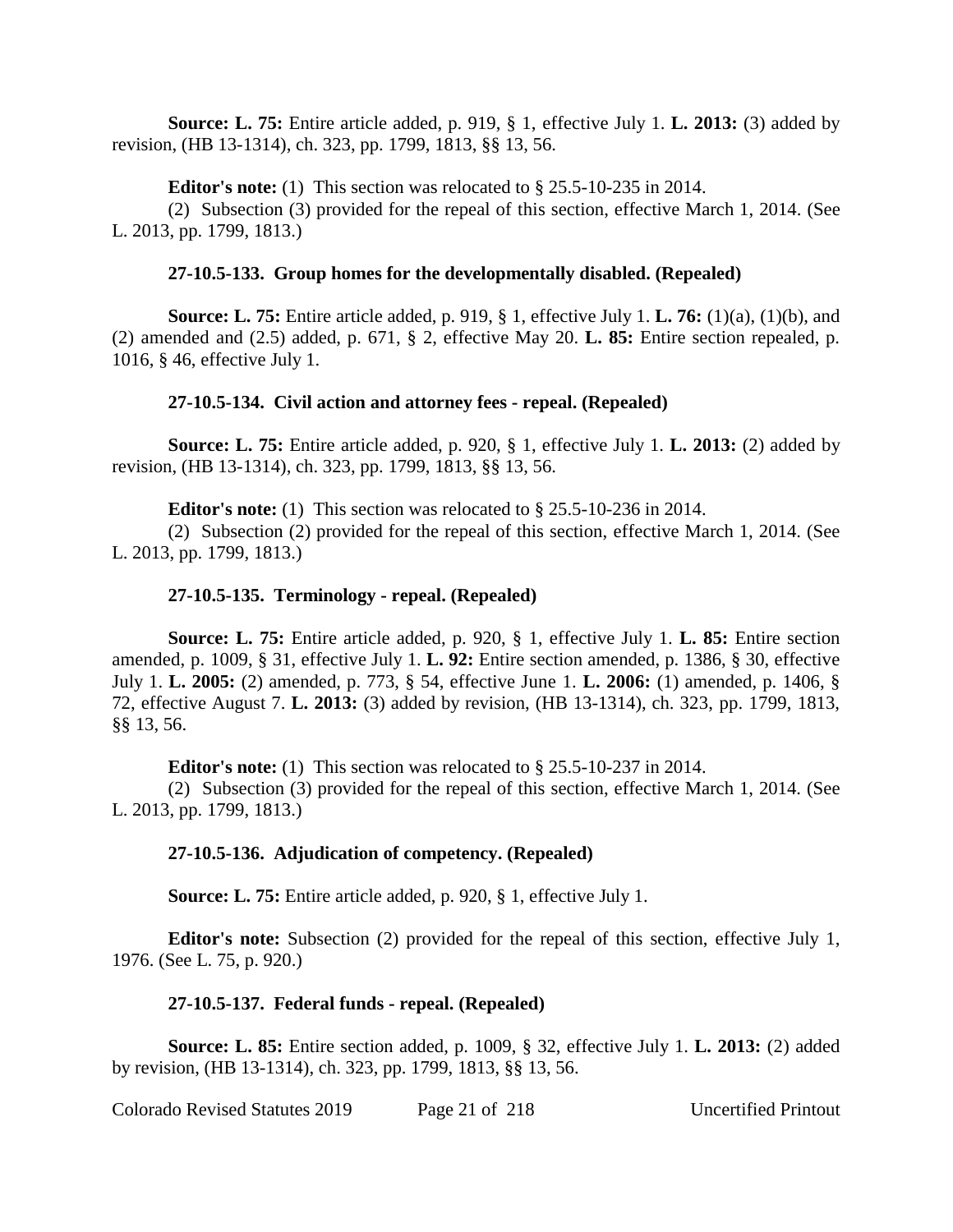**Editor's note:** (1) This section was relocated to § 25.5-10-238 in 2014.

(2) Subsection (2) provided for the repeal of this section, effective March 1, 2014. (See L. 2013, pp. 1799, 1813.)

# **27-10.5-138. Service provision system evaluation. (Repealed)**

**Source: L. 85:** Entire section added, p. 1009, § 32, effective July 1.

**Editor's note:** Subsection (2) provided for the repeal of this section, effective July 1, 1988. (See L. 85, p. 1009.)

# **27-10.5-139. Evaluations to determine whether a defendant is mentally retarded for purposes of class 1 felony trials - repeal. (Repealed)**

**Source: L. 95:** Entire section added, p. 1258, § 24, effective July 1. **L. 2002:** Entire section amended, p. 1541, § 281, effective October 1. **L. 2013:** (2) added by revision, (HB 13- 1314), ch. 323, pp. 1799, 1813, §§ 13, 56.

**Editor's note:** (1) This section was relocated to § 25.5-10-239 in 2014.

(2) Subsection (2) provided for the repeal of this section, effective March 1, 2014. (See L. 2013, pp. 1799, 1813.)

# **27-10.5-140. Child find - responsibilities - interagency operating agreements - rules. (Repealed)**

**Source: L. 2007:** Entire section added, p. 1565, § 10, effective May 31. **L. 2008:** Entire section repealed, p. 1455, § 10, effective August 5.

## **27-10.5-141. Retaliation prohibited - repeal. (Repealed)**

**Source: L. 2008:** Entire section added, p. 1235, § 5, effective May 27. **L. 2013:** (2) added by revision, (HB 13-1314), ch. 323, pp. 1799, 1813, §§ 13, 56.

**Editor's note:** Subsection (2) provided for the repeal of this section, effective March 1, 2014. (See L. 2013, pp. 1799, 1813.)

# **27-10.5-142. Caregiver abuse - duties of the department - working group - issues report - funding - repeal. (Repealed)**

**Source: L. 2008:** Entire section added, p. 2212, § 1, effective June 5. **L. 2013:** (7) added by revision, (HB 13-1314), ch. 323, pp. 1799, 1813, §§ 14, 56.

**Editor's note:** Subsection (7) provided for the repeal of this section, effective March 1, 2014. (See L. 2013, pp. 1799, 1813.)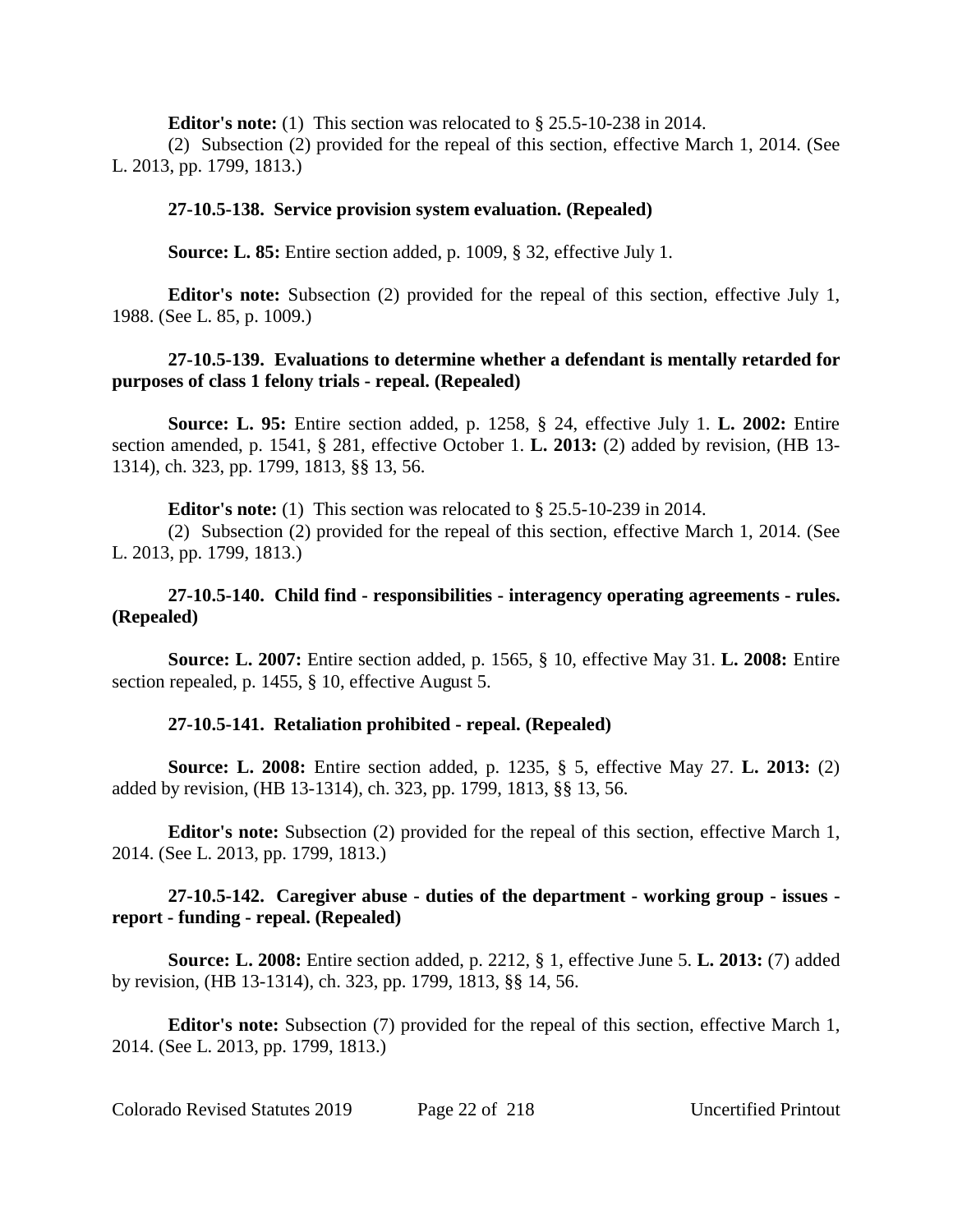#### **27-10.5-143. Caregiver abuse - task force - repeal. (Repealed)**

**Source: L. 2009:** Entire section added, (HB 09-1178), ch. 84, p. 308, § 1, effective April 2. **L. 2013:** (3) added by revision, (HB 13-1314), ch. 323, pp. 1799, 1813, §§ 14, 56.

**Editor's note:** Subsection (3) provided for the repeal of this section, effective March 1, 2014. (See L. 2013, pp. 1799, 1813.)

# PART 2

# STATE COUNCIL ON DEVELOPMENTAL DISABILITIES

**27-10.5-201. Legislative declaration.** The general assembly finds that state and local agencies provide a variety of services and supports to persons with developmental disabilities including institutional care, residential, social, and income maintenance services, diagnostic and health-related services, and educational and other programs. Because these services and supports are supported by many diverse agencies and organizations and because congress, through the federal "Developmental Disabilities Services and Facilities Construction Act", and amendments thereto, has called for the establishment of state councils to provide coordination and planning in the field of developmental disabilities, the general assembly declares that there is need to establish a state council on developmental disabilities to be responsible for the coordination of services and supports to the persons with developmental disabilities and to serve as an advocate for such persons. The general assembly further finds that there is need to carefully define the duties and responsibilities of a state council on developmental disabilities.

**Source: L. 79:** Entire part added, p. 1117, § 1, effective July 1. **L. 85:** Entire section amended, p. 1010, § 33, effective July 1. **L. 92:** Entire section amended, p. 1386, § 31, effective July 1. **L. 2002:** Entire section amended, p. 1024, § 48, effective June 1.

**27-10.5-202. Definitions.** As used in this part 2, unless the context otherwise requires:

(1) "Developmental disability" means a severe, chronic disability of a person nine years of age or older which:

(a) Is attributable to a mental or physical impairment or combination of mental and physical impairments;

(b) Is manifested before the person attains age twenty-two;

(c) Results in substantial functional limitations in three or more of the following areas of major life activity:

(I) Self-care;

(II) Receptive and expressive language;

(III) Learning;

(IV) Mobility;

(V) Self-direction;

(VI) Capacity for independent living; and

(VII) Economic self-sufficiency; and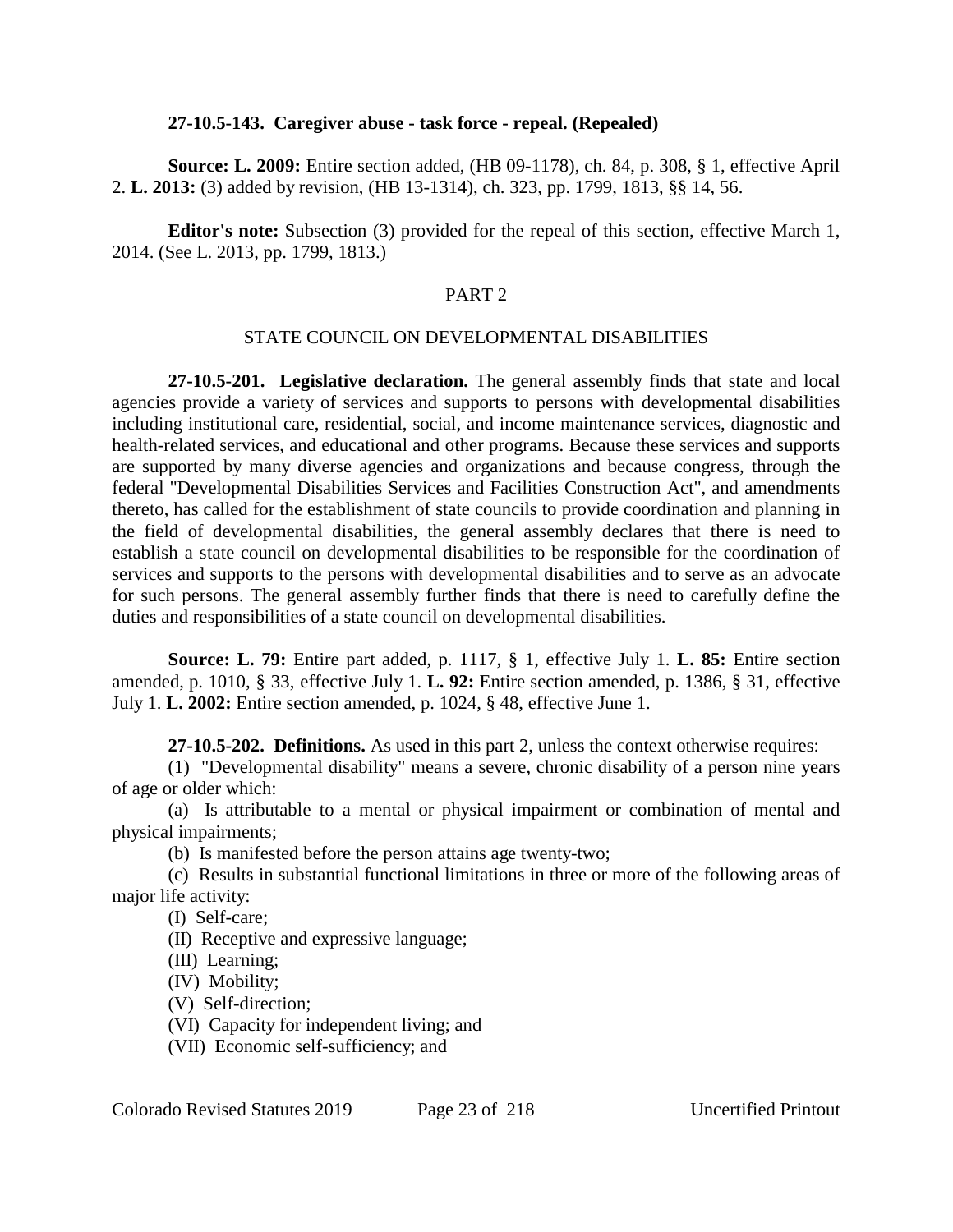(d) Reflects the person's need for a combination and sequence of special, interdisciplinary, or generic care, treatment, or other services and supports which are of lifelong or extended duration and are individually planned and coordinated; except that such term when applied to infants and young children means individuals from birth to age nine years, inclusive, who have substantial developmental delay or specific congenital or acquired conditions with a high probability of resulting in developmental disabilities if services or supports are not provided.

(2) "State plan" means the state plan for developmental disabilities established pursuant to the provisions of section 27-10.5-204 and as required by the federal "Developmental Disabilities Services and Facilities Construction Act", and amendments thereto, including the "Rehabilitation, Comprehensive Services, and Developmental Disabilities Amendments of 1978", Pub.L. 95-602.

(3) "State council" means the Colorado developmental disabilities council established pursuant to section 27-10.5-203.

**Source: L. 79:** Entire part added, p. 1117, § 1, effective July 1. **L. 92:** Entire section amended, p. 1386, § 32, effective July 1. **L. 2002:** IP(1), (1)(d), and (3) amended, p. 1025, § 49, effective June 1.

**Editor's note:** Pub.L. 95-602 is contained in 29 U.S.C. sec. 720.

**27-10.5-203. Establishment of state council.** (1) There is hereby created, within the office of the executive director of the department of human services, the Colorado developmental disabilities council. The powers, duties, and functions of the state council are transferred by a **type 1** transfer, as such transfer is defined by the "Administrative Organization Act of 1968", article 1 of title 24, C.R.S., to the department of human services. The state council shall operate in accordance with the federal "Developmental Disabilities Assistance and Bill of Rights Act of 2000", 42 U.S.C. sec. 15001 et seq.

(2) The state council shall consist of twenty-four members appointed by the governor for three-year terms; except that of the members first appointed, one-third shall be appointed for one-year terms, one-third shall be appointed for two-year terms, and one-third shall be appointed for three-year terms. Vacancies shall be filled by appointment for the unexpired term.

(3) The state council shall at all times include in its membership representatives of the principal state agencies, including the state agency that administers funds provided under the federal "Rehabilitation Act of 1973", the state agency that administers funds provided under the federal "Individuals with Disabilities Education Act", the state agency that administers funds provided under the federal "Older Americans Act of 1965", and the state agency that administers funds provided under Titles V and XIX of the federal "Social Security Act" for persons with developmental disabilities; university centers for excellence in developmental disabilities education, research, and service; nongovernmental agencies; and private nonprofit groups concerned with services and supports for persons with developmental disabilities.

- (4) At least one-half of the membership of the state council shall consist of persons who:
- (a) Are persons with developmental disabilities;
- (b) Are parents or guardians of such persons; or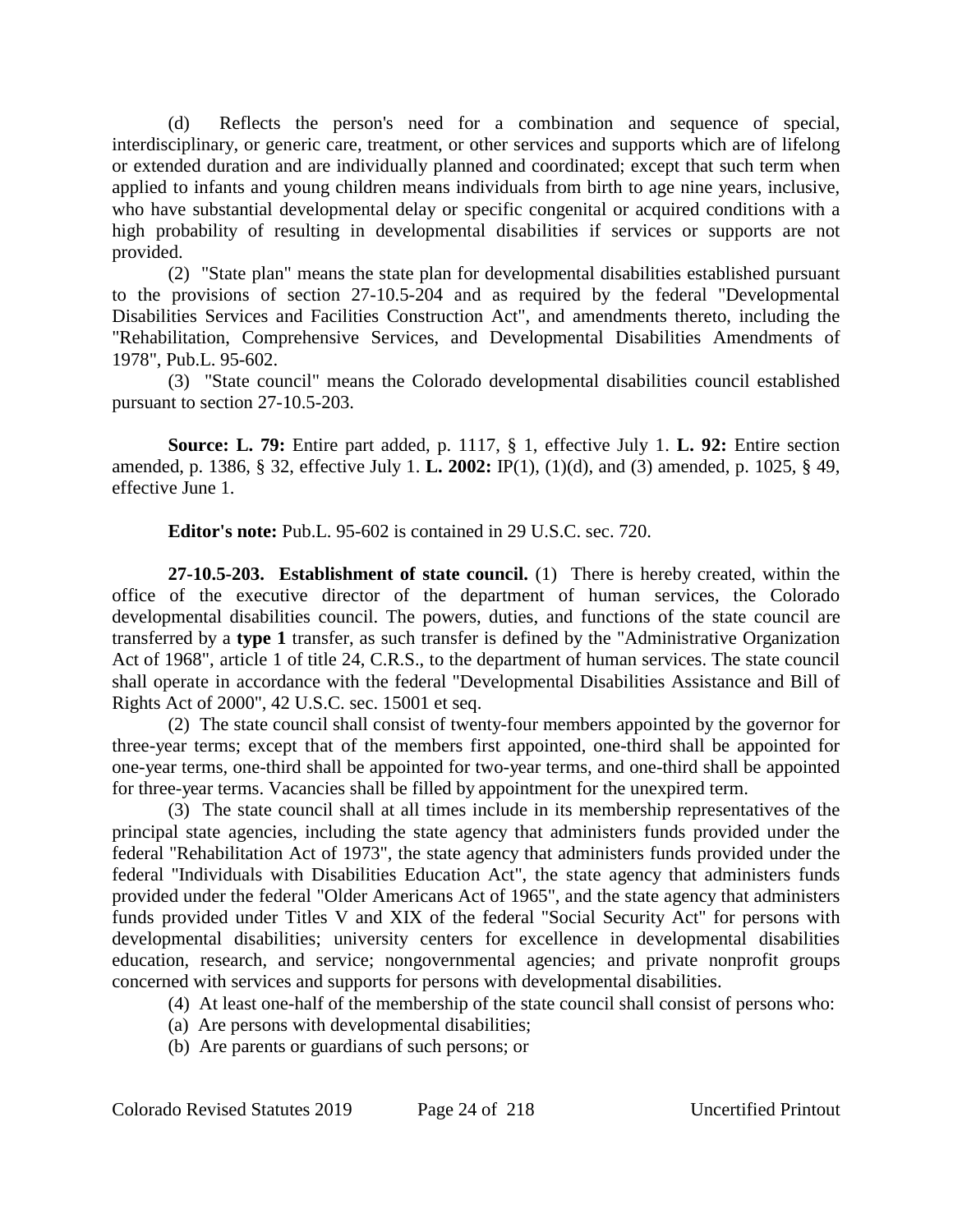(c) Are family members or guardians of persons with mentally impairing developmental disabilities, and who are not employees of a state agency which receives funds or provides services and supports under this part 2, and who are not employees implementing programs under the federal "Social Security Act" or of any other entity which receives funds or provides services and supports under this part 2.

(5) Of the members of the state council described in subsection (4) of this section:

(a) At least one-third shall be persons with developmental disabilities;

(b) At least one-third shall be individuals described in paragraph (c) of subsection (4) of this section, and at least one of such individuals shall be an immediate relative or guardian of an institutionalized or previously institutionalized person with a developmental disability.

(6) Members of the state council shall serve without compensation but shall be entitled to reimbursement for their expenses while attending regular and special meetings of the state council.

(7) The state council shall operate in accordance with bylaws adopted by a quorum of its membership.

(8) For the purposes of holding meetings of the council, a quorum shall be a simple majority of the council membership in attendance.

**Source: L. 79:** Entire part added, p. 1118, § 1, effective July 1. **L. 85:** (2) and (6) amended, p. 1010, § 34, effective July 1. **L. 92:** Entire section R&RE, p. 1387, § 33, effective July 1. **L. 93:** (1) amended, p. 1164, § 138, effective July 1, 1994. **L. 2002:** (1), (2), (3), IP(4), IP(5), (6), and (7) amended, p. 1025, § 50, effective June 1.

**Cross references:** (1) For the legislative declaration contained in the 1993 act amending this section, see section 1 of chapter 230, Session Laws of Colorado 1993.

(2) For the "Individuals with Disabilities Education Act", see Pub.L. 91-230, codified at 20 U.S.C. sec. 1400 et seq. For the "Older Americans Act of 1965", see Pub.L. 89-73, codified at 42 U.S.C. sec. 3001 et seq.

**27-10.5-204. Development of the state plan.** The state council shall develop a five-year state plan for developmental disabilities in accordance with the federal "Developmental Disabilities Assistance and Bill of Rights Act of 2000", 42 U.S.C. sec. 15024. The state plan shall include establishment of goals and priorities for meeting the needs of persons with developmental disabilities, including recommendations concerning state program operations and funding for a comprehensive system of services and supports to persons with developmental disabilities. The state plan shall be prepared in compliance with federal requirements and shall designate the state agency responsible for administration of the state plan. The state council shall submit the state plan to the governor for approval.

**Source: L. 79:** Entire part added, p. 1118, § 1, effective July 1. **L. 92:** Entire section amended, p. 1389, § 34, effective July 1. **L. 2002:** Entire section amended, p. 1026, § 51, effective June 1.

**27-10.5-205. Powers and duties.** (1) The state council shall:

Colorado Revised Statutes 2019 Page 25 of 218 Uncertified Printout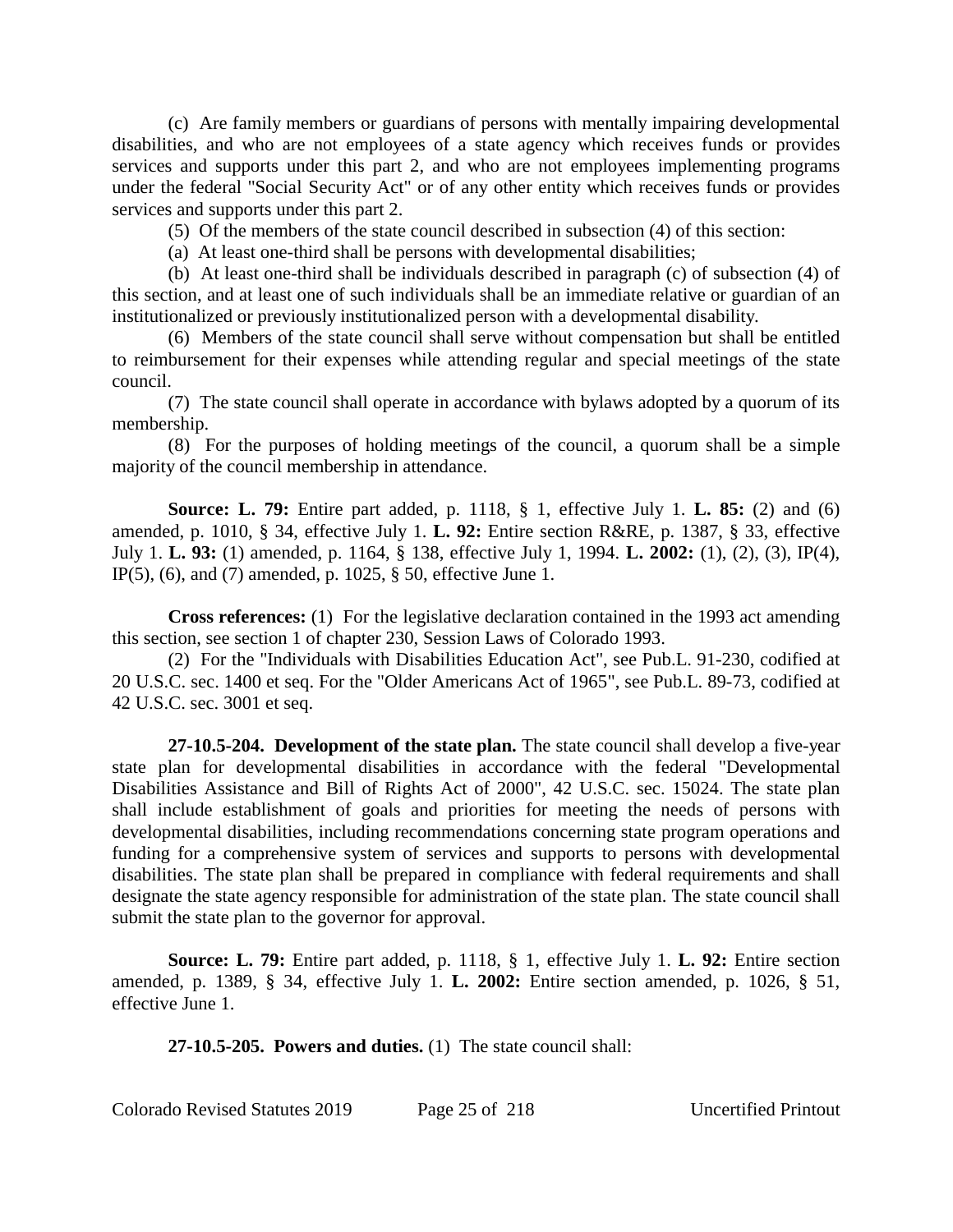(a) Monitor the plans and programs of state agencies established and administered pursuant to the state plan;

(b) Review budgets and other programs and proposals for funding services and supports to persons with developmental disabilities;

(c) Review programs that provide services and supports to persons with developmental disabilities under contracts with state agencies and community centered boards as authorized by the state plan;

(d) Encourage cooperation and coordination of services and supports of public and private agencies including home care services and assist in the elimination of unnecessary and duplicative programs and procedures;

(e) Identify gaps in services and supports to persons with developmental disabilities and monitor programs for deinstitutionalization of such persons;

(f) Serve in an advisory capacity to the governor and the general assembly on matters affecting persons with developmental disabilities;

(g) Meet at least quarterly and as often as necessary to fulfill its duties and responsibilities;

(h) Have all powers necessary to carry out the provisions of this part 2.

**Source: L. 79:** Entire part added, p. 1118, § 1, effective July 1. **L. 85:** (1)(b), (1)(c), (1)(e), and (1)(f) amended, p. 1011, § 35, effective July 1. **L. 92:** Entire section amended, p. 1389, § 35, effective July 1. **L. 2002:** IP(1) amended, p. 1026, § 52, effective June 1.

**27-10.5-206. State council employees.** Subject to available appropriations, the executive director of the department of human services may employ such personnel as are required by the state council, pursuant to the provisions of section 13 of article XII of the state constitution. The executive director of the department of human services will appoint the staff director to the state council, accepting the recommendations of the council.

**Source: L. 79:** Entire part added, p. 1119, § 1, effective July 1. **L. 93:** Entire section amended, p. 1164, § 139, effective July 1, 1994. **L. 2002:** Entire section amended, p. 1026, § 53, effective June 1.

**Cross references:** For the legislative declaration contained in the 1993 act amending this section, see section 1 of chapter 230, Session Laws of Colorado 1993.

**27-10.5-207. Cooperation of departments.** The departments of human services, public health and environment, and education shall cooperate with the state council in the development of and implementation of the recommendations made within the state plan. Said departments shall provide documents and other assistance requested by the state council or its representatives which are essential for the state council to meet its federal and state statutory requirements.

**Source: L. 79:** Entire part added, p. 1119, § 1, effective July 1. **L. 92:** Entire section amended, p. 1390, § 36, effective July 1. **L. 93:** Entire section amended, p. 1164, § 140, effective July 1, 1994. **L. 2002:** Entire section amended, p. 1027, § 54, effective June 1.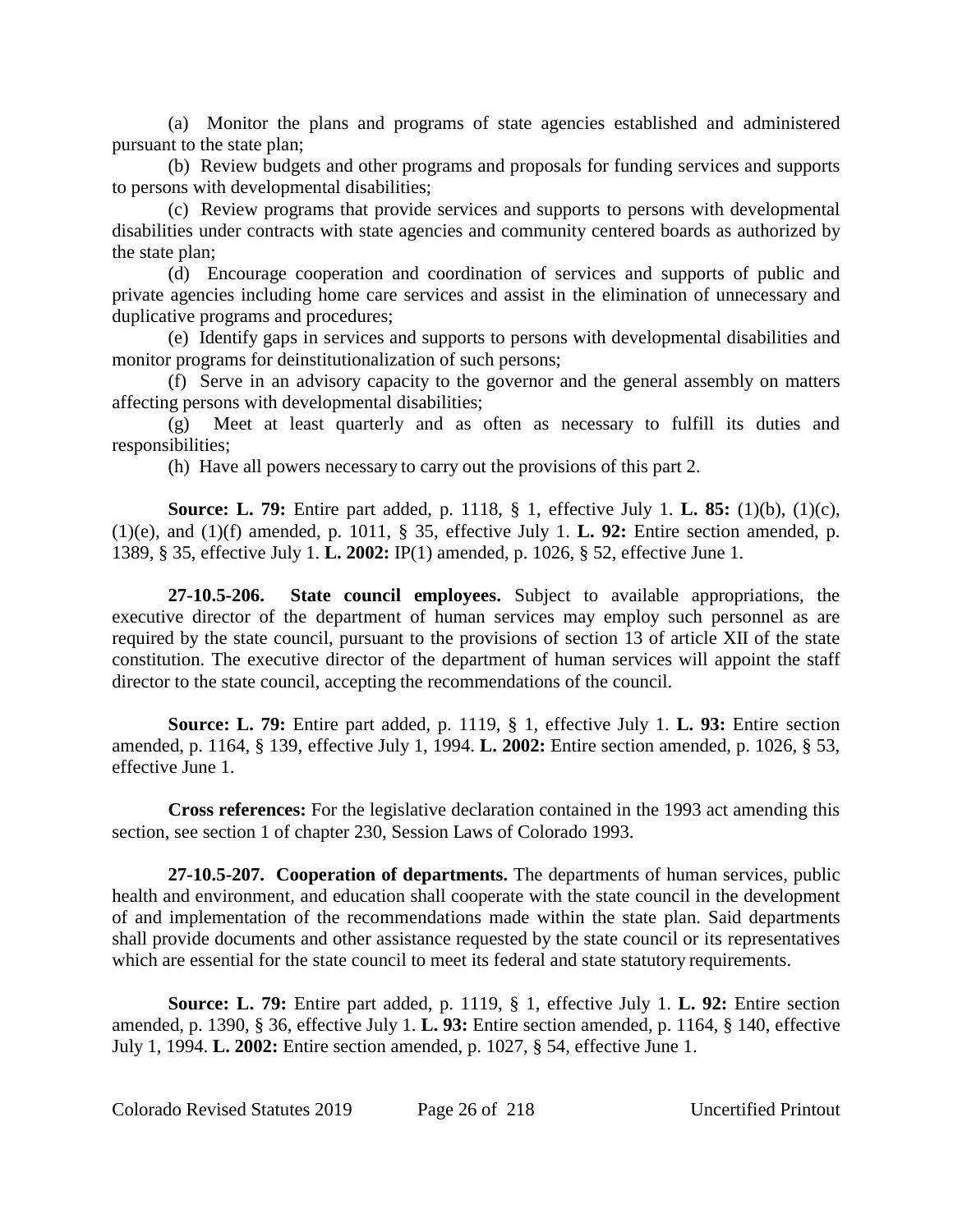**Cross references:** For the legislative declaration contained in the 1993 act amending this section, see section 1 of chapter 230, Session Laws of Colorado 1993.

#### **27-10.5-208. Service provision system evaluation. (Repealed)**

**Source: L. 85:** Entire section added, p. 1011, § 36, effective July 1.

**Editor's note:** Subsection (2) provided for the repeal of this section, effective July 1, 1988. (See L. 85, p. 1011.)

# PART 3

## REGIONAL CENTERS

**Editor's note:** Provisions similar to the provisions of this part 3 were found in article 14 of this title prior to its repeal in 1985.

**27-10.5-301. Regional centers for persons with developmental disabilities.** There are hereby established state regional centers in Wheat Ridge, Pueblo, and Grand Junction. The essential object of such regional centers shall be to provide state operated services and supports to persons with developmental disabilities. A regional center may not permit the cultivation, use, or consumption of retail marijuana on its premises.

**Source: L. 85:** Entire part added, p. 1011, § 37, effective July 1. **L. 92:** Entire section amended, p. 1390, § 37, effective July 1. **L. 2013:** Entire section amended, (SB 13-283), ch. 332, p. 1896, § 17, effective May 28.

**27-10.5-302. Directors.** The executive director shall appoint, pursuant to section 13 of article XII of the state constitution, a director for each regional center. Persons appointed must be skilled and trained administrators with experience related to the needs of persons with developmental disabilities. The director of each regional center shall appoint such other employees in accordance with section 13 of article XII of the state constitution as are necessary to carry out the functions of the regional center.

**Source: L. 85:** Entire part added, p. 1012, § 37, effective July 1. **L. 92:** Entire section amended, p. 1390, § 38, effective July 1.

**27-10.5-303. Annual reports - publications.** The director of each regional center shall report to the executive director at such times and on such matters as the executive director may require. Publications of each regional center circulated in quantity outside the department shall be subject to the approval and control of the executive director.

**Source: L. 85:** Entire part 3 added, p. 1012, § 37, effective July 1. **L. 92:** Entire section amended, p. 1391, § 39, effective July 1.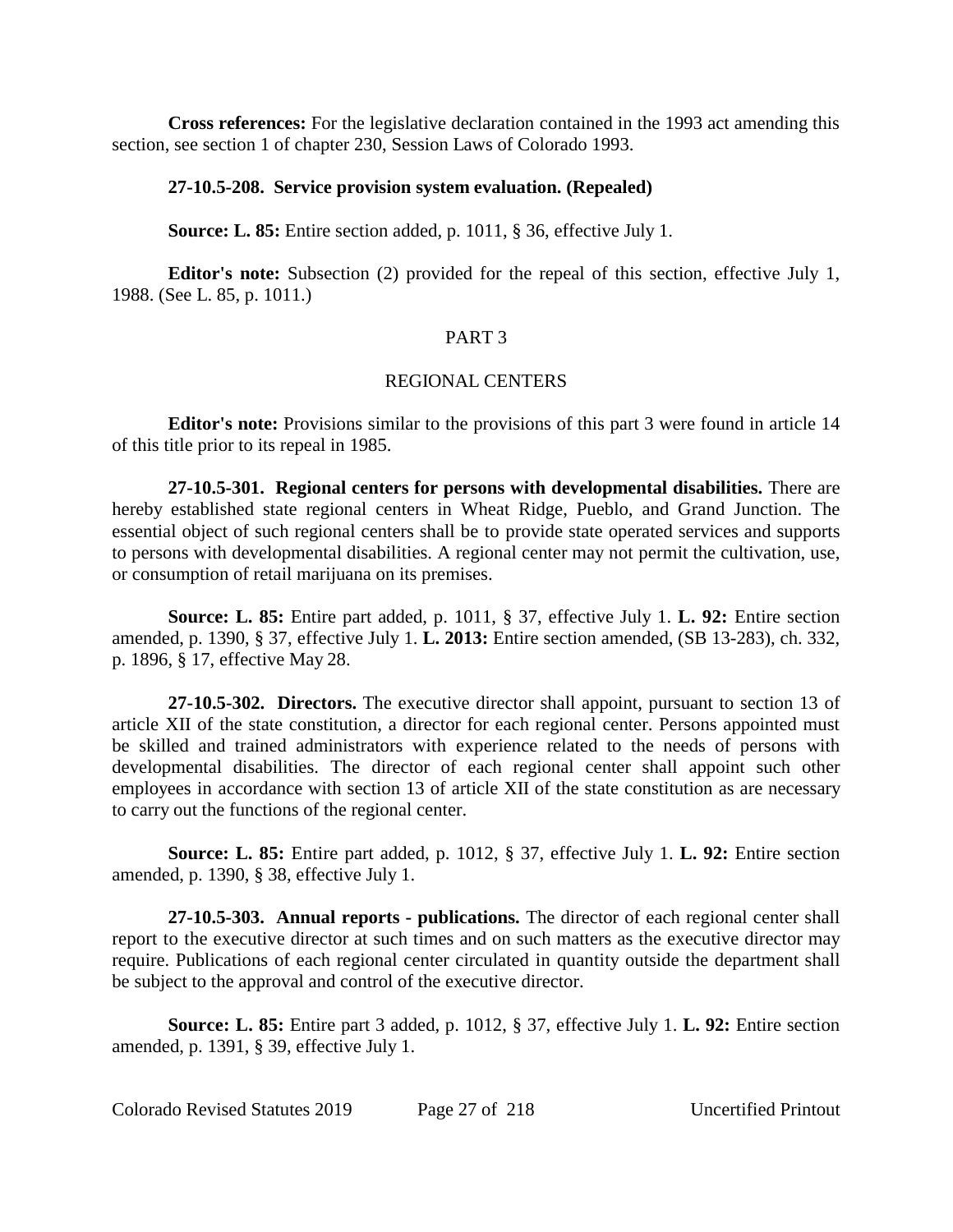**27-10.5-304. Admissions.** (1) There may be admitted to any regional center persons with developmental disabilities who have been ordered placed in a regional center pursuant to section 27-10.5-110, if the applicant or legal guardian is a bona fide resident of Colorado.

(2) (Deleted by amendment, L. 92, p. 1391, § 40, effective July 1, 1992.)

**Source: L. 85:** Entire part added, p. 1012, § 37, effective July 1. **L. 92:** Entire section amended, p. 1391, § 40, effective July 1.

**Cross references:** For the interstate compact on mental health, see part 10 of article 60 of title 24.

**27-10.5-305. Endowment fund.** There is hereby authorized the regional center endowment fund. Any parent, person, corporation, or institution may contribute to said endowment fund. The bylaws to be provided by the department of human services shall prescribe the different endowments; but the investments from said endowment fund shall be in state, county, or city bonds or in first mortgages on improved realty for not more than forty percent of the actual value of such realty.

**Source: L. 85:** Entire part added, p. 1012, § 37, effective July 1. **L. 92:** Entire section amended, p. 1391, § 41, effective July 1. **L. 94:** Entire section amended, p. 2712, § 288, effective July 1.

**Cross references:** For the legislative declaration contained in the 1994 act amending this section, see section 1 of chapter 345, Session Laws of Colorado 1994.

**27-10.5-306. Gifts - receipt and disposition.** Each regional center is hereby authorized to receive gifts, legacies, devises, and conveyances of property, real or personal, that may be made, given, or granted to or for such regional center. If the gifts are not prescribed, the director, with approval of the executive director, shall exercise such authority and make such disposition of the gift property as may be for the best interest of said regional center.

**Source: L. 85:** Entire part added, p. 1012, § 37, effective July 1. **L. 92:** Entire section amended, p. 1391, § 42, effective July 1.

**27-10.5-307. Expenditures.** No moneys shall be paid by the state treasurer out of any other appropriation for, or moneys belonging to, a regional center, except upon warrants of the controller upon vouchers in favor of the persons to whom the state is indebted on account of said regional center and certified by the director of said regional center.

**Source: L. 85:** Entire part added, p. 1013, § 37, effective July 1. **L. 92:** Entire section amended, p. 1392, § 43, effective July 1.

## **27-10.5-308. Buildings - Pueblo. (Repealed)**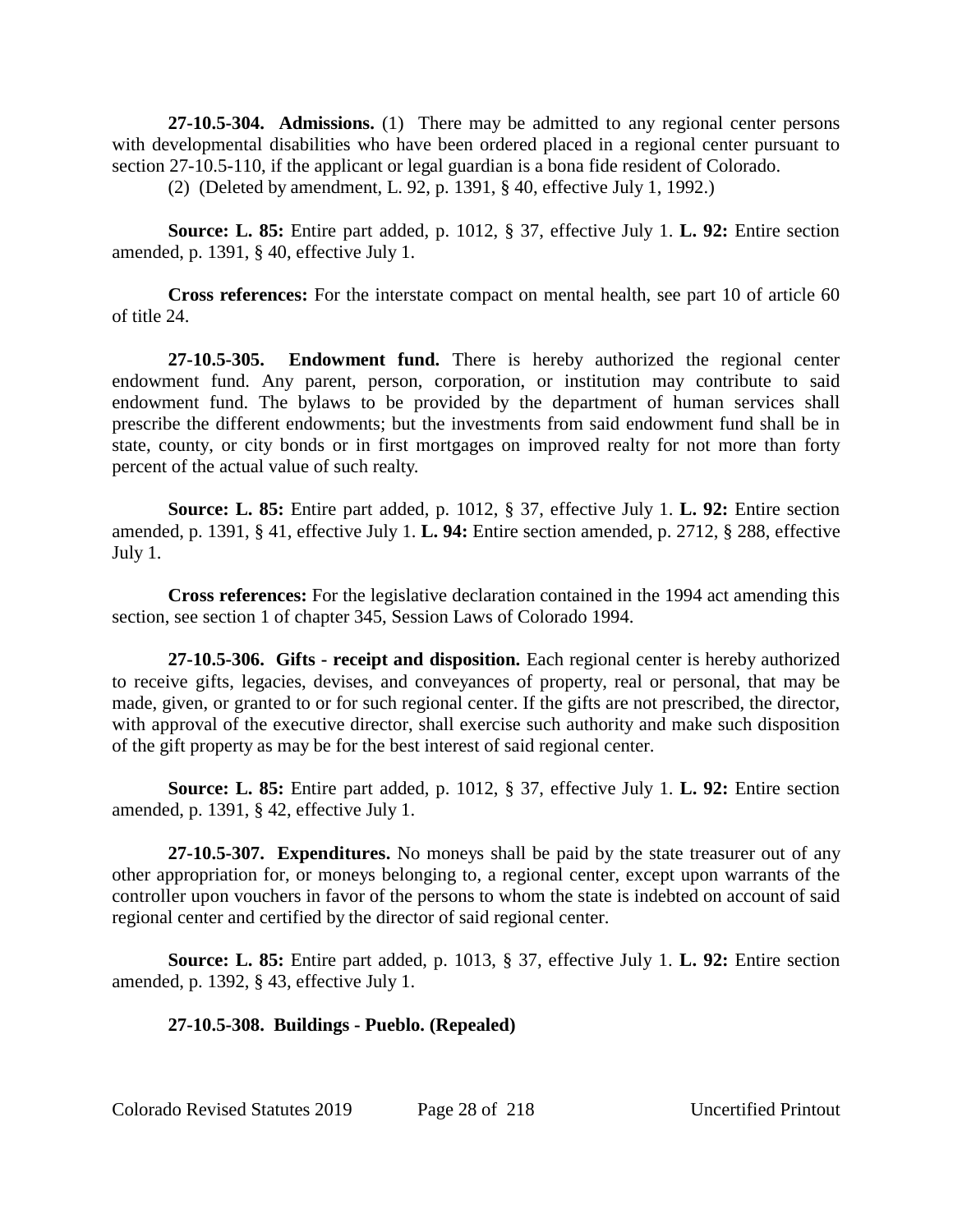**Source: L. 85:** Entire part added, p. 1013, § 37, effective July 1. **L. 91:** Entire section amended, p. 1146, § 17, effective May 18. **L. 92:** Entire section repealed, p. 1392, § 44, effective July 1.

# **27-10.5-309. Lease of property at regional center - regional center enterprise fund creation. (Repealed)**

**Source: L. 85:** Entire part added, p. 1013, § 37, effective July 1. **L. 92:** Entire section amended, p. 1392, § 45, effective July 1. **L. 2008:** Entire section repealed, p. 1345, § 3, effective May 27.

# **27-10.5-310. Regional centers task force - creation - members - recommendations utilization study - reporting - repeal. (Repealed)**

**Source: L. 2014:** Entire section added, (HB 14-1338), ch. 298, p. 1247, § 1, effective May 31.

**Editor's note:** Subsection (12) provided for the repeal of this section, effective December 31, 2015. (See L. 2014, p. 1247.)

## **27-10.5-311. Regional centers - waiver beds - prohibition on closure or sale - repeal. (Repealed)**

**Source: L. 2015:** Entire section added, (SB 15-243), ch. 131, p. 405, § 1, effective August 5. **L. 2016:** Entire section amended, (SB 16-178), ch. 274, p. 1135, § 2, effective June 10.

**Editor's note:** Subsection (2) provided for the repeal of this section, effective July 1, 2017. (See L. 2016, p. 1135.)

**27-10.5-312. Grand Junction regional center campus - vacating and sale or transfer - legislative declaration - definition - repeal.** (1) The general assembly hereby finds and declares that certain guiding principles should be considered by the department when it vacates the Grand Junction regional center campus as required in subsection (3) of this section. The department's process and plan must:

(a) Emphasize person-centered services that support the well-being and choice of the person receiving services at the campus;

(b) Involve the meaningful engagement of the parents or guardians of the person receiving services at the campus;

(c) Foster community integration and involvement;

(d) Find a solution that is programmatically and fiscally sustainable;

(e) Preserve the capacity for the services and support provided by the regional center in Grand Junction and must not compromise the capacity for the services and support provided at the regional centers in Pueblo and Wheat Ridge;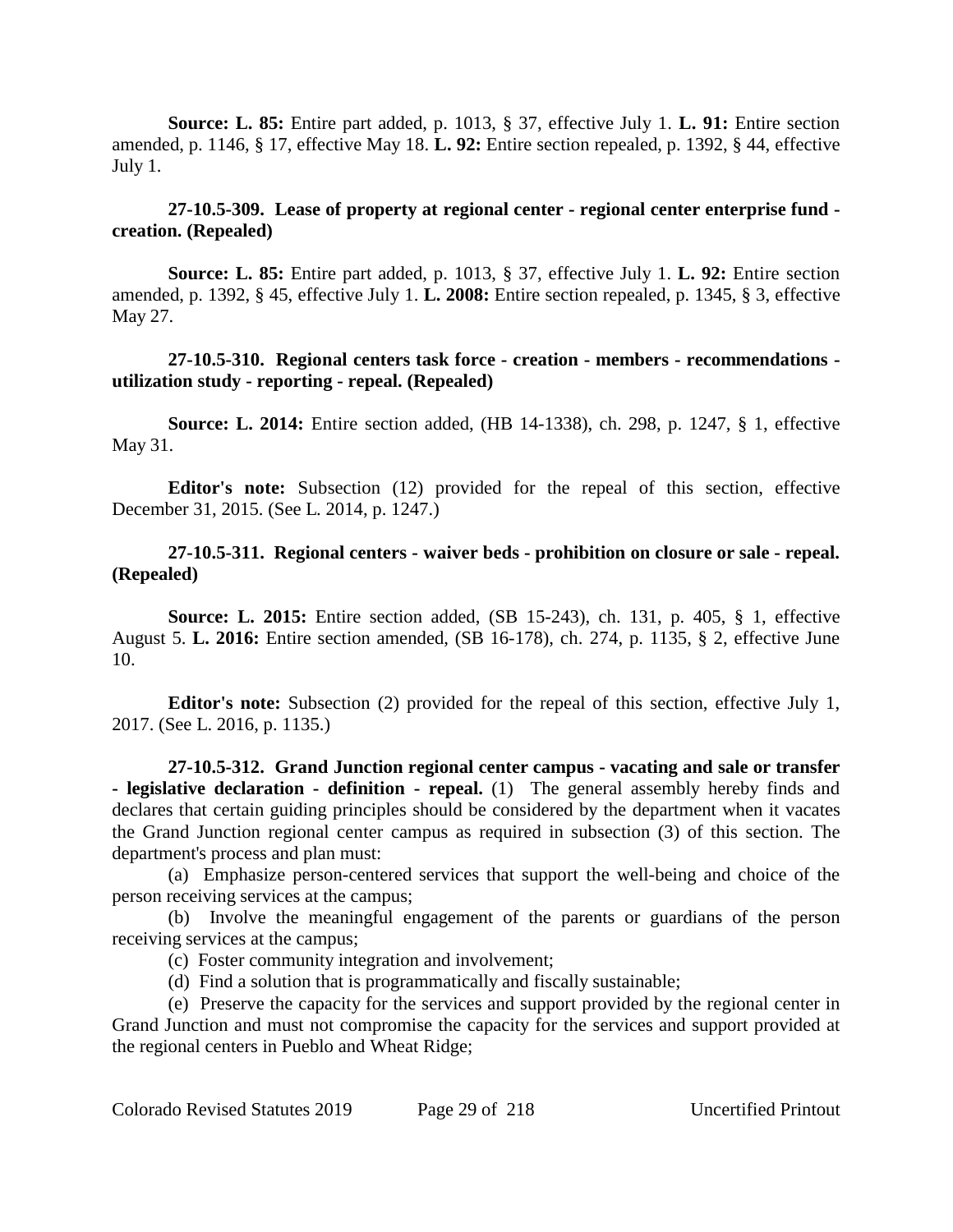(f) Ensure that persons receiving services at the Grand Junction regional center campus are transitioned to home-like settings that serve no more than eight persons with intellectual and developmental disabilities;

(g) Relocate day services and support for persons with intellectual and developmental disabilities and use this opportunity to enhance the quality of day services and support that are offered and increase the quality of the experience that persons with intellectual and developmental disabilities have with such day services and support;

(h) Ensure the ongoing success and security of the regional center's staff members in Grand Junction;

(i) Ensure that the regional center's administrative offices will be moved to a leased office location that will house both the accounting and support functions that are currently located on the Grand Junction regional center campus;

(j) Ensure that the division of facility management employees will be included in the relocation of the office and the workspace;

(k) Work with the joint budget committee to ensure that the division of facility management's resources be redirected to meet the needs of the existing department facilities and operations in the Grand Junction area that are not on the campus;

(l) Explore options for the future of laundry services currently provided at the Grand Junction regional center campus; and

(m) Give reasonable notice to any current tenants of the Grand Junction regional center campus, consistent with the terms of the lease, that their lease agreements are terminating and will not be extended.

(2) For purposes of this section, "Grand Junction regional center campus" or "campus" means the real property that comprises the department of human services' campus on the northeast corner of 28th road and Riverside parkway in Grand Junction, Colorado 81501.

(3) (a) No later than July 1, 2018, or as soon as each person receiving services on June 10, 2016, at the Grand Junction regional center campus is transitioned to nonregional center campus residences, if such transition occurs before July 1, 2018, the department shall vacate the Grand Junction regional center campus and shall either list all or a portion of the campus for sale or enter into a contract to transfer all or a portion of the campus to a state institution of higher education, a local government, or a state agency that is interested in its acquisition.

(b) (I) If the department cannot meet the deadline specified in subsection (3)(a) of this section, the department shall provide quarterly updates in writing, commencing no later than June 1, 2018, to the joint budget committee and the capital development committee that set forth the projected timeline for vacating the Grand Junction regional center campus and either listing all or a portion of the campus for sale or transferring all or a portion of the campus to a state institution of higher education, a local government, or a state agency that is interested in its acquisition.

(II) Notwithstanding subsection (3)(a) of this section, the department may continue to lease portions of the Grand Junction regional center campus to third-party behavioral health providers until June 30, 2020. Each party to such a lease may terminate the lease early provided that the terminating party provide the other party with ninety days' notice before vacating the property or requiring the property to be vacated.

(c) (I) No later than December 10, 2016, the department shall submit to the capital development committee a plan for the disposition of the Grand Junction regional center campus,

Colorado Revised Statutes 2019 Page 30 of 218 Uncertified Printout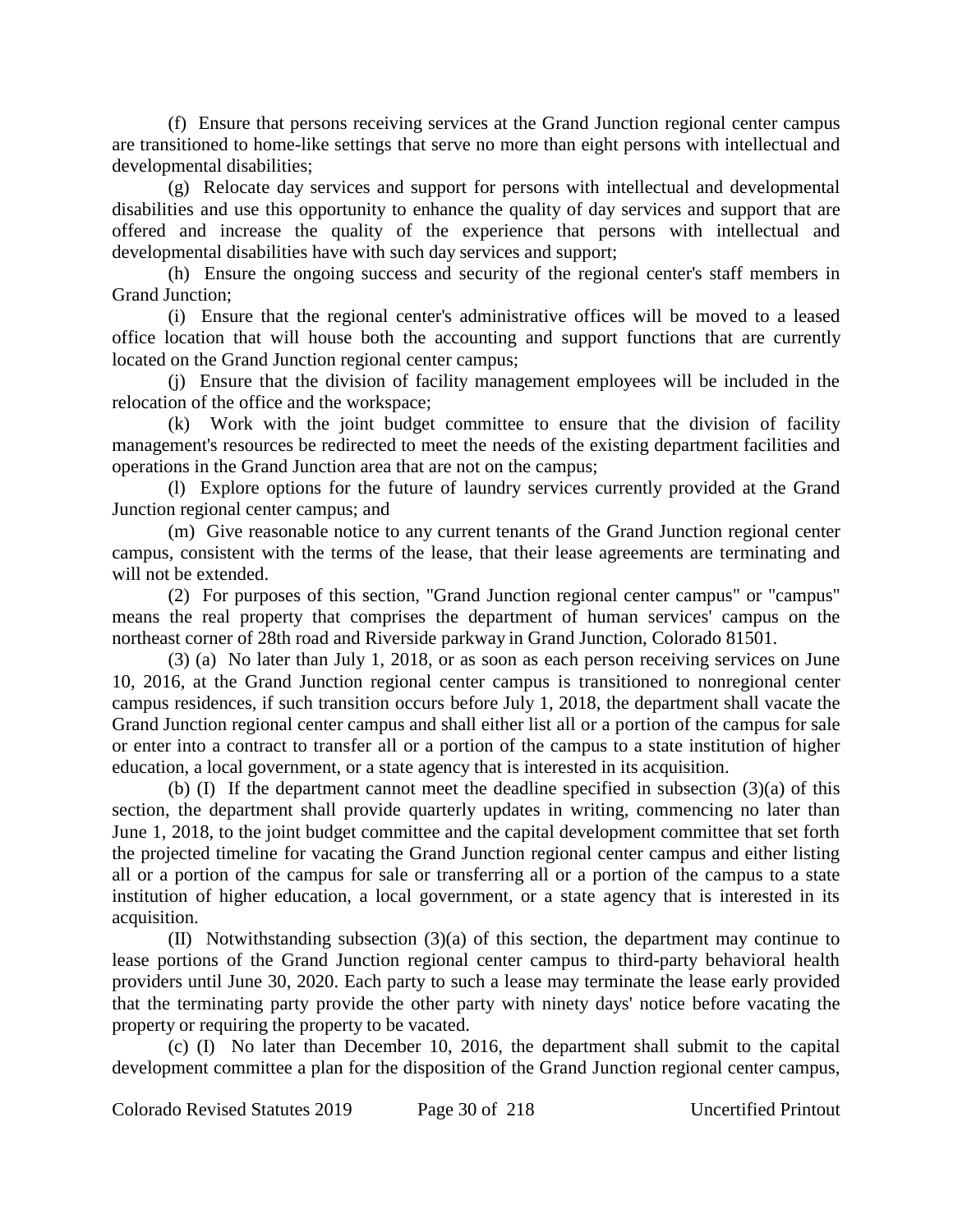including a plan to spend the proceeds of the sale, and shall make any associated capital construction budget requests for capital construction, capital renewal, or controlled maintenance needs related to the transitioning of persons receiving services at the Grand Junction regional center campus, based on such person's choice, to nonregional center campus residences. Any new facility that is constructed must be a home-like setting that serves no more than six persons with intellectual and developmental disabilities.

(II) The department shall convene an advisory group composed of no more than seven members to help the department formulate the plan and budget requests pursuant to the deadline described in subparagraph (I) of this paragraph (c). The members shall be appointed by the department and must include direct care staff of the campus, families of persons receiving services at the campus, and other stakeholders. Members of the advisory group are volunteers and are not entitled to reimbursement for any actual and necessary expenses. Notwithstanding section 2-2-307, C.R.S., if the department appoints a legislative member to the advisory group, such legislative member is not entitled to per diem compensation.

(4) The Grand Junction regional center campus transition cash fund, referred to in this section as the "fund", is hereby created in the state treasury. The fund consists of two million dollars transferred from the intellectual and developmental disabilities services cash fund created in section 25.5-10-207 (1), C.R.S., and any other money that the general assembly may appropriate or transfer to the fund. The state treasurer shall credit all interest and income derived from the deposit and investment of money in the fund to the fund. The state treasurer shall credit any unexpended and unencumbered moneys remaining in the fund at the end of the 2019-20 fiscal year to the general fund. Subject to appropriation by the general assembly, the department may expend money from the fund for future costs related to adequate housing for each person receiving services, including transition and moving costs, on June 10, 2016, on the Grand Junction regional center campus.

(5) This section is repealed, effective June 30, 2021.

**Source: L. 2016:** Entire section added, (SB 16-178), ch. 274, p. 1133, § 1, effective June 10. **L. 2018:** (3)(b) amended, (HB 18-1049), ch. 134, p. 887, § 1, effective April 12. **L. 2019:** (3)(a) and (3)(b)(I) amended, (HB 19-1062), ch. 20, p. 74, § 1, effective August 2.

**27-10.5-313. Regional center - employees - adult protective services data system check.** On and after January 1, 2019, prior to employment, a regional center shall submit the name of a person who will be providing direct care, as defined in section 26-3.1-101 (3.5), to an at-risk adult, as defined in section 26-3.1-101 (1.5), as well as any other required identifying information, to the department of human services for a check of the Colorado adult protective services data system pursuant to section 26-3.1-111, to determine if the person is substantiated in a case of mistreatment of an at-risk adult.

**Source: L. 2017:** Entire section added, (HB 17-1284), ch. 272, p. 1505, § 14, effective May 31.

## PART 4

#### FAMILY SUPPORT SERVICES

Colorado Revised Statutes 2019 Page 31 of 218 Uncertified Printout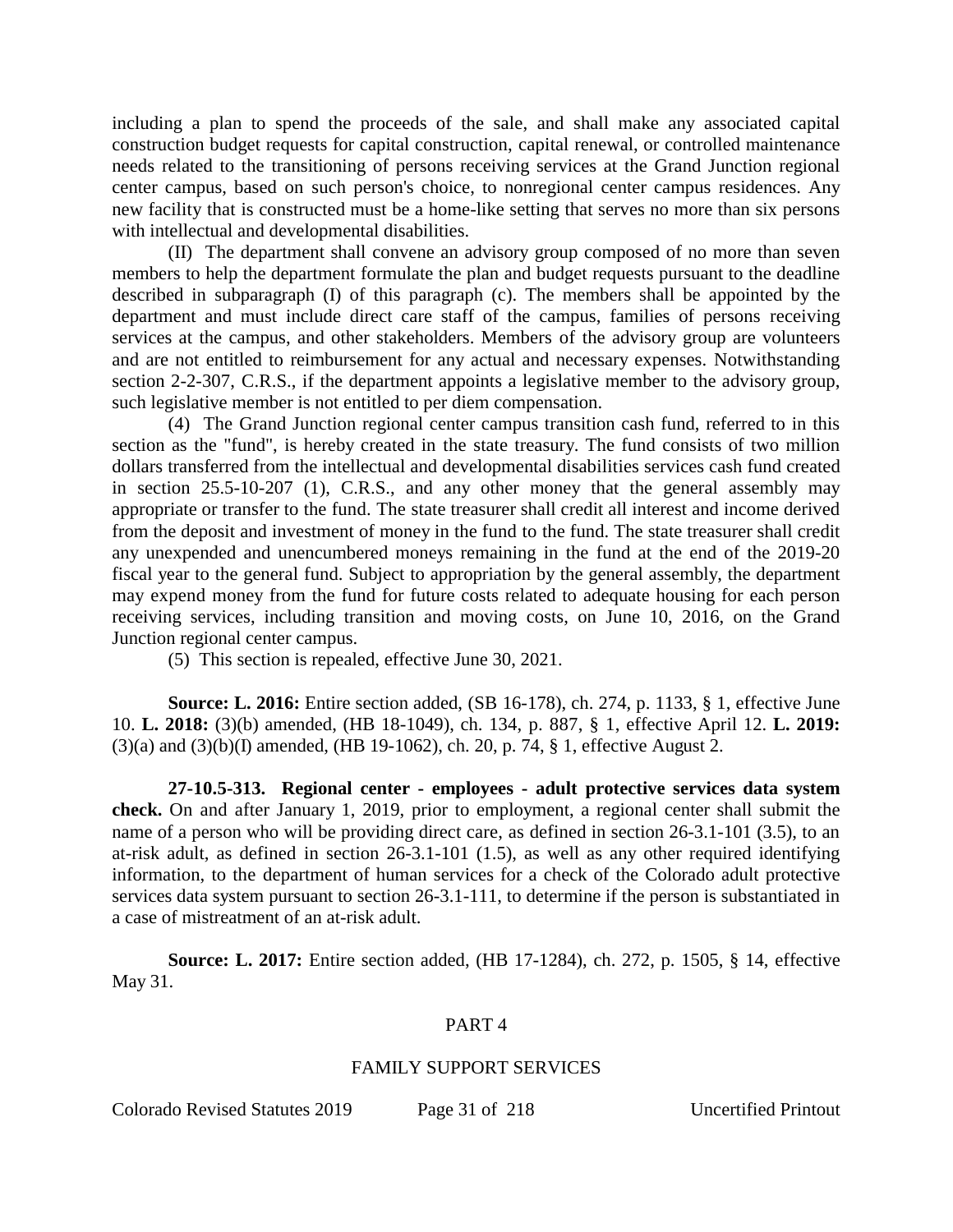#### **27-10.5-401 to 27-10.5-408. (Repealed)**

**Editor's note:** (1) This part 4 was added in 1991. For amendments to this part 4 prior to its repeal in 2014, consult the 2013 Colorado Revised Statutes and the Colorado statutory research explanatory note beginning on page vii in the front of this volume. This part 4 was relocated to part 3 of article 10 of title 25.5, effective March 1, 2014. Former C.R.S. section numbers are shown in editor's notes following those sections that were relocated. For a detailed comparison of this part 4, see the comparative tables located in the back of the index.

(2) Section 27-10.5-408 provided for the repeal of this part 4, effective March 1, 2014. (See L. 2013, pp. 1799, 1813.)

#### PART 5

#### COLORADO FAMILY SUPPORT LOAN FUND

#### **27-10.5-501 to 27-10.5-504. (Repealed)**

**Editor's note:** (1) This part 5 was added in 1991. For amendments to this part 5 prior to its repeal in 2014, consult the 2013 Colorado Revised Statutes and the Colorado statutory research explanatory note beginning on page vii in the front of this volume. This part 5 was relocated to part 4 of article 10 of title 25.5, effective March 1, 2014. Former C.R.S. section numbers are shown in editor's notes following those sections that were relocated. For a detailed comparison of this part 5, see the comparative tables located in the back of the index.

(2) Section 27-10.5-504 provided for the repeal of this part 5, effective March 1, 2014. (See L. 2013, pp. 1799, 1813.)

#### PART 6

## STUDY OF SELF-SUFFICIENCY TRUSTS

#### **27-10.5-601. (Repealed)**

**Source: L. 96:** Entire part repealed, p. 563, § 24, effective April 24.

**Editor's note:** This part 6 was added in 1991. For amendments to this part 6 prior to its repeal in 1996, consult the Colorado statutory research explanatory note and the table itemizing the replacement volumes and supplements to the original volume of C.R.S. 1973 beginning on page vii in the front of this volume.

## PART 7

# COORDINATED SYSTEM OF PAYMENT FOR EARLY INTERVENTION SERVICES FOR INFANTS AND TODDLERS

Colorado Revised Statutes 2019 Page 32 of 218 Uncertified Printout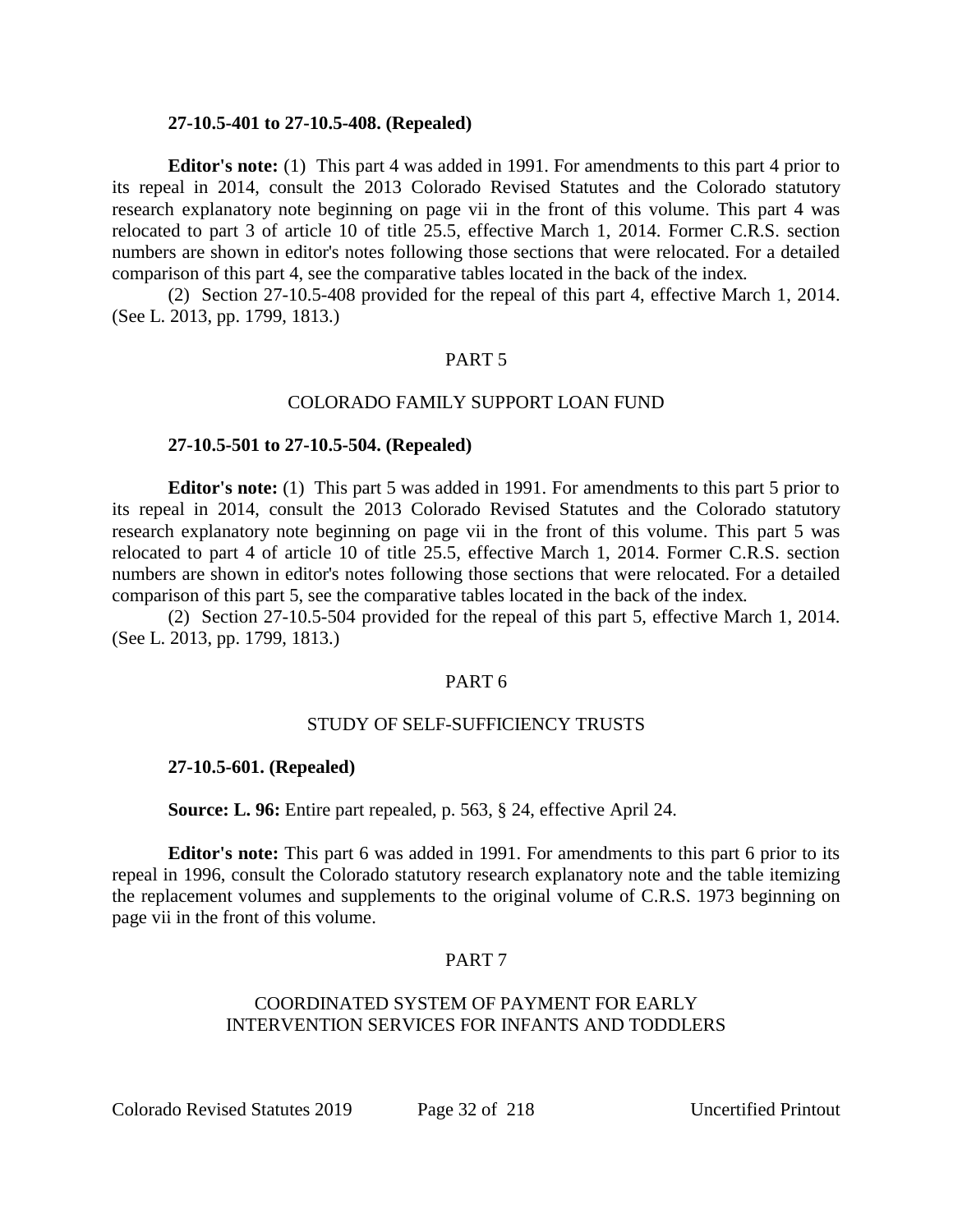**Editor's note:** This part 7 was added in 2007 and was not amended prior to 2008. The substantive provisions of this part 7 were repealed and reenacted in 2008, resulting in the addition, relocation, and elimination of sections as well as subject matter. For the text of this part 7 prior to 2008, consult the 2007 Colorado Revised Statutes. Former C.R.S. section numbers are shown in editor's notes following those sections that were relocated.

# **27-10.5-701. Legislative declaration.** (1) The general assembly hereby finds that:

(a) There is an urgent and substantial need to enhance the development of infants and toddlers with disabilities, to minimize their potential for developmental delay, and to recognize the significant brain development that occurs during a child's first three years of life;

(b) The longer a child's developmental delays are not addressed, the more developmental difficulties the child will experience in the future, the less prepared the child will be for school, the more special education needs the child is likely to have, and the more costly those problems will be to address:

(c) The capacity of families to meet the special needs of their infants and toddlers with disabilities needs to be supported and enhanced;

(d) Colorado's system for providing early intervention services to eligible infants and toddlers from birth through two years of age with significant developmental delays and disabilities relies on multiple sources of funding;

(e) The early childhood and school readiness commission, which was the successor of the child care commission, was created in the 2004 legislative session to study, review, and evaluate the development of plans for creating a comprehensive early childhood system;

(f) The early childhood and school readiness commission extensively studied and evaluated issues regarding early intervention services for infants and toddlers who have delays in development and learned that there is no coordinated system of payment for early intervention services, resulting in the provision of disjunctive or interrupted services to eligible children and inadequate reimbursement of early intervention service providers;

(g) The early childhood and school readiness commission was also informed that many eligible children are covered as dependents by their parents' health care plans, but some of the plans may deny benefits for early intervention services, thereby eliminating a source of private funds for the payment of early intervention services;

(h) Pursuant to part C of the federal "Individuals with Disabilities Education Act", 20 U.S.C. sec. 1400 et seq., there is an urgent and substantial need to facilitate the coordination of payment for early intervention services from federal, state, local, and private sources, including public medical assistance and private insurance coverage;

(i) Existing levels of local, state, federal, and private funding may be more efficiently used, more children may be served, and a higher quality of services may be provided if the existing early intervention system is modified to create a more coherent and coordinated system of payment for early intervention services;

(j) The involvement of a child's primary health care provider and other health care providers is an essential component of effective planning for the provision of early intervention services; and

(k) The provision of early intervention services is intended only to meet the developmental needs of an infant or toddler and not to replace other needed medical services that are recommended by the child's primary health care provider.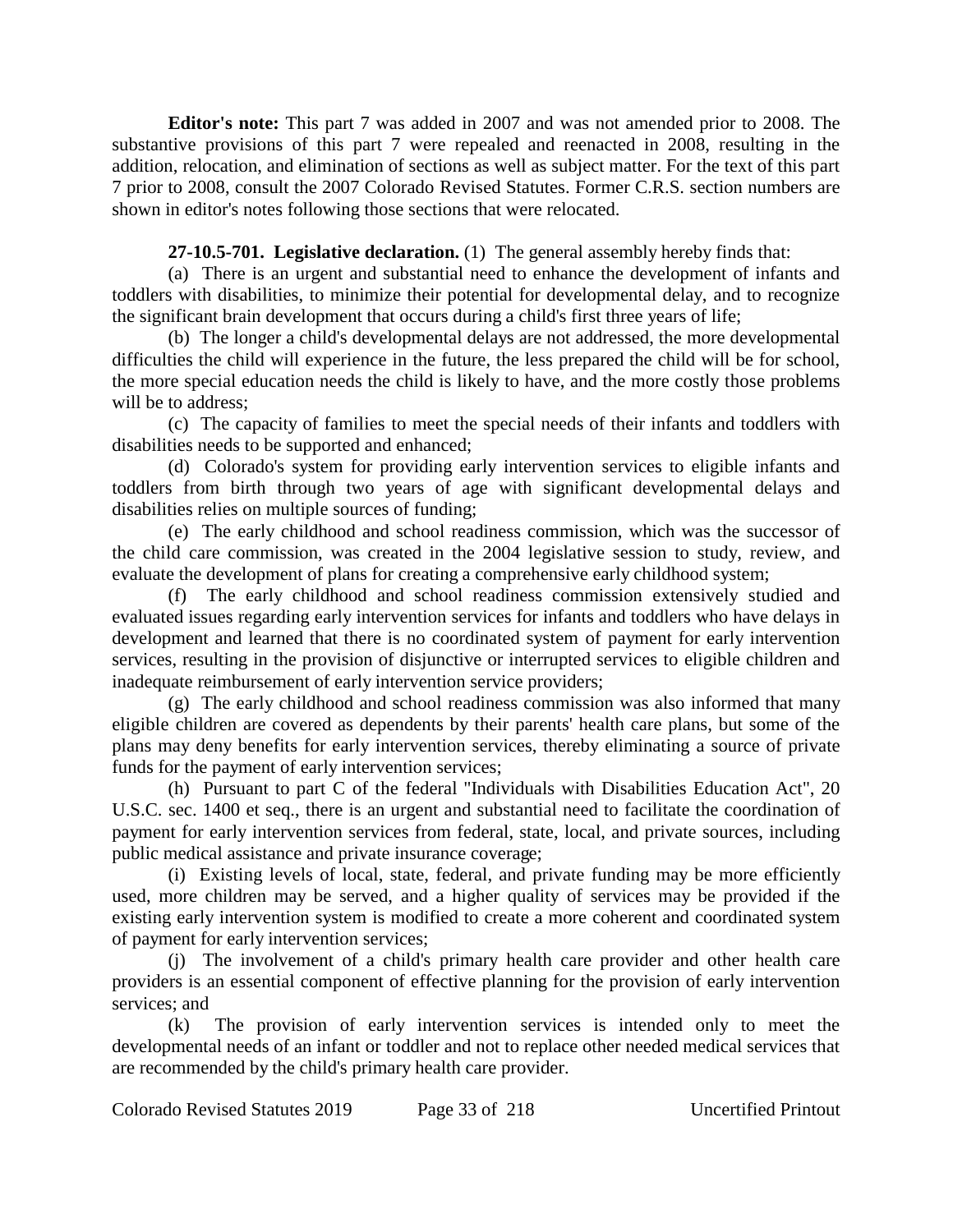**Source: L. 2008:** Entire part R&RE, p. 1456, § 11, effective August 5. **L. 2009:** (1)(j) and (1)(k) added, (HB 09-1237), ch. 216, p. 979, § 2, effective May 2.

**Editor's note:** This section is similar to former § 27-10.5-701 as it existed prior to 2008.

**27-10.5-702. Definitions.** As used in this part 7, unless the context otherwise requires:

(1) "Administrative unit" means a school district, a board of cooperative services, or the state charter school institute that is providing educational services to exceptional children and that is responsible for the local administration of the education of exceptional children pursuant to article 20 of title 22, C.R.S.

(2) "Carrier" has the same meaning as set forth in section 10-16-102 (8), C.R.S.

(3) "Certified early intervention service broker" or "broker" means a communitycentered board or other entity designated by the department of health care policy and financing pursuant to section 25.5-10-209, C.R.S., to perform the duties and functions specified in section 27-10.5-708 in a particular designated service area. Notwithstanding the provisions of section 27-10.5-104 (4), if the department of health care policy and financing is unable to designate a community-centered board or other entity to serve as the broker for a particular designated service area, the department shall serve as the broker for the designated service area and may contract directly with early intervention service providers to provide early intervention services to eligible children in the designated service area.

(4) "Child find" means the program component of IDEA that requires states to find, identify, locate, evaluate, and serve all children with disabilities, from birth to twenty-one years of age. Child find includes:

(a) Part C child find, which is the program component of IDEA that requires states to find, identify, locate, evaluate, and serve children from birth through two years of age; and

(b) Part B child find, which is the program component of IDEA that requires states to find, identify, locate, evaluate, and serve children from three to twenty-one years of age.

(5) "Coordinated system of payment" means the policies and procedures developed by the department, in cooperation with the departments of education, health care policy and financing, and public health and environment, the division of insurance in the department of regulatory agencies, private health insurance carriers, and certified early intervention service brokers, to ensure that available public and private sources of funds to pay for early intervention services for eligible children are accessed and utilized in an efficient manner.

(6) "Department" means the department of human services.

(6.5) "Early intervention evaluations" means evaluations conducted pursuant to the early intervention program for infants and toddlers under part C of the federal "Individuals with Disabilities Education Act", 20 U.S.C. sec. 1400 et seq.

(7) "Early intervention services" means services as defined by the department in accordance with part C that are authorized through an eligible child's IFSP and are provided to families at no cost or through the application of a sliding fee schedule. Early intervention services, as specified in an eligible child's IFSP, shall qualify as meeting the standard for medically necessary services as used by private health insurance and as used by public medical assistance, to the extent allowed pursuant to section 25.5-1-124, C.R.S.

"Early intervention state plan" means the state plan for a comprehensive and coordinated system of early intervention services required pursuant to part C.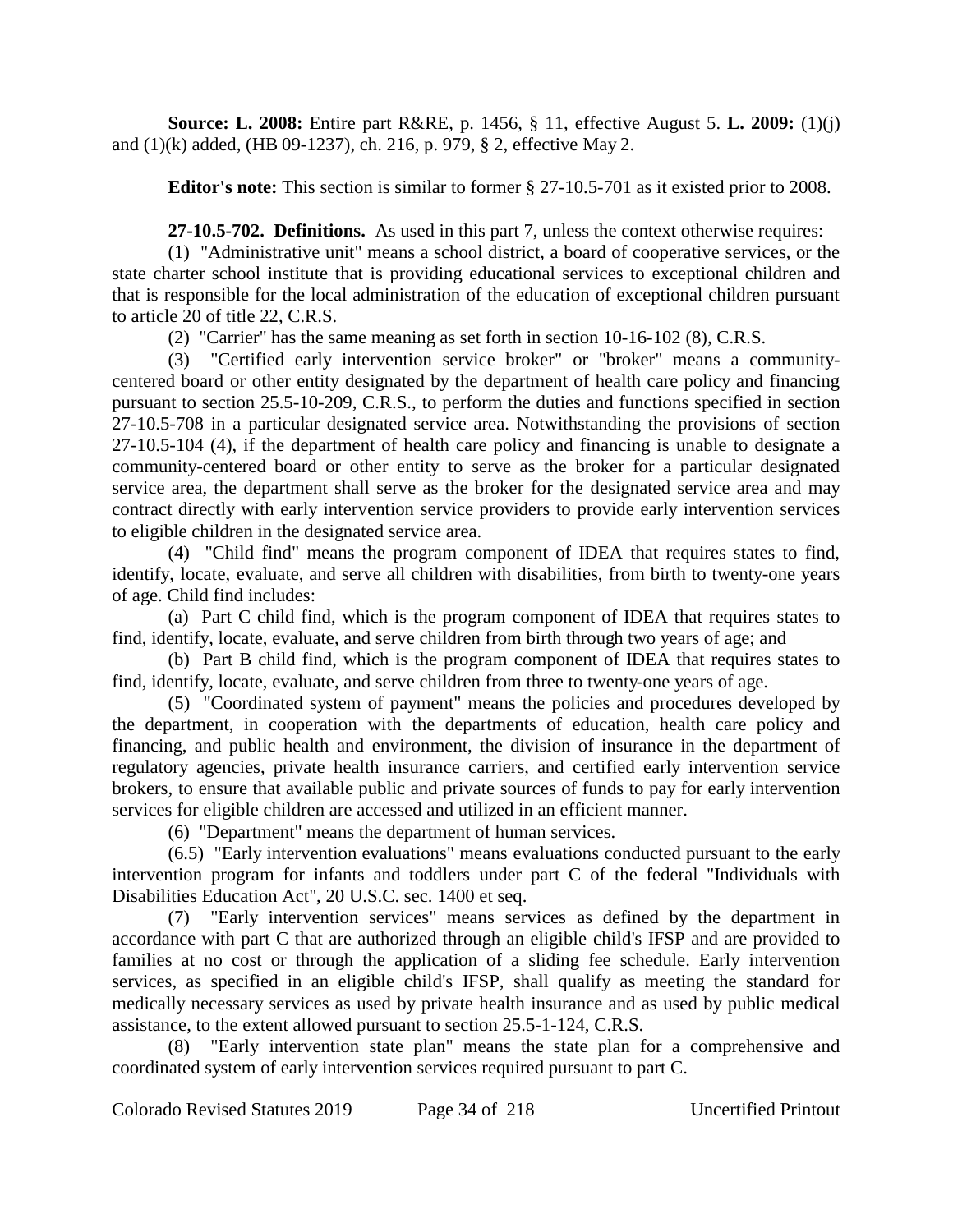(9) "Eligible child" means an infant or toddler, from birth through two years of age, who, as defined by the department in accordance with part C, has significant delays in development or has a diagnosed physical or mental condition that has a high probability of resulting in significant delays in development or who is eligible for services pursuant to section 27-10.5-102  $(11)(c)$ .

(10) "Evaluation" means:

(a) For the purposes of part C child find, the procedures used to determine a child's initial and continuing eligibility for part C child find, including but not limited to:

(I) Determining the status of the child in each of the developmental areas;

(II) Identifying the child's unique strengths and needs;

(III) Identifying any early intervention services that might serve the child's needs; and

(IV) Identifying priorities and concerns of the family and any resources to which the family has access.

(b) For the purposes of part B child find, the procedures used under IDEA for children with disabilities to determine whether a child has a disability and the nature and extent of special education and related services that the child will need.

(11) "Individualized family service plan" or "IFSP" means a written plan developed pursuant to 20 U.S.C. sec. 1436 and 34 CFR 303.340 that authorizes the provision of early intervention services to an eligible child and the child's family. An IFSP shall serve as the individualized plan, pursuant to section 27-10.5-102 (20)(c), for a child from birth through two years of age.

(12) "Multidisciplinary team" means the involvement of two or more disciplines or professions in the provision of integrated and coordinated services, including evaluation and assessment activities defined in 34 CFR 303.322 and development of the child's IFSP.

(13) "Part B" means the program component of IDEA that requires states to find, identify, locate, evaluate, and serve children with disabilities from three to twenty-one years of age.

(14) "Part C" means the early intervention program for infants and toddlers who are eligible for services under part C of the federal "Individuals with Disabilities Education Act", 20 U.S.C. sec. 1400 et seq.

(15) "Private health insurance" means a health coverage plan, as defined in section 10- 16-102 (34), C.R.S., that is purchased by individuals or groups to provide, deliver, arrange for, pay for, or reimburse any of the costs of health care services, as defined in section 10-16-102 (33), C.R.S., provided to a person entitled to receive benefits or services under the health coverage plan.

(16) "Public medical assistance" means medical services that are provided by the state through the "Colorado Medical Assistance Act", articles 4 to 6 of title 25.5, C.R.S., or the "Children's Basic Health Plan Act", article 8 of title 25.5, C.R.S., or other public medical assistance funding sources to qualifying individuals.

(17) "Qualified early intervention service provider" or "qualified provider" means a person or agency, as defined by the department by rule in accordance with part C, who provides early intervention services and is listed on the registry of early intervention service providers pursuant to section 27-10.5-708 (1)(a).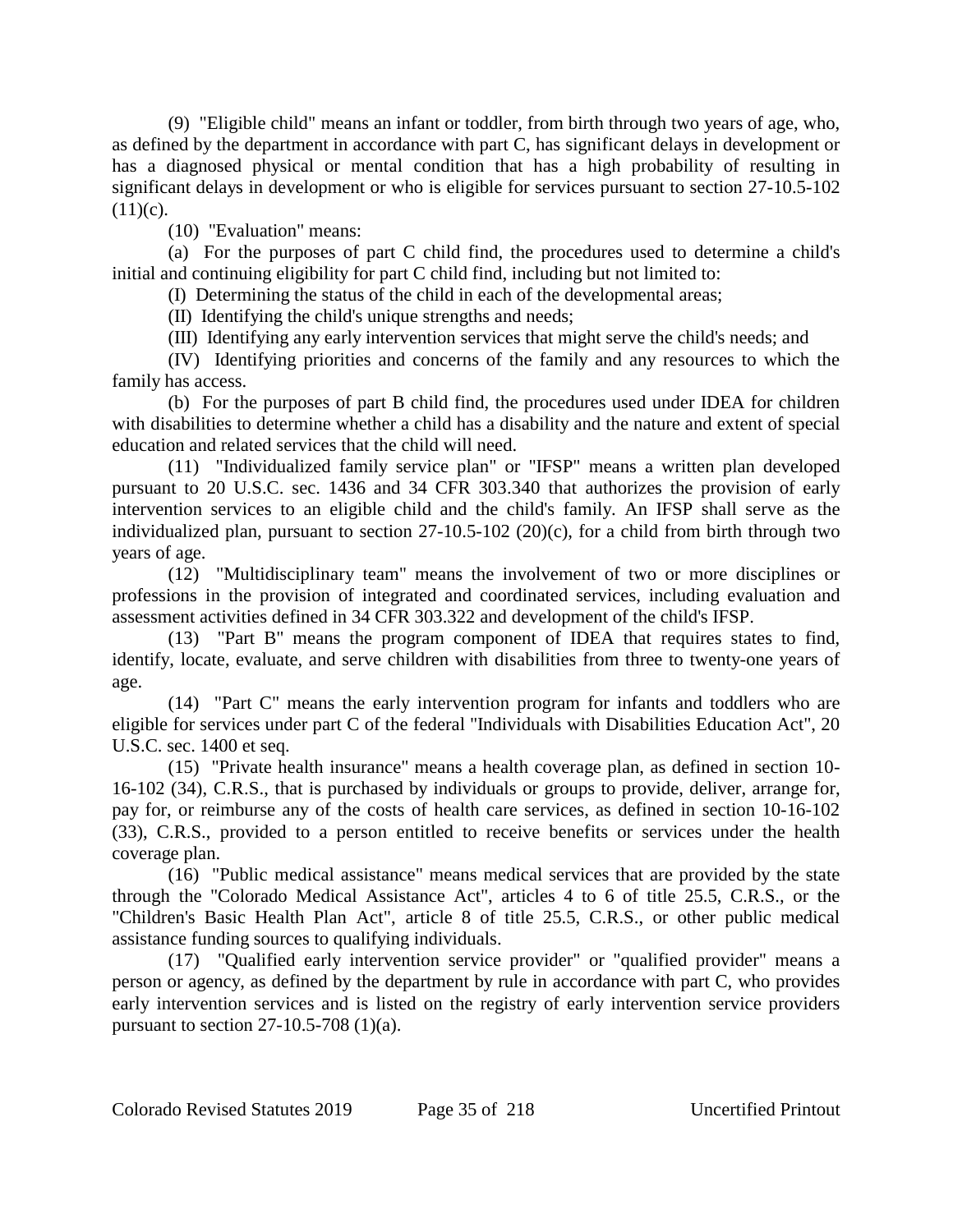(18) "Service coordination" means the activities carried out by a service coordinator to assist and enable an eligible child and the eligible child's family to receive the rights, procedural safeguards, and services that are authorized to be provided under the early intervention program.

(19) "State interagency coordinating council" means the council that is established pursuant to part C and appointed by the governor to advise and assist the lead agency designated or established under part C.

**Source: L. 2008:** Entire part R&RE, p. 1457, § 11, effective August 5. **L. 2013:** (2) and (15) amended, (HB 13-1266), ch. 217, p. 993, § 67, effective May 13; (3) amended, (HB 13- 1314), ch. 323, p. 1812, § 51, effective March 1, 2014. **L. 2014:** (3) amended, (HB 14-1363), ch. 302, p. 1270, § 35, effective May 31. **L. 2018:** (6.5) added, (HB 18-1333), ch. 176, p. 1210, § 1, effective April 30.

**Editor's note:** This section is similar to former § 27-10.5-702 as it existed prior to 2008.

**27-10.5-703. Early intervention services - administration - duties of department rules.** (1) Subject to annual appropriation from the general assembly, the department shall administer early intervention services and shall coordinate early intervention services with existing services provided to eligible infants and toddlers from birth through two years of age and their families.

(2) The department shall promulgate rules, pursuant to section 27-10.5-103, as necessary for the implementation of this section and to ensure that all IDEA timelines and requirements are met, including but not limited to administrative remedies if the timelines and requirements are not met.

(3) In administering early intervention services, the department shall have and perform the following duties:

(a) To design early intervention services in a manner consistent with part C;

(b) To develop and promulgate rules after consultation with the state interagency coordinating council;

(c) To ensure eligibility determination for a child with disabilities from birth through two years of age, based in part on information received concerning the screening and evaluation performed by an entity that conducts early intervention evaluations;

(d) To ensure that an individualized family service plan is developed for infants and toddlers from birth through two years of age who are eligible for early intervention services. The IFSP shall be developed in compliance with part C requirements and in coordination with part C child find evaluations or early intervention evaluations where applicable, including the mandatory IFSP meeting at which the family receives information concerning the results of the evaluation. The initial IFSP shall be developed in collaboration with a representative from the entity that participated in the child's evaluation. The representative shall participate in the initial meeting for the development of the child's IFSP.

(e) To allocate moneys;

(f) To coordinate training and provide technical assistance to community centered boards, service providers, and other constituents who are involved in the delivery of early intervention services to infants and toddlers from birth through two years of age;

(g) To monitor and evaluate early intervention services provided through this part 7; and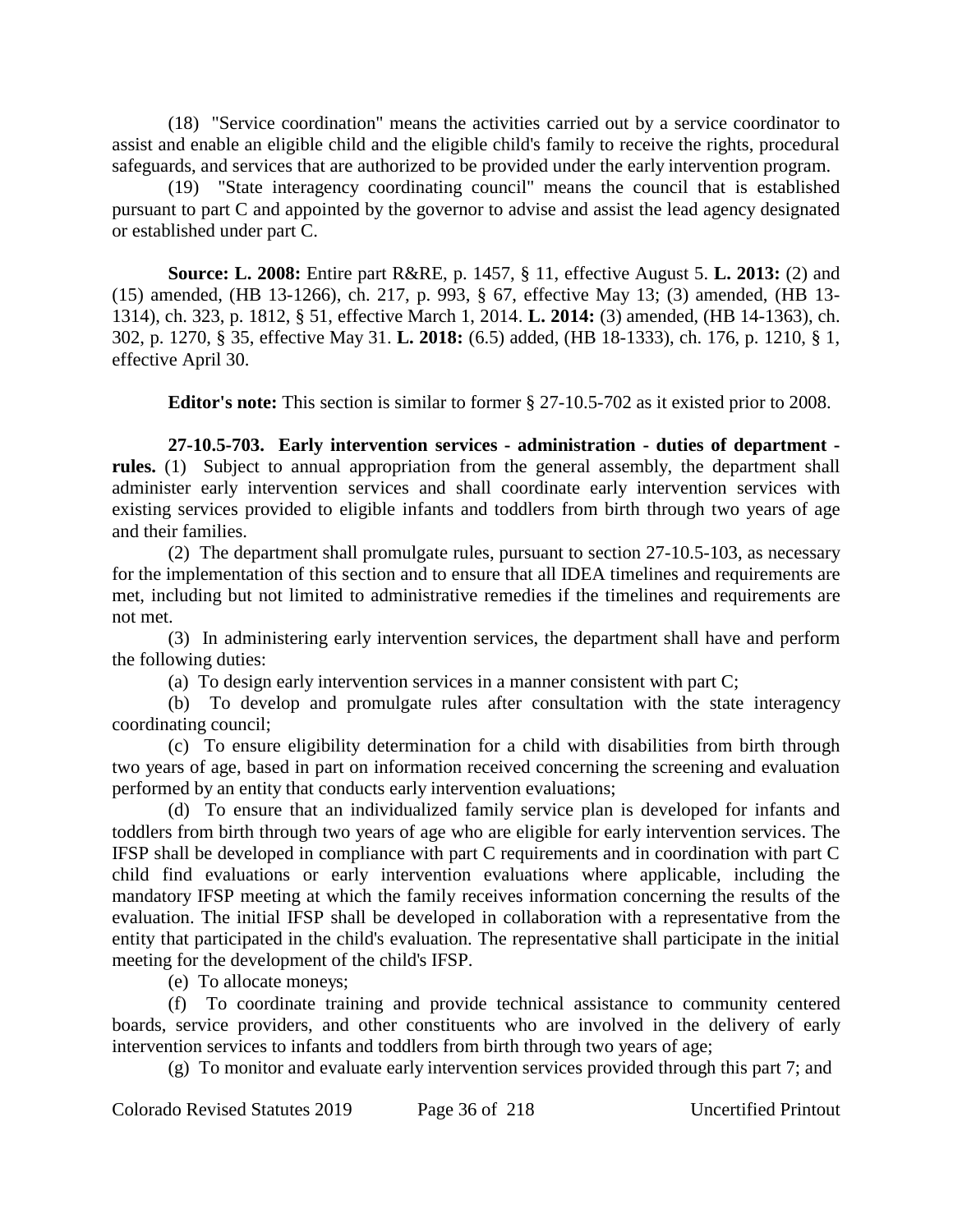(h) To coordinate contracts, expenditures, and billing for early intervention services provided through this part 7.

**Source: L. 2008:** Entire part R&RE, p. 1460, § 11, effective August 5. **L. 2009:** (2) amended, (SB 09-044), ch. 57, p. 210, § 15, effective March 25. **L. 2018:** (3)(c) and (3)(d) amended, (HB 18-1333), ch. 176, p. 1212, § 3, effective April 30.

**27-10.5-703.5. Child find from birth through two years of age - responsibilities rules - interagency operating agreements - funding - report.** (1) (a) On or before October 1, 2018, the department shall enter into an interagency agreement, referred to in this section as the "agreement", with the department of education to study the administration of early intervention evaluations.

(b) The agreement must include a process for studying the following, in relation to conducting early intervention evaluations:

(I) Establishing clear lines of responsibility and accountability using contracts and interagency agreements;

(II) Necessary reporting requirements and report-sharing requirements, including deadlines for report-sharing;

(III) A description of how funding should be allocated between the parties to the agreement;

(IV) Monitoring of program compliance and agreement compliance;

(V) Evaluation timeline requirements;

(VI) Evaluation tools;

(VII) The location of evaluations, including a pilot program for in-home evaluations;

(VIII) A pilot program for integrated services that allows for wraparound services;

(IX) Practices to ensure minimal disruption to families;

(X) Data collection from local education agencies and entities that conduct early intervention evaluations regarding actual costs associated with part C evaluations and early intervention evaluations; and

(XI) Transition for part C services in the department to part B services in the department of education, including timelines for this transition.

(c) The executive director, in consultation with the commissioner of education, shall hire an independent third party to facilitate and assist the departments entering into the agreement.

(d) (I) Except as provided in subsection  $(1)(d)(II)$  of this section, on or before November 1, 2018, the department and the department of education shall report to the joint budget committee on the agreement.

(II) In the event that the department and the department of education do not enter into the agreement by October 1, 2018, the department and the department of education shall each submit alternative interagency agreements to the joint budget committee by November 1, 2018, from which the joint budget committee shall select an interagency agreement before the beginning of the succeeding calendar year.

(2) On or before June 30, 2019, the department and the department of education shall report to the joint budget committee concerning the agreement, including recommendations for the administration of early intervention evaluations.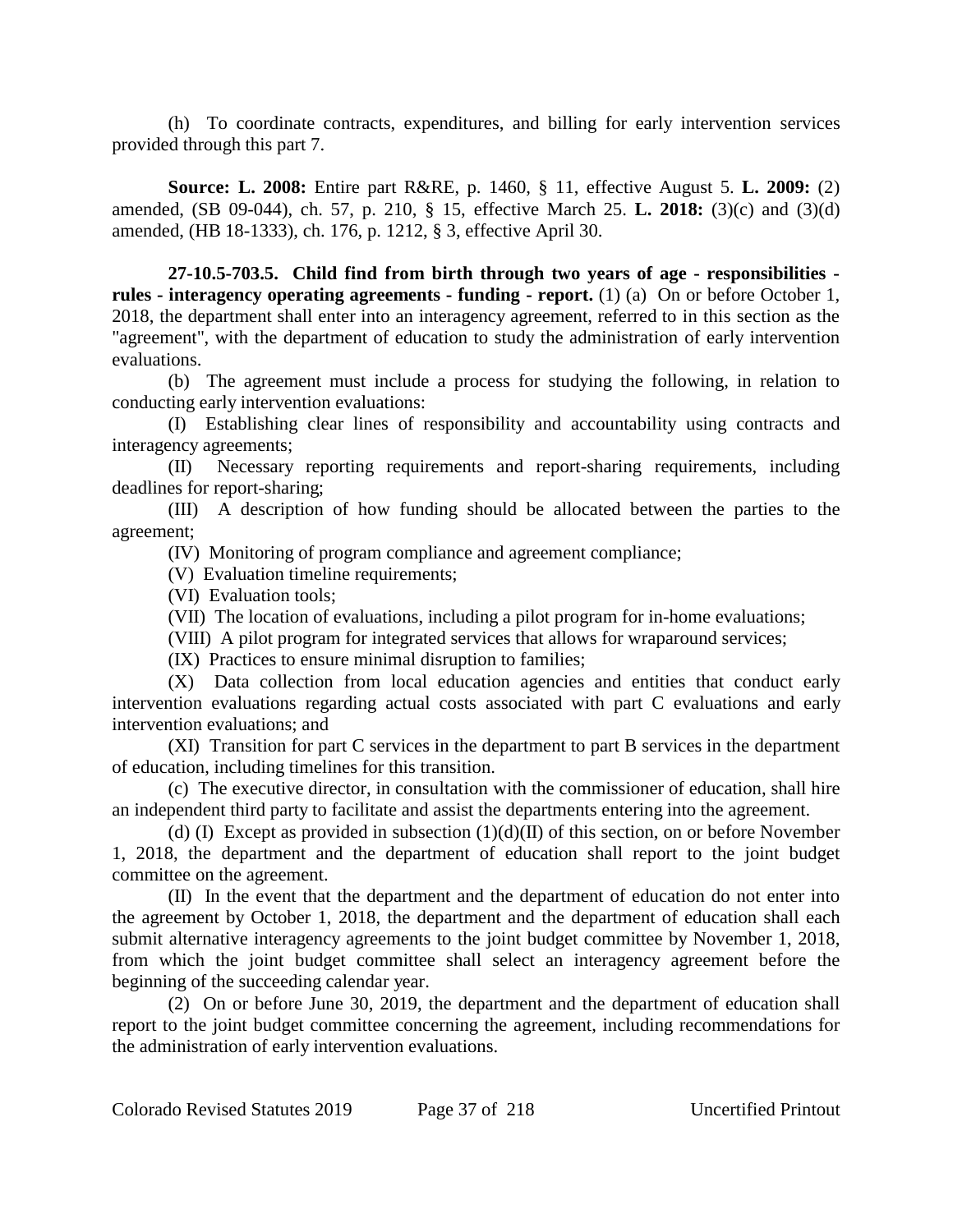**Source: L. 2018:** Entire section added, (HB 18-1333), ch. 176, p. 1210, § 2, effective April 30.

**27-10.5-704. Child find - responsibilities - interagency operating agreements - rules.** (1) The department shall have the following responsibilities and duties for children from birth through two years of age who are referred for early intervention services:

(a) To develop and implement, in coordination with community centered boards, service agencies, governmental units, and the departments of education, public health and environment, and health care policy and financing, a statewide plan for public education, outreach, and awareness efforts related to child find and the availability of early intervention services;

(b) To ensure that referrals from the community are accepted and families are assisted in connecting with the appropriate agency for intake and case management services;

(c) To ensure that intake and case management services are provided after a referral has been made by working with community centered boards as the single entry point for a family into the developmental disabilities system, as described in section 27-10.5-102 (3); and

(d) To work with community centered boards, administrative units, and the department of education to assist a child with disabilities as he or she transitions from the developmental disabilities system into the public education system at no later than three years of age as required by IDEA.

(2) To facilitate the implementation of early intervention evaluations that are the responsibility of the department pursuant to this part 7 and to implement an effective and collaborative system of early intervention services, the department shall enter into any necessary interagency operating agreements at the state level and the local level.

(3) To facilitate the implementation of part C child find and early intervention evaluations, and the use of medicaid funds, the department and entities that conduct early intervention evaluations may, when appropriate, share information with the department of education, the department of health care policy and financing, or other entities that conduct early intervention evaluations or that offer child find services pursuant to section 22-20-118, so long as each department or local agency acts in compliance with the federal "Health Insurance Portability and Accountability Act of 1996", 42 U.S.C. sec. 1320d.

**Source: L. 2008:** Entire part R&RE, p. 1461, § 11, effective August 5. **L. 2018:** (2) and (3) amended, (HB 18-1333), ch. 176, p. 1212, § 4, effective April 30.

**27-10.5-705. Authorized services - conditions of funding - purchases of services rules.** (1) The department shall promulgate rules as are necessary, in accordance with this part 7 and consistent with section 27-10.5-104.5, to implement the purchase of early intervention services directly or through community centered boards or certified early intervention service brokers.

(2) Community centered boards, certified early intervention service brokers, and service agencies receiving moneys pursuant to section 27-10.5-708 shall comply with all of the provisions of this article and the rules promulgated pursuant to this article.

(3) Community centered boards and certified early intervention service brokers shall obtain or provide early intervention services, subject to available appropriations, including but not limited to: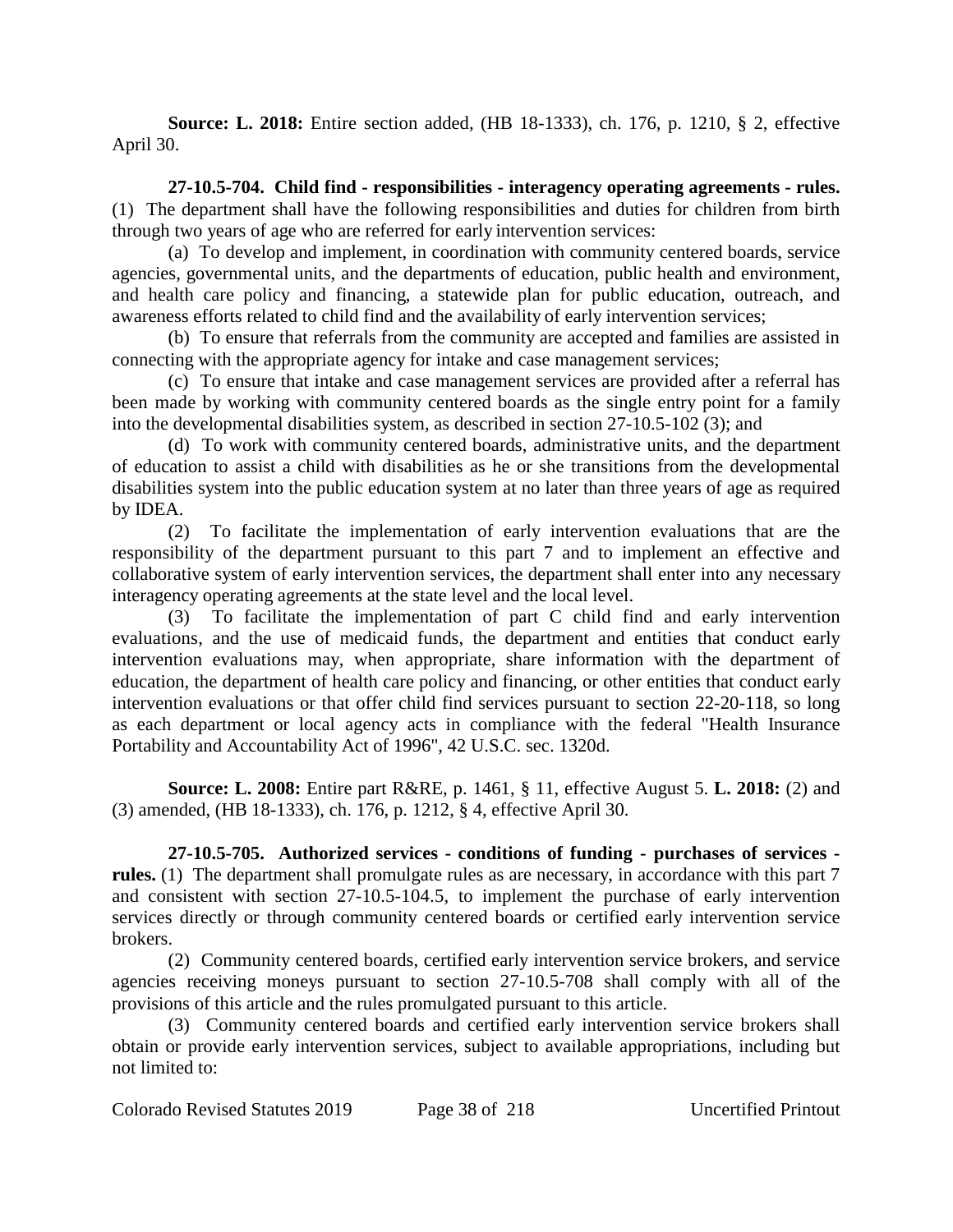(a) Service coordination with families of eligible infants and toddlers from birth through two years of age. The purpose of service and support coordination shall be to enable a family to utilize service systems to meet its needs in an effective manner and increase the family's confidence and competence. Service coordination is to be rendered in an interagency context that emphasizes interagency collaboration. A family shall have, to the extent possible, a choice as to who shall perform certain facets of service coordination as established in the family's individualized family service plan.

(b) Coordination of early intervention services with local agencies and other community resources at the local level to avoid duplication and fragmentation of early intervention services. A community centered board shall:

(I) Coordinate with the local interagency effort regarding outreach, identification, screening, multidisciplinary assessment, and eligibility determination for families served by the community centered board who requested the services;

(II) Coordinate with the local family support services program; and

(III) Coordinate with other appropriate state agencies providing programs for infants and toddlers.

(4) The department is authorized to use up to three percent of the amount of the appropriation for early intervention services for training and technical assistance to ensure that the latest developments for early intervention services are rapidly integrated into service provision throughout the state.

**Source: L. 2008:** Entire part R&RE, p. 1462, § 11, effective August 5. **L. 2009:** (1) amended, (SB 09-044), ch. 57, p. 210, § 16, effective March 25.

**27-10.5-706. Coordinated system of payment for early intervention services - duties of departments.** (1) In order to implement the provisions of this part 7, the department, as lead agency for part C, shall be responsible for the following, subject to available appropriations:

(a) Establishing an early intervention state plan for a statewide, comprehensive system of early intervention evaluations and early intervention services in accordance with part C child find;

(b) Establishing an interagency operating agreement between the department and the departments of education, health care policy and financing, and public health and environment regarding the responsibilities of each department to assist in the development and implementation of a statewide, comprehensive system of early intervention services and a coordinated system of payments for early intervention services;

(c) Developing, in cooperation with the department of education, the department of health care policy and financing, the department of public health and environment, the division of insurance in the department of regulatory agencies, private health insurance carriers, and certified early intervention service brokers, a coordinated system of payment of early intervention services using public and private moneys;

(d) Certifying community centered boards or other entities as determined by the department as early intervention service brokers for early intervention services provided pursuant to this part 7; and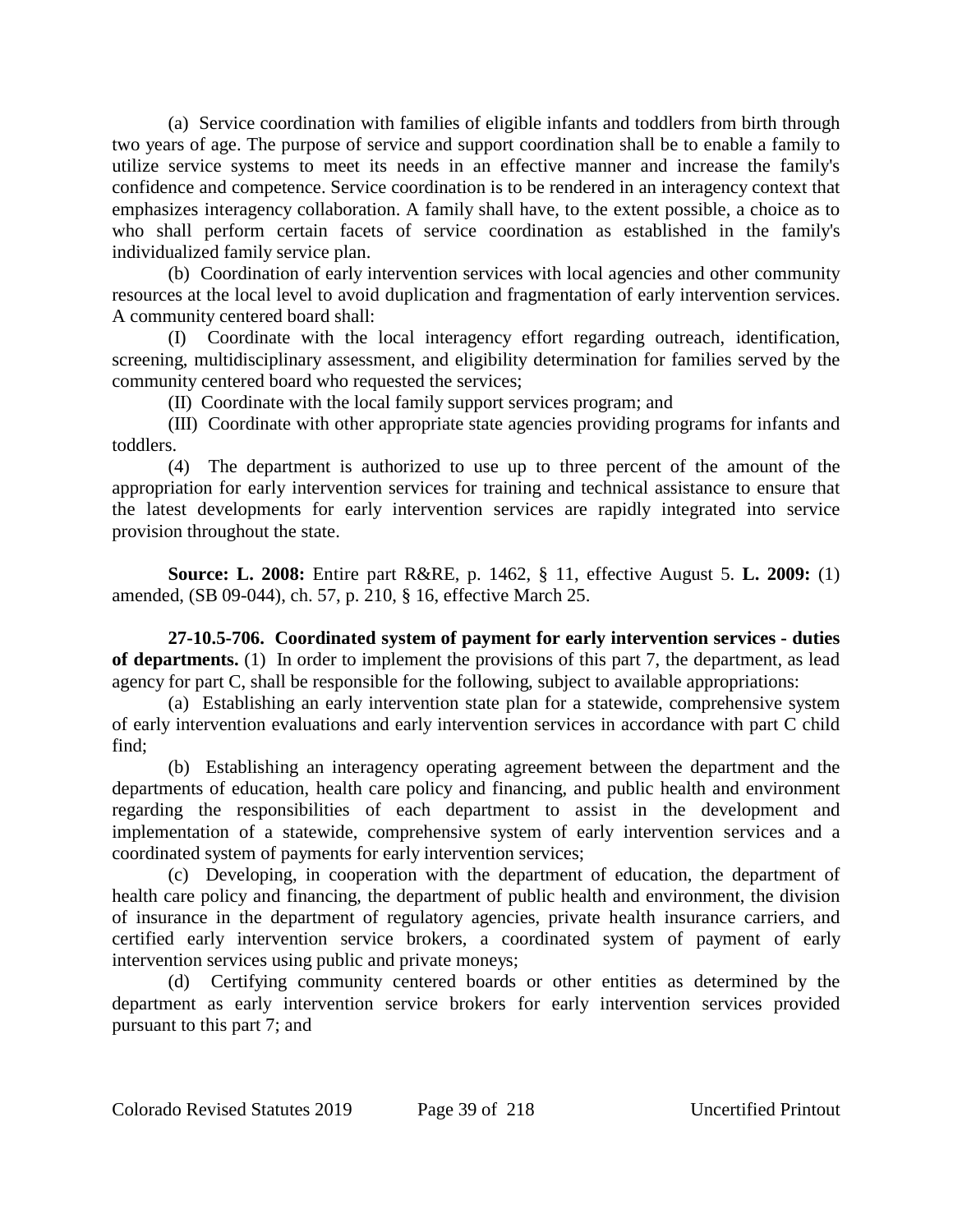(e) Ensuring an appropriate allocation of payment responsibilities for early intervention services among federal, state, local, and private sources, including public medical assistance and private insurance coverage.

(2) Any additional source of moneys that may become available for the payment of early intervention services on or after July 1, 2008, as a result of the development and implementation of a statewide, comprehensive system of early intervention services and a coordinated system of payments for early intervention services shall not replace or reduce any other federal or state moneys available for the payment of early intervention services on or before July 1, 2008.

(3) Nothing in this part 7 shall be construed to inhibit, encumber, or control the use of local moneys, including county grants, revenues from local mill levies, and private grants and contributions, that a community centered board or county government may elect to allocate for the benefit of eligible children.

(4) In developing a coordinated system of payment, the department shall not directly or indirectly create a new entitlement for early intervention services funded from the state general fund. However, this subsection (4) shall not prohibit any adjustments to public medical assistance required by section 25.5-1-124, C.R.S.

**Source: L. 2008:** Entire part R&RE, p. 1463, § 11, effective August 5. **L. 2018:** IP(1) and (1)(a) amended, (HB 18-1333), ch. 176, p. 1212, § 5, effective April 30.

**Editor's note:** This section is similar to former § 27-10.5-703 as it existed prior to 2008.

**27-10.5-707. Cooperation among state agencies - implementing coordinated payment system - revisions to rules.** (1) The departments of education, health care policy and financing, and public health and environment shall cooperate with the department to implement the provisions of this part 7 and each department shall:

(a) Assign a representative in accordance with part C child find to advise and assist the department in the development and implementation of the early intervention services system;

(b) Participate in the ongoing review of funding practices for early intervention services and develop or revise procedures for a coordinated system of payment for early intervention services;

(c) Use uniform forms and procedures for billing the costs of early intervention services to public medical assistance, as specified in the "Colorado Medical Assistance Act", articles 4 to 6 of title 25.5, C.R.S., or the "Children's Basic Health Plan Act", article 8 of title 25.5, C.R.S., as appropriate, and private health insurance, as specified in part 1 of article 16 of title 10, C.R.S.;

(d) Coordinate revisions to existing rules that are necessary to implement this part 7; and

(e) Perform other tasks and functions necessary for the implementation of this part 7.

(2) The division of insurance in the department of regulatory agencies shall provide assistance to the department related to the requirements and implementation of section 10-16- 104 (1.3), C.R.S., and insurance laws and rules related to billing and claims handling.

**Source: L. 2008:** Entire part R&RE, p. 1464, § 11, effective August 5.

**Editor's note:** This section is similar to former § 27-10.5-704 as it existed prior to 2008.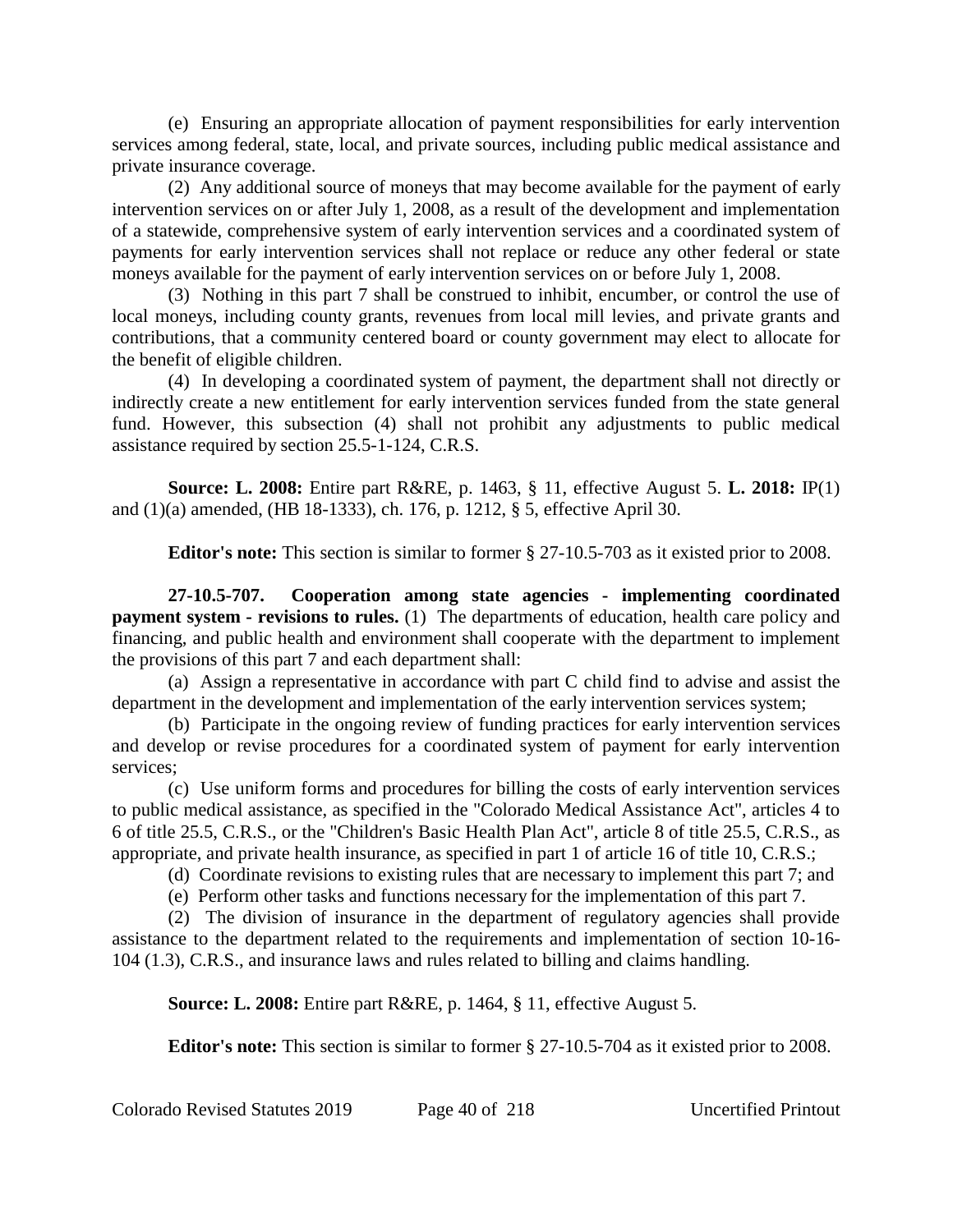**27-10.5-708. Certified early intervention service brokers - duties - payment for early intervention services - fees.** (1) For each designated service area in the state, the certified early intervention service broker for the area shall:

(a) Establish a registry of qualified early intervention service providers to provide early intervention services to eligible children in the designated service area. The certified early intervention service broker for a designated service area may provide early intervention services directly or may subcontract the provision of services to other qualified providers on the registry.

(b) Accept and process claims for reimbursement for early intervention services provided under this part 7 by qualified providers;

(c) Negotiate for the payment of early intervention services provided to eligible children in the designated service area by qualified providers, to the extent permissible under federal law; and

(d) Ensure payment to a qualified provider for early intervention services rendered by the qualified provider.

(2) Certified early intervention service brokers shall use procedures and forms determined by the department to document the provision or purchase of early intervention services on behalf of eligible children. Invoices or insurance claims for early intervention services shall be submitted based on the available funding source for each eligible child and the reimbursement rate for the appropriate federal, state, local, or private funding sources, including public medical assistance and private health insurance.

(3) The department shall establish a schedule of fees to be charged by certified early intervention service brokers for providing broker services under this part 7. In developing the fee schedule, the department shall obtain input from certified early intervention service brokers and shall consider the duties of brokers under this part 7, the expenses incurred by brokers, and the relevant market conditions.

(4) Use of a certified early intervention broker is voluntary; except that private health insurance carriers that are included under section 10-16-104 (1.3), C.R.S., are required to make payment in trust under section 27-10.5-709. Nothing in this part 7 prohibits a qualified provider of early intervention services from directly billing the appropriate program of public medical assistance or a participating provider, as defined in section 10-16-102 (46), C.R.S., or from directly billing a private health insurance carrier for services rendered under this part 7 for insurance plans that are not included under section 10-16-104 (1.3), C.R.S.

(5) To the extent requested by the department, certified early intervention service brokers shall participate in ongoing reviews of funding practices for early intervention services and the development or revision of procedures for a coordinated system of payment for early intervention services.

**Source: L. 2008:** Entire part R&RE, p. 1465, § 11, effective August 5. **L. 2009:** (4) amended, (HB 09-1237), ch. 216, p. 979, § 3, effective May 2. **L. 2013:** (4) amended, (HB 13- 1266), ch. 217, p. 994, § 68, effective May 13.

**Editor's note:** This section is similar to former § 27-10.5-705 as it existed prior to 2008.

**27-10.5-709. Payment from private health insurance for early intervention services - trust fund.** (1) Private health insurance carriers that are required to make payment of benefits

Colorado Revised Statutes 2019 Page 41 of 218 Uncertified Printout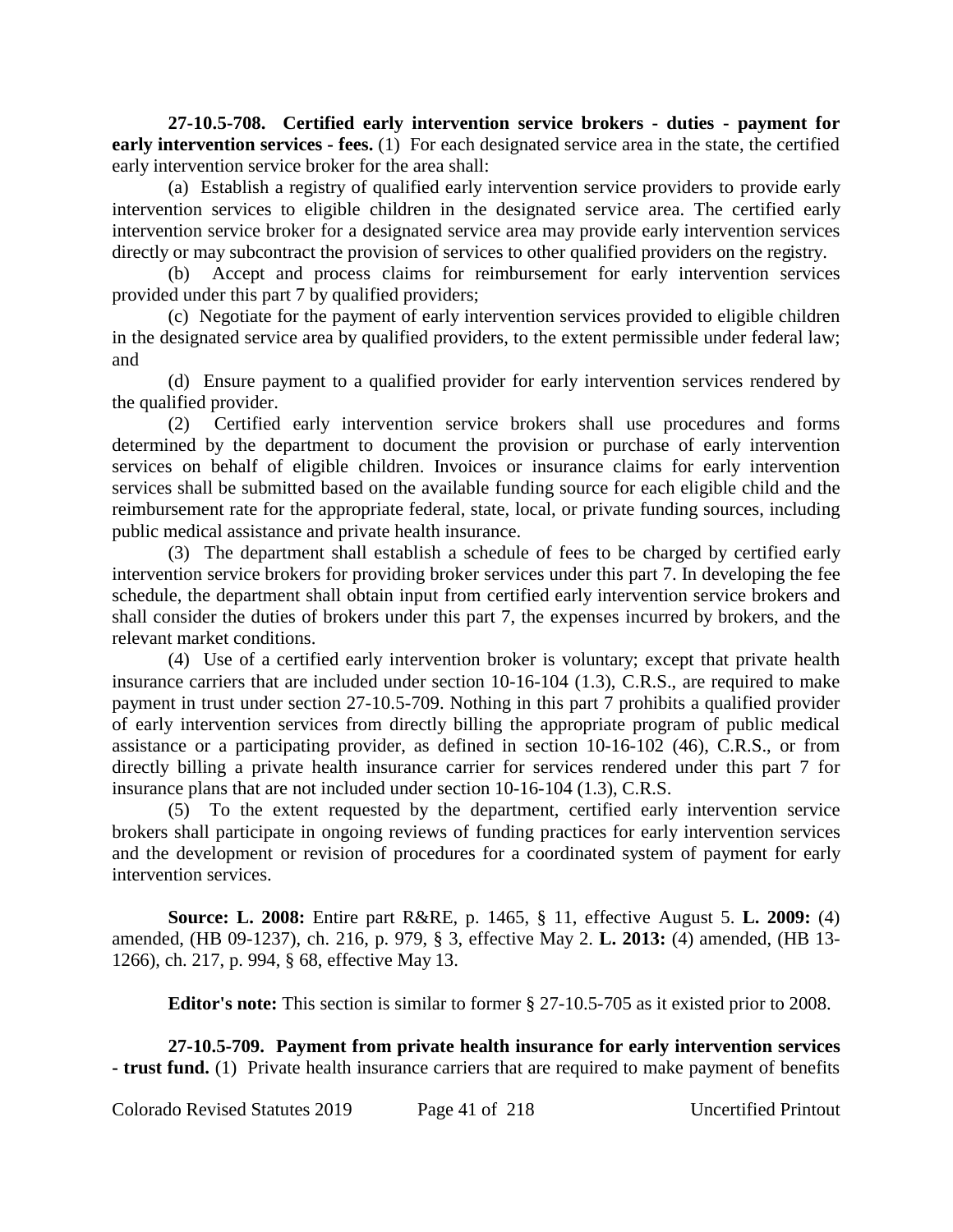for early intervention services for which coverage is required pursuant to section 10-16-104 (1.3), C.R.S., shall pay benefits to the department in trust for payment to a broker or provider for early intervention services provided to an eligible child. Upon notification from the department that a child is eligible, the child's private health insurance carrier shall have thirty days to make payment to the department.

(2) (a) When a private health insurance carrier makes payments of benefits for an eligible child to the department in trust, those moneys shall be deposited in the early intervention services trust fund, which trust fund is hereby created in the state treasury. Except as provided in paragraph (b) of this subsection (2), the principal of the trust fund shall only be used to pay certified early intervention service brokers or qualified early intervention service providers for early intervention services provided to the eligible child for whom the moneys were paid to the department in trust by the private health insurance carrier. Except as provided in paragraph (b) of this subsection (2), the principal of the trust fund shall not constitute state fiscal year spending for purposes of section 20 of article X of the state constitution, and such moneys shall be deemed custodial funds that are not subject to appropriation by the general assembly.

(b) (I) For the 2008-09 fiscal year and each fiscal year thereafter, the general assembly shall make appropriations to the department from the principal of the early intervention services trust fund for the direct and indirect costs of administering this section. Any moneys appropriated to the department pursuant to this paragraph (b) shall constitute state fiscal year spending for purposes of section 20 of article X of the state constitution.

(II) All interest derived from the deposit and investment of moneys in the early intervention services trust fund shall be credited to the trust fund, may be appropriated to the department in accordance with this paragraph (b), and shall constitute state fiscal year spending for purposes of section 20 of article X of the state constitution.

(c) Within ninety days after the department determines that a child is no longer an eligible child for purposes of section 10-16-104 (1.3), C.R.S., the department shall notify the carrier that the child is no longer eligible and that the carrier is no longer required to provide the coverage required by said section for that child. Any moneys deposited in the trust fund on behalf of an eligible child that are not expended on behalf of the child before the child becomes ineligible shall be returned to the carrier that made the payments in trust for the child.

(3) No later than March 1, 2009, and no later than April 1 each year thereafter, the department shall provide a report to each private health insurance carrier that has made payments of benefits for an eligible child to the department in trust. The report shall specify the total amount of benefits paid to brokers or qualified providers for services provided to the eligible child during the prior calendar year, including the amount paid to each broker or qualified provider and the services provided to the eligible child. The report required by this subsection (3) shall be provided at least annually and more often, as determined by the department and the carrier.

**Source: L. 2008:** Entire part R&RE, p. 1466, § 11, effective August 5. **L. 2009:** (1), (2)(a), (2)(c), and (3) amended, (HB 09-1237), ch. 216, p. 979, § 4, effective May 2.

**Editor's note:** This section is similar to former § 27-10.5-706 as it existed prior to 2008.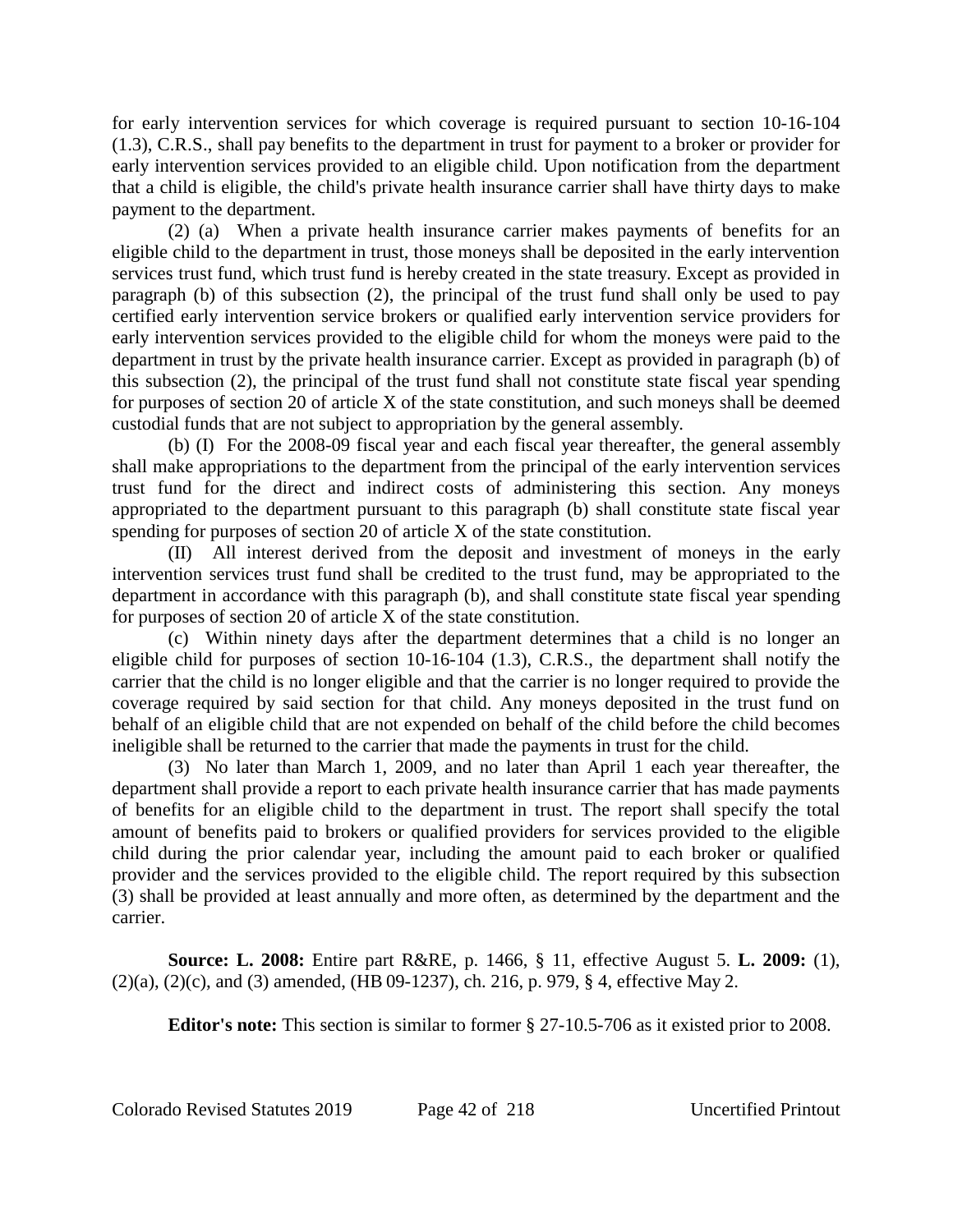**27-10.5-710. Annual report - cooperation from certified early intervention service brokers and qualified providers.** (1) Notwithstanding section 24-1-136 (11)(a)(I), by November 1, 2008, and by November 1 each year thereafter, the department shall submit an annual report to the general assembly regarding the various funding sources used for early intervention services, the number of eligible children served, the average cost of early intervention services, and any other information the department deems appropriate. The department shall submit the report to the joint budget committee as part of the department's annual budget request. The department shall also submit the report to the health and human services committees and the education committees of the senate and house of representatives, or any successor committees.

(2) The department shall request, and certified early intervention service brokers and qualified early intervention service providers shall provide, information regarding early intervention services that the department needs to prepare the annual report required by this section or other required federal or state reports.

**Source: L. 2008:** Entire part R&RE, p. 1467, § 11, effective August 5. **L. 2017:** (1) amended, (SB 17-234), ch. 154, p. 524, § 16, effective August 9.

**Editor's note:** This section is similar to former § 27-10.5-707 as it existed prior to 2008.

# PART 8

# OUTCOME-BASED SUPPORTED EMPLOYMENT SYSTEM FOR INTEGRATED EMPLOYMENT SERVICES FOR PERSONS WITH DISABILITIES, INCLUDING DEVELOPMENTAL DISABILITIES

# **27-10.5-801. Pilot program - creation - goals - implementation - reporting - repeal. (Repealed)**

**Source: L. 2008:** Entire part added, p. 378, § 2, effective April 10. **L. 2015:** (4) added by revision, (SB 15-239), ch. 160, pp. 488, 490 §§ 7, 14.

**Editor's note:** Subsection (4) provided for the repeal of this section, effective July 1, 2016. (See L. 2015, pp. 488, 490.)

# PART 9

# STATE EMPLOYMENT OF PERSONS WITH DEVELOPMENTAL DISABILITIES

**27-10.5-901. Legislative declaration.** (1) The general assembly hereby finds that:

(a) Persons with developmental disabilities represent a population that has long been underutilized and often denied employment opportunities within state government, partially due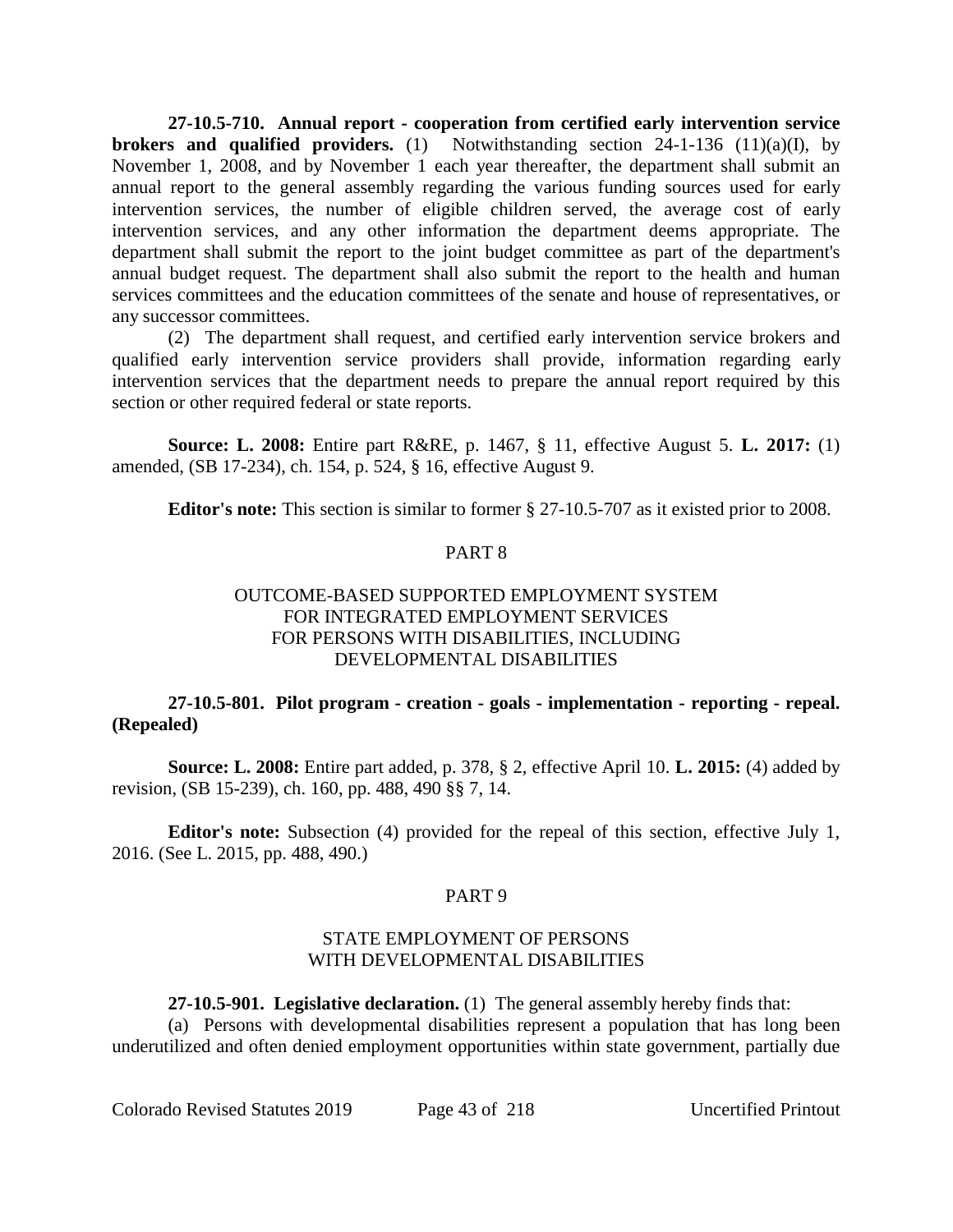to hiring personnel's perceptions and understanding of the operation and requirements of the state personnel system;

(b) Some state agencies are unaware of the avenues that are available within the state personnel system by which state agencies can hire and provide training and support for persons with developmental disabilities; and

(c) Many persons with developmental disabilities, when provided appropriate training and support, can develop sufficient skills and competencies to more than adequately fulfill job expectations in employment positions in state government.

(2) Therefore, it is the intent of the general assembly to create the state employment program for persons with developmental disabilities to encourage and provide incentives for state agencies to give meaningful employment opportunities to persons with developmental disabilities and to improve the state's practices in employing, supervising, and supporting persons with developmental disabilities.

**Source: L. 2008:** Entire part added, p. 2182, § 1, effective June 5.

**27-10.5-902. State employment program for persons with developmental disabilities - creation - rules.** (1) There is hereby created within the department the state employment program for persons with developmental disabilities, referred to in this part 9 as the "program". The department shall design and implement the program to coordinate the hiring of interested persons with developmental disabilities into appropriate and meaningful state employment opportunities. The goal of the program is to identify for persons with developmental disabilities permanent and stable employment opportunities that are integrated within and appropriately meet the service goals of state agencies. The department of human services shall collaborate with the department of personnel in designing the program.

(2) (a) On or before July 1, 2008, the executive directors of the department of human services and the department of personnel shall jointly convene a working group to study and recommend how the state's policies and practices in employing, supervising, and supporting persons with developmental disabilities can be improved in order to effectively and successfully implement the program. The executive directors shall include in the working group persons with expertise in implementing the statutes and rules pertaining to the state personnel system, persons with expertise in interpreting and implementing the federal "Americans with Disabilities Act of 1990", 42 U.S.C. sec. 12101 et seq., and persons with experience in employing and placing for employment persons with developmental disabilities.

(b) The working group shall complete its work and make recommendations to the executive directors of the department of human services and the department of personnel by January 1, 2009. The recommendations of the working group may include, but need not be limited to:

(I) Modifications to rules, statutes, or the state constitution to improve the success of persons with developmental disabilities who are employed through the program; and

(II) Identification or clarification of the roles and responsibilities of persons in the department of human services and the department of personnel in implementing the program efficiently and successfully.

(3) (a) If the working group finds that implementation of the program may require statutory or constitutional changes, the department of human services and the department of

Colorado Revised Statutes 2019 Page 44 of 218 Uncertified Printout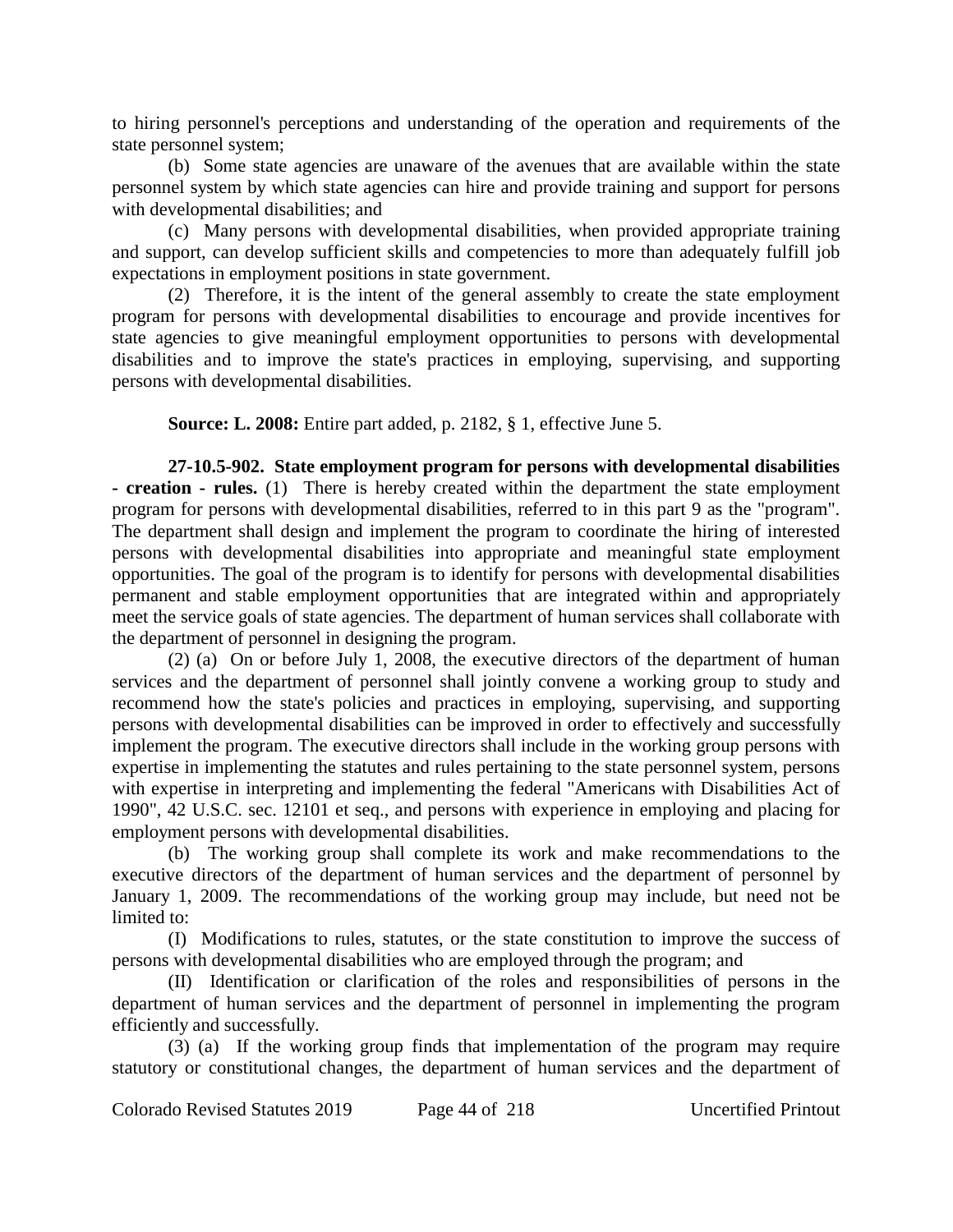personnel shall not implement the program until the general assembly has considered and rejected said changes or until after a bill enacting said statutory changes or a referred measure enacting said constitutional changes has become law.

(b) After the conditions specified in paragraph (a) of this subsection (3) are met, or if the working group finds that neither statutory nor constitutional changes are necessary for implementation of the program, the state board of human services and the state personnel board shall promulgate rules in accordance with the "State Administrative Procedure Act", article 4 of title 24, C.R.S., as follows:

(I) The state board of human services shall promulgate rules as necessary for implementation of the program within the department of human services; and

(II) The state personnel board shall promulgate rules pertaining to the state personnel system as necessary for implementation of the program.

(4) Following promulgation of rules pursuant to subsection (3) of this section and in accordance with said rules and the provisions of this section, the department of human services, in collaboration with the department of personnel, shall implement the program. A state agency that seeks to employ a person with developmental disabilities through the program shall be responsible for hiring and supervision of the person and payment of the person's salary and benefits. The department, through the program, shall provide guidance to the hiring state agency regarding any additional issues that are pertinent to the person's employment.

(5) Following adoption of the rules specified in subsection (3) of this section, the department shall regularly provide information to state agencies to explain and promote the program. Upon full implementation of the program, each state agency is strongly encouraged to participate in the program by identifying meaningful and appropriate employment positions for persons with developmental disabilities and working with the department to hire persons with developmental disabilities for these positions.

**Source: L. 2008:** Entire part added, p. 2183, § 1, effective June 5.

# PART 10

# GENERAL PROVISIONS

# **27-10.5-1001. (Repealed)**

**Source: L. 2009:** Entire part repealed, (SB 09-206), ch. 7, p. 59, § 1, effective March 2.

**Editor's note:** This part 10 was added in 2008 and was not amended prior to its repeal in 2009. For the text of this part 10 prior to 2009, consult the 2008 Colorado Revised Statutes.

# **ARTICLE 11**

Community Centers - Mentally Retarded and Handicapped

# **27-11-101 to 27-11-106. (Repealed)**

Colorado Revised Statutes 2019 Page 45 of 218 Uncertified Printout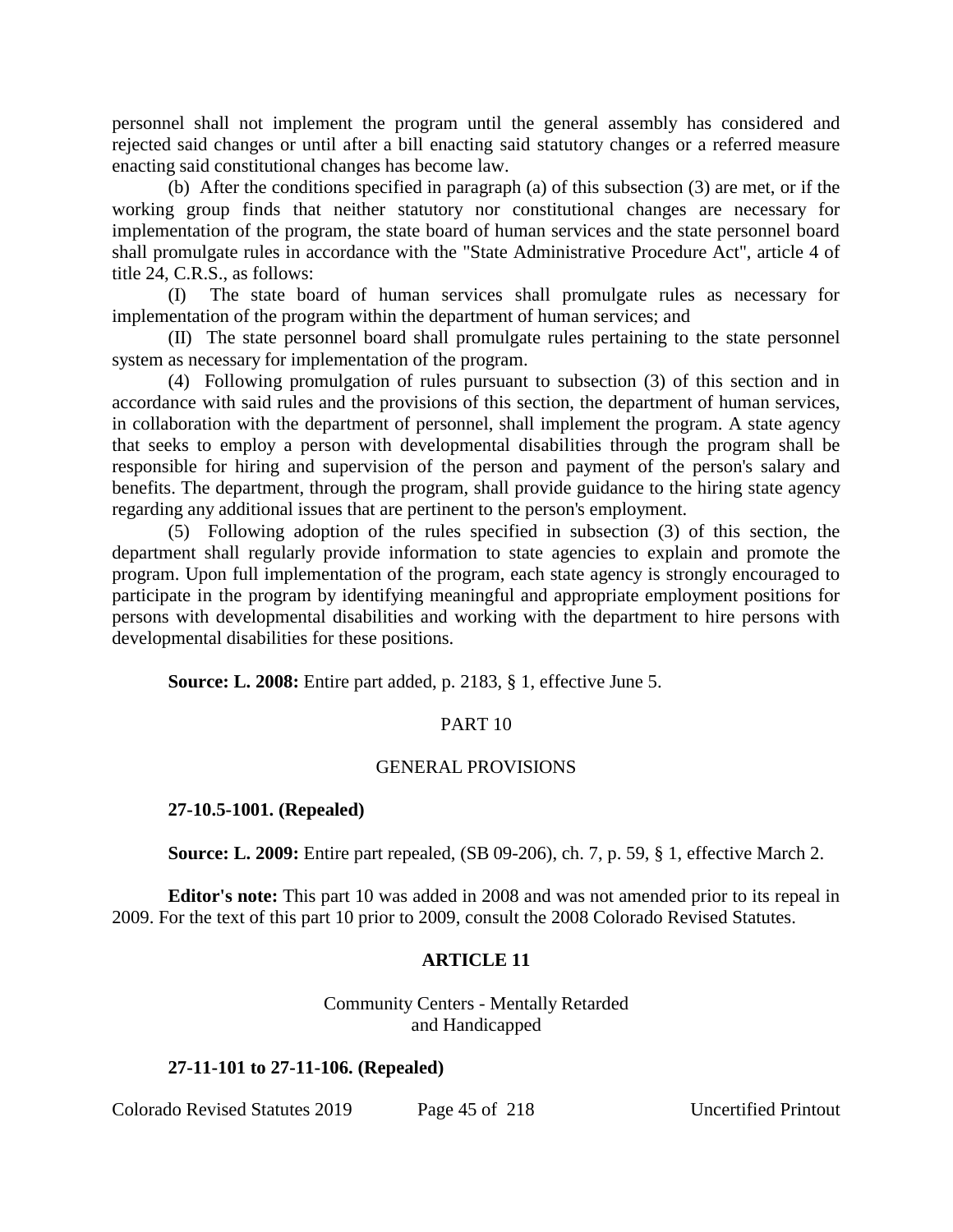**Source: L. 85:** Entire article repealed, p. 1016, § 46, effective July 1.

**Editor's note:** This article was numbered as article 8 of chapter 71 in C.R.S. 1963. For amendments to this article prior to its repeal in 1985, consult the Colorado statutory research explanatory note and the table itemizing the replacement volumes and supplements to the original volume of C.R.S. 1973 beginning on page vii in the front of this volume.

**Cross references:** For current provisions on community-centered boards that provide services for persons with developmental disabilities, see part 1 of article 10.5 of this title.

# **ARTICLE 12**

Charges for Patients

# **27-12-101 to 27-12-109. (Repealed)**

**Source: L. 2010:** Entire article repealed, (SB 10-175), ch. 188, p. 675, § 1, effective April 29.

**Editor's note:** This article was numbered as article 7 of chapter 71, C.R.S. 1963. For amendments to this article prior to its repeal in 2010, consult the Colorado statutory research explanatory note and the table itemizing the replacement volumes and supplements to the original volume of C.R.S. 1973 beginning on page vii in the front of this volume. The provisions of this article were relocated to article 92 of this title. For the location of specific provisions, see the editor's notes following each section in said article and the comparative tables located in the back of the index.

# **Institutions**

# **ARTICLE 13**

# Colorado Mental Health Institute at Pueblo

# **27-13-101 to 27-13-113. (Repealed)**

**Source: L. 2010:** Entire article repealed, (SB 10-175), ch. 188, p. 675, § 1, effective April 29.

**Editor's note:** This article was numbered as article 3 of chapter 71, C.R.S. 1963. For amendments to this article prior to its repeal in 2010, consult the Colorado statutory research explanatory note and the table itemizing the replacement volumes and supplements to the original volume of C.R.S. 1973 beginning on page vii in the front of this volume. The provisions of this article were relocated to article 93 of this title. For the location of specific provisions, see the editor's notes following each section in said article and the comparative tables located in the back of the index.

Colorado Revised Statutes 2019 Page 46 of 218 Uncertified Printout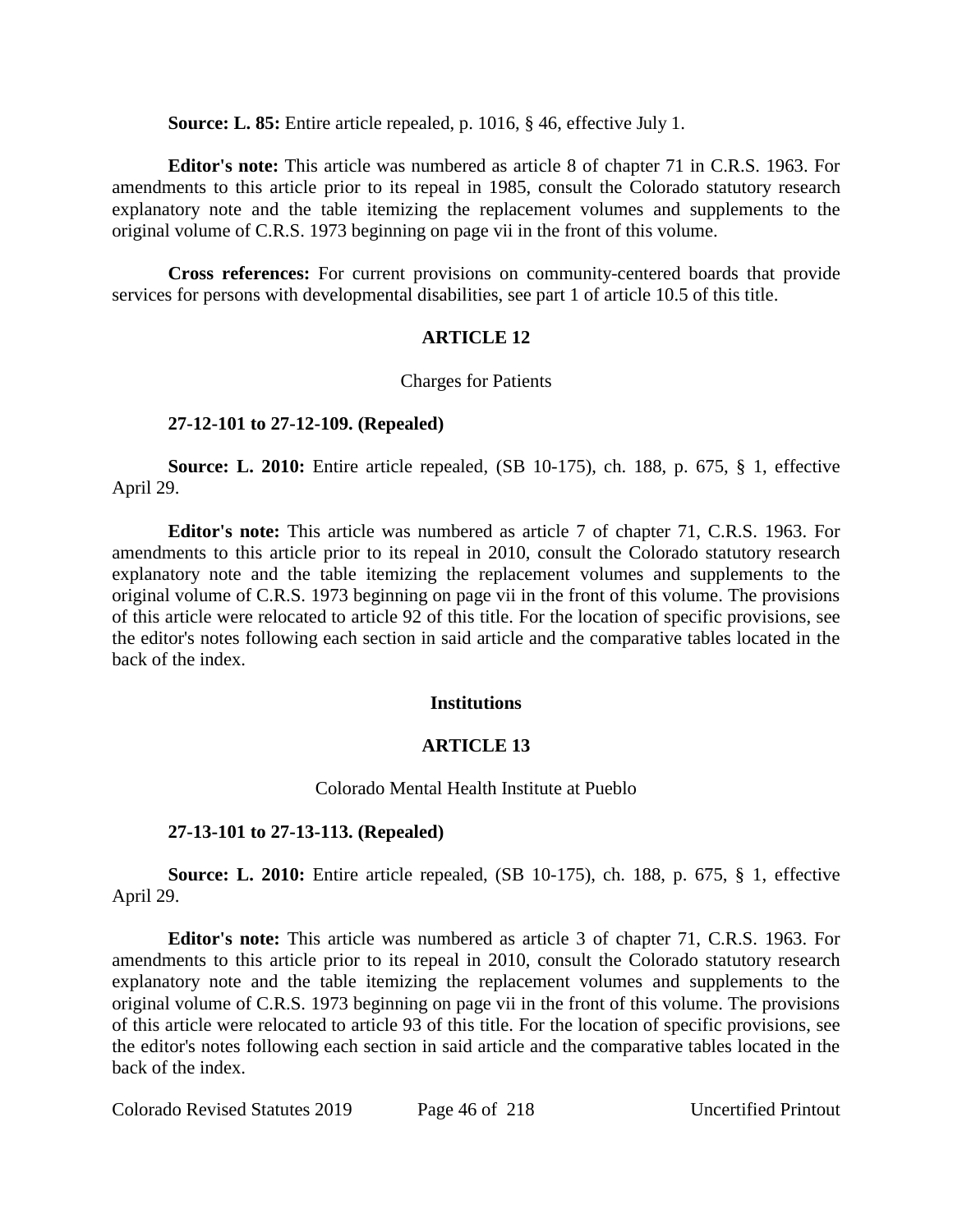### **ARTICLE 14**

### Homes for Mental Defectives

### **27-14-101 to 27-14-116. (Repealed)**

#### **Source: L. 85:** Entire article repealed, p. 1016, § 46, effective July 1.

**Editor's note:** This article was numbered as article 4 of chapter 71 in C.R.S. 1963. For amendments to this article prior to its repeal in 1985, consult the Colorado statutory research explanatory note and the table itemizing the replacement volumes and supplements to the original volume of C.R.S. 1973 beginning on page vii in the front of this volume.

**Cross references:** For current provisions on regional centers, see part 3 of article 10.5 of this title.

# **ARTICLE 15**

#### Colorado Mental Health Institute at Fort Logan

#### **27-15-101 to 27-15-105. (Repealed)**

**Source: L. 2010:** Entire article repealed, (SB 10-175), ch. 188, p. 675, § 1, effective April 29.

**Editor's note:** This article was numbered as article 5 of chapter 71, C.R.S. 1963. For amendments to this article prior to its repeal in 2010, consult the Colorado statutory research explanatory note and the table itemizing the replacement volumes and supplements to the original volume of C.R.S. 1973 beginning on page vii in the front of this volume. The provisions of this article were relocated to article 94 of this title. For the location of specific provisions, see the editor's notes following each section of said article and the comparative tables located in the back of the index.

# **ARTICLE 16**

#### Western Regional Mental Health Center

#### **27-16-101 to 27-16-105. (Repealed)**

**Source: L. 77:** Entire article repealed, p. 293, § 7, effective May 26.

**Editor's note:** This article was numbered as article 9 of chapter 71 in C.R.S. 1963. For amendments to this article prior to its repeal in 1977, consult the Colorado statutory research explanatory note and the table itemizing the replacement volumes and supplements to the original volume of C.R.S. 1973 beginning on page vii in the front of this volume.

Colorado Revised Statutes 2019 Page 47 of 218 Uncertified Printout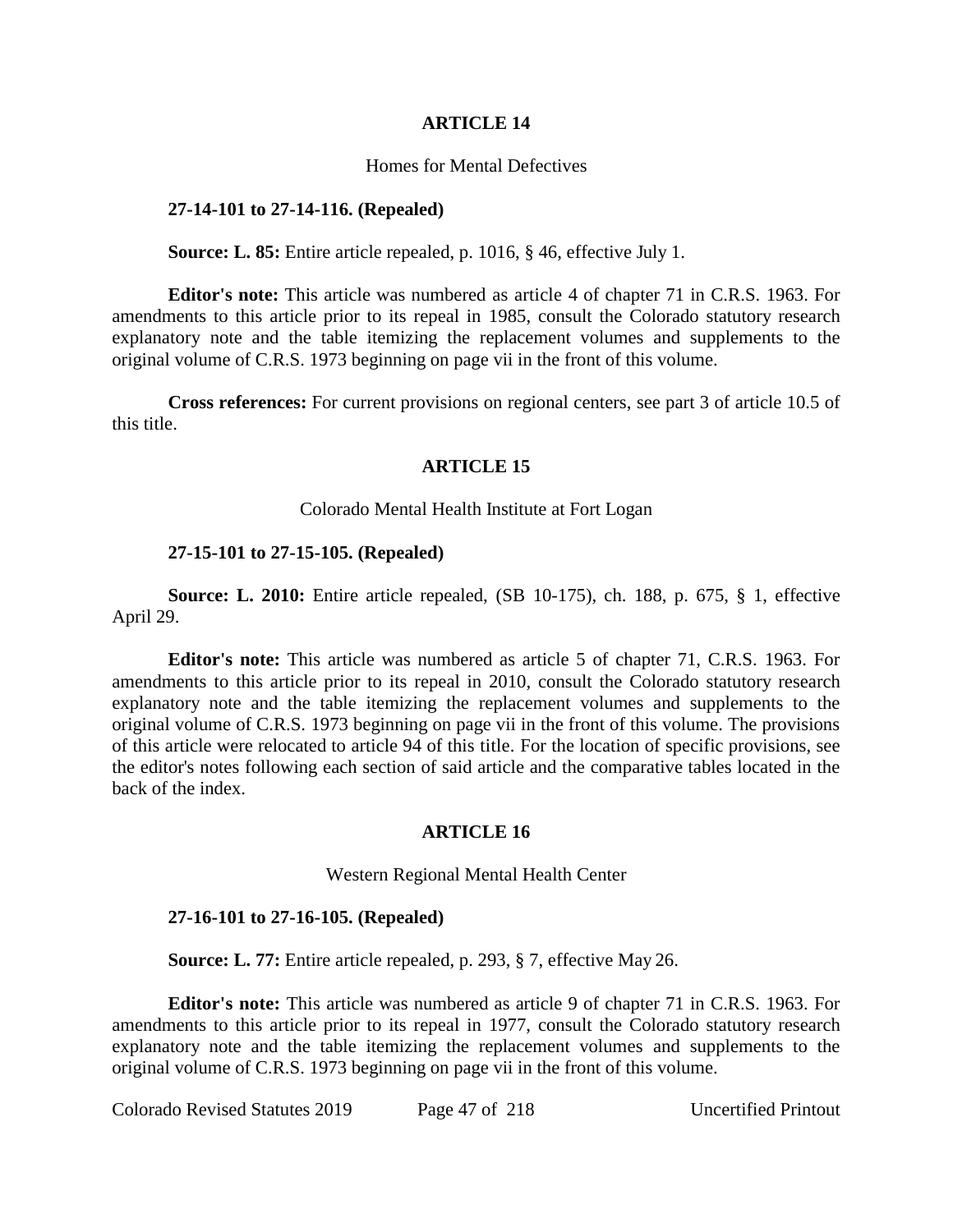#### **CORRECTIONS**

#### **ARTICLE 20**

#### Penitentiary

#### **27-20-101 to 27-20-203. (Repealed)**

**Source: L. 77:** Entire article repealed, p. 955, § 37, effective August 1.

**Editor's note:** (1) The provisions of part 1 concerning the state penitentiary and the provisions of part 2, enacted by L. 77, p. 1377, § 1, concerning minimum security facilities, are under the department of corrections. (See articles 20 and 25 of title 17.)

(2) This article was numbered as article 4 of chapter 105 in C.R.S. 1963. For amendments to this article prior to its repeal in 1977, consult the Colorado statutory research explanatory note and the table itemizing the replacement volumes and supplements to the original volume of C.R.S. 1973 beginning on page vii in the front of this volume.

#### **ARTICLE 21**

Women's Correctional Institution

#### **27-21-101 and 27-21-102. (Repealed)**

**Source: L. 77:** Entire article repealed, p. 955, § 37, effective August 1.

**Editor's note:** This article was numbered as articles 3 and 4 of chapter 105 in C.R.S. 1963. For amendments to this article prior to its repeal in 1977, consult the Colorado statutory research explanatory note and the table itemizing the replacement volumes and supplements to the original volume of C.R.S. 1973 beginning on page vii in the front of this volume.

#### **ARTICLE 22**

#### Reformatory

#### **27-22-101 to 27-22-110. (Repealed)**

**Source: L. 77:** Entire article repealed, p. 955, § 37, effective August 1.

**Editor's note:** This article was numbered as article 3 of chapter 105 in C.R.S. 1963. For amendments to this article prior to its repeal in 1977, consult the Colorado statutory research explanatory note and the table itemizing the replacement volumes and supplements to the original volume of C.R.S. 1973 beginning on page vii in the front of this volume.

#### **ARTICLE 23**

Colorado Revised Statutes 2019 Page 48 of 218 Uncertified Printout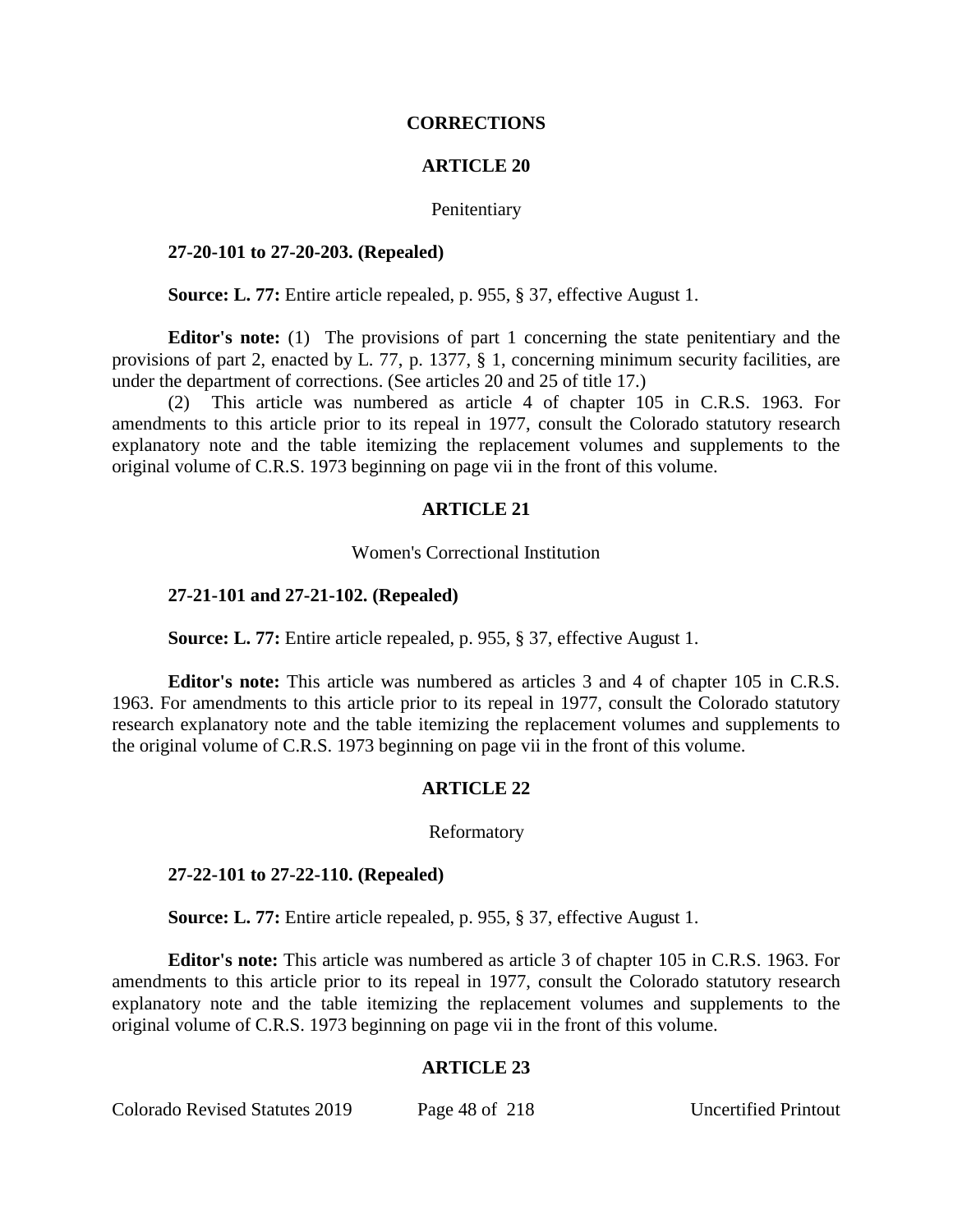### Mentally Ill or Retarded Convicts - Transfer

## **27-23-101 to 27-23-103. (Repealed)**

**Source: L. 77:** Entire article repealed, p. 955, § 37, effective August 1.

**Editor's note:** (1) The provisions concerning the transfer of inmates with mental health disorders or intellectual and developmental disabilities are under the department of corrections. (See article 23 of title 17.)

(2) This article was numbered as article 2 of chapter 71 in C.R.S. 1963. For amendments to this article prior to its repeal in 1977, consult the Colorado statutory research explanatory note and the table itemizing the replacement volumes and supplements to the original volume of C.R.S. 1973 beginning on page vii in the front of this volume.

### **ARTICLE 24**

#### Convict Labor and Goods

### **27-24-101 to 27-24-124. (Repealed)**

**Source: L. 77:** Entire article repealed, p. 955, § 37, effective August 1.

**Editor's note:** This article was numbered as article 5 of chapter 105 in C.R.S. 1963. For amendments to this article prior to its repeal in 1977, consult the Colorado statutory research explanatory note and the table itemizing the replacement volumes and supplements to the original volume of C.R.S. 1973 beginning on page vii in the front of this volume.

# **ARTICLE 25**

#### Correctional Industries

# **27-25-101 to 27-25-203. (Repealed)**

**Source: L. 77:** Entire article repealed, p. 955, § 37, effective August 1.

**Editor's note:** (1) The provisions concerning correctional industries are under the department of corrections. (See article 24 of title 17.)

(2) This article was numbered as article 8 of chapter 105 in C.R.S. 1963. For amendments to this article prior to its repeal in 1977, consult the Colorado statutory research explanatory note and the table itemizing the replacement volumes and supplements to the original volume of C.R.S. 1973 beginning on page vii in the front of this volume.

# **ARTICLE 26**

Colorado Revised Statutes 2019 Page 49 of 218 Uncertified Printout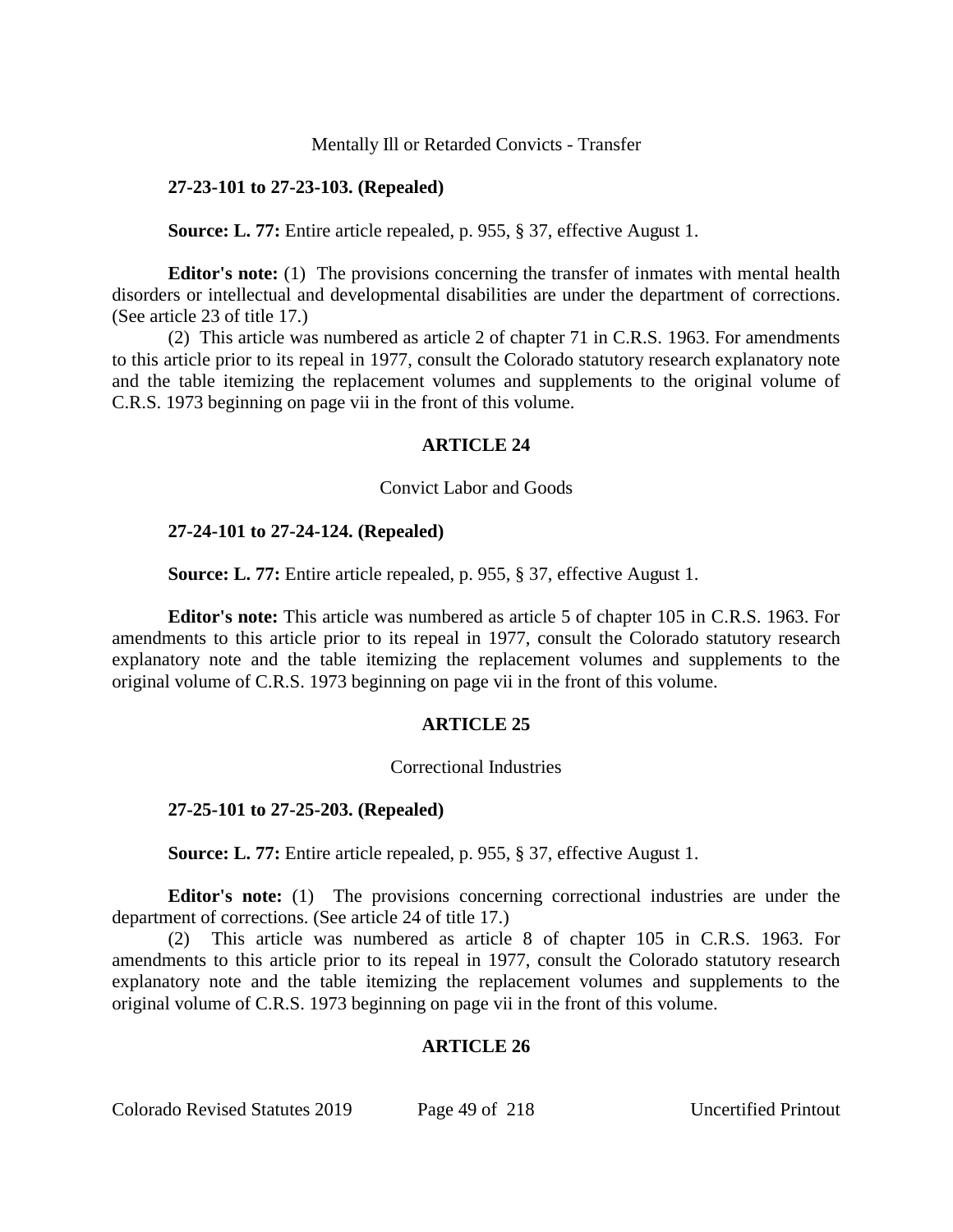#### Jails

### **27-26-101 to 27-26-129. (Repealed)**

**Source: L. 77:** Entire article repealed, p. 955, § 37, effective August 1.

**Editor's note:** (1) The provisions concerning jails are under the department of corrections. (See article 26 of title 17.)

(2) This article was numbered as article 7 of chapter 105 in C.R.S. 1963. For amendments to this article prior to its repeal in 1977, consult the Colorado statutory research explanatory note and the table itemizing the replacement volumes and supplements to the original volume of C.R.S. 1973 beginning on page vii in the front of this volume.

# **ARTICLE 27**

Community Correctional Facilities and Programs

# **27-27-101 to 27-27-112. (Repealed)**

**Source: L. 77:** Entire article repealed, p. 955, § 37, effective August 1.

**Editor's note:** (1) The provisions concerning community correctional facilities and programs are under the department of corrections. (See article 27 of title 17.)

(2) This article was added in 1974. For amendments to this article prior to its repeal in 1977, consult the Colorado statutory research explanatory note and the table itemizing the replacement volumes and supplements to the original volume of C.R.S. 1973 beginning on page vii in the front of this volume.

# **ARTICLE 28**

Restitution to Victims of Crime

# **27-28-101 and 27-28-102. (Repealed)**

**Source: L. 77:** Entire article repealed, p. 955, § 37, effective August 1.

**Editor's note:** (1) The provisions concerning restitution to victims of crime are under the department of corrections. (See article 28 of title 17.)

(2) This article was added in 1976 and was not amended prior to its repeal in 1977. For the text of this article prior to 1977, consult the Colorado statutory research explanatory note and the table itemizing the replacement volumes and supplements to the original volume of C.R.S. 1973 beginning on page vii in the front of this volume.

# **OTHER INSTITUTIONS**

Colorado Revised Statutes 2019 Page 50 of 218 Uncertified Printout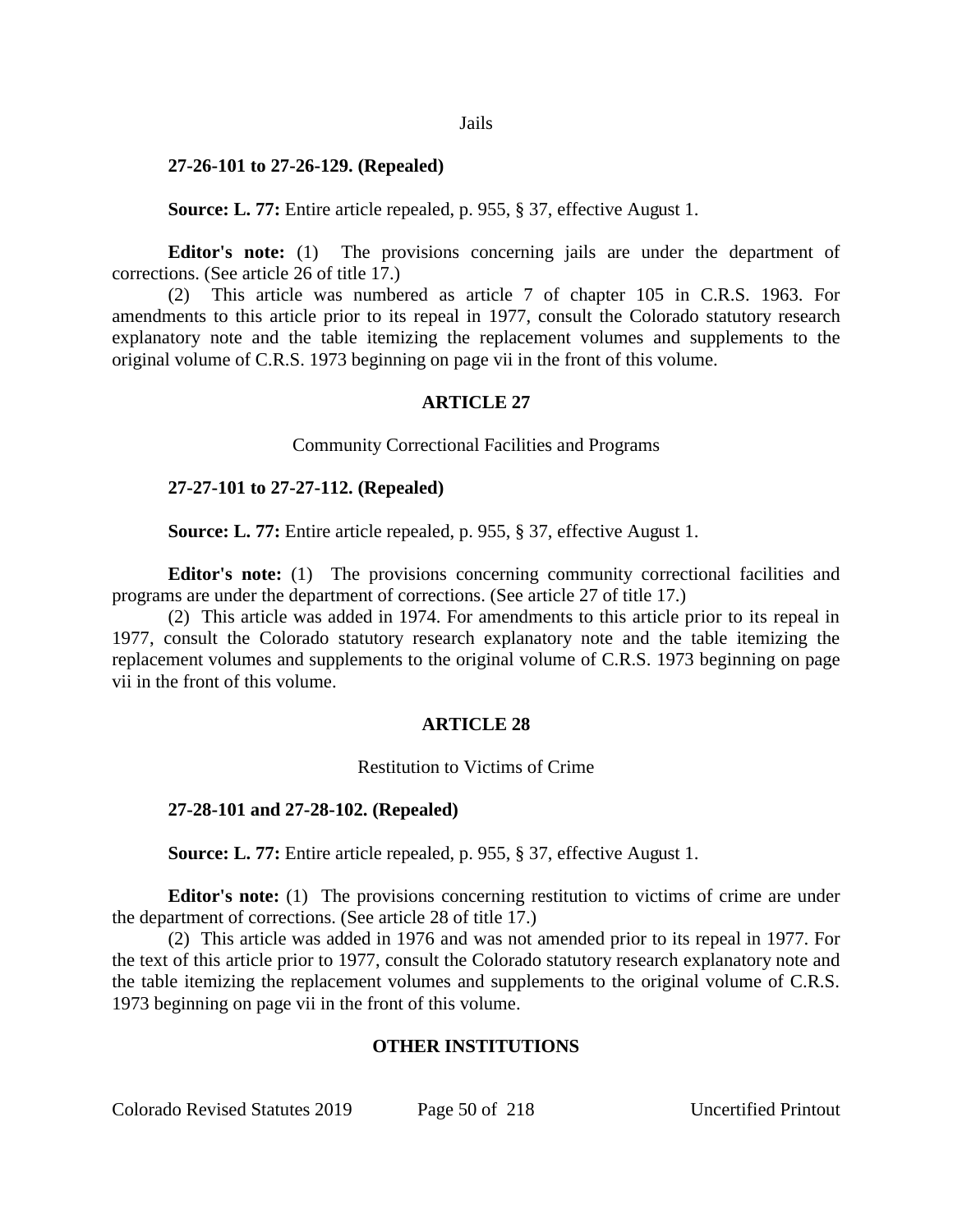#### **ARTICLE 35**

## School for the Deaf and the Blind

### **27-35-101 to 27-35-116. (Repealed)**

#### **Source: L. 77:** Entire article repealed, p. 1095, § 5, effective July 1.

**Editor's note:** (1) The provisions concerning the school for the deaf and the blind have been transferred to article 80 of title 22. (See L. 77, pp. 1090-1095.)

(2) This article was numbered as article 1 of chapter 16 in C.R.S. 1963. For amendments to this article prior to its repeal in 1977, consult the Colorado statutory research explanatory note and the table itemizing the replacement volumes and supplements to the original volume of C.R.S. 1973 beginning on page vii in the front of this volume.

## **COLORADO DIAGNOSTIC PROGRAM**

### **ARTICLE 40**

#### Colorado Diagnostic Program

### **27-40-101 to 27-40-107. (Repealed)**

**Source: L. 77:** Entire article repealed, p. 955, § 37, effective August 1.

**Editor's note:** (1) The provisions concerning the Colorado diagnostic program, are under the department of corrections. (See article 40 of title 17.)

(2) This article was added in 1974. For amendments to this article prior to its repeal in 1977, consult the Colorado statutory research explanatory note and the table itemizing the replacement volumes and supplements to the original volume of C.R.S. 1973 beginning on page vii in the front of this volume.

# **BEHAVIORAL HEALTH**

### **ARTICLE 60**

#### General Provisions

**27-60-100.3. Definitions.** As used in this article 60, unless the context otherwise requires:

(1) "Behavioral health" refers to an individual's mental and emotional well-being and actions that affect an individual's overall wellness. Behavioral health problems and disorders include substance use disorders, serious psychological distress, suicide, and other mental health disorders. Problems ranging from unhealthy stress or subclinical conditions to diagnosable and treatable diseases are included in the term "behavioral health". The term "behavioral health" is

Colorado Revised Statutes 2019 Page 51 of 218 Uncertified Printout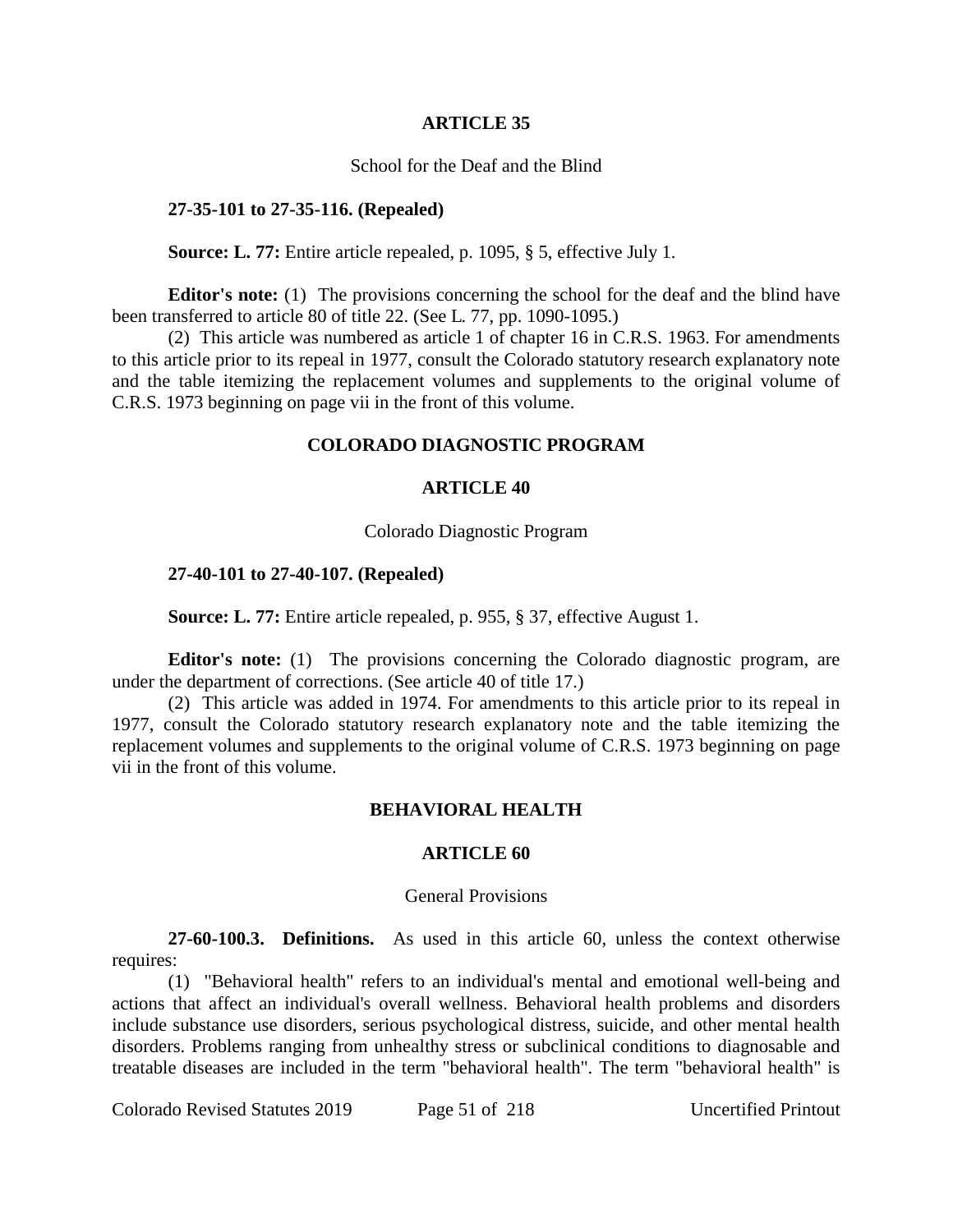also used to describe service systems that encompass prevention and promotion of emotional health, prevention and treatment services for mental health and substance use disorders, and recovery support.

(2) "Crisis intervention services" means the array of behavioral health crisis services that are funded by public or private sources and exist to serve individuals who are experiencing a behavioral health crisis.

(3) "Crisis response system" means the behavioral health crisis response system developed and implemented pursuant to this article 60.

(4) "Crisis response system contractor" means an entity that has been awarded a contract to provide one or more crisis intervention services pursuant to section 27-60-103.

(4.7) "Office" means the office of behavioral health in the department of human services.

(5) "State board" means the state board of human services created and authorized pursuant to section 26-1-107.

(6) "State department" means the state department of human services created pursuant to section 26-1-105.

**Source: L. 2017:** Entire section added, (SB 17-242), ch. 263, p. 1335, § 226, effective May 25. **L. 2018:** (4.7) added, (SB 18-250), ch. 403, p. 2376, § 1, effective June 6.

**Cross references:** For the legislative declaration in SB 17-242, see section 1 of chapter 263, Session Laws of Colorado 2017.

**27-60-101. Behavioral health crisis response system - legislative declaration.** (1) (a) The general assembly finds and declares that:

(I) There are people in Colorado communities who are experiencing behavioral health crises and need professional behavioral health crisis care or urgent psychiatric care from skilled mental health clinicians and medical professionals who excel at providing compassionate behavioral health crisis intervention and stabilization;

(II) A behavioral health crisis can happen any hour of the day and any day of the week;

(III) Persons in a behavioral health crisis frequently come in contact with community first responders who are often unable to provide necessary behavioral health interventions or who must transport these persons in a behavioral health crisis to emergency rooms for services, or, in cases where a crime is alleged, to jail;

(IV) Colorado ranks fiftieth in the nation in the number of inpatient psychiatric beds;

(V) Fewer than one-half of the persons who are in a behavioral health crisis and are taken to an emergency room are admitted for inpatient hospitalization, meaning that thousands of people each year return to community streets with little, if any, crisis intervention or treatment for behavioral health disorders; and

(VI) Significant time and resources are required of community first responders in addressing persons in a behavioral health crisis and, in many cases, this community response is neither timely nor safe for the person in crisis nor cost-efficient for the state.

(b) The general assembly therefore finds that a coordinated behavioral health crisis response system: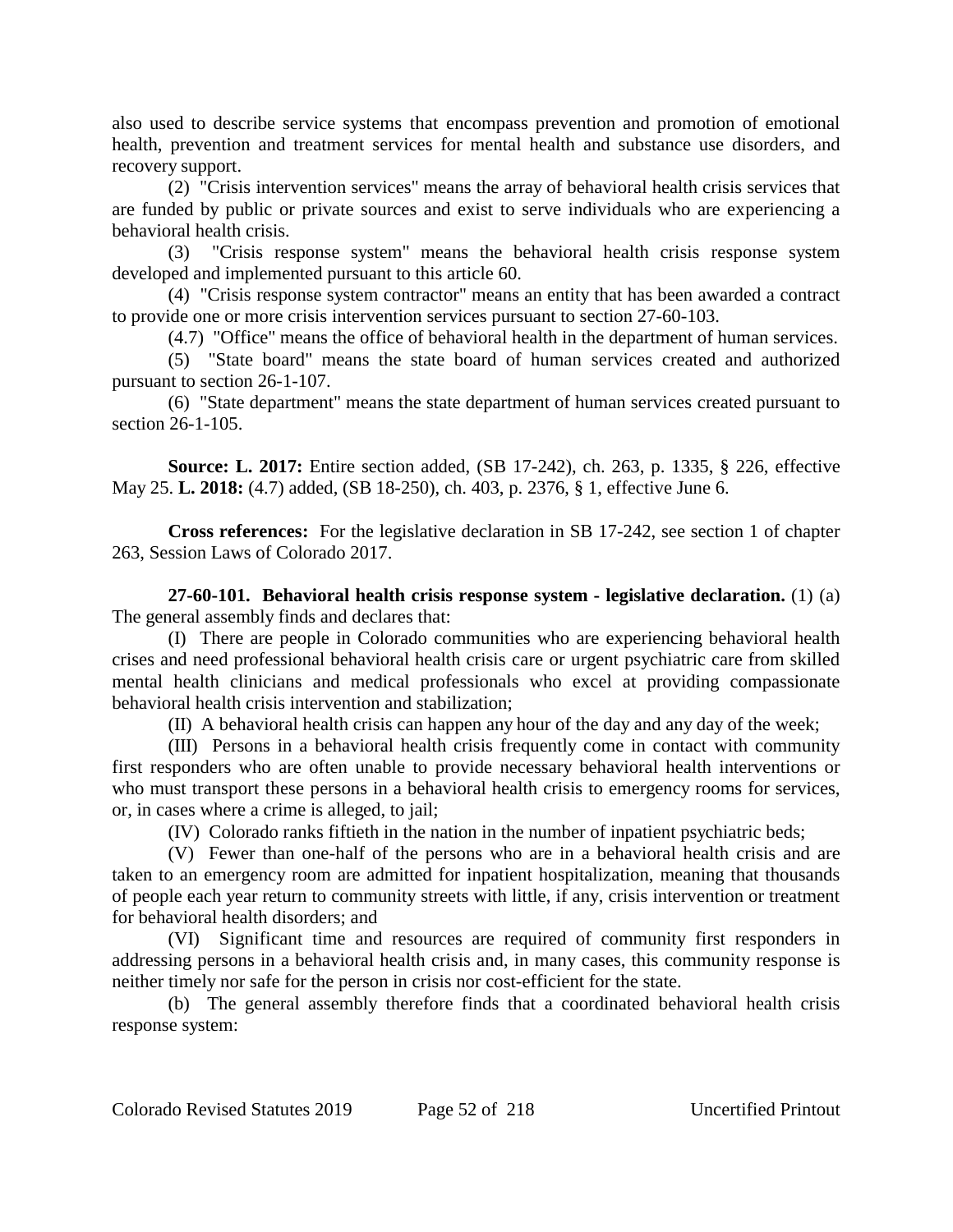(I) Serves as a comprehensive and preferred response to behavioral health emergencies throughout Colorado by providing for early intervention and effective treatment of individuals who are experiencing a behavioral health crisis;

(I.5) As the appropriate and preferred response to behavioral health crises, eliminates the use of the criminal justice system to hold individuals who are experiencing a mental health crisis and enhances the ability of mental health providers and hospitals to serve individuals who are experiencing a mental health crisis;

(II) Provides an appropriate first line of response to individuals in need of an emergency seventy-two-hour mental health hold and utilizes first responders and information technology systems to integrate available behavioral health crisis responses;

(III) Should be available in all Colorado communities;

(IV) Includes community-based, behavioral health crisis centers where individuals who are experiencing a behavioral health crisis may be stabilized and receive short-term treatment, as clinically appropriate;

(V) Decriminalizes mental health disorders by leading the development of a partnershipsupported network of crisis services; and

(VI) Establishes a statewide framework that creates, strengthens, and enhances community partnerships that will facilitate the preferred response to behavioral health crises, including ensuring that peace officers and other first responders are equipped with a variety of options when they encounter a behavioral health crisis.

(c) Therefore, the general assembly declares that it is a matter of statewide concern to incentivize and coordinate existing behavioral health crisis intervention services and to commit resources to expand the crisis response system.

(2) Repealed.

**Source: L. 2010:** Entire article added, (HB 10-1032), ch. 316, p. 1475, § 1, effective May 27. **L. 2017:** (1) amended, (SB 17-242), ch. 263, p. 1336, § 227, effective May 25; (1)(b) amended, (1)(c) added, and (2) repealed, (SB 17-207), ch. 205, p. 761, § 2, effective August 9.

**Editor's note:** (1) This section was added by section 1 of ch. 316, Session Laws of Colorado 2010, as § 27-1-210 but was renumbered on revision for ease of location since article 1 of this title was repealed by Senate Bill 10-175.

(2) Amendments to subsection (1)(b) by SB 17-207 and SB 17-242 were harmonized.

**Cross references:** For the legislative declaration in SB 17-242, see section 1 of chapter 263, Session Laws of Colorado 2017. For the legislative declaration in SB 17-207, see section 1 of chapter 205, Session Laws of Colorado 2017.

# **27-60-102. Civil commitment statute review task force - legislative declaration creation - duties - repeal. (Repealed)**

**Source: L. 2013:** Entire section added, (HB 13-1296), ch. 232, p. 1109, § 1, effective May 16.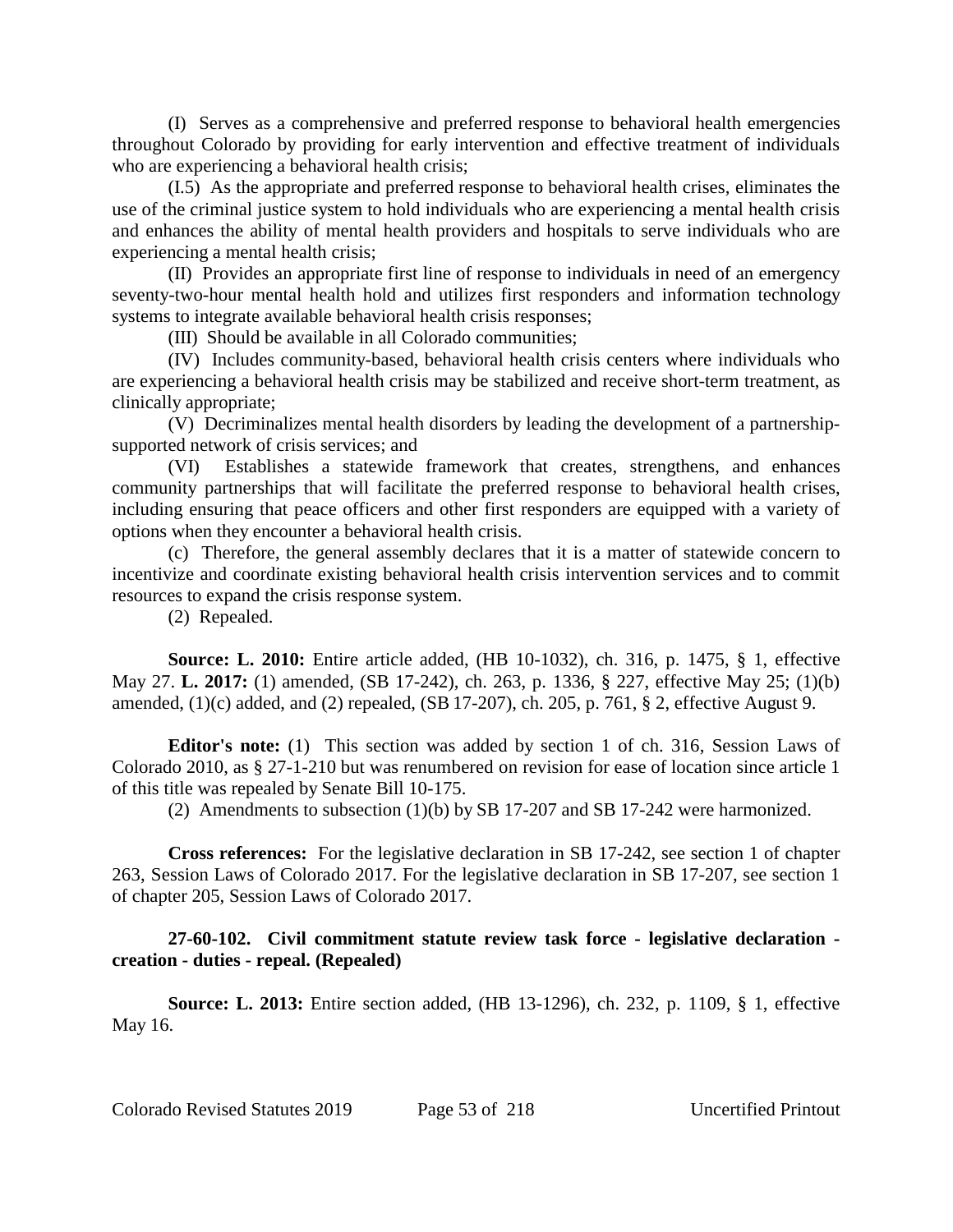**Editor's note:** Subsection (10) provided for the repeal of this section, effective November 1, 2014. (See L. 2013, p. 1109.)

# **27-60-102.5. Definitions. (Repealed)**

**Source: L. 2017:** Entire section added, (SB 17-207), ch. 205, p. 762, § 3, effective August 9. **L. 2018:** Entire section repealed, (SB 18-094), ch. 30, p. 332, § 2, effective August 8.

**Cross references:** For the legislative declaration in SB 18-094, see section 1 of chapter 30, Session Laws of Colorado 2018.

**27-60-103. Behavioral health crisis response system - services - request for proposals - criteria - reporting - rules.** (1) (a) On or before September 1, 2013, the state department shall issue a statewide request for proposals to entities with the capacity to create a coordinated and seamless behavioral health crisis response system to provide crisis intervention services for communities throughout the state. Separate proposals may be solicited and accepted for each of the five components listed in subsection (1)(b) of this section. The crisis response system created through this request for proposals process must be based on the following principles:

(I) Cultural competence;

(II) Strong community relationships;

(III) The use of peer support;

(IV) The use of evidence-based practices;

(V) Building on existing foundations with an eye toward innovation;

(VI) Utilization of an integrated system of care; and

(VII) Outreach to students through school-based clinics.

(b) The components of the crisis response system must reflect a continuum of care from crisis response through stabilization and safe return to the community, with adequate support for transitions to each stage. Specific components include:

(I) A twenty-four-hour telephone crisis service that is staffed by skilled professionals who are capable of assessing child, adolescent, and adult crisis situations and making the appropriate referrals;

(II) Walk-in crisis services and crisis stabilization units with the capacity for immediate clinical intervention, triage, and stabilization. The walk-in crisis services and crisis stabilization units must employ an integrated health model based on evidence-based practices that consider an individual's physical and emotional health, are a part of a continuum of care, and are linked to mobile crisis services and crisis respite services.

(III) Mobile crisis services and units that are linked to the walk-in crisis services and crisis respite services and that have the ability to initiate a response in a timely fashion to a behavioral health crisis;

(IV) Residential and respite crisis services that are linked to the walk-in crisis services and crisis respite services and that include a range of short-term crisis residential services, including but not limited to community living arrangements; and

(V) A public information campaign.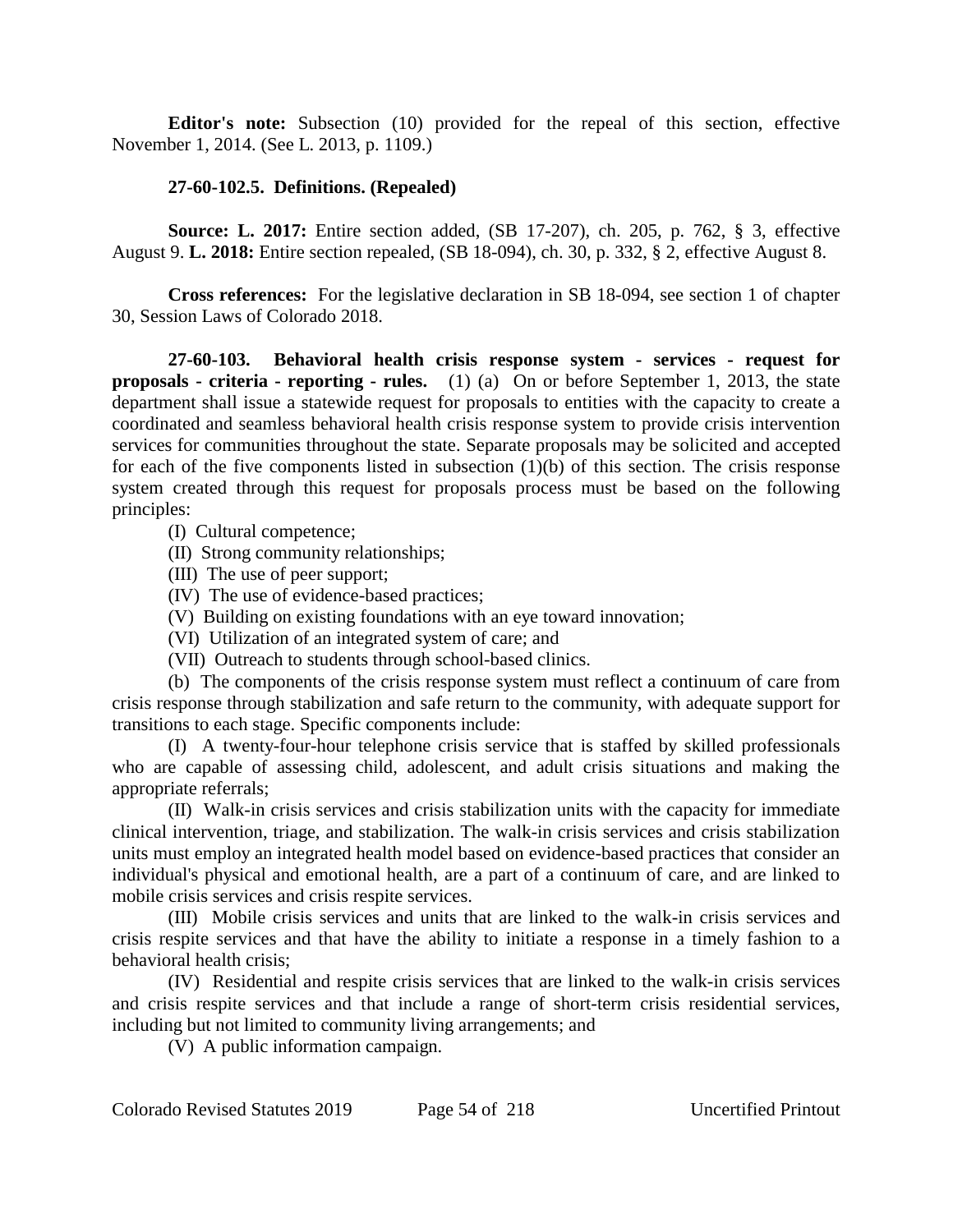(2) The state department shall collaborate with the committee of interested stakeholders established in subsection (3) of this section to develop the request for proposals, including eligibility and award criteria. Priority may be given to entities that have demonstrated partnerships with Colorado-based resources. Proposals will be evaluated on, at a minimum, an applicant's ability, relative to the specific component involved, to:

(a) Demonstrate innovation based on evidence-based practices that show evidence of collaboration with existing systems of care to build on current strengths and maximize resources;

(b) Coordinate closely with community mental health organizations that provide services regardless of the source of payment, such as behavioral health organizations, community mental health centers, regional care collaborative organizations, substance use treatment providers, and managed service organizations;

(c) Serve individuals regardless of their ability to pay;

(d) Be part of a continuum of care;

(e) Utilize peer supports;

(f) Include key community participants;

(g) Demonstrate a capacity to meet the demand for services;

(h) Understand and provide services that are specialized for the unique needs of child and adolescent patients; and

(i) Reflect an understanding of the different response mechanisms utilized between mental health and substance use disorder crises.

(3) The state department shall establish a committee of interested stakeholders that will be responsible for reviewing the proposals and awarding contracts pursuant to this section. Representations from the state department of health care policy and financing must be included in the committee of interested stakeholders. A stakeholder participating in the committee must not have a financial or other conflict of interest that would prevent him or her from impartially reviewing proposals.

(4) (a) The state department shall issue the initial request for proposals on or before September 1, 2013, subject to available appropriations. Pursuant to the state procurement code, articles 101 and 102 of title 24, the state department shall make awards on or before January 1, 2014. If additional money is appropriated, the state department may issue additional requests for proposals consistent with this section and the state procurement code, articles 101 and 102 of title 24.

(b) If the full appropriation by the general assembly for the implementation of this section is not dispersed as specified in paragraph (a) of this subsection (4), the committee shall accept and review proposals and award contracts as the proposals are received and not require an application be held until a subsequent request for proposals.

(5) If necessary, the state board may promulgate rules to implement the provisions of this article 60 or the services to be supplied pursuant to this article 60.

(6) (a) Beginning in January 2014, and every January thereafter, the state department shall report progress on the implementation of the crisis response system, as well as information about and updates to the system, as part of its "State Measurement for Accountable, Responsive, and Transparent (SMART) Government Act" hearing required by section 2-7-203.

(b) On or before November 1, 2017, the office of behavioral health within the state department shall prepare a report and submit such report to the joint judiciary committee; the joint health and human services committee; the joint budget committee; the governor; and the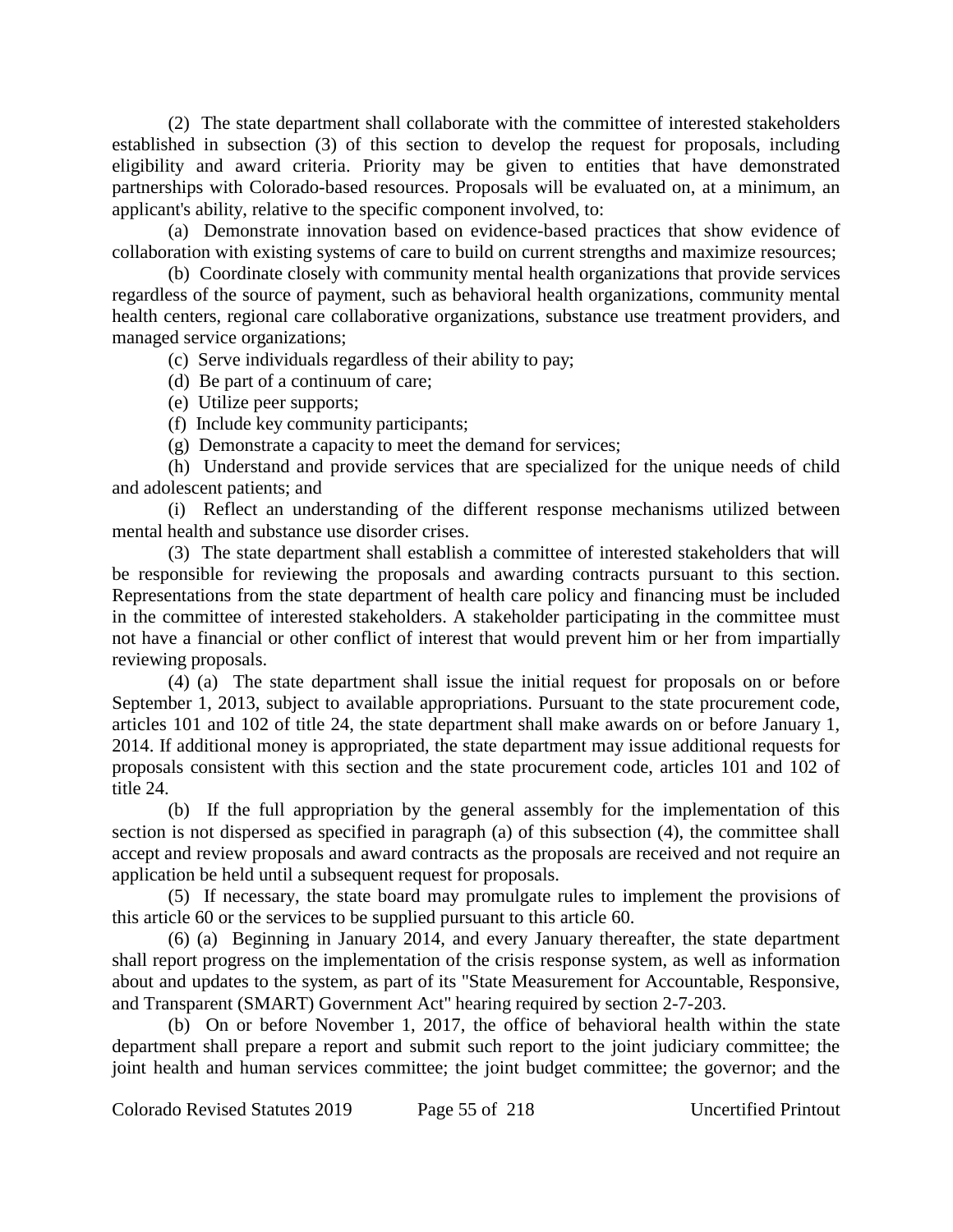commission on criminal and juvenile justice, established in section 16-11.3-102. At a minimum, the report must include details concerning the current status of funding and the implementation of the expansion of behavioral health crisis services.

(c) On or before May 1, 2018, but after January 31, 2018, the office of behavioral health within the state department shall present a report to the joint judiciary committee and the joint committee on health and human services concerning the current status of funding and the implementation of the expansion of behavioral health crisis services.

(7) Repealed.

**Source: L. 2013:** Entire section added, (SB 13-266), ch. 231, p. 1105, § 1, effective May 16. **L. 2017:** (7) repealed, (SB 17-242), ch. 263, p. 1337, § 228, effective May 25; IP(1)(a), IP(1)(b), (4)(a), (5), and (6) amended and (7) repealed, (SB 17-207), ch. 205, p. 762, § 4, effective August 9. **L. 2018:** IP(1)(a) and (6)(b) amended, (SB 18-161), ch. 123, p. 830, § 4, effective September 1.

**Cross references:** For the legislative declaration in SB 17-242, see section 1 of chapter 263, Session Laws of Colorado 2017. For the legislative declaration in SB 17-207, see section 1 of chapter 205, Session Laws of Colorado 2017.

**27-60-104. Behavioral health crisis response system - crisis service facilities - walkin centers - mobile response units.** (1) **[***Editor's note: This version of subsection (1) is effective until July 1, 2022.***]** On or before January 1, 2018, crisis walk-in centers, acute treatment units, and crisis stabilization units within the crisis response system, regardless of facility licensure, must be able to adequately care for an individual brought to the facility through the emergency mental health procedure described in section 27-65-105 or a voluntary application for mental health services pursuant to section 27-65-103. The arrangements for care must be completed through the crisis response system or prearranged partnerships with other crisis intervention services.

(1) **[***Editor's note: This version of subsection (1) is effective July 1, 2022.***]** All behavioral health entities, crisis walk-in centers, acute treatment units, and crisis stabilization units within the crisis response system, regardless of facility licensure, must be able to adequately care for an individual brought to the facility through the emergency mental health procedure described in section 27-65-105 or a voluntary application for mental health services pursuant to section 27-65-103. The arrangements for care must be completed through the crisis response system or prearranged partnerships with other crisis intervention services.

(2) On or before January 1, 2018, the state department shall ensure that mobile response units are available to respond to a behavioral health crisis anywhere in the state within no more than two hours, either face-to-face or using telehealth operations, for mobile crisis evaluations.

(3) (a) On or before January 1, 2018, all walk-in centers throughout the state's crisis response system must be appropriately designated by the executive director for a seventy-twohour treatment and evaluation, adequately prepared, and properly staffed to accept an individual through the emergency mental health procedure outlined in section 27-65-105 or a voluntary application for mental health services pursuant to section 27-65-103. Priority for individuals receiving emergency placement pursuant to section 27-65-105 is on treating high-acuity individuals in the least restrictive environment without the use of law enforcement.

Colorado Revised Statutes 2019 Page 56 of 218 Uncertified Printout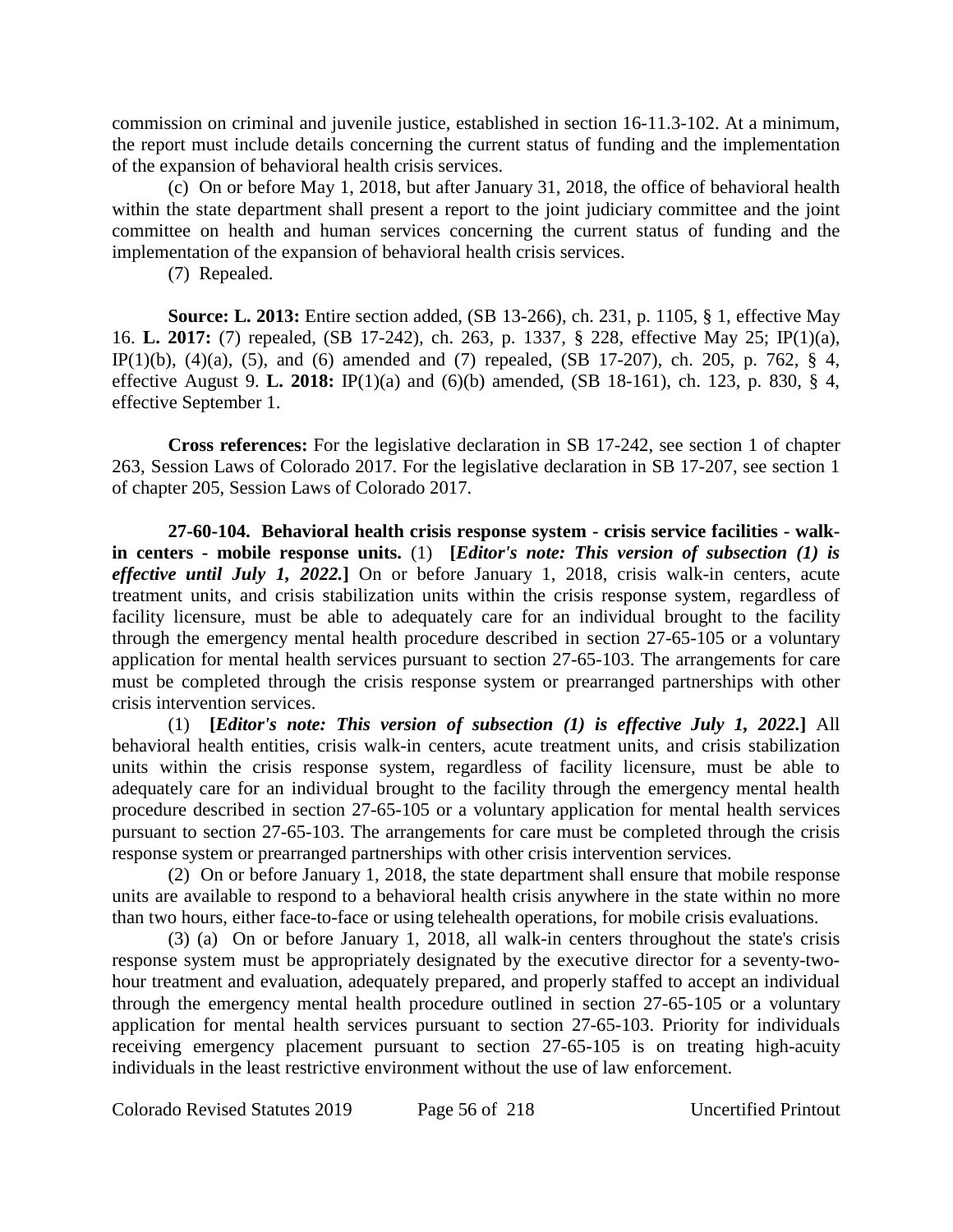(b) Increasing the ability of walk-in centers to accept individuals through the emergency mental health procedure outlined in section 27-65-105 or a voluntary application for mental health services pursuant to section 27-65-103 may include, but is not limited to, purchasing, installing, and using telehealth operations for mobile crisis evaluations in partnership with hospitals, clinics, law enforcement agencies, and other appropriate service providers.

(4) Rural crisis facilities are encouraged to work collaboratively with other facilities in the region that provide care twenty-four hours a day, seven days a week, to form local arrangements.

(5) The state department shall encourage crisis response system contractors in each region to develop partnerships with the broad array of crisis intervention services through mobile response units and telehealth-capable walk-in centers in rural communities that offer care twenty-four hours a day, seven days a week.

(6) **[***Editor's note: This version of the introductory portion to subsection (6) is effective until July 1, 2022.***]** The state department shall ensure crisis response system contractors are responsible for community engagement, coordination, and system navigation for key partners, including criminal justice agencies, emergency departments, hospitals, primary care facilities, walk-in centers, and other crisis service facilities. The goals of community coordination are to:

(6) **[***Editor's note: This version of the introductory portion to subsection (6) is effective July 1, 2022.* The state department shall ensure crisis response system contractors are responsible for community engagement, coordination, and system navigation for key partners, including criminal justice agencies, emergency departments, hospitals, primary care facilities, behavioral health entities, walk-in centers, and other crisis service facilities. The goals of community coordination are to:

(a) Formalize relationships with partners in the contractually defined regions;

(b) Pursue collaborative programming for behavioral health services, including, when possible, embedding crisis clinicians and consultants in first response systems;

(c) Build close relationships between first responders and dispatch centers and the crisis response system contractor in the region; and

(d) Coordinate behavioral health crises interventions in the community as early as possible to promote diversion from the criminal justice system and continuity of care.

(7) The state department shall explore solutions for addressing secure transportation of individuals placed on a seventy-two-hour treatment and evaluation hold pursuant to article 65 of this title 27.

(8) The state department shall ensure consistent training for professionals who have regular contact with individuals experiencing a behavioral health crisis.

(9) The state department shall conduct an assessment of need and capacity of the statewide crisis response system to better understand the state's needs for crisis response and service gaps across the state.

**Source: L. 2017:** Entire section added, (SB 17-207), ch. 205, p. 764, § 5, effective August 9. **L. 2019:** (1) and IP(6) amended, (HB 19-1237), ch. 413, p. 3640, § 11, effective July 1, 2022.

**Cross references:** For the legislative declaration in SB 17-207, see section 1 of chapter 205, Session Laws of Colorado 2017.

Colorado Revised Statutes 2019 Page 57 of 218 Uncertified Printout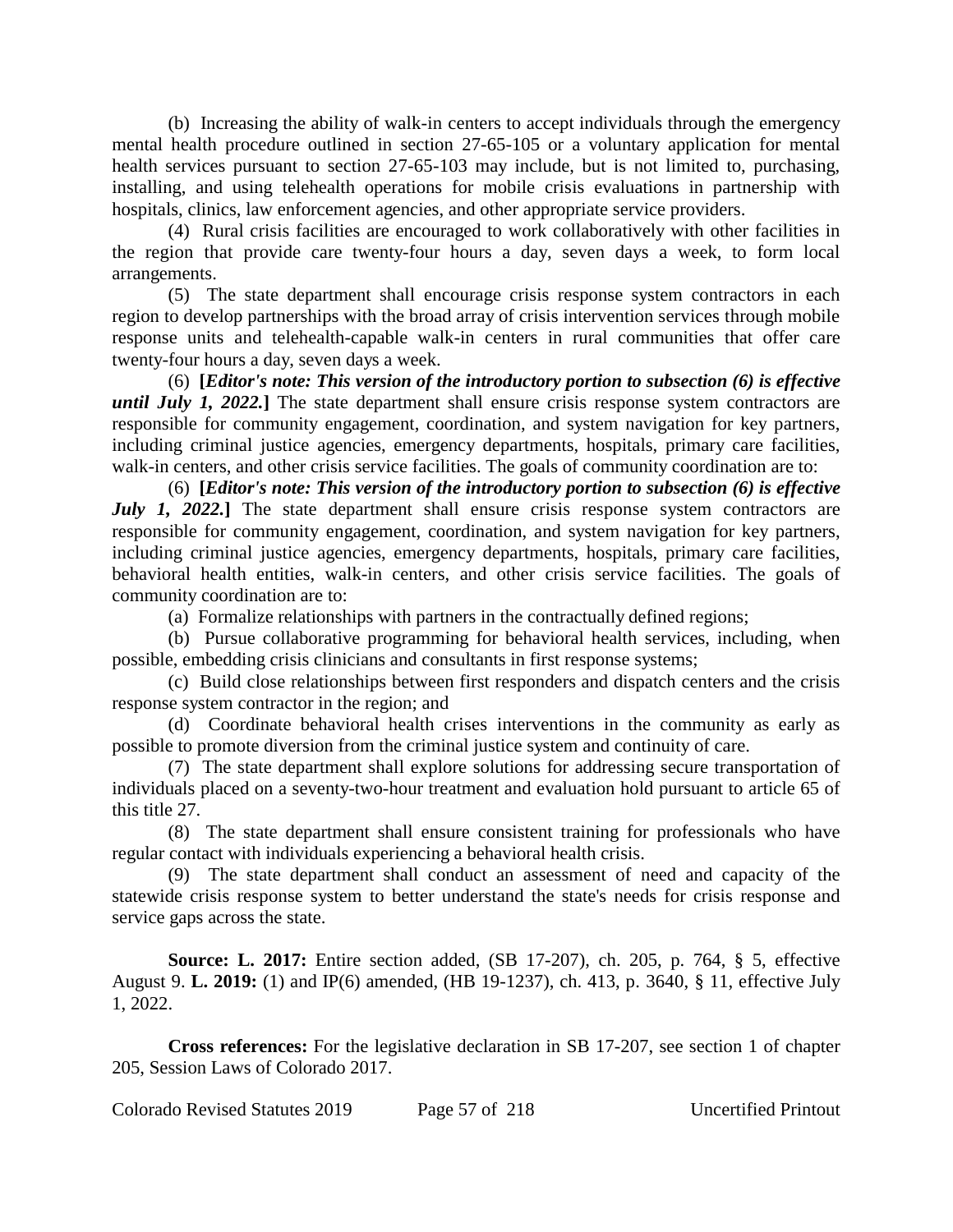**27-60-104.5. Behavioral health capacity tracking system - legislative declaration definitions - rules.** (1) (a) The general assembly finds that:

(I) There is a shortage of available beds for psychiatric emergencies, withdrawal management for substance use disorders, and intensive residential inpatient and outpatient behavioral health services in Colorado;

(II) Creating a behavioral health capacity tracking system of available treatment capacity and medication-assisted treatment programs would help families, law enforcement agencies, counties, court personnel, and emergency room personnel locate an appropriate treatment option for individuals experiencing behavioral health crises; and

(III) Further, a tracking system would decrease the time that individuals wait in emergency rooms, ensure that existing resources are maximized, and increase the likelihood that individuals in crisis receive services closer to their community.

(b) Therefore, the general assembly declares that the creation of a behavioral health capacity tracking system is an important tool for addressing behavioral health crises, including connecting individuals to treatment for opioid and other substance use disorders.

(2) As used in this section, unless the context otherwise requires:

(a) "Consistent noncompliance" means when a provider does not complete daily required capacity updates for two or more consecutive days or has five or more days of noncompliance in any given month.

(b) "Tracking system" means the behavioral health capacity tracking system created pursuant to this section.

(3) Pursuant to subsection (8) of this section, the state department shall implement a behavioral health capacity tracking system, which must include the following:

(a) A twenty-four-hour, web-based platform;

(b) Online access by health care professionals, law enforcement, and court personnel;

(c) Coordination with the telephone crisis service that is part of the behavioral health crisis response system pursuant to section 27-60-103;

(d) Required capacity updates, at least daily, unless the facility is a residential facility and capacity has not changed, with a penalty for consistent noncompliance, for facilities listed under subsection (3)(e) of this section; except that opioid treatment programs licensed pursuant to section 27-80-204 are only required to update daily whether the program is accepting new clients; and

(e) Capacity reporting for the following facilities and treatment providers statewide:

(I) Facilities that provide evaluation and treatment to individuals held under an emergency commitment pursuant to section 27-81-111 or section 27-82-107, an involuntary commitment pursuant to section 27-81-112 or section 27-82-108, or a civil commitment pursuant to section 27-65-105, including crisis stabilization units, acute treatment units, community mental health centers, and hospitals, including state mental health institutes;

(II) Inpatient treatment facilities;

(III) Residential treatment facilities;

(IV) Withdrawal management facilities; and

(V) Facilities licensed pursuant to section 27-80-204, including opioid treatment programs and medically managed and clinically managed withdrawal management facilities.

(4) In addition to reporting by those facilities listed in subsection (3)(e) of this section, the tracking system may allow any medical provider providing behavioral health treatment as

Colorado Revised Statutes 2019 Page 58 of 218 Uncertified Printout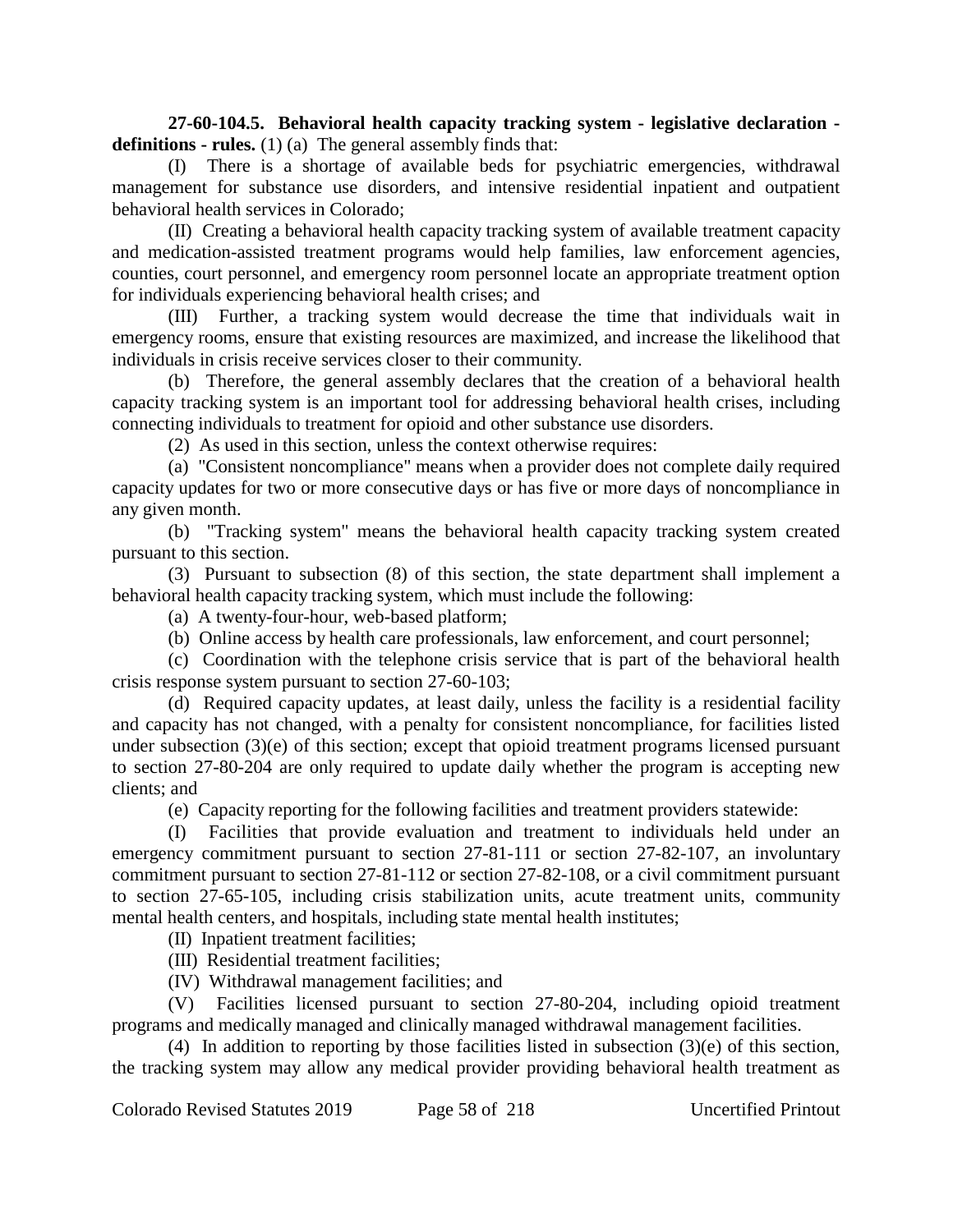part of the provider's medical practice to participate in the tracking system with prior approval by the state department.

(5) To the extent possible, the tracking system should be designed to collect the following information:

(a) The name, address, web address, and telephone number of the facility or treatment program and information as to the process for confirming the current availability of a bed or a slot in a treatment program and for reserving a bed or slot in the facility or treatment program;

(b) The license type for the facility or treatment program and the licensed bed capacity of the facility;

(c) The number of beds or slots currently available and staffed for behavioral health services;

(d) Admission and exclusion criteria, including gender, age, acuity level, medical complications, diagnoses, or behaviors excluded, such as intellectual or developmental disabilities, aggression, substance use disorders, traumatic brain injury, or history of violence or aggressive behavior;

(e) The type of substance for which the facility or treatment program provides treatment;

(f) Whether the facility serves involuntary clients;

(g) Payer sources accepted by each facility or treatment program;

(h) The time and date of the last update of information for the facility or treatment program; and

(i) A link to a stable location map.

(6) The tracking system is designed to provide immediate and accurate information regarding the availability of facility beds or slots in treatment programs but does not guarantee availability. The user shall be directed to contact the facility or treatment program directly to confirm capacity and to arrange placement.

(7) Prior to contracting for components of the tracking system or its implementation, the state department shall convene a stakeholder process to identify an efficient and effective tracking system design. The state department shall receive input relating to existing information and reporting systems that may be expanded upon for the tracking system, issues relating to data collection and input by facilities and treatment providers, and the most effective interface for tracking system users. In addition to any persons or organizations identified by the state department, the stakeholder process must include input from the department of public health and environment, emergency medical service providers, contractors operating existing information and reporting systems in the state, and facilities required to provide information for the tracking system. The state department shall report to the opioid and other substance use disorders study committee during the legislative interim preceding the 2020 legislative session concerning the results of the stakeholder process.

(8) On or before January 1, 2021, the state department shall implement a centralized, web-based tracking system as described in this section. The contractor of the twenty-four-hour telephone crisis services provided pursuant to section 27-60-103 shall use the tracking system as an available service resource locator.

(9) The state department shall ensure that appropriate tracking system information is available to the public on or before January 1, 2022.

(10) The state department may adopt rules, as necessary, to implement this section.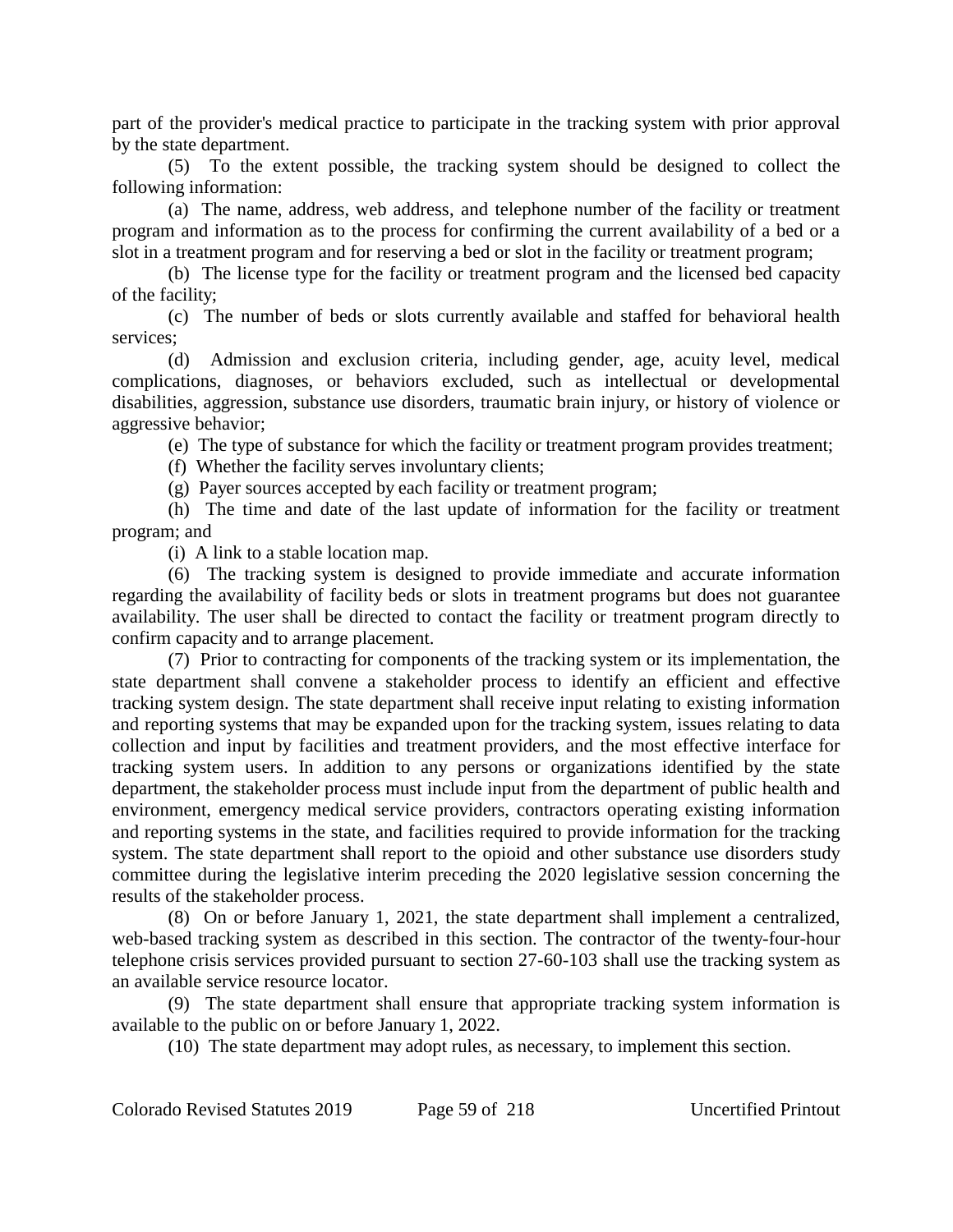**Source: L. 2019:** Entire section added, (HB 19-1287), ch. 175, p. 2012, § 1, effective May 14.

**27-60-105. Outpatient restoration to competency services - jail-based behavioral health services - responsible entity - duties - report - legislative declaration.** (1) The general assembly finds and declares that:

(a) Colorado's statutory scheme does not designate an entity responsible for competency restoration services, nor does it provide a sufficient framework for the provision of outpatient restoration services to adults or juveniles. As a result, there have been deficits and inconsistencies in the administration of the educational component of outpatient competency restoration services and the coordination and integration of that component with existing services and supports to address the underlying causes of incompetency.

(b) The lack of a designated responsible entity for competency restoration services in Colorado has caused inconsistency in competency restoration services throughout the state and delays in proceedings that impact the due process rights of juveniles and adults involved in the juvenile and criminal justice systems, as well as the interests of victims;

(c) Competency restoration services must be localized and accessible and take into account the public safety, while still allowing for state-level standards and oversight;

(d) Competency restoration services for juveniles must be provided in the least restrictive environment, while taking into account the public safety and the best interests of the juvenile; and

(e) Many services essential to the restoration of competency can be provided through existing programs using existing funding. However, the current system lacks funding and responsibility for the educational component of competency restoration services and case management to access and leverage available services and supports which, combined, will help ensure an integrated approach to competency restoration for juveniles and adults.

(2) The office of behavioral health shall serve as a central organizing structure and responsible entity for the provision of competency restoration education services, coordination of competency restoration services ordered by the court pursuant to section 16-8.5-111 (2)(b) or 19-2-1303 (2), and jail-based behavioral health services pursuant to section 27-60-106.

(3) On or before December 1, 2017, the office shall develop standardized juvenile and adult curricula for the educational component of competency restoration services. The curricula must have a content and delivery mechanism that allows it to be tailored to meet individual needs, including those of persons with intellectual and developmental disabilities.

(4) Beginning July 1, 2019, the office has the following duties and responsibilities, subject to available appropriations:

(a) To oversee providers of the education component of competency restoration services, including:

(I) Establishing and enforcing qualifications of competency restoration educators, including minimum and ongoing training requirements;

(II) Evaluating models for the delivery of competency restoration education in a manner that maximizes and expands on available resources while minimizing costs to the state; and

(III) Maintaining an adequate pool of competency restoration providers, as defined by:

(A) Qualifications and training;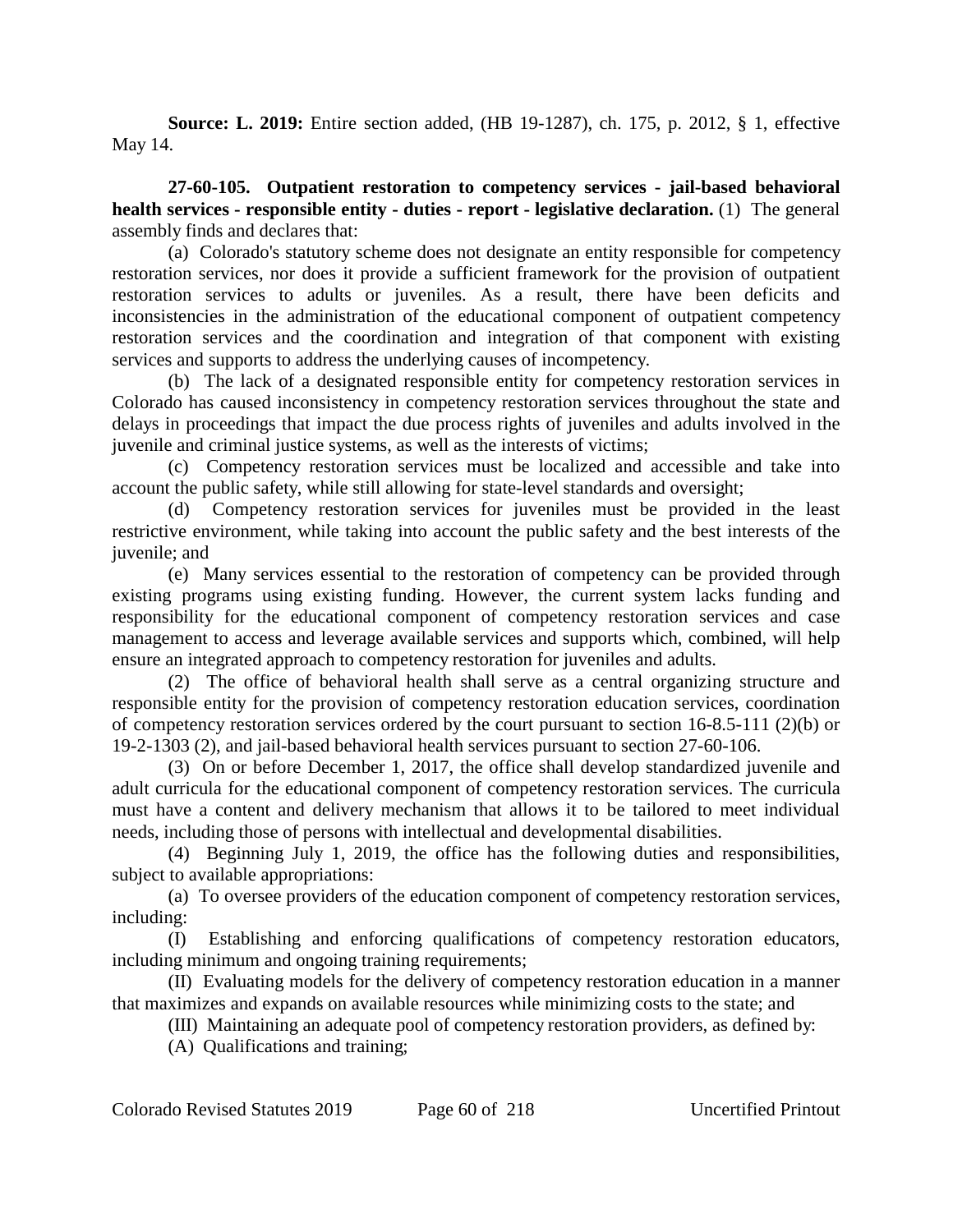(B) Geographical accessibility, in light of the goal of ensuring community-based restoration in the least restrictive environment throughout the state; and

(C) Ability to provide culturally competent and developmentally appropriate competency restoration education tailored to an individual's unique needs;

(b) To develop models for providing competency restoration services that integrate competency restoration education with other case management and treatment, ensure continuation of ongoing treatment and services as appropriate, avoid duplication of services, and achieve efficiencies by coordinating with existing community resources and programs;

(c) To preserve the integrity of the competency evaluation process by ensuring that competency restoration educators operate independently from competency evaluators at the case level;

(d) To engage with key stakeholders in the juvenile and adult justice systems to develop best practices in the delivery of competency restoration services;

(e) To make recommendations for legislation; and

(f) To oversee the functions of the jail-based behavioral health services program created in section 27-60-106.

(5) Notwithstanding section 24-1-136 (11)(a)(I), on or before January 1, 2019, and every January 1 thereafter, the office shall submit an annual written report to the general assembly summarizing the office's provision of competency restoration education, its efforts toward the coordination of competency restoration education with other existing services, and the results of the jail-based behavioral health services program created in section 27-60-106. The report must include:

(a) Data on the number of individuals ordered to competency restoration services, the average time frame for beginning and ending such services, the types of settings in which competency restoration services are provided, and the outcomes of such services;

(b) A description of the office's engagement with community partners to coordinate competency restoration services in an effective and efficient manner;

(c) Identification of best and promising practices for education and coordination of competency restoration services;

(d) A description of opportunities to maximize and increase available resources and funding;

(e) A description of gaps in and conflicts with existing funding, services, and programming essential to the effective restoration of competency for juveniles and adults; and

(f) A description of the services funded through the jail-based behavioral health services program created in section 27-60-106.

(6) In addition to subsection (4) of this section and subject to available appropriations, the office shall require any county jail to assist in the provision of interim mental health services for individuals who have been court-ordered for inpatient competency restoration and who are waiting admission for an inpatient bed. This section does not toll or otherwise modify the time frames for the department to offer inpatient admission pursuant to the provisions of section 16- 8.5-111.

**Source: L. 2017:** Entire section added, (SB 17-012), ch. 404, p. 2109, § 3, effective August 9. **L. 2018:** (2), IP(4), (4)(d), (4)(e), IP(5), (5)(d), and (5)(e) amended and (4)(f) and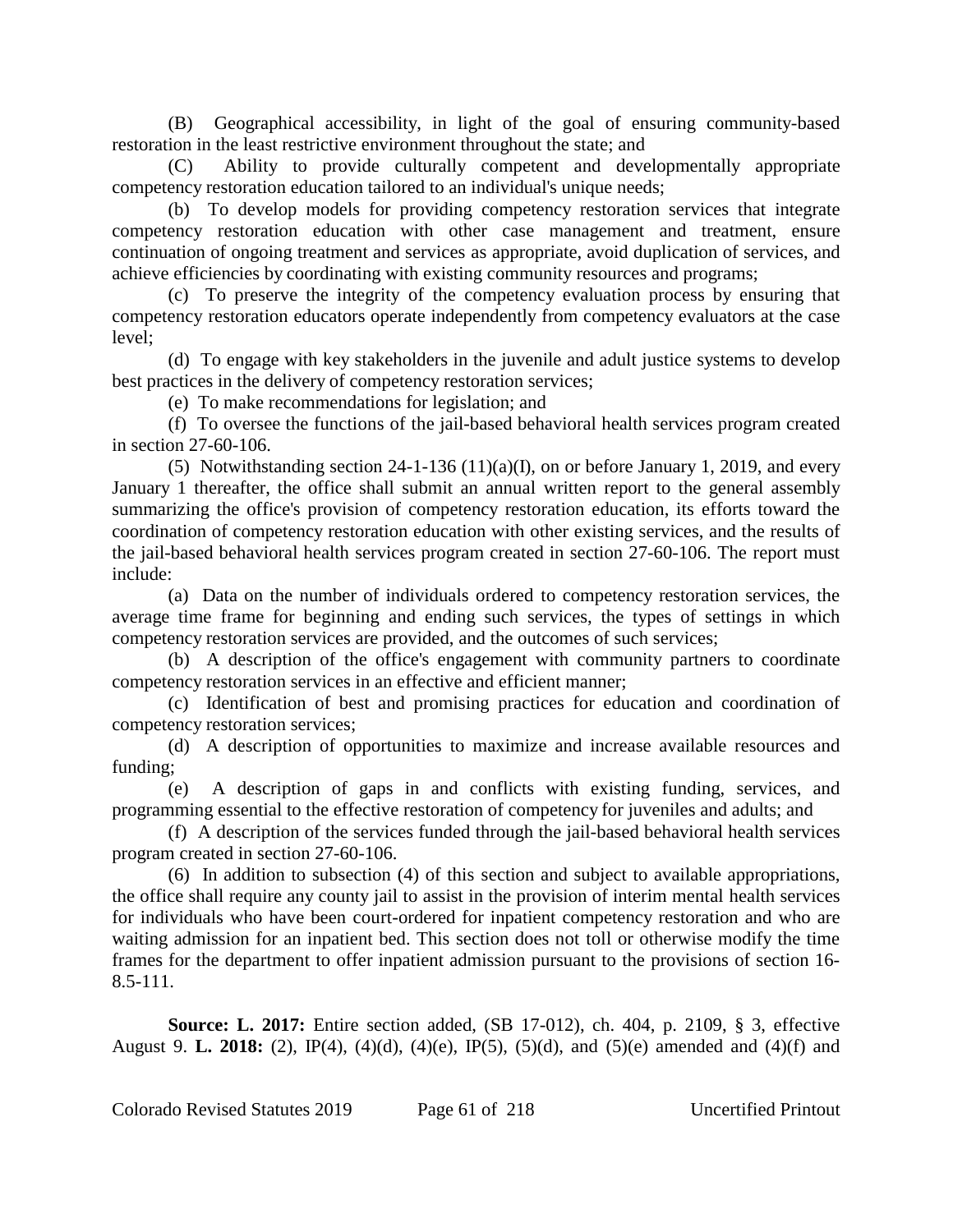(5)(f) added, (SB 18-250), ch. 403, p. 2376, § 2, effective June 6. **L. 2019:** (2) and IP(4) amended and (6) added, (SB 19-223), ch. 227, pp. 2293, 2290, §§ 20, 12, effective July 1.

**Editor's note:** Subsection (6) was numbered as (5) in SB 19-223 but has been renumbered on revision for ease of location.

**27-60-106. Jail-based behavioral health services program - purpose - created funding.** (1) There is created in the office the jail-based behavioral health services program, referred to in this section as the "program". The program may receive money from the correctional treatment cash fund pursuant to section  $18-19-103$  (5)(c)(V).

(2) The purpose of the program is to:

(a) Provide adequate staff to complete behavioral health screenings; prescribe psychiatric medications as necessary; and provide mental health counseling, substance use disorder treatment pursuant to section 18-19-103 (5)(c)(V), and transitional care coordination;

(b) Train jail staff on behavioral health disorders and best practices in working with individuals with mental health, substance use, and co-occurring disorders; and

(c) Fund administrative costs to jails that implement the requirements outlined in subsection (3) of this section.

(3) The office shall prioritize jails with minimal behavioral health services, including but not limited to rural and frontier jails.

(4) Subject to available appropriations, the office may require a county jail that receives funding through the program to:

(a) Screen all individuals booked into the jail facility with standardized evidence-based screening tools, as determined by the office, for mental health disorders, substance use disorders, and suicide risk;

(b) Assess all individuals booked into the jail facility for substance use withdrawal symptoms and develop protocols for medical detoxification monitoring procedures;

(c) Assess all individuals booked into the jail facility for psychiatric medication needs by requesting and reviewing medical and prescription history;

(d) Have access to all psychiatric medications, as defined by the medication formulary established pursuant to section 27-70-103;

(e) Assist in the provision of coordinated services for individuals in jail custody who may require competency restoration services;

(f) Coordinate services with community behavioral health providers prior to the release of an inmate to ensure continuity of care following his or her release from the jail facility;

(g) Track performance outcomes for measures developed by the office, including behavioral health disorder prevalence and service data through information-sharing processes, as defined by the office; and

(h) Partner with the office to develop feasible health information exchange strategies for medical and behavioral health records.

(5) (a) The office shall require a county jail that receives funding through the program to have a policy in place on or before January 1, 2020, that describes how medication-assisted treatment, as it is defined in section 23-21-803, will be provided, when necessary, to individuals confined in the county jail.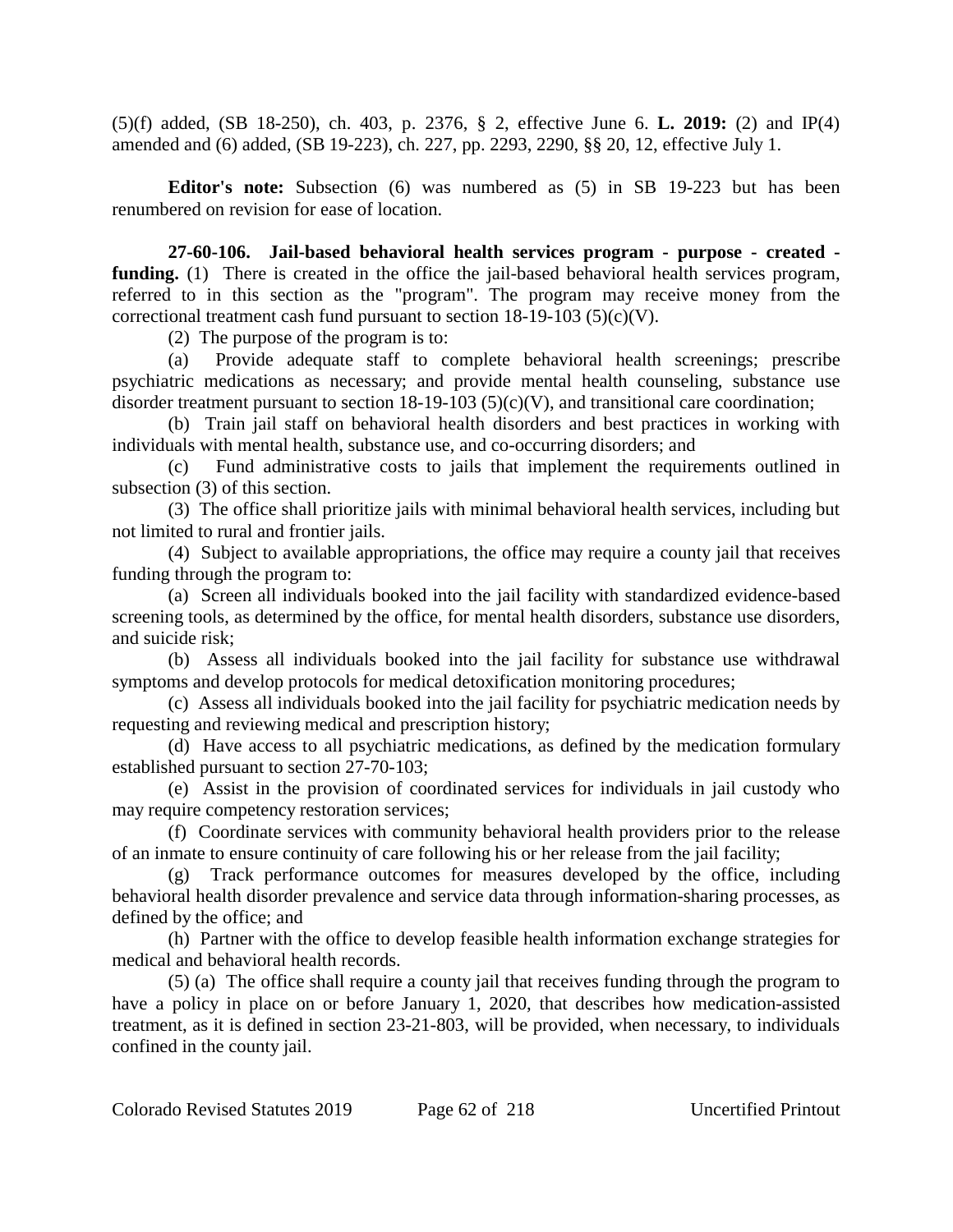(b) A sheriff who is the custodian of a county jail or city and county jail may enter into agreements with community agencies, behavioral health organizations, and substance use disorder treatment organizations to assist in the development and administration of medicationassisted treatment in the jail.

**Source: L. 2018:** Entire section added, (SB 18-250), ch. 403, p. 2377, § 3, effective June 6. **L. 2019:** (5) added, (SB 19-008), ch. 275, p. 2599, § 7, effective August 2.

**27-60-107. Behavioral health entity licenses - assistance - transfer of staff.** (1) Pursuant to article 27.6 of title 25, there is a behavioral health entity license issued by the department of public health and environment. Certain facilities that are licensed by the state department will transition to the behavioral health entity license issued by the department of public health and environment. Prior to the transition, the office shall assist the department of public health and environment and the behavioral health entity implementation and advisory committee established in section 25-27.6-103 in designing and implementing the transition and informing facilities licensed by the state department prior to the transition.

(2) When one or more types of licenses are transitioned to the department of public health and environment, employees of the office who were previously responsible for issuing licenses by the state department may be offered positions in the department of public health and environment in accordance with department of personnel rules.

**Source: L. 2019:** Entire section added, (HB 19-1237), ch. 413, p. 3637, § 2, effective August 2.

# **ARTICLE 61**

# Behavioral Health Transformation Council

# **27-61-101 to 27-61-102. (Repealed)**

**Source: L. 2018:** Entire article repealed, (SB 18-161), ch. 123, p. 830, § 1, effective September 1.

**Editor's note:** This article was added in 2010. For amendments to this article prior to its repeal in 2018, consult the 2017 Colorado Revised Statutes and the Colorado statutory research explanatory note beginning on page vii in the front of this volume.

# **ARTICLE 62**

High-fidelity Wraparound Services for Children and Youth

**Cross references:** For the legislative declaration in SB 19-195, see section 1 of chapter 190, Session Laws of Colorado 2019.

**27-62-101. Definitions.** As used in this article 62, unless the context otherwise requires:

Colorado Revised Statutes 2019 Page 63 of 218 Uncertified Printout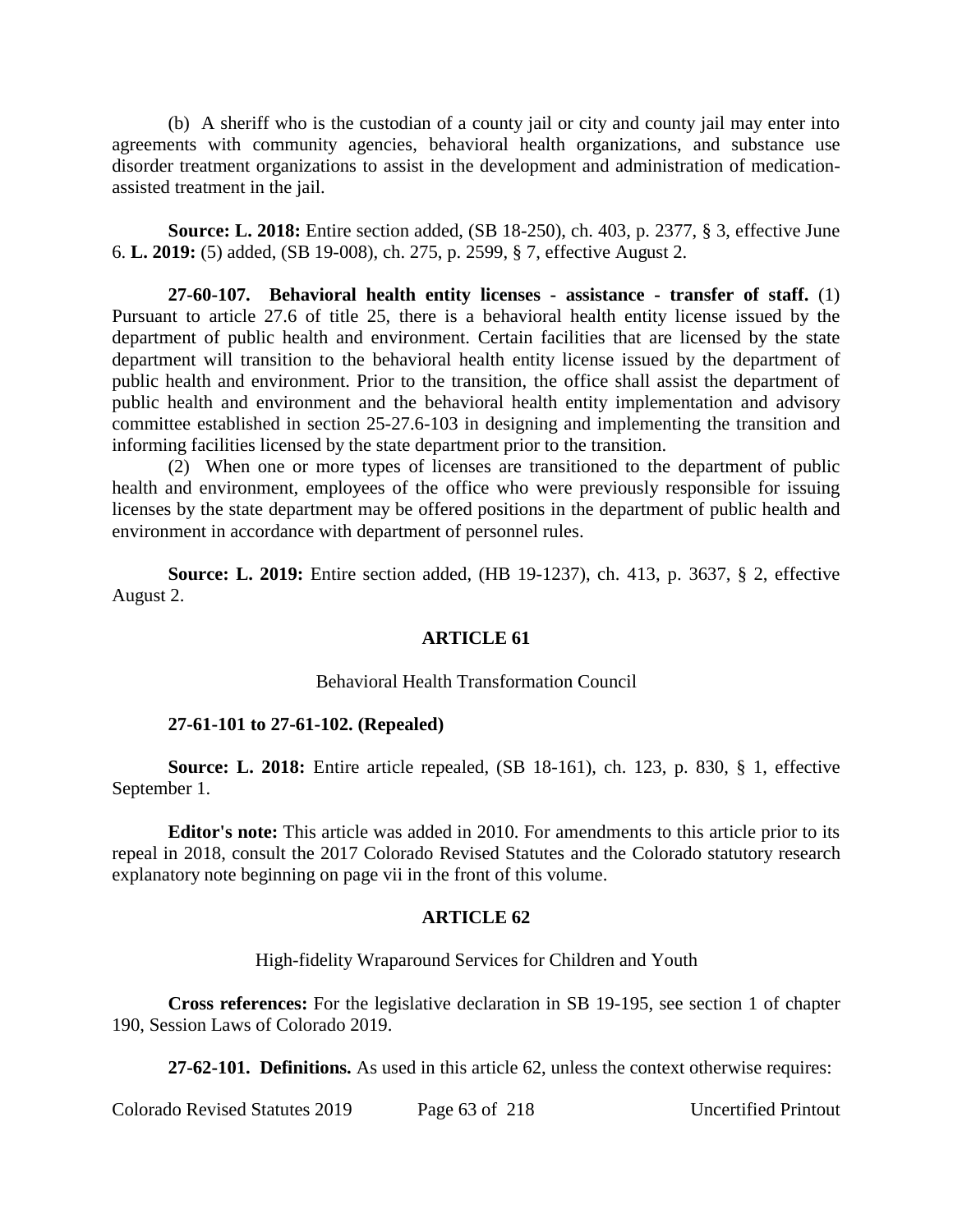(1) "At risk of out-of-home placement" means a child or youth who is eligible for medical assistance pursuant to articles 4, 5, and 6 of title 25.5 and the child or youth:

(a) Has been diagnosed as having a mental health disorder, as defined in section 27-65- 102 (11.5), or a behavioral health disorder; and

(b) May require a level of care that is provided in a residential child care facility, inpatient psychiatric hospital, or other intensive care setting outside of the child's or youth's home. "At risk of out-of-home placement" includes a child or youth who:

(I) Is entering the division of youth services; or

(II) Is at risk of child welfare involvement.

(2) "Behavioral health disorder" means a substance use disorder, mental health disorder, or one or more substantial disorders of the cognitive, volitional, or emotional processes that grossly impair judgment or capacity to recognize reality or to control behavior, including serious emotional disturbances. "Behavioral health disorder" also includes those mental health disorders listed in the most recent versions of the diagnostic statistical manual of mental health disorders, the diagnostic classification of mental health and developmental disorders of infancy and early childhood, and the international statistical classification of diseases and related health problems.

(3) "Child and youth" means a person who is twenty-six years of age or younger.

(4) "Managed care entity" means an entity that enters into a contract to provide services in the statewide managed care system pursuant to articles 4, 5, and 6 of title 25.5.

(5) "Mental health professional" means an individual licensed as a mental health professional pursuant to article 245 of title 12 or a professional person as defined in section 27- 65-102 (17).

(6) "Out-of-home placement" means a child or youth who is eligible for medical assistance pursuant to articles 4, 5, and 6 of title 25.5 and the child or youth:

(a) Has been diagnosed as having a mental health disorder, as defined in section 27-65- 102 (11.5), or a behavioral health disorder; and

(b) May require a level of care that is provided in a residential child care facility, inpatient psychiatric hospital, or other intensive care setting outside of the child's or youth's home. "Out-of-home placement" includes a child or youth who:

(I) Has entered the division of youth services; or

(II) Is at risk of child welfare involvement.

(7) "Standardized assessment tool" means a multi-purpose instrument that facilitates the link between assessment and level of care and individualized service planning; facilitates quality improvement activities; and allows for monitoring of outcomes of services.

(8) "State department" means the department of human services created pursuant to section 26-1-105.

(9) "Wraparound" means a high-fidelity, individualized, family-centered, strengthsbased, and intensive care planning and management process used in the delivery of behavioral health services for a child or youth with a behavioral health disorder, commonly utilized as part of the system of care framework.

**Source: L. 2019:** Entire article added, (SB 19-195), ch. 190, p. 2101, § 4, effective August 2.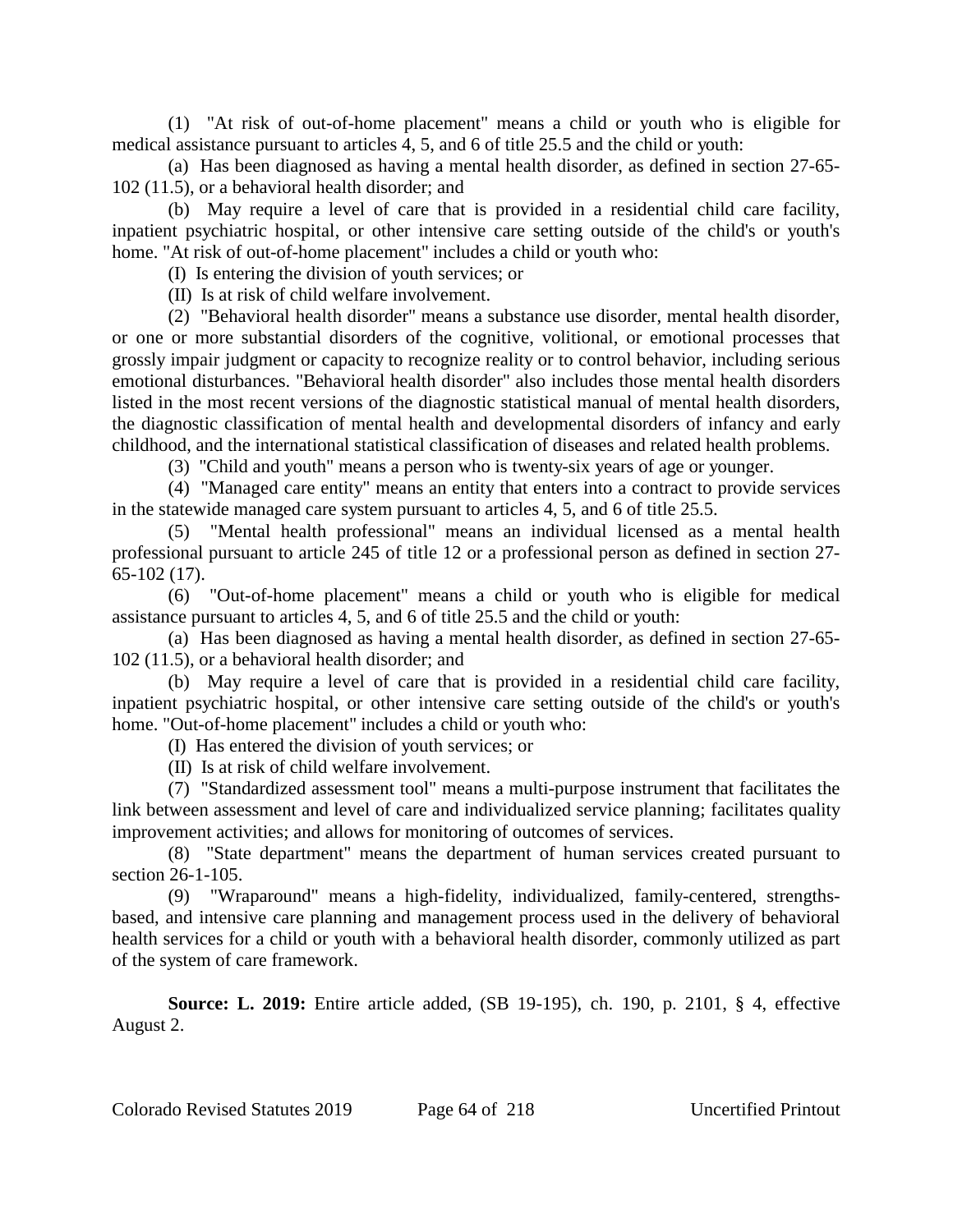**27-62-102. High-fidelity wraparound services for children and youth - interagency coordination - reporting.** (1) Pursuant to section 25.5-5-803 (4), the department of human services shall work collaboratively with the department of health care policy and financing, counties, and other relevant departments, as appropriate, to develop and oversee wraparound services for children and youth at risk of out-of-home placement or in an out-of-home placement. As part of routine collaboration, the department of human services shall assist the department of health care policy and financing in developing a model of sustainable funding for wraparound services. The department of human services and the department of health care policy and financing shall monitor and report the annual cost savings associated with eligible children and youth receiving wraparound services to the public through the annual hearing, pursuant to the "State Measurement for Accountable, Responsive, and Transparent (SMART) Government Act", part 2 of article 7 of title 2.

(2) Two full-time staff persons shall be appointed by the executive director of the department of human services to support and facilitate interagency coordination pursuant to this article 62, part 8 of article 5 of title 25.5, and any other related interagency behavioral health efforts as determined by the executive director of the department of human services.

**Source: L. 2019:** Entire article added, (SB 19-195), ch. 190, p. 2103, § 4, effective August 2.

**27-62-103. Standardized assessment tool - standardized screening tools interagency coordination - single referral and entry point.** (1) **Standardized assessment tool.** No later than July 1, 2020, the state department shall select a single standardized assessment tool to facilitate identification of behavioral health issues and other related needs in children and youth and to develop a plan to implement the tool for programmatic utilization. The state department shall consult with the department of health care policy and financing, managed care entities, counties, stakeholders, and other relevant departments, as appropriate, prior to selecting the tool.

(2) **Standardized screening tools.** No later than July 1, 2020, the state department shall select developmentally appropriate and culturally competent statewide behavioral health standardized screening tools for primary care providers serving children, youth, and caregivers in the perinatal period, including postpartum women. The state department and the department of human services may make the tools available electronically for health care professionals and the public. Prior to the adoption of the standardized assessment tool described in subsection (1) of this section, and the standardized screening tools described in this subsection (2), the state department shall lead a public consultation process involving relevant stakeholders, including health care professionals and managed care entities, with input from the department of health care policy and financing, the department of public health and environment, and the division of insurance.

(3) **Single statewide referral and entry point.** No later than July 1, 2020, the state department, in conjunction with the department of health care policy and financing, the department of public health and environment, and other relevant departments and counties, as necessary, shall develop a plan for establishing a single statewide referral and entry point for children and youth who have a positive behavioral health screening or whose needs are identified through a standardized assessment. In developing the single statewide referral and entry point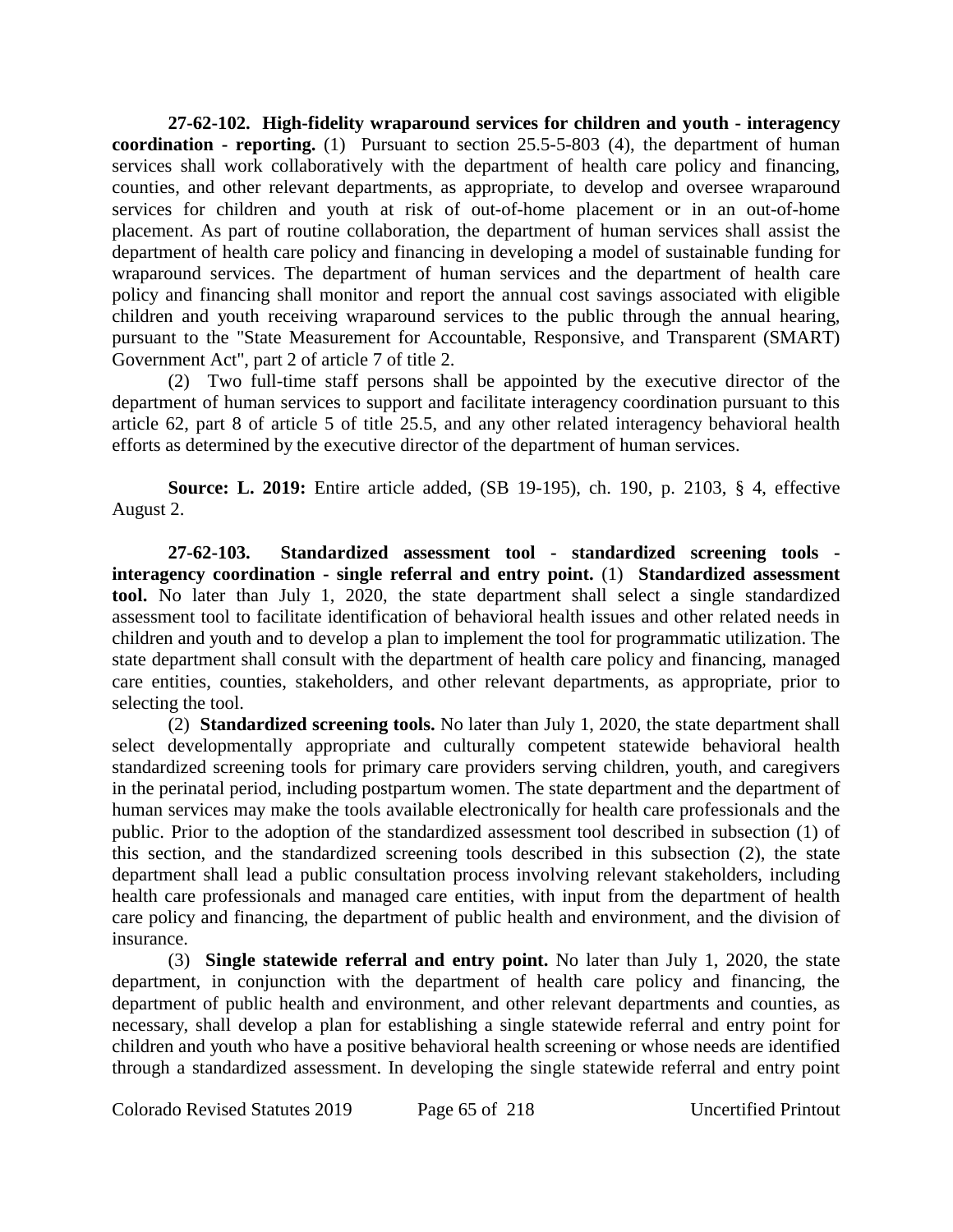plan, the state department shall seek input from relevant stakeholders, including counties, managed care entities participating in the statewide managed care system, families of children and youth with behavioral health disorders, communities that have previously implemented wraparound services, mental health professionals, and other relevant departments.

**Source: L. 2019:** Entire article added, (SB 19-195), ch. 190, p. 2103, § 4, effective August 2.

# **ARTICLE 63**

# Community Behavioral Health Safety Net System

**Cross references:** For the legislative declaration in SB 19-222, see section 1 of chapter 226, Session Laws of Colorado 2019.

**27-63-101. Definitions.** As used in the article 63, unless the context otherwise requires:

(1) "Behavioral health" refers to an individual's mental and emotional well-being development and actions that affect an individual's overall wellness. Behavioral health problems and disorders include substance use disorders, serious psychological distress, suicidal ideation, and other mental health disorders. Problems ranging from unhealthy stress or subclinical conditions to diagnosable and treatable diseases are included in the term "behavioral health". An intellectual or developmental disability is insufficient to either justify or exclude a finding of a behavioral health disorder.

(2) "Department" means the department of human services.

**Source: L. 2019:** Entire article added, (SB 19-222), ch. 226, p.2266, § 6, effective May 20.

**27-63-102. High-intensity behavioral health treatment programs - identification departments' duties.** (1) On or before July 1, 2020, the department, in collaboration with the department of health care policy and financing, shall:

(a) Define what constitutes a high-intensity behavioral health treatment program, which at a minimum must include:

(I) A program that has evidence of effectiveness in engaging and treating individuals, including youth, with severe behavioral health disorders; and

(II) A program that conducts assertive outreach to and engagement with high-risk populations that are known and unknown to current health systems;

(b) Determine what an adequate network of high-intensity behavioral health treatment services includes by collaborating with stakeholders, which include but are not limited to, counties; law enforcement; community mental health centers; substance use providers; and other behavioral health providers, hospitals, physical health providers, and judicial districts to understand what services and supports are needed to assist in the diversion and release of individuals with behavioral health disorders from the criminal justice and juvenile justice systems; and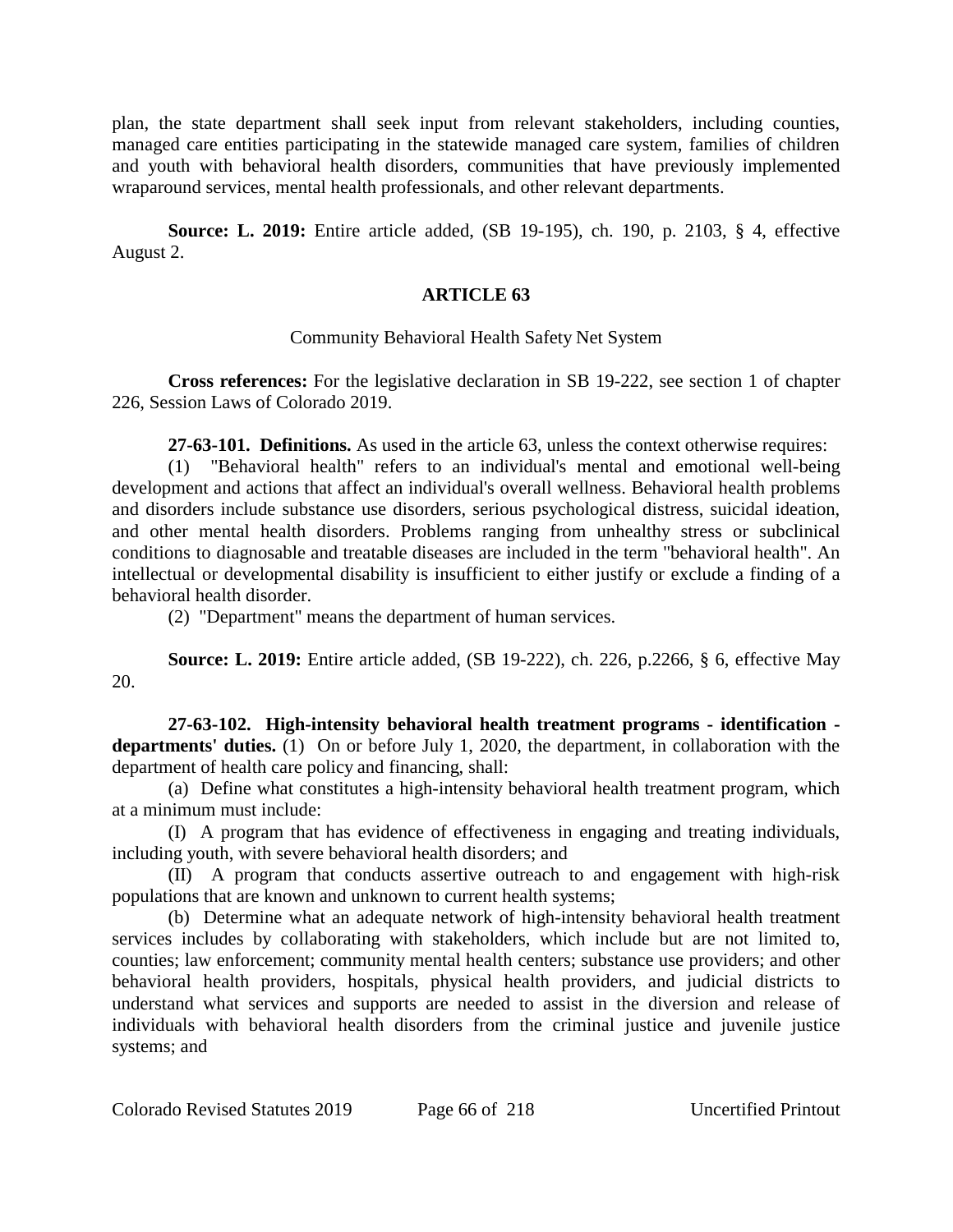(c) Identify existing high-intensity behavioral health treatment programs, based on the definition developed by the departments pursuant to subsection  $(1)(a)$  of this section, that are available throughout the state and where those programs require additional resources to meet the identified needs or where additional high-intensity behavioral health treatment programs are needed.

**Source: L. 2019:** Entire article added, (SB 19-222), ch.226, p. 2267, § 6, effective May 20.

**27-63-103. Implementation plan - departments' duties - report.** (1) On or before November 1, 2020, the department, in collaboration with the department of health care policy and financing, shall develop an implementation plan to increase the number of high-intensity behavioral health treatment programs, including programs that serve youth, statewide.

(2) High-intensity behavioral health treatment programs must be available for both individuals under civil commitment and those involved with or at risk of involvement with the criminal or juvenile justice system, including individuals with co-occurring mental health and substance use disorders.

(3) The implementation plan must include the following information:

(a) Funding or legislative recommendations that are needed to appropriately implement the plan;

(b) Potential costs associated with increasing the number or availability of high-intensity behavioral health treatment programs and expanding statewide capacity;

(c) Potential cost-sharing opportunities with local municipalities and counties;

(d) Other recommendations on issues, such as local variables, zoning barriers, transportation, housing, and workforce; and

(e) How the departments' plan ensures high-intensity behavioral health outpatient treatment programs are available statewide.

(4) The department shall submit a report outlining the progress made toward ensuring that high-intensity behavioral health treatment programs are available statewide, based on the implementation plan. The report must be submitted to the joint budget committee of the general assembly no later than January 1, 2022.

**Source: L. 2019:** Entire article added, (SB 19-222), ch. 226, p. 2267, § 6, effective May 20.

**27-63-104. Community behavioral health safety net system advisory body - creation - membership - repeal.** (1) The department shall identify an advisory body, referred to in this article 63 as the "advisory body", to assist the department in creating a comprehensive proposal to strengthen and expand the behavioral health safety net system. The advisory body shall include but not be limited to representatives from other relevant state departments, representatives from counties representing various regions of the state affected by community behavioral health service availability, representatives from law enforcement, consumers, family members of consumers, behavioral health providers, behavioral health administrative organizations, and advocates. Members of the advisory body shall disclose potential conflicts of interest and shall recuse themselves from voting when the member has a financial interest related

Colorado Revised Statutes 2019 Page 67 of 218 Uncertified Printout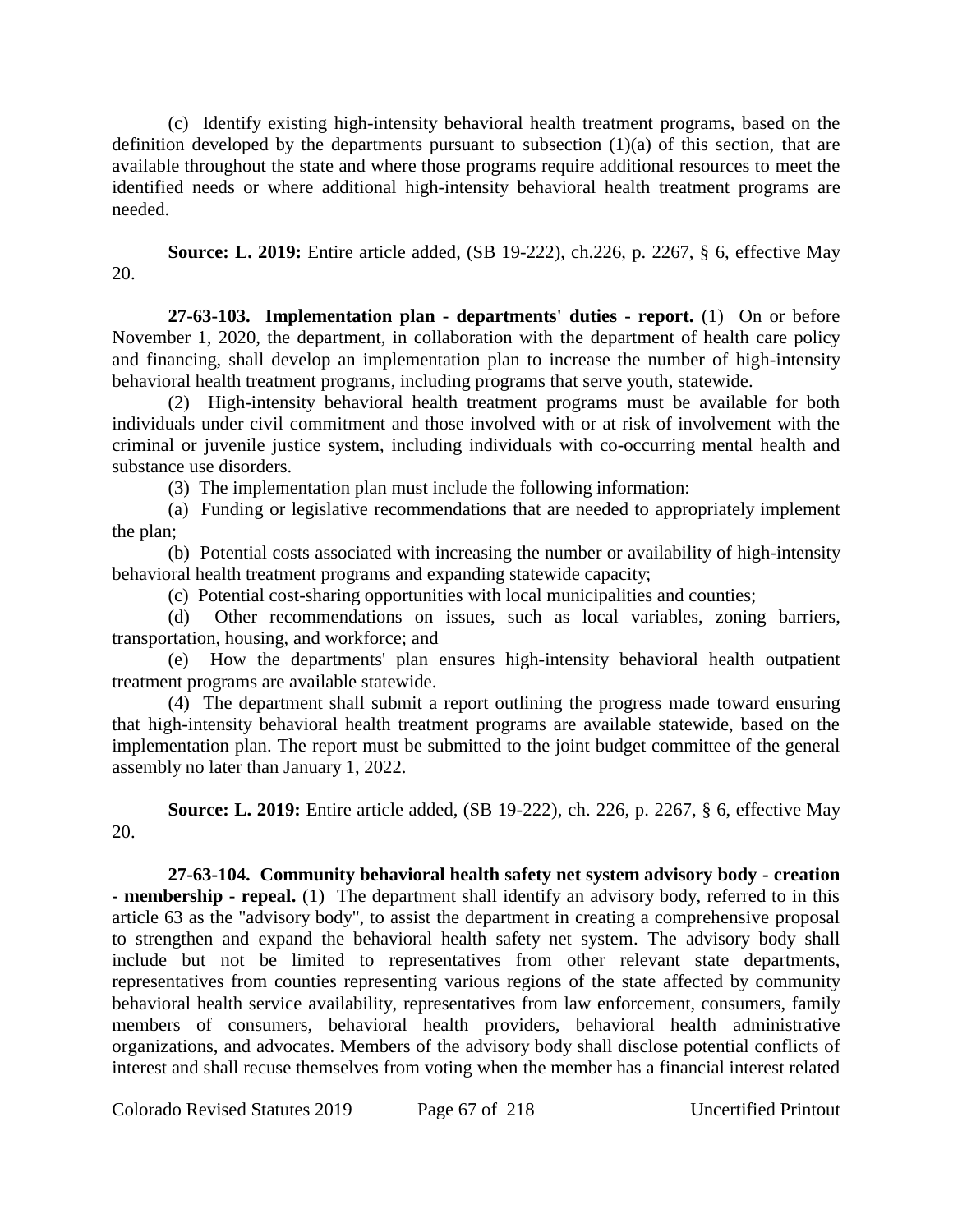to the provision of delivering clinical services in the behavioral health safety net system. Voting members of the advisory body shall not include behavioral health providers that have a potential financial interest related to the provision of delivering clinical services in the behavioral health safety net system.

(2) **Safety net system comprehensive proposal.** (a) No later than July 1, 2021, the department, in collaboration with the advisory body, shall develop a comprehensive proposal to strengthen and expand the safety net system that provides behavioral health services for individuals with severe behavioral health disorders, referred to in this article 63 as a "safety net system", including individuals with co-occurring mental health and substance use disorders.

The department and advisory body shall solicit feedback from community stakeholders and engage community stakeholders when developing the proposal described in subsection  $(2)(a)$  of this section, including direct engagement of consumers and consumers' families, managed service organizations, health care providers, regional accountable entities, community mental health centers, and substance use disorder services providers.

(c) The safety net system comprehensive proposal must, at a minimum:

(I) Identify what behavioral health services each community must have access to in each region of the state;

(II) Develop a funding model to ensure the viability of the safety net system. The funding model must supplement and not supplant any state funding to complement medicaid, federal substance abuse prevention and treatment block grants, federal mental health services block grants, and private pay funding.

(III) Provide locally responsive recommendations, including legislative recommendations, to address behavioral health provider licensing and regulations, housing, transportation, workforce, and any other barrier that curbs access to care; and

(IV) Set forth criteria and processes, in collaboration with behavioral health providers, for when the needs of an individual referred to a safety net provider exceed the treatment capacity or clinical expertise of that provider.

(3) This section is repealed, effective July 1, 2024.

**Source: L. 2019:** Entire article added, (SB 19-222), ch. 226, p. 2268, § 6, effective May 20.

**27-63-105. Safety net system implementation - safety net system criteria.** (1) No later than January 1, 2024, the department shall implement the comprehensive proposal and the funding model developed pursuant to section 27-63-104 (2), which shall meet the following criteria:

(a) The safety net system must not refuse to treat an individual, including youth, based on the following:

(I) The individual's insurance coverage, lack of insurance coverage, or ability or inability to pay for behavioral health services;

(II) The individual's clinical acuity level related to the individual's behavioral health disorder, including whether the individual has been certified pursuant to article 65 of this title 27;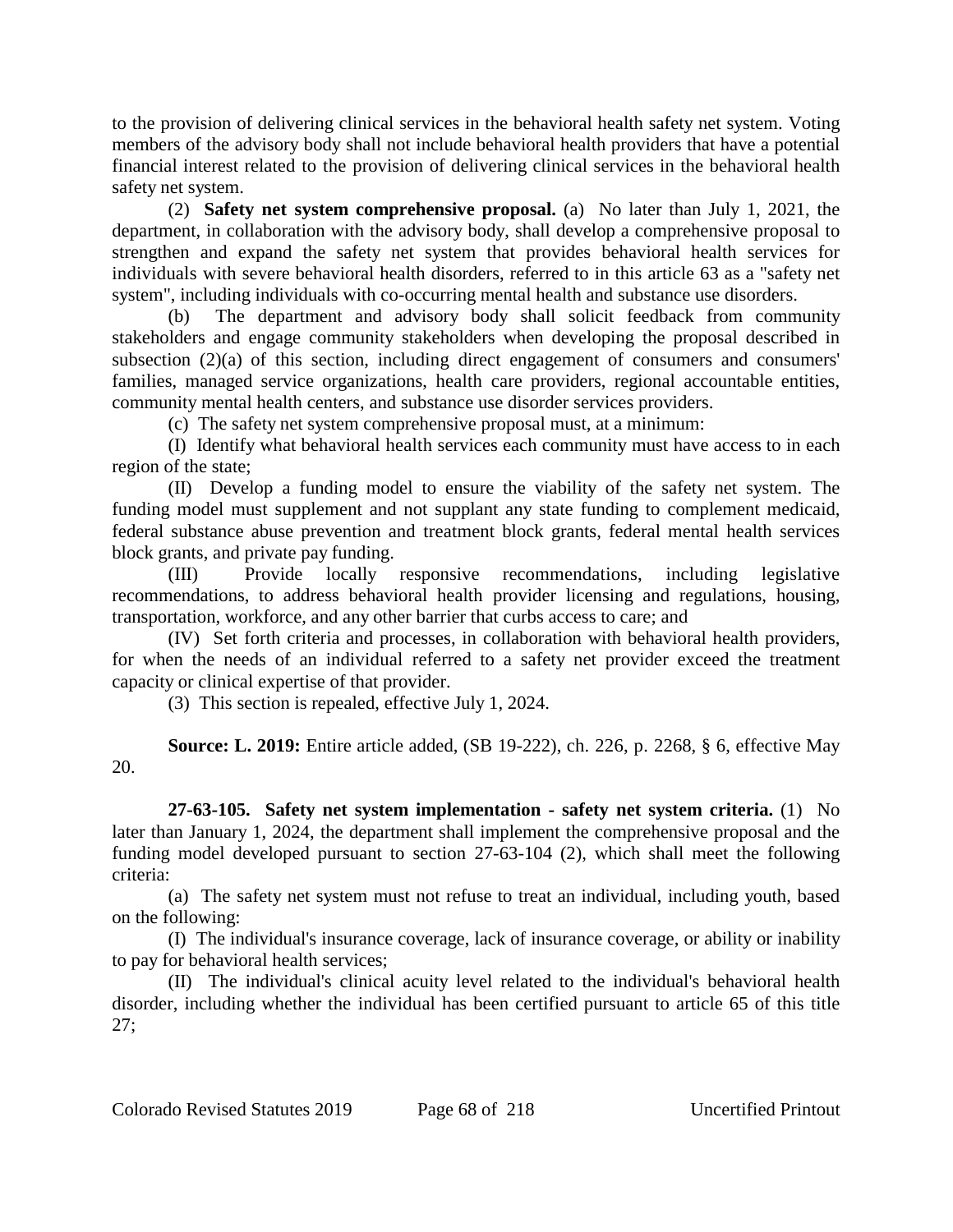(III) The individual's readiness to transition out of the Colorado mental health institute at Pueblo, the Colorado mental health institute at Fort Logan, or any other mental health institute because the individual no longer requires inpatient care and treatment;

(IV) The individual's involvement in the criminal or juvenile justice system;

(V) The individual's current involvement in the child welfare system;

(VI) The individual's co-occurring mental health and substance use disorders, physical disability, or intellectual or developmental disability; or

(VII) The individual's displays of aggressive behavior, or history of aggressive behavior, as a result of a symptom of a diagnosed mental health disorder or substance intoxication;

(b) The safety net system must:

(I) Proactively engage hard-to-serve individuals with adequate case management and care coordination throughout the care continuum;

(II) Promote competency in de-escalation techniques;

(III) Utilize adequate networks for timely access to treatment, including high-intensity behavioral health treatment and community treatment for children, youth, adults, and other individuals;

(IV) Require collaboration with all local law enforcement jurisdictions and counties in the service area, including county departments of human or social services;

(V) Triage individuals who need alternative services outside the scope of the safety net system;

(VI) Promote patient-centered care and cultural awareness;

(VII) Update information as requested by the department about available treatment options and outcomes in each region of the state;

(VIII) Utilize evidence-based or evidence-informed programming to promote quality services; and

(IX) Meet any other criteria established by the department.

(2) The safety net system must have a network of behavioral health care providers that collectively offer a full continuum of services to ensure individuals with severe behavioral health disorders are triaged in a timely manner to the appropriate care setting if an individual behavioral health care provider is unable to provide ongoing care and treatment for the individual. The department shall consider community mental health centers, managed service organizations, contractors for the statewide behavioral health crisis response system, and other behavioral health community providers as key elements in the behavioral health safety net system.

**Source: L. 2019:** Entire article added, (SB 19-222), ch. 226, p. 2269, § 6, effective May 20.

**27-63-106. Safety net system - effectiveness - report.** (1) From January 1, 2022, until July 1, 2024, the department shall provide an annual report on the progress made by the department on the behavioral health safety net system to the public through the annual hearing, pursuant to the "State Measurement for Accountable, Responsive, and Transparent (SMART) Government Act", part 2 of article 7 of title 2.

(2) Notwithstanding section 24-1-136 (11)(a)(I), no later than January 1, 2025, the department shall provide an annual report to the joint budget committee of the general assembly related to the expenditures, outcomes, and effectiveness of the safety net system by service area

Colorado Revised Statutes 2019 Page 69 of 218 Uncertified Printout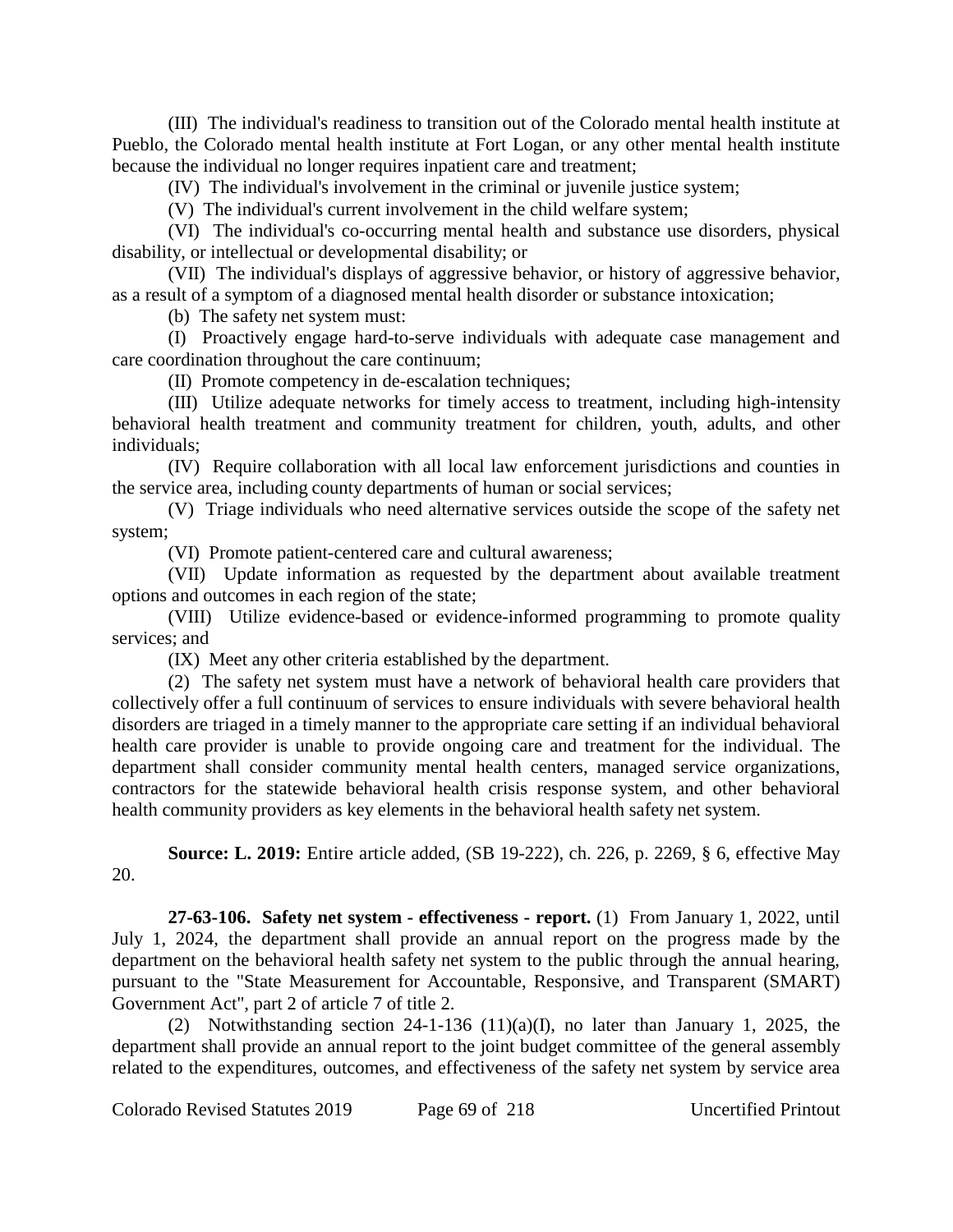region, including any recommendations to improve the system and the transparency of the system.

**Source: L. 2019:** Entire article added, (SB 19-222), ch. 226, p. 2271, § 6, effective May 20.

# **MENTAL HEALTH AND MENTAL HEALTH DISORDERS**

# **ARTICLE 65**

Care and Treatment of Persons with Mental Health Disorders

**Editor's note:** This article was added with relocations in 2010 containing provisions of article 10 of this title. Former C.R.S. section numbers are shown in editor's notes following those sections that were relocated. For a detailed comparison of this article, see the comparative tables located in the back of the index.

**Cross references:** For provisions concerning home- and community-based services for persons with developmental disabilities, see part 4 of article 6 of title 25.5; for liability of mental health care providers, see § 13-21-117.

**Law reviews:** For article, "Expanded Medical Screening for Public Sector Psychiatric Patients", see 13 Colo. Law. 1651 (1984); for article "Medina: Incompetence and the Right to Refuse Medication", see 14 Colo. Law. 1998 (1985); for article, "A Critique of the Model State Law on Civil Commitment of the Mentally Ill", see 14 Colo. Law. 1206 (1985); for article, "Colorado Guardianship and Conservatorship Law: A Status Report", see 16 Colo. Law. 421 (1987); for article, "The Continuing Crisis in Mental Health Care", see 18 Colo. Law. 1533 (1989); for article, "When Worlds Collide: Mentally Ill Criminal Defendants--Part II", see 29 Colo. Law. 101 (July 2000); for article, "Guidance for Attorneys When Children's Mental Health Concerns are Implicated", see 31 Colo. Law. 33 (Oct. 2002).

**27-65-101. Legislative declaration.** (1) The general assembly declares that, subject to available appropriations, the purposes of this article 65 are:

(a) To secure for each person with a mental health disorder such care and treatment suited to his or her needs and to ensure that the care and treatment are skillfully and humanely administered with full respect for the person's dignity and personal integrity;

(b) To deprive a person of his or her liberty for purposes of care or treatment only when less restrictive alternatives are unavailable and only when his or her safety or the safety of others is endangered;

(c) To provide the fullest possible measure of privacy, dignity, and other rights to persons undergoing care and treatment for a mental health disorder;

(d) To encourage the use of voluntary, rather than coercive, measures to provide care and treatment for mental health disorders and to provide the care and treatment in the least restrictive setting;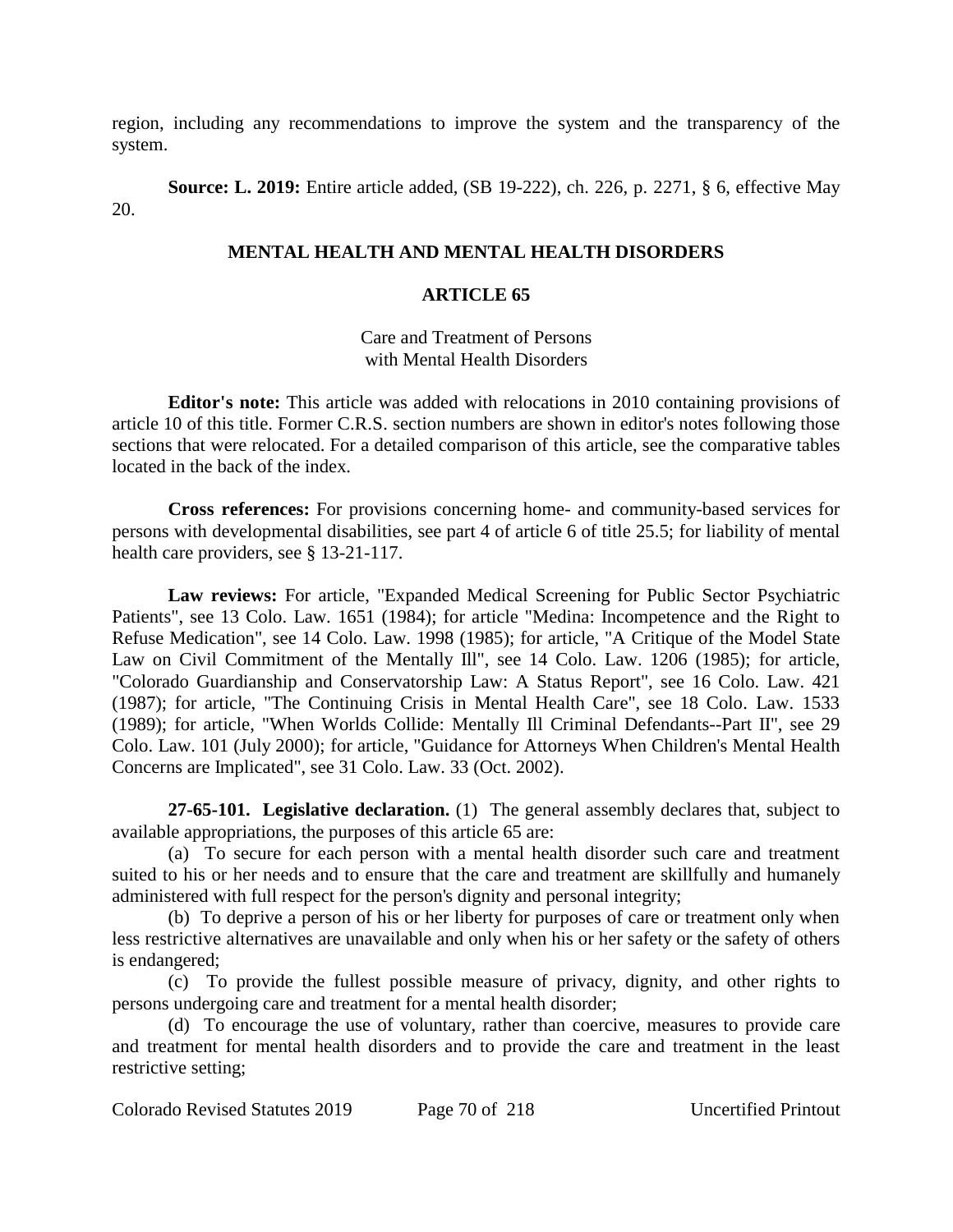(e) To provide appropriate information to family members concerning the location and fact of admission of a person with a mental health disorder to inpatient or residential care and treatment;

(f) To encourage the appropriate participation of family members in the care and treatment of a person with a mental health disorder and, when appropriate, to provide information to family members in order to facilitate that participation; and

(g) To facilitate the recovery and resiliency of each person who receives care and treatment pursuant to this article 65.

(2) To carry out these purposes, subject to available appropriations, the provisions of this article shall be liberally construed.

**Source: L. 2010:** Entire article added with relocations, (SB 10-175), ch. 188, p. 675, § 2, effective April 29. **L. 2017:** (1) amended, (SB 17-242), ch. 263, p. 1338, § 232, effective May 25.

**Editor's note:** This section is similar to former § 27-10-101 as it existed prior to 2010.

**Cross references:** For the legislative declaration in SB 17-242, see section 1 of chapter 263, Session Laws of Colorado 2017.

**27-65-102. Definitions.** As used in this article 65, unless the context otherwise requires:

(1) "Acute treatment unit" means a facility or a distinct part of a facility for short-term psychiatric care, which may include treatment for substance use disorders, that provides a total, twenty-four-hour, therapeutically planned and professionally staffed environment for persons who do not require inpatient hospitalization but need more intense and individual services than are available on an outpatient basis, such as crisis management and stabilization services.

(1.5) **[***Editor's note: Subsection (1.5) is effective July 1, 2022.***]** "Behavioral health entity" means a facility or provider organization engaged in providing community-based health services, which may include behavioral health disorder services, alcohol use disorder services, or substance use disorder services, including crisis stabilization, acute or ongoing treatment, or community mental health center services as described in section 27-66-101 (2) and (3), but does not include:

(a) Residential child care facilities as defined in section 26-6-102 (33); or

(b) Services provided by a licensed or certified mental health care provider under the provider's individual professional practice act on the provider's own premises.

(2) "Certified peace officer" means any certified peace officer as described in section 16- 2.5-102, C.R.S.

(3) "Court" means any district court of the state of Colorado and the probate court in the city and county of Denver.

(4) "Court-ordered evaluation" means an evaluation ordered by a court pursuant to section 27-65-106.

(4.5) "Danger to self or others" means:

(a) With respect to an individual, that the individual poses a substantial risk of physical harm to himself or herself as manifested by evidence of recent threats of or attempts at suicide or serious bodily harm to himself or herself; or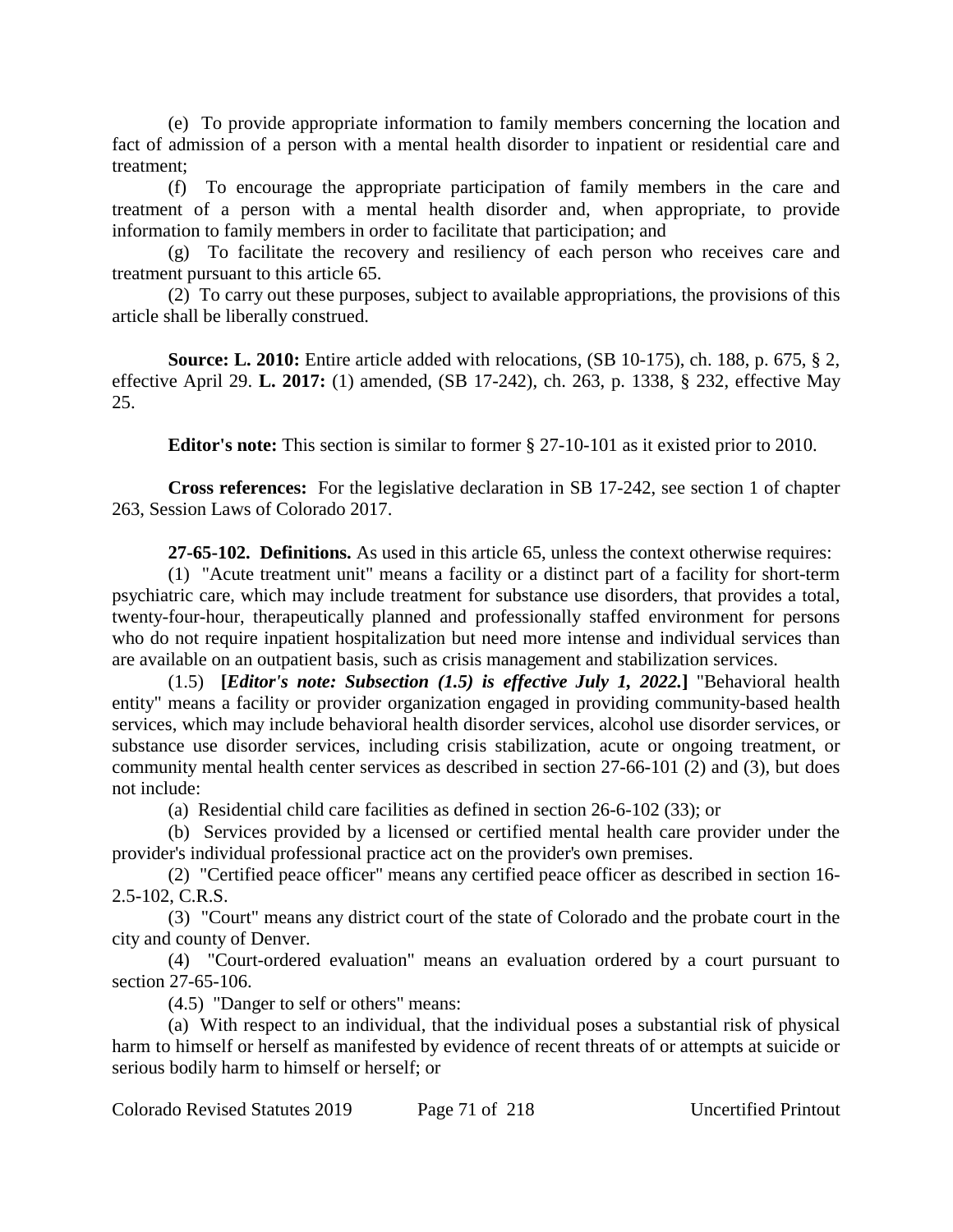(b) With respect to other persons, that the individual poses a substantial risk of physical harm to another person or persons, as manifested by evidence of recent homicidal or other violent behavior by the person in question, or by evidence that others are placed in reasonable fear of violent behavior and serious physical harm to them, as evidenced by a recent overt act, attempt, or threat to do serious physical harm by the person in question.

(5) "Department" means the department of human services.

(5.5) "Emergency medical services facility" means a facility licensed pursuant to part 1 of article 3 of title 25 or certified pursuant to section 25-1.5-103, or any other licensed and certified facility that provides emergency medical services. An emergency medical services facility is not required to be, but may elect to become, a facility designated or approved by the executive director for a seventy-two-hour treatment and evaluation pursuant to section 27-65- 105.

(6) "Executive director" means the executive director of the department of human services.

(7) **[***Editor's note: This version of subsection (7) is effective until July 1, 2022.***]** "Facility" means a public hospital or a licensed private hospital, clinic, community mental health center or clinic, acute treatment unit, institution, or residential child care facility that provides treatment for persons with mental health disorders.

(7) **[***Editor's note: This version of subsection (7) is effective July 1, 2022.***]** "Facility" means a public hospital or a licensed private hospital, clinic, behavioral health entity, community mental health center or clinic, acute treatment unit, institution, or residential child care facility that provides treatment for persons with mental health disorders.

(8) "Family member" means a spouse, parent, adult child, or adult sibling of a person with a mental health disorder.

(9) "Gravely disabled" means a condition in which a person, as a result of a mental health disorder, is incapable of making informed decisions about or providing for his or her essential needs without significant supervision and assistance from other people. As a result of being incapable of making these informed decisions, a person who is gravely disabled is at risk of substantial bodily harm, dangerous worsening of any concomitant serious physical illness, significant psychiatric deterioration, or mismanagement of his or her essential needs that could result in substantial bodily harm. A person of any age may be "gravely disabled", but such term does not include a person whose decision-making capabilities are limited solely by his or her developmental disability.

(10) "Hospitalization" means twenty-four-hour out-of-home placement for treatment in a facility for a person with a mental health disorder.

(11) "Independent professional person" means a professional person, as defined in subsection (17) of this section, who evaluates a minor's condition as an independent decisionmaker and whose recommendations are based on the standard of what is in the best interest of the minor. The professional person may be associated with the admitting mental health facility if he or she is free to independently evaluate the minor's condition and need for treatment and has the authority to refuse admission to any minor who does not satisfy the statutory standards specified in section 27-65-103 (3).

(11.3) "Intervening professional" means a person described in section 27-65-105  $(1)(a)(II)$  who may effect a seventy-two-hour hold under the provisions outlined in section 27-65-105.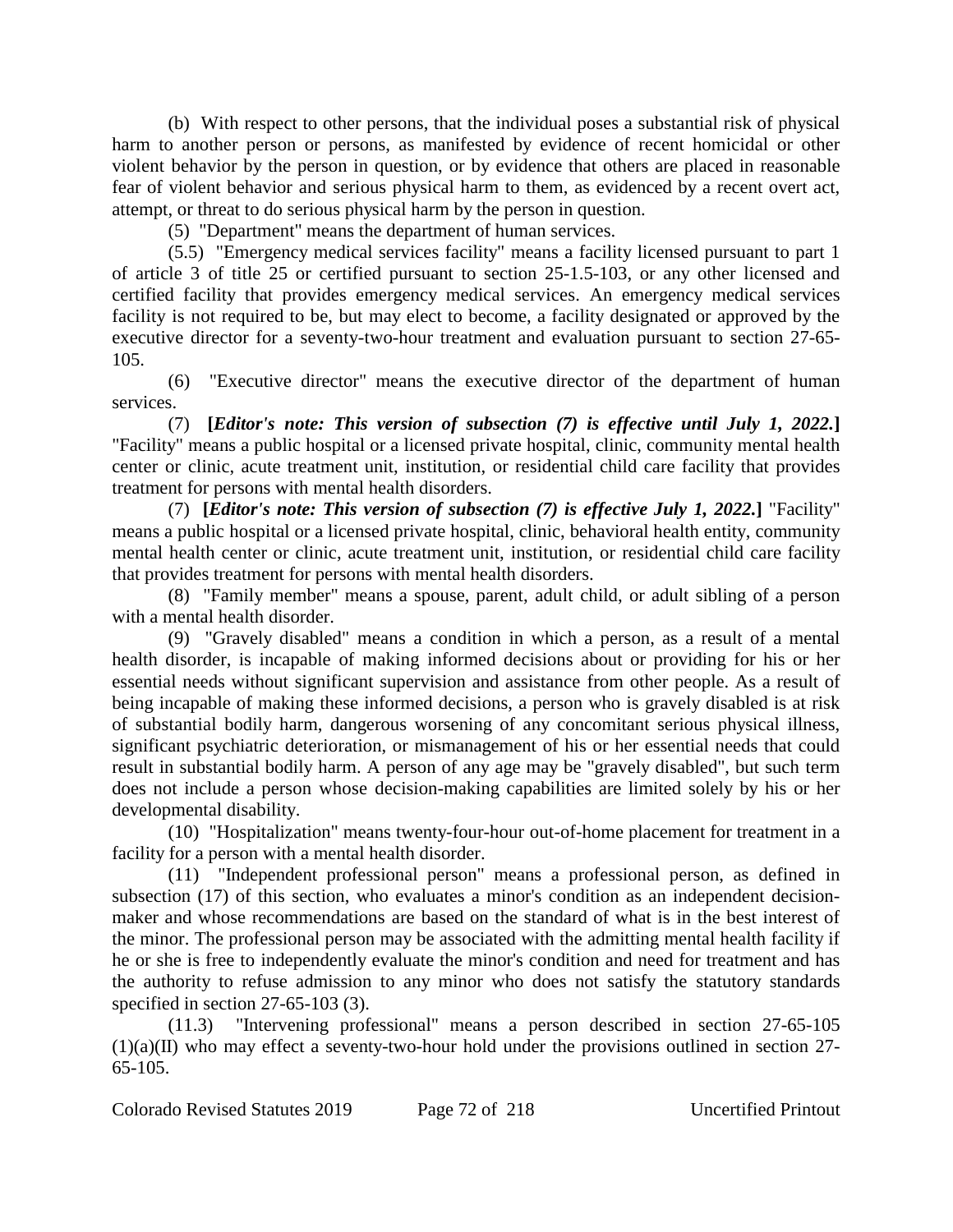(11.5) "Mental health disorder" includes one or more substantial disorders of the cognitive, volitional, or emotional processes that grossly impairs judgment or capacity to recognize reality or to control behavior. An intellectual or developmental disability is insufficient to either justify or exclude a finding of a mental health disorder pursuant to the provisions of this article 65.

(12) "Minor" means a person under eighteen years of age; except that the term does not include a person who is fifteen years of age or older who is living separately and apart from his or her parent or legal guardian and is managing his or her financial affairs, regardless of his or her source of income, or who is married and living separately and apart from his or her parent or legal guardian.

(13) "Patient representative" means a person designated by a mental health facility to process patient complaints or grievances or to represent patients who are minors pursuant to section 27-65-103 (5).

(14) Repealed.

(15) "Petitioner" means any person who files any petition in any proceeding in the interest of any person who allegedly has a mental health disorder or is allegedly gravely disabled.

(16) "Physician" means a person licensed to practice medicine in this state.

(17) "Professional person" means a person licensed to practice medicine in this state, a psychologist certified to practice in this state, or a person licensed and in good standing to practice medicine in another state or a psychologist certified to practice and in good standing in another state who is providing medical or clinical services at a treatment facility in this state that is operated by the armed forces of the United States, the United States public health service, or the United States department of veterans affairs.

(18) "Residential child care facility" means a facility licensed by the state department of human services pursuant to article 6 of title 26, C.R.S., to provide group care and treatment for children as such facility is defined in section 26-6-102 (33), C.R.S. A residential child care facility may be eligible for designation by the executive director of the department of human services pursuant to this article.

(19) "Respondent" means either a person alleged in a petition filed pursuant to this article 65 to have a mental health disorder or be gravely disabled or a person certified pursuant to the provisions of this article 65.

(20) "Screening" means a review of all petitions, to consist of an interview with the petitioner and, whenever possible, the respondent, an assessment of the problem, an explanation of the petition to the respondent, and a determination of whether the respondent needs and, if so, will accept, on a voluntary basis, comprehensive evaluation, treatment, referral, and other appropriate services, either on an inpatient or an outpatient basis.

**Source: L. 2010:** Entire article added with relocations, (SB 10-175), ch. 188, p. 676, § 2, effective April 29. **L. 2013:** (17) amended, (HB 13-1065), ch. 42, p. 115, § 1, effective March 15; (9) amended, (HB 13-1296), ch. 232, p. 1112, § 2, effective July 1, 2014; (4.5) added, (HB 13-1296), ch. 232, p. 1112, § 2, effective October 22. **L. 2016:** (18) amended, (SB 16-189), ch. 210, p. 783, § 79, effective June 6. **L. 2017:** IP, (1), (7), (8), (10), (15), and (19) amended, (11.3) and (11.5) added, and (14) repealed, (SB 17-242), ch. 263, p. 1339, § 233, effective May 25; IP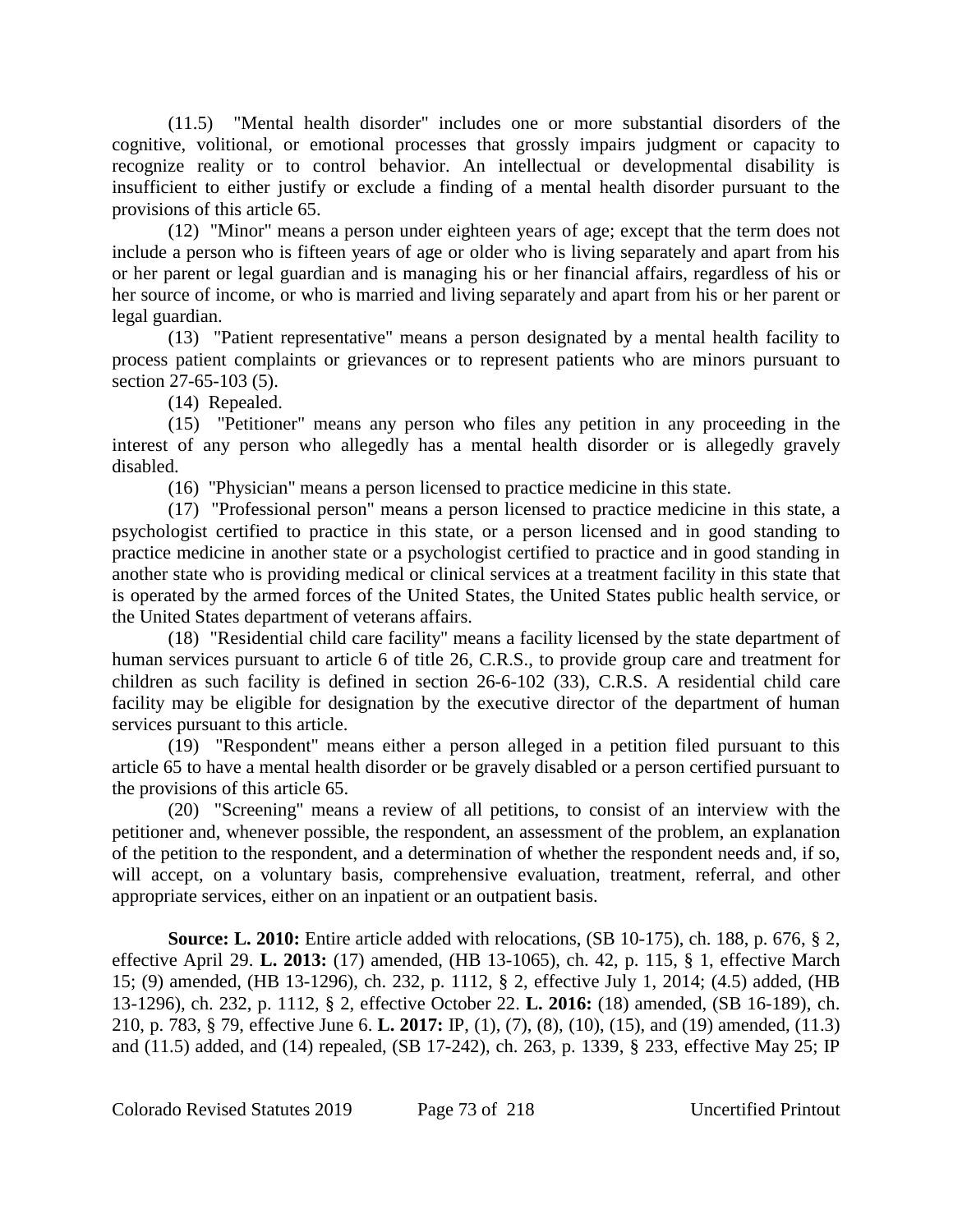amended and (5.5) and (11.3) added, (SB 17-207), ch. 205, p. 765, § 6, effective May 1, 2018. **L. 2019:** (1.5) added and (7) amended, (HB 19-1237), ch. 413, p. 3641, § 13, effective July 1, 2022.

**Editor's note:** (1) This section is similar to former § 27-10-102 as it existed prior to 2010.

(2) SB 17-242, adding subsection (11.3) was superseded by SB 17-207, adding subsection (11.3), effective May 1, 2018.

**Cross references:** For the legislative declaration in SB 17-242, see section 1 of chapter 263, Session Laws of Colorado 2017. For the legislative declaration in SB 17-207, see section 1 of chapter 205, Session Laws of Colorado 2017.

**27-65-103. Voluntary applications for mental health services - treatment of minors.** (1) Nothing in this article 65 in any way limits the right of any person to make voluntary application at any time to any public or private agency or professional person for mental health services, either by direct application in person or by referral from any other public or private agency or professional person. Subject to section 15-14-316 (4), a ward, as defined in section 15- 14-102 (15), may be admitted to hospital or institutional care and treatment for a mental health disorder by consent of the guardian for so long as the ward agrees to such care and treatment. Within ten days after any such admission, the guardian shall notify in writing the court that appointed the guardian of the admission.

(2) Notwithstanding any other provision of law, a minor who is fifteen years of age or older, whether with or without the consent of a parent or legal guardian, may consent to receive mental health services to be rendered by a facility or by a professional person or mental health professional licensed pursuant to part 3, 4, 5, 6, or 8 of article 245 of title 12 in any practice setting. Such consent shall not be subject to disaffirmance because of minority. The professional person or licensed mental health professional rendering mental health services to a minor may, with or without the consent of the minor, advise the parent or legal guardian of the minor of the services given or needed.

(3) A minor who is fifteen years of age or older or a parent or legal guardian of a minor on the minor's behalf may make voluntary application for hospitalization. Application for hospitalization on behalf of a minor who is under fifteen years of age and who is a ward of the department of human services shall not be made unless a guardian ad litem has been appointed for the minor or a petition for the same has been filed with the court by the agency having custody of the minor; except that such an application for hospitalization may be made under emergency circumstances requiring immediate hospitalization, in which case the agency shall file a petition for appointment of a guardian ad litem within seventy-two hours after application for admission is made, and the court shall appoint a guardian ad litem forthwith. Procedures for hospitalization of such minor may proceed pursuant to this section once a petition for appointment of a guardian ad litem has been filed, if necessary. Whenever such application for hospitalization is made, an independent professional person shall interview the minor and conduct a careful investigation into the minor's background, using all available sources, including, but not limited to, the parents or legal guardian and the school and any other social agencies. Prior to admitting a minor for hospitalization, the independent professional person shall make the following findings:

Colorado Revised Statutes 2019 Page 74 of 218 Uncertified Printout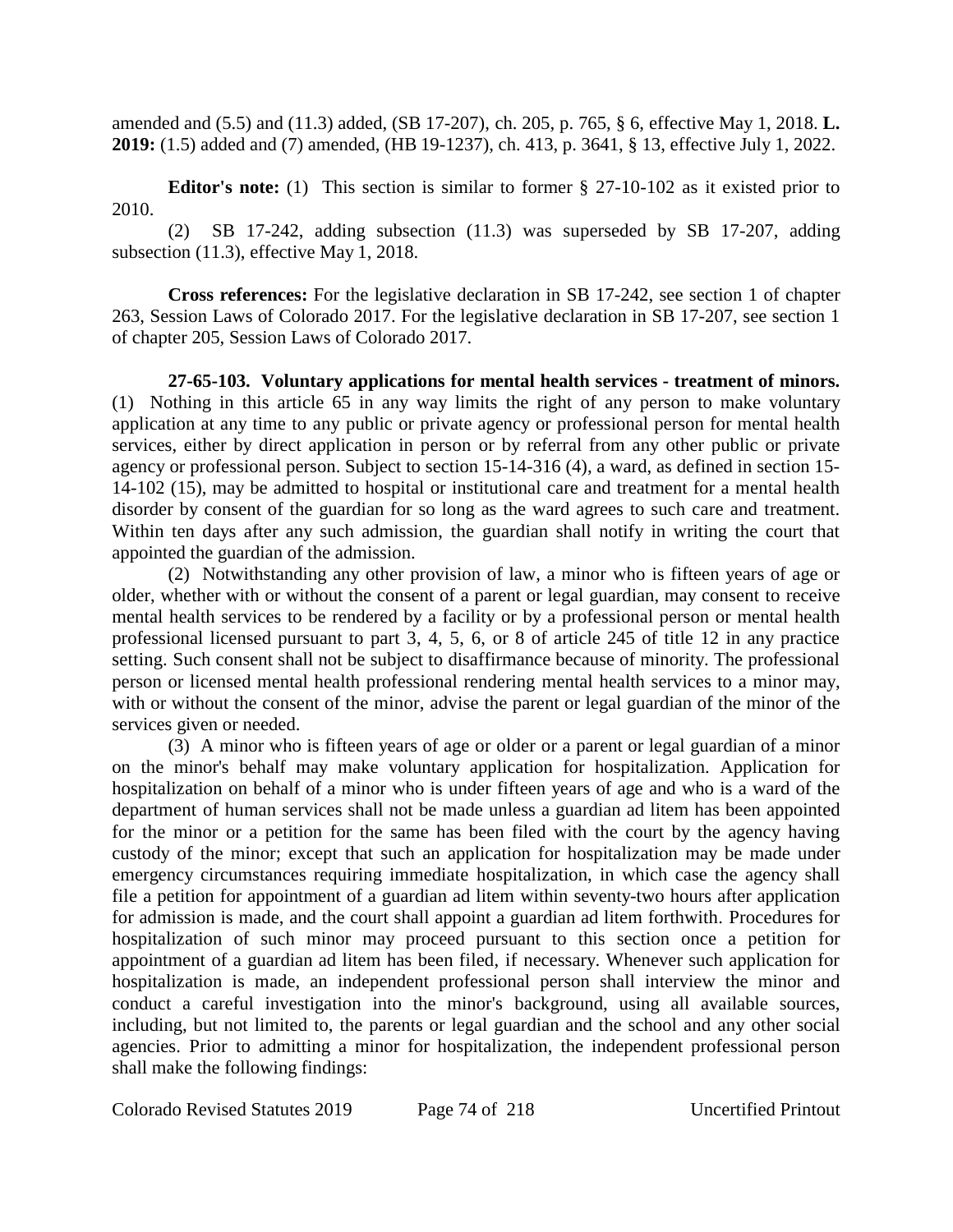- (a) That the minor has a mental health disorder and is in need of hospitalization;
- (b) That a less restrictive treatment alternative is inappropriate or unavailable; and
- (c) That hospitalization is likely to be beneficial.

(4) An interview and investigation by an independent professional person shall not be required for a minor who is fifteen years of age or older and who, upon the recommendation of his or her treating professional person, seeks voluntary hospitalization with the consent of his or her parent or legal guardian. In order to assure that the minor's consent to such hospitalization is voluntary, the minor shall be advised, at or before the time of admission, of his or her right to refuse to sign the admission consent form and his or her right to revoke his or her consent at a later date. If a minor admitted pursuant to this subsection (4) subsequently revokes his or her consent after admission, a review of his or her need for hospitalization pursuant to subsection (5) of this section shall be initiated immediately.

(5) (a) The need for continuing hospitalization of all voluntary patients who are minors shall be formally reviewed at least every two months. Review pursuant to this subsection (5) shall fulfill the requirement specified in section 19-1-115 (8), C.R.S., when the minor is fifteen years of age or older and consenting to hospitalization.

(b) The review shall be conducted by an independent professional person who is not a member of the minor's treating team; or, if the minor, his or her physician, and the minor's parent or guardian do not object to the need for continued hospitalization, the review required pursuant to this subsection (5) may be conducted internally by the hospital staff.

(c) The independent professional person shall determine whether the minor continues to meet the criteria specified in subsection (3) of this section and whether continued hospitalization is appropriate and shall at least conduct an investigation pursuant to subsection (3) of this section.

(d) Ten days prior to the review, the patient representative at the mental health facility shall notify the minor of the date of the review and shall assist the minor in articulating to the independent professional person his or her wishes concerning continued hospitalization.

(e) Nothing in this section shall be construed to limit a minor's right to seek release from the facility pursuant to any other provisions under the law.

(6) Every six months the review required pursuant to subsection (5) of this section shall be conducted by an independent professional person who is not a member of the minor's treating team and who has not previously reviewed the child pursuant to subsection (5) of this section.

(7) (a) When a minor does not consent to or objects to continued hospitalization, the need for such continued hospitalization shall, within ten days, be reviewed pursuant to subsection (5) of this section by an independent professional person who is not a member of the minor's treating team and who has not previously reviewed the child pursuant to this subsection (7). The minor shall be informed of the results of such review within three days of completion of such review. If the conclusion reached by such professional person is that the minor no longer meets the standards for hospitalization specified in subsection (3) of this section, the minor shall be discharged.

(b) If, twenty-four hours after being informed of the results of the review specified in paragraph (a) of this subsection (7), a minor continues to affirm the objection to hospitalization, the minor shall be advised by the director of the facility or his or her duly appointed representative that the minor has the right to retain and consult with an attorney at any time and that the director or his or her duly appointed representative shall file, within three days after the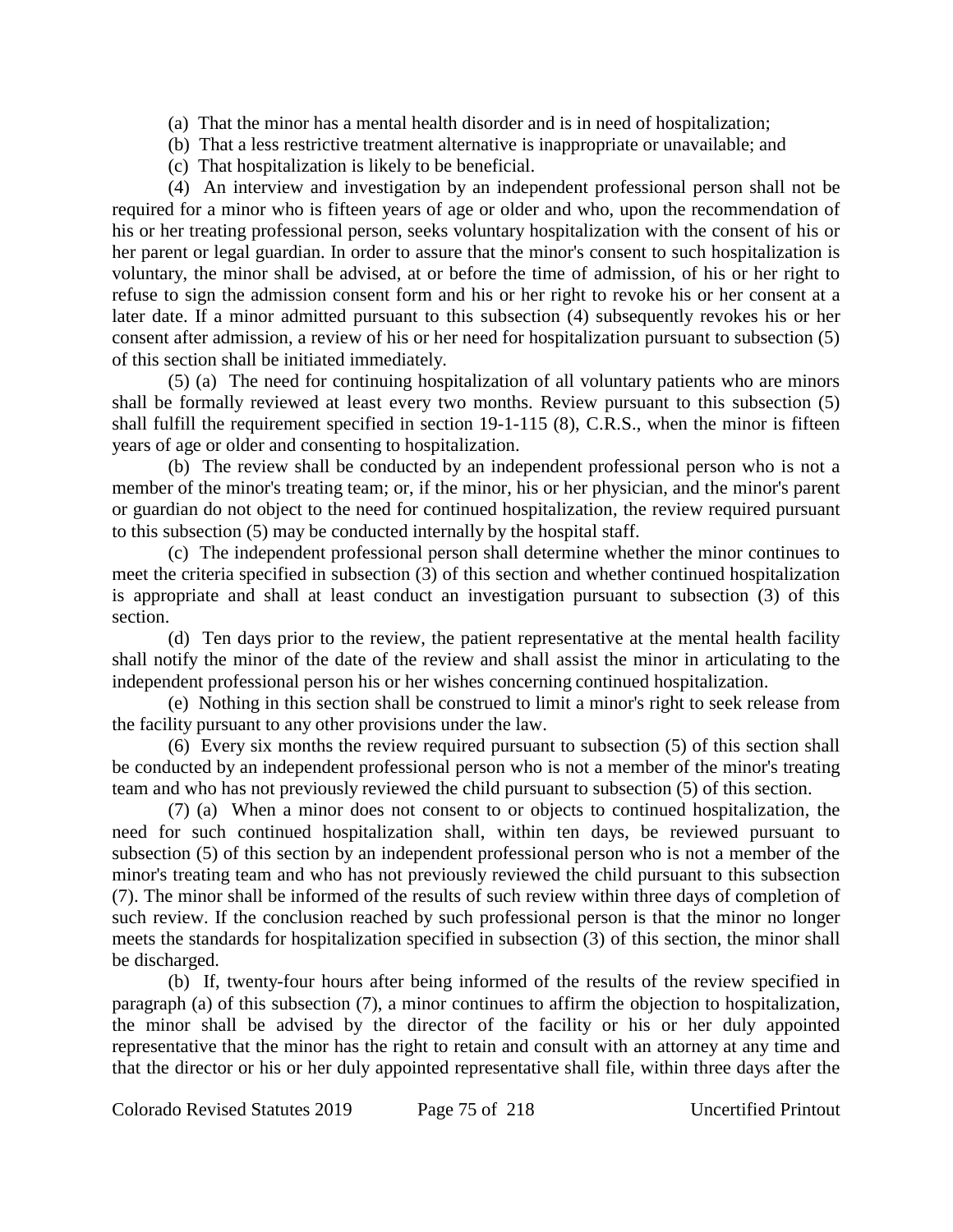request of the minor, a statement requesting an attorney for the minor or, if the minor is under fifteen years of age, a guardian ad litem. The minor, his or her attorney, if any, and his or her parent, legal guardian, or guardian ad litem, if any, shall also be given written notice that a hearing upon the recommendation for continued hospitalization may be had before the court or a jury upon written request directed to the court pursuant to paragraph (d) of this subsection (7).

(c) Whenever the statement requesting an attorney is filed with the court, the court shall ascertain whether the minor has retained counsel, and, if he or she has not, the court shall, within three days, appoint an attorney to represent the minor, or if the minor is under fifteen years of age, a guardian ad litem. Upon receipt of a petition filed by the guardian ad litem, the court shall appoint an attorney to represent the minor under fifteen years of age.

(d) The minor or his or her attorney or guardian ad litem may, at any time after the minor has continued to affirm his or her objection to hospitalization pursuant to subsection (7)(b) of this section, file a written request that the recommendation for continued hospitalization be reviewed by the court or that the treatment be on an outpatient basis. If review is requested, the court shall hear the matter within ten days after the request, and the court shall give notice to the minor; his or her attorney, if any; his or her parents or legal guardian; his or her guardian ad litem, if any; the independent professional person; and the minor's treating team of the time and place of the hearing. The hearing must be held in accordance with section 27-65-111; except that the court or jury shall determine that the minor is in need of care and treatment if the court or jury makes the following findings: That the minor has a mental health disorder and is in need of hospitalization, that a less restrictive treatment alternative is inappropriate or unavailable, and that hospitalization is likely to be beneficial. At the conclusion of the hearing, the court may enter an order confirming the recommendation for continued hospitalization, discharge the minor, or enter any other appropriate order.

(e) For purposes of this subsection (7), "objects to hospitalization" means that a minor, with the necessary assistance of hospital staff, has written his or her objections to continued hospitalization and has been given an opportunity to affirm or disaffirm such objections fortyeight hours after the objections are first written.

(f) A minor may not again object to hospitalization pursuant to this subsection (7) until ninety days after conclusion of proceedings pursuant to this subsection (7).

(g) In addition to the rights specified under section 27-65-117 for persons receiving evaluation, care, or treatment, a written notice specifying the rights of minor children under this section shall be given to each minor upon admission to hospitalization.

(8) A minor who no longer meets the standards for hospitalization specified in subsection (3) of this section shall be discharged.

(9) For the purpose of this article, the treatment by prayer in the practice of the religion of any church which teaches reliance on spiritual means alone for healing shall be considered a form of treatment.

(10) The medical and legal status of all voluntary patients receiving treatment for mental health disorders in inpatient or custodial facilities must be reviewed at least once every six months.

(11) Voluntary patients shall be afforded all the rights and privileges customarily granted by hospitals to their patients.

(12) If at any time during a seventy-two-hour evaluation of a person who is confined involuntarily the facility staff requests the person to sign in voluntarily and he or she elects to do

Colorado Revised Statutes 2019 Page 76 of 218 Uncertified Printout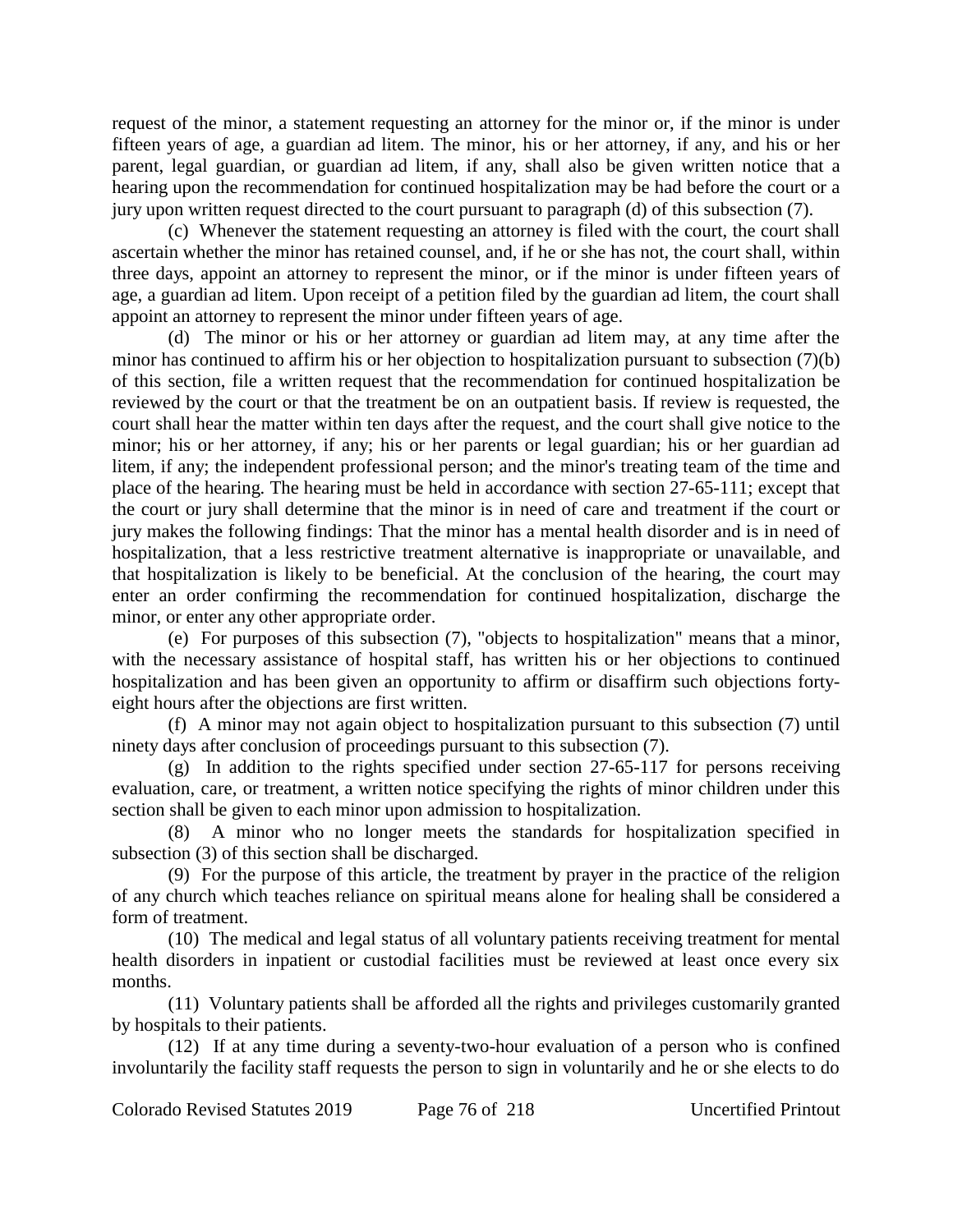so, the following advisement shall be given orally and in writing and an appropriate notation shall be made in his or her medical record by the professional person or his or her designated agent:

### **NOTICE**

The decision to sign in voluntarily should be made by you alone and should be free from any force or pressure implied or otherwise. If you do not feel that you are able to make a truly voluntary decision, you may continue to be held at the hospital involuntarily. As an involuntary patient, you will have the right to protest your confinement and request a hearing before a judge.

**Source: L. 2010:** Entire article added with relocations, (SB 10-175), ch. 188, p. 679, § 2, effective April 29. **L. 2015:** (2) amended, (HB 15-1032), ch. 40, p. 100, § 1, effective March 20. **L. 2017:** (1), (3)(a), (7)(d), and (10) amended, (SB 17-242), ch. 263, p. 1340, § 234, effective May 25. **L. 2019:** (2) amended, (HB 19-1172), ch. 136, p. 1713, § 198, effective October 1.

**Editor's note:** This section is similar to former § 27-10-103 as it existed prior to 2010.

**Cross references:** For the legislative declaration in SB 17-242, see section 1 of chapter 263, Session Laws of Colorado 2017.

**27-65-104. Rights of respondents.** Unless specifically stated in an order by the court, a respondent shall not forfeit any legal right or suffer legal disability by reason of the provisions of this article.

**Source: L. 2010:** Entire article added with relocations, (SB 10-175), ch. 188, p. 682, § 2, effective April 29.

**Editor's note:** This section is similar to former § 27-10-104 as it existed prior to 2010.

**27-65-105. Emergency procedure.** (1) Emergency procedure may be invoked under one of the following conditions:

(a) (I) When any person appears to have a mental health disorder and, as a result of such mental health disorder, appears to be an imminent danger to others or to himself or herself or appears to be gravely disabled, then an intervening professional, as specified in subsection  $(1)(a)(II)$  of this section, upon probable cause and with such assistance as may be required, may take the person into custody, or cause the person to be taken into custody, and placed in a facility designated or approved by the executive director for a seventy-two-hour treatment and evaluation. If such a facility is not available, the person may be taken to an emergency medical services facility.

(I.5) When any person appears to have a mental health disorder and, as a result of such mental health disorder, is in need of immediate evaluation for treatment in order to prevent physical or psychiatric harm to others or to himself or herself, then an intervening professional, as specified in subsection  $(1)(a)(II)$  of this section, upon probable cause and with such assistance as may be required, may immediately transport the person to an outpatient mental health facility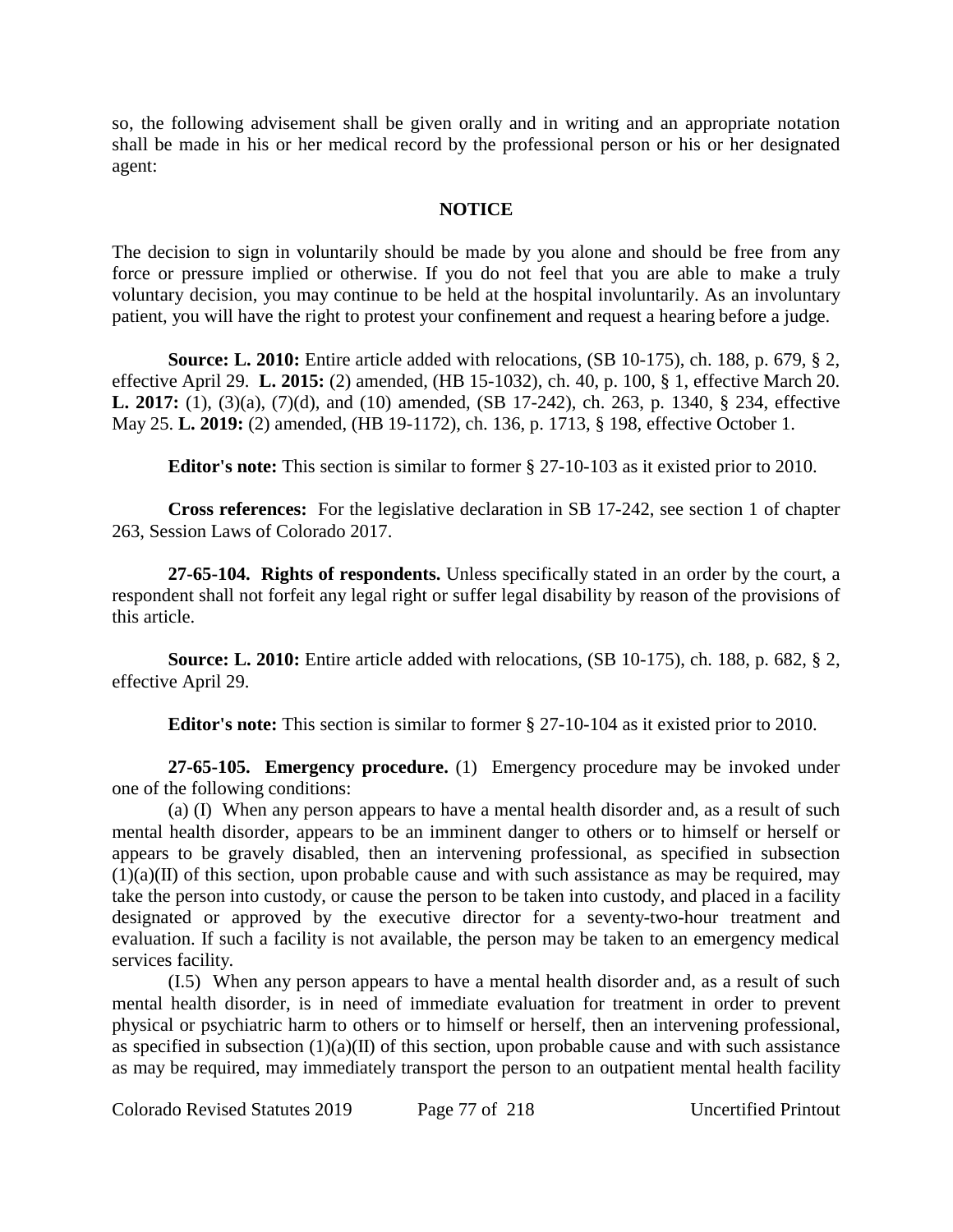or other clinically appropriate facility designated or approved by the executive director. If such a facility is not available, the person may be taken to an emergency medical services facility.

(II) The following persons may act as intervening professionals to effect a seventy-twohour hold, as provided in subsections  $(1)(a)(I)$  and  $(1)(a)(I.5)$  of this section:

(A) A certified peace officer;

(B) A professional person;

(C) A registered professional nurse as defined in section 12-255-104 (11) who by reason of postgraduate education and additional nursing preparation has gained knowledge, judgment, and skill in psychiatric or mental health nursing;

(D) A licensed marriage and family therapist, licensed professional counselor, or addiction counselor licensed under part 5, 6, or 8 of article 245 of title 12 who, by reason of postgraduate education and additional preparation, has gained knowledge, judgment, and skill in psychiatric or clinical mental health therapy, forensic psychotherapy, or the evaluation of mental health disorders; or

(E) A licensed clinical social worker licensed under the provisions of part 4 of article 245 of title 12.

(b) Upon an affidavit sworn to or affirmed before a judge that relates sufficient facts to establish that a person appears to have a mental health disorder and, as a result of the mental health disorder, appears to be an imminent danger to others or to himself or herself or appears to be gravely disabled, the court may order the person described in the affidavit to be taken into custody and placed in a facility designated or approved by the executive director for a seventytwo-hour treatment and evaluation. Whenever in this article 65 a facility is to be designated or approved by the executive director, hospitals, if available, must be approved or designated in each county before other facilities are approved or designated. Whenever in this article 65 a facility is to be designated or approved by the executive director as a facility for a stated purpose and the facility to be designated or approved is a private facility, the consent of the private facility to the enforcement of standards set by the executive director is a prerequisite to the designation or approval.

(c) Upon an affidavit sworn to or affirmed before a judge that relates sufficient facts to establish that a person appears to have a mental health disorder and, as a result of the mental health disorder, is in need of immediate evaluation for treatment to prevent physical or psychiatric harm to others or to himself or herself, the court may order the person described in the affidavit to be transported to an outpatient mental health facility or other clinically appropriate facility designated or approved by the executive director.

(2) When a person is taken into custody pursuant to subsection (1) of this section, he or she must not be detained in a jail, lockup, or other place used for the confinement of persons charged with or convicted of penal offenses.

(3) When a person is taken into emergency custody by an intervening professional pursuant to subsection (1) of this section and is presented to an emergency medical services facility or a facility that is designated or approved by the executive director, the facility shall require an application in writing, stating the circumstances under which the person's condition was called to the attention of the intervening professional and further stating sufficient facts, obtained from the intervening professional's personal observations or obtained from others whom he or she reasonably believes to be reliable, to establish that the person has a mental health disorder and, as a result of the mental health disorder, is an imminent danger to others or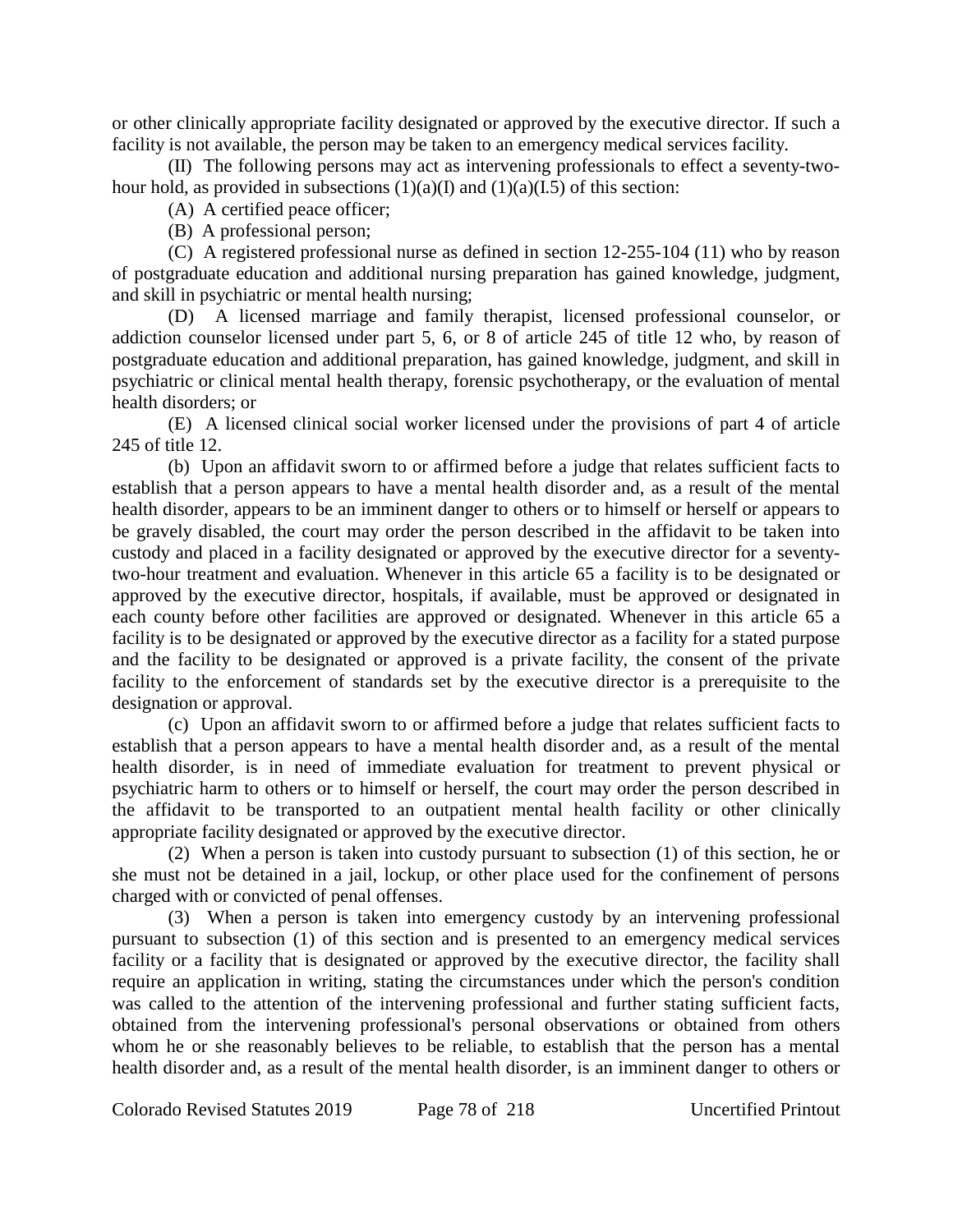to himself or herself, is gravely disabled, or is in need of immediate evaluation for treatment. The application must indicate when the person was taken into custody and who brought the person's condition to the attention of the intervening professional. A copy of the application must be furnished to the person being evaluated, and the application must be retained in accordance with the provisions of section 27-65-121 (4).

(4) If the seventy-two-hour treatment and evaluation facility admits the person, it may detain him or her for evaluation and treatment for a period not to exceed seventy-two hours, excluding Saturdays, Sundays, and holidays if evaluation and treatment services are not available on those days. For the purposes of this subsection (4), evaluation and treatment services are not deemed to be available merely because a professional person is on call during weekends or holidays. If, in the opinion of the professional person in charge of the evaluation, the person can be properly cared for without being detained, he or she shall be provided services on a voluntary basis.

(5) Each person admitted to a seventy-two-hour treatment and evaluation facility under the provisions of this article shall receive an evaluation as soon as possible after he or she is admitted and shall receive such treatment and care as his or her condition requires for the full period that he or she is held. The person shall be released before seventy-two hours have elapsed if, in the opinion of the professional person in charge of the evaluation, the person no longer requires evaluation or treatment. Persons who have been detained for seventy-two-hour evaluation and treatment shall be released, referred for further care and treatment on a voluntary basis, or certified for treatment pursuant to section 27-65-107.

(6) At any time during emergency custody of an individual pursuant to this section in either an emergency medical services facility or a designated facility, if, in the opinion of a professional person, or an advanced practice nurse licensed pursuant to article 255 of title 12 and included in the advanced practice registry pursuant to section 12-255-111 with a population focus in psychiatry or mental health, acting within his or her scope of practice, the person no longer meets the standards for emergency custody or detention and his or her care can be provided in another setting, the person must be appropriately discharged or referred for further care and treatment on a voluntary basis, or certified for treatment pursuant to section 27-65-107.

(7) (a) On or before July 1, 2019, and each July 1 thereafter, each emergency medical services facility that has treated a person pursuant to this section shall provide an annual report to the department that includes only aggregate and nonidentifying information concerning persons who were treated at an emergency medical services facility pursuant to this section. The report must comply with the provisions of section 24-1-136 (9) and is exempt from the provisions of section 24-1-136 (11)(a)(I). The report must contain the following:

(I) The names and counties of the facilities;

(II) The total number of persons treated pursuant to this section, including a summary of demographic information;

(III) A summary regarding the different reasons for which persons were treated pursuant to this section; and

(IV) A summary of the disposition of persons transferred to a designated facility.

(b) (I) Any information aggregated and provided to the department pursuant to this subsection (7) is privileged and confidential. Such information must not be made available to the public except in an aggregate format that cannot be used to identify an individual facility. The information is not subject to civil subpoena and is not discoverable or admissible in any civil,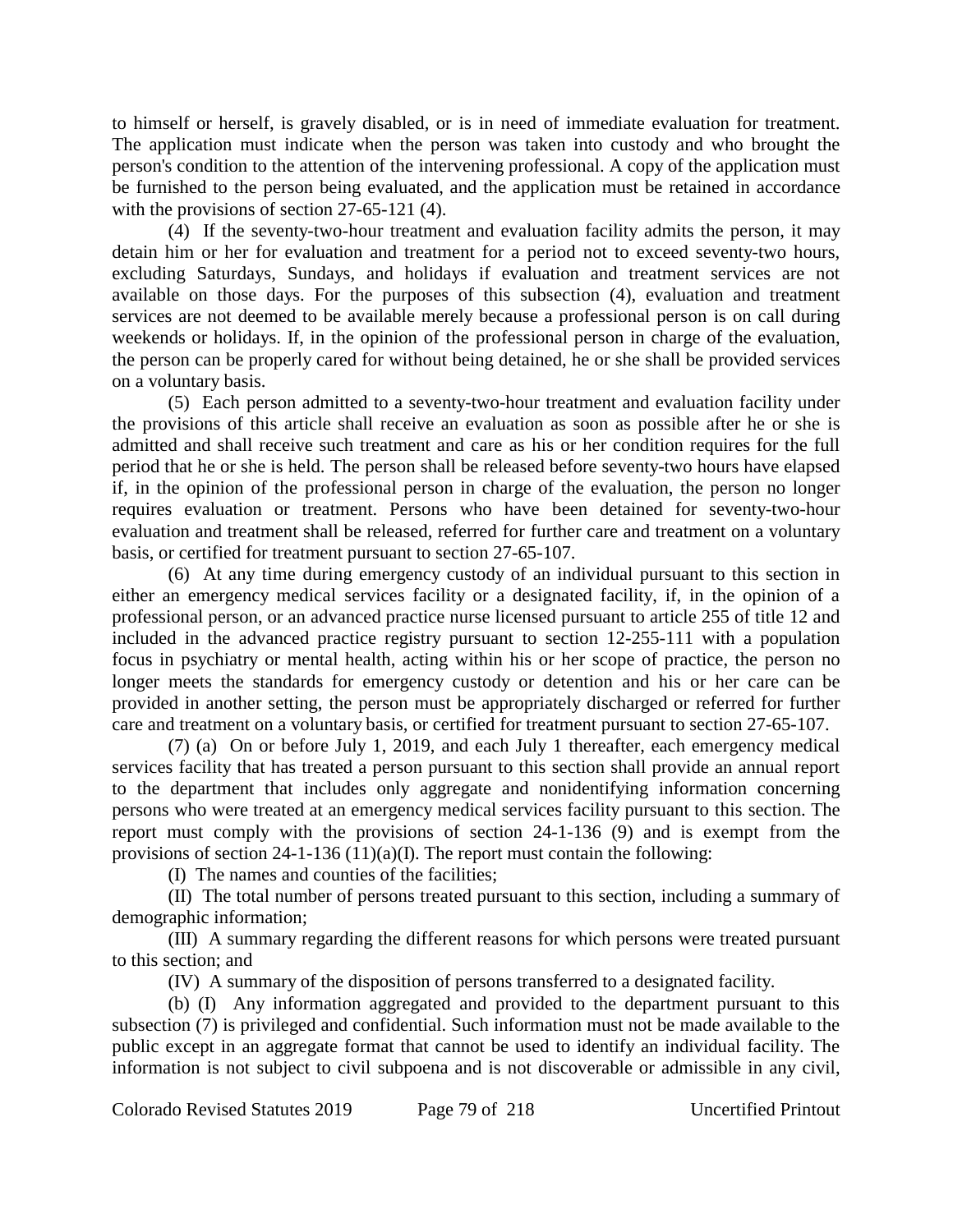criminal, or administrative proceeding against an emergency medical services facility or health care professional. The information must be used only to assess statewide behavioral health services needs and to plan for sufficient levels of statewide behavioral health services. In the collection of data to accomplish the requirements of this subsection (7), the department shall protect the confidentiality of patient records, in accordance with state and federal laws, and shall not disclose any public identifying or proprietary information of any hospital, hospital administrator, health care professional, or employee of a health care facility.

(II) Subsection (7)(b)(I) of this section does not apply to information that is otherwise available from a source outside of the data collection activities required pursuant to subsection (7)(a) of this section.

**Source: L. 2010:** Entire article added with relocations, (SB 10-175), ch. 188, p. 682, § 2, effective April 29. **L. 2011:** (1)(a)(II)(D) amended, (SB 11-187), ch. 285, p. 1329, § 75, effective July 1. **L. 2017:** (1)(a)(I), IP(1)(a)(II), (1)(b), and (3) amended, (SB 17-242), ch. 263, p. 1341, § 235, effective May 25; (1), (2), and (3) amended and (6) and (7) added, (SB 17-207), ch. 205, p. 766, § 7, effective May 1, 2018. **L. 2019:** (1)(a)(II)(C), (1)(a)(II)(D), (1)(a)(II)(E), and (6) amended, (HB 19-1172), ch. 136, p. 1713, § 199, effective October 1.

**Editor's note:** (1) This section is similar to former § 27-10-105 as it existed prior to 2010.

(2) Amendments to subsections (1) and (3) by SB 17-242 and SB 17-207 were harmonized.

**Cross references:** For the legislative declaration in SB 17-242, see section 1 of chapter 263, Session Laws of Colorado 2017. For the legislative declaration in SB 17-207, see section 1 of chapter 205, Session Laws of Colorado 2017.

**27-65-106. Court-ordered evaluation for persons with mental health disorders.** (1) Any person alleged to have a mental health disorder and, as a result of the mental health disorder, to be a danger to others or to himself or herself or to be gravely disabled may be given an evaluation of his or her condition under a court order pursuant to this section.

(2) Any individual may petition the court in the county in which the respondent resides or is physically present alleging that there is a person who appears to have a mental health disorder and, as a result of the mental health disorder, appears to be a danger to others or to himself or herself or appears to be gravely disabled and requesting an evaluation of the person's condition.

(3) The petition for a court-ordered evaluation must contain the following:

(a) The name and address of the petitioner and his or her interest in the case;

(b) The name of the person for whom evaluation is sought, who shall be designated as the respondent, and, if known to the petitioner, the address, age, sex, marital status, and occupation of the respondent;

(c) Allegations of fact indicating that the respondent may have a mental health disorder and, as a result of the mental health disorder, be a danger to others or to himself or herself or be gravely disabled and showing reasonable grounds to warrant an evaluation;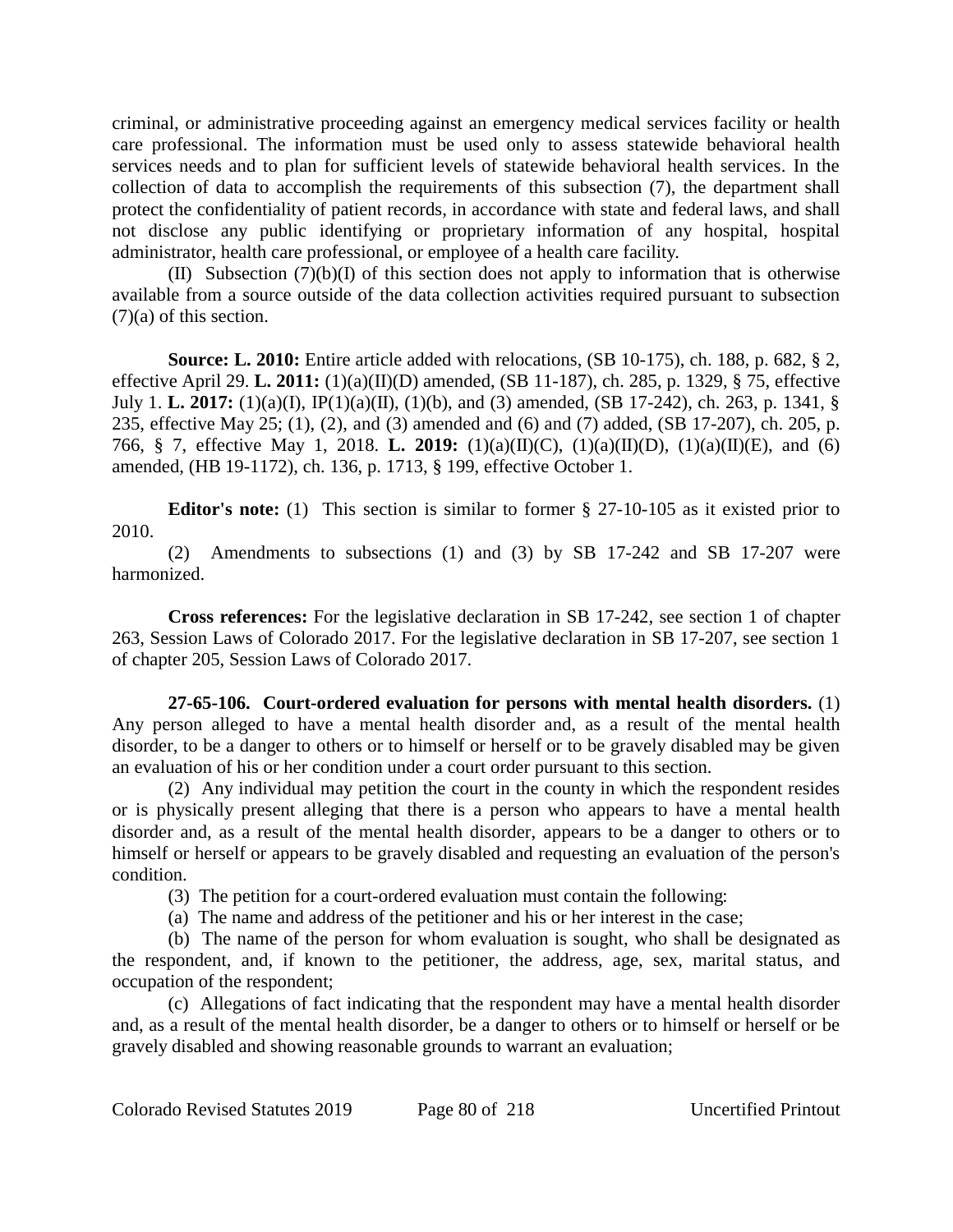(d) The name and address of every person known or believed by the petitioner to be legally responsible for the care, support, and maintenance of the respondent, if available;

(e) The name, address, and telephone number of the attorney, if any, who has most recently represented the respondent. If there is no attorney, there shall be a statement as to whether, to the best knowledge of the petitioner, the respondent meets the criteria established by the legal aid agency operating in the county or city and county for it to represent a client.

(4) Upon receipt of a petition satisfying the requirements of subsection (3) of this section, the court shall designate a facility, approved by the executive director, or a professional person to provide screening of the respondent to determine whether there is probable cause to believe the allegations.

(5) Following screening, the facility or professional person designated by the court shall file his or her report with the court. The report must include a recommendation as to whether there is probable cause to believe that the respondent has a mental health disorder and, as a result of the mental health disorder, is a danger to others or to himself or herself or is gravely disabled and whether the respondent will voluntarily receive evaluation or treatment. The screening report submitted to the court is confidential in accordance with section 27-65-121 and must be furnished to the respondent or his or her attorney or personal representative.

(6) Whenever it appears, by petition and screening pursuant to this section, to the satisfaction of the court that probable cause exists to believe that the respondent has a mental health disorder and, as a result of the mental health disorder, is a danger to others or to himself or herself or is gravely disabled and that efforts have been made to secure the cooperation of the respondent, who has refused or failed to accept evaluation voluntarily, the court shall issue an order for evaluation authorizing a certified peace officer to take the respondent into custody and place him or her in a facility designated by the executive director for seventy-two-hour treatment and evaluation. At the time of taking the respondent into custody, a copy of the petition and the order for evaluation must be given to the respondent, and promptly thereafter to any one person designated by the respondent and to the person in charge of the seventy-two-hour treatment and evaluation facility named in the order or his or her designee.

(7) The respondent shall be evaluated as promptly as possible and shall in no event be detained longer than seventy-two hours under the court order, excluding Saturdays, Sundays, and holidays if treatment and evaluation services are not available on those days. Within that time, the respondent shall be released, referred for further care and treatment on a voluntary basis, or certified for short-term treatment.

(8) At the time the respondent is taken into custody for evaluation or within a reasonable time thereafter, unless a responsible relative is in possession of the respondent's personal property, the certified peace officer taking him or her into custody shall take reasonable precautions to preserve and safeguard the personal property in the possession of or on the premises occupied by the respondent.

(9) When a person is involuntarily admitted to a seventy-two-hour treatment and evaluation facility under the provisions of this section or section 27-65-105, the person shall be advised by the facility director or his or her duly appointed representative that the person is going to be examined with regard to his or her mental condition.

(10) Whenever a person is involuntarily admitted to a seventy-two-hour treatment and evaluation facility, he or she shall be advised by the facility director or his or her duly appointed representative of his or her right to retain and consult with any attorney at any time and that, if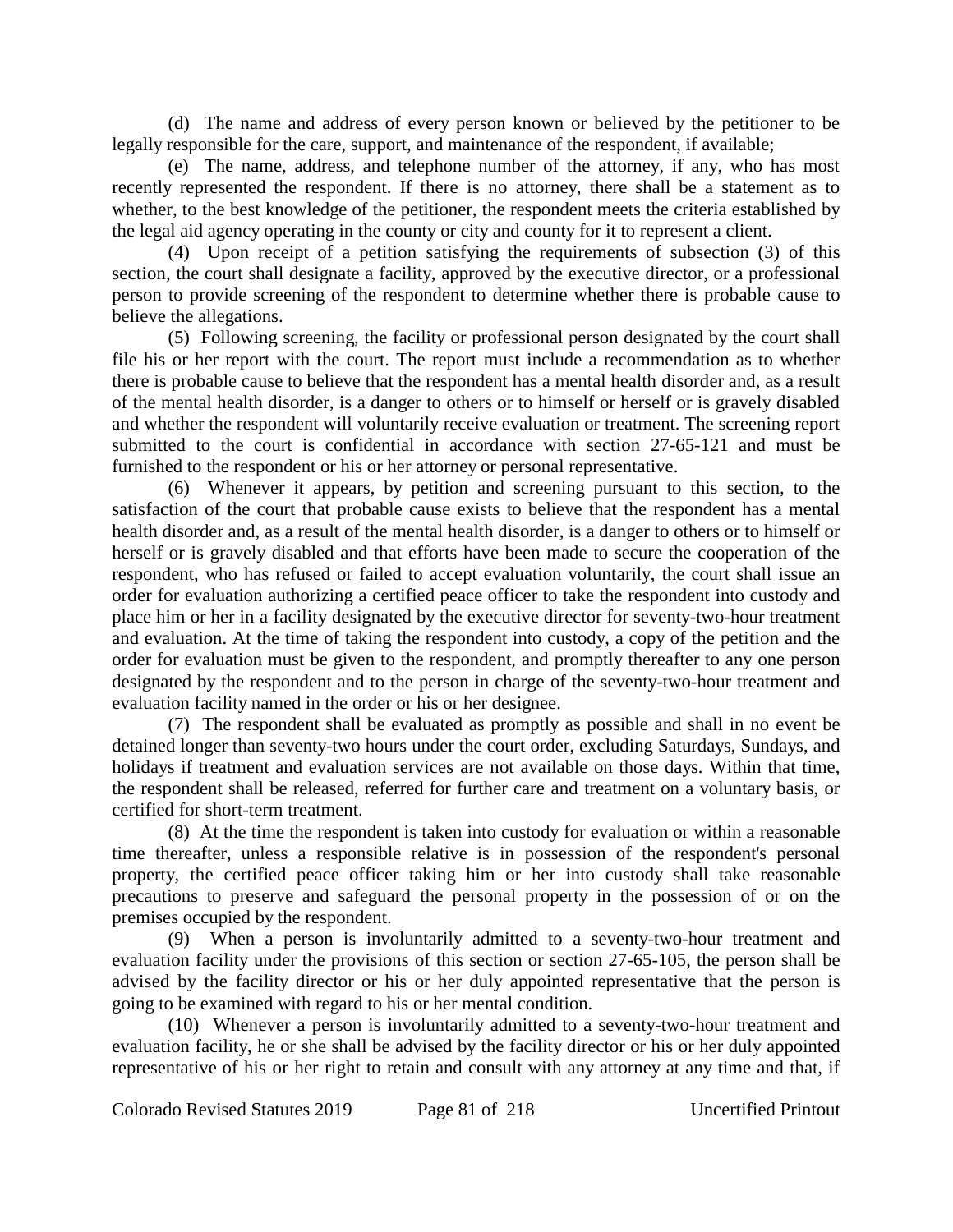he or she cannot afford to pay an attorney, upon proof of indigency, one will be appointed by the court without cost.

**Source: L. 2010:** Entire article added with relocations, (SB 10-175), ch. 188, p. 684, § 2, effective April 29. **L. 2017:** (1), (2), IP(3), (3)(c), (5), and (6) amended, (SB 17-242), ch. 263, p. 1342, § 236, effective May 25.

**Editor's note:** This section is similar to former § 27-10-106 as it existed prior to 2010.

**Cross references:** (1) For rights of person under arrest, see part 4 of article 3 of title 16.

(2) For the legislative declaration in SB 17-242, see section 1 of chapter 263, Session Laws of Colorado 2017.

**27-65-107. Certification for short-term treatment - procedure.** (1) If a person detained for seventy-two hours pursuant to the provisions of section 27-65-105 or a respondent under court order for evaluation pursuant to section 27-65-106 has received an evaluation, he or she may be certified for not more than three months of short-term treatment under the following conditions:

(a) The professional staff of the agency or facility providing seventy-two-hour treatment and evaluation has analyzed the person's condition and has found the person has a mental health disorder and, as a result of the mental health disorder, is a danger to others or to himself or herself or is gravely disabled.

(b) The person has been advised of the availability of, but has not accepted, voluntary treatment; but, if reasonable grounds exist to believe that the person will not remain in a voluntary treatment program, his or her acceptance of voluntary treatment shall not preclude certification.

(c) The facility which will provide short-term treatment has been designated or approved by the executive director to provide such treatment.

(2) The notice of certification must be signed by a professional person on the staff of the evaluation facility who participated in the evaluation and must state facts sufficient to establish reasonable grounds to believe that the person has a mental health disorder and, as a result of the mental health disorder, is a danger to others or to himself or herself or is gravely disabled. The certification must be filed with the court within forty-eight hours, excluding Saturdays, Sundays, and court holidays, of the date of certification. The certification must be filed with the court in the county in which the respondent resided or was physically present immediately prior to being taken into custody.

(3) Within twenty-four hours of certification, copies of the certification shall be personally delivered to the respondent, and a copy shall be kept by the evaluation facility as part of the person's record. The respondent shall also be asked to designate one other person whom he or she wishes informed regarding certification. If he or she is incapable of making such a designation at the time the certification is delivered, he or she shall be asked to designate such person as soon as he or she is capable. In addition to the copy of the certification, the respondent shall be given a written notice that a hearing upon his or her certification for short-term treatment may be had before the court or a jury upon written request directed to the court pursuant to subsection (6) of this section.

Colorado Revised Statutes 2019 Page 82 of 218 Uncertified Printout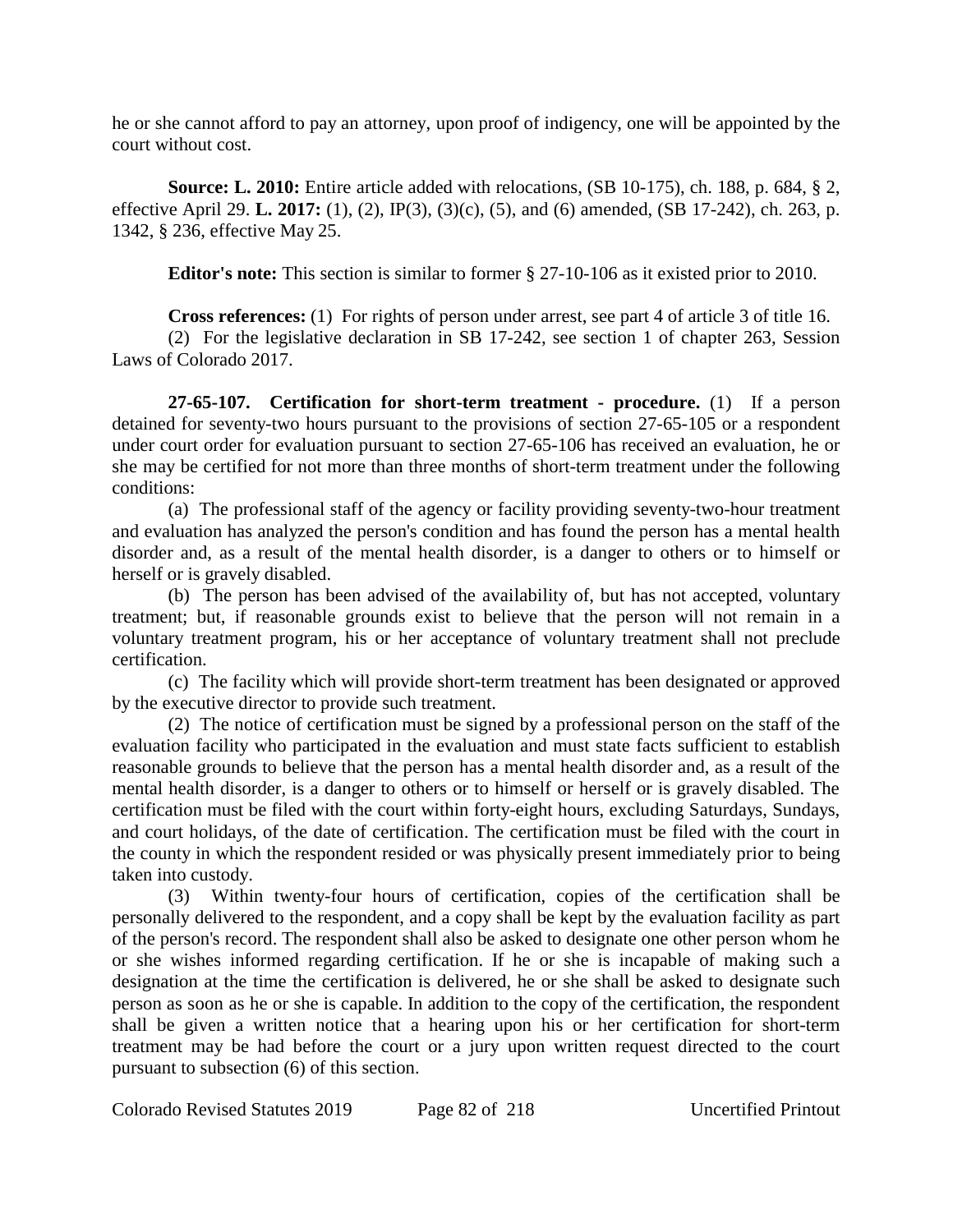(4) Upon certification of the respondent, the facility designated for short-term treatment shall have custody of the respondent.

(5) Whenever a certification is filed with the court, the court, if it has not already done so under section 27-65-106 (10), shall forthwith appoint an attorney to represent the respondent. The court shall determine whether the respondent is able to afford an attorney. If the respondent cannot afford counsel, the court shall appoint either counsel from the legal services program operating in that jurisdiction or private counsel to represent the respondent. The attorney representing the respondent shall be provided with a copy of the certification immediately upon his or her appointment. Waiver of counsel must be knowingly and intelligently made in writing and filed with the court by the respondent. In the event that a respondent who is able to afford an attorney fails to pay the appointed counsel, such counsel, upon application to the court and after appropriate notice and hearing, may obtain a judgment for reasonable attorney fees against the respondent or person making request for such counsel or both the respondent and such person.

(6) The respondent for short-term treatment or his or her attorney may at any time file a written request that the certification for short-term treatment or the treatment be reviewed by the court or that the treatment be on an outpatient basis. If review is requested, the court shall hear the matter within ten days after the request, and the court shall give notice to the respondent and his or her attorney and the certifying and treating professional person of the time and place thereof. The hearing shall be held in accordance with section 27-65-111. At the conclusion of the hearing, the court may enter or confirm the certification for short-term treatment, discharge the respondent, or enter any other appropriate order, subject to available appropriations.

(7) Records and papers in proceedings under this section and section 27-65-108 shall be maintained separately by the clerks of the several courts. Upon the release of any respondent in accordance with the provisions of section 27-65-110, the facility shall notify the clerk of the court within five days of the release, and the clerk shall forthwith seal the record in the case and omit the name of the respondent from the index of cases in such court until and unless the respondent becomes subject to an order of long-term care and treatment pursuant to section 27- 65-109 or until and unless the court orders them opened for good cause shown. In the event a petition is filed pursuant to section 27-65-109, such certification record may be opened and become a part of the record in the long-term care and treatment case and the name of the respondent indexed.

(8) Whenever it appears to the court, by reason of a report by the treating professional person or any other report satisfactory to the court, that a respondent detained for evaluation and treatment or certified for treatment should be transferred to another facility for treatment and the safety of the respondent or the public requires that the respondent be transported by a sheriff, the court may issue an order directing the sheriff or his or her designee to deliver the respondent to the designated facility.

**Source: L. 2010:** Entire article added with relocations, (SB 10-175), ch. 188, p. 686, § 2, effective April 29. **L. 2017:** IP(1), (1)(a), and (2) amended, (SB 17-242), ch. 263, p. 1343, § 237, effective May 25.

**Editor's note:** This section is similar to former § 27-10-107 as it existed prior to 2010.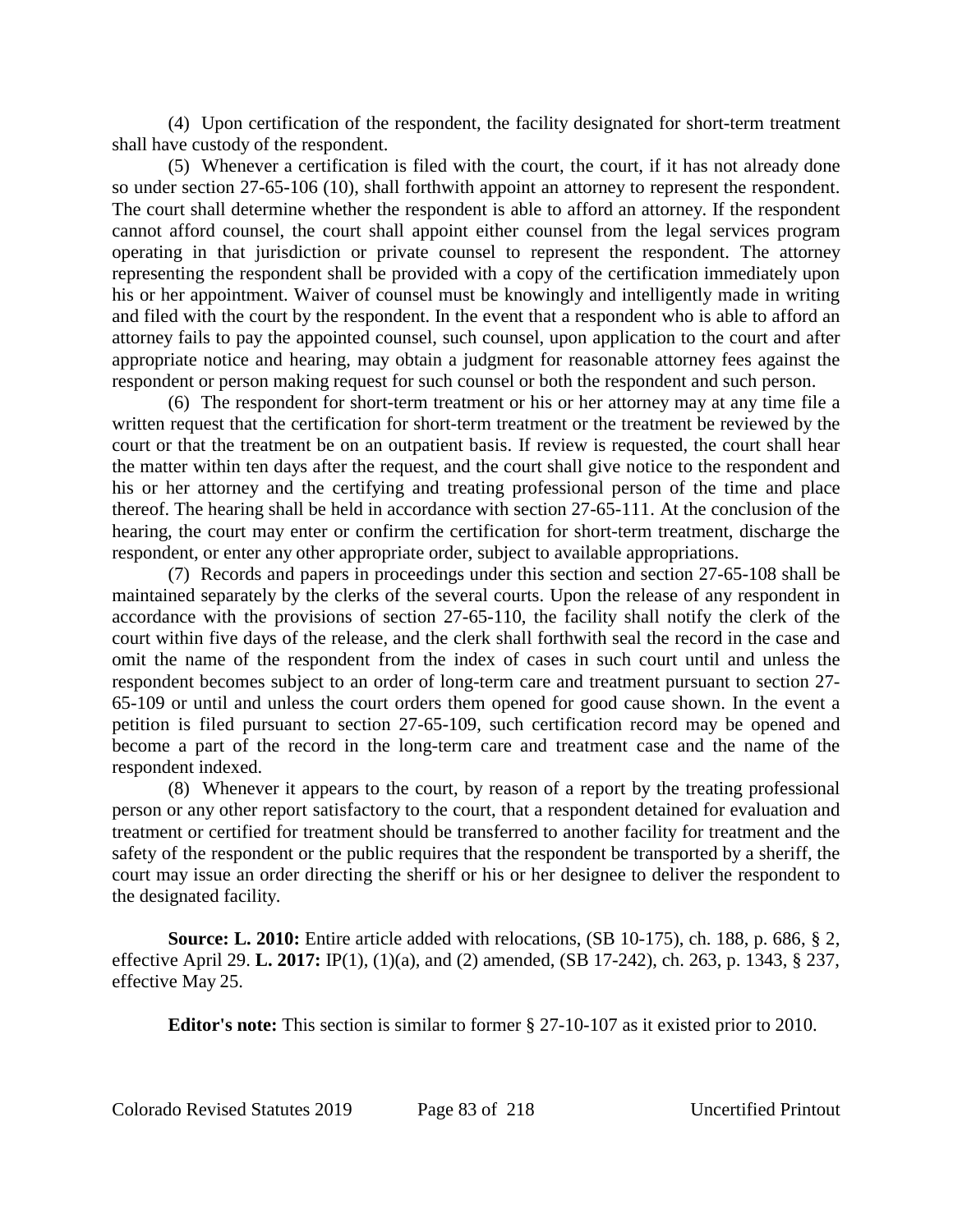**Cross references:** For the legislative declaration in SB 17-242, see section 1 of chapter 263, Session Laws of Colorado 2017.

**27-65-108. Extension of short-term treatment.** If the professional person in charge of the evaluation and treatment believes that a period longer than three months is necessary for treatment of the respondent, he or she shall file with the court an extended certification. No extended certification for treatment shall be for a period of more than three months. The respondent shall be entitled to a hearing on the extended certification under the same conditions as in an original certification. The attorney initially representing the respondent shall continue to represent that person, unless the court appoints another attorney.

**Source: L. 2010:** Entire article added with relocations, (SB 10-175), ch. 188, p. 688, § 2, effective April 29.

**Editor's note:** This section is similar to former § 27-10-108 as it existed prior to 2010.

**27-65-109. Long-term care and treatment of persons with mental health disorders procedure.** (1) Whenever a respondent has received short-term treatment for five consecutive months pursuant to the provisions of sections 27-65-107 and 27-65-108, the professional person in charge of the evaluation and treatment may file a petition with the court for long-term care and treatment of the respondent under the following conditions:

(a) The professional staff of the agency or facility providing short-term treatment has analyzed the respondent's condition and has found that the respondent has a mental health disorder and, as a result of the mental health disorder, is a danger to others or to himself or herself or is gravely disabled.

(b) The respondent has been advised of the availability of, but has not accepted, voluntary treatment; but, if reasonable grounds exist to believe that the respondent will not remain in a voluntary treatment program, his or her acceptance of voluntary treatment shall not preclude an order pursuant to this section.

(c) The facility that will provide long-term care and treatment has been designated or approved by the executive director to provide the care and treatment.

(2) Every petition for long-term care and treatment shall include a request for a hearing before the court prior to the expiration of six months from the date of original certification. A copy of the petition shall be delivered personally to the respondent for whom long-term care and treatment is sought and mailed to his or her attorney of record simultaneously with the filing thereof.

(3) Within ten days after receipt of the petition, the respondent or his or her attorney may request a jury trial by filing a written request therefor with the court.

(4) The court or jury shall determine whether the conditions of subsection (1) of this section are met and whether the respondent has a mental health disorder and, as a result of the mental health disorder, is a danger to others or to himself or herself or is gravely disabled. The court shall thereupon issue an order of long-term care and treatment for a term not to exceed six months, or it shall discharge the respondent for whom long-term care and treatment was sought, or it shall enter any other appropriate order, subject to available appropriations. An order for long-term care and treatment must grant custody of the respondent to the department for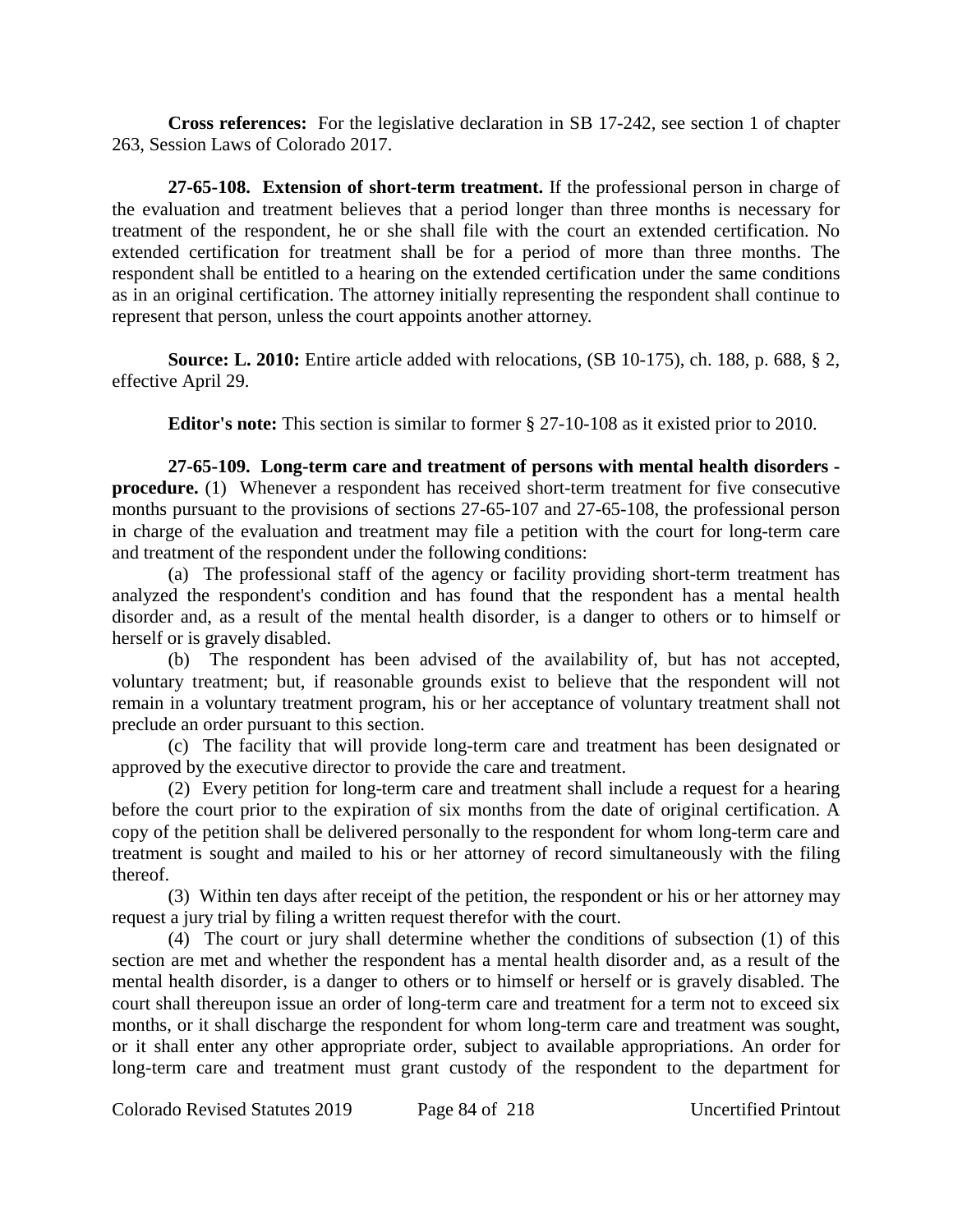placement with an agency or facility designated by the executive director to provide long-term care and treatment. When a petition contains a request that a specific legal disability be imposed or that a specific legal right be deprived, the court may order the disability imposed or the right deprived if the court or a jury has determined that the respondent has a mental health disorder or is gravely disabled and that, by reason thereof, the person is unable to competently exercise said right or perform the function as to which the disability is sought to be imposed. Any interested person may ask leave of the court to intervene as a copetitioner for the purpose of seeking the imposition of a legal disability or the deprivation of a legal right.

(5) An original order of long-term care and treatment or any extension of such order expires on the date specified, unless further extended as provided in this subsection (5). If an extension is being sought, the professional person in charge of the evaluation and treatment shall certify to the court at least thirty days prior to the expiration date of the order in force that an extension of the order is necessary for the care and treatment of the respondent subject to the order in force, and a copy of the certification must be delivered to the respondent and simultaneously mailed to his or her attorney of record. At least twenty days before the expiration of the order, the court shall give written notice to the respondent and his or her attorney of record that a hearing upon the extension may be had before the court or a jury upon written request to the court within ten days after receipt of the notice. If a hearing is not requested by the respondent within such time, the court may proceed ex parte. If a hearing is timely requested, it must be held before the expiration date of the order in force. If the court or jury finds that the conditions of subsection (1) of this section continue to be met and that the respondent has a mental health disorder and, as a result of the mental health disorder, is a danger to others or to himself or herself or is gravely disabled, the court shall issue an extension of the order. Any extension must not exceed six months, but there may be as many extensions as the court orders pursuant to this section.

**Source: L. 2010:** Entire article added with relocations, (SB 10-175), ch. 188, p. 688, § 2, effective April 29. **L. 2017:** IP(1), (1)(a), (4), and (5) amended, (SB 17-242), ch. 263, p. 1344, § 238, effective May 25.

**Editor's note:** This section is similar to former § 27-10-109 as it existed prior to 2010.

**Cross references:** For the legislative declaration in SB 17-242, see section 1 of chapter 263, Session Laws of Colorado 2017.

**27-65-110. Termination of short-term and long-term treatment - escape.** (1) An original certification for short-term treatment under section 27-65-107, or an extended certification under section 27-65-108, or an order for long-term care and treatment or any extension thereof shall terminate as soon as, in the opinion of the professional person in charge of treatment of the respondent, the respondent has received sufficient benefit from such treatment for him or her to leave. Whenever a certification or extended certification is terminated under this section, the professional person in charge of providing treatment shall so notify the court in writing within five days of such termination. Such professional person may also prescribe day care, night care, or any other similar mode of treatment prior to termination.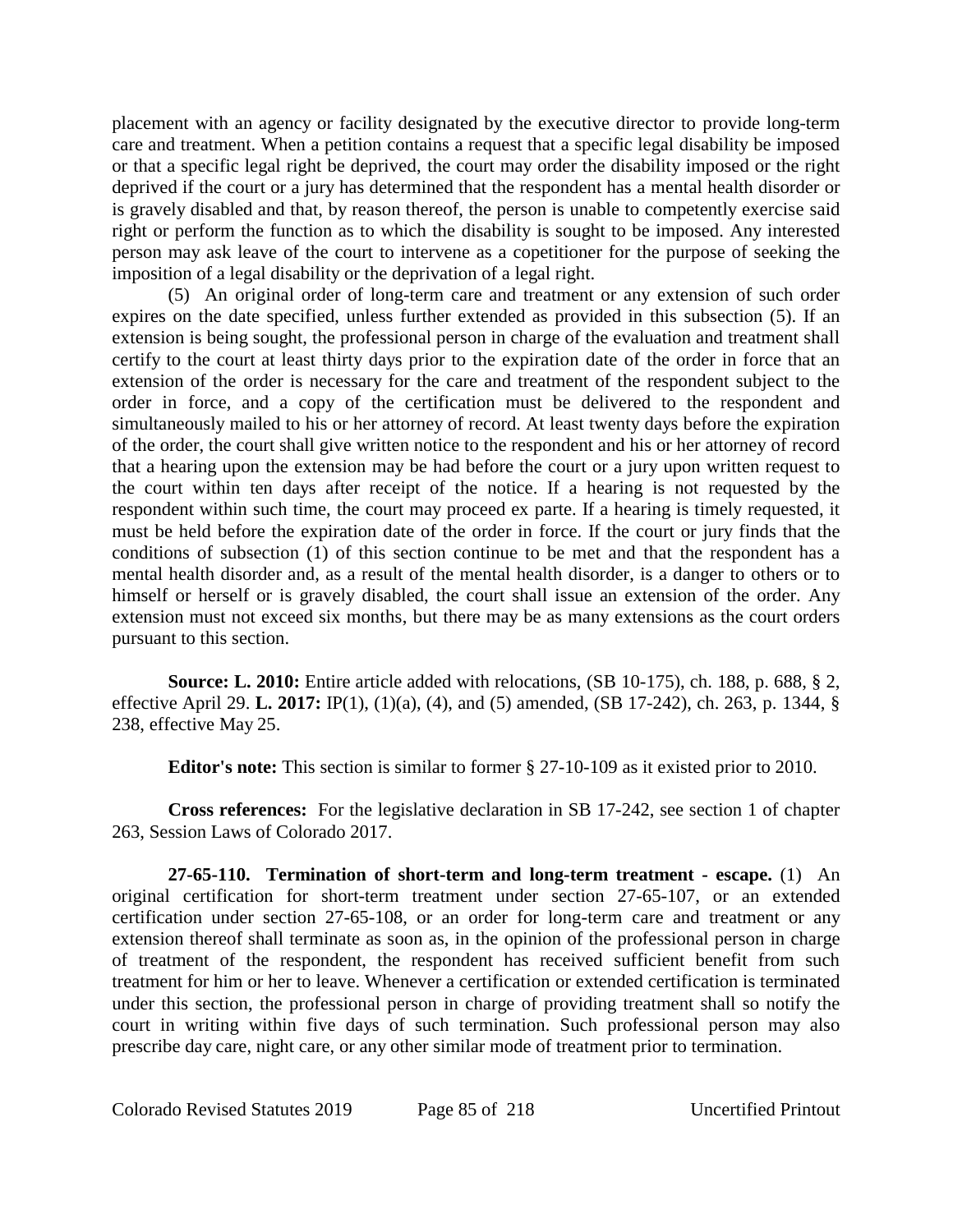(2) Before termination, an escaped respondent may be returned to the facility by order of the court without a hearing or by the superintendent or director of such facility without order of court. After termination, a respondent may be returned to the institution only in accordance with the provisions of this article.

**Source: L. 2010:** Entire article added with relocations, (SB 10-175), ch. 188, p. 689, § 2, effective April 29.

**Editor's note:** This section is similar to former § 27-10-110 as it existed prior to 2010.

**27-65-111. Hearing procedures - jurisdiction.** (1) Hearings before the court pursuant to section 27-65-107, 27-65-108, or 27-65-109 are conducted in the same manner as other civil proceedings before the court. The burden of proof is on the person or facility seeking to detain the respondent. The court or jury shall determine that the respondent is in need of care and treatment only if the court or jury finds by clear and convincing evidence that the person has a mental health disorder and, as a result of the mental health disorder, is a danger to others or to himself or herself or is gravely disabled.

(2) The court, after consultation with respondent's counsel to obtain counsel's recommendations, may appoint a professional person to examine the respondent for whom shortterm treatment or long-term care and treatment is sought and to testify at the hearing before the court as to the results of his or her examination. The court-appointed professional person shall act solely in an advisory capacity, and no presumption shall attach to his or her findings.

(3) Every respondent subject to an order for short-term treatment or long-term care and treatment shall be advised of his or her right to appeal the order by the court at the conclusion of any hearing as a result of which such an order may be entered.

(4) The court in which the petition is filed under section 27-65-106 or the certification is filed under section 27-65-107 shall be the court of original jurisdiction and of continuing jurisdiction for any further proceedings under this article. When the convenience of the parties and the ends of justice would be promoted by a change in the court having jurisdiction, the court may order a transfer of the proceeding to another county. Until further order of the transferee court, if any, it shall be the court of continuing jurisdiction.

(5) (a) In the event that a respondent or a person found not guilty by reason of impaired mental condition pursuant to section 16-8-103.5 (5), C.R.S., or by reason of insanity pursuant to section 16-8-105 (4) or 16-8-105.5, C.R.S., refuses to accept medication, the court having jurisdiction of the action pursuant to subsection (4) of this section, the court committing the person or defendant to the custody of the department pursuant to section 16-8-103.5 (5), 16-8- 105 (4), or 16-8-105.5, C.R.S., or the court of the jurisdiction in which the designated facility treating the respondent or person is located shall have jurisdiction and venue to accept a petition by a treating physician and to enter an order requiring that the respondent or person accept such treatment or, in the alternative, that the medication be forcibly administered to him or her. The court of the jurisdiction in which the designated facility is located shall not exercise its jurisdiction without the permission of the court that committed the person to the custody of the department. Upon the filing of such a petition, the court shall appoint an attorney, if one has not been appointed, to represent the respondent or person and hear the matter within ten days.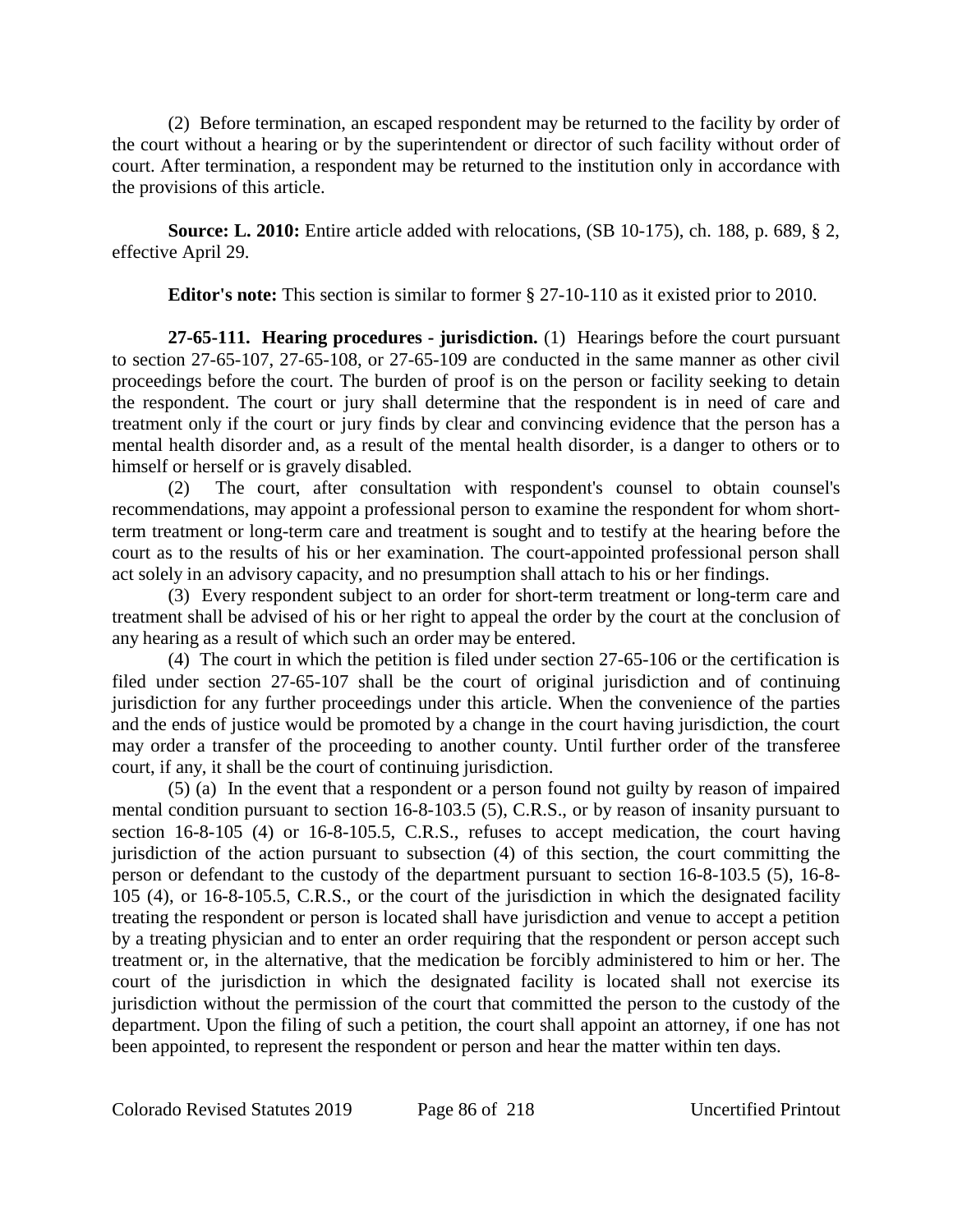(b) In any case brought under paragraph (a) of this subsection (5) in a court for the county in which the treating facility is located, the county where the proceeding was initiated pursuant to subsection (4) of this section or the court committing the person to the custody of the department pursuant to section 16-8-103.5 (5), 16-8-105 (4), or 16-8-105.5, C.R.S., shall either reimburse the county in which the proceeding pursuant to this subsection (5) was filed and in which the proceeding was held for the reasonable costs incurred in conducting the proceeding or conduct the proceeding itself using its own personnel and resources, including its own district or county attorney, as the case may be.

(c) In the case of a defendant who is found incompetent to proceed pursuant to section 16-8.5-103, C.R.S., and who refuses to accept medication, the jurisdiction for the petition for involuntary treatment procedures shall be as set forth in section 16-8.5-112, C.R.S.

(6) All proceedings under this article, including proceedings to impose a legal disability pursuant to section 27-65-127, shall be conducted by the district attorney of the county where the proceeding is held or by a qualified attorney acting for the district attorney appointed by the district court for that purpose; except that, in any county or in any city and county having a population exceeding fifty thousand persons, the proceedings shall be conducted by the county attorney or by a qualified attorney acting for the county attorney appointed by the district court. In any case in which there has been a change of venue to a county other than the county of residence of the respondent or the county in which the certification proceeding was commenced, the county from which the proceeding was transferred shall either reimburse the county to which the proceeding was transferred and in which the proceeding was held for the reasonable costs incurred in conducting the proceeding or conduct the proceeding itself using its own personnel and resources, including its own district or county attorney, as the case may be. Upon request of a guardian appointed pursuant to article 14 of title 15, C.R.S., the guardian may intervene in any proceeding under this article concerning his or her ward and, through counsel, may present evidence and represent to the court the views of the guardian concerning the appropriate disposition of the case.

**Source: L. 2010:** Entire article added with relocations, (SB 10-175), ch. 188, p. 690, § 2, effective April 29. **L. 2017:** (1) amended, (SB 17-242), ch. 263, p. 1345, § 239, effective May 25.

**Editor's note:** This section is similar to former § 27-10-111 as it existed prior to 2010.

**Cross references:** For the legislative declaration in SB 17-242, see section 1 of chapter 263, Session Laws of Colorado 2017.

**27-65-112. Appeals.** Appellate review of any order of short-term treatment or long-term care and treatment may be had as provided in the Colorado appellate rules. Such appeal shall be advanced upon the calendar of the appellate court and shall be decided at the earliest practicable time. Pending disposition by the appellate court, it may make such order as it may consider proper in the premises relating to the care and custody of the respondent.

**Source: L. 2010:** Entire article added with relocations, (SB 10-175), ch. 188, p. 691, § 2, effective April 29.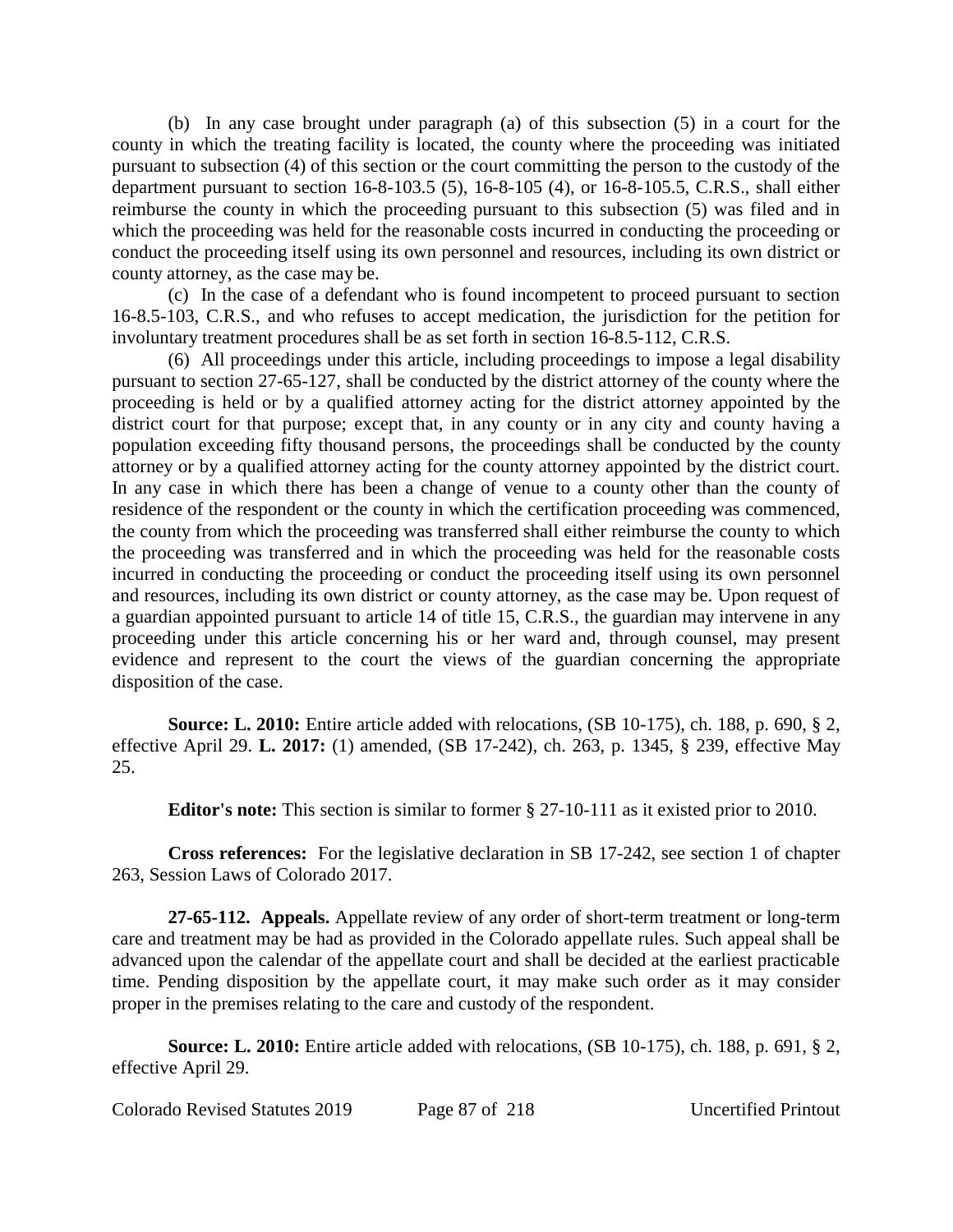**Editor's note:** This section is similar to former § 27-10-112 as it existed prior to 2010.

**27-65-113. Habeas corpus.** Any person detained pursuant to this article shall be entitled to an order in the nature of habeas corpus upon proper petition to any court generally empowered to issue orders in the nature of habeas corpus.

**Source: L. 2010:** Entire article added with relocations, (SB 10-175), ch. 188, p. 691, § 2, effective April 29.

**Editor's note:** This section is similar to former § 27-10-113 as it existed prior to 2010.

**27-65-114. Restoration of rights.** Any person who, by reason of a judicial decree entered by a court of this state prior to July 1, 1975, is adjudicated as a person with a mental illness shall be deemed to have been restored to legal capacity and competency.

**Source: L. 2010:** Entire article added with relocations, (SB 10-175), ch. 188, p. 691, § 2, effective April 29.

**Editor's note:** This section is similar to former § 27-10-114 as it existed prior to 2010.

**27-65-115. Discrimination.** No person who has received evaluation or treatment under any provisions of this article shall be discriminated against because of such status. For purposes of this section, "discrimination" means giving any undue weight to the fact of hospitalization or outpatient care and treatment unrelated to a person's present capacity to meet standards applicable to all persons. Any person who suffers injury by reason of a violation of this section shall have a civil cause of action.

**Source: L. 2010:** Entire article added with relocations, (SB 10-175), ch. 188, p. 692, § 2, effective April 29.

**Editor's note:** This section is similar to former § 27-10-115 as it existed prior to 2010.

**27-65-116. Right to treatment.** (1) (a) Any person receiving evaluation or treatment under any of the provisions of this article is entitled to medical and psychiatric care and treatment, with regard to services listed in section 27-66-101 and services listed in rules authorized by section 27-66-102, suited to meet his or her individual needs, delivered in such a way as to keep him or her in the least restrictive environment, and delivered in such a way as to include the opportunity for participation of family members in his or her program of care and treatment when appropriate, all subject to available appropriations. Nothing in this paragraph (a) shall create any right with respect to any person other than the person receiving evaluation, care, or treatment. The professional person and the agency or facility providing evaluation, care, or treatment shall keep records detailing all care and treatment received by such person, and such records shall be made available, upon that person's written authorization, to his or her attorney or his or her personal physician. Such records shall be permanent records and retained in accordance with the provisions of section 27-65-121 (4).

Colorado Revised Statutes 2019 Page 88 of 218 Uncertified Printout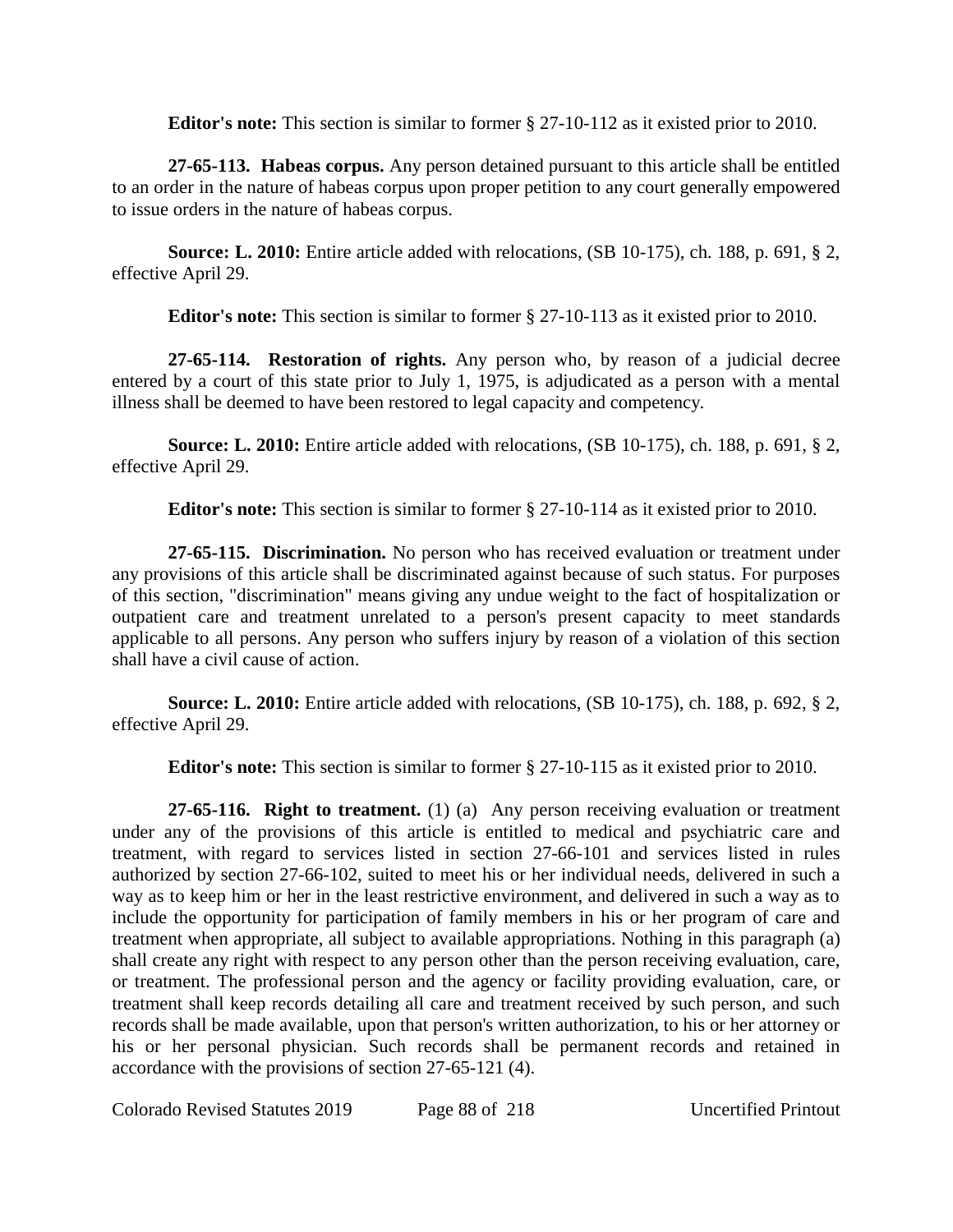(b) Any person receiving evaluation or treatment under any of the provisions of this article is entitled to petition the court pursuant to the provisions of section 13-45-102, C.R.S., subject to available appropriations, for release to a less restrictive setting within or without a treating facility or release from a treating facility when adequate medical and psychiatric care and treatment is not administered.

(2) The department shall adopt regulations to assure that each agency or facility providing evaluation, care, or treatment shall require the following:

(a) Consent for specific therapies and major medical treatment in the nature of surgery. The nature of the consent, by whom it is given, and under what conditions, shall be determined by rules of the department.

(b) The order of a physician for any treatment or specific therapy based on appropriate medical examinations;

(c) Notation in the patient's treatment record of periodic examinations, evaluations, orders for treatment, and specific therapies signed by personnel involved;

(d) Conduct according to the guidelines contained in the regulations of the federal government and the department with regard to clinical investigations, research, experimentation, and testing of any kind; and

(e) Documentation of the findings, conclusions, and decisions in any administrative review of a decision to release or withhold the information requested by a family member pursuant to section 27-65-121 (1)(g) or (1)(h) and documentation of any information given to a family member.

**Source: L. 2010:** Entire article added with relocations, (SB 10-175), ch. 188, p. 692, § 2, effective April 29.

**Editor's note:** This section is similar to former § 27-10-116 as it existed prior to 2010.

**27-65-117. Rights of persons receiving evaluation, care, or treatment.** (1) Each person receiving evaluation, care, or treatment under any provision of this article has the following rights and shall be advised of such rights by the facility:

(a) To receive and send sealed correspondence. No incoming or outgoing correspondence shall be opened, delayed, held, or censored by the personnel of the facility.

(b) To have access to letter-writing materials, including postage, and to have staff members of the facility assist him or her if unable to write, prepare, and mail correspondence;

(c) To have ready access to telephones, both to make and to receive calls in privacy;

(d) To have frequent and convenient opportunities to meet with visitors. Each person may see his or her attorney, clergyman, or physician at any time.

(e) To wear his or her own clothes, keep and use his or her own personal possessions, and keep and be allowed to spend a reasonable sum of his or her own money.

(2) A person's rights under subsection (1) of this section may be denied for good cause only by the professional person providing treatment. Denial of any right shall in all cases be entered into the person's treatment record. Information pertaining to a denial of rights contained in the person's treatment record shall be made available, upon request, to the person or his or her attorney.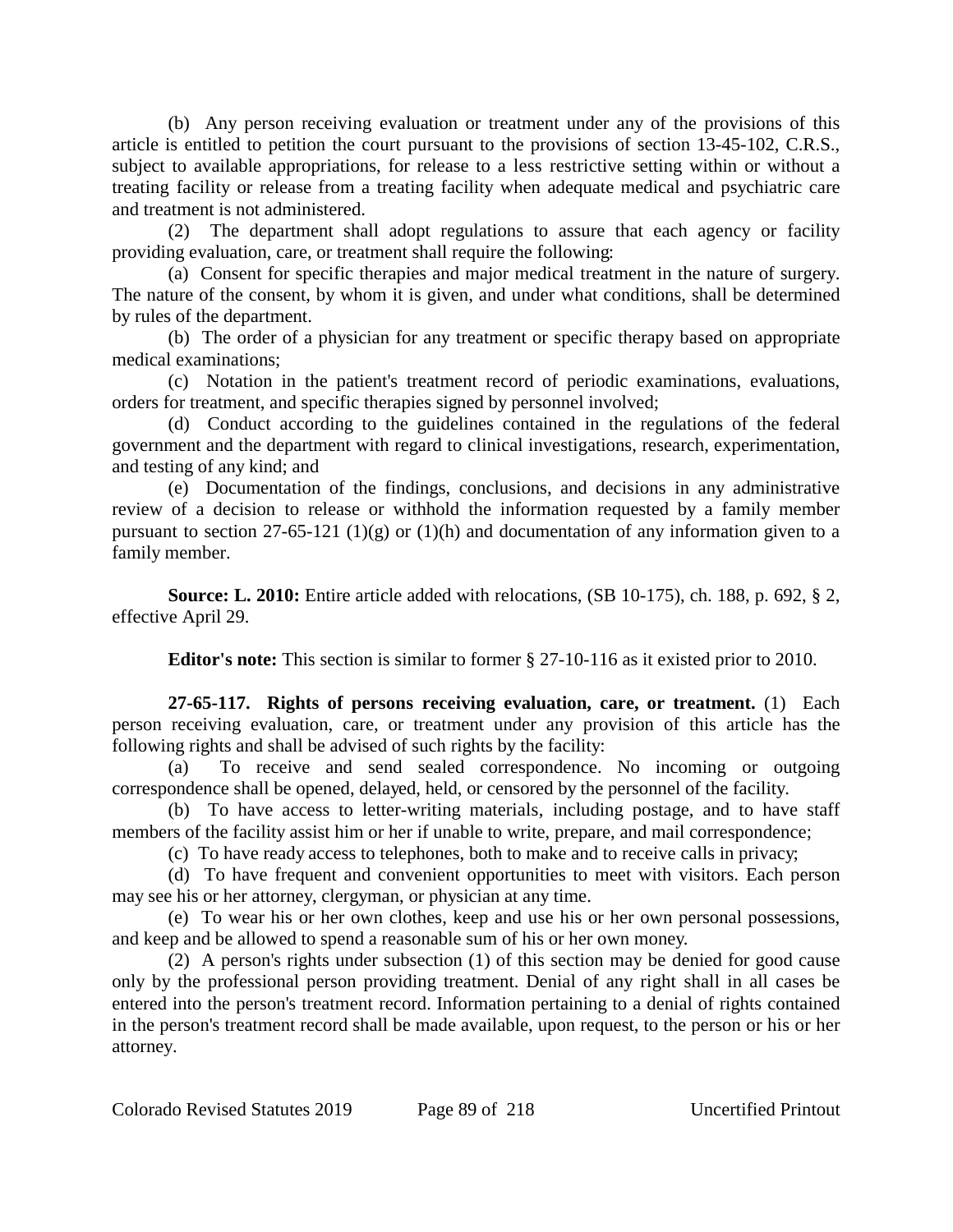(3) No person admitted to or in a facility shall be fingerprinted unless required by other provisions of law.

(4) A person may be photographed upon admission for identification and the administrative purposes of the facility. The photographs shall be confidential and shall not be released by the facility except pursuant to court order. No other nonmedical photographs shall be taken or used without appropriate consent or authorization.

(5) Any person receiving evaluation or treatment under any of the provisions of this article is entitled to a written copy of all his or her rights enumerated in this section, and a minor child shall receive written notice of his or her rights as provided in section 27-65-103 (7)(g). A list of such rights shall be prominently posted in all evaluation and treatment facilities.

**Source: L. 2010:** Entire article added with relocations, (SB 10-175), ch. 188, p. 693, § 2, effective April 29.

**Editor's note:** This section is similar to former § 27-10-117 as it existed prior to 2010.

**Cross references:** For rights of persons in custody upon criminal charges, see part 4 of article 3 of title 16.

**27-65-118. Administration or monitoring of medications to persons receiving care.** The executive director has the power to direct the administration or monitoring of medications in conformity with part 3 of article 1.5 of title 25, C.R.S., to persons receiving treatment in facilities created pursuant to this article.

**Source: L. 2010:** Entire article added with relocations, (SB 10-175), ch. 188, p. 693, § 2, effective April 29.

**Editor's note:** This section is similar to former § 27-10-117.5 as it existed prior to 2010.

**27-65-119. Employment of persons in a facility - rules.** The department shall adopt rules governing the employment and compensation therefor of persons receiving care or treatment under any provision of this article. The department shall establish standards for reasonable compensation for such employment.

**Source: L. 2010:** Entire article added with relocations, (SB 10-175), ch. 188, p. 694, § 2, effective April 29.

**Editor's note:** This section is similar to former § 27-10-118 as it existed prior to 2010.

**27-65-120. Voting in public elections.** Any person receiving evaluation, care, or treatment under this article shall be given the opportunity to exercise his or her right to register and to vote in primary and general elections. The agency or facility providing evaluation, care, or treatment shall assist such persons, upon their request, to obtain voter registration forms and mail ballots and to comply with any other prerequisite for voting.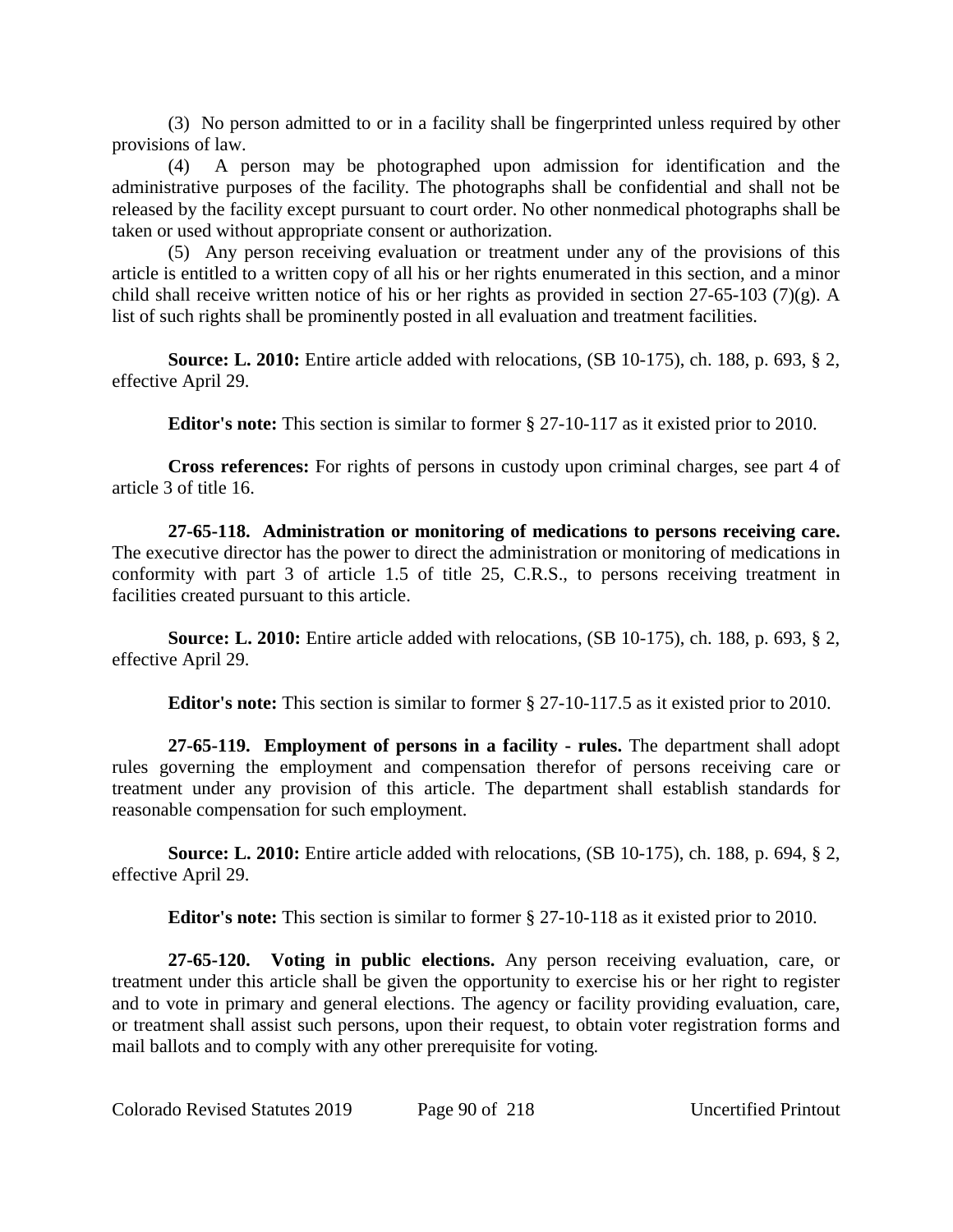**Source: L. 2010:** Entire article added with relocations, (SB 10-175), ch. 188, p. 694, § 2, effective April 29. **L. 2013:** Entire section amended, (HB 13-1303), ch. 185, p. 750, § 131, effective May 10.

**Editor's note:** This section is similar to former § 27-10-119 as it existed prior to 2010.

**Cross references:** In 2013, this section was amended by the "Voter Access and Modernized Elections Act". For the short title and legislative declaration, see sections 1 and 2 of chapter 185, Session Laws of Colorado 2013.

**27-65-121. Records.** (1) Except as provided in subsection (2) of this section, all information obtained and records prepared in the course of providing any services pursuant to this article 65 to individuals pursuant to any provision of this article 65 are confidential and privileged matter. The information and records may be disclosed only:

(a) In communications between qualified professional personnel in the provision of services or appropriate referrals;

(b) When the recipient of services designates persons to whom information or records may be released; but, if a recipient of services is a ward or conservatee and his or her guardian or conservator designates, in writing, persons to whom records or information may be disclosed, the designation shall be valid in lieu of the designation by the recipient; except that nothing in this section shall be construed to compel a physician, psychologist, social worker, nurse, attorney, or other professional personnel to reveal information that has been given to him or her in confidence by members of a patient's family or other informants;

(c) To the extent necessary to make claims on behalf of a recipient of aid, insurance, or medical assistance to which he or she may be entitled;

(d) If the department has promulgated rules for the conduct of research. Such rules shall include, but not be limited to, the requirement that all researchers must sign an oath of confidentiality. All identifying information concerning individual patients, including names, addresses, telephone numbers, and social security numbers, shall not be disclosed for research purposes.

(e) To the courts, as necessary to the administration of the provisions of this article;

(f) To persons authorized by an order of court after notice and opportunity for hearing to the person to whom the record or information pertains and the custodian of the record or information pursuant to the Colorado rules of civil procedure;

(g) To adult family members upon admission of a person with a mental health disorder for inpatient or residential care and treatment. The only information that may be released pursuant to this subsection  $(1)(g)$  is the location and fact of admission of the person with a mental health disorder who is receiving care and treatment. The disclosure of location is governed by the procedures in section 27-65-122 and is subject to review pursuant to section 27- 65-122.

(h) To adult family members actively participating in the care and treatment of a person with a mental health disorder regardless of the length of the participation. The information released pursuant to this subsection (1)(h) is limited to one or more of the following: The diagnosis, the prognosis, the need for hospitalization and anticipated length of stay, the discharge plan, the medication administered and side effects of the medication, and the short-term and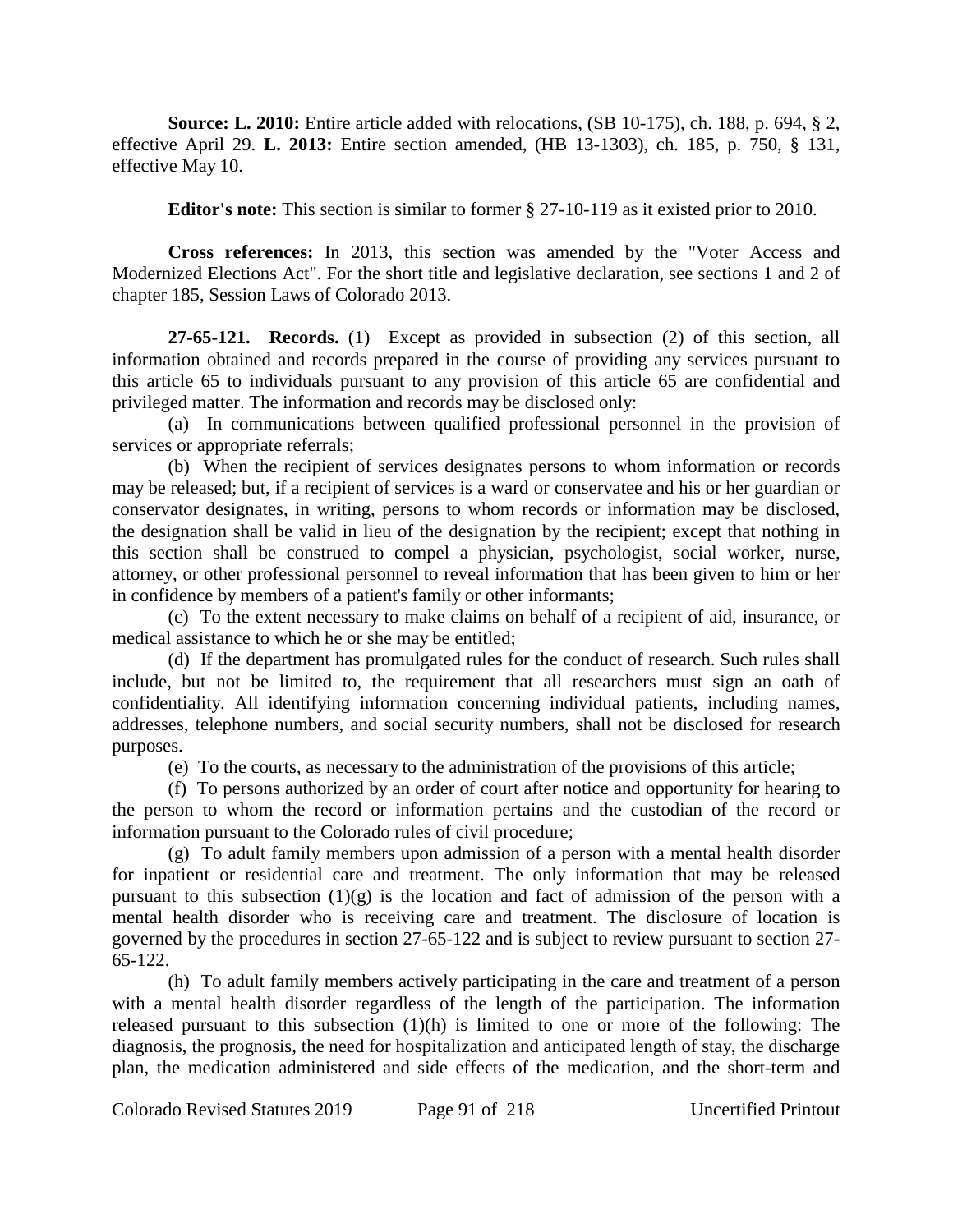long-term treatment goals. The disclosure is governed by the procedures in section 27-65-122 (2) and is subject to review pursuant to section 27-65-122.

(i) In accordance with state and federal law to the agency designated pursuant to the federal "Protection and Advocacy for Individuals with Mental Illness Act", 42 U.S.C. sec. 10801 et seq., as the governor's protection and advocacy system for Colorado.

(2) Nothing in paragraph (g) or (h) of subsection (1) of this section shall be deemed to preclude the release of information to a parent concerning his or her minor child.

(3) (a) Nothing in this article shall be construed as rendering privileged or confidential any information, except written medical records and information that is privileged under section 13-90-107, C.R.S., concerning observed behavior that constitutes a criminal offense committed upon the premises of any facility providing services under this article or any criminal offense committed against any person while performing or receiving services under this article.

(b) The provisions of subsection (1) of this section shall not apply to physicians or psychologists eligible to testify concerning a criminal defendant's mental condition pursuant to section 16-8-103.6, C.R.S.

(4) (a) All facilities shall maintain and retain permanent records, including all applications as required pursuant to section 27-65-105 (3).

(b) Outpatient or ambulatory care facilities shall retain all records for a minimum of seven years after discharge from the facility for persons who were eighteen years of age or older when admitted to the facility, or until twenty-five years of age for persons who were under eighteen years of age when admitted to the facility.

(c) Inpatient or hospital care facilities shall retain all records for a minimum of ten years after discharge from the facility for persons who were eighteen years of age or older when admitted to the facility, or until twenty-eight years of age for persons who were under eighteen years of age when admitted to the facility.

(5) Nothing in this section shall be construed to prohibit or limit the sharing of information by a state institution of higher education police department to authorized university administrators pursuant to section 23-5-141, C.R.S.

**Source: L. 2010:** Entire article added with relocations, (SB 10-175), ch. 188, p. 694, § 2, effective April 29. **L. 2011:** (5) added, (HB 11-1169), ch. 119, p. 374, § 3, effective April 20. **L. 2017:** IP(1), (1)(g), and (1)(h) amended, (SB 17-242), ch. 263, p. 1345, § 240, effective May 25. **L. 2018:** (1)(i) amended, (SB 18-091), ch. 35, p. 390, § 35, effective August 8.

**Editor's note:** This section is similar to former § 27-10-120 as it existed prior to 2010.

**Cross references:** (1) For privilege of communication of physicians generally, see §§ 13-90-107 (1)(d) and 13-90-108.

(2) For the legislative declaration in SB 17-242, see section 1 of chapter 263, Session Laws of Colorado 2017. For the legislative declaration in SB 18-091, see section 1 of chapter 35, Session Laws of Colorado 2018.

**27-65-122. Request for release of information - procedures - review of a decision concerning release of <b>information.** (1) When a family member requests the location and fact of admission of a person with a mental health disorder pursuant to section  $27-65-121$  (1)(g), the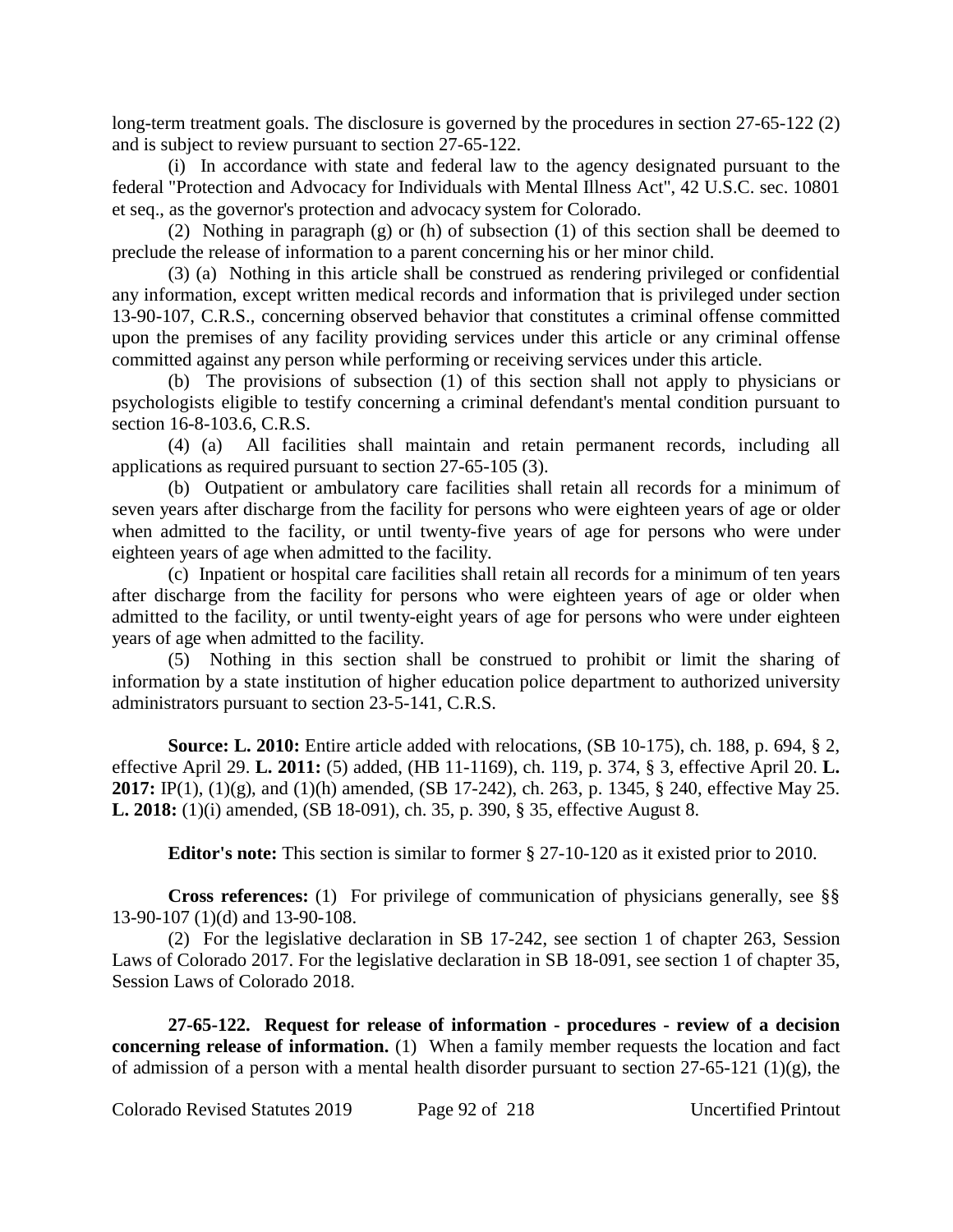treating professional person or his or her designee, who must be a professional person, shall decide whether to release or withhold such information. The location must be released unless the treating professional person or his or her designee determines, after an interview with the person with a mental health disorder, that release of the information to a particular family member would not be in the best interests of the person with a mental health disorder. Any decision to withhold information requested pursuant to section 27-65-121 (1)(g) is subject to administrative review pursuant to this section upon request of a family member or the person with a mental health disorder. The treating facility shall make a record of the information given to a family member pursuant to this subsection (1). For the purposes of this subsection (1), an adult person having a similar relationship to a person with a mental health disorder as a spouse, parent, child, or sibling of a person with a mental health disorder may also request the location and fact of admission concerning a person with a mental health disorder.

(2) (a) When a family member requests information pursuant to section 27-65-121 (1)(h) concerning a person with a mental health disorder, the treating professional person or his or her designee shall determine whether the person with a mental health disorder is capable of making a rational decision in weighing his or her confidentiality interests and the care and treatment interests implicated by the release of information. The treating professional person or his or her designee shall then determine whether the person with a mental health disorder consents or objects to the release of information. Information must be released or withheld in the following circumstances:

(I) If the treating professional person or his or her designee makes a finding that the person with a mental health disorder is capable of making a rational decision concerning his or her interests and the person with a mental health disorder consents to the release of information, the treating professional person or his or her designee shall order the release of the information unless he or she determines that the release would not be in the best interests of the person with a mental health disorder.

(II) If the treating professional person or his or her designee makes a finding that the person with a mental health disorder is capable of making a rational decision concerning his or her interests and the person with a mental health disorder objects to the release of information, the treating professional person or his or her designee shall not order the release of the information.

(III) If the treating professional person or his or her designee makes a finding that the person with a mental health disorder is not capable of making a rational decision concerning his or her interests, the treating professional person or his or her designee may order the release of the information if he or she determines that the release would be in the best interests of the person with a mental health disorder.

(IV) Any determination as to capacity pursuant to this subsection (2)(a) must be used only for the limited purpose of this subsection (2)(a).

(b) A decision by a treating professional person or his or her designee concerning the capability of a person with a mental health disorder pursuant to subsection  $(2)(a)(III)$  of this section is subject to administrative review upon the request of the person with a mental health disorder. A decision by a treating professional person or his or her designee to order the release or withholding of information pursuant to subsection  $(2)(a)(III)$  of this section is subject to administrative review upon the request of either a family member or the person with a mental health disorder.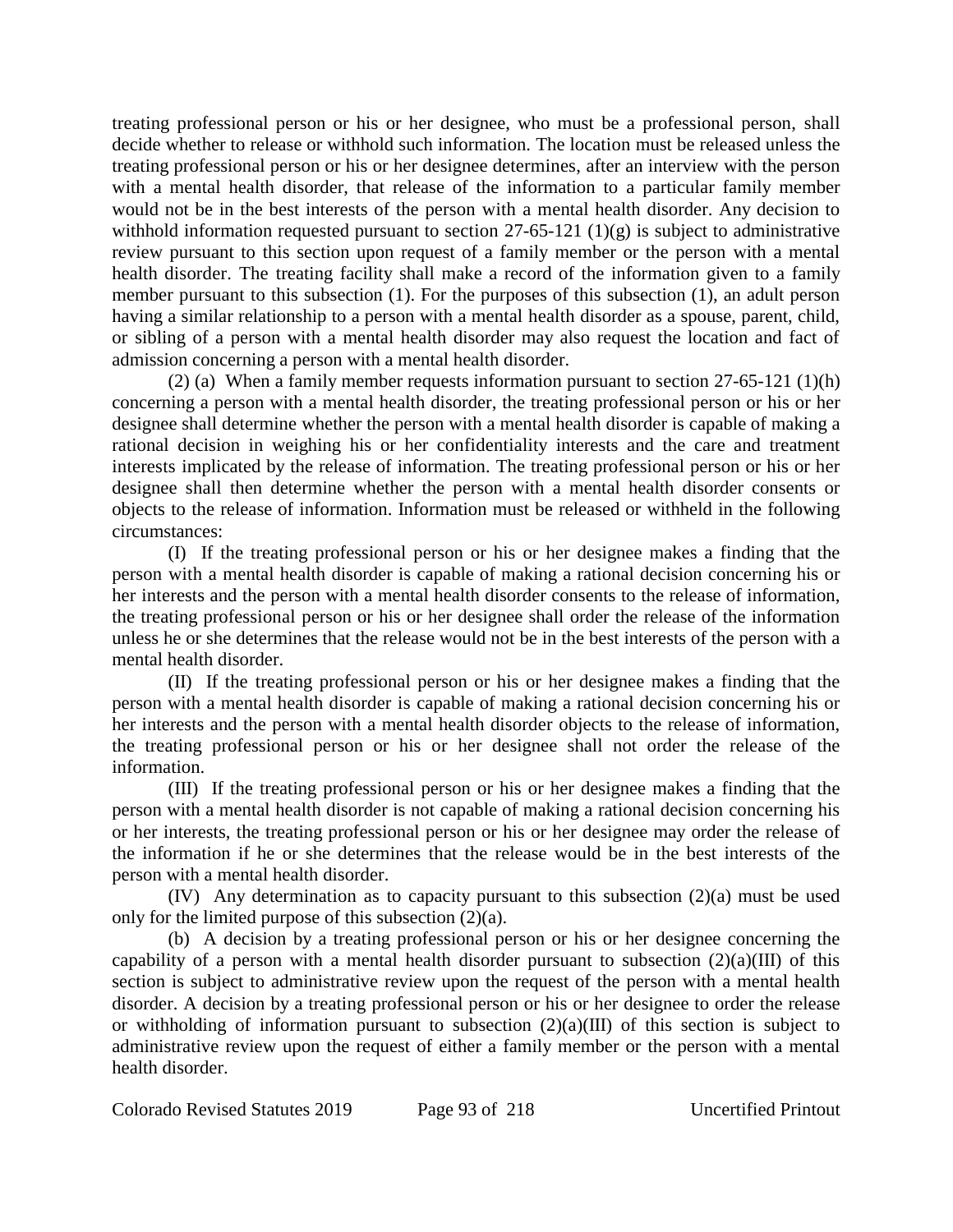(c) The director of the treating facility shall make a record of any information given to a family member pursuant to subsection  $(2)(a)$  of this section and section 27-65-121  $(1)(h)$ .

(3) When administrative review is requested either pursuant to subsection (1) or subsection (2)(b) of this section, the director of the facility providing care and treatment to the person with a mental health disorder shall cause an objective and impartial review of the decision to withhold or release information. The director of the facility shall conduct the review, if he or she is a professional person. If the director is not available or if the director cannot provide an objective and impartial review, the review shall be conducted by a professional person designated by the director of the facility. The review must include, but need not be limited to, an interview with the person with a mental health disorder. The facility providing care and treatment shall document the review of the decision.

(4) If a person with a mental health disorder objects to the release or withholding of information, the person with a mental health disorder and his or her attorney, if any, must be provided with information concerning the procedures for administrative review of a decision to release or withhold information. The person with a mental health disorder must be informed of any information proposed to be withheld or released and to whom and be given a reasonable opportunity to initiate the administrative review process before information concerning his or her care and treatment is released.

(5) A family member whose request for information is denied shall be provided with information concerning the procedures for administrative review of a decision to release or withhold information.

(6) A person with a mental health disorder may file a written request for review by the court of a decision made upon administrative review to release information to a family member requested pursuant to section 27-65-121 (1)(h) and proposed to be released pursuant to subsection (2) of this section. If judicial review is requested, the court shall hear the matter within ten days after the request, and the court shall give notice to the person with a mental health disorder and his or her attorney, the treating professional person, and the person who made the decision upon administrative review of the time and place of the hearing. The hearing must be conducted in the same manner as other civil proceedings before the court.

(7) In order to allow a person with a mental health disorder an opportunity to seek judicial review, the treating facility or the treating professional person or his or her designee shall not release information requested pursuant to section 27-65-121 (1)(h) until five days after the determination upon administrative review of the director or his or her designee is received by the person with a mental health disorder, and, once judicial review is requested, the treating facility or the treating professional person or his or her designee shall not release information except by court order. However, if the person with a mental health disorder indicates an intention not to appeal a determination upon administrative review that is adverse to him or her concerning the release of information, the information may be released less than five days after the determination upon review is received by the person with a mental health disorder.

(8) This section provides for the release of information only and shall not be deemed to authorize the release of the written medical record without authorization by the patient or as otherwise provided by law.

(9) For purposes of this section, the treating professional person's designee shall be a professional person.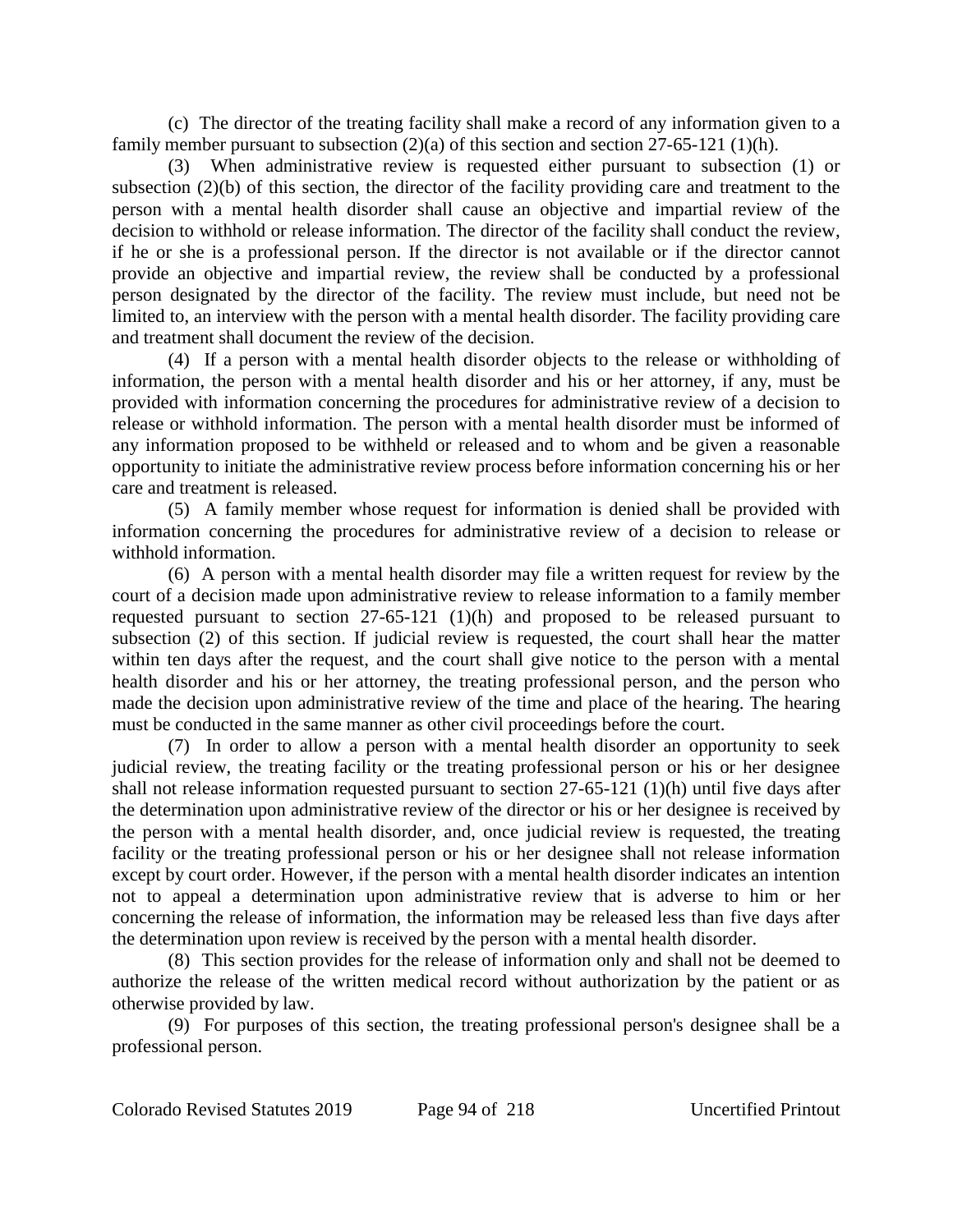**Source: L. 2010:** Entire article added with relocations, (SB 10-175), ch. 188, p. 695, § 2, effective April 29. **L. 2017:** (1), (2), (3), (4), (6), and (7) amended, (SB 17-242), ch. 263, p. 1345, § 241, effective May 25.

**Editor's note:** This section is similar to former § 27-10-120.5 as it existed prior to 2010.

**Cross references:** For the legislative declaration in SB 17-242, see section 1 of chapter 263, Session Laws of Colorado 2017.

**27-65-123. Treatment in federal facilities.** (1) If a person is certified under the provisions of this article and is eligible for hospital care or treatment by an agency of the United States and if a certificate of notification from said agency, showing that facilities are available and that the person is eligible for care or treatment therein, is received, the court may order him or her to be placed in the custody of the agency for hospitalization. When any person is admitted pursuant to an order of court to any hospital or institution operated by any agency of the United States within or without this state, the person shall be subject to the rules and regulations of the agency. The chief officer of any hospital or institution operated by an agency and in which the person is so hospitalized shall, with respect to the person, be vested with the same powers as the chief officer of the Colorado mental health institute at Pueblo with respect to detention, custody, transfer, conditional release, or discharge of patients. Jurisdiction shall be retained in the appropriate courts of this state to inquire into the mental condition of persons so hospitalized and to determine the necessity for continuance of their hospitalization.

(2) An order of a court of competent jurisdiction of another state, territory, or the District of Columbia, authorizing hospitalization of a person to any agency of the United States, shall have the same effect as to said person while in this state as in the jurisdiction in which the court entering the order is situated; the courts of the state or district issuing the order shall be deemed to have retained jurisdiction of the person so hospitalized for the purpose of inquiring into his or her mental condition and of determining the necessity for continuance of his or her hospitalization. Consent is hereby given to the application of the law of the state or district in which the court issuing the order for hospitalization is located, with respect to the authority of the chief officer of any hospital or institution operated in this state by any agency of the United States to retain custody, to transfer, to conditionally release, or to discharge the person hospitalized.

**Source: L. 2010:** Entire article added with relocations, (SB 10-175), ch. 188, p. 698, § 2, effective April 29.

**Editor's note:** This section is similar to former § 27-10-121 as it existed prior to 2010.

**27-65-124. Transfer of persons into and out of Colorado - reciprocal agreements.** The transfer of persons hospitalized voluntarily under the provisions of this article out of Colorado or under the laws of another jurisdiction into Colorado shall be governed by the provisions of the interstate compact on mental health.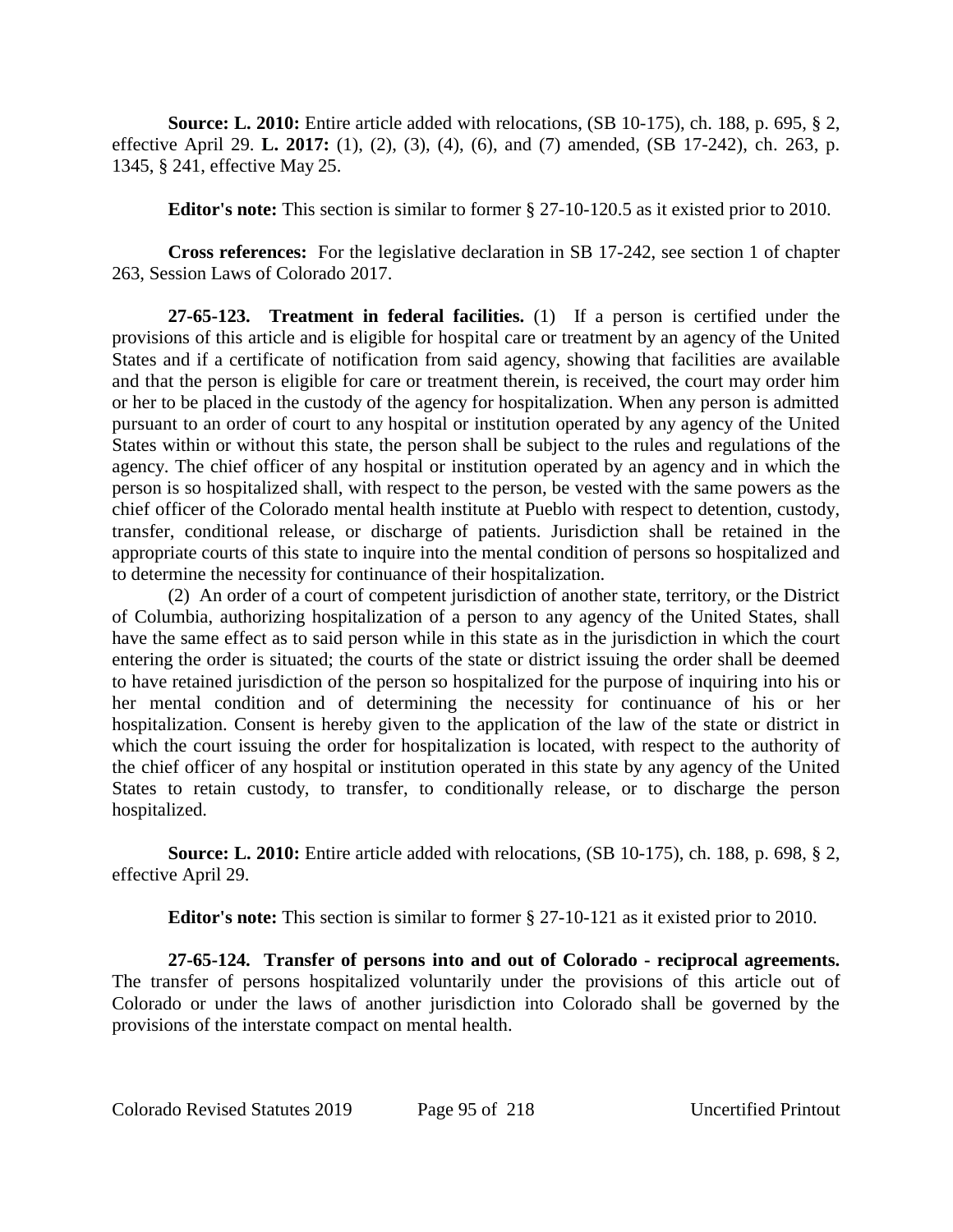**Source: L. 2010:** Entire article added with relocations, (SB 10-175), ch. 188, p. 698, § 2, effective April 29.

**Editor's note:** This section is similar to former § 27-10-122 as it existed prior to 2010.

**Cross references:** For the interstate compact on mental health, see part 10 of article 60 of title 24.

### **27-65-125. Criminal proceedings. (Repealed)**

**Source: L. 2010:** Entire article added with relocations, (SB 10-175), ch. 188, p. 698, § 2, effective April 29. **L. 2019:** Entire section repealed, (SB 19-223), ch. 227, p. 2290, § 13, effective July 1.

**Editor's note:** This section was similar to former § 27-10-123 as it existed prior to 2010.

**27-65-126. Application of this article.** The provisions of this article do not apply to or govern any proceedings commenced or concluded prior to July 1, 1975, with the exception of section 27-65-114. Any proceeding commenced prior to July 1, 1975, shall be administered and disposed of according to the provisions of law existing prior to July 1, 1975, in the same manner as if this article had not been enacted.

**Source: L. 2010:** Entire article added with relocations, (SB 10-175), ch. 188, p. 699, § 2, effective April 29.

**Editor's note:** This section is similar to former § 27-10-124 as it existed prior to 2010.

**27-65-127. Imposition of legal disability - deprivation of legal right - restoration.** (1) (a) When an interested person wishes to obtain a determination as to the imposition of a legal disability or the deprivation of a legal right for a person who has a mental health disorder and who is a danger to himself or herself or others, is gravely disabled, or is insane, as defined in section 16-8-101, and who is not then subject to proceedings pursuant to this article 65 or part 3 or part 4 of article 14 of title 15, the interested person may petition the court for a specific finding as to the legal disability or deprivation of a legal right. Actions commenced pursuant to this subsection (1) may include but are not limited to actions to determine contractual rights and rights with regard to the operation of motor vehicles.

(b) The petition shall set forth the disability to be imposed or the legal right to be deprived and the reasons therefor.

(2) The court may impose a legal disability or may deprive a person of a legal right only upon finding both of the following:

(a) That the respondent is a person with a mental health disorder and is a danger to himself or herself or others, gravely disabled, or insane, as defined in section 16-8-101;

(b) That the requested disability or deprivation is both necessary and desirable.

(3) To have a legal disability removed or a legal right restored, any interested person may file a petition with the court which made the original finding. No legal disability shall be

Colorado Revised Statutes 2019 Page 96 of 218 Uncertified Printout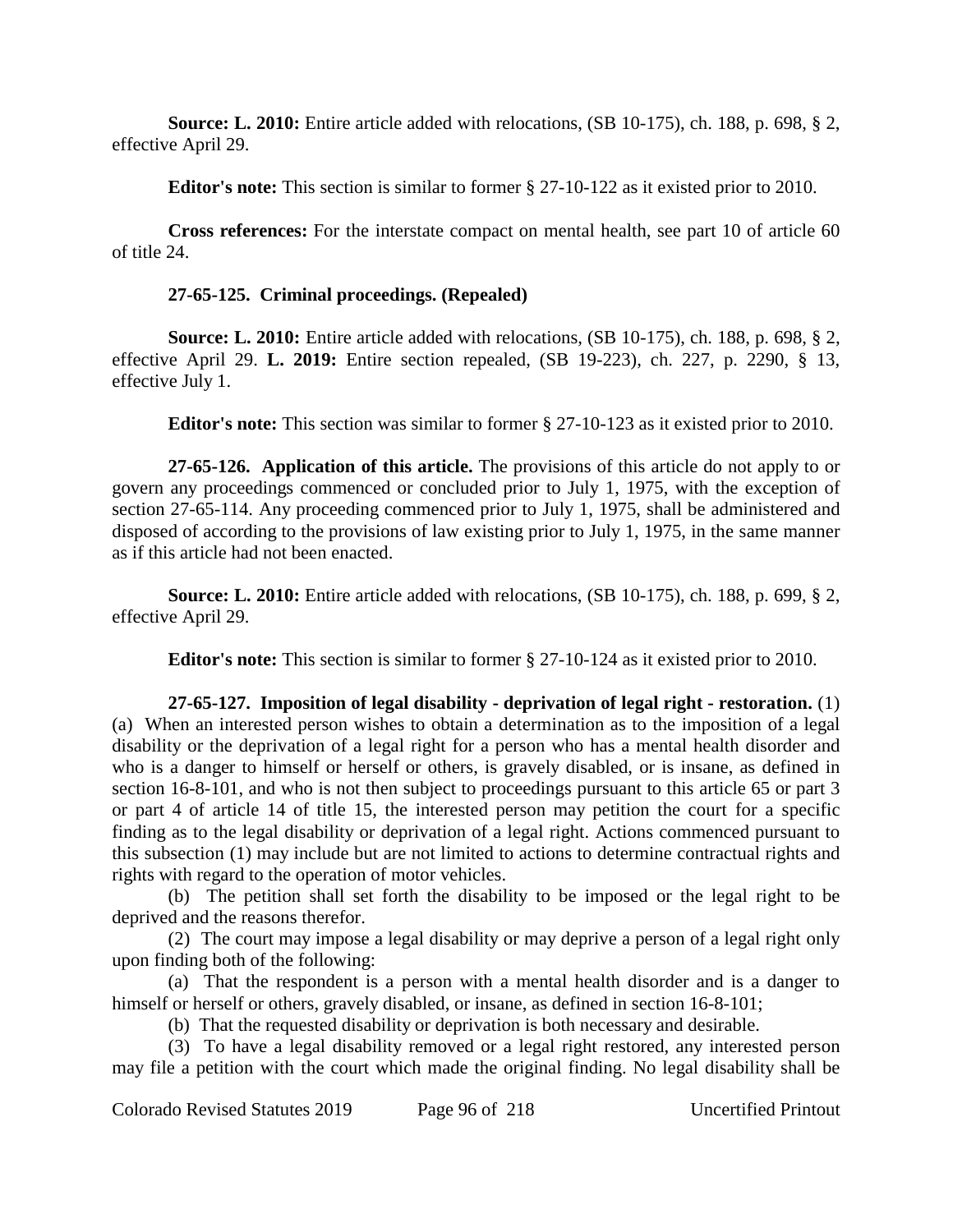imposed nor a legal right be deprived for a period of more than six months without a review hearing by the court at the end of six months at which the findings specified in subsection (2) of this section shall be reaffirmed to justify continuance of the disability or deprivation. A copy of the petition shall be served on the person who filed the original petition, on the person whose rights are affected if he or she is not the petitioner, and upon the facility where the person whose rights are affected resides, if any.

(4) Whenever any proceedings are instituted or conducted pursuant to this section, the following procedures shall apply:

(a) Upon the filing of a petition, the court shall appoint an attorney-at-law to represent the respondent. The respondent may replace said attorney with an attorney of the respondent's own selection at any time. Attorney fees for an indigent respondent shall be paid by the court.

(b) The court, upon request of an indigent respondent or his or her attorney, shall appoint, at the court's expense, one or more professional persons of the respondent's selection to assist the respondent in the preparation of his or her case.

(c) Upon demand made at least five days prior to the date of hearing, the respondent shall have the right to a trial of all issues by a jury of six.

(d) At all times the burden shall be upon the person seeking imposition of a disability or deprivation of a legal right or opposing removal of a disability or deprivation to prove all essential elements by clear and convincing evidence.

(e) Pending a hearing, the court may issue an order temporarily imposing a disability or depriving the respondent of a legal right for a period of not more than ten days in conformity with the standards for issuance of ex parte temporary restraining orders in civil cases, but no individual habilitation or rehabilitation plan shall be required prior to the issuance of such order.

(f) Except as otherwise provided in this subsection (4), all proceedings shall be held in conformance with the Colorado rules of civil procedure, but no costs shall be assessed against the respondent.

(5) Any person who, by reason of a judicial decree or order entered by a court of this state prior to July 1, 1979, is under the imposition of a legal disability or has been deprived of a legal right pursuant to this section as it existed prior to July 1, 1979, shall be released from such decree or order on December 31, 1979.

**Source: L. 2010:** Entire article added with relocations, (SB 10-175), ch. 188, p. 699, § 2, effective April 29. **L. 2017:** (1)(a) and (2)(a) amended, (SB 17-242), ch. 263, p. 1348, § 242, effective May 25.

**Editor's note:** This section is similar to former § 27-10-125 as it existed prior to 2010.

**Cross references:** For the legislative declaration in SB 17-242, see section 1 of chapter 263, Session Laws of Colorado 2017.

**27-65-128. Administration - rules.** The department shall make such rules as will consistently enforce the provisions of this article.

**Source: L. 2010:** Entire article added with relocations, (SB 10-175), ch. 188, p. 700, § 2, effective April 29.

Colorado Revised Statutes 2019 Page 97 of 218 Uncertified Printout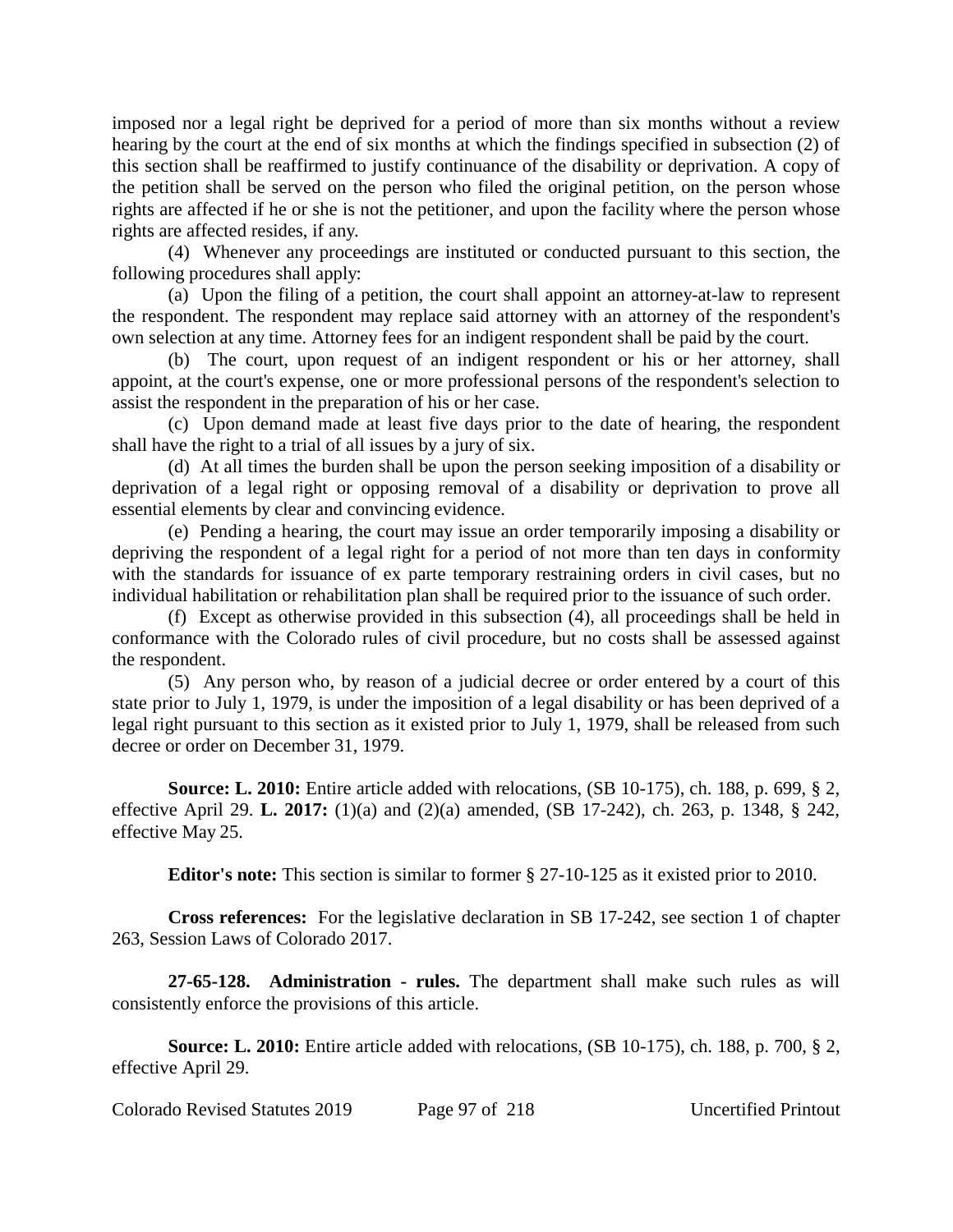**Editor's note:** This section is similar to former § 27-10-126 as it existed prior to 2010.

**27-65-129. Payment for counsel.** In order to provide legal representation to persons eligible therefor as provided in this article, the judicial department is authorized to pay, out of appropriations made therefor by the general assembly, sums directly to appointed counsel on a case-by-case basis or, on behalf of the state, to make lump-sum grants to and contract with individual attorneys, legal partnerships, legal professional corporations, public interest law firms, or nonprofit legal services corporations.

**Source: L. 2010:** Entire article added with relocations, (SB 10-175), ch. 188, p. 700, § 2, effective April 29.

**Editor's note:** This section is similar to former § 27-10-127 as it existed prior to 2010.

**27-65-130. Mental health service standards for health care facilities.** The advisory board created by section 27-65-131 is responsible for recommending standards and rules relevant to the provisions of this article 65 for the programs of mental health services to those patients in any health care facility that has either separate facilities for the care, treatment, and rehabilitation of persons with mental health disorders or those health care facilities that have as their only purpose the care and treatment of such persons.

**Source: L. 2010:** Entire article added with relocations, (SB 10-175), ch. 188, p. 700, § 2, effective April 29. **L. 2017:** Entire section amended, (SB 17-242), ch. 263, p. 1348, § 243, effective May 25.

**Editor's note:** This section is similar to former § 27-10-128 as it existed prior to 2010.

**Cross references:** For the legislative declaration in SB 17-242, see section 1 of chapter 263, Session Laws of Colorado 2017.

**27-65-131. Advisory board - service standards and rules.** An advisory board, referred to as the "board" in this section, to the department is established for the purpose of assisting and advising the executive director in accordance with section 27-65-130 in the development of service standards and rules. The board consists of not less than eleven nor more than fifteen members appointed by the governor. The board includes one representative each from the office of behavioral health, the department of human services, the department of public health and environment, the university of Colorado health sciences center, and a leading professional association of psychiatrists in this state; at least one member representing proprietary skilled health care facilities; one member representing nonprofit health care facilities; one member representing the Colorado bar association; one member representing consumers of services for persons with mental health disorders; one member representing families of persons with mental health disorders; one member representing children's health care facilities; and other persons from both the private and the public sectors who are recognized or known to be interested and informed in the area of the board's purpose and function. In making appointments to the board, the governor is encouraged to include representation by at least one member who is a person

Colorado Revised Statutes 2019 Page 98 of 218 Uncertified Printout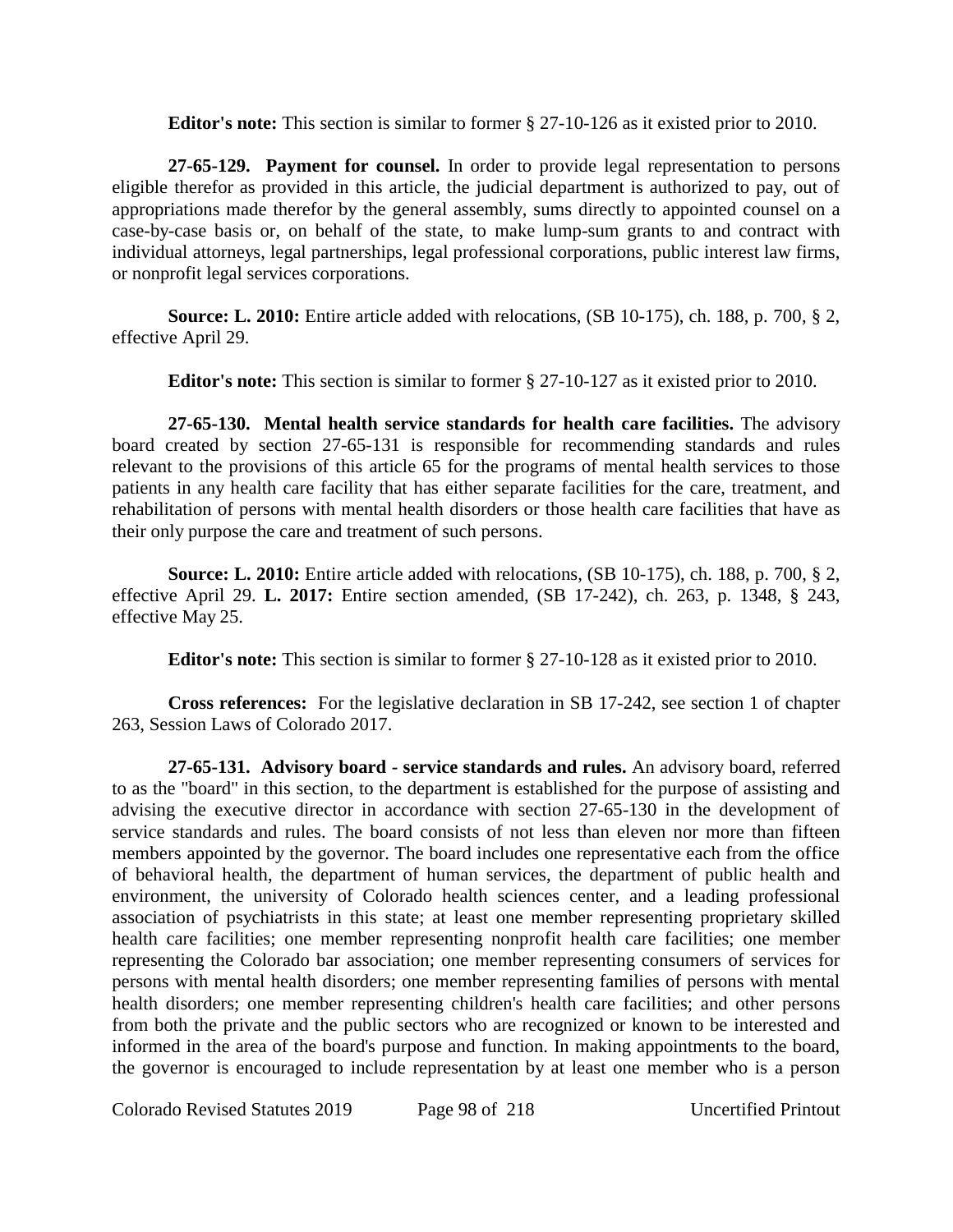with a disability, as defined in section 24-34-301 (2.5), a family member of a person with a disability, or a member of an advocacy group for persons with disabilities, provided that the other requirements of this section are met.

**Source: L. 2010:** Entire article added with relocations, (SB 10-175), ch. 188, p. 701, § 2, effective April 29. **L. 2017:** Entire section amended, (SB 17-242), ch. 263, p. 1348, § 244, effective May 25. **L. 2018:** Entire section amended, (HB 18-1364), ch. 351, p. 2082, § 9, effective July 1.

**Editor's note:** This section is similar to former § 27-10-129 as it existed prior to 2010.

**Cross references:** For the legislative declaration in SB 17-242, see section 1 of chapter 263, Session Laws of Colorado 2017.

# **ARTICLE 66**

# Community Mental Health Services - Purchase

**Editor's note:** This article was added with relocations in 2010 containing provisions of part 2 of article 1 of this title. Former C.R.S. section numbers are shown in editor's notes following those sections that were relocated. For a detailed comparison of this article, see the comparative tables located in the back of the index.

**27-66-101. Definitions.** As used in this article 66, unless the context otherwise requires:

(1) "Acute treatment unit" means a facility or a distinct part of a facility for short-term psychiatric care, which may include substance abuse treatment and treatment for substance use disorders, that provides a total, twenty-four-hour, therapeutically planned and professionally staffed environment for persons who do not require inpatient hospitalization but need more intense and individual services than are available on an outpatient basis, such as crisis management and stabilization services.

(1.5) **[***Editor's note: Subsection (1.5) is effective July 1, 2022.***]** "Behavioral health entity" means a facility or provider organization engaged in providing community-based health services, which may include behavioral health disorder services, alcohol use disorder services, or substance use disorder services, including crisis stabilization, acute or ongoing treatment, or community mental health center services as described in section 27-66-101 (2) and (3), but does not include:

(a) Residential child care facilities as defined in section 26-6-102 (33); or

(b) Services provided by a licensed or certified mental health care provider under the provider's individual professional practice act on the provider's own premises.

(2) "Community mental health center" means either a physical plant or a group of services under unified administration or affiliated with one another, and including at least the following services provided for the prevention and treatment of behavioral or mental health disorders in persons residing in a particular community in or near the facility so situated:

- (a) Inpatient services;
- (b) Outpatient services;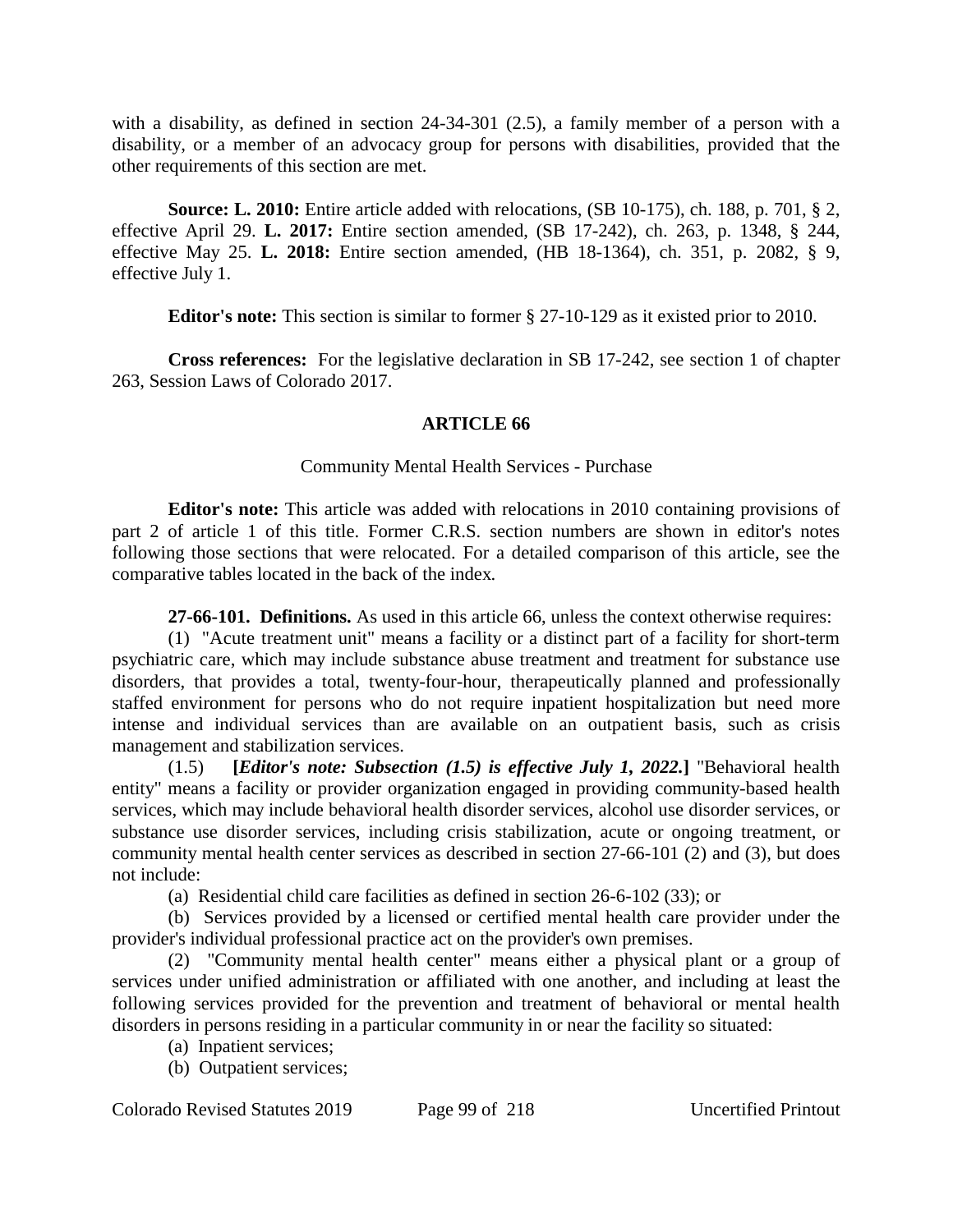(c) Partial hospitalization;

- (d) Emergency services;
- (e) Consultative and educational services.

(3) "Community mental health clinic" means a health institution planned, organized, operated, and maintained to provide basic community services for the prevention, diagnosis, and treatment of emotional, behavioral, or mental health disorders, such services being rendered primarily on an outpatient and consultative basis.

(4) "Department" means the department of human services created in section 26-1-105, C.R.S.

(5) "Executive director" means the executive director of the department of human services.

(6) "Office of behavioral health" means the office of behavioral health in the department.

**Source: L. 2010:** Entire article added with relocations, (SB 10-175), ch. 188, p. 701, § 2, effective April 29. **L. 2017:** IP, (1), IP(2), (3), and (6) amended, (SB 17-242), ch. 263, p. 1349, § 245, effective May 25. **L. 2019:** (1.5) added, (HB 19-1237), ch. 413, p. 3642, § 14, effective July 1, 2022.

**Editor's note:** This section is similar to former § 27-1-201 as it existed prior to 2010.

**Cross references:** For the legislative declaration in SB 17-242, see section 1 of chapter 263, Session Laws of Colorado 2017.

**27-66-102. Administration - rules.** (1) The executive director has the power and duty to administer and enforce the provisions of this article.

(2) The department may adopt reasonable and proper rules to implement this article in accordance with the provisions of section 24-4-103, C.R.S., and consistent with sections 27-90- 102 and 27-90-103.

**Source: L. 2010:** Entire article added with relocations, (SB 10-175), ch. 188, p. 702, § 2, effective April 29.

**Editor's note:** This section is similar to former § 27-1-202 as it existed prior to 2010.

**27-66-103. Community mental health services - purchase program.** In order to encourage the development of preventive, treatment, and rehabilitative services through new community mental health programs, the improvement and expansion of existing community mental health services, and the integration of community with state mental health services, there is established a program to purchase community mental health services by the department.

**Source: L. 2010:** Entire article added with relocations, (SB 10-175), ch. 188, p. 702, § 2, effective April 29.

**Editor's note:** This section is similar to former § 27-1-203 as it existed prior to 2010.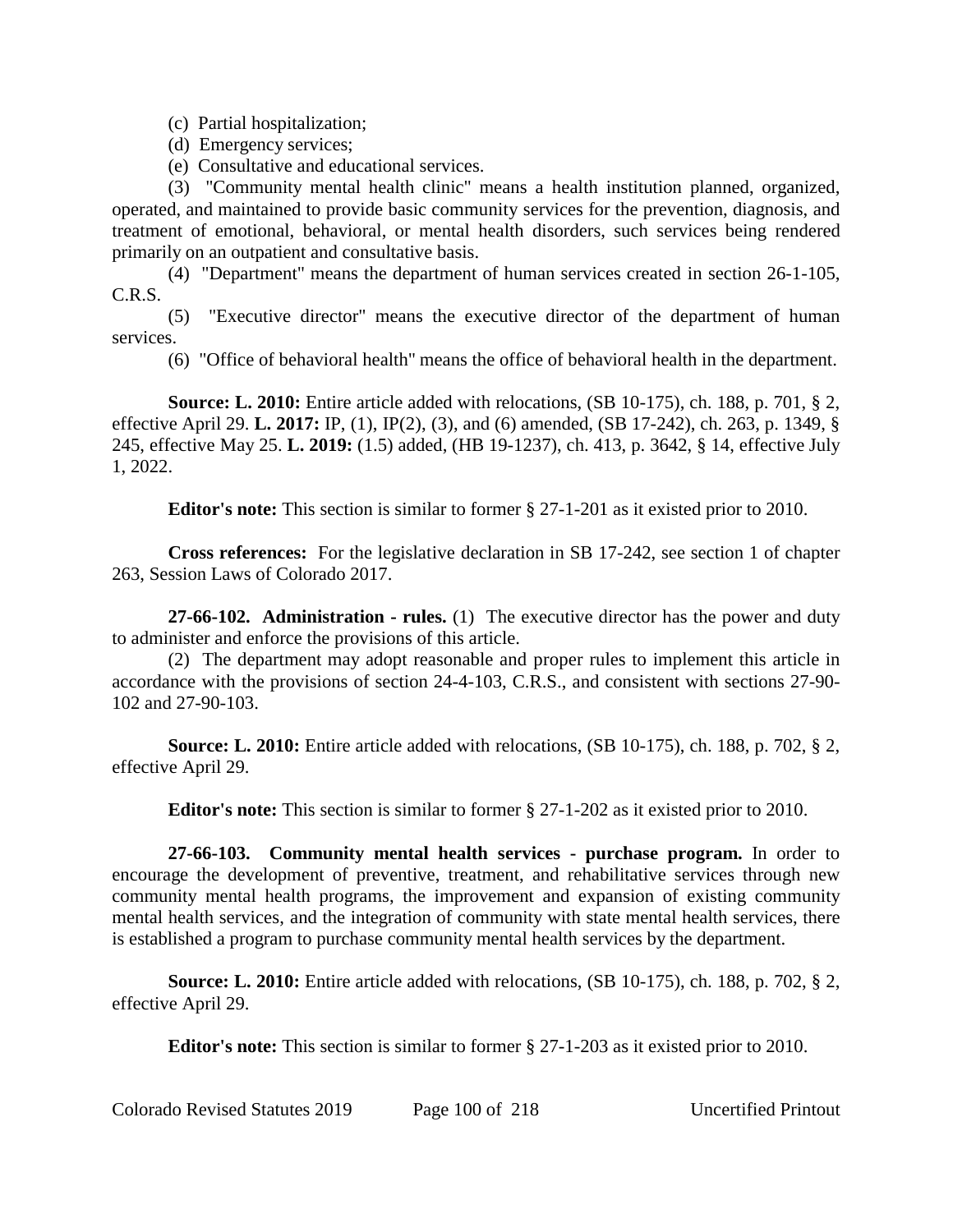**Cross references:** For provisions on community-centered boards that provide services for persons with developmental disabilities, see part 1 of article 10.5 of this title.

**27-66-104. Types of services purchased - limitation on payments.** (1) **[***Editor's note: This version of subsection (1) is effective until July 1, 2022.***]** Community mental health services may be purchased from clinics, community mental health centers, local general or psychiatric hospitals, and other agencies that have been approved by the executive director.

(1) **[***Editor's note: This version of subsection (1) is effective July 1, 2022.***]** Community mental health services may be purchased from behavioral health entities, clinics, community mental health centers, local general or psychiatric hospitals, and other agencies that have been approved by the executive director.

(2) (a) **[***Editor's note: This version of the introductory portion to subsection (2)(a) is effective until July 1, 2022.***]** Each year the general assembly shall appropriate funds for the purchase of mental health services from:

(2) (a) **[***Editor's note: This version of the introductory portion to subsection (2)(a) is effective July 1, 2022.***]** Each year the general assembly shall appropriate money for the purchase of mental health services from:

(I) Community mental health centers;

(II) **[***Editor's note: This version of subsection (2)(a)(II) is effective until July 1, 2022.***]** Agencies that provide specialized clinic-type services but do not serve a specific designated service area; and

(II) **[***Editor's note: This version of subsection (2)(a)(II) is effective July 1, 2022.***]** Agencies that provide specialized clinic-type services but do not serve a specific designated service area;

(III) **[***Editor's note: This version of subsection (2)(a)(III) is effective until July 1, 2022.***]** Acute treatment units;

(III) **[***Editor's note: This version of subsection (2)(a)(III) is effective July 1, 2022.***]** Acute treatment units; and

(IV) **[***Editor's note: Subsection (2)(a)(IV) is effective July 1, 2022.***]** Behavioral health entities.

(b) **[***Editor's note: This version of subsection (2)(b) is effective until July 1, 2022.***]** The funds appropriated for the purposes of this subsection (2) shall be distributed by the executive director to approved community mental health centers and other agencies on the basis of need and in accordance with the services provided.

(b) **[***Editor's note: This version of subsection (2)(b) is effective July 1, 2022.***]** The money appropriated for the purposes of this subsection (2) shall be distributed by the executive director to approved behavioral health entities, community mental health centers, and other agencies on the basis of need and in accordance with the services provided.

(3) **[***Editor's note: This version of subsection (3) is effective until July 1, 2022.***]** Each year the general assembly may appropriate funds in addition to those appropriated for purposes of subsection (2) of this section, which funds may be used by the executive director to assist community mental health clinics and centers in instituting innovative programs, in providing mental health services to impoverished areas, and in dealing with crisis situations. The executive director shall require that any innovative or crisis programs for which funds are allocated under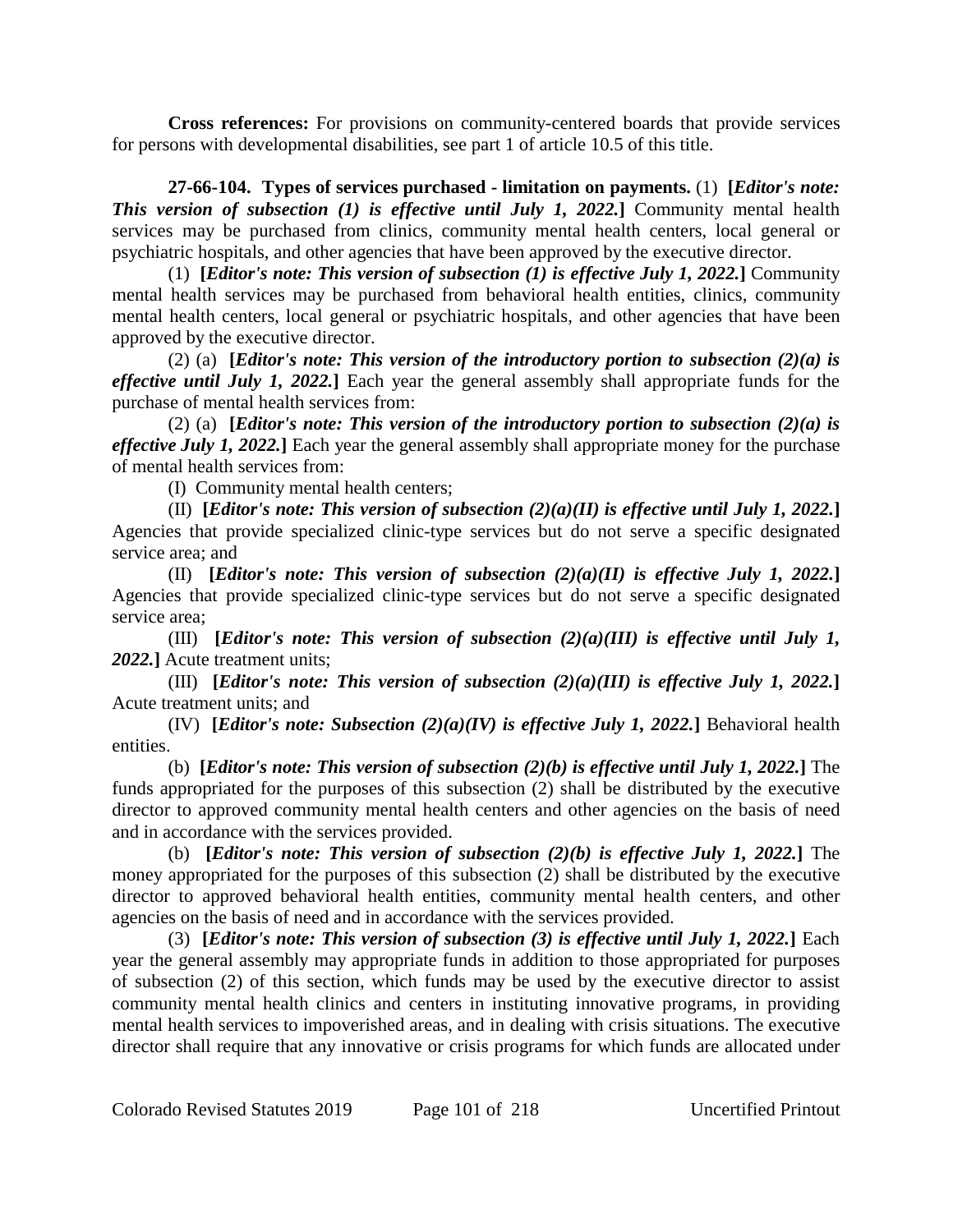this subsection (3) be clearly defined in terms of services to be rendered, program objectives, scope and duration of the program, and the maximum amount of funds to be provided.

(3) **[***Editor's note: This version of subsection (3) is effective July 1, 2022.***]** Each year the general assembly may appropriate money in addition to the money appropriated for purposes of subsection (2) of this section, which money may be used by the executive director to assist behavioral health entities, community mental health clinics and centers in instituting innovative programs, in providing mental health services to impoverished areas, and in dealing with crisis situations. The executive director shall require that any innovative or crisis programs for which money is allocated pursuant to this subsection (3) be clearly defined in terms of services to be rendered, program objectives, scope and duration of the program, and the maximum amount of money to be provided.

(4) Repealed.

(5) If there is a reduction in the financial support of local governmental bodies for community mental health services, the executive director is authorized to reduce state payments for services in an amount proportional to the reduction in such local financial support.

(6) **[***Editor's note: This version of subsection (6) is effective until July 1, 2022.***]** For purposes of entering into a cooperative purchasing agreement pursuant to section 24-110-201, C.R.S., a nonprofit community mental health center or a nonprofit community mental health clinic may be certified as a local public procurement unit as provided in section 24-110-207.5, C.R.S.

(6) **[***Editor's note: This version of subsection (6) is effective July 1, 2022.***]** For purposes of entering into a cooperative purchasing agreement pursuant to section 24-110-201, a nonprofit behavioral health entity, nonprofit community mental health center, or nonprofit community mental health clinic may be certified as a local public procurement unit as provided in section 24-110-207.5.

**Source: L. 2010:** Entire article added with relocations, (SB 10-175), ch. 188, p. 702, § 2, effective April 29. **L. 2011:** (4)(a) amended, (SB 11-225), ch. 189, p. 731, § 5, effective May 19. **L. 2012:** (4)(a) amended, (HB 12-1247), ch. 53, p. 197, § 8, effective March 22. **L. 2013:** (4)(a) amended, (HB 13-1181), ch. 74, p. 241, § 9, effective March 22. **L. 2016:** (4)(a) amended, (HB 16-1408), ch. 153, p. 471, § 23, effective May 4; (4)(b) repealed, (HB 16-1408), ch. 153, p. 472, § 26, effective July 1. **L. 2017:** (4) amended, (SB 17-264), ch. 353, p. 1839, § 2, effective June 5. **L. 2019:** (1), IP(2)(a), (2)(a)(II), (2)(a)(III), (2)(b), (3), and (6) amended and (2)(a)(IV) added, (HB 19-1237), ch. 413, p. 3642, § 15, effective July 1, 2022.

**Editor's note:** (1) This section is similar to former § 27-1-204 as it existed prior to 2010.

(2) Subsection (4)(c) provided for the repeal of subsection (4), effective September 1, 2017. (See L. 2017, p. 1839.)

**27-66-105. Standards for approval.** (1) In approving or rejecting community mental health clinics for the purchase of behavioral or mental health services, the executive director shall:

(a) **[***Editor's note: This version of subsection (1)(a) is effective until July 1, 2022.***]** Consider the adequacy of mental health services provided by such clinics, taking into

Colorado Revised Statutes 2019 Page 102 of 218 Uncertified Printout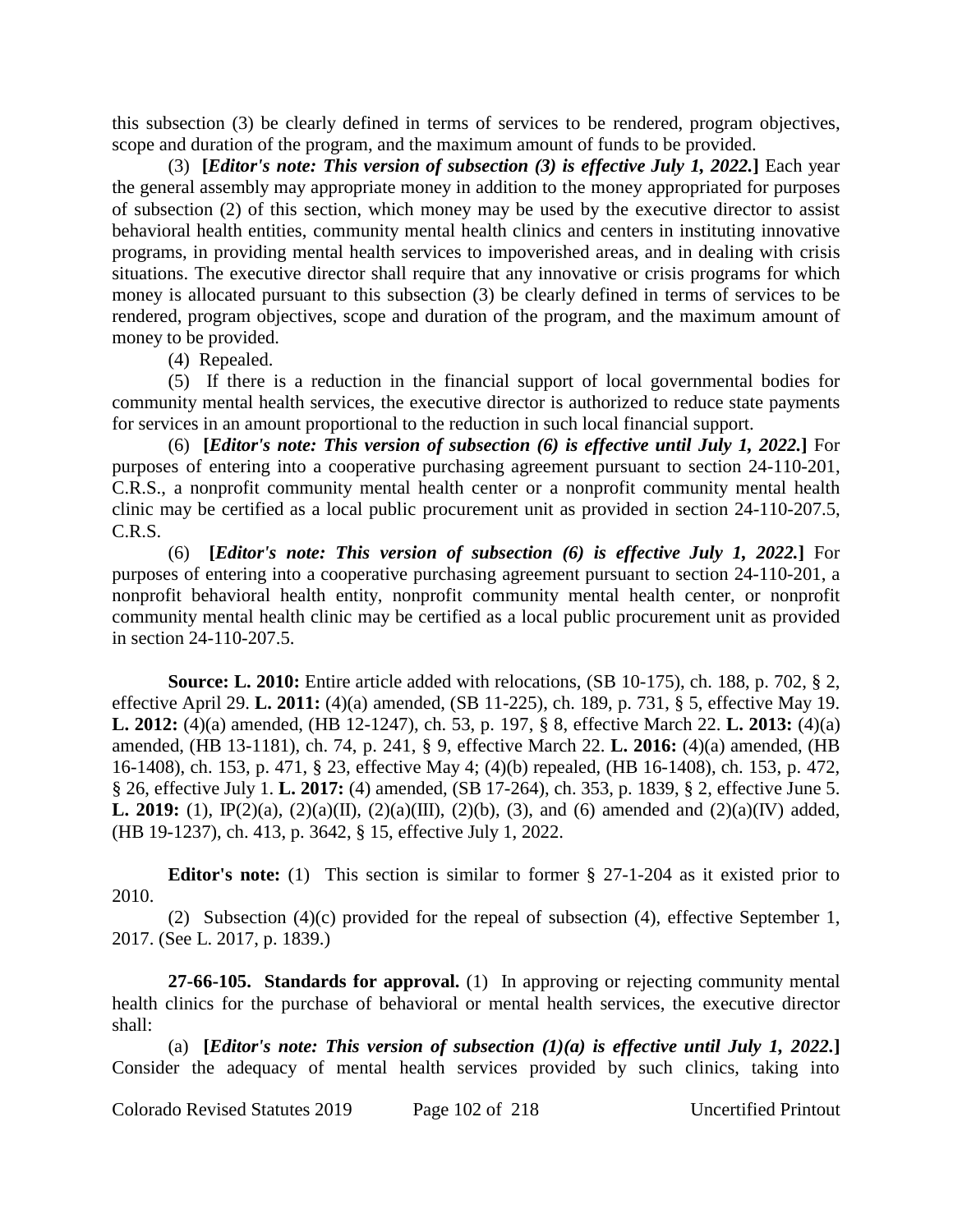consideration such factors as geographic location, local economic conditions, and availability of manpower;

(a) **[***Editor's note: This version of subsection (1)(a) is effective July 1, 2022.***] Consider** the adequacy and quality of mental health services provided by such clinics, taking into consideration such factors as geographic location, local economic conditions, and availability of manpower;

(b) Require that overall responsibility for the administration of a community mental health clinic be vested in a director who is a physician or a member of one of the mental health professions;

(c) Require that the treatment programs of the clinic be under the overall direction of a psychiatrist who is a physician licensed to practice medicine in the state of Colorado;

(d) Require that the clinic staff include, wherever feasible, other professional staff workers, such as psychologists, social workers, educational consultants, and nurses, with such qualifications, responsibilities, and time on the job as correspond with the size and capacity of the clinic. The clinic staff may include, with the approval of the executive director, such other nonprofessional persons as may be deemed necessary by the clinic board for the proper discharge of its functions.

(e) Require that each clinic from which services may be purchased be under the control and direction of a county or community board of health, a board of directors or trustees of a corporation, for profit or not for profit, a regional mental health board, or a political subdivision of the state;

(f) Consider the existence of facilities that provide an emphasis on the care and treatment of persons recently released from hospitals or facilities directed toward assisting persons with behavioral or mental health disorders in their adjustment to and functioning within society as a whole;

(g) **[***Editor's note: Subsection (1)(g) is effective July 1, 2022.***] On and after July 1,** 2022, require licensure by the department of public health and environment pursuant to section 25-27.6-104.

(2) **[***Editor's note: This version of the introductory portion to subsection (2) is effective until July 1, 2022.***]** In approving or rejecting local general or psychiatric hospitals, community mental health centers, acute treatment units, and other agencies for the purchase of services not provided by local mental health clinics, including, but not limited to, twenty-four-hour and partial hospitalization, the executive director shall consider the following factors:

(2) **[***Editor's note: This version of the introductory portion to subsection (2) is effective July 1, 2022.* In approving or rejecting local general or psychiatric hospitals, behavioral health entities, community mental health centers, acute treatment units, and other agencies for the purchase of services not provided by local mental health clinics, including, but not limited to, twenty-four-hour and partial hospitalization, the executive director shall consider the following factors:

(a) The general quality of care provided to patients by such agencies;

(b) The organization of the medical staff to provide for the integration and coordination of the psychiatric treatment program;

(c) The provisions for the availability of nursing, psychological, and social services and the existence of an organized program of activities under the direction of an occupational therapist or of another qualified person;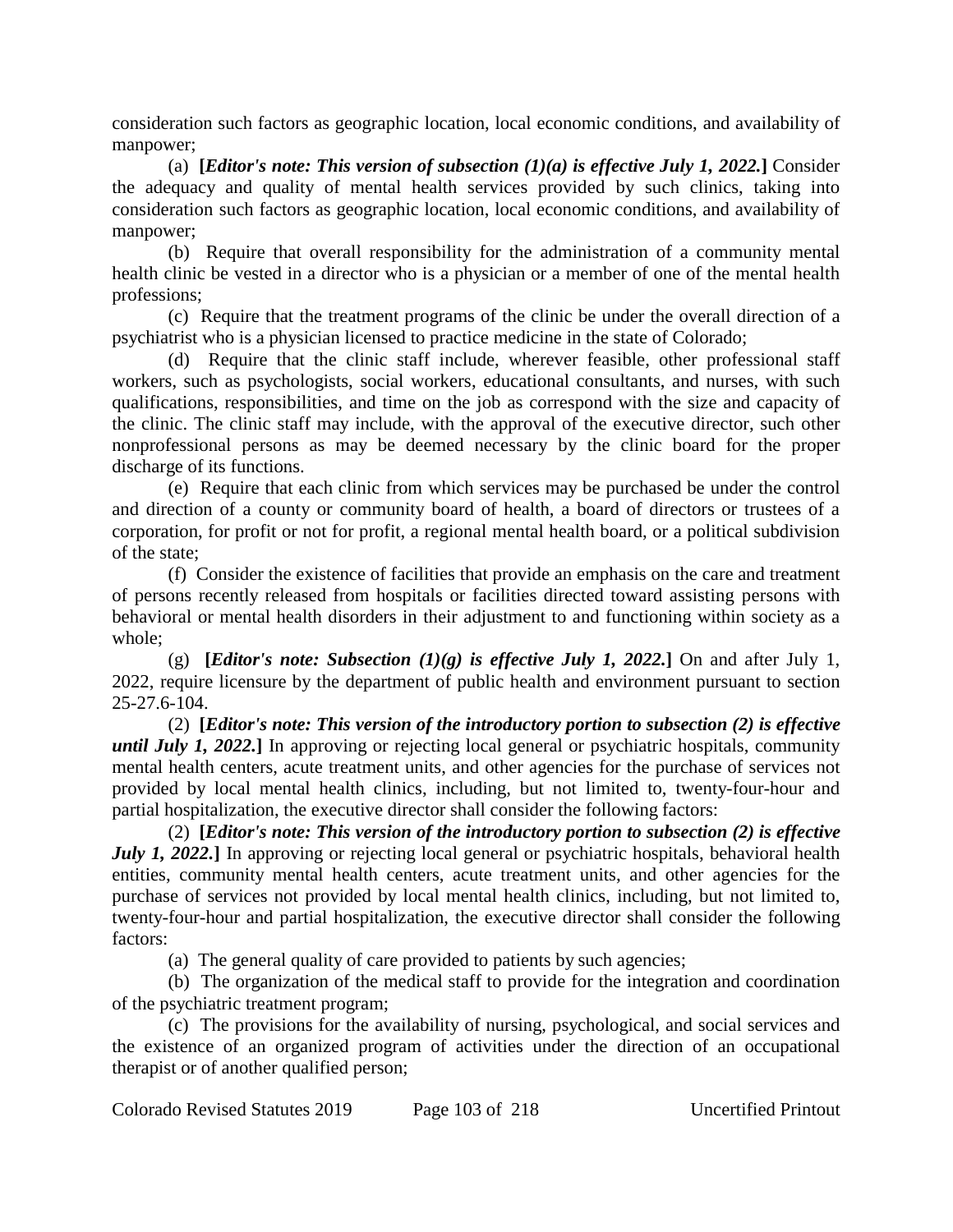(d) The licensure by the department of public health and environment or another state agency where applicable;

(e) The methods by which the agency coordinates its services with those rendered by other agencies to ensure an uninterrupted continuum of care to persons with behavioral or mental health disorders; and

(f) The availability of such services to the general public.

(3) **[***Editor's note: This version of subsection (3) is effective until July 1, 2022.***]** In the purchase of services from community mental health centers, the executive director shall specify levels and types of inpatient, outpatient, consultation, education, and training services and expenditures and shall establish minimum standards for other programs of such centers that are to be supported with state funds.

(3) **[***Editor's note: This version of subsection (3) is effective July 1, 2022.***]** In the purchase of services from behavioral health entities or community mental health centers, the executive director shall specify levels and types of inpatient, outpatient, consultation, education, and training services and expenditures and shall establish minimum standards for other programs of such centers that are to be supported with state funds.

(4) **[***Editor's note: Subsection (4) is effective July 1, 2022.***]** In approving or rejecting behavioral health entities, community mental health clinics, community mental health centers, acute treatment units, local general or psychiatric hospitals, and other agencies for the purchase of services, the executive director shall ensure the agencies comply with federal financial participation requirements for department-administered programs.

**Source: L. 2010:** Entire article added with relocations, (SB 10-175), ch. 188, p. 704, § 2, effective April 29. **L. 2017:** IP(1), (1)(f), and (2)(e) amended, (SB 17-242), ch. 263, p. 1350, § 246, effective May 25. **L. 2018:** (1)(e) amended, (SB 18-096), ch. 44, p. 475, § 19, effective August 8. **L. 2019:** (1)(a), IP(2), and (3) amended and (1)(g) and (4) added, (HB 19-1237), ch. 413, p. 3643, § 16, effective July 1, 2022.

**Editor's note:** This section is similar to former § 27-1-205 as it existed prior to 2010.

**Cross references:** For the legislative declaration in SB 17-242, see section 1 of chapter 263, Session Laws of Colorado 2017. For the legislative declaration in SB 18-096, see section 1 of chapter 44, Session Laws of Colorado 2018.

**27-66-106. Federal grants-in-aid - administration. [***Editor's note: This version of this section is effective until July 1, 2022.***]** (1) The department is designated the official mental health authority, and is authorized to receive grants-in-aid from the federal government under the provisions of 42 U.S.C. sec. 246, and shall administer said grants in accordance therewith.

(2) The department shall continue to fund the costs of licensing activities related to the behavioral health entity license across the department of human services and the department of public health and environment, less the money collected by the behavioral health entity cash fund created in section 25-27.6-108 through June 30, 2024.

**27-66-106. Federal grants-in-aid and other grants for mental health and integrated behavioral health services - administration. [***Editor's note: This version of this section is*

Colorado Revised Statutes 2019 Page 104 of 218 Uncertified Printout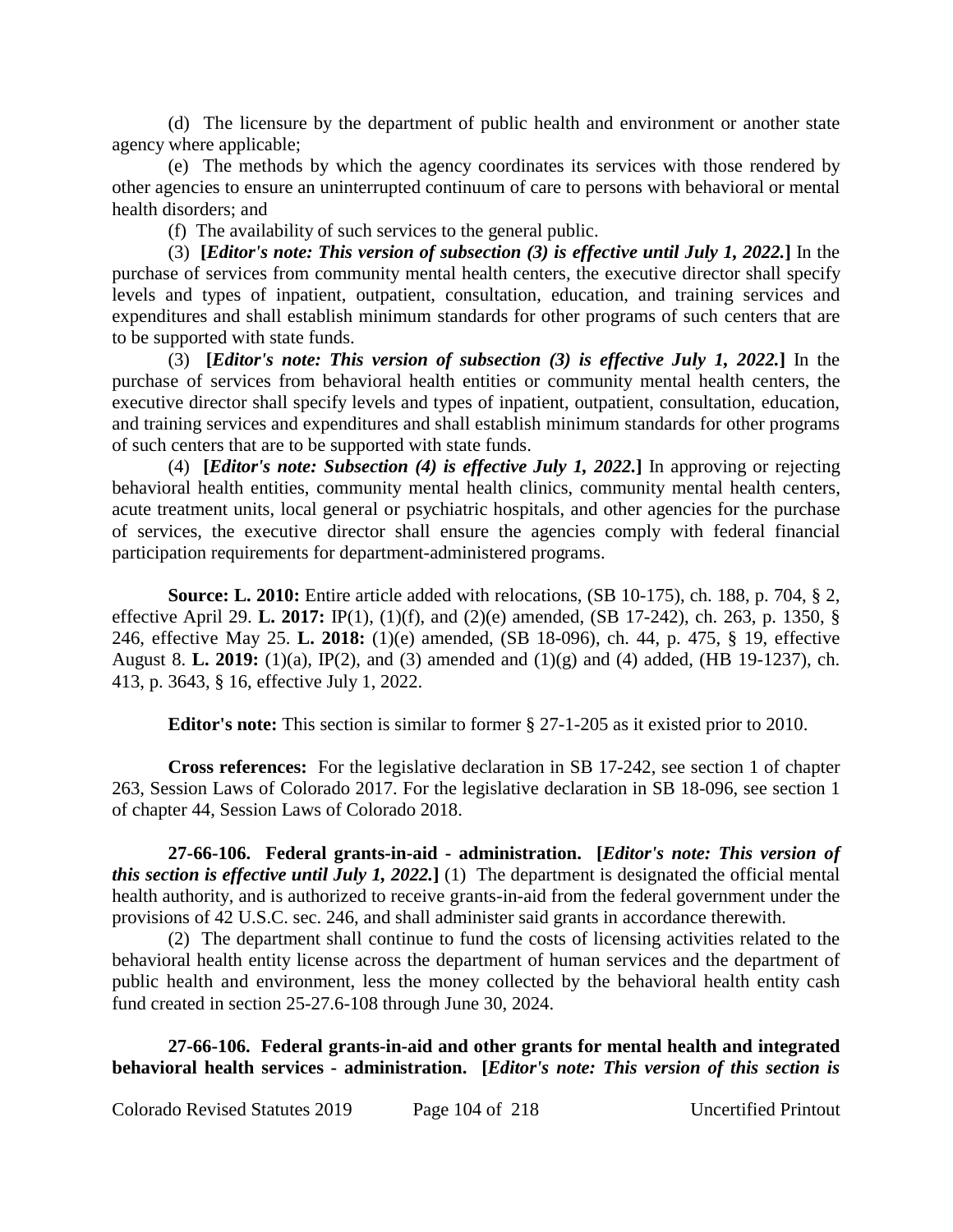*effective July 1, 2022.***]** (1) The department is designated the official mental health authority, and is authorized to:

(a) Receive grants-in-aid from the federal government under the provisions of 42 U.S.C. sec. 246, and shall administer said grants in accordance therewith; and

(b) Receive other grants from the federal government for the provision of mental health or integrated behavioral health services and shall administer such grants in accordance therewith.

(2) The department shall continue to fund the costs of licensing activities related to the behavioral health entity license across the department of human services and the department of public health and environment, less the money collected by the behavioral health entity cash fund created in section 25-27.6-108 through June 30, 2024.

**Source: L. 2010:** Entire article added with relocations, (SB 10-175), ch. 188, p. 705, § 2, effective April 29. **L. 2018:** Entire section amended, (SB 18-096), ch. 44, p. 475, § 20, effective August 8. **L. 2019:** Entire section amended, (HB 19-1237), ch. 413, p. 3638, § 4, effective August 2; entire section amended, (HB 19-1237), ch. 413, p. 3643, § 17, effective July 1, 2022.

**Editor's note:** (1) This section is similar to former § 27-1-206 as it existed prior to 2010.

(2) Amendments to this section by sections 4 and 17 of HB 19-1237 were harmonized, effective July 1, 2022.

**Cross references:** For the legislative declaration in SB 18-096, see section 1 of chapter 44, Session Laws of Colorado 2018.

**27-66-107. Purchase of services by courts, counties, municipalities, school districts, and other political subdivisions. [***Editor's note: This version of this section is effective until July 1, 2022.* Any county, municipality, school district, health service district, or other political subdivision of the state or any county, district, or juvenile court may enter into intergovernmental agreements with any municipality, school district, health service district, or other political subdivision of the state or may enter into contractual agreements with any private provider, community mental health clinics, and such other community agencies for the purchase of mental health services. For the purchase of mental health services by counties or city and counties as authorized by this section, the board of county commissioners of any county or the city council of any city and county may levy a tax not to exceed two mills upon real property within the county or city and county if the board first submits the question of such levy to a vote of the qualified electors at a general election and receives their approval of such levy.

**27-66-107. Purchase of services by courts, counties, municipalities, school districts, and other political subdivisions. [***Editor's note: This version of this section is effective July 1, 2022.***]** Any county, municipality, school district, health service district, or other political subdivision of the state or any county, district, or juvenile court may enter into intergovernmental agreements with any municipality, school district, health service district, or other political subdivision of the state or may enter into contractual agreements with any private provider, behavioral health entities, community mental health clinics, and other community agencies for the purchase of mental health services. For the purchase of mental health services

Colorado Revised Statutes 2019 Page 105 of 218 Uncertified Printout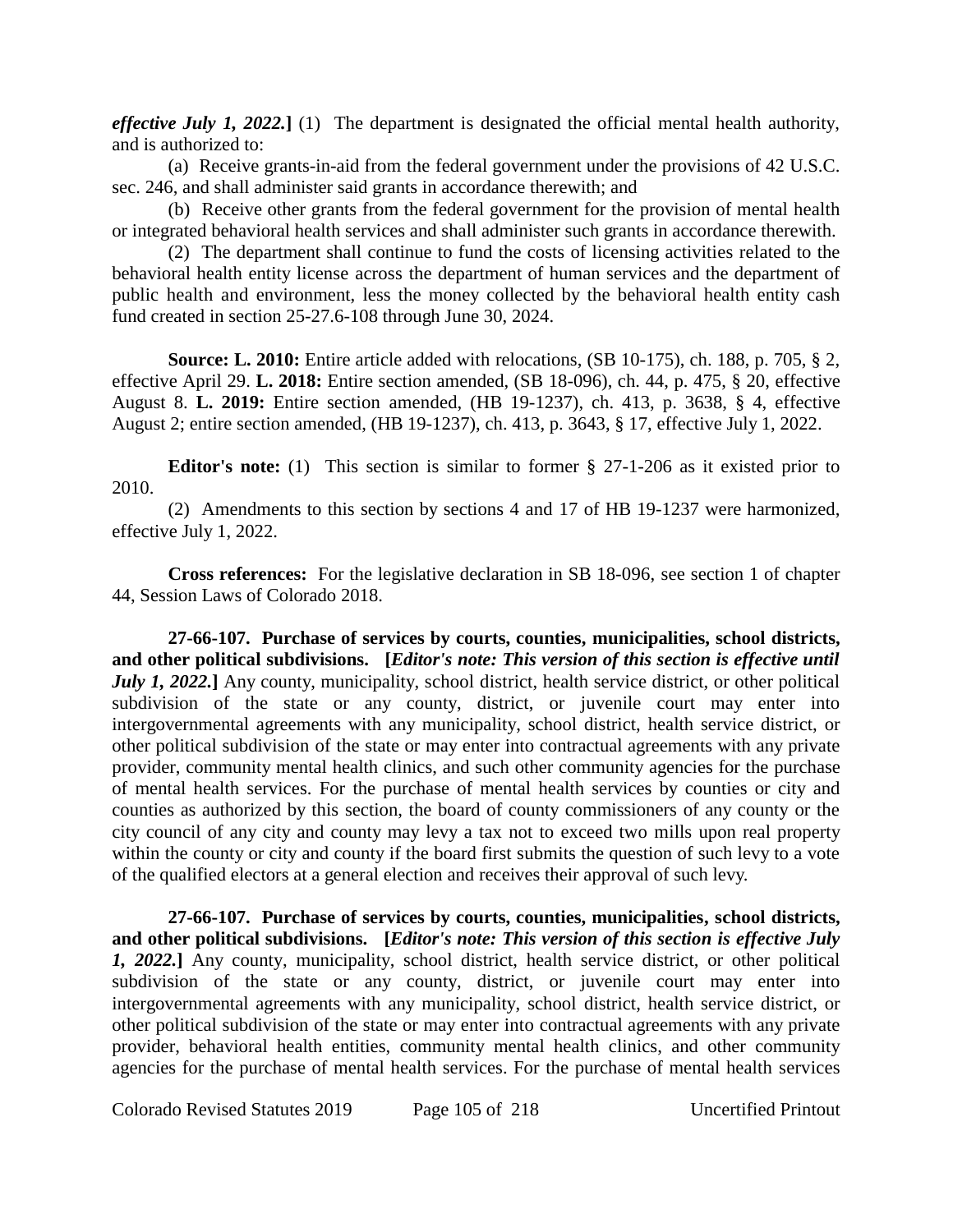by counties or city and counties as authorized by this section, the board of county commissioners of any county or the city council of any city and county may levy a tax not to exceed two mills upon real property within the county or city and county if the board first submits the question of the levy to a vote of the qualified electors at a general election and receives their approval of the levy.

**Source: L. 2010:** Entire article added with relocations, (SB 10-175), ch. 188, p. 705, § 2, effective April 29. **L. 2019:** Entire section amended, (HB 19-1287), ch. 175, p. 2015, § 2, effective May 14; entire section amended, (HB 19-1237), ch. 413, p. 3644, § 18, effective July 1, 2022.

**Editor's note:** (1) This section is similar to former § 27-1-207 as it existed prior to 2010.

(2) Amendments to this section by HB 19-1287 and HB 19-1237 were harmonized, effective July 1, 2022.

**27-66-108. Institutes and training programs.** The department may, from time to time during each year, provide consultation and conduct institutes and training programs on a state, regional, district, county, or community level as necessary to coordinate, inform, and assist in the training of staff members of the various approved community mental health programs of the state. The department may reimburse staff members for reasonable and necessary expenses incurred in attending the institutes and training programs.

**Source: L. 2010:** Entire article added with relocations, (SB 10-175), ch. 188, p. 705, § 2, effective April 29.

**Editor's note:** This section is similar to former § 27-1-208 as it existed prior to 2010.

# **27-66-109. Family mental health services grant program - rural areas - creation administration - report - repeal. (Repealed)**

**Source: L. 2010:** Entire article added with relocations, (SB 10-175), ch. 188, p. 705, § 2, effective April 29.

**Editor's note:** (1) Subsection (5) provided for the repeal of this section, effective July 1, 2010. (See L. 2010, p. 705.)

(2) This section was similar to former § 27-1-209 as it existed prior to 2010.

**27-66-110. Trauma-informed care standards of approval.** The office of behavioral health shall establish care standards and an approval process that a qualified residential treatment program, as defined in section 26-6-102 (30.5), must meet to ensure that qualified residential treatment programs have a trauma-informed treatment model that addresses the needs of children and youth with serious emotional or behavioral health disorders or disturbances.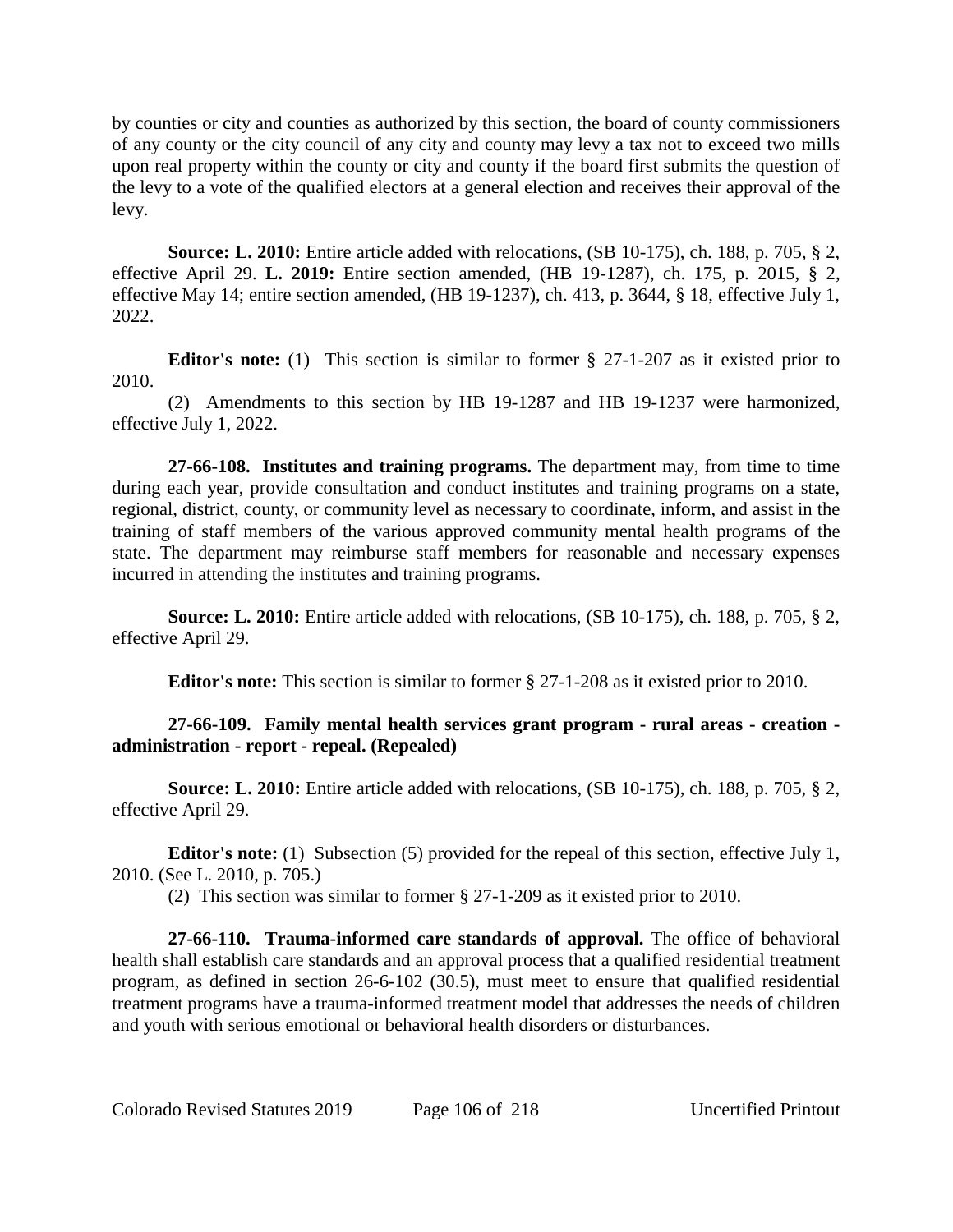**Source: L. 2019:** Entire section added, (HB 19-1308), ch. 256, p. 2462, § 12, effective August 2.

### **ARTICLE 66.5**

Community Transition Specialist Program

**27-66.5-101. Short title.** The short title of this article 66.5 is the "Community Transition Specialist Program Act".

**Source: L. 2018:** Entire article added, (SB 18-270), ch. 223, p. 1421, § 1, effective May 21.

**27-66.5-102. Definitions.** As used in this article 66.5, unless the context otherwise requires:

(1) "Department" means the Colorado department of human services created in section 26-1-105.

(2) "Director" means the director of the office of behavioral health.

(3) "High-risk individual" means a person who:

(a) Is under:

(I) An emergency procedure for a seventy-two-hour hold pursuant to section 27-65-105;

(II) A certification for short-term treatment or extended short-term treatment pursuant to section 27-65-107 or 27-65-108;

(III) Long-term care and treatment pursuant to section 27-65-109;

(IV) An emergency commitment pursuant to section 27-81-111 or 27-82-107; or

(V) An involuntary commitment pursuant to section 27-81-112 or 27-82-108;

(b) Has a significant mental health or substance use disorder; and

(c) Is not currently engaged in consistent behavioral health treatment.

(4) "Office" means the office of behavioral health in the department of human services.

(5) "Transition specialist" means a person who assists high-risk individuals with one or more of the following services:

(a) Access to housing or residential program placement;

(b) Access to behavioral health treatment or benefits;

(c) Advocacy to insurance companies and providers for the appropriate type and intensity of mental health or substance use disorder services;

(d) Planning for follow-up services and coordination within the behavioral health system after hospitalization or discharge from a withdrawal management facility or an emergency room following a visit for behavioral health reasons;

(e) Assistance with preparing advance directives;

(f) Obtaining a representative payee or guardian;

- (g) Family supportive services; or
- (h) Compliance with court appearances or probation.

(6) "Withdrawal management facility" means a facility that provides twenty-four-hour supervised withdrawal from alcohol or drugs in a residential setting.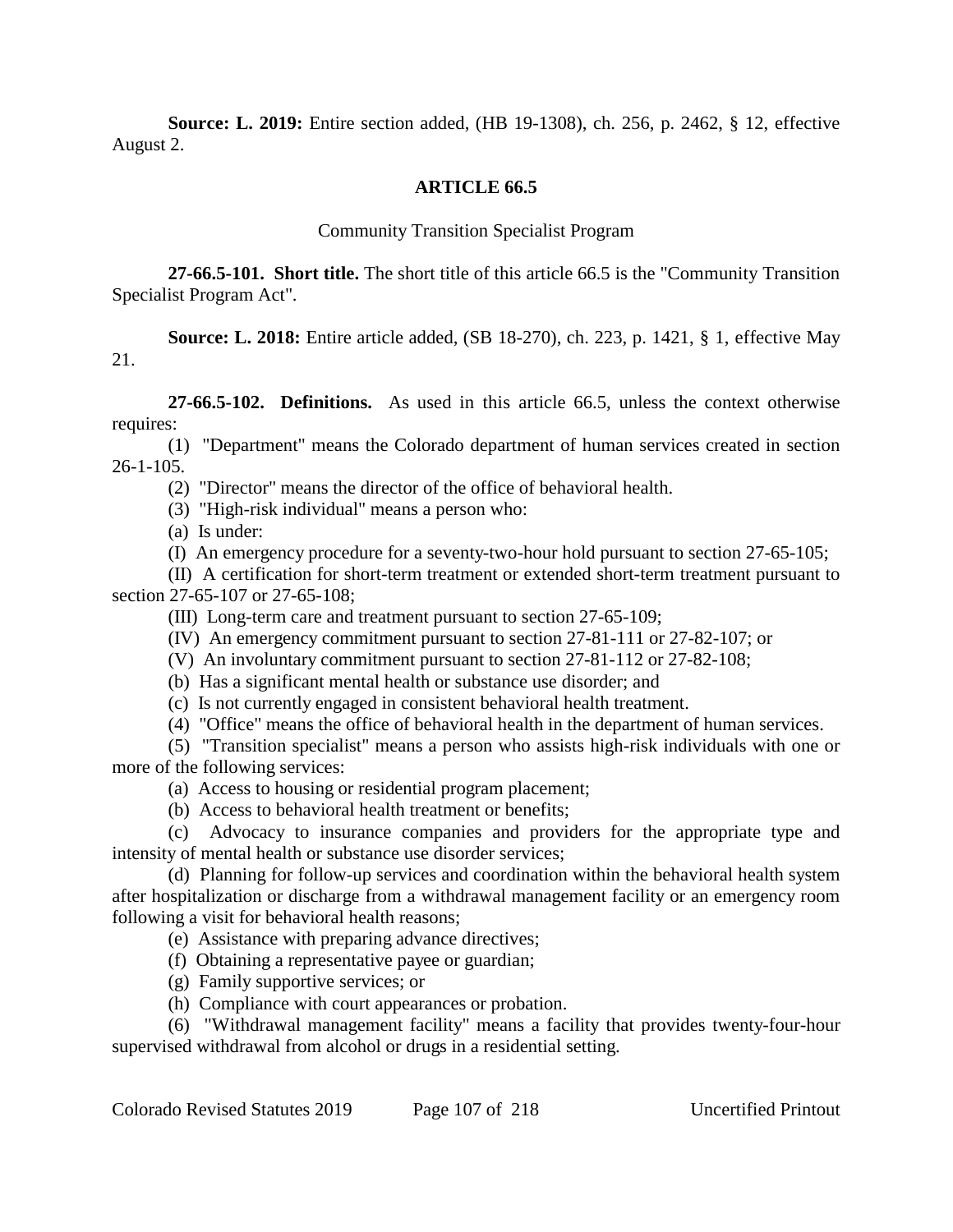**Source: L. 2018:** Entire article added, (SB 18-270), ch. 223, p. 1421, § 1, effective May 21.

**27-66.5-103. Community transition specialist program - program requirements acceptance of referrals - contract for services - rules.** (1) The community transition specialist program is established in the office of behavioral health. The program must coordinate referrals of high-risk individuals from withdrawal management facilities and hospitals to appropriate transition specialists.

(2) On or before January 1, 2019, the program must be available statewide. The program must have a process to accept referrals for high-risk individuals and coordinate contact between referred high-risk individuals and appropriate transition specialists. To the extent possible, the coordinated contact must take place prior to the release or discharge of the high-risk individual from a facility.

(3) The program must encourage, but cannot require, withdrawal management facilities and hospitals to contact the program before releasing or discharging a high-risk individual.

(4) The program may encourage, but cannot require, a high-risk individual to accept services from a transition specialist. Participation by a high-risk individual is voluntary and the individual has the right to decline community transition specialist services.

(5) The office may contract with a vendor to provide the referral and coordination services required by this article 66.5.

(6) On or before October 1, 2018, the department shall promulgate rules necessary for the implementation of this article 66.5.

**Source: L. 2018:** Entire article added, (SB 18-270), ch. 223, p. 1423, § 1, effective May 21.

**27-66.5-104. Data collection and recommendations.** (1) The office shall collect information on the following:

(a) Current practices, criteria, and procedures regarding follow-up care for high-risk individuals released or discharged from emergency or involuntary holds, certifications, or commitments; and

(b) Existing capacity to serve high-risk individuals after release or discharge.

(2) On or before January 1, 2020, and on or before January 1 each year thereafter, the office shall analyze the data collected in accordance with subsection (1) of this section and prepare recommendations to increase access to, and coordination of, transition specialist services for high-risk individuals. The recommendations shall be reported to the executive director of the department and shall be included in the reporting requirements in section 27-66.5-105.

**Source: L. 2018:** Entire article added, (SB 18-270), ch. 223, p. 1423, § 1, effective May 21.

**27-66.5-105. Reporting requirements - "State Measurement for Accountable, Responsive, and Transparent (SMART) Government Act" report.** The office shall report information on the community transition specialist program in the department's annual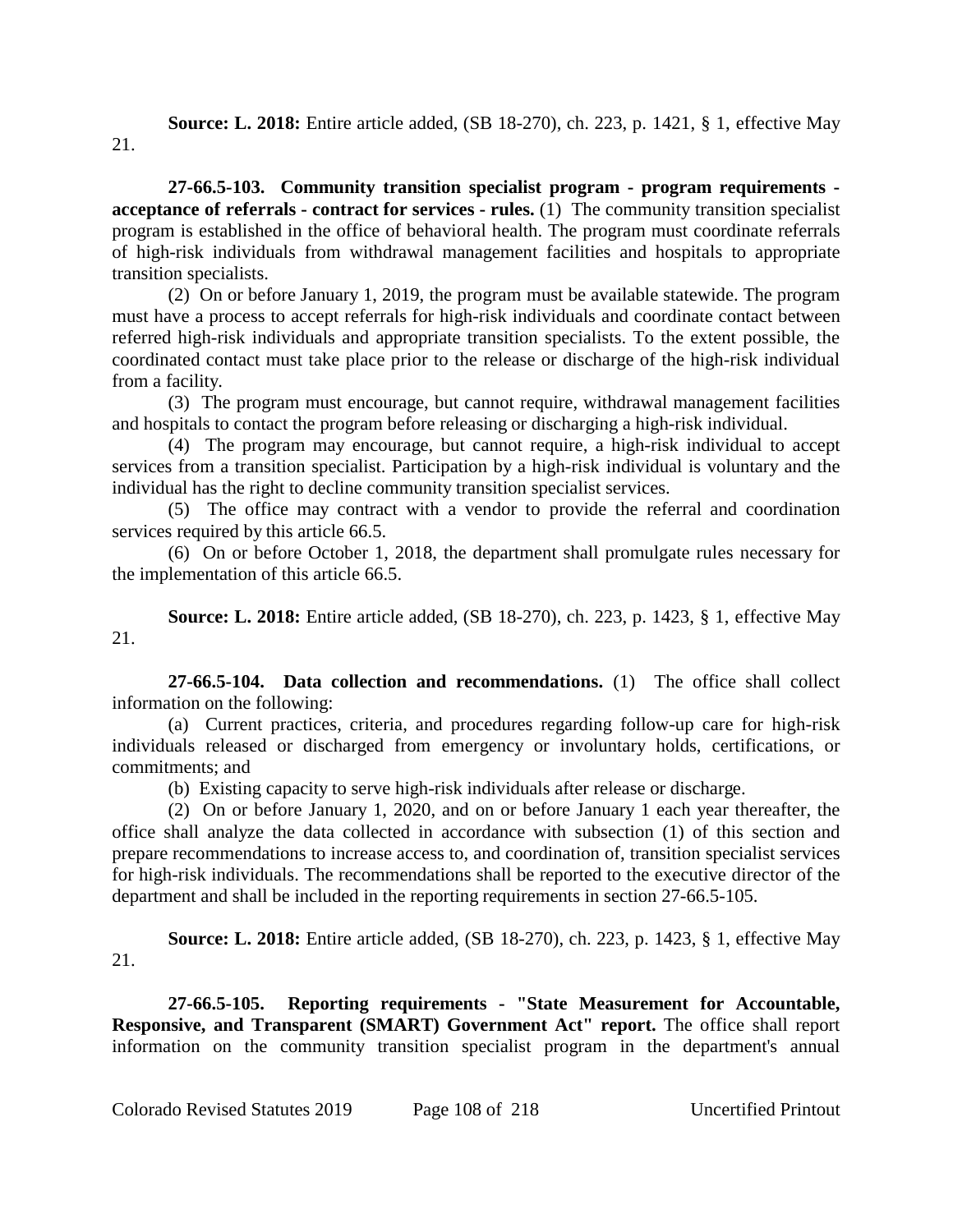presentation to the general assembly required under the "State Measurement for Accountable, Responsive, and Transparent (SMART) Government Act", part 2 of article 7 of title 2.

**Source: L. 2018:** Entire article added, (SB 18-270), ch. 223, p. 1423, § 1, effective May 21.

## **ARTICLE 67**

## Children and Youth Mental Health Treatment Act

**Editor's note:** This article was added with relocations in 2010 containing provisions of article 10.3 of this title. Former C.R.S. section numbers are shown in editor's notes following those sections that were relocated. For a detailed comparison of this article, see the comparative tables located in the back of the index.

**Law reviews:** For article, "Guidance for Attorneys When Children's Mental Health Concerns are Implicated", see 31 Colo. Law. 33 (Oct. 2002).

**27-67-101. Short title.** The short title of this article 67 is the "Children and Youth Mental Health Treatment Act".

**Source: L. 2010:** Entire article added with relocations, (SB 10-175), ch. 188, p. 708, § 2, effective April 29. **L. 2018:** Entire section amended, (HB 18-1094), ch. 343, p. 2037, § 1, effective June 30.

**Editor's note:** This section is similar to former § 27-10.3-101 as it existed prior to 2010.

**27-67-102. Legislative declaration.** (1) The general assembly finds that many parents in Colorado experience challenging circumstances because their children have significant mental health needs. Many times, the parents are loving, caring parents who have become increasingly frustrated in their attempts to navigate the various governmental systems, including child welfare, mental health, law enforcement, juvenile justice, education, and youth services, in an attempt to find help for their children. Frequently in these situations, an action in dependency or neglect under article 3 of title 19 is neither appropriate nor warranted.

(2) The general assembly finds that it is desirable to assist children and youth with mental health needs and their families. The general assembly further finds that it is desirable to make mental health services more available to families who want treatment for their children. The general assembly finds that it is in the best interest of the state to provide a full range of mental health treatment services, including residential care, to children and youth who are not eligible for medicaid. The general assembly further finds that, although the mental health agencies are responsible for providing or coordinating the full range of mental health treatment services, including residential care, for those children and youth who have been found to be categorically eligible for medicaid, there remains a population of children and youth in need of mental health services who are not categorically eligible for medicaid. Accordingly, the general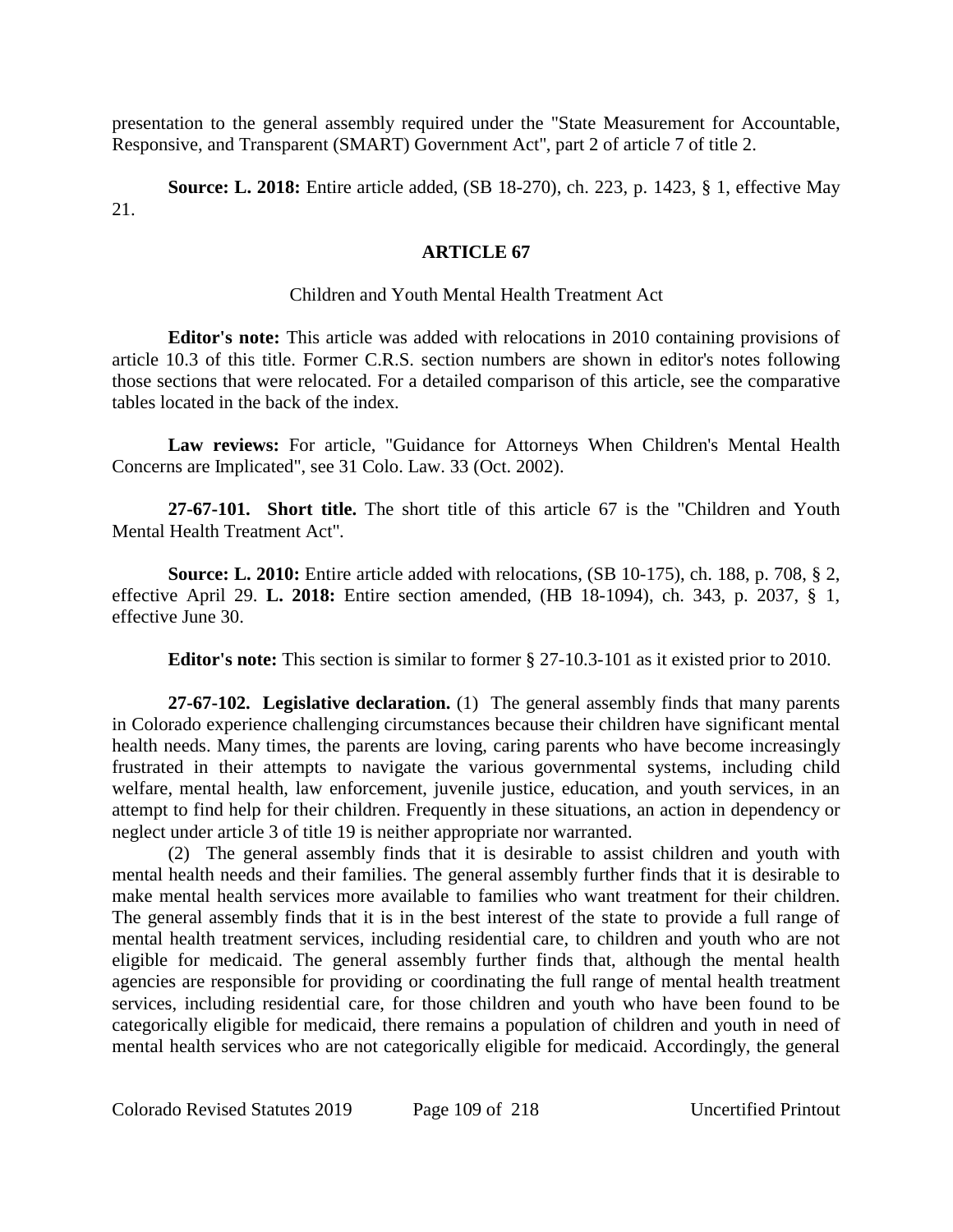assembly determines that it is appropriate to adopt a program pursuant to which a continuum of services would be provided to these children and youth.

(3) The general assembly therefore finds that children and youth who are categorically eligible for medicaid and who may be eligible for mental health treatment services, including residential care, may need support in identifying clear appeals processes.

**Source: L. 2010:** Entire article added with relocations, (SB 10-175), ch. 188, p. 708, § 2, effective April 29. **L. 2017:** (1) amended, (HB 17-1329), ch. 381, p. 1984, § 64, effective June 6. **L. 2018:** Entire section amended, (HB 18-1094), ch. 343, p. 2037, § 2, effective June 30.

**Editor's note:** This section is similar to former § 27-10.3-102 as it existed prior to 2010.

**27-67-103. Definitions.** As used in this article 67, unless the context otherwise requires:

(1) "Care management" includes, but is not limited to, consideration of the continuity of care and array of services necessary for appropriately treating a child or youth and the decisionmaking authority regarding the child's or youth's placement in and discharge from behavioral health services.

(2) "Child or youth at risk of out-of-home placement" means a child or youth who, although not otherwise categorically eligible for medicaid, meets the following criteria:

(a) The child or youth has been diagnosed as having a mental health disorder, as defined in section 27-65-102 (11.5);

(b) **[***Editor's note: This version of paragraph (b) is effective until the revisor of statutes receives notice. (See the editor's note following this section.)***]** The child or youth requires a level of care that is provided in a residential child care facility pursuant to section 25.5-5-306, or that is provided through community-based programs, and who, without such care, is at risk of unwarranted child welfare involvement or other system involvement, as described in section 27- 67-102, in order to receive funding for treatment;

(b) **[***Editor's note: This version of paragraph (b) is effective upon notice to the revisor of statutes. (See the editor's note following this section.)***]** The child or youth requires a level of care that is provided in a residential child care facility pursuant to section 25.5-6-903, or that is provided through community-based programs, and who, without such care, is at risk of unwarranted child welfare involvement or other system involvement, as described in section 27- 67-102, in order to receive funding for treatment;

(c) If the child or youth is determined to be in need of placement in a residential child care facility, he or she shall apply for supplemental security income, but any determination for supplemental security income must not be a criterion for a child or youth to receive services pursuant to this article 67;

(d) The child or youth is a person for whom there is no pending or current action in dependency or neglect pursuant to article 3 of title 19; and

(e) The child or youth is younger than eighteen years of age, but he or she may continue to remain eligible for services until his or her twenty-first birthday.

(3) "Community-based care" means any intervention that is designed to be an alternative to residential or hospital level of care in which the child or youth resides within a noninstitutional setting.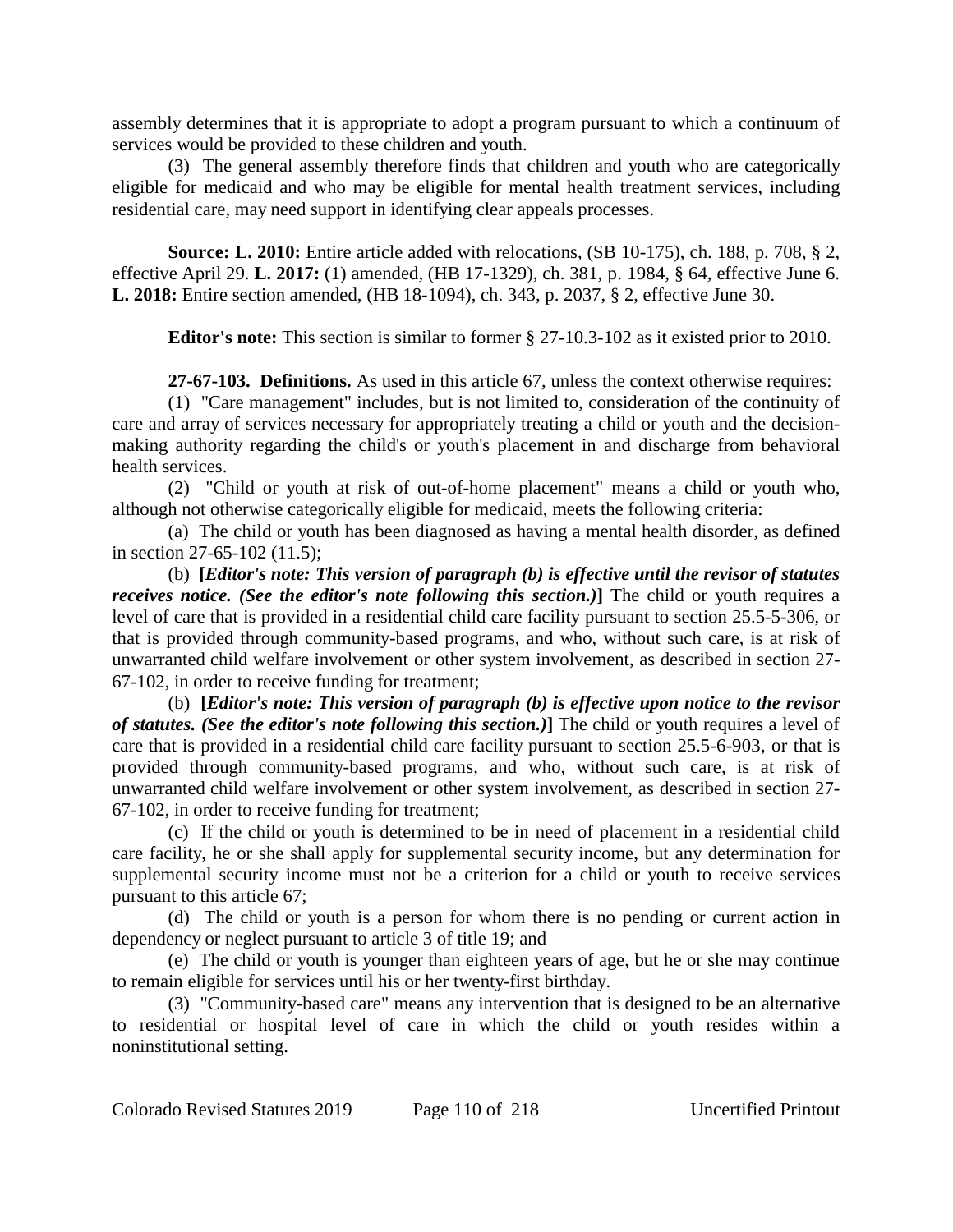(4) "Community mental health center" has the same meaning as provided in section 27- 66-101 (2).

(5) "County department" means the county or district department of human or social services.

(6) "Family advocate" has the same meaning as provided in section 27-69-102 (5).

(7) "Family systems navigator" has the same meaning as provided in section 27-69-102  $(5.5)$ .

(8) "First-level appeal" means the initial process a medicaid member is required to enact to contest a benefit, service, or eligibility decision made by medicaid or a medicaid managed care entity.

(9) "Medicaid child or youth who is at risk of out-of-home placement" means a child or youth who is categorically eligible for medicaid but who otherwise meets the definition of a child or youth who is at risk of out-of-home placement as defined in subsection (2) of this section.

(10) "Mental health agency" means a behavioral health services contractor through the state department of human services serving children and youth statewide or in a particular geographic area, including but not limited to community mental health centers, and with the ability to meet all expectations of this article 67.

(11) "Professional person" means a person licensed to practice medicine in this state, a psychologist certified to practice in this state, or a person licensed and in good standing to practice medicine in another state or a psychologist certified to practice and in good standing in another state who is providing medical or clinical services at a treatment facility in this state that is operated by the armed forces of the United States, the United States public health service, or the United States department of veterans affairs.

(12) "State department" means the state department of human services.

**Source: L. 2010:** Entire article added with relocations, (SB 10-175), ch. 188, p. 708, § 2, effective April 29. **L. 2017:** IP, (2)(a), and IP(3) amended, (SB 17-242), ch. 263, p. 1350, § 247, effective May 25. **L. 2018:** Entire section R&RE, (HB 18-1094), ch. 343, p. 2038, § 3, effective June 30; (5) amended, (SB 18-092), ch. 38, p. 453, § 139, effective August 8; (2)(b) amended, (HB 18-1328), ch. 184, p. 1244, § 7, effective (see editor's note).

**Editor's note:** (1) This section is similar to former § 27-10.3-103 as it existed prior to 2010.

(2) Section 10 of chapter 184 (HB 18-1328), Session Laws of Colorado 2018, provides that section 7 of the act changing subsection (2)(b) takes effect upon notice to the revisor of statutes pursuant to section 25.5-5-306 (6) as enacted in section 2 of the act. For more information, see HB 18-1328. (L. 2018, p. 1247.) As of publication date, the revisor of statutes has not received the notice.

(3) (a) Subsection (5) was numbered as subsection (4) in SB 18-092. That provision was harmonized with and relocated to subsection (5) as it appears in HB 18-1094.

(b) Amendments to subsection (2)(b) by HB 18-1094 and HB 18-1328 were harmonized, effective upon the effective date of section 7 of HB 18-1328.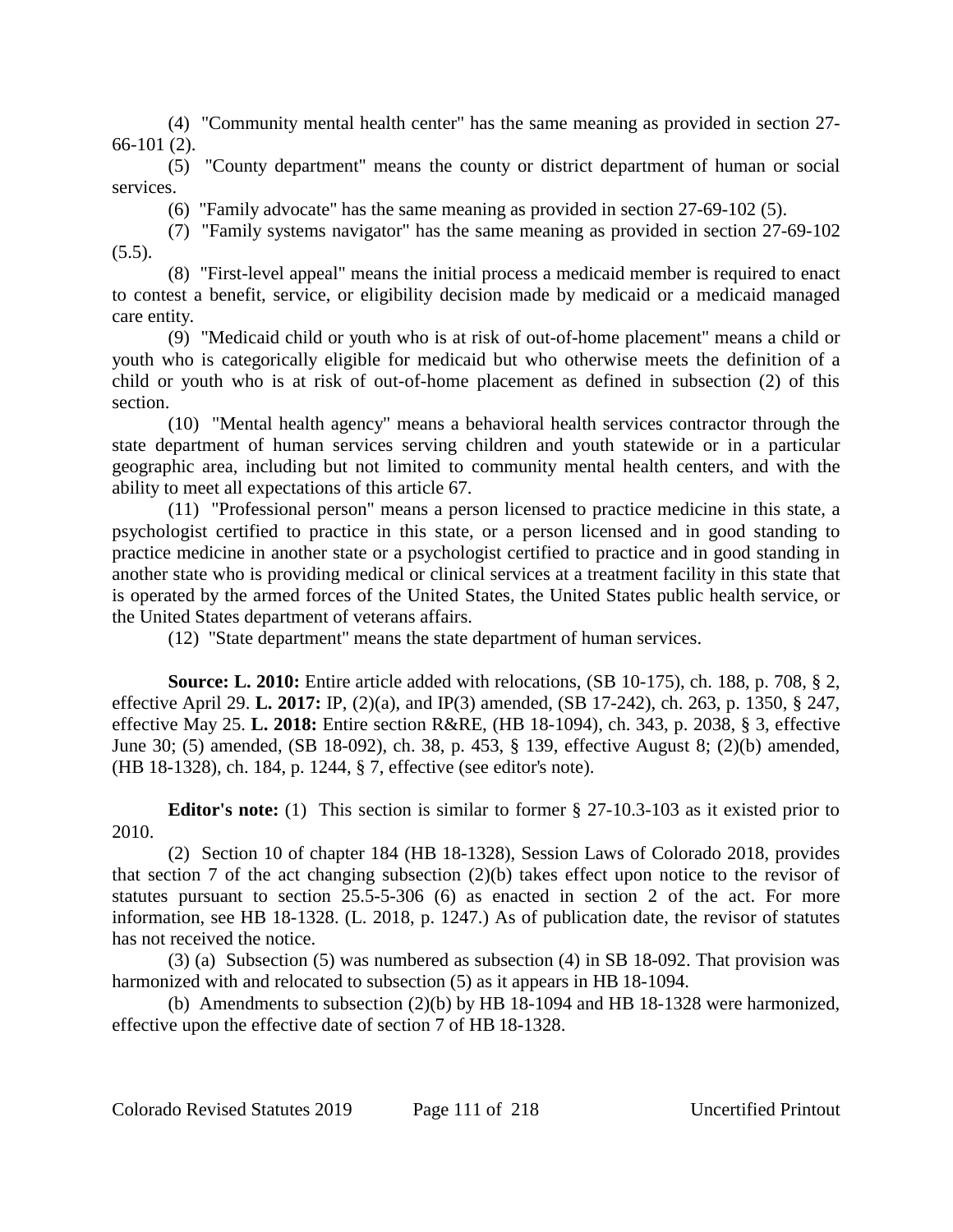**Cross references:** For the legislative declaration in SB 17-242, see section 1 of chapter 263, Session Laws of Colorado 2017. For the legislative declaration in SB 18-092, see section 1 of chapter 38, Session Laws of Colorado 2018. For the legislative declaration in HB 18-1328, see section 1 of chapter 184, Session Laws of Colorado 2018.

**27-67-104. Provision of mental health treatment services for children and youth.** (1) (a) A parent or guardian may apply to a mental health agency on behalf of a child or youth for mental health treatment services for the child or youth pursuant to this section, if the parent or guardian believes the child or youth is at risk of out-of-home placement. The parent's or guardian's request for services described in this section may be done with assistance from a family advocate, family systems navigator, nonprofit advocacy organization, or county department; however, the state department is not obligated to pay for any services provided by entities with which they do not contract. In such circumstances, the mental health agency is responsible for evaluating the child or youth and clinically assessing the child's or youth's need for mental health services and, when warranted, to provide treatment services as necessary and in the best interests of the child or youth and the child's or youth's family. When evaluating a child or youth for eligibility, the mental health agency shall use a standardized risk stratification tool, in a manner determined by rule of the state department. Following the evaluation of the child or youth, the mental health agency shall provide a written notification to the child's or youth's parent or guardian that includes a comprehensive list of potential treatment providers, with a disclosure that the child's or youth's family may choose to seek services from the provider of their choice, including but not limited to the mental health agency. The written notification must also inform the child's or youth's family that they may request assistance from a family advocate, family systems navigator, nonprofit advocacy organization, or county department; however, the state department is not obligated to pay for any services provided by entities with which they do not contract. The state department shall maintain a list of available providers on a public website and shall update the website quarterly. The mental health agency is responsible for the provision of the treatment services and care management, including any residential treatment, community-based care, or any post-residential follow-up services that may be appropriate for the child's or youth's needs or his or her family's needs. A dependency or neglect action pursuant to article 3 of title 19 is not required in order to allow a family access to residential mental health treatment services for a child or youth.

(b) At the time of the assessment by the mental health agency, if requested services are denied, or at the time when the mental health agency has recommended that the child or youth be discharged from services, the mental health agency shall advise the family, both orally and in writing, of the appeal process available to them. The mental health agency shall have two working days within which to complete any internal appeal process. Within five working days after the mental health agency's final denial or recommendation for discharge, a parent or guardian may request an objective third party at the state department who is a professional person to review the action of the mental health agency. A family advocate, family systems navigator, nonprofit advocacy organization, or county department may assist a family in filing an appeal; however, the state department is not obligated to pay for any services provided by entities with which they do not contract. The review must occur within three working days of the parent's or guardian's request. The professional person shall determine if the requested services are appropriate.

Colorado Revised Statutes 2019 Page 112 of 218 Uncertified Printout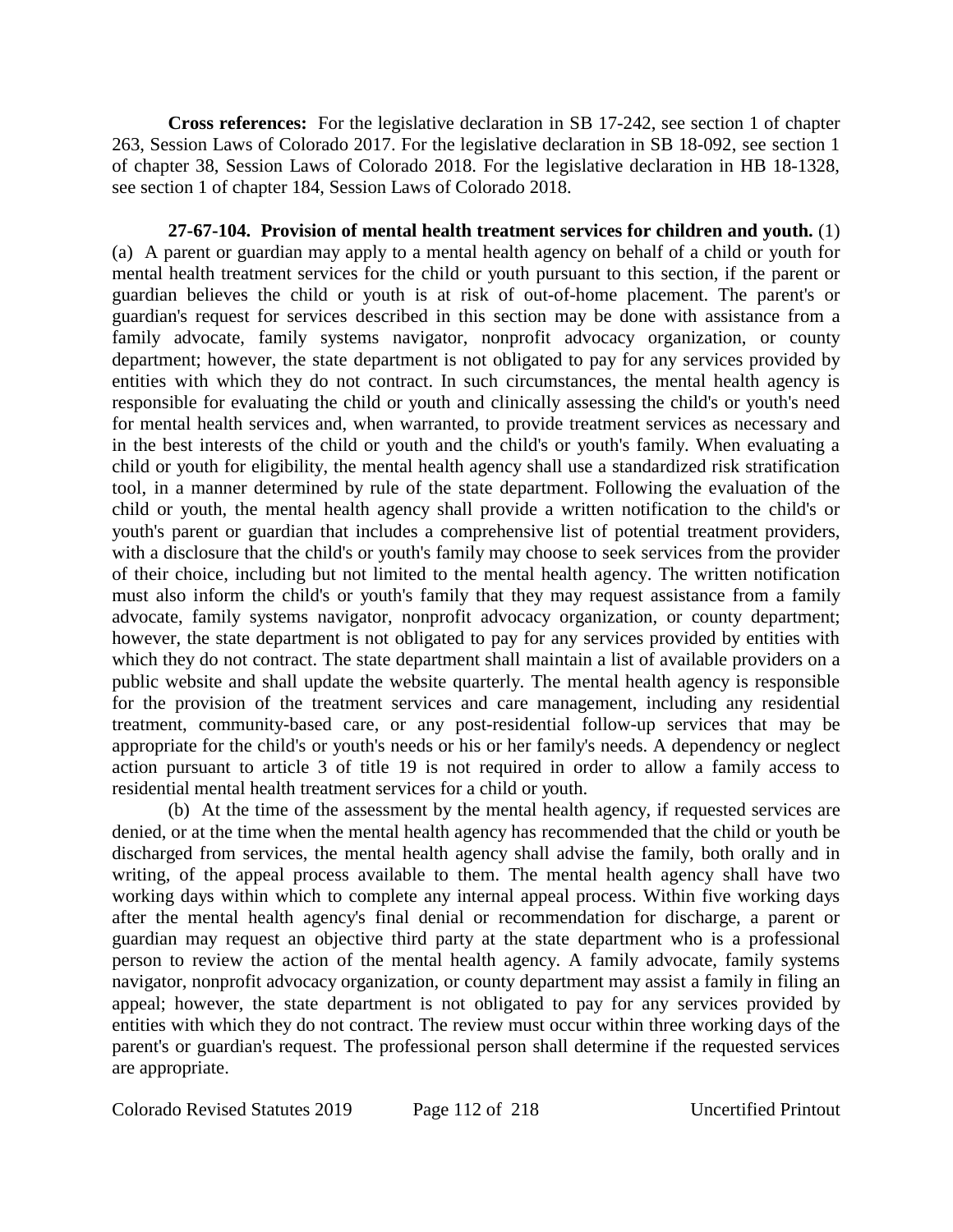(1.5) (a) The parent or guardian of a medicaid child or youth who is at risk of out-ofhome placement may request, within five days after all first-level medicaid appeals processes are exhausted, an objective third party at the state department who is a professional person to review the service request made to medicaid. A family advocate, family system navigator, or county department may assist a family in filing an appeal. The review must occur within three working days of the parent's or guardian's request.

(b) The administrative law judge considering the medicaid appeal for the medicaid child or youth who is at risk of out-of-home placement shall take into consideration the objective third-party review by the state department as part of his or her reconsideration and decision of the medicaid service request.

(2) If at any time the mental health agency determines pursuant to section 19-3-304 that there is reasonable cause to know or suspect that a child or youth has been subjected to abuse or neglect, then the mental health agency shall immediately make a referral to the statewide child abuse hotline established in section 26-5-111 or the appropriate county department. Within ten working days after the referral, if assigned for an assessment by the county department, a representative of the mental health agency shall meet with the county department and the family. Upon referral to the county department, if assigned for an assessment, the county department shall proceed with the assessment to determine whether there is a sufficient basis to believe that physical or sexual abuse or neglect or some other form of abuse or neglect of a child's or youth's physical well-being has occurred.

**Source: L. 2010:** Entire article added with relocations, (SB 10-175), ch. 188, p. 709, § 2, effective April 29. **L. 2018:** Entire section amended, (HB 18-1094), ch. 343, p. 2039, § 4, effective June 30; (1)(a) amended, (HB 18-1431), ch. 313, p. 1892, § 11, effective August 8.

**Editor's note:** (1) This section is similar to former § 27-10.3-104 as it existed prior to 2010.

(2) Amendments to subsection (1)(a) by HB 18-1094 and HB 18-1431 were harmonized.

**27-67-105. Monitoring - reports.** (1) On or before September 1, 2018, and by September 1 of each year thereafter, each mental health agency shall report to the state department the following information:

(a) The number of children and youth who are at risk of out-of-home placement and whose parent or legal guardian requested residential or community-based care pursuant to section 27-67-104 to whom the following services were provided:

(I) An assessment pursuant to section  $27-67-104$  (1)(a);

(II) Community-based care;

(III) Residential treatment; or

(IV) Post-residential follow-up services;

(b) The number of children and youth who are at risk of out-of-home placement and for whom a child abuse and neglect referral was made to the county department;

(c) The number of children and youth for whom either:

(I) An assessment was requested but not performed, and the reasons that the assessment was not performed; or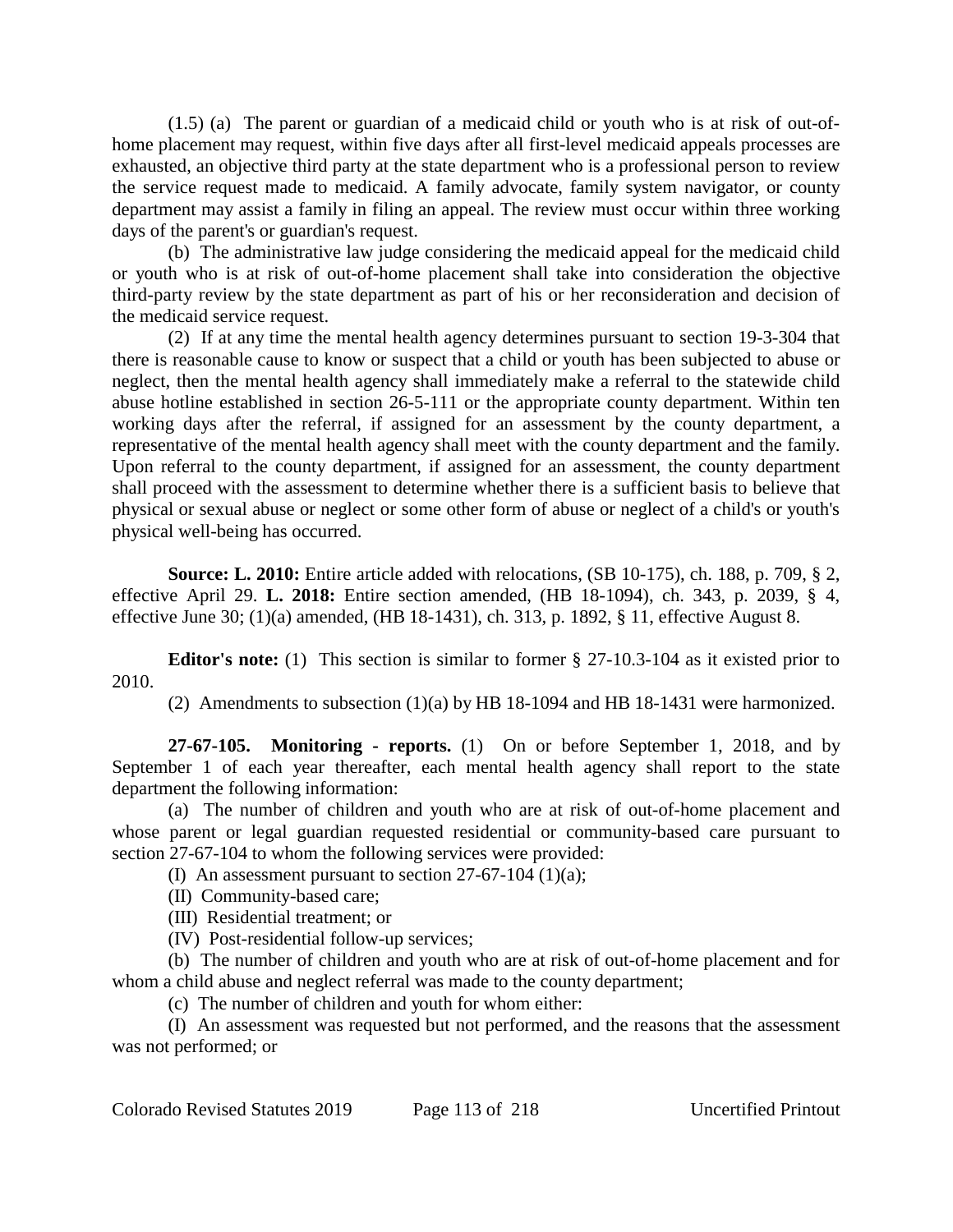(II) An assessment was performed but the mental health agency did not provide services pursuant to this article 67, and the reasons that services were not provided, including whether the family refused the services offered;

(d) The costs associated with the provision of the mental health treatment services described in subsection (1)(a) of this section;

(e) The demographic information of the children, youth, and families served, as outlined by the state department;

(f) The outcomes of treatment for the children and youth served, as determined by the state department in consultation with mental health agencies, service providers, and families;

(g) The length of stay and funding totals for residential services and community-based care; and

(h) The aggregate number of third-party reviews completed by the state department for children served pursuant to this article 67, delineated by children who are and are not categorically eligible for medicaid.

(2) On or after January 1, 2019, the state department shall make the information obtained pursuant to subsection (1) of this section available to the public by posting it to the state department's website. Any information so posted must not include any personal health information.

**Source: L. 2010:** Entire article added with relocations, (SB 10-175), ch. 188, p. 710, § 2, effective April 29. **L. 2018:** Entire section R&RE, (HB 18-1094), ch. 343, p. 2041, § 5, effective June 30; IP(1)(a) and (1)(b) amended, (HB 18-1431), ch. 313, p. 1893, § 12, effective August 8.

**Editor's note:** (1) This section is similar to former § 27-10.3-105 as it existed prior to 2010.

(2) Subsections IP(1)(a) and (1)(b) were amended in HB 18-1431, effective August 8, 2018. However, those amendments were superseded by the repeal and reenactment of this section in HB 18-1094, effective June 30, 2018.

**27-67-106. Funding - rules.** (1) In order to make mental health treatment available, it is the intent of the general assembly that mental health treatment provided pursuant to this article to each child described in section 27-67-103 (2) be provided by mental health agencies.

(2) (a) If neither the family's private insurance nor federal medicaid funding cover all of the costs associated with the services provided to a child at risk of out-of-home placement pursuant to this article, then the family is responsible for paying that portion that is not covered by private insurance or federal medicaid funding on a sliding scale basis as set forth in subsection (3) of this section. Any remaining portion of the services not covered by private insurance, federal medicaid funding, or the family's share, shall be paid for from any moneys appropriated by the general assembly for that purpose.

(b) Repealed.

(3) The state board of human services shall promulgate rules implementing a sliding scale for the payment of services, including mental health treatment and room and board, that are not covered by private insurance or federal medicaid funding. It is the intent of the general assembly that subsidies provided by the state through general fund money must be used to assist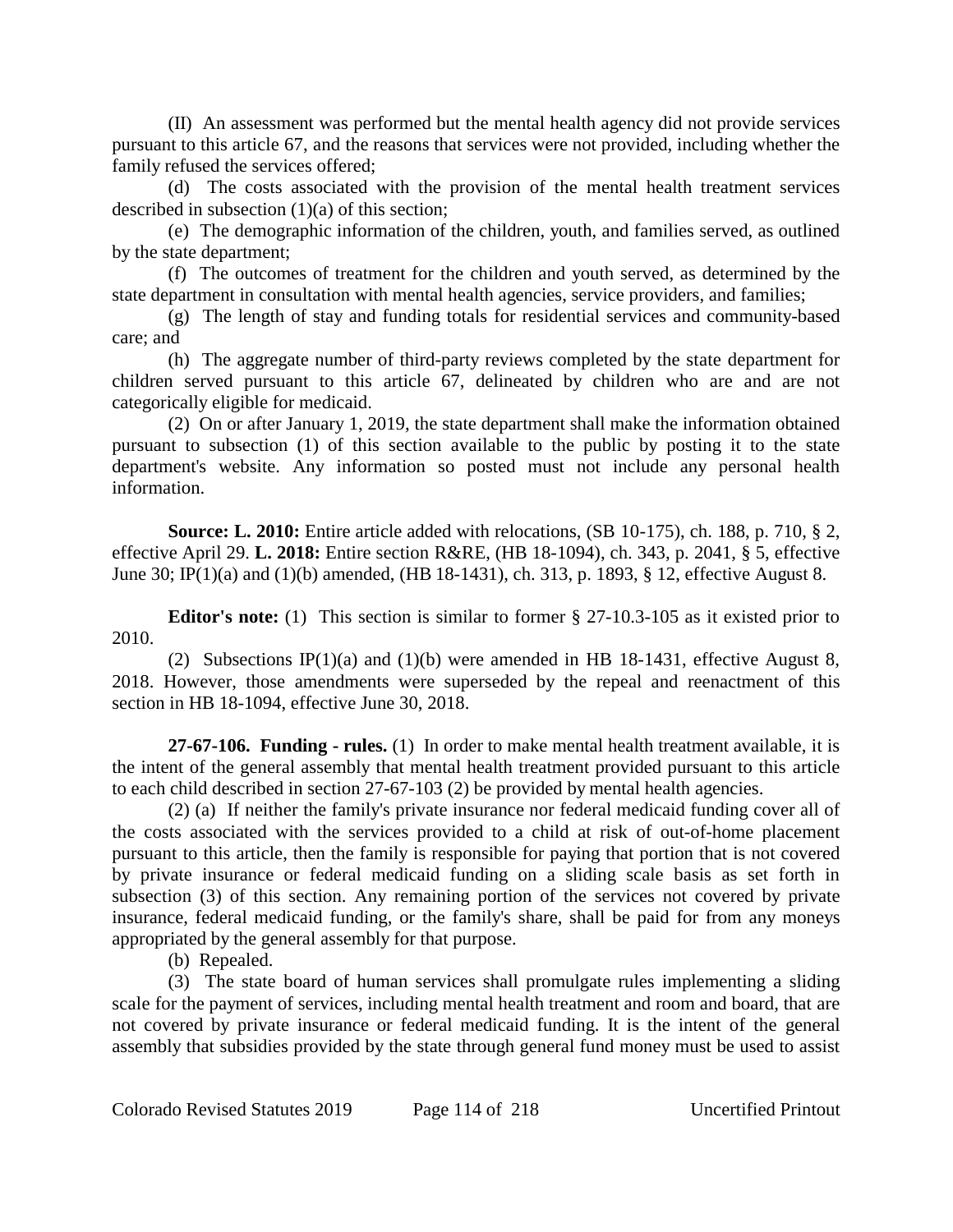the lowest income families to ensure the maximum use of appropriate least restrictive treatment services and to provide access to the greatest number of children and youth.

**Source: L. 2010:** Entire article added with relocations, (SB 10-175), ch. 188, p. 712, § 2, effective April 29. **L. 2016:** (2)(a) amended and (2)(b) repealed, (HB 16-1408), ch. 153, p. 472, §§ 24, 26, effective July 1. **L. 2018:** (3) amended, (HB 18-1094), ch. 343, p. 2042, § 6, effective June 30.

**Editor's note:** This section is similar to former § 27-10.3-106 as it existed prior to 2010.

**27-67-107. Dispute resolution - rules.** (1) The state department shall utilize, when appropriate, established grievance and dispute resolution processes in order to assure that parents have access to mental health services on behalf of their children.

(2) The state board of human services shall promulgate rules to assure that a grievance process is available to parents concerning the provision of mental health services and to assure that a dispute resolution process is available for disputes between the county departments and mental health agencies.

**Source: L. 2010:** Entire article added with relocations, (SB 10-175), ch. 188, p. 712, § 2, effective April 29.

**Editor's note:** This section is similar to former § 27-10.3-107 as it existed prior to 2010.

## **27-67-108. Repeal of article. (Repealed)**

**Source: L. 2010:** Entire article added with relocations, (SB 10-175), ch. 188, p. 712, § 2, effective April 29. **L. 2018:** Entire section repealed, (HB 18-1094), ch. 343, p. 2043, § 7, effective June 30.

**Editor's note:** This section was similar to former § 27-10.3-108 as it existed prior to 2010.

**27-67-109. Child and youth mental health services standards - advisory board.** (1) The advisory board established in subsection (2) of this section is responsible for recommending standards and rules relevant to the provision of mental health services to children and youth covered by this article 67.

(2) An advisory board to the state department is established for the purpose of assisting and advising the executive director in accordance with this section in the development of service standards and rules. The advisory board consists of not less than eleven nor more than fifteen members appointed by the state department as follows:

(a) One representative each from the office of behavioral health; the office of children, youth, and families; the department of health care policy and financing; and a leading professional association of psychiatrists in this state;

(b) One member representing nonprofit health care facilities;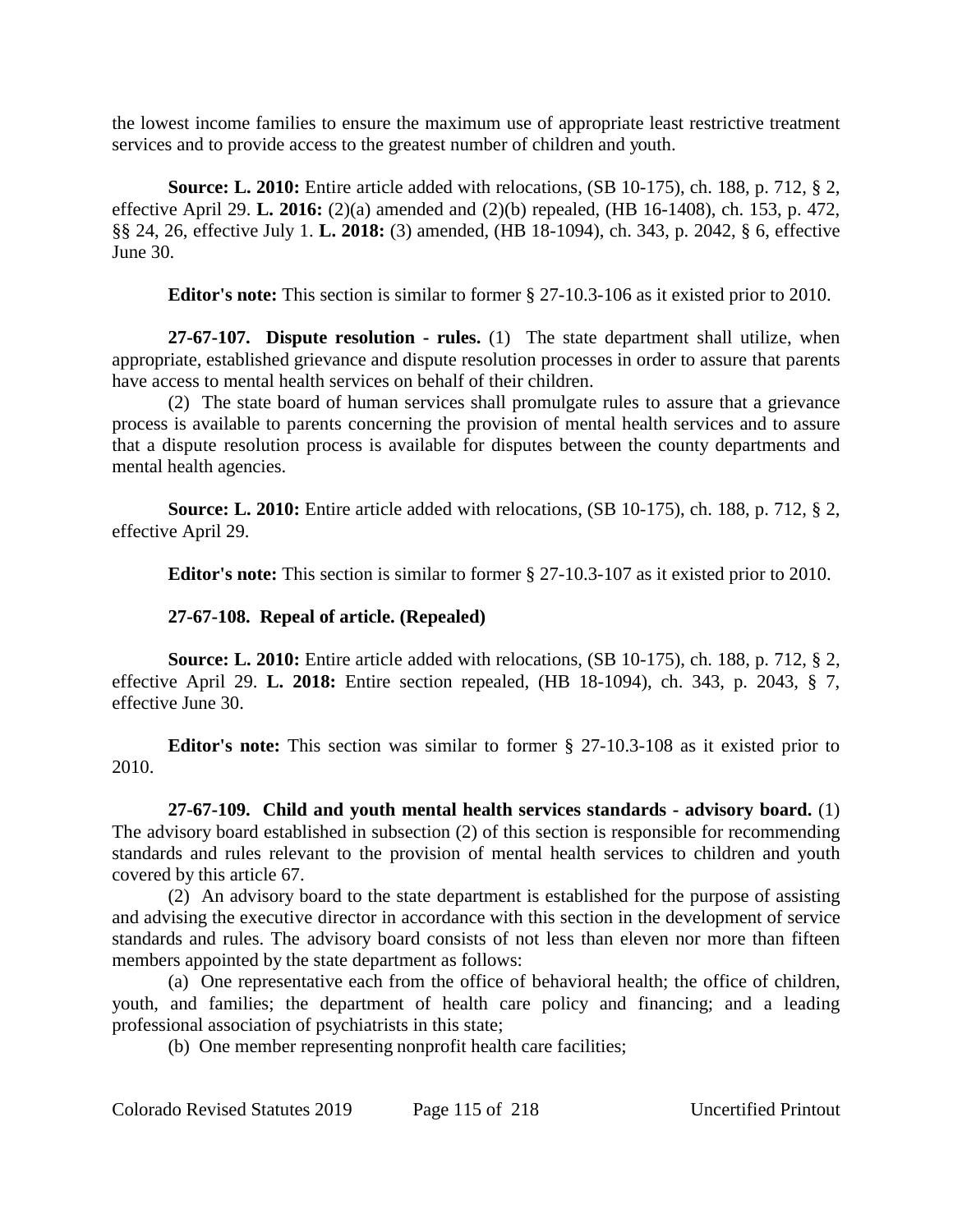(c) One member representing children or youth consumers of services for persons with mental health disorders;

(d) One member representing families of persons with mental health disorders;

(e) One member representing children's health care facilities;

(f) One member representing a community mental health center that performs evaluations pursuant to this article 67;

(g) One member representing a county human or social services agency;

(h) One member representing individuals with intellectual and developmental disabilities; and

(i) Other persons from both the private and the public sectors who are recognized or known to be interested and informed in the area of the advisory board's purpose and function.

(3) In making appointments to the advisory board, the state department must include representation by at least one member who is a person with a disability, as defined in section 26- 24-102 (2); a family member of a person with a disability; or a member of an advocacy group for persons with disabilities, provided that the other requirements of subsection (2) of this section are met.

**Source: L. 2018:** Entire section added, (HB 18-1094), ch. 343, p. 2043, § 8, effective June 30. **L. 2019:** (3) amended, (SB 19-241), ch. 390, p. 3474, § 42, effective August 2.

### **ARTICLE 68**

### Mental Health Services Pilot Program for Families of Discharged Veterans of Operation Enduring Freedom and Operation Iraqi Freedom

#### **27-68-101 to 27-68-106. (Repealed)**

**Editor's note:** (1) This article was added with relocations in 2010 containing provisions of part 3 of article 1 of this title and was subsequently repealed in 2010. This article was not amended prior to its repeal in 2010. For a detailed comparison of this article, see the comparative tables located in the back of the index.

(2) (a) Section 27-68-106 provided for the repeal of this article, effective July 1, 2010. (See L. 2010, p. 715.)

(b) For the text of this article in effect from April 29, 2010, to July 1, 2010, see L. 2010, p. 713.

#### **ARTICLE 69**

Family Advocacy Mental Health Juvenile Justice Programs

**Editor's note:** This article was added with relocations in 2010 containing provisions of article 22 of title 26. Former C.R.S. section numbers are shown in editor's notes following those

Colorado Revised Statutes 2019 Page 116 of 218 Uncertified Printout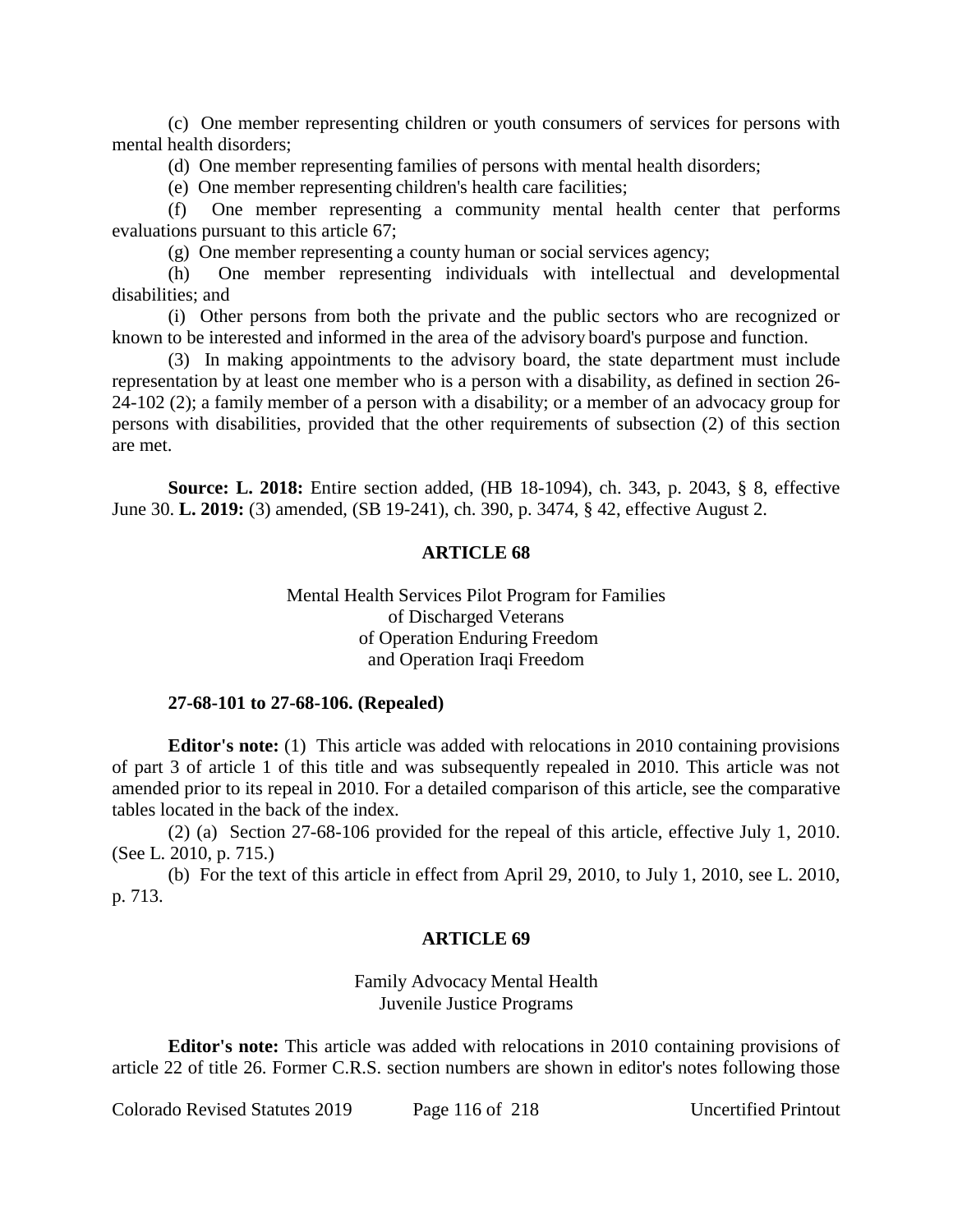sections that were relocated. For a detailed comparison of this article, see the comparative tables located in the back of the index.

**27-69-101. Legislative declaration.** (1) The general assembly finds and declares that:

(a) Colorado families and youth have difficulties navigating the mental and behavioral health, physical health, substance abuse, intellectual and developmental disabilities, education, juvenile justice, child welfare, and other state and local systems that are compounded when the youth has a behavioral, mental health, or co-occurring disorder;

(b) Preliminary research demonstrates that family advocates and family systems navigators increase family and youth satisfaction, improve family participation, and improve services to help youth and families succeed and achieve positive outcomes. One preliminary study in Colorado found that the wide array of useful characteristics and valued roles performed by family advocates and family systems navigators, regardless of where they are located institutionally, provided evidence for continuing and expanding the use of family advocates and family systems navigators in systems of care.

(c) Input from families, youth, and state and local community agency representatives in Colorado demonstrates that family advocates and family systems navigators help families get the services and support they need and want, help families to better navigate complex state and local systems, improve family and youth outcomes, and help disengaged families and youth to become engaged families and youth;

(d) State and local agencies and systems need to develop more strengths-based, familycentered, individualized, culturally competent, and collaborative approaches that better meet the needs of families and youth;

(e) A family advocate or a family systems navigator helps state and local agencies and systems adopt more strengths-based-targeted programs, policies, and services to better meet the needs of families and their youth with behavioral, mental health, or co-occurring disorders and improve outcomes for all, including families, youth, and the agencies they utilize;

(f) The use of family advocates or family systems navigators as full partners in systems of care is a relatively new approach to helping meet the needs of families and youth in the state. It is essential that communities have the support to implement and sustain programs in a manner that best meets the needs of youth, families, and communities.

(2) It is therefore in the state's best interest to develop rules and standards and provide technical assistance and coordination for the family advocacy mental health juvenile justice programs for system-of-care family advocates and family systems navigators for behavioral or mental health juvenile justice populations who navigate across behavioral or mental health, physical health, substance abuse, intellectual and developmental disabilities, juvenile justice, education, child welfare, and other state and local systems to ensure sustained and thoughtful family participation in the planning processes of the care for their children and youth.

**Source: L. 2010:** (1)(b), (1)(c), (1)(e), (1)(f), and (2) amended, (SB 10-014), ch. 59, p. 212, § 1, effective March 31; entire article added with relocations, (SB 10-175), ch. 188, p. 715, § 2, effective April 29. **L. 2011:** (1)(f) and (2) amended, (HB 11-1193), ch. 71, p. 193, § 1, effective March 29. **L. 2017:** IP(1), (1)(a), (1)(e), and (2) amended, (SB 17-242), ch. 263, p. 1350, § 248, effective May 25.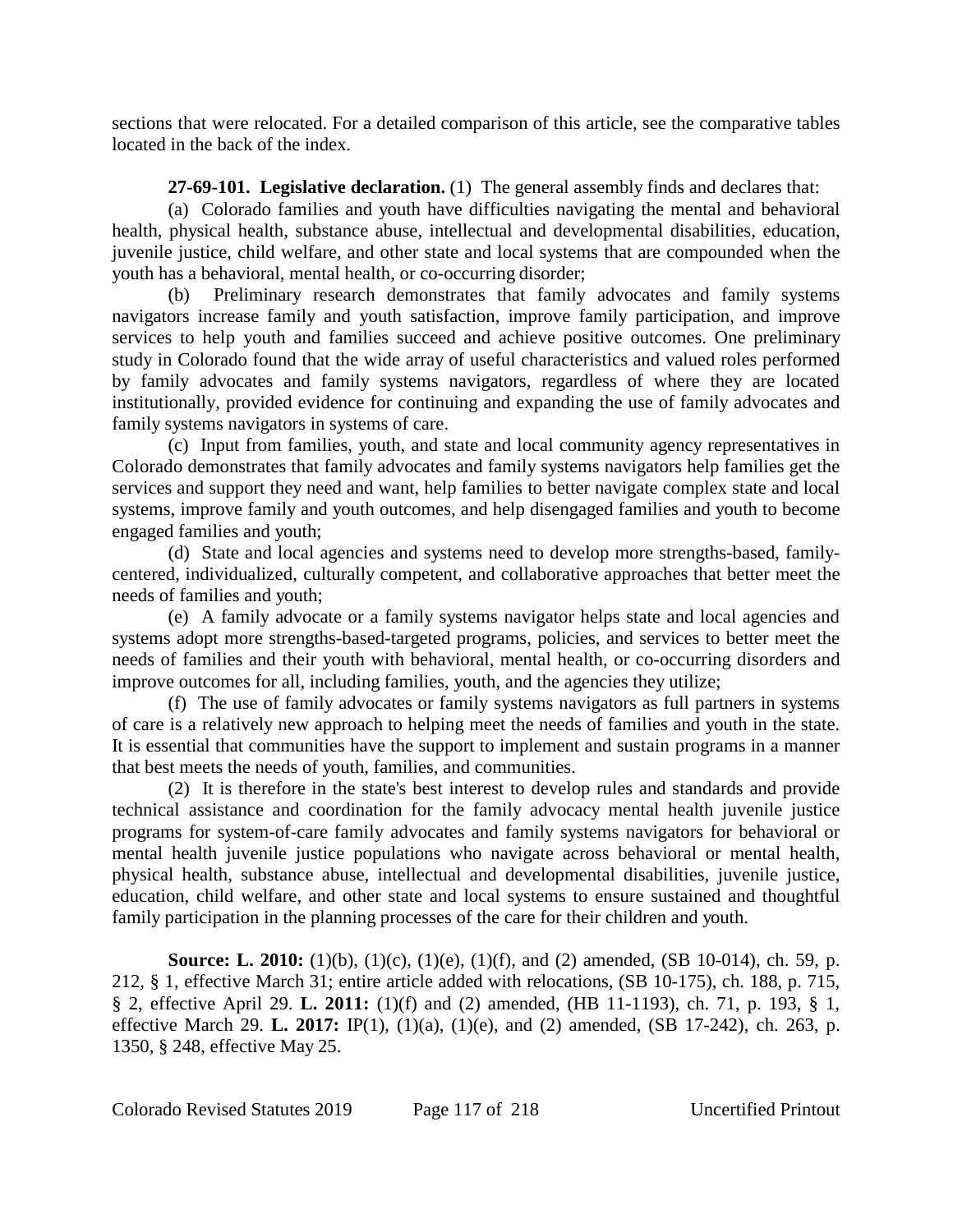**Editor's note:** (1) This section is similar to former § 26-22-101 as it existed prior to 2010.

(2) Subsections (1)(b), (1)(c), (1)(e), (1)(f), and (2) were numbered as  $\S$  26-22-101  $(1)(b)$ ,  $(1)(c)$ ,  $(1)(e)$ ,  $(1)(f)$ , and  $(2)$ , respectively, in Senate Bill 10-014 (see L. 2010, p. 212) but were relocated as amended due to their harmonization with this section as it was added by Senate Bill 10-175.

**Cross references:** For the legislative declaration in SB 17-242, see section 1 of chapter 263, Session Laws of Colorado 2017.

**27-69-102. Definitions.** As used in this article 69, unless the context otherwise requires:

(1) "Co-occurring disorders" means disorders that commonly coincide with behavioral or mental health disorders and may include, but are not limited to, substance use disorders, intellectual and developmental disabilities, fetal alcohol syndrome, and traumatic brain injury.

(2) and (3) Repealed.

(4) "Family advocacy coalition" means a coalition of family advocates, family systems navigators, or family advocacy organizations working to help families and youth with mental health problems, substance abuse, developmental disabilities, and other co-occurring disorders to improve services and outcomes for youth and families and to work with and enhance state and local systems.

(5) "Family advocate" means a parent or primary caregiver who:

(a) Has been trained in a system-of-care approach to assist families in accessing and receiving services and supports;

(b) Has raised or cared for a child or adolescent with a mental health or co-occurring disorder; and

(c) Has worked with multiple agencies and providers, such as mental health, physical health, substance abuse, juvenile justice, developmental disabilities, education, and other state and local service systems.

(5.5) "Family systems navigator" means an individual who:

(a) Has been trained in a system-of-care approach to assist families in accessing and receiving services and supports;

(b) Has the skills, experience, and knowledge to work with children and youth with mental health or co-occurring disorders; and

(c) Has worked with multiple agencies and providers, including mental health, physical health, substance abuse, juvenile justice, developmental disabilities, education, and other state and local service systems.

(6) Repealed.

(6.5) "Office of behavioral health" means the office of behavioral health in the department of human services.

(7) "Partnership" means a relationship between a family advocacy organization and another entity whereby the family advocacy organization works directly with another entity for oversight and management of the family advocate or family systems navigator and family advocacy demonstration program, and the family advocacy organization employs, supervises, mentors, and provides training to the family advocate or family systems navigator.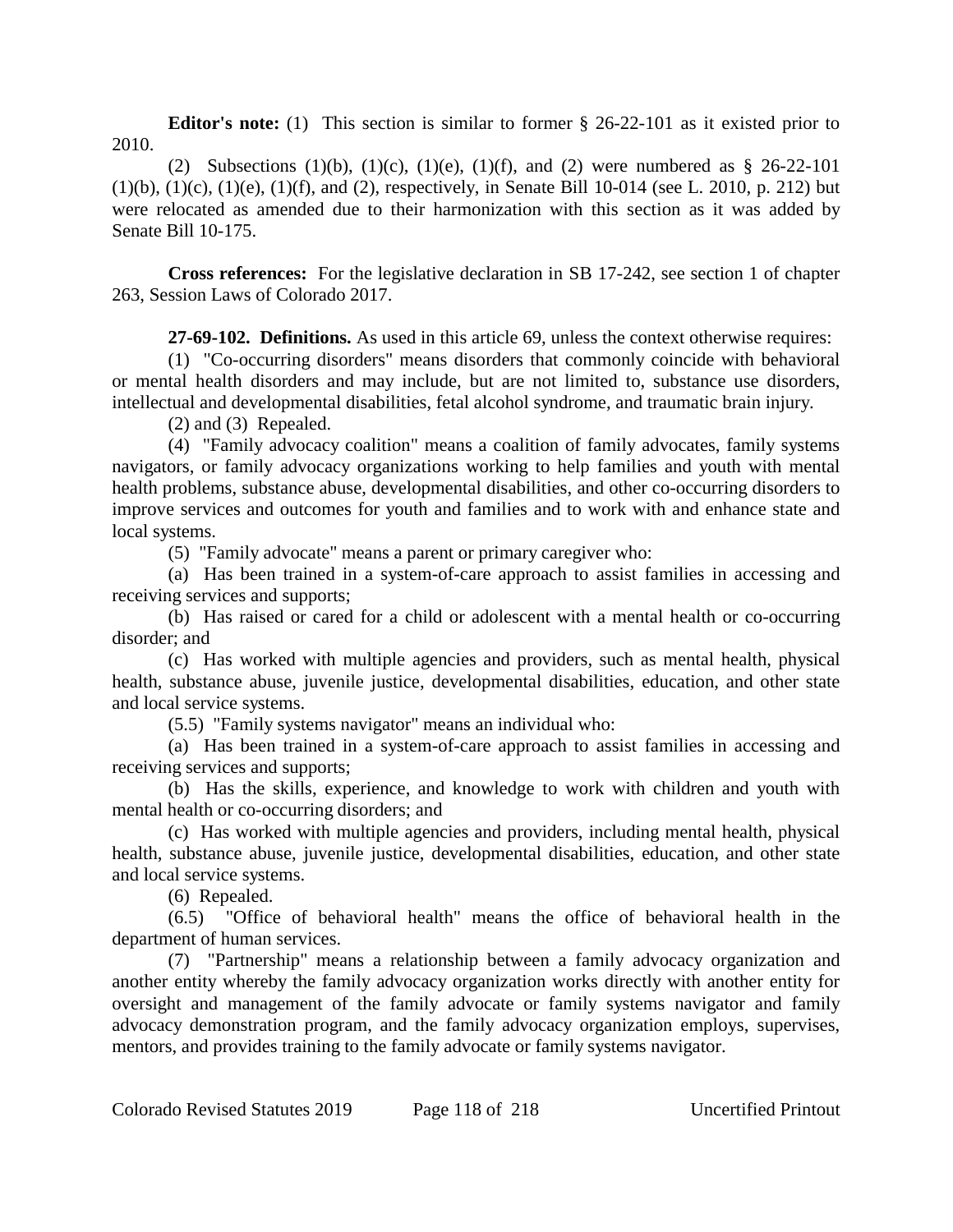(8) "System of care" means an integrated network of community-based services and support that is organized to meet the challenges of youth with complex needs, including, but not limited to, the need for substantial services to address areas of developmental, physical, and mental health, substance abuse, child welfare, and education and involvement in or being at risk of involvement with the juvenile justice system. In a system of care, families and youth work in partnership with public and private organizations to build on the strengths of individuals and to address each person's cultural and linguistic needs so services and support are effective.

(9) and (10) Repealed.

**Source: L. 2010:** (2), (4), (5), and (7) amended and (5.5) added, (SB 10-014), ch. 59, p. 213, § 2, effective March 31; entire article added with relocations, (SB 10-175), ch. 188, p. 716, § 2, effective April 29. **L. 2011:** (2), (3), (6), and (9) repealed, (HB 11-1193), ch. 71, p. 194, § 2, effective March 29. **L. 2017:** IP and (1) amended, (6.5) added, and (10) repealed, (SB 17-242), ch. 263, p. 1351, § 249, effective May 25.

**Editor's note:** (1) This section is similar to former § 26-22-102 as it existed prior to 2010.

(2) Subsections (2), (4), (5), (5.5), and (7) were numbered as § 26-22-102 (2), (5), (6), (6.5), and (8), respectively, in Senate Bill 10-014 (see L. 2010, p. 213) but were relocated as amended due to their harmonization with this section as it was added by Senate Bill 10-175.

**Cross references:** For the legislative declaration in SB 17-242, see section 1 of chapter 263, Session Laws of Colorado 2017.

**27-69-103. Programs established.** The family advocacy behavioral and mental health juvenile justice programs are established for system-of-care family advocates and family systems navigators for individuals with behavioral or mental health disorders in the juvenile justice population that must be implemented and monitored by the office of behavioral health, with input, cooperation, and support from the division of criminal justice, created in section 24- 33.5-502, the task force created in section 18-1.9-104, and family advocacy coalitions.

**Source: L. 2010:** Entire section amended, (SB 10-014), ch. 59, p. 214, § 3, effective March 31; entire section added with relocations, (SB 10-175), ch. 188, p. 717, § 2, effective April 29. **L. 2011:** Entire section amended, (HB 11-1193), ch. 71, p. 194, § 3, effective March 29; entire section amended, (HB 11-1303), ch. 264, p. 1171, § 80, effective August 10. **L. 2017:** Entire section amended, (SB 17-242), ch. 263, p. 1351, § 250, effective May 25.

**Editor's note:** (1) This section is similar to former § 26-22-103 as it existed prior to 2010.

(2) This section was numbered as § 26-22-103 in Senate Bill 10-014 (see L. 2010, p. 214) but was relocated due to its harmonization with this section as it was added by Senate Bill 10-175; except that the change from division of mental health to division of behavioral health in Senate Bill 10-014 was superseded by Senate Bill 10-175 and is currently referred to as the unit.

(3) Amendments to this section by House Bill 11-1193 and House Bill 11-1303 were harmonized.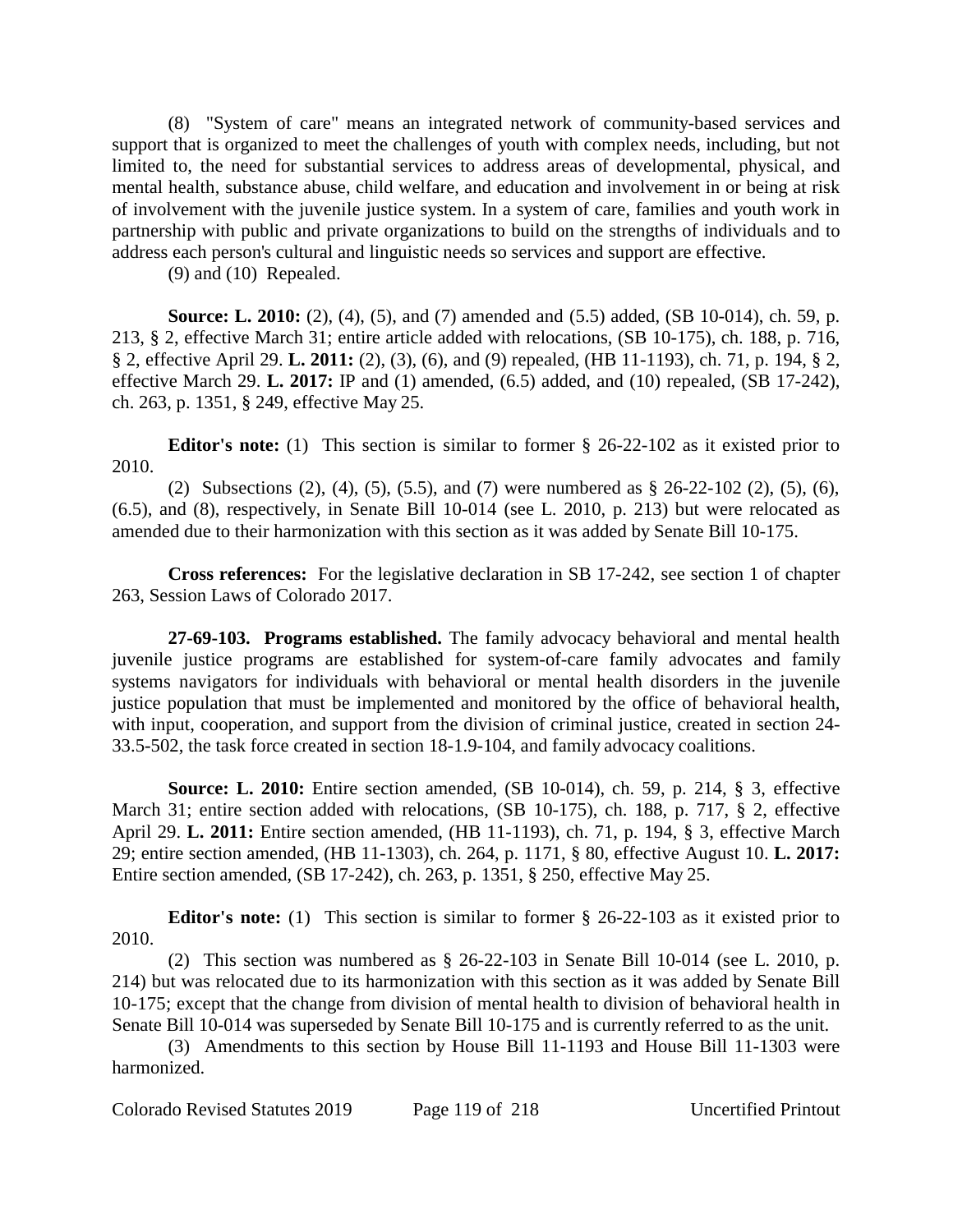**Cross references:** For the legislative declaration in SB 17-242, see section 1 of chapter 263, Session Laws of Colorado 2017.

**27-69-104. Program scope - rules.** (1) The office shall promulgate rules and standards, after consultation with family advocacy coalitions and other stakeholders, for family advocacy behavioral and mental health juvenile justice programs for system-of-care family advocates and family systems navigators for behavioral or mental health juvenile justice populations. The programs must:

(a) Focus on youth with behavioral, mental health, or co-occurring disorders who are involved in or at risk of involvement with the juvenile justice system and be based upon the families' and youths' strengths; and

(b) Provide navigation, crisis response, integrated planning, transition services, and diversion from the juvenile justice system for youth with behavioral, mental health, or cooccurring disorders.

(2) The office shall provide technical assistance and coordination of family advocacy behavioral and mental health juvenile justice programs throughout the state that provide systemof-care family advocates and family systems navigators for behavioral or mental health juvenile justice populations with support to implement and sustain programs that best meet the needs of youth, families, and communities.

(3) Key components of the family advocacy behavioral and mental health juvenile justice programs for system-of-care family advocates and family systems navigators for behavioral or mental health juvenile justice populations include:

(a) Coordination with the key stakeholders involved in the local community to ensure consistent and effective collaboration. This collaboration may include, but need not be limited to, a family advocacy organization, representatives of the juvenile court, the probation department, the district attorney's office, the public defender's office, a school district, the division of youth services within the department of human services, a county department of social or human services, a local community mental health center, and a regional behavioral health organization, and may include representatives of a local law enforcement agency, a county public health department, a substance use disorder treatment program, a communitycentered board, a local juvenile services planning committee, and other community partners;

(b) Services to youth with behavioral, mental health, or co-occurring disorders who are involved in or at risk of involvement with the juvenile justice system and other state and local systems;

(c) Policies concerning the work of family advocates or family systems navigators that include:

(I) Experience and hiring requirements;

(II) The provision of appropriate training; and

(III) A definition of roles and responsibilities; and

(d) Services provided by system-of-care family advocates or family systems navigators for behavioral or mental health juvenile justice populations must include:

(I) Strengths, needs, and cultural assessment;

(II) Navigation and support services;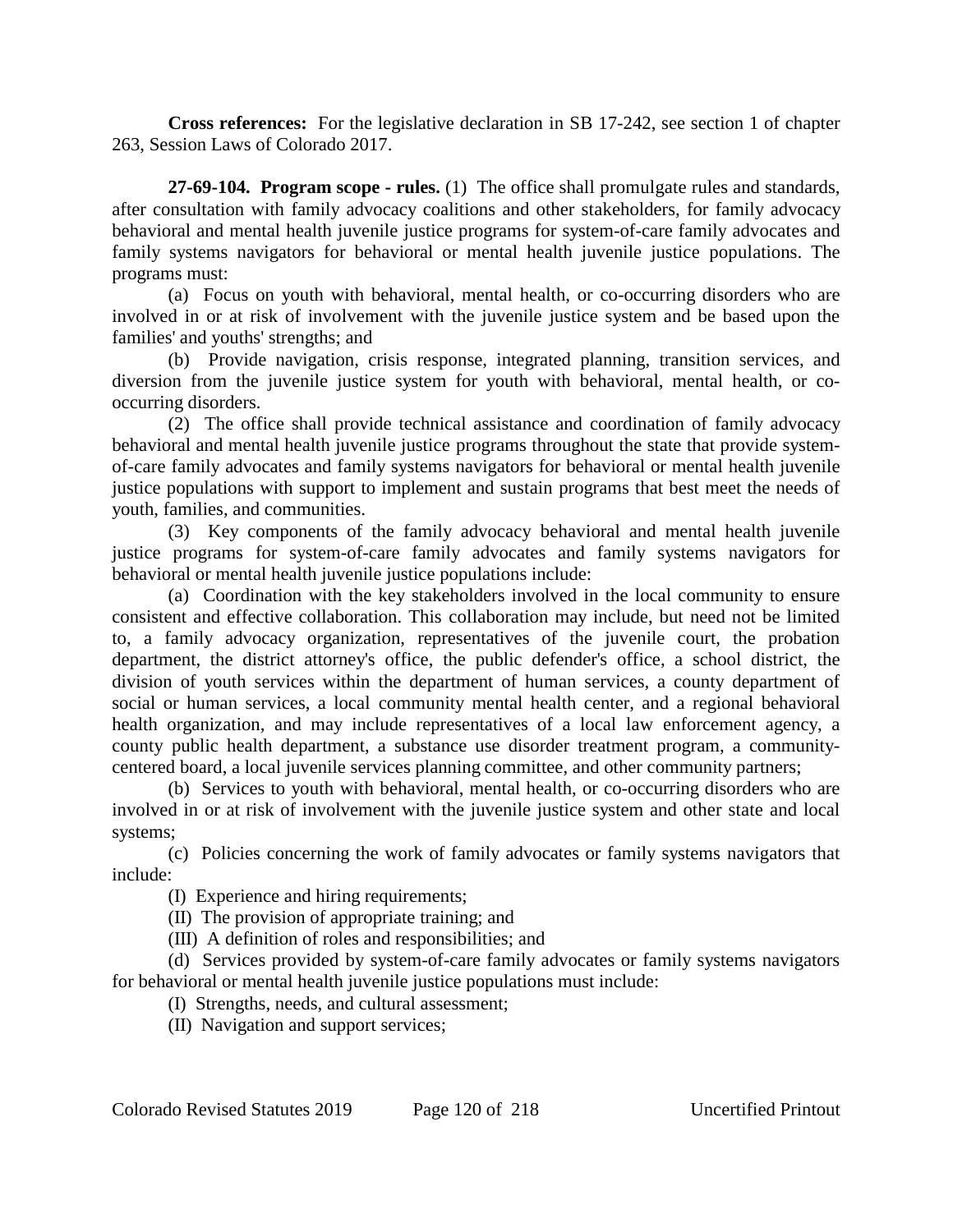(III) Education programs related to behavioral, mental health, or co-occurring disorders; youth and family involvement in the system of care; the juvenile justice system; and other relevant systems;

(IV) Cooperative training programs for family advocates or family systems navigators and for staff, where applicable, of behavioral or mental health disorders, physical health, substance abuse and substance use disorders, intellectual and developmental disabilities, education, child welfare, juvenile justice, and other state and local systems related to the role and partnership between the family advocates or family systems navigators and the systems affecting youth and their family;

(V) Integrated crisis response services and crisis and transition planning;

(VI) Access to diversion and other services to improve outcomes for youth and their families;

(VII) Other services as determined by the local community; and

(VIII) Coordination with the local community mental health center.

(e) and (f) (Deleted by amendment, L. 2011, (HB 11-1193), ch. 71, p. 194, § 4, effective March 29, 2011.)

(4) to (6) (Deleted by amendment, L. 2011, (HB 11-1193), ch. 71, p. 194, § 4, effective March 29, 2011.)

**Source: L. 2010:** (1)(b), IP(3)(c), IP(3)(d), (3)(d)(IV), (3)(d)(V), and (4)(a) amended, (SB 10-014), ch. 59, p. 214, § 4, effective March 31; entire section added with relocations, (SB 10-175), ch. 188, p. 717, § 2, effective April 29. **L. 2011:** Entire section amended, (HB 11- 1193), ch. 71, p. 194, § 4, effective March 29. **L. 2017:** (1), (2), IP(3), (3)(a), (3)(b), IP(3)(d),  $(3)(d)(III)$ , and  $(3)(d)(IV)$  amended,  $(SB 17-242)$ , ch. 263, p. 1351, § 251, effective May 25; IP(3) and (3)(a) amended, (HB 17-1329), ch. 381, p. 1984, § 65, effective June 6.

**Editor's note:** (1) This section is similar to former § 26-22-104 as it existed prior to 2010.

(2) Subsections (1)(b), (3)(d)(IV), (3)(d)(V), and (4)(a) and the introductory portions to subsections (3)(c) and (3)(d) were numbered as  $\S$  26-22-104 (1)(b), (3)(d)(IV), (3)(d)(V), and  $(4)(a)$  and the introductory portions to § 26-22-104 (3)(c) and (3)(d), respectively, in Senate Bill 10-014 (see L. 2010, p. 214) but were relocated due to their harmonization with this section as it was added by Senate Bill 10-175.

(3) Amendments to the introductory portion of subsection (3) and subsection (3)(a) by SB 17-242 and HB 17-1329 were harmonized.

**Cross references:** For the legislative declaration in SB 17-242, see section 1 of chapter 263, Session Laws of Colorado 2017.

# **27-69-105. Evaluation and reporting.**

(1) and (2) (Deleted by amendment, L. 2011, (HB 11-1193), ch. 71, p. 197, § 5, effective March 29, 2011.)

(3) As determined by the office of behavioral health, in consultation with family advocacy programs, each integrated system-of-care family advocacy program for individuals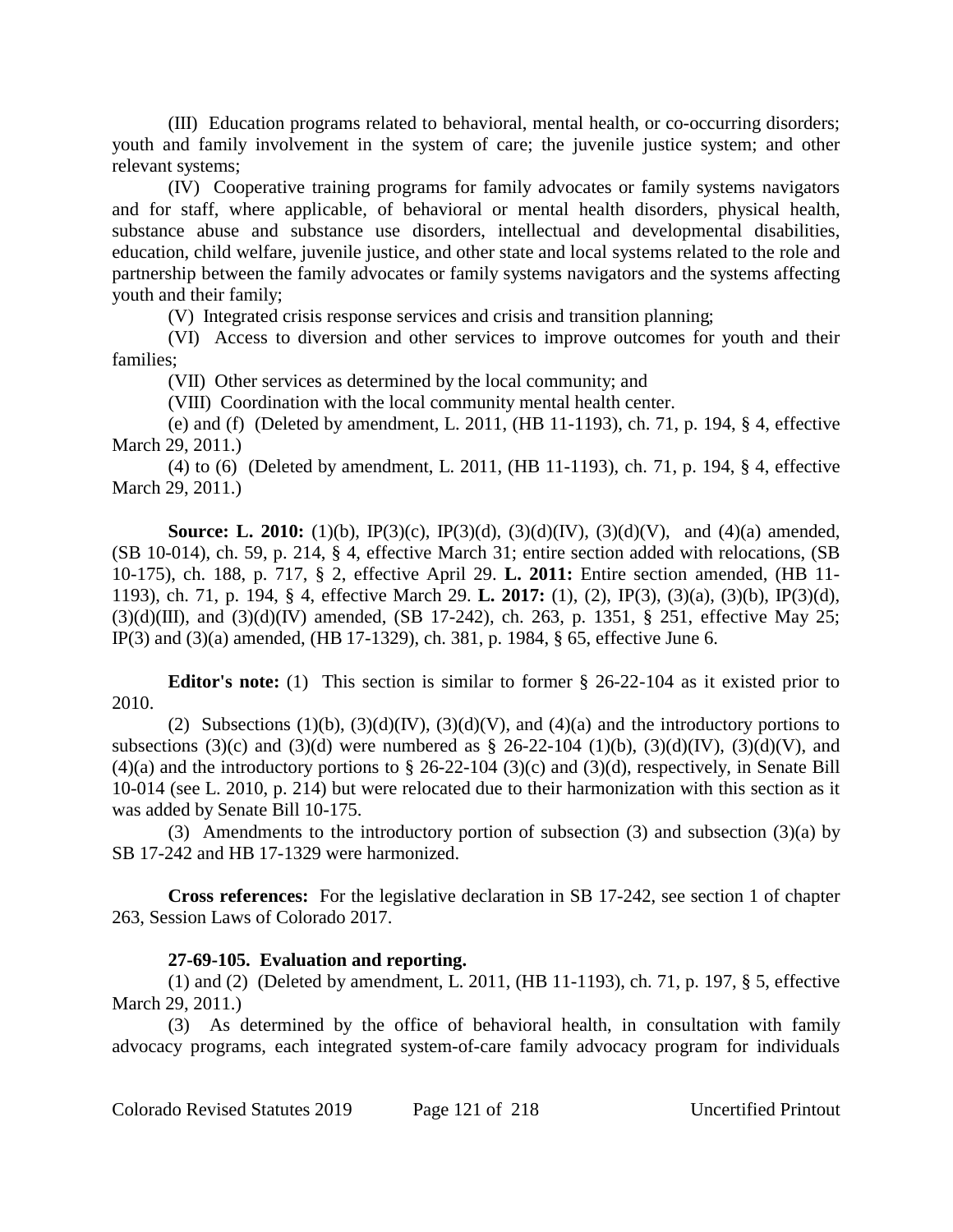with behavioral or mental health disorders in the juvenile justice population shall forward data to the office of behavioral health, including:

(a) System utilization outcomes, including, but not limited to, available data on services provided related to behavioral or mental health, physical health, juvenile justice, intellectual and developmental disabilities, substance abuse and substance use disorders, child welfare, traumatic brain injuries, school services, and co-occurring disorders;

(b) Youth and family outcomes, related to, but not limited to, behavioral or mental health, substance abuse and substance use disorders, intellectual and developmental disabilities, juvenile justice, and traumatic brain injury issues;

(c) Family and youth satisfaction and assessment of family advocates or family systems navigators;

(d) Process and leadership outcomes, including, but not limited to, measures of partnerships, service processes and practices among partnering agencies, leadership indicators, and shared responses to resources and outcomes; and

(e) Other outcomes, including, but not limited to, identification of the cost avoidance or cost savings, if any, achieved by the demonstration program, the applicable outcomes achieved, the transition services provided, and the service utilization time frames.

(4) to (7) (Deleted by amendment, L. 2011, (HB 11-1193), ch. 71, p. 197, § 5, effective March 29, 2011.)

**Source: L. 2010:** (3)(c) amended, (SB 10-014), ch. 59, p. 215, § 5, effective March 31; entire section added with relocations, (SB 10-175), ch. 188, p. 720, § 2, effective April 29; (5) and (6) amended, (SB 10-213), ch. 375, p. 1763, § 9, effective June 7. **L. 2011:** Entire section amended, (HB 11-1193), ch. 71, p. 197, § 5, effective March 29. **L. 2017:** IP(3), (3)(a), and (3)(b) amended, (SB 17-242), ch. 263, p. 1353, § 252, effective May 25.

**Editor's note:** (1) This section is similar to former § 26-22-105 as it existed prior to 2010.

(2) Subsection  $(3)(c)$  was numbered as § 26-22-105  $(3)(c)$  in Senate Bill 10-014 (see L. 2010, p. 215) but was relocated due to its harmonization with this section as it was added by Senate Bill 10-175.

(3) Subsections (5) and (6) were numbered as § 26-22-105 (5) and (6), respectively, in Senate Bill 10-213 (see L. 2010, p. 1763) but were relocated due to their harmonization with this section as it was added by Senate Bill 10-175.

**Cross references:** For the legislative declaration in SB 17-242, see section 1 of chapter 263, Session Laws of Colorado 2017.

**27-69-106. Repeal of article.** This article is repealed, effective July 1, 2021.

**Source: L. 2010:** Entire article added with relocations, (SB 10-175), ch. 188, p. 721, § 2, effective April 29. **L. 2011:** Entire section amended, (HB 11-1193), ch. 71, p. 198, § 6, effective March 29.

**Editor's note:** This section is similar to former § 26-22-106 as it existed prior to 2010.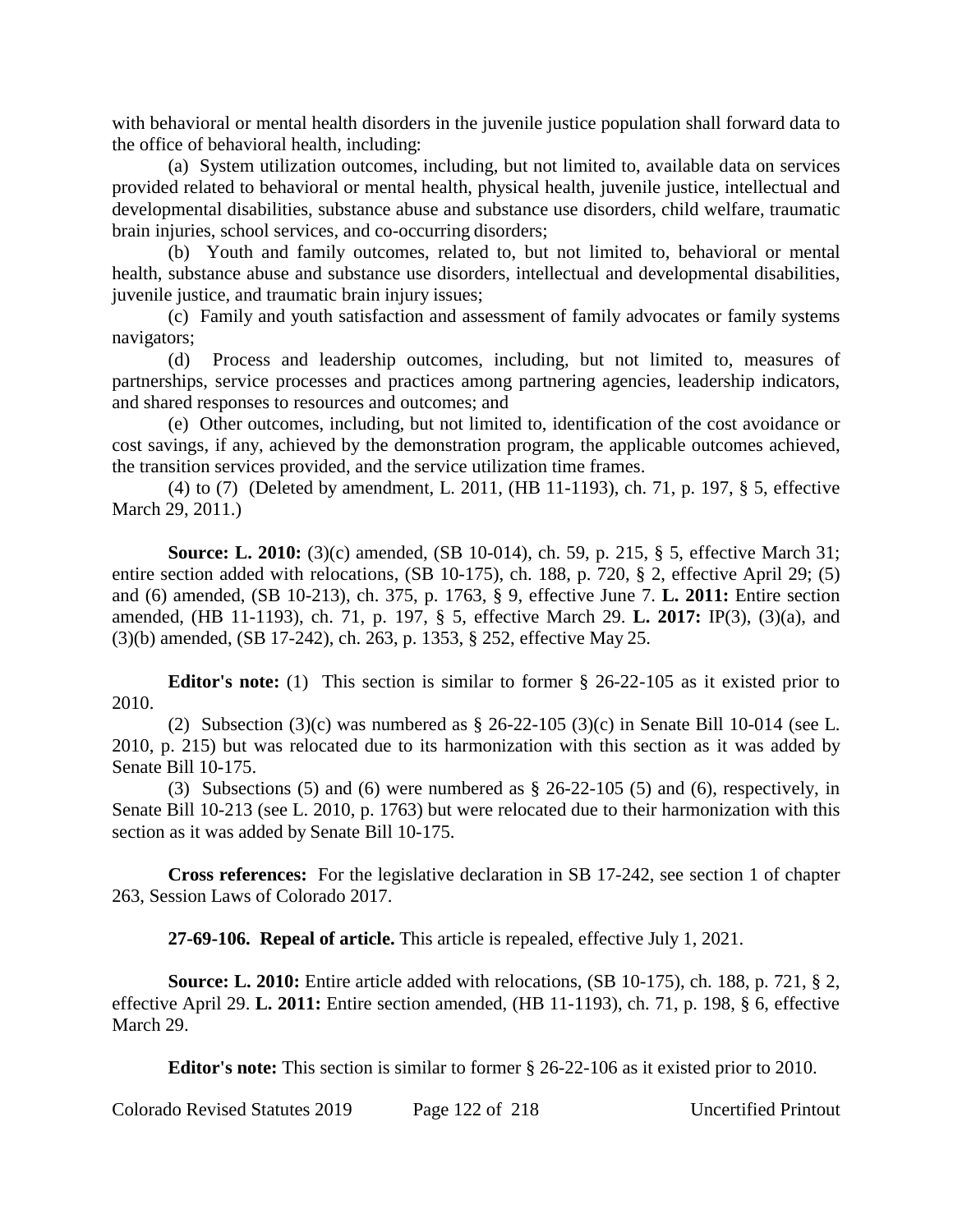### **ARTICLE 70**

### Medication Consistency for Individuals with Behavioral or Mental Health Disorders in the Criminal and Juvenile Justice Systems

**27-70-101. Legislative declaration.** (1) The general assembly finds and declares that:

(a) The lack of medication consistency for individuals with behavioral or mental health disorders who are involved in the criminal and juvenile justice systems creates additional, often serious, problems for these individuals;

(b) It is critical that the state increase the likelihood that a broad spectrum of effective medications, including psychotropic medications, are available to these individuals, regardless of setting or service provider;

(c) By working cooperatively with the criminal and juvenile justice systems and mental health service providers, the state can help ensure medication consistency and also decrease overall state costs through the use of a common and agreed upon medication formulary and cooperative purchasing;

(d) Prior to its repeal in 2018, the medication consistency work group of the behavioral health transformation council identified mental health medications that are essential and preferred for a basic medication formulary that could be used across all public systems to increase medication continuity for individuals with behavioral or mental health disorders in the criminal and juvenile justice systems; and

(e) Increasing information sharing across systems and service providers about the importance of medication consistency and the use of a common and agreed upon medication formulary and cooperative purchasing will result in long-term benefits for the state and for individuals with behavioral or mental health disorders who are involved in the criminal and juvenile justice systems.

**Source: L. 2017:** Entire article added, (SB 17-019), ch. 405, p. 2113, § 1, effective August 9. **L. 2018:** (1)(d) amended, (SB 18-161), ch. 123, p. 831, § 5, effective September 1.

**27-70-102. Definitions.** As used in this article 70, unless the context otherwise requires:

(1) "Department" means the department of human services created in section 26-1-105.

(2) **[***Editor's note: This version of subsection (2) is effective until July 1, 2022.***]** "Facility" means a federally qualified health care center, clinic, community mental health center or clinic, institution, acute treatment unit, jail, facility operated by the department of corrections, or a facility operated by the division of youth services.

(2) **[***Editor's note: This version of subsection (2) is effective July 1, 2022.***]** "Facility" means a federally qualified health care center, clinic, community mental health center or clinic, behavioral health entity, institution, acute treatment unit, jail, facility operated by the department of corrections, or a facility operated by the division of youth services.

(3) "Medication formulary" means the medication formulary established pursuant to section 27-70-103 for use by providers.

(4) "Office" means the office of behavioral health in the department of human services.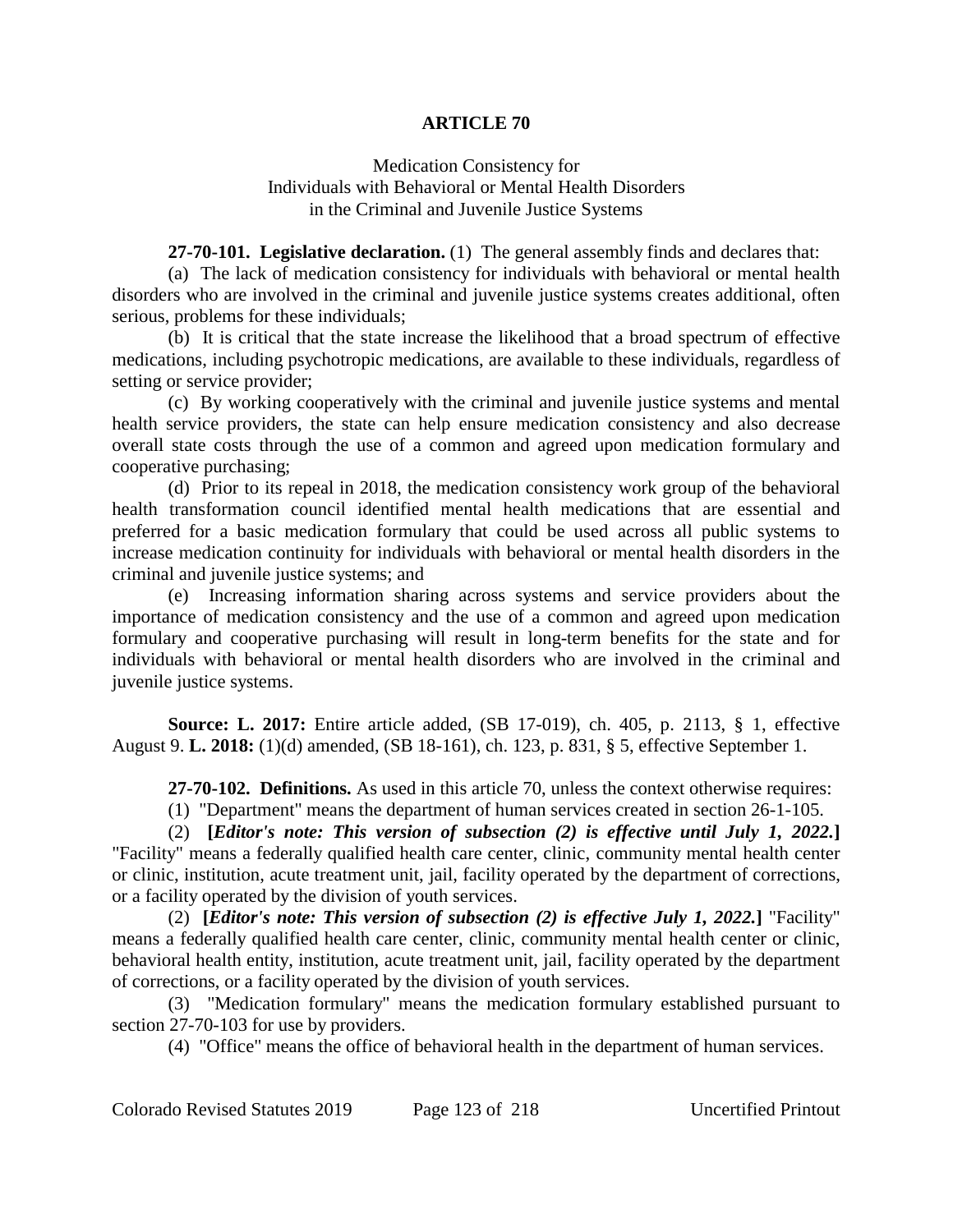(5) "Provider" means any person, facility, or government entity responsible for providing mental health services related to the care and treatment of an individual with behavioral or mental health disorders who is or was involved with the criminal or juvenile justice system.

**Source: L. 2017:** Entire article added, (SB 17-019), ch. 405, p. 2114, § 1, effective August 9. **L. 2019:** (2) amended, (HB 19-1237), ch. 413, p. 3644, § 19, effective July 1, 2022.

**27-70-103. Medication consistency for individuals with behavioral or mental health disorders in the criminal and juvenile justice systems - medication formulary - cooperative purchasing - reporting - rules.** (1) (a) Beginning December 1, 2017, the department of human services in consultation with the department of corrections shall promulgate rules that require providers under each department's authority to use a medication formulary that has been developed collaboratively by departments, agencies, and providers. Public hospitals and licensed private hospitals may also, at their discretion, participate in the medication formulary. Using consulting services as necessary, the departments shall also develop processes for education and marketing related to information regarding the medication formulary and cooperative purchasing opportunities for facilities and providers. The processes for education and marketing required pursuant to this subsection (1) shall be completed on or before December 1, 2017.

(b) For the sole purpose of ensuring medication consistency for persons with mental health disorders in the criminal and juvenile justice systems, the department of corrections, counties, the division of youth services, community mental health centers, and other providers shall share patient-specific mental health and treatment information. All such information sharing must comply with confidentiality requirements, including any necessary memorandums of understanding between providers, set forth in the federal "Health Insurance Portability and Accountability Act of 1996", 45 CFR parts 2, 160, 162, and 164.

(2) Beginning July 1, 2018, the office shall have the following duties and responsibilities, subject to available appropriations:

(a) On or before September 1, 2018, and every September 1 of every even-numbered year thereafter, the office shall conduct a review of the medication formulary to address any urgent concerns related to the formulary and to propose updates to the formulary. During this review, the office shall also create the appropriate notification process for updates to the formulary.

(b) On or before July 1, 2019, and every two years thereafter as necessary, the office shall conduct a review of the medication formulary to update the medication formulary and ensure compliance with the medicaid formulary used by the department of health care policy and financing.

(c) On or before September 1, 2018, the office, in collaboration with the office of information technology, the office of e-health innovation, the department of health care policy and financing, the department of public safety, the department of corrections, and other agencies as appropriate, shall develop a plan by which the patient-specific information required by subsection (1)(b) of this section can be shared electronically, while still in compliance with confidentiality requirements, including any necessary memorandums of understanding between providers, set forth in the federal "Health Insurance Portability and Accountability Act of 1996", 45 CFR parts 2, 160, 162, and 164.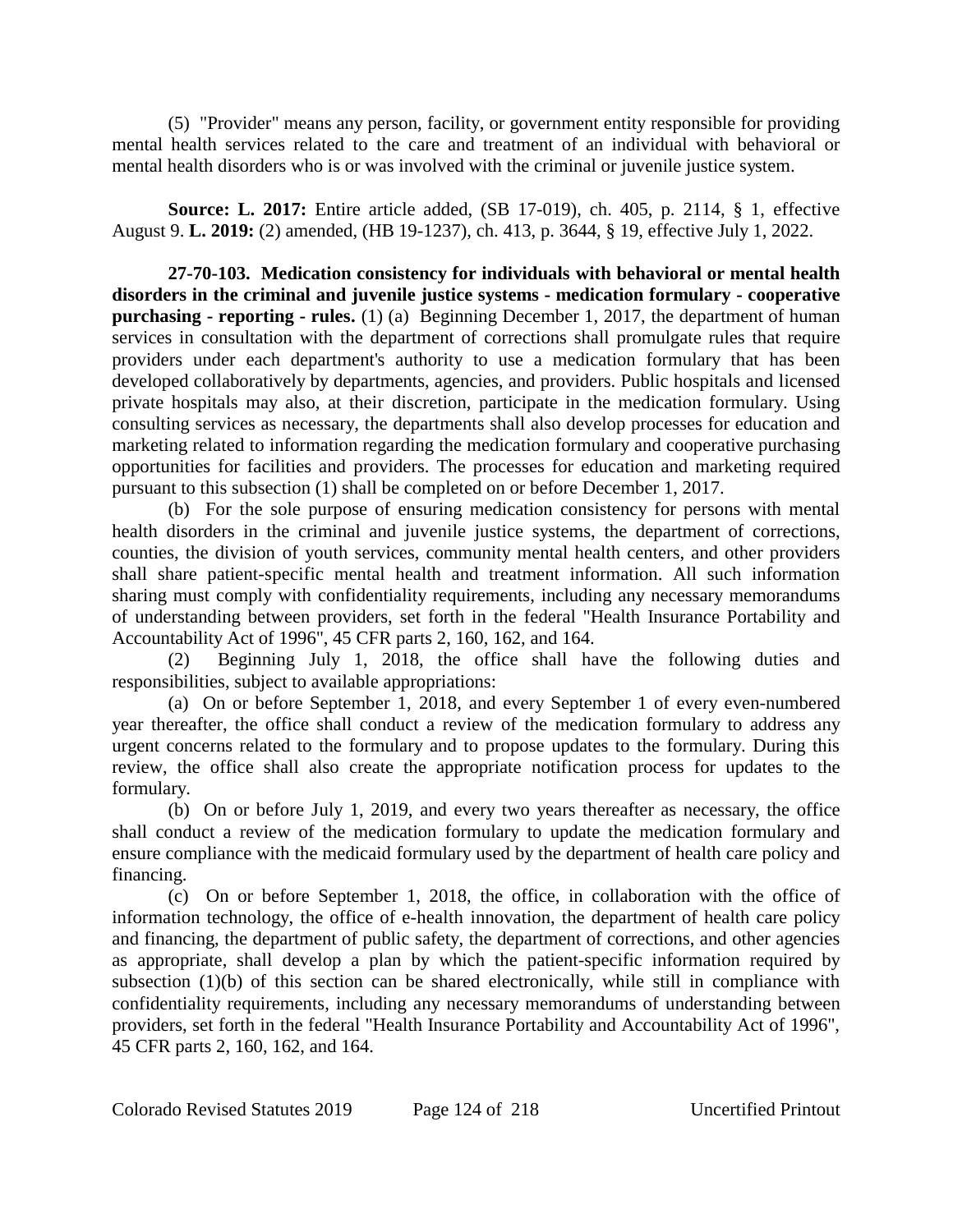(d) (I) The office shall encourage providers that have been granted purchasing authority by the department of personnel pursuant to section 24-102-204 to utilize cooperative purchasing for the medication formulary, as authorized pursuant to section 24-110-201, unless the provider can obtain the medication elsewhere at a lower cost. The use of cooperative purchasing may, and is encouraged to, include external procurement activity, as defined in section 24-110-101 (2), if the external procurement activity aggregates purchasing volume to negotiate discounts with manufacturers, distributors, and other vendors.

(II) Any external procurement activity, as defined in section 24-110-101 (2), used by providers for purposes of this article 70 is encouraged to include an ongoing drug utilization review process. The purpose of the review process is to help ensure a structured, ongoing review of health care provider prescribing, pharmacist dispensing, and patient use of medication. The review must include a comprehensive analysis of patients' prescription and medication data to help ensure appropriate medication decision-making and positive patient outcomes by providing educational feedback to providers on appropriate medication utilization.

(e) The office shall investigate and develop options for collaboration with local county jails to coordinate medication purchasing.

(3) (a) Beginning in January 2019, and every January thereafter, the department of human services and the department of corrections shall report progress on the implementation and use of the medication formulary and cooperative purchasing as part of each department's "State Measurement for Accountable, Responsive, and Transparent (SMART) Government Act" hearing required by section 2-7-203. Each department shall make such reports to the joint health and human services committee and the joint judiciary committee, or any successor committees.

(b) This section is exempt from the provisions of section 24-1-136 (11), and the periodic reporting requirement of that section shall remain in effect until changed by the general assembly acting by bill.

**Source: L. 2017:** Entire article added, (SB 17-019), ch. 405, p. 2114, § 1, effective August 9. **L. 2018:** (2)(e) amended, (SB 18-161), ch. 123, p. 831, § 6, effective September 1.

# **ALCOHOL AND SUBSTANCE USE - ALCOHOL AND SUBSTANCE USE DISORDERS**

### **ARTICLE 80**

Alcohol and Substance Use - Alcohol and Substance Use Disorders

### PART 1

### PROGRAMS AND SERVICES

**Editor's note:** This part 1 was added with relocations in 2010 containing provisions of part 2 of article 1 of title 25. Former C.R.S. section numbers are shown in editor's notes

Colorado Revised Statutes 2019 Page 125 of 218 Uncertified Printout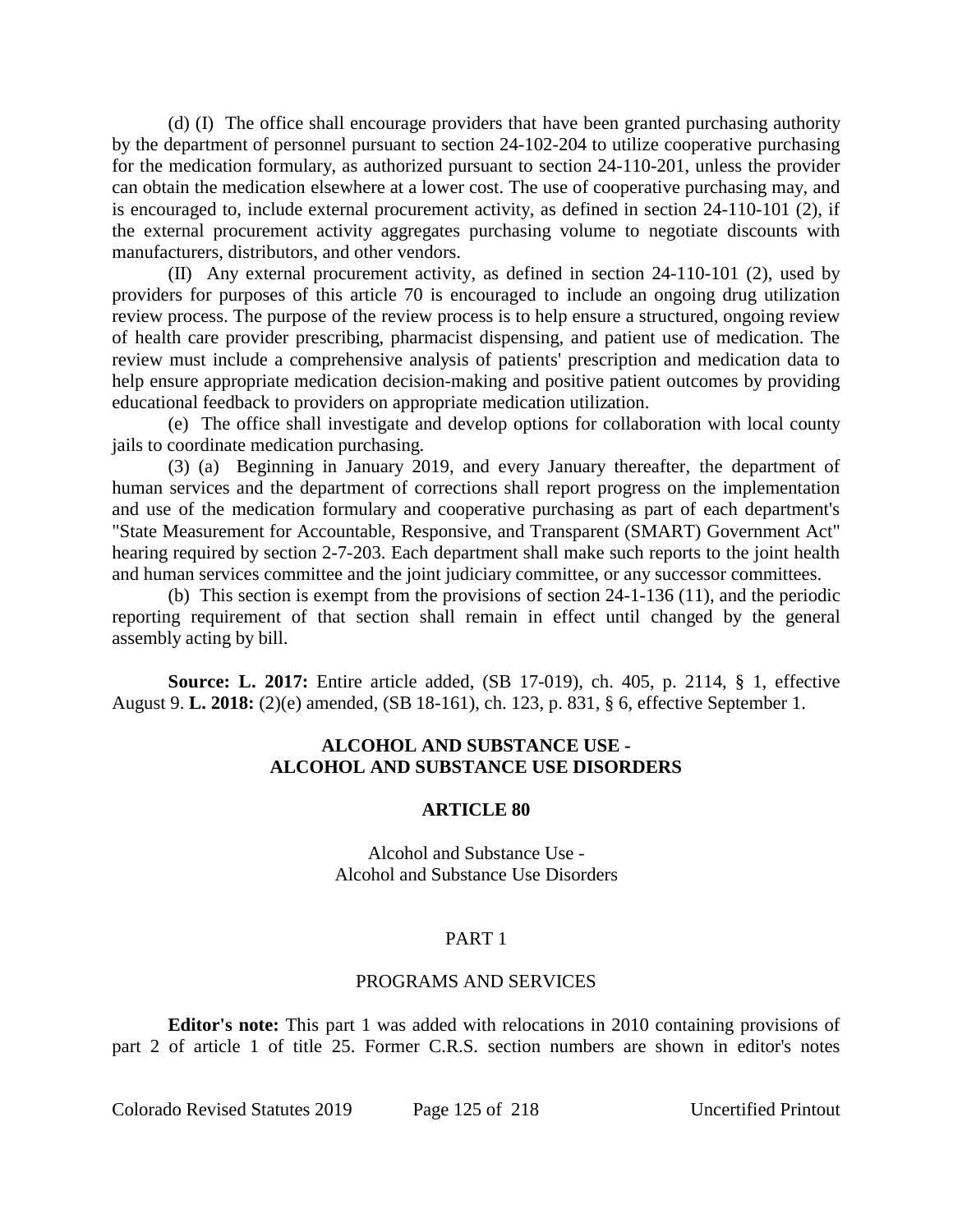following those sections that were relocated. For a detailed comparison of this part 1, see the comparative tables located in the back of the index.

**27-80-101. Definitions.** As used in this article 80, unless the context otherwise requires:

(1) "Department" means the department of human services created in section 26-1-105, C.R.S.

(2) "Designated service area" means the geographical substate planning area specified by the director of the office of behavioral health to be served by a designated managed service organization, as described in section 27-80-107.

(3) "Executive director" means the executive director of the department of human services.

(4) "Fetal alcohol spectrum disorder" or "FASD" means a continuum of permanent birth defects caused by maternal consumption of alcohol during pregnancy. "FASD" includes, but is not limited to, fetal alcohol syndrome.

(4.7) "Office of behavioral health" means the office of behavioral health in the department.

(5) "Public program" means a program concerning the problems of alcohol or drug abuse sponsored by a county, district, or municipal public health agency, county department of human or social services, court, probation department, law enforcement agency, school, school system, board of cooperative services, Indian tribal reservation, or state agency. "Public program" includes any alcohol or drug abuse treatment program required as a condition of probation under part 2 of article 11 of title 16, any alcohol or drug abuse program administered by the division of adult parole under article 2 of title 17, any community correctional facility or program administered under article 27 of title 17, and any alcohol or drug abuse treatment program administered by the division of youth services under title 19.

(6) and (7) Repealed.

**Source: L. 2010:** Entire article added with relocations, (SB 10-175), ch. 188, p. 721, § 2, effective April 29; (5) amended, (HB 10-1422), ch. 419, p. 2091, § 85, effective August 11. **L. 2011:** (7) repealed, (HB 11-1144), ch. 65, p. 173, § 3, effective August 10. **L. 2017:** IP and (2) amended, (4.7) added, and (6) repealed, (SB 17-242), ch. 263, p. 1353, § 253, effective May 25; IP and (5) amended, (HB 17-1329), ch. 381, p. 1985, § 66, effective June 6. **L. 2018:** (5) amended, (SB 18-092), ch. 38, p. 453, § 140, effective August 8.

**Editor's note:** (1) This section is similar to former § 25-1-201 as it existed prior to 2010.

(2) Subsection (5) was numbered as § 25-1-201 (4) in House Bill 10-1422 (see L. 2010, p. 2091) but was relocated due to its harmonization with this section as it was added by Senate Bill 10-175.

**Cross references:** For the legislative declaration in the 2011 act repealing subsection (7), see section 1 of chapter 65, Session Laws of Colorado 2011. For the legislative declaration in SB 17-242, see section 1 of chapter 263, Session Laws of Colorado 2017. For the legislative declaration in SB 18-092, see section 1 of chapter 38, Session Laws of Colorado 2018.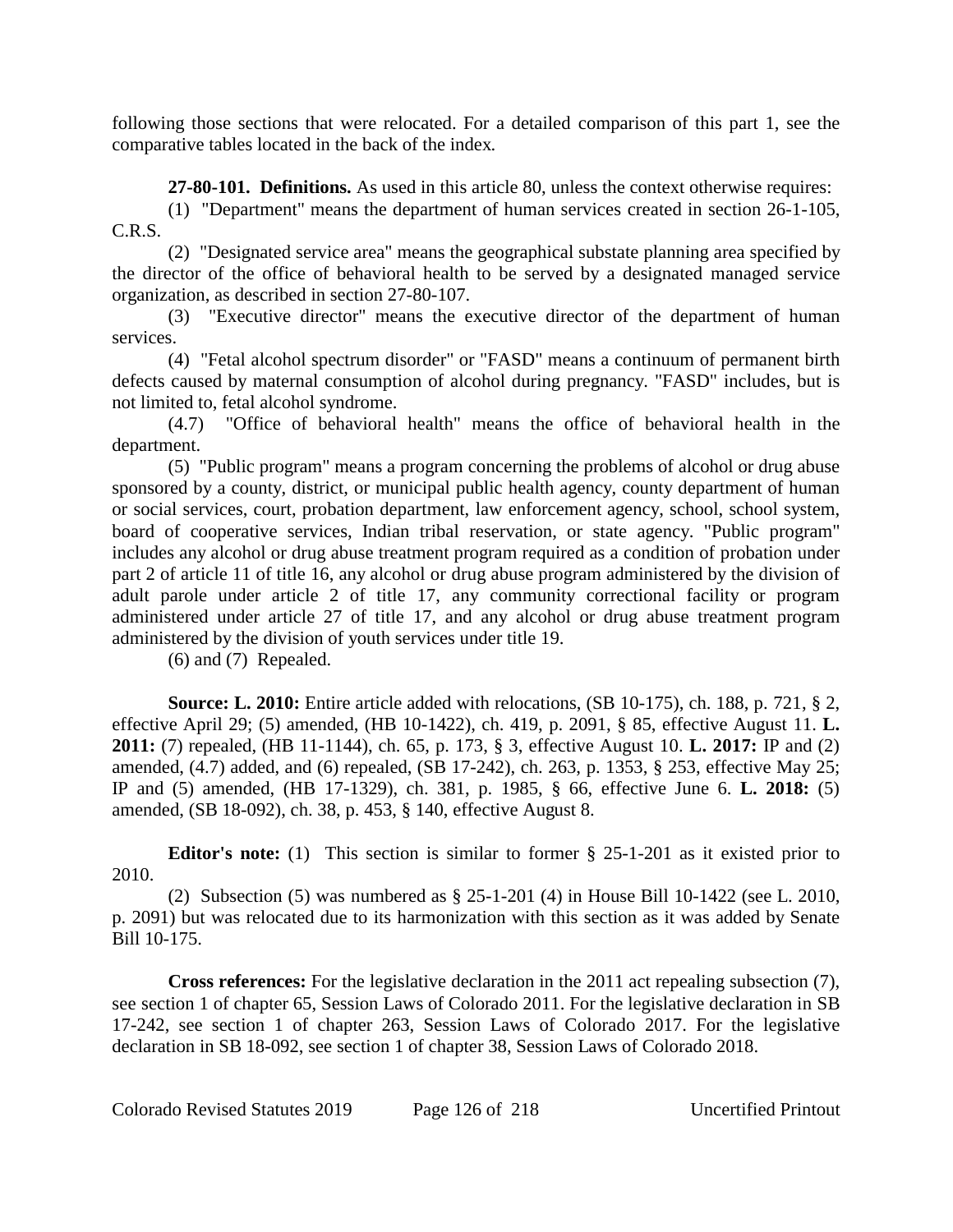**27-80-102. Duties of the office of behavioral health.** (1) The office of behavioral health shall formulate a comprehensive state plan for substance use disorder treatment programs. The office of behavioral health shall submit the state plan to the governor and, upon his or her approval, submit it to the appropriate United States agency for review and approval. The state plan must include, but not be limited to:

(a) A survey of the need for the prevention and treatment of alcohol and drug abuse, including a survey of the health facilities needed to provide services and a plan for the development and distribution of facilities and programs throughout the state;

(b) A plan for programs to educate the public in the problems of alcohol and drug abuse;

(c) A survey of the need for trained teachers, health professionals, and others involved in the prevention and treatment of alcohol and drug abuse and the rehabilitation of abusers, and a plan to provide the necessary training for such persons;

(d) Provisions for the periodic review and updating of the state plan, which shall take place at least annually.

(2) The department, acting by and through the office of behavioral health, is designated as the sole state agency for the supervision of the administration of the state plan.

**Source: L. 2010:** Entire article added with relocations, (SB 10-175), ch. 188, p. 722, § 2, effective April 29. **L. 2017:** IP(1) and (2) amended, (SB 17-242), ch. 263, p. 1353, § 254, effective May 25.

**Editor's note:** This section is similar to former § 25-1-202 as it existed prior to 2010.

**Cross references:** For the legislative declaration in SB 17-242, see section 1 of chapter 263, Session Laws of Colorado 2017.

**27-80-103. Grants for public programs.** (1) The office of behavioral health may make grants, from money appropriated by the general assembly for purposes of this section or available from any other governmental or private source, to approved public programs.

(2) A public program may provide, but need not be limited to, any of the following:

(a) Acute medical services, including emergency services and detoxification;

(b) Case finding, diagnosis, treatment, counseling, individual or group psychotherapy, after-care treatment, and other rehabilitation services;

(c) Education and counseling regarding the use and abuse of alcohol and drugs;

(d) Programs for prevention of alcohol and drug abuse;

(e) Training of teachers, health professionals, and others in the field of alcohol and drug abuse and addiction counseling;

(f) Coordination of existing services and the development of other needed services through demonstration and evaluation projects; or

(g) Services to pregnant women who are alcohol and drug dependent through demonstration and evaluation projects.

(3) In approving any public program, the office of behavioral health shall take into consideration the following:

(a) The community need for the public program;

(b) The range of services to be provided;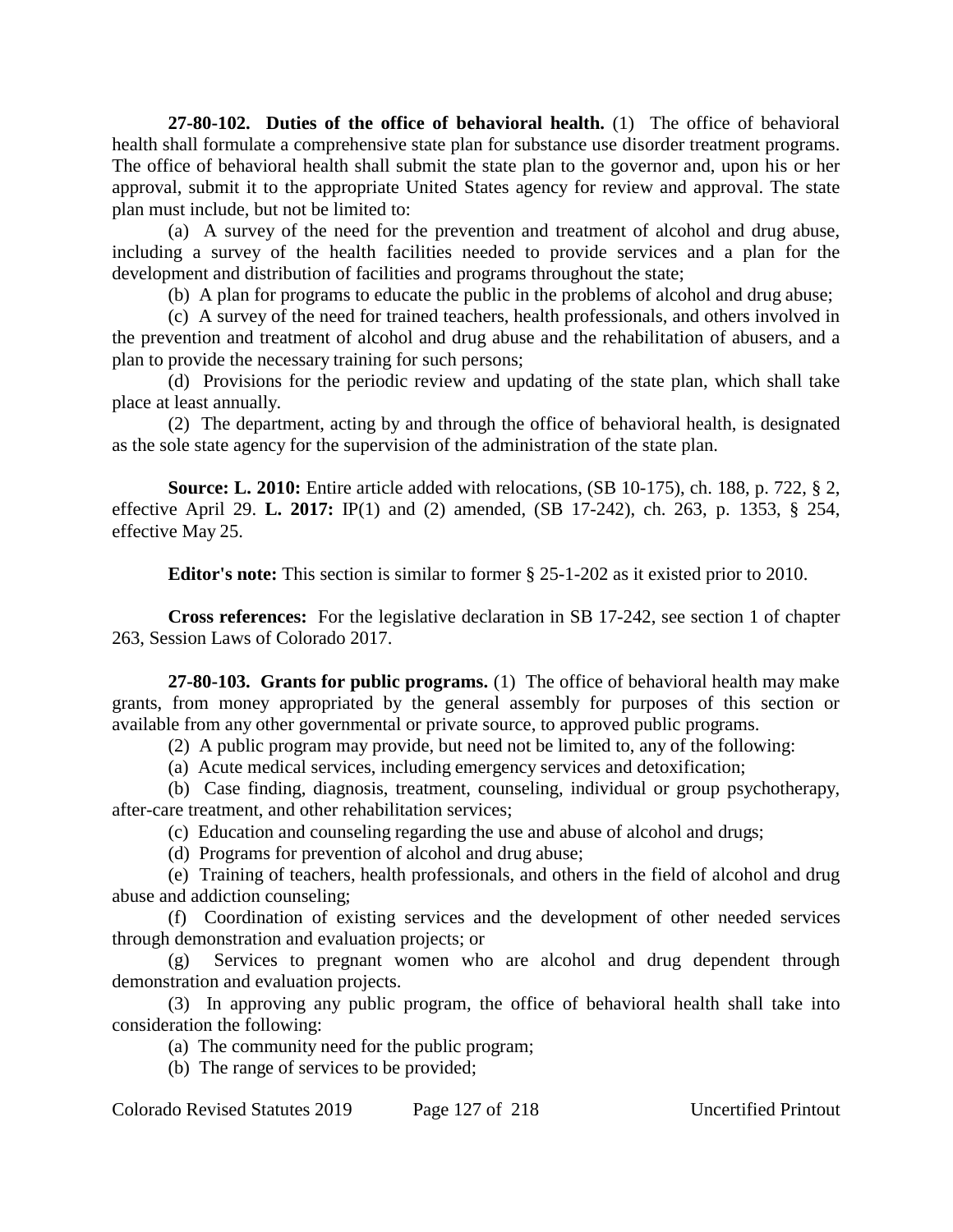(c) The integration of the public program with, and the participation of, other public and nongovernmental agencies, organizations, institutions, and individuals, and their services and facilities, if any, that are available to assist the public program;

- (d) The adequacy of the public program to accomplish its purposes; and
- (e) Any other information the office of behavioral health deems necessary.

(4) Applications for grants made pursuant to subsection (1) of this section are made to the office of behavioral health, on forms furnished by the office of behavioral health, and must contain any information the office of behavioral health requires. Wherever possible, the office of behavioral health shall give priority to public programs that are community-based and include services to children and juveniles as well as adults, that provide a comprehensive range of services, and that evidence a high degree of community support, either financial or in the furnishing of services and facilities, or both.

(5) Whenever any department or agency of the state has money available from any source for public programs, the department or agency is authorized to distribute the money in accordance with the state plan and to make reasonable rules for the administration of the public programs.

**Source: L. 2010:** Entire article added with relocations, (SB 10-175), ch. 188, p. 722, § 2, effective April 29. **L. 2017:** (1), IP(3), (3)(e), (4), and (5) amended, (SB 17-242), ch. 263, p. 1354, § 255, effective May 25.

**Editor's note:** This section is similar to former § 25-1-203 as it existed prior to 2010.

**Cross references:** For the legislative declaration in SB 17-242, see section 1 of chapter 263, Session Laws of Colorado 2017.

**27-80-104. Cancellation of grants.** (1) The office of behavioral health may cancel a grant for any public program for any of the following reasons:

(a) There is no longer a need for the public program.

(b) Funds for the public program are not available.

(c) The public program does not meet the standards or requirements adopted by the department or does not conform to the comprehensive state plan for substance use disorder treatment programs.

(2) Before canceling a grant for the reasons set forth in subsection  $(1)(c)$  of this section, the office of behavioral health shall notify the person or agency in charge of the public program of the deficiency in the program, and the person or agency must be given a reasonable amount of time in which to correct the deficiency.

**Source: L. 2010:** Entire article added with relocations, (SB 10-175), ch. 188, p. 723, § 2, effective April 29. **L. 2017:** IP(1), (1)(c), and (2) amended, (SB 17-242), ch. 263, p. 1354, § 256, effective May 25.

**Editor's note:** This section is similar to former § 25-1-204 as it existed prior to 2010.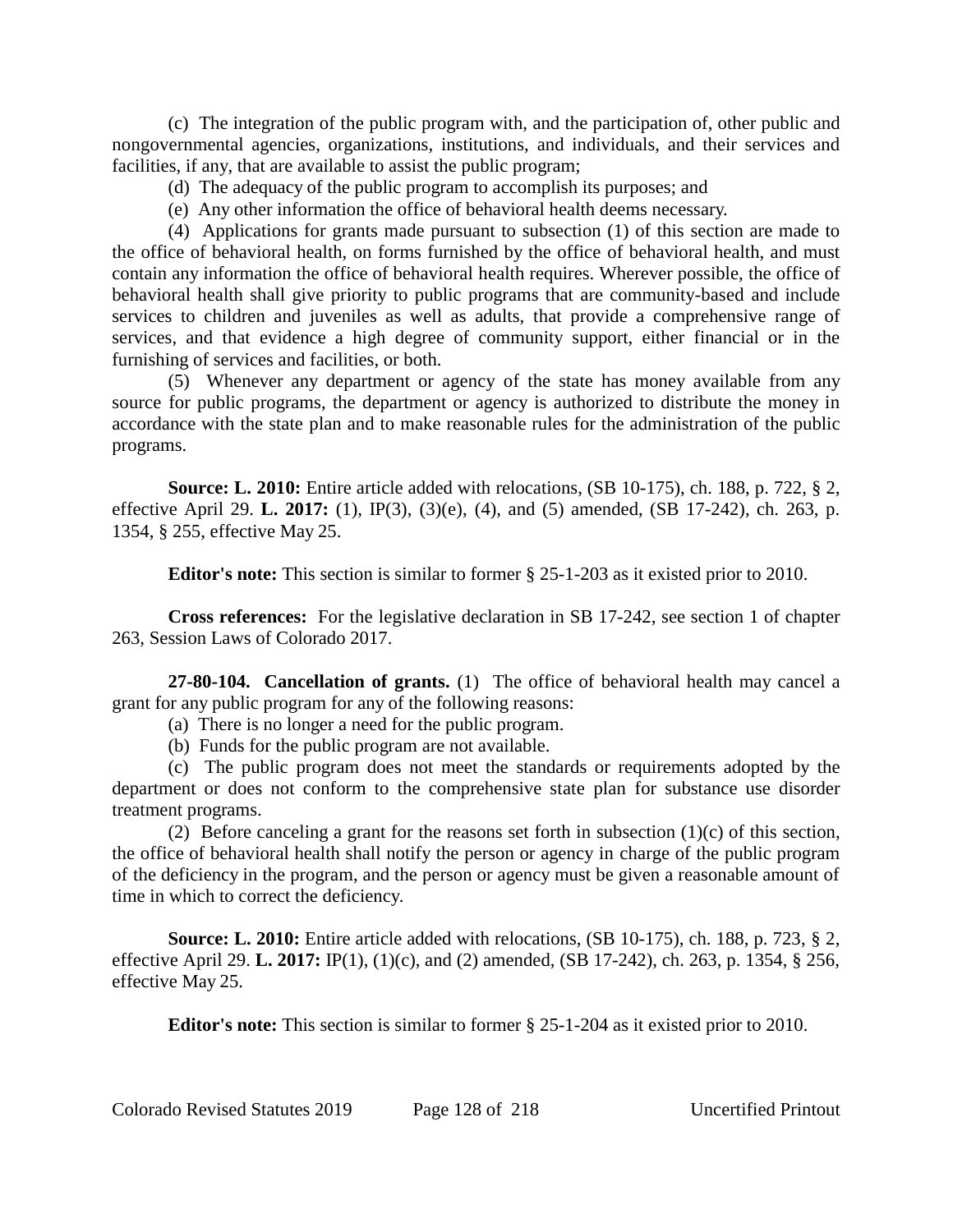**Cross references:** For the legislative declaration in SB 17-242, see section 1 of chapter 263, Session Laws of Colorado 2017.

**27-80-105. Annual distribution of funds.** Funds for public programs shall be distributed annually, if available.

**Source: L. 2010:** Entire article added with relocations, (SB 10-175), ch. 188, p. 724, § 2, effective April 29.

**Editor's note:** This section is similar to former § 25-1-205 as it existed prior to 2010.

**27-80-106. Purchase of prevention and treatment services - repeal.** (1) Using money appropriated for purposes of this section or available from any other governmental or private source, the office of behavioral health may purchase services for prevention or for treatment of alcohol and drug abuse or substance use disorders or both types of services on a contract basis from any tribal nation or any public or private agency, organization, or institution approved by the office of behavioral health. The services purchased may be any of those provided through a public program, as set forth in section 27-80-103 (2). In contracting for services, the office of behavioral health shall attempt to obtain services that are in addition to, and not a duplication of, existing available services or services that are of a pilot or demonstration nature. An agency operating a public program may also purchase services on a contract basis.

(2) (a) In addition to the services purchased pursuant to subsection (1) of this section, using money appropriated for purposes of this section or available from any other governmental or private source, the office of behavioral health may purchase services for the treatment of alcohol and drug abuse or substance use disorders on a contract basis from a designated managed service organization for a designated service area as set forth in section 27-80-107. A public or private agency, organization, or institution approved by the office of behavioral health through the process set forth in section 27-80-107 may be designated as a designated managed service organization.

(b) Designated managed service organizations receiving money pursuant to this subsection (2) shall comply with all relevant provisions of and rules promulgated pursuant to this article 80.

(3) (a) There is created in the office of behavioral health, referred to in this section as the "office", the Charlie Hughes and Nathan Gauna opioid prevention grant program to improve young lives, referred to in this section as the "program", for preventing opioid use among the state's youth population.

(b) The office shall, in coordination with the state plan formulated pursuant to section 27-80-102, purchase prevention services from one or more community-based youth development organizations that administer evidence-based substance use prevention programs to youth and families. The office shall prioritize the amounts of funding requested in their entirety or in amounts sufficient to ensure that grant recipients are able to fully or substantially implement programs to fidelity. The office may use up to ten percent of the money appropriated to the program for administration and evaluation of the program.

(c) This subsection (3) is repealed, effective September 1, 2020.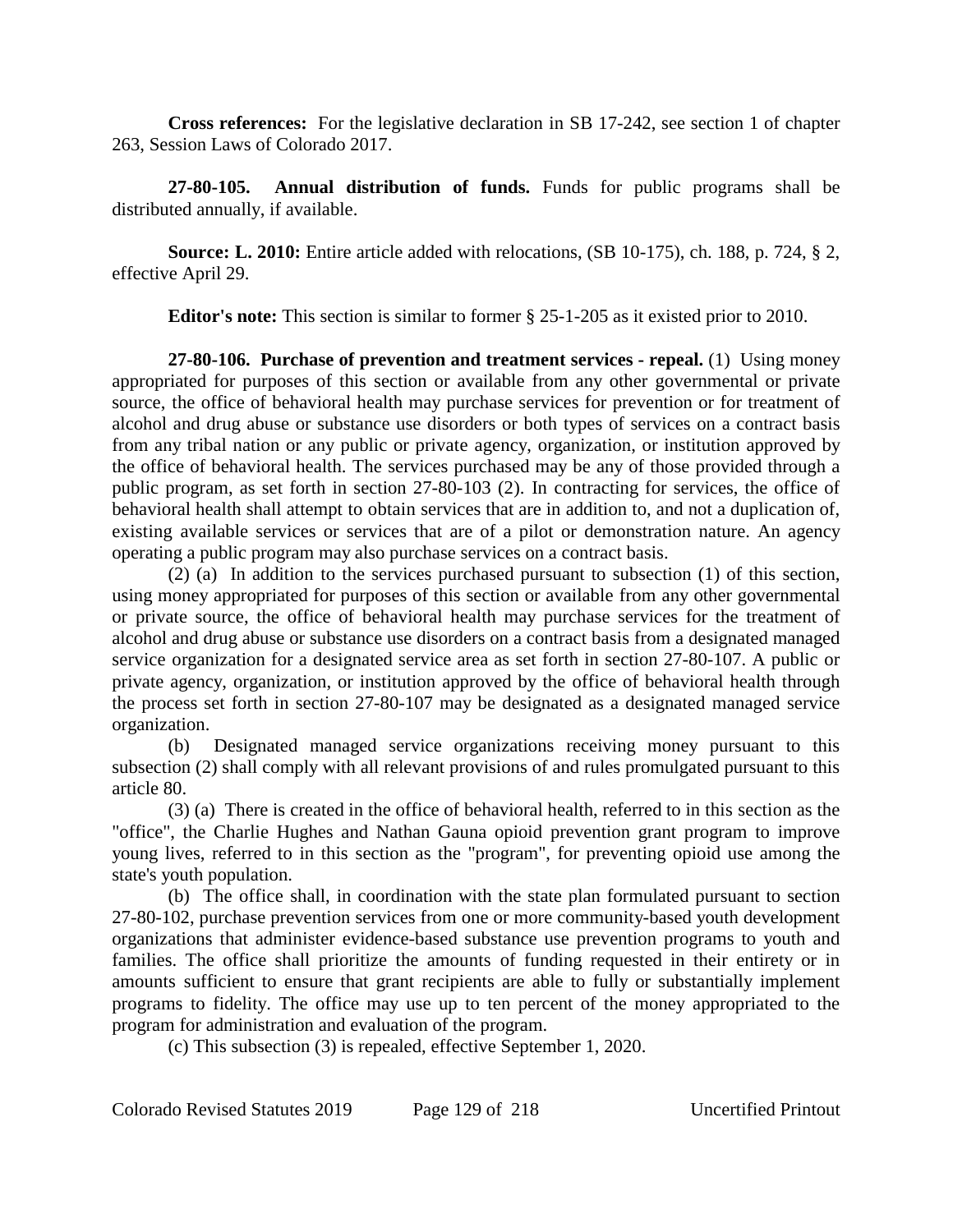**Source: L. 2010:** Entire article added with relocations, (SB 10-175), ch. 188, p. 724, § 2, effective April 29. **L. 2017:** Entire section amended, (SB 17-242), ch. 263, p. 1355, § 257, effective May 25. **L. 2019:** (3) added, (SB 19-228), ch. 276, p. 2605, § 9, effective May 23.

**Editor's note:** (1) This section is similar to former § 25-1-206 as it existed prior to 2010.

(2) Section 20(2) of chapter 276 (SB 19-228), Session Laws of Colorado 2019, provides that the act changing this section applies to conduct occurring on or after May 23, 2019.

**Cross references:** For the legislative declaration in SB 17-242, see section 1 of chapter 263, Session Laws of Colorado 2017.

**27-80-107. Designation of managed service organizations - purchase of services revocation of designation.** (1) The director of the office of behavioral health shall establish designated service areas to provide substance use disorder treatment services in a particular geographical region of the state.

(2) To be selected as a designated managed service organization to provide services in a particular designated service area, a private corporation; for profit or not for profit; or a public agency, organization, or institution shall apply to the office of behavioral health for a designation in the form and manner specified by the executive director or the executive director's designee. The designation process is in lieu of a competitive bid process pursuant to the "Procurement Code", articles 101 to 112 of title 24. The director of the office of behavioral health shall make the designation based on factors established by the executive director or the executive director's designee. The factors for designation established by the executive director or the executive director's designee include the following:

(a) Whether the managed service organization has experience working with public treatment agencies and collaborating with other public agencies;

(b) Whether the managed service organization has experience working with publicly funded clients, including expertise in treating priority populations designated by the office of behavioral health;

(c) Whether the managed service organization has offices in and provides services in the substate planning area or is willing to relocate to the substate planning area;

(d) Whether the managed service organization has experience using the cost-share principles used by the office of behavioral health in its contracts with providers and is willing to cost-share;

(e) Whether the managed service organization has developed an effective, integrated information and fiscal reporting system and has experience working with and is able to comply with state and federal reporting requirements;

(f) Whether the managed service organization has experience engaging in a clinical quality improvement process; and

(g) Whether the managed service organization has experience with public funding requirements and state contracting requirements.

(3) The designation of a managed service organization by the director of the office of behavioral health, as described in subsection (2) of this section, is an initial decision of the department which may be reviewed by the executive director in accordance with the provisions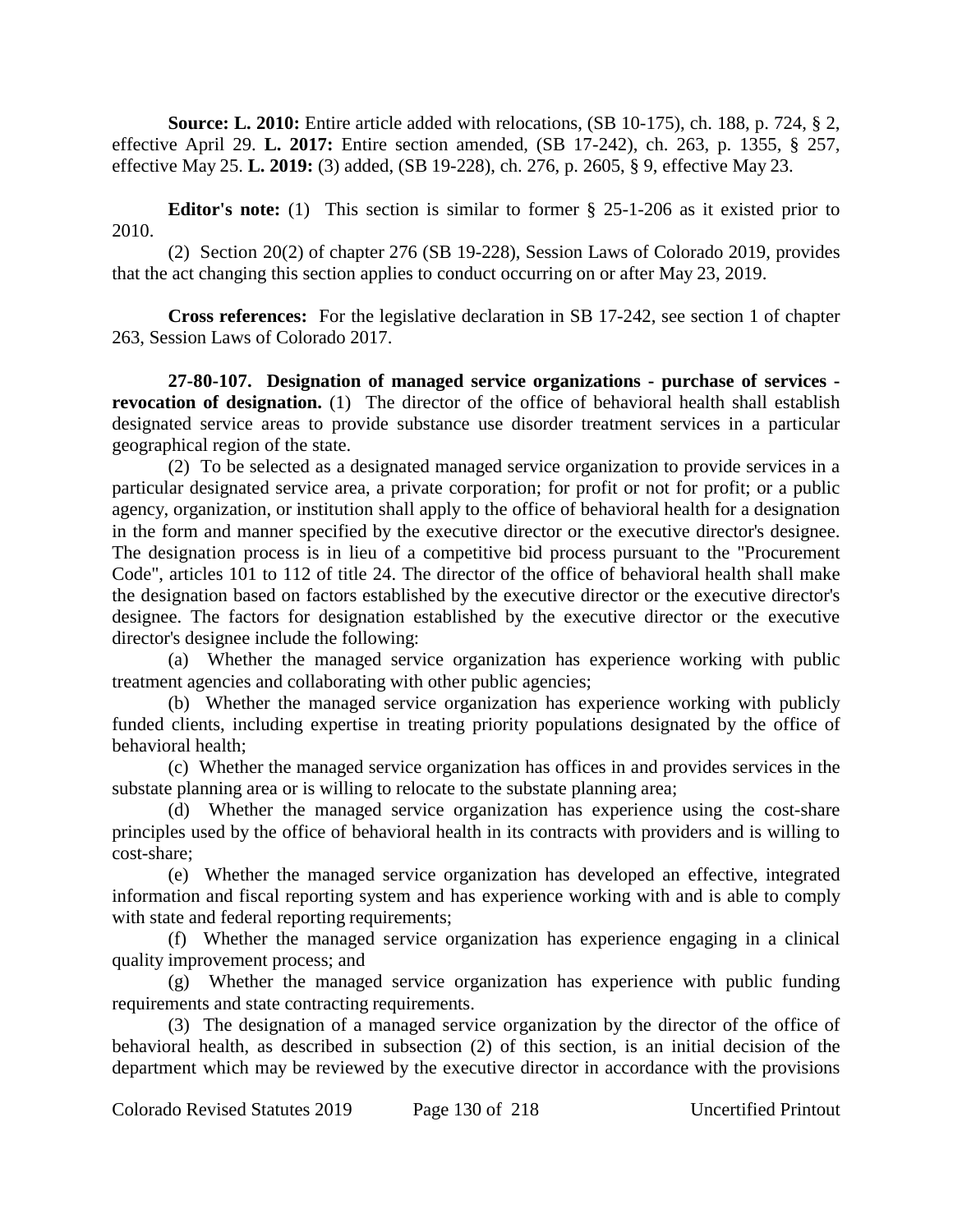of section 24-4-105. Review by the executive director in accordance with section 24-4-105 constitutes final agency action for purposes of judicial review.

(4) The terms and conditions for providing substance use disorder treatment services must be specified in the contract entered into between the office of behavioral health and the designated managed service organization.

(5) The contract may include a provisional designation for ninety days. At the conclusion of the ninety-day provisional period, the director of the office of behavioral health may choose to revoke the contract or, subject to meeting the terms and conditions specified in the contract, may choose to extend the contract for a stated time period.

(6) A managed service organization that is designated to serve a designated service area may subcontract with a network of service providers to provide treatment services for alcohol and drug abuse and substance use disorders within the particular designated service area.

(7) (a) The director of the office of behavioral health may revoke the designation of a designated managed service organization upon finding that the managed service organization is in violation of the performance of the provisions of or rules promulgated pursuant to this article 80. The revocation must conform to the provisions and procedures specified in article 4 of title 24, and occur only after notice and an opportunity for a hearing is provided as specified in article 4 of title 24. A hearing to revoke a designation as a designated managed service organization constitutes final agency action for purposes of judicial review.

(b) Once a designation has been revoked pursuant to subsection (7)(a) of this section, the director of the office of behavioral health may designate one or more service providers to provide the treatment services pending designation of a new designated managed service organization or may enter into contracts with subcontractors to provide the treatment services.

(c) From time to time, the director of the office of behavioral health may solicit applications from applicants for managed service organization designation to provide substance use disorder treatment services for a specified planning area or areas.

**Source: L. 2010:** Entire article added with relocations, (SB 10-175), ch. 188, p. 724, § 2, effective April 29. **L. 2017:** (1), IP(2), (2)(b), (2)(d), (3), (4), (5), (6), and (7) amended, (SB 17- 242), ch. 263, p. 1355, § 258, effective May 25.

**Editor's note:** This section is similar to former § 25-1-206.5 as it existed prior to 2010.

**Cross references:** For the legislative declaration in SB 17-242, see section 1 of chapter 263, Session Laws of Colorado 2017.

**27-80-107.5. Increasing access to effective substance use disorder services act managed service organizations - substance use disorder services - assessment - community action plan - allocations - reporting requirements - evaluation.** (1) The short title of this section is the "Increasing Access to Effective Substance Use Disorder Services Act".

(2) On or before February 1, 2017, each managed service organization designated pursuant to section 27-80-107 shall assess the sufficiency of substance use disorder services within its geographic region for adolescents ages seventeen and younger, young adults ages eighteen through twenty-five, pregnant women, women who are postpartum and parenting, and other adults who are in need of such services. During the community assessment process, each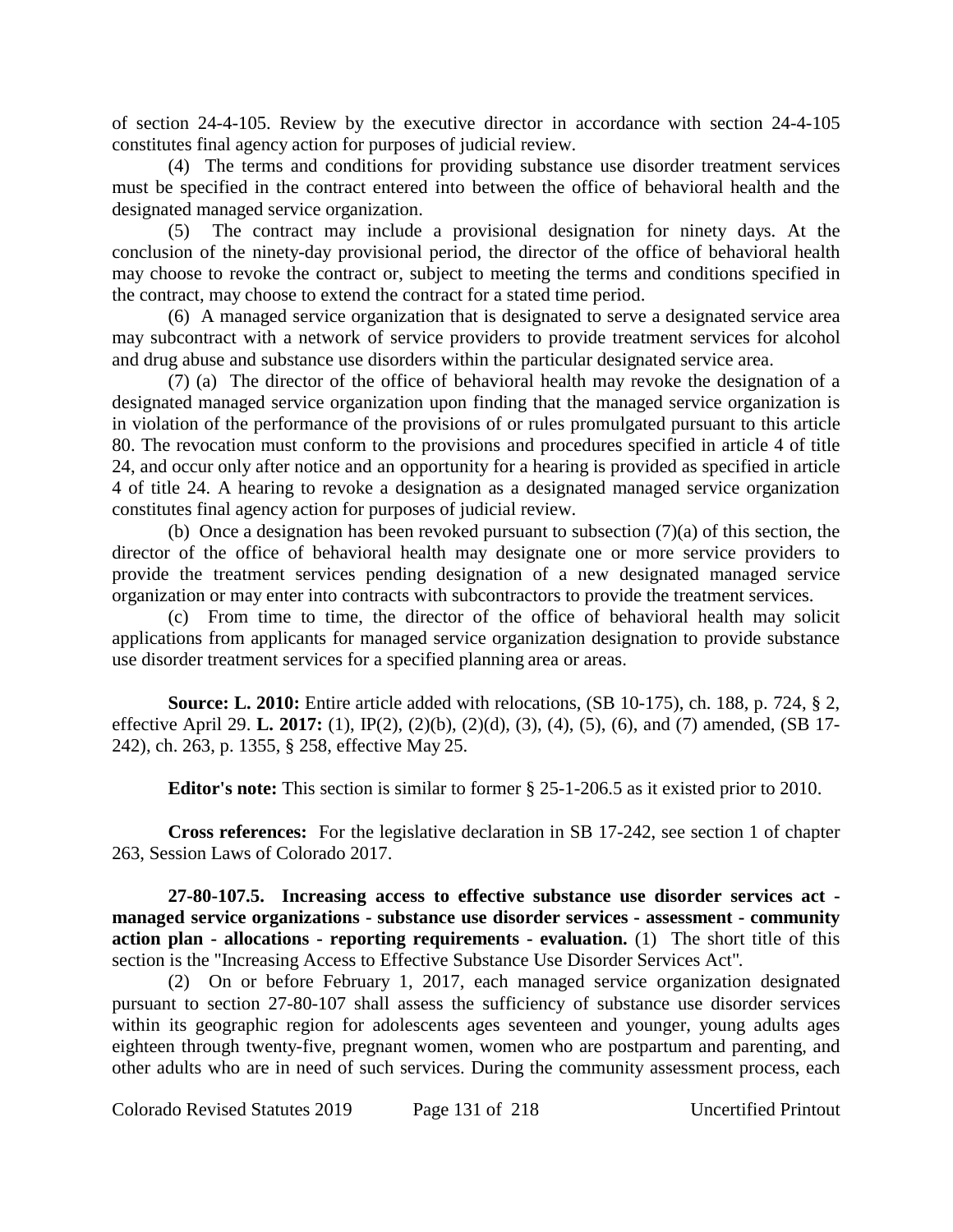managed service organization shall seek input and information from appropriate entities, such as community mental health centers, behavioral health organizations, county departments of human or social services, local public health agencies, substance use disorder treatment providers, law enforcement agencies, probation departments, organizations that serve veterans or homeless individuals, and other relevant stakeholders. The community assessment must include an analysis of existing funding and resources within the community to provide a continuum of substance use disorder services, including prevention, intervention, treatment, and recovery support services, for adolescents ages seventeen and younger, young adults ages eighteen through twenty-five, pregnant women, women who are postpartum and parenting, and other adults who are in need of such services.

(3) (a) On or before March 1, 2017, each managed service organization that has completed a community assessment pursuant to subsection (2) of this section shall prepare and submit in electronic format to the department and the department of health care policy and financing a community action plan to increase access to effective substance use disorder services, referred to in this section as the "community action plan". The community action plan must summarize the results of the community assessment and include a description of how the managed service organization will utilize its allocation of funding from the marijuana tax cash fund created in section 39-28.8-501, C.R.S., to address the most critical service gaps in its geographic region and a timeline for implementation of the community action plan.

(b) A managed service organization may periodically update its community action plan to reflect changes in community needs and priorities. Any such updated plan must be submitted in electronic format to the department and the department of health care policy and financing.

(c) On or before May 1, 2017, the department shall post the community action plans from the managed service organizations developed pursuant to paragraph (a) of this subsection (3) on its website. On or before May 1, 2017, the department shall submit a report summarizing all of the community action plans received from the managed service organizations to the joint budget committee, the health and human services committee of the senate, and the public health care and human services committee of the house of representatives, or any successor committees. The department shall post on its website any updated community action plans received pursuant to paragraph (b) of this subsection (3).

(4) (a) On July 1, 2016, the department shall disburse to each designated managed service organization sixty percent of the designated managed service organization's allocation from the money appropriated from the marijuana tax cash fund. Each designated managed service organization that conducts a community assessment and prepares a community action plan pursuant to subsection (3) of this section may use up to fifteen percent of its state fiscal year 2016-17 allocation from the marijuana tax cash fund for such purposes and the remainder for substance use disorder services. The department shall disburse the remaining forty percent of the designated managed service organization's marijuana tax cash fund allocation to each designated managed service organization after the submission of its community action plan.

(b) On July 1, 2017, and on every July 1 thereafter, the department shall disburse to each designated managed service organization that has submitted a community action plan one hundred percent of the designated managed service organization's allocation from the money appropriated from the marijuana tax cash fund.

(c) It is the intent of the general assembly that each designated managed service organization use money allocated to it from the marijuana tax cash fund to cover expenditures

Colorado Revised Statutes 2019 Page 132 of 218 Uncertified Printout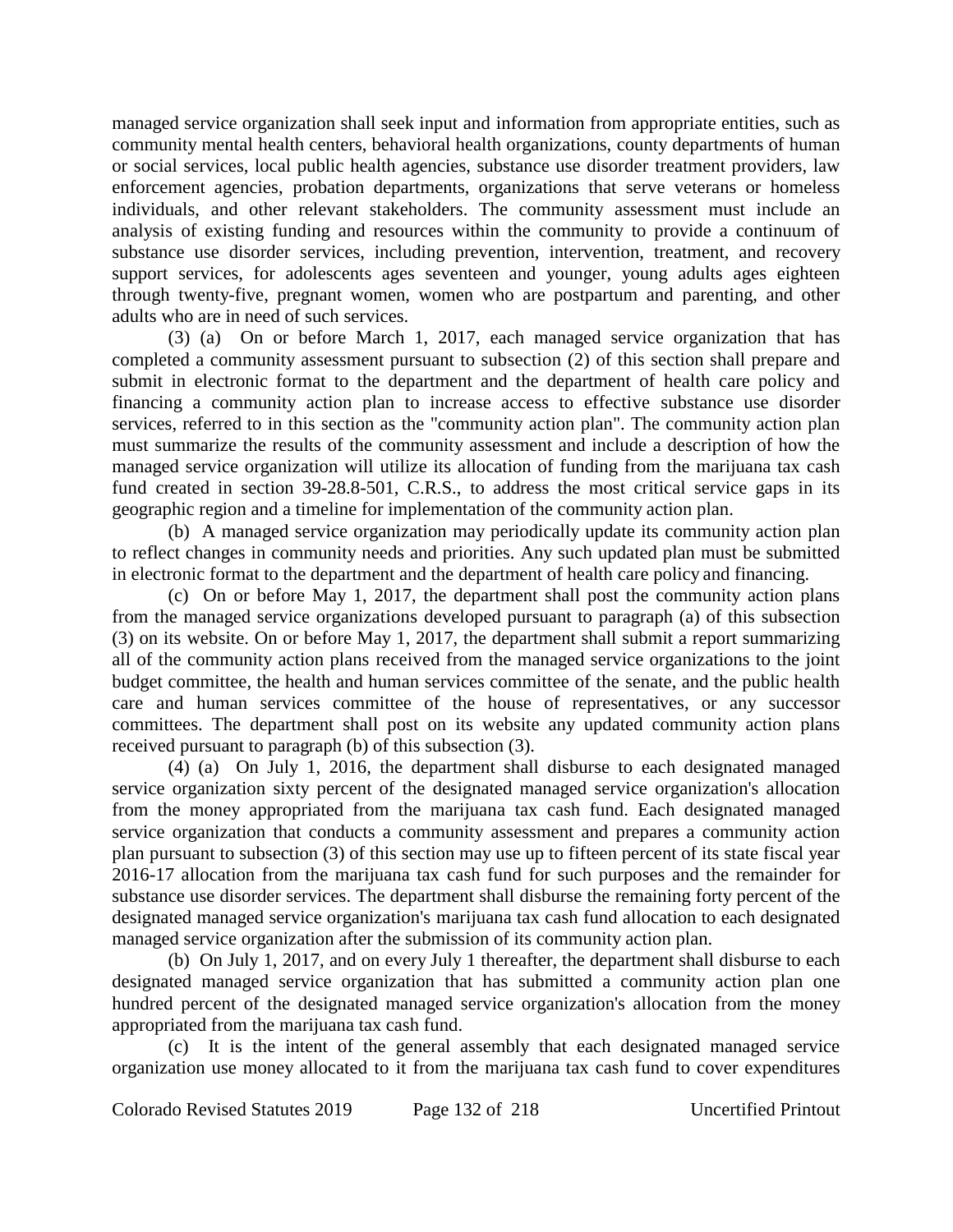for substance use disorder services that are not otherwise covered by public or private insurance. Except as provided in subsection (4)(a) of this section, each managed service organization may use its allocation from the marijuana tax cash fund to implement its community action plan, including expenditures for substance use disorder services and for any start-up costs or other expenses necessary to increase capacity to provide such services. A designated managed service organization must spend its allocation in the state fiscal year in which it is received or in the next state fiscal year thereafter. If there is any money from the allocation remaining after the second state fiscal year, then the designated managed service organization shall return the money to the department. If an enhanced residential and inpatient substance use disorder treatment and medical detoxification services benefit becomes available under the Colorado medical assistance program, managed service organizations shall determine to what extent money allocated from the marijuana tax cash fund may be used to assist in providing substance use disorder treatment, including residential and inpatient substance use disorder treatment and medical detoxification services, if those services are not otherwise covered by public or private insurance.

(d) (I) For state fiscal year 2016-17, and each state fiscal year thereafter, the department shall allocate money that is annually appropriated to it from the marijuana tax cash fund to the designated managed service organizations based on the department's allocation of the federal substance abuse prevention and treatment block grant to geographical areas for the same state fiscal year. Any money from the marijuana tax cash fund that is allocated in accordance with this subsection (4)(d)(I) and that is not expended by a managed service organization in the state fiscal year in which it is disbursed remains available for expenditure by the department in the next state fiscal year without further appropriation.

(II) For state fiscal year 2017-18 and each fiscal year thereafter, the department shall modify the allocation methodology set forth in subparagraph (I) of this paragraph (d) if the designated managed service organizations recommend, by consensus, a change. Any such recommendation must be submitted to the department by February 28 prior to the state fiscal year in which the change would apply.

(5) (a) On or before September 1, 2017, and on or before each September 1 thereafter, each designated managed service organization shall submit an annual report to the department, the joint budget committee, the health and human services committee of the senate, and the public health care and human services committee of the house of representatives, or their successor committees, concerning the amount and purpose of actual expenditures made using money from the marijuana tax cash fund in the previous state fiscal year. The report must contain a description of the impact of the expenditures on addressing the needs that were identified in the initial and any subsequent community assessments and action plans developed pursuant to subsection (3) of this section, as well as any other requirements established for the contents of the report by the department.

(b) A designated managed service organization shall provide the department with information about actual expenditures as required by the department.

(c) On or before November 1, 2020, the department, in collaboration with the designated managed service organizations, shall submit a report to the joint budget committee and the joint health and human services committee, or any successor committees. The report must:

(I) Summarize expenditures made by the designated managed service organizations using money made available pursuant to this section for state fiscal years 2016-17, 2017-18, 2018-19, and 2019-20;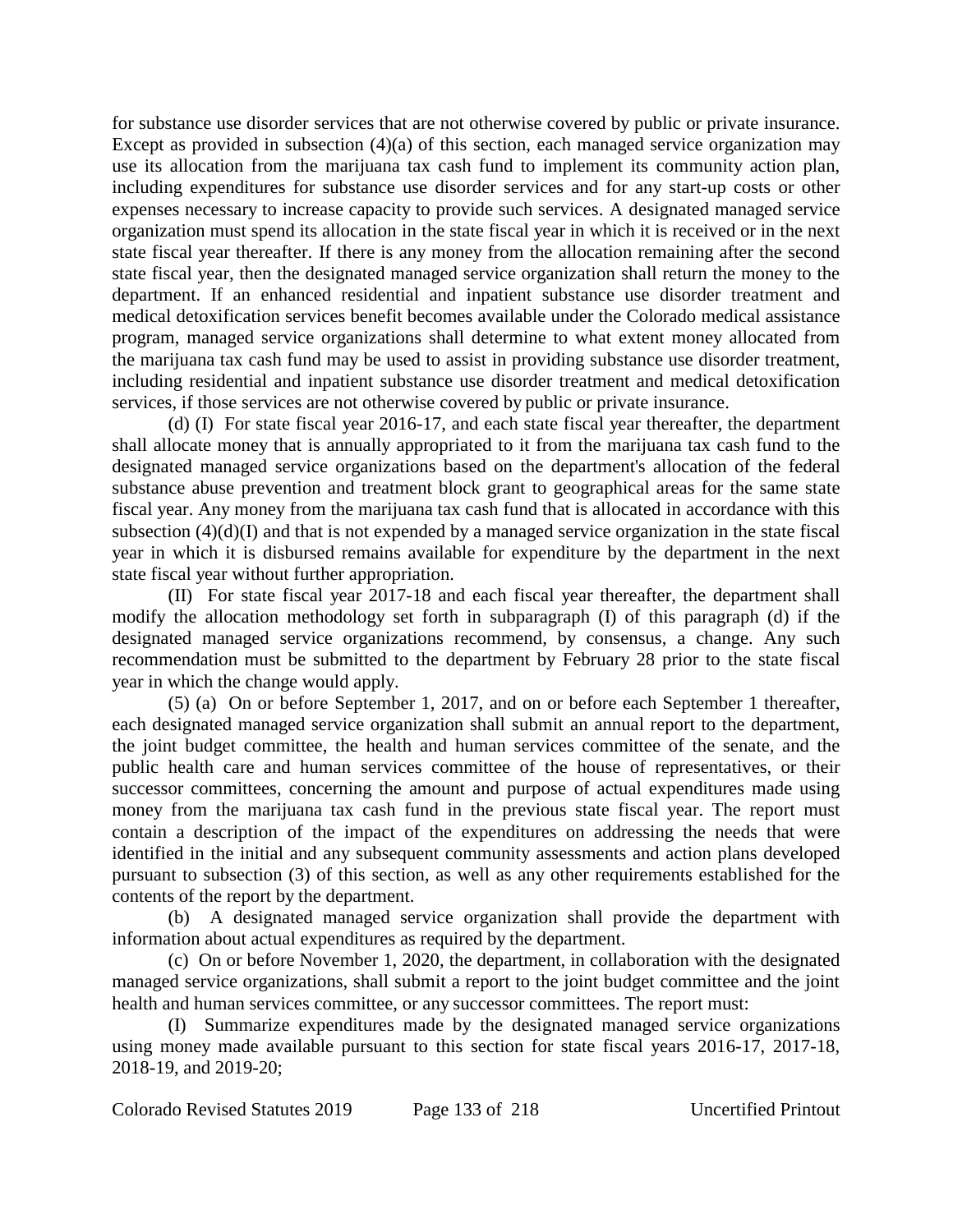(II) Describe the impact the expenditures have had on increasing statewide access to a continuum of effective substance use disorder services, including the availability of prevention, intervention, treatment, and recovery support services in each designated service area; and

(III) Include any recommendations to strengthen or improve the program.

(6) (a) On or before November 1, 2016, the department shall enter into a contract with an evaluation contractor to study the effectiveness of intensive residential treatment of substance use disorders provided through managed service organizations. The department and the department of health care policy and financing shall collaborate with the evaluation contractor on the design of the evaluation so that the data and analyses will be of maximum benefit for evaluating whether the medicaid behavioral health benefit should be expanded to include intensive residential treatment for substance use disorders.

(b) Prior to entering into a contract for the evaluation of intensive residential treatment of substance use disorders provided through managed service organizations, the department shall seek input from managed service organizations and residential substance use disorder treatment providers concerning relevant outcome measures to be used by the evaluation contractor in the study.

(c) On or before February 1, 2019, the department shall submit a copy of the evaluation contractor's final report to the joint budget committee, the health and human services committee of the senate, and the public health care and human services committee of the house of representatives, or any successor committees.

(7) Notwithstanding section 24-1-136 (11)(a)(I), the department shall report on outcomes related to the implementation of this section as part of its annual "State Measurement for Accountable, Responsive, and Transparent (SMART) Government Act" hearing required by section 2-7-203, beginning with the hearing that precedes the 2019 legislative session.

**Source: L. 2016:** Entire section added, (SB 16-202), ch. 209, p. 748, § 1, effective June 1. **L. 2017:** IP(5)(c) amended, (SB 17-234), ch. 154, p. 524, § 17, effective August 9. **L. 2018:**  $(4)(c)$ ,  $(4)(d)(I)$ ,  $(5)(a)$ ,  $(5)(b)$ ,  $IP(5)(c)$ , and  $(5)(c)(II)$  amended and (7) added, (HB 18-1172), ch. 110, p. 801, § 1, effective April 9; (4)(c) amended, (HB 18-1136), ch. 373, p. 2271, § 3, effective June 5.

**Editor's note:** Amendments to subsection (4)(c) by HB 18-1172 and HB 18-1136 were harmonized.

**27-80-108. Rules.** (1) The state board of human services, created in section 26-1-107, has the power to promulgate rules governing the provisions of this article 80. The rules may include, but are not limited to:

(a) Requirements for the operation of a public program, including record keeping and data compilation;

(b) Conditions that may be imposed on a public program for the program to maintain grant eligibility;

(c) Requirements for public and private agencies, organizations, and institutions from which the office of behavioral health may purchase services pursuant to section 27-80-106 (1);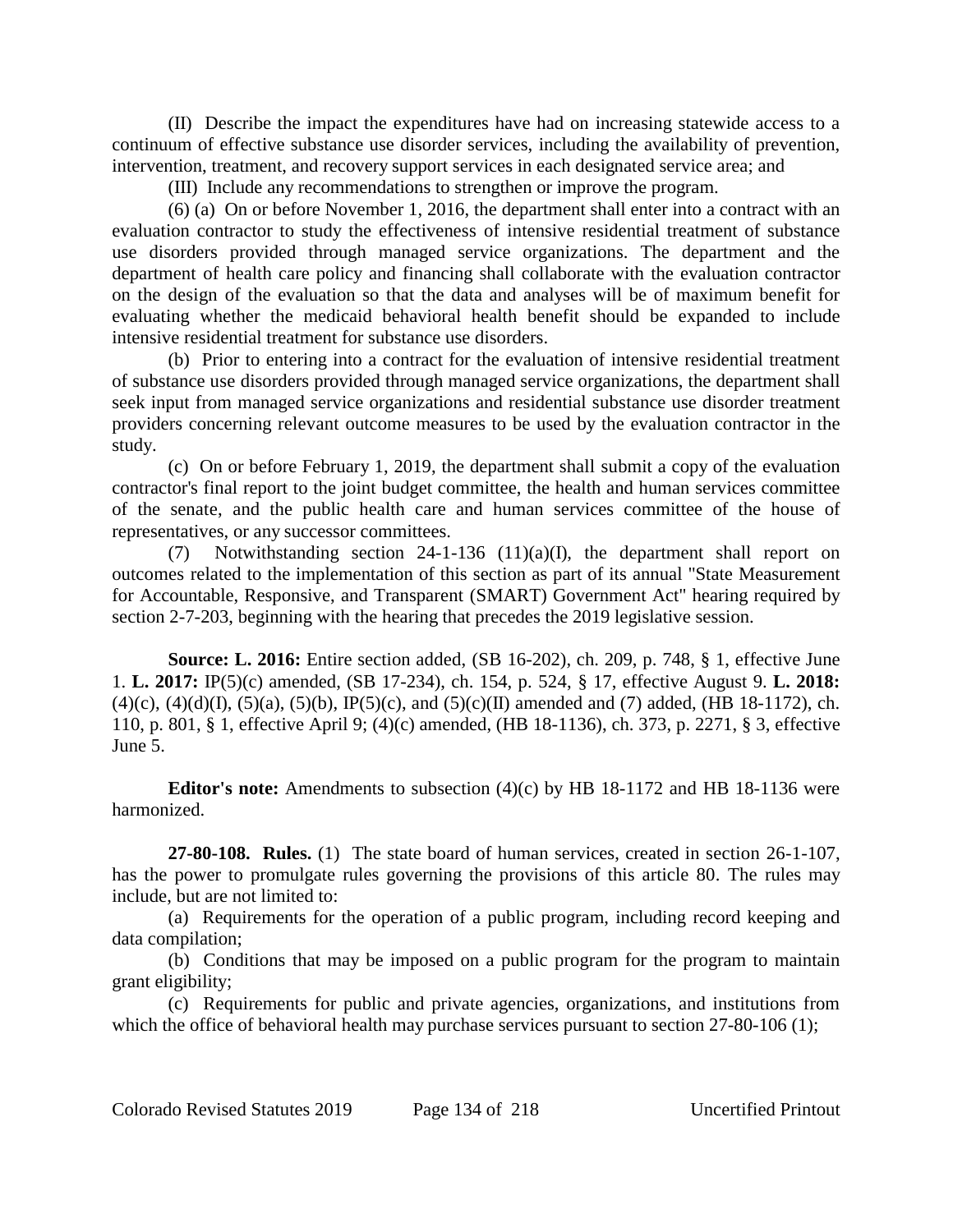(d) Requirements for managed service organizations that are designated by the director of the office of behavioral health to provide services in a designated service area pursuant to section 27-80-106 (2);

(e) Standards that addiction counselors must meet to participate in public programs or to provide purchased services and certification requirements necessary to be certified by the director of the division of professions and occupations, pursuant to part 8 of article 245 of title 12;

(f) Any rules that are necessary to carry out the purposes of the treatment program for high-risk pregnant women created in section 27-80-112.

**Source: L. 2010:** Entire article added with relocations, (SB 10-175), ch. 188, p. 726, § 2, effective April 29. **L. 2017:** Entire section amended, (SB 17-242), ch. 263, p. 1357, § 259, effective May 25. **L. 2019:** (1)(e) amended, (HB 19-1172), ch. 136, p. 1714, § 200, effective October 1.

**Editor's note:** This section is similar to former § 25-1-207 as it existed prior to 2010.

**Cross references:** For the legislative declaration in SB 17-242, see section 1 of chapter 263, Session Laws of Colorado 2017.

**27-80-109. Coordination of state and federal funds and programs.** (1) Requests for state appropriations for substance use disorder treatment programs must be submitted to the office of behavioral health and the office of state planning and budgeting on dates specified by the office of behavioral health, consistent with requirements and procedures of the office of state planning and budgeting. After studying each request, the office of behavioral health shall make a report with its comments and recommendations, including priorities for appropriations and a statement as to whether the requested appropriation would be consistent with the comprehensive state plan for substance use disorder treatment programs. The office of behavioral health shall submit its reports to the governor, the office of state planning and budgeting, and the joint budget committee, together with all pertinent material on which the report's recommendations are based.

(2) The office of behavioral health shall also review applications for federal grants for substance use disorder treatment programs submitted by any department or agency of state government; political subdivision of the state; Indian tribal reservation; or other public or private agency, organization, or institution. The office of behavioral health shall transmit to the division of planning and to the appropriate United States agency its comments and recommendations, together with a statement as to whether the grant would be consistent with the comprehensive state plan for substance use disorder treatment programs.

**Source: L. 2010:** Entire article added with relocations, (SB 10-175), ch. 188, p. 727, § 2, effective April 29. **L. 2017:** Entire section amended, (SB 17-242), ch. 263, p. 1357, § 260, effective May 25.

**Editor's note:** This section is similar to former § 25-1-209 as it existed prior to 2010.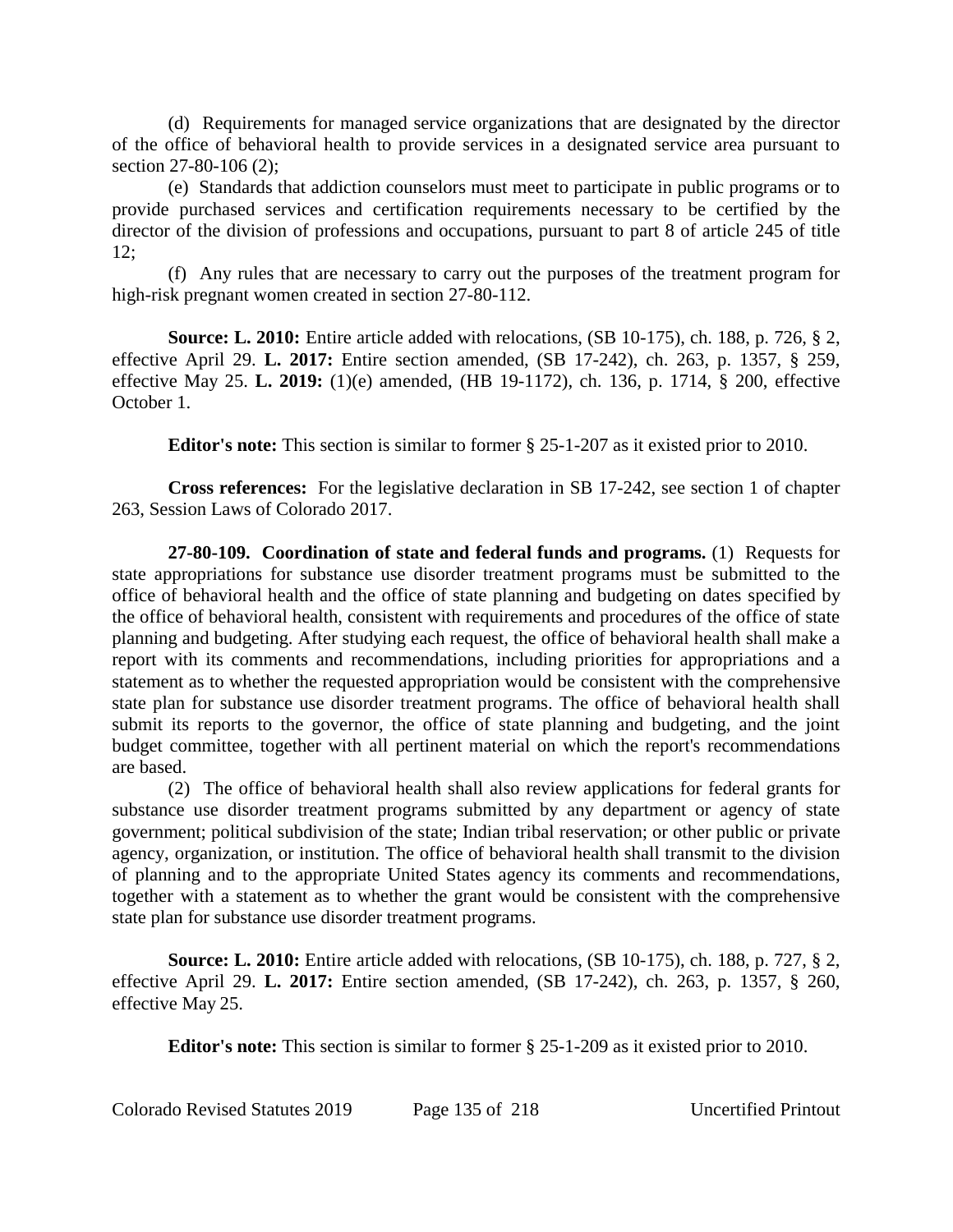**Cross references:** For the legislative declaration in SB 17-242, see section 1 of chapter 263, Session Laws of Colorado 2017.

# **27-80-110. Reports. (Repealed)**

**Source: L. 2010:** Entire article added with relocations, (SB 10-175), ch. 188, p. 727, § 2, effective April 29. **L. 2017:** Entire section amended, (SB 17-242), ch. 263, p. 1358, § 261, effective May 25; entire section repealed, (SB 17-234), ch. 154, p. 524, § 18, effective August 9.

**Editor's note:** (1) This section was similar to former § 25-1-210 as it existed prior to 2010.

(2) This section was amended in SB 17-242. Those amendments were superseded by the repeal of this section in SB 17-234, effective August 9, 2017. For the amendments to this section in SB 17-242 in effect from May 25, 2017, to August 9, 2017, see chapter 263, Session Laws of Colorado 2017. (L. 2017, p. 1358.)

**Cross references:** For the legislative declaration in SB 17-242, see section 1 of chapter 263, Session Laws of Colorado 2017.

**27-80-111. Counselor training - fund created.** (1) The executive director shall establish by rule fees to be charged for addiction counselor training. The amount assessed must be sufficient to cover a portion of the costs of administering the training, and the money collected must be deposited in the addiction counselor training fund. Additional funding may be obtained from general, cash, or federal funds otherwise appropriated to the office of behavioral health.

(2) There is created in the office of the state treasurer the addiction counselor training fund, referred to in this section as the "fund". Money collected pursuant to subsection (1) of this section shall be deposited in the fund. The money in the fund is subject to annual appropriation by the general assembly to the department for allocation to the office of behavioral health for the administration of addiction counselor training requirements established by rules of the state board of human services pursuant to section 27-80-108 (1)(e). Money in the fund at the end of the fiscal year must remain in the fund and not revert to the general fund.

**Source: L. 2010:** Entire article added with relocations, (SB 10-175), ch. 188, p. 727, § 2, effective April 29. **L. 2017:** Entire section amended, (SB 17-242), ch. 263, p. 1358, § 262, effective May 25.

**Editor's note:** This section is similar to former § 25-1-211 as it existed prior to 2010.

**Cross references:** For the legislative declaration in SB 17-242, see section 1 of chapter 263, Session Laws of Colorado 2017.

**27-80-112. Legislative declaration - treatment program for high-risk pregnant women - creation.** (1) The general assembly hereby finds and declares that the health and wellbeing of the women of Colorado is at risk; that such women are at risk of poor birth outcomes or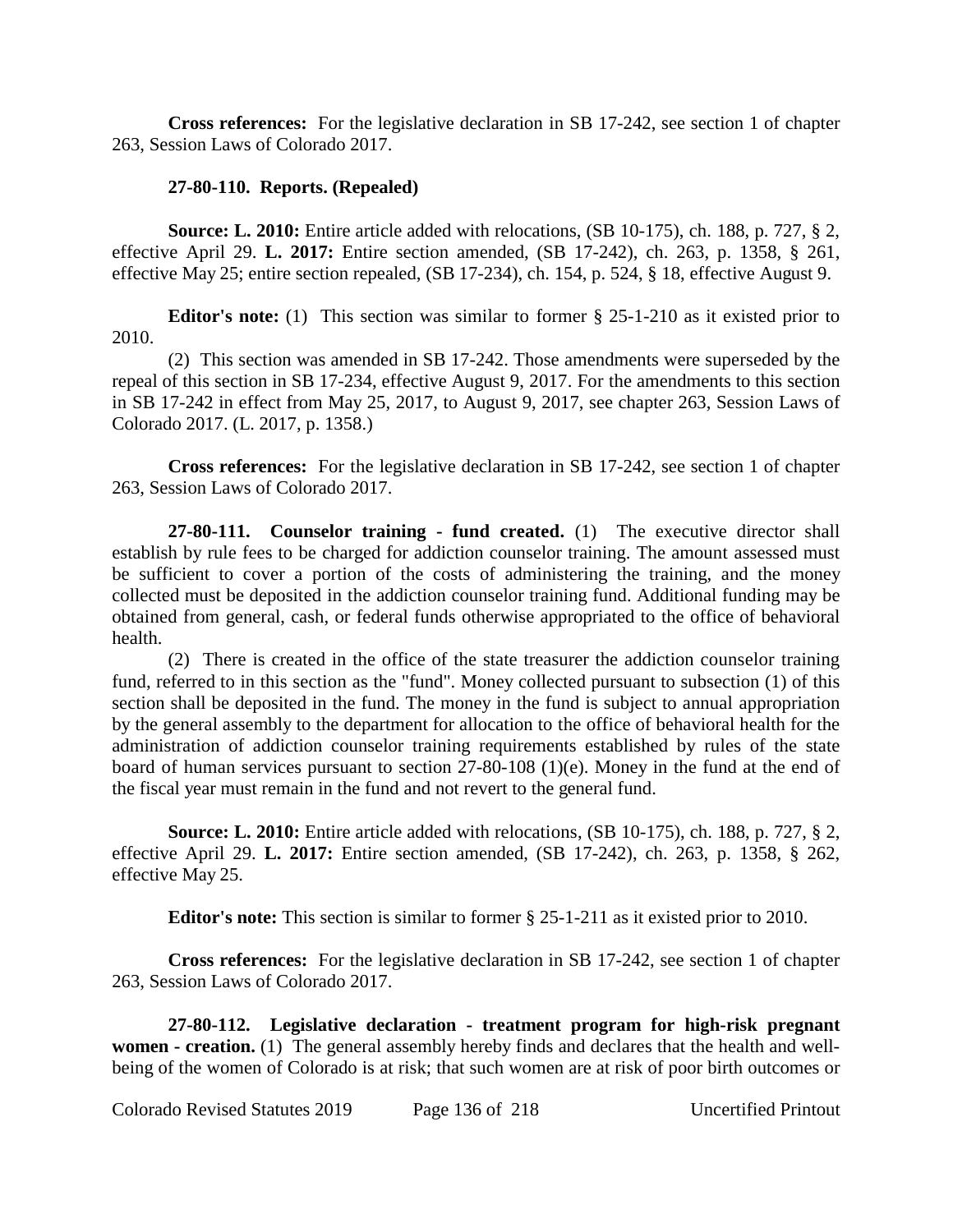physical and other disabilities due to substance abuse, which is the abuse of alcohol and drugs, during the prenatal period; that early identification of such high-risk pregnant women and substance abuse treatment greatly reduce the occurrence of poor birth outcomes; and that the citizens of Colorado will greatly benefit from a program to reduce poor birth outcomes and subsequent problems resulting from such poor birth outcomes in cases involving high-risk pregnant women through the cost savings envisioned by the prevention and early treatment of such problems.

(2) In recognition of such problems, there is hereby created a treatment program for high-risk pregnant women.

**Source: L. 2010:** Entire article added with relocations, (SB 10-175), ch. 188, p. 728, § 2, effective April 29.

**Editor's note:** This section is similar to former § 25-1-212 as it existed prior to 2010.

**27-80-113. Substance use and addiction counseling and treatment - necessary components.** Any entity that qualifies to provide services pursuant to section 25.5-5-202 (1)(r) in regard to the treatment program for high-risk pregnant women, shall make available, in addition to substance use and addiction counseling and treatment: Risk assessment services; care coordination; nutrition assessment; psychosocial counseling; intensive health education, including parenting education and education on risk factors and appropriate health behaviors; home visits; transportation services; and other services deemed necessary by the office of behavioral health and the department of health care policy and financing.

**Source: L. 2010:** Entire article added with relocations, (SB 10-175), ch. 188, p. 728, § 2, effective April 29. **L. 2017:** Entire section amended, (SB 17-242), ch. 263, p. 1358, § 263, effective May 25.

**Editor's note:** This section is similar to former § 25-1-213 as it existed prior to 2010.

**Cross references:** For the legislative declaration in SB 17-242, see section 1 of chapter 263, Session Laws of Colorado 2017.

**27-80-114. Treatment program for high-risk pregnant and parenting women cooperation with organizations.** The department of health care policy and financing shall cooperate with any organizations that desire to assist the department of health care policy and financing in the provision of services connected with the treatment program for high-risk pregnant and parenting women. Organizations may provide services that are not provided to persons pursuant to the treatment program for high-risk pregnant and parenting women, article 2 of title 26, and articles 4, 5, and 6 of title 25.5, which may include, but shall not be limited to, needs assessment services, preventive services, rehabilitative services, care coordination, nutrition assessment, psychosocial counseling, intensive health education, home visits, transportation, development of provider training, child care, and other necessary components of residential or outpatient treatment or care.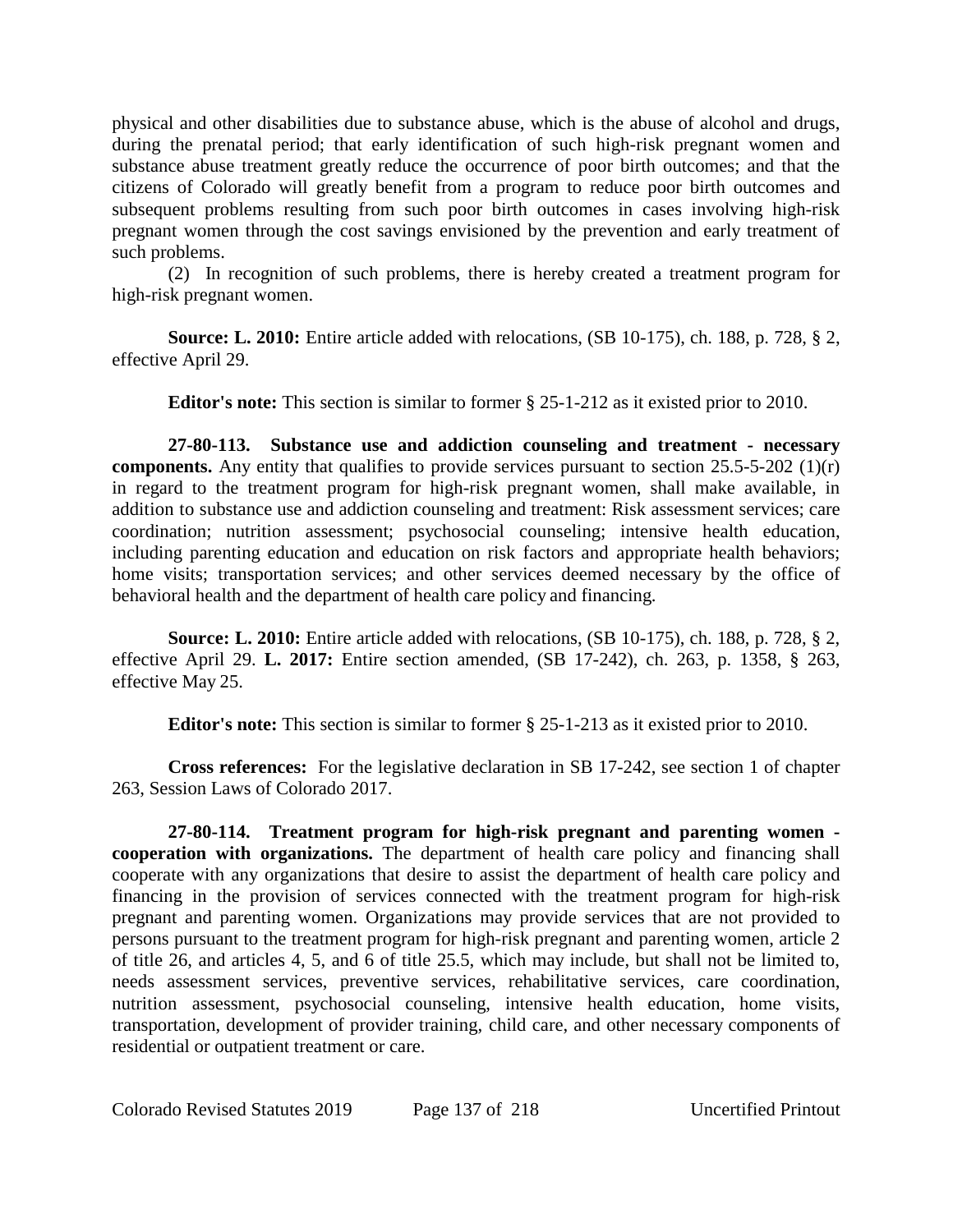**Source: L. 2010:** Entire article added with relocations, (SB 10-175), ch. 188, p. 728, § 2, effective April 29. **L. 2019:** Entire section amended, (HB 19-1193), ch. 272, p. 2570, § 6, effective May 23.

**Editor's note:** This section is similar to former § 25-1-214 as it existed prior to 2010.

**Cross references:** For the legislative declaration in HB 19-1193, see section 1 of chapter 272, Session Laws of Colorado 2019.

**27-80-115. Treatment program for high-risk pregnant and parenting women - data collection.** The department of health care policy and financing shall create a data collection mechanism regarding persons receiving services pursuant to the treatment program for high-risk pregnant and parenting women that must include the collection of data on cost-effectiveness, success of the program, and other data the department of health care policy and financing deems appropriate.

**Source: L. 2010:** Entire article added with relocations, (SB 10-175), ch. 188, p. 728, § 2, effective April 29. **L. 2019:** Entire section amended, (HB 19-1193), ch. 272, p. 2570, § 7, effective May 23.

**Editor's note:** This section is similar to former § 25-1-215 as it existed prior to 2010.

**Cross references:** For the legislative declaration in HB 19-1193, see section 1 of chapter 272, Session Laws of Colorado 2019.

**27-80-116. Fetal alcohol spectrum disorders - legislative declaration - health warning signs.** (1) The general assembly finds and declares that:

(a) Fetal alcohol exposure is the leading known cause of preventable intellectual and developmental disabilities and birth defects in the children of this state;

(b) Individuals with undiagnosed fetal alcohol spectrum disorders suffer substantially from secondary issues such as child abuse and neglect, separation from families, multiple foster placements, depression, aggression, school failure, juvenile detention, and job instability;

(b.5) Compared to individuals diagnosed before age twelve, individuals with undiagnosed FASD are two to four times more likely to suffer from inappropriate sexual behavior; disrupted school experiences; trouble with the law; alcohol and substance problems or disorders; or confinement in a jail, a hospital or treatment facility for persons with behavioral or mental health disorders, or a substance use disorder treatment facility;

(c) These secondary disabilities come at a high cost to individuals, their families, and society;

(d) A survey performed in 2006 by the Colorado pregnancy risk assessment system estimated that eleven and two-tenths percent of women in Colorado said that they drank alcohol during the last three months of their pregnancy; and

(e) The commission should evaluate the current use and distribution of written and electronic informational materials designed to increase awareness of the consequences of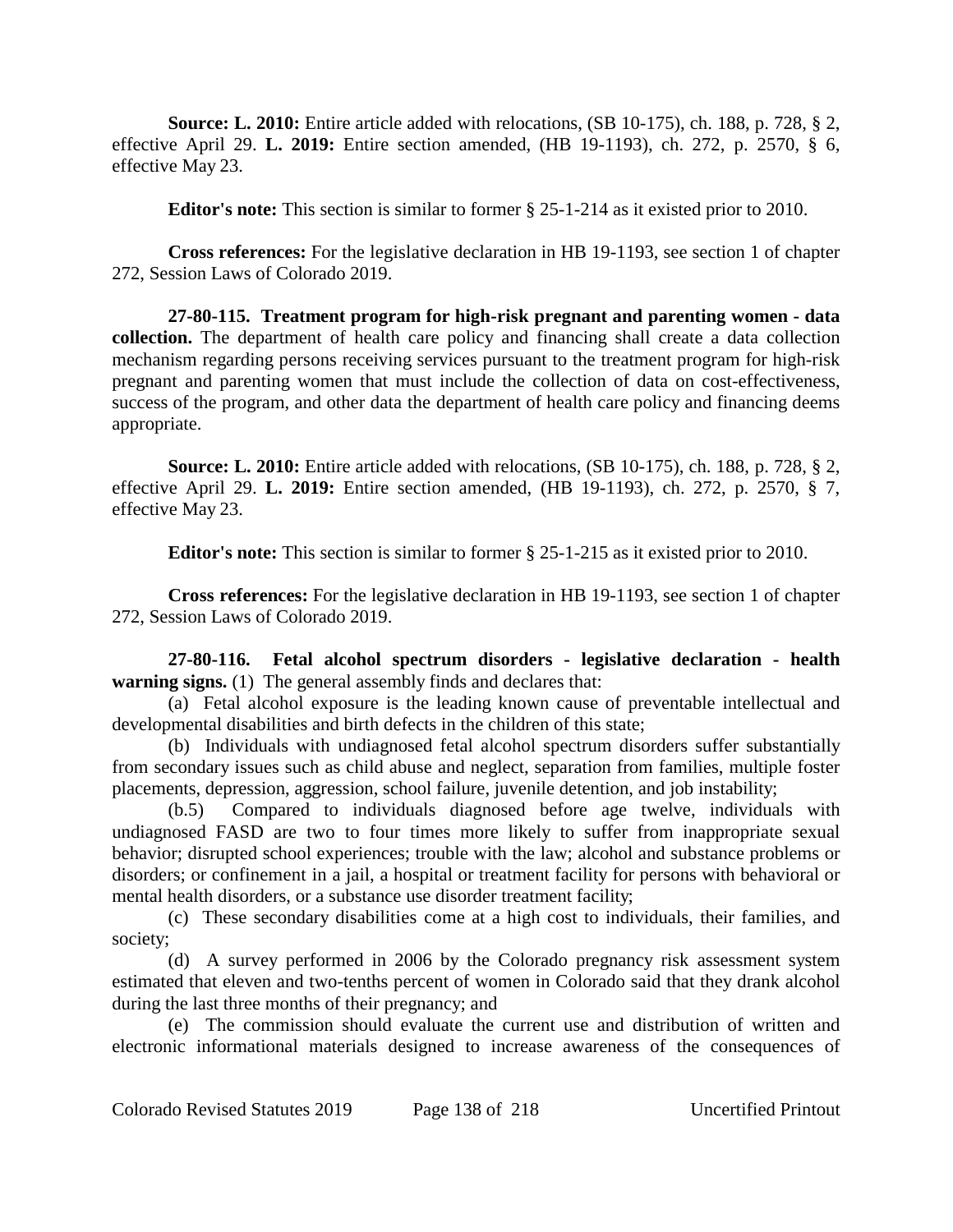drinking alcohol while pregnant and should investigate additional means by which such written and electronic materials might best be used.

(2) The general assembly therefore declares that fetal alcohol exposure and its related problems can be reduced substantially by a greater awareness of the consequences of drinking alcohol while pregnant and by early diagnosis and receipt of appropriate and effective intervention.

(3) Each person licensed pursuant to section  $44-3-401$  (1)(h) to (1)(t) or  $44-3-401$  (1)(v) to sell malt, vinous, and spirituous liquors or licensed pursuant to section 44-4-104 (1)(c) to sell fermented malt beverages is hereby encouraged to post a health warning sign informing patrons that the consumption of alcohol during pregnancy may cause birth defects, including fetal alcohol spectrum disorders.

(4) Repealed.

**Source: L. 2010:** Entire article added with relocations, (SB 10-175), ch. 188, p. 728, § 2, effective April 29. **L. 2011:** Entire section amended, (HB 11-1144), ch. 65, p. 170, § 2, effective August 10. **L. 2015:** (3) and (4)(c) amended, (HB 15-1204), ch. 121, p. 374, § 23, effective April 24. **L. 2016:** (3) amended, (SB 16-189), ch. 210, p. 783, § 80, effective June 6. **L. 2017:** IP(1) and (1)(b.5) amended, (SB 17-242), ch. 263, p. 1359, § 264, effective May 25. **L. 2018:** (3) amended, (HB 18-1025), ch. 152, p. 1080, § 16, effective October 1.

**Editor's note:** (1) This section is similar to former § 25-1-216 as it existed prior to 2010.

(2) Subsection (4)(e) provided for the repeal of subsection (4), effective June 30, 2015. (See L. 2011, p. 170.) For the amendments to subsection (4)(c) that were in effect from April 24, 2015, to June 30, 2015, see chapter 121, Session Laws of Colorado. (L. 2015, p. 374.)

**Cross references:** For the legislative declaration in the 2011 act amending this section, see section 1 of chapter 65, Session Laws of Colorado 2011. For the legislative declaration in SB 17-242, see section 1 of chapter 263, Session Laws of Colorado 2017.

**27-80-117. Rural alcohol and substance abuse prevention and treatment program creation - administration - definitions - cash fund - repeal.** (1) As used in this section, unless the context otherwise requires:

(a) "Program" means the rural alcohol and substance abuse prevention and treatment program created pursuant to subsection (2) of this section that shall consist of the rural youth alcohol and substance abuse prevention and treatment project and the rural detoxification project.

(b) "Rural area" means a county with a population of less than thirty thousand people, according to the most recently available population statistics of the United States bureau of the census.

(c) "Youth" means an individual who is at least eight years of age but who is less than eighteen years of age.

(2) (a) (I) There is created the rural alcohol and substance abuse prevention and treatment program in the office of behavioral health to provide: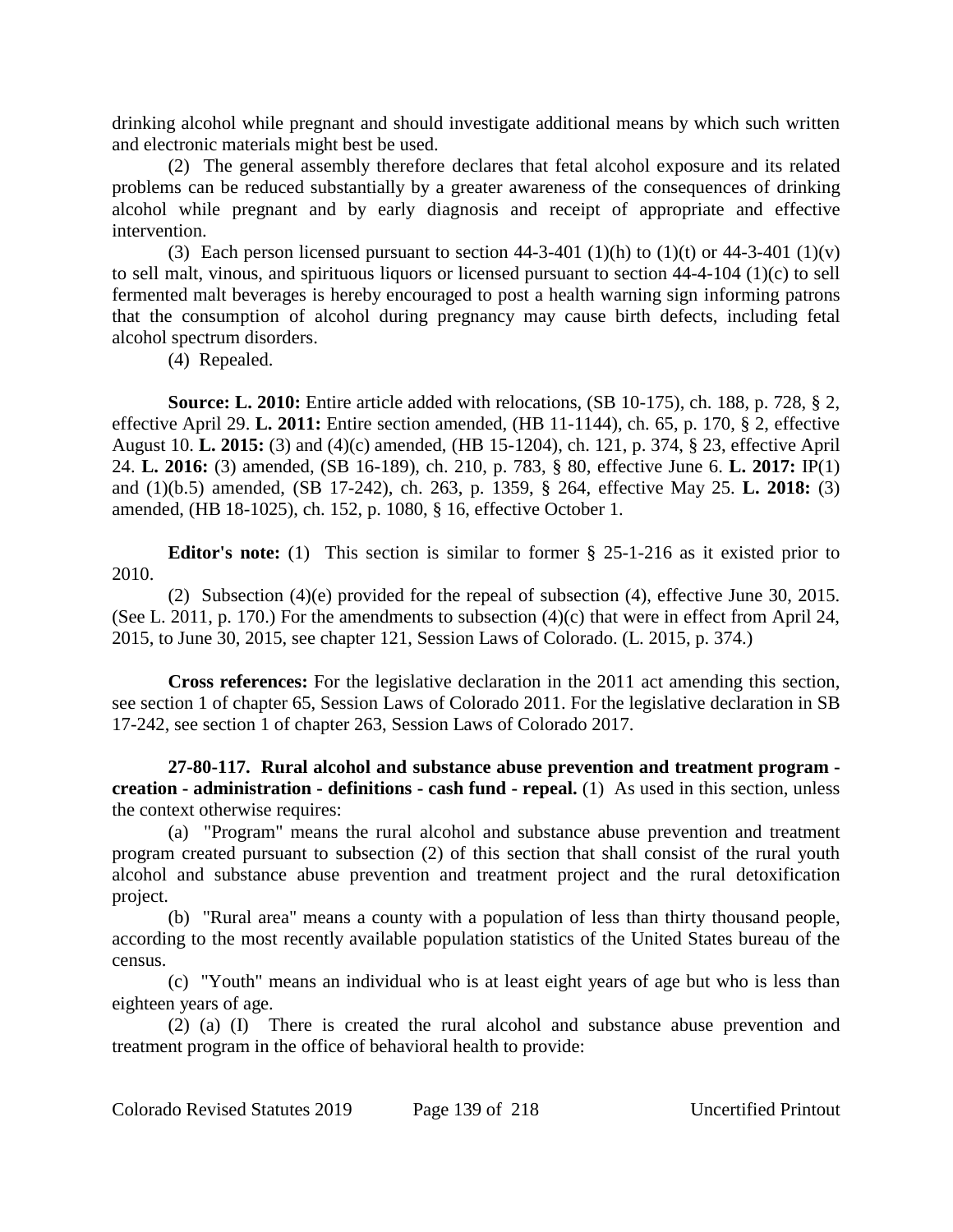(A) Prevention and treatment services to youth in rural areas. The services may include providing alternative activities for youth through the rural youth alcohol and substance abuse prevention and treatment project; and

(B) Treatment services through the rural detoxification project for persons with substance use disorders.

(II) The office of behavioral health shall administer the program pursuant to rules adopted by the state board of human services as of January 1, 2010, or as amended by the state board.

The office of behavioral health shall incorporate provisions to implement the program into its regular contracting mechanism for the purchase of prevention and treatment services pursuant to section 27-80-106, including detoxification programs. The office of behavioral health shall develop a method to equitably distribute and provide additional money through contracts to provide for prevention services for and treatment of persons in rural areas.

(c) Notwithstanding any provision of this section to the contrary, the office of behavioral health shall implement the program on or after January 1, 2011, subject to the availability of sufficient money to operate an effective program, as determined by the office.

(3) (a) There is created in the state treasury the rural alcohol and substance abuse cash fund, referred to in this section as the "fund", that consists of the rural youth alcohol and substance abuse prevention and treatment account, referred to in this section as the "youth account", and the rural detoxification account, referred to in this section as the "detoxification account". The fund is comprised of money collected from surcharges assessed pursuant to sections 18-19-103.5, 42-4-1307 (10)(d)(I), and 42-4-1701 (4)(f). The money collected from the surcharges must be divided equally between the youth account and the detoxification account. The fund also includes any money credited to the fund pursuant to subsection (3)(b) of this section. Money in the fund credited pursuant to subsection (3)(b) of this section must be divided equally between the youth account and the detoxification account unless the grantee or donor specifies to which account the grant, gift, or donation is to be credited. The money in the fund is subject to annual appropriation by the general assembly to the office of behavioral health for the purpose of implementing the program. All interest derived from the deposit and investment of money in the fund remains in the fund. Any unexpended or unencumbered money remaining in the fund at the end of a fiscal year remains in the fund and shall not be transferred or credited to the general fund or another fund; except that any unexpended and unencumbered money remaining in the fund as of August 30, 2025, is credited to the general fund.

(b) The office of behavioral health is authorized to accept grants, gifts, or donations from any private or public source on behalf of the state for the purpose of the program. The office of behavioral health shall transmit all private and public money received through grants, gifts, or donations to the state treasurer, who shall credit the same to the fund.

(4) (a) This section is repealed, effective September 1, 2025.

(b) Prior to such repeal, the program shall be reviewed as provided in section 24-34-104, C.R.S.

**Source: L. 2010:** Entire article added with relocations, (SB 10-175), ch. 188, p. 730, § 2, effective April 29; (3)(a) amended, (HB 10-1347), ch. 258, p. 1159, § 6, effective July 1. **L. 2016:** (3)(a) and (4)(a) amended, (HB 16-1168), ch. 93, p. 261, § 1, effective April 14. **L. 2017:** (2) and (3) amended, (SB 17-242), ch. 263, p. 1359, § 265, effective May 25.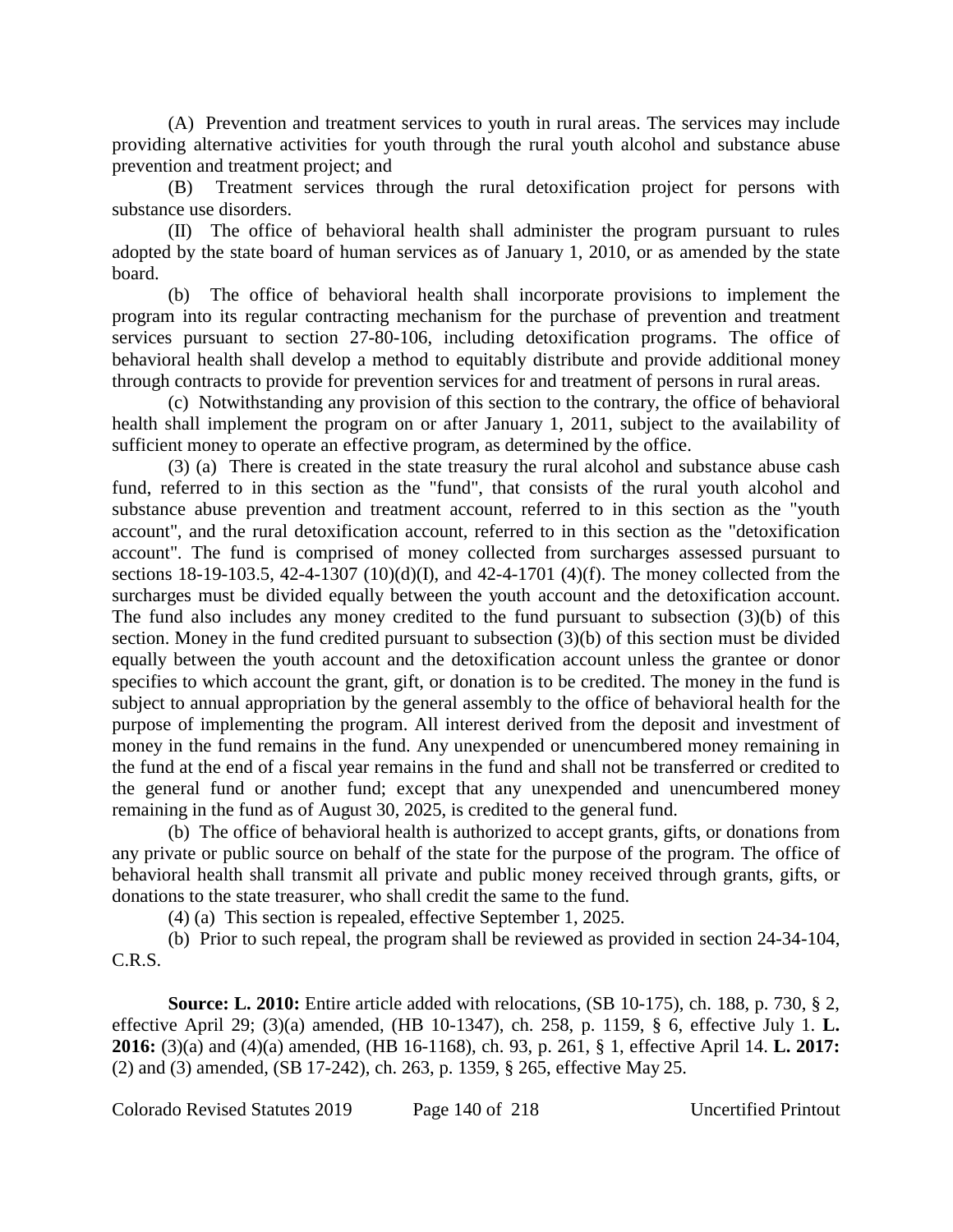**Editor's note:** (1) This section is similar to former § 25-1-217 as it existed prior to 2010.

(2) Subsection  $(3)(a)$  was numbered as § 25-1-217  $(3)(a)$  in House Bill 10-1347 (see L. 2010, p. 1159) but was relocated due to its harmonization with this section as it was added by Senate Bill 10-175.

**Cross references:** For the legislative declaration in SB 17-242, see section 1 of chapter 263, Session Laws of Colorado 2017.

**27-80-118. Center for research into substance use disorder prevention, treatment, and recovery support strategies - legislative declaration - established - repeal.** (1) The general assembly finds that:

(a) Opioid addiction has emerged as a significant public health concern in Colorado, with more than ten thousand deaths attributed to drug overdoses since 2000, and the annual rate of death from drug overdose doubling from seven-point-eight deaths per one hundred thousand people in 2000 to fifteen-point-seven deaths per one hundred thousand people in 2015. This rate is significantly higher than the national rate.

(b) The abuse of prescription drugs is the fastest growing substance abuse problem in the United States, particularly among adolescents;

(c) Each year, there are approximately seventeen thousand overdose deaths from opioid painkillers nationally and approximately three hundred such deaths in Colorado;

(d) According to the centers for disease control, Colorado's drug overdose mortality rate has increased by five hundred percent since 2014;

(e) Colorado and other states in the region have the highest death rates attributable to alcohol in the country, and approximately eighteen percent, or one out of every five, of all Colorado adults engaged in heavy or binge drinking monthly;

(f) In addition to opioids, prescription drugs, and alcohol, surveys show use rates for methamphetamine, cocaine, and other illicit drugs are higher in Colorado than in other states; and

(g) There is a lack of sufficient research on the most effective strategies for addressing substance use disorders across the full continuum of recommended services that include prevention, early intervention, treatment, and recovery support services.

(2) The general assembly therefore finds that for Colorado to respond to these issues and to foster the health, welfare, and safety of the state's residents, it is hereby declared that it is the state's policy to facilitate research into substance use disorder prevention, treatment, and recovery support strategies.

(3) A center for research into substance use disorder prevention, treatment, and recovery support strategies, referred to in this section as the "center", is established in the university of Colorado health sciences center. Subject to available appropriations, the center's mission is to:

(a) Establish or expand programs for research concerning prevention, treatment, and recovery support strategies for substance use disorders, including but not limited to opioid addiction;

(b) Establish or expand innovative treatments for substance use disorders, including but not limited to opioid addiction;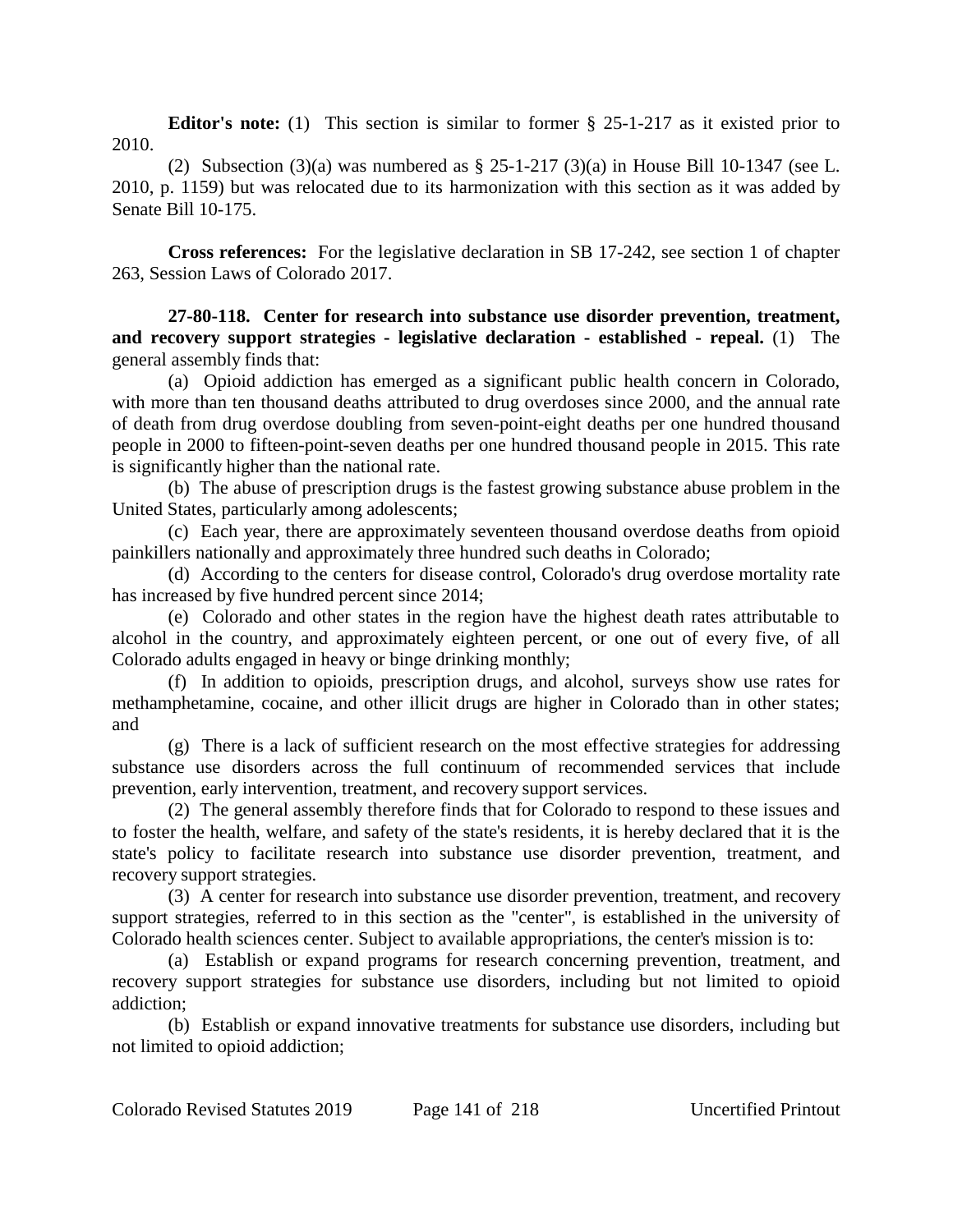(c) Expand partnerships and collaboration with substance use disorder professionals, other programs at the university of Colorado, and other organizations with similar missions throughout the state and nation; and

(d) Seek federal and private resources to further the center's research activities.

(4) (a) The center shall develop and implement a series of continuing education activities designed to help a prescriber of pain medication to safely and effectively manage patients with pain and, when appropriate, prescribe opioids or medication-assisted treatment. The educational activities must apply to physicians, physician assistants, nurses, and dentists.

(b) The center shall also develop education and training for law enforcement officers and first responders concerning the use of opioid antagonists for opioid overdose and communitybased training for persons at risk of opioid overdose.

(c) Repealed.

(5) (a) The center shall develop and implement a program to increase public awareness concerning the safe use, storage, and disposal of opioids and the availability of naloxone and other drugs used to block the effects of an opioid overdose.

(b) (I) For the 2019-20 fiscal year and each fiscal year thereafter through the 2023-24 fiscal year, the general assembly shall appropriate seven hundred fifty thousand dollars per year to the center from the marijuana tax cash fund created in section 39-28.8-501 (1) for the purposes of this subsection (5).

(II) This subsection (5) is repealed, effective September 1, 2024. Before its repeal, the program created in this subsection (5) is scheduled for review pursuant to section 24-34-104.

(6) (a) The center may employ up to three additional employees to work as grant writers in order to aid local communities in need of assistance in applying for grants to access state and federal money to address opioid and other substance use disorders in their communities. The center shall determine the communities in which to provide the grant writing assistance.

(b) For the fiscal year 2019-20, the general assembly shall appropriate money from the marijuana tax cash fund created in section 39-28.8-501 (1) to the department for allocation to the center for the purposes of this subsection (6). The center may use the money to hire new employees and for the direct and indirect costs associated with this subsection (6).

**Source: L. 2017:** Entire section added, (SB 17-193), ch. 202, p. 747, § 1, effective May 18. **L. 2018:** (4) added, (HB 18-1003), ch. 224, p. 1429, § 5, effective May 21. **L. 2019:** (5) and (6) added, (SB 19-228), ch. 276, p. 2605, § 10, effective May 23.

**Editor's note:** (1) Subsection  $(4)(c)(II)$  provided for the repeal of subsection  $(4)(c)$ , effective September 1, 2019. (See L. 2018, p. 1429.)

(2) Section 20(2) of chapter 276 (SB 19-228), Session Laws of Colorado 2019, provides that the act changing this section applies to conduct occurring on or after May 23, 2019.

**27-80-119. Care navigation program - creation - reporting - rules - legislative declaration - definition.** (1) (a) The general assembly finds that:

(I) Many individuals who need treatment for substance use disorders must wait weeks or months to access residential or outpatient services;

(II) When dealing with a substance use disorder, any delay in starting treatment could mean life or death for the affected individual; and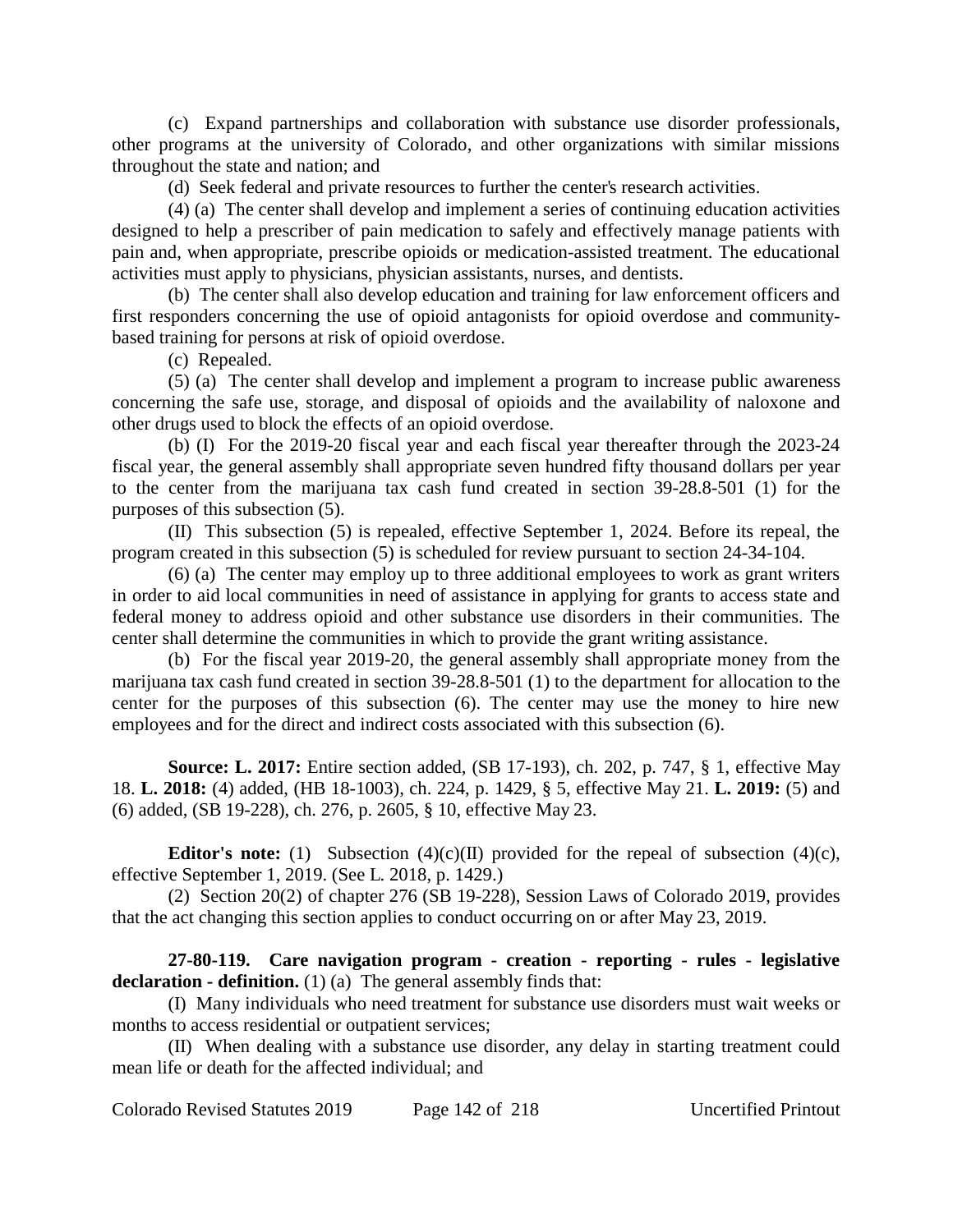(III) Individuals who are engaged in seeking treatment for a substance use disorder would benefit from care navigation services to connect those individuals with available treatment facilities or programs.

(b) Therefore, the general assembly declares that care navigation services that help individuals who are ready to begin treatment to gain timely access to that treatment are vital to the well-being of many Coloradans in crisis.

(2) As used in this section, "engaged client" means an individual who is interested in and willing to engage in substance use disorder treatment services or other treatment services either for the individual or an affected family member or friend.

(3) On or before January 1, 2020, the department shall implement a care navigation program to assist engaged clients in obtaining access to treatment for substance use disorders. At a minimum, services available statewide must include independent screening of the treatment needs of the engaged client using nationally recognized screening criteria to determine the correct level of care; the identification of licensed or accredited substance use disorder treatment options, including social and medical detoxification services, medication-assisted treatment, and inpatient and outpatient treatment programs; and the availability of various treatment options for the engaged client.

(4) To implement the care navigation program, the office shall include care navigation services in the twenty-four-hour telephone crisis service created pursuant to section 27-60-103. The contractor selected by the office must provide care navigation services to engaged clients statewide. Care navigation services must be available twenty-four hours a day and must be accessible through various formats. The contractor shall coordinate services in conjunction with other state care navigation and coordination services and behavioral health response systems to ensure coordinated and integrated service delivery. The use of peer support specialists is encouraged in the coordination of services. The contractor shall assist the engaged client with accessing treatment facilities, treatment programs, or treatment providers and shall provide services to engaged clients regardless of the client's payer source or whether the client is uninsured. Once the engaged client has initiated treatment, the contractor is no longer responsible for care navigation for that engaged client for that episode. Engaged clients who are enrolled in the medical assistance program pursuant to articles 4, 5, and 6 of title 25.5 shall be provided with contact information for their managed care entity. The contractor shall conduct ongoing outreach to inform behavioral health providers, counties, county departments of human or social services, jails, law enforcement personnel, health care professionals, and other interested persons about care navigation services.

(5) The contractor shall enter into a memorandum of understanding with the office of the ombudsman for behavioral health access to care created pursuant to section 27-80-303. If the contractor believes that a health benefit plan is in violation of state and federal parity laws, rules, or regulations pursuant to section 10-16-104 (5.5) and the "Paul Wellstone and Pete Domenici Mental Health Parity and Addiction Equity Act of 2008", Pub.L. 110-343, as amended, with the engaged client's written permission, the contractor shall assist the engaged client with reporting the alleged violation to the office of the ombudsman for behavioral health access to care.

(6) The contractor shall collect and transmit to the department, in the time and manner determined by rule of the department, the following data and information relating to engaged clients served by the contractor: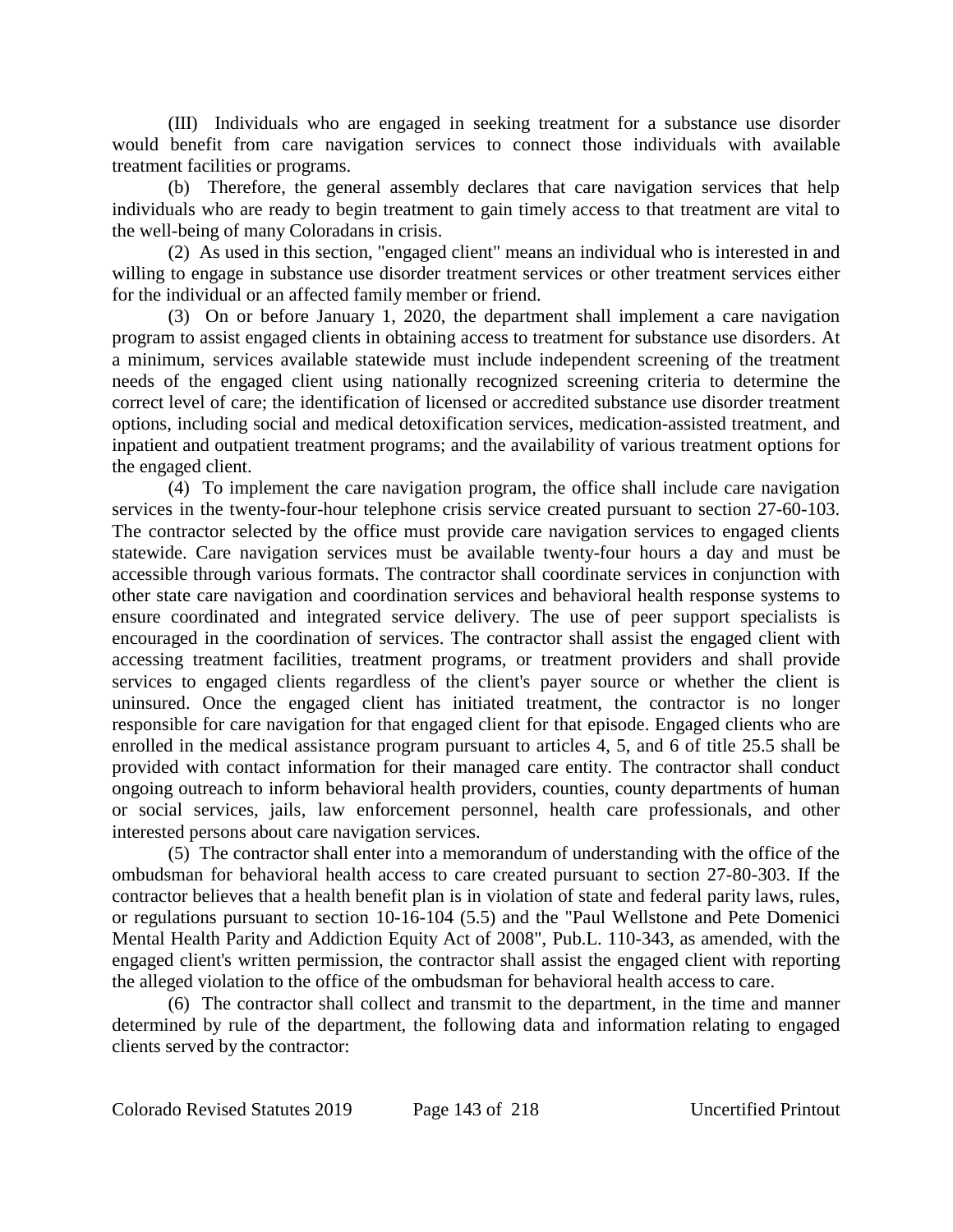(a) Demographic characteristics of the engaged client, including age, sex, ethnicity, and county of residence;

(b) The type of substance for which the engaged client is seeking treatment;

(c) Any self-reported or identified mental health conditions;

(d) Whether the engaged client was able to secure treatment and where, and, if not, the reasons why;

(e) The length of time the contractor provided care navigation services to the engaged client;

(f) Whether the engaged client had private or public insurance or was eligible for services through the office due to income;

(g) Services or treatment options that were not available in the engaged client's community, including recovery services, housing, transportation, and other supports; and

(h) The number of family members or friends calling on behalf of an engaged client or an individual with a substance use disorder.

(7) The state board may promulgate any rules necessary to implement the care navigation program.

(8) No later than September 1, 2020, and each September 1 thereafter, the department shall submit an annual report to the joint budget committee, the public health care and human services committee and the health and insurance committee of the house of representatives, and the health and human services committee of the senate, or any successor committees, concerning the utilization of care navigation services pursuant to this section, including a summary of the data and information collected by the contractor pursuant to subsection (6) of this section, in accordance with state and federal health care privacy laws. Notwithstanding the provisions of section 24-1-136 (11)(a)(I), the reporting requirements of this subsection (8) continue indefinitely.

**Source: L. 2019:** Entire section added, (HB 19-1287), ch. 175, p. 2015, § 3, effective May 14.

**27-80-120. Building substance use disorder treatment capacity in underserved communities - grant program - repeal.** (1) There is created in the department the building substance use disorder treatment capacity in underserved communities grant program, referred to in this section as the "grant program".

(2) Subject to available appropriations, the department shall award grant program money to increase substance use disorder capacity and services in rural and frontier communities. Each managed service organization area that consists of at least fifty percent rural or frontier counties shall receive an equal proportion of the annual grant program money to disburse in local grants.

(3) A grant committee shall review grant applications and, if approved, award local grants. The grant committee includes two members appointed by the county commissioners in the relevant managed service organization service area, two representatives from the managed service organization, and two members representing the department and appointed by the executive director of the department. The award of a local grant must be approved by a majority of the members of the grant committee. In awarding a local grant, the grant committee shall prioritize geographic areas that are unserved or underserved. After local grants are approved for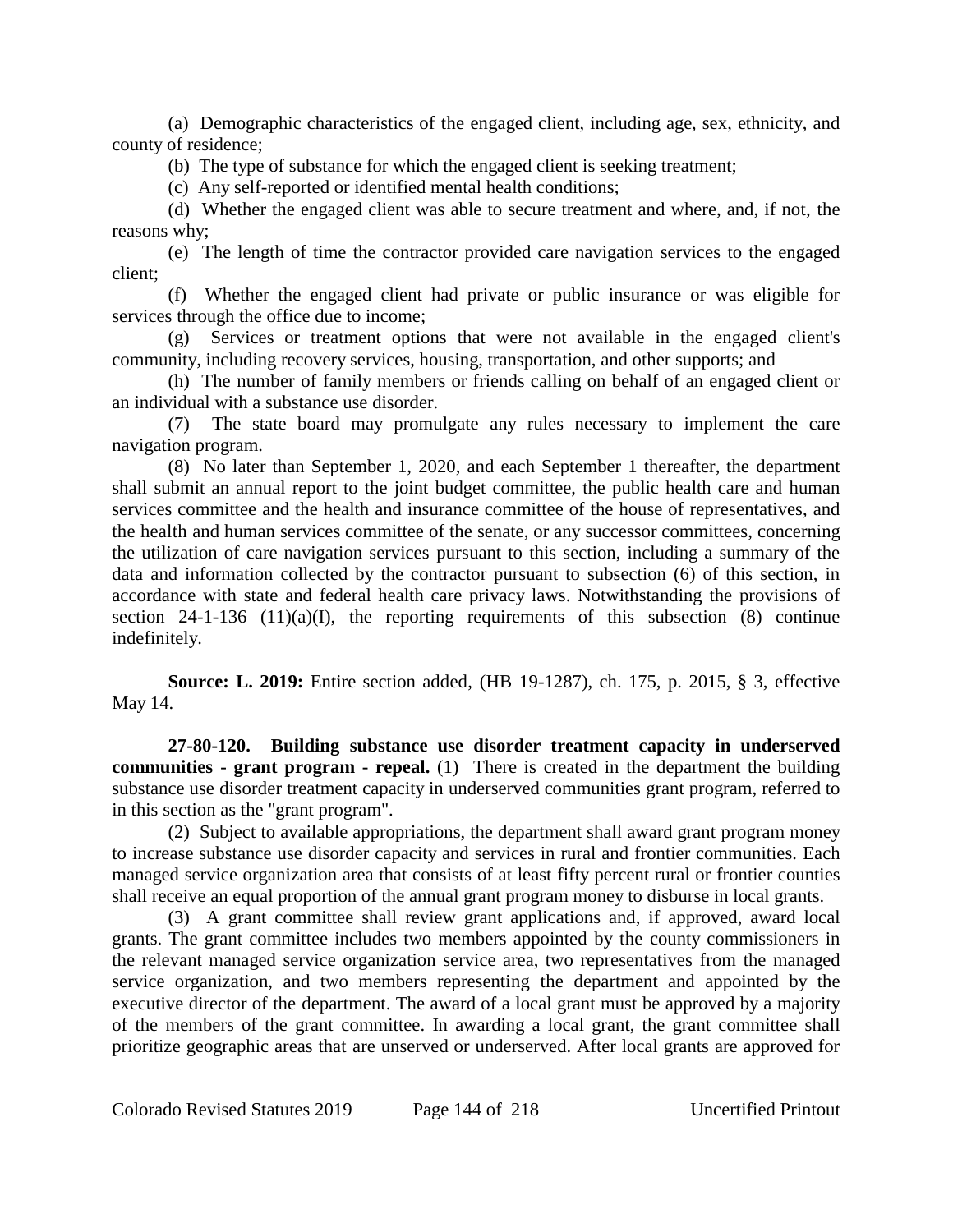each managed service organization service area, the department shall disburse grant program money to the managed service organization for distribution to local grant recipients.

(4) Local grants must be used to ensure that local communities increase access to a continuum of substance use disorder treatment services, including medical or clinical detoxification, residential treatment, recovery support services, and intensive outpatient treatment.

(5) Local governments, municipalities, counties, schools, law enforcement agencies, and primary care or substance use disorder treatment providers within or outside of the managed service organization's network of providers may apply for a local grant to provide services.

(6) Money appropriated for the pilot program that remains unexpended and unencumbered at the end of the fiscal year is further appropriated to the department for the pilot program in the next fiscal year.

(7) This section is repealed, effective July 1, 2024.

**Source: L. 2019:** Entire section added, (HB 19-1287), ch. 175, p. 2018, § 4, effective May 14.

**27-80-121. Perinatal substance use data linkage project - center for research into substance use disorder prevention, treatment, and recovery support strategies - report.** (1) The center for research into substance use disorder prevention, treatment, and recovery support strategies established in section 27-80-118, referred to in this section as the "center", in partnership with an institution of higher education and the state substance abuse trend and response task force established in section 18-18.5-103, may conduct a statewide perinatal substance use data linkage project that uses ongoing collection, analysis, interpretation, and dissemination of data for the planning, implementation, and evaluation of public health actions to improve outcomes for families impacted by substance use during pregnancy. The data linkage project may consider state-administered data sources that include:

(a) Health care utilization by pregnant and postpartum women with substance use disorders and their infants;

(b) Human service and public health program utilization by pregnant and postpartum women with substance use disorders and their infants;

(c) Health care, human service, and public health program outcomes among pregnant and postpartum women with substance use disorders and their infants; and

(d) Costs associated with health care, human service, and public health program provisions for pregnant and postpartum women with substance use disorders and their infants.

(2) The data linkage project shall use vital records to establish maternal and infant dyads beginning at the birth hospitalization and retrospectively link the prenatal period and prospectively link the first year postpartum.

(3) The governor's office of information technology will obtain data and perform secure linkage and anonymization on behalf of the state.

(4) On or before January 1, 2021, the center shall report progress on the data linkage project and the results, if available, to the health and insurance committee and the public health care and human services committee of the house of representatives and the health and human services committee of the senate or their successor committees.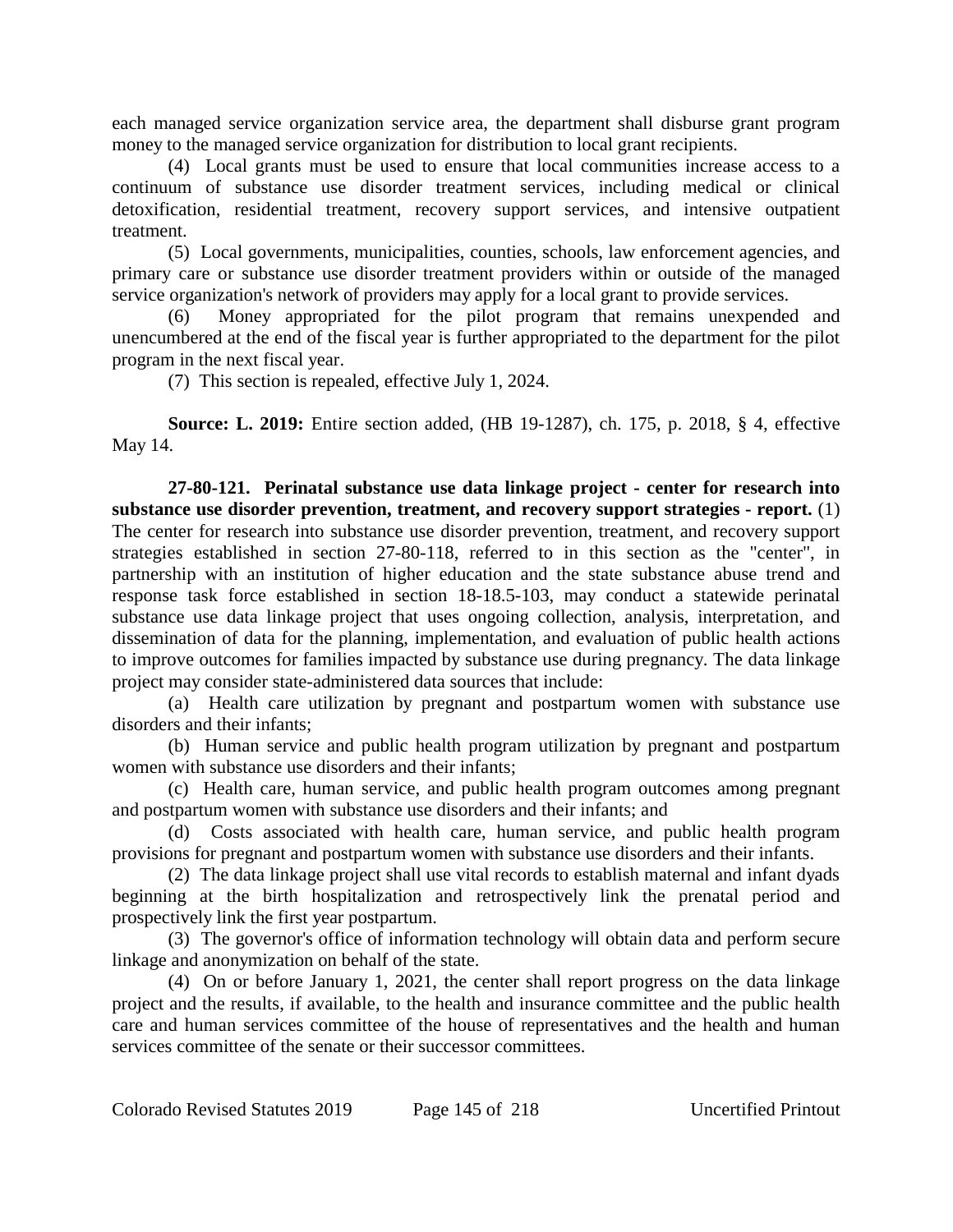**Source: L. 2019:** Entire section added, (SB 19-228), ch. 276, p. 2606, § 12, effective May 23.

**Editor's note:** Section 20(2) of chapter 276 (SB 19-228), Session Laws of Colorado 2019, provides that the act adding this section applies to conduct occurring on or after May 23, 2019.

**27-80-122. Recovery residence certification grant program - created - rules.** (1) There is hereby created in the office of behavioral health in the department the recovery residence certification grant program to provide grants to recovery residences for the purpose of gaining certification as a recovery residence as required in section 25-1.5-108.5.

(2) Grant recipients may use the money received through the grant program to pay fees related to gaining certification from an approved recovery residence certifying body, as determined by the office pursuant to section 25-1.5-108.5 (4), including the payment of membership dues.

(3) The office shall administer the grant program and, subject to available appropriations, shall award grants as provided in this section. For the 2020-21 fiscal year and each fiscal year thereafter, the general assembly shall appropriate money from the general fund to the department for the purpose of the grant program.

(4) The office shall implement the grant program in accordance with this section. Pursuant to article 4 of title 24, the office shall promulgate such rules as are required in this section and such additional rules as may be necessary to implement the grant program. At a minimum, the rules must specify the time frames for applying for grants, the form of the grant program application, and the time frames for distributing grant money.

**Source: L. 2019:** Entire section added, (HB 19-1009), ch. 274, p. 2591, § 4, effective May 23.

**27-80-123. High-risk families cash fund - creation - services provided - definition report.** (1) As used in this section, unless the context otherwise requires, "high-risk children and youth" means children or youth at risk of entering or who are involved with the juvenile justice system or the child welfare system.

(2) There is created in the state treasury the high-risk families cash fund, referred to in this section as the "fund". The fund consists of money credited to the fund and any other money that the general assembly may appropriate or transfer to the fund. The state treasurer shall credit all interest and income derived from the deposit and investment of money in the fund to the fund. Money in the fund is continuously appropriated to the department, which may expend money from the fund for the purposes specified in subsection (4) of this section.

(3) (a) The state treasurer shall transfer to the fund any money appropriated by the general assembly for the "Children and Youth Mental Health Treatment Act", pursuant to article 67 of this title 27, and for the treatment of pregnant women pursuant to section 25.5-5-309, that remains unencumbered and unexpended at the end of each fiscal year. Such money does not revert to the general fund.

(b) The state treasurer shall transfer to the fund any money appropriated by the general assembly for the "Increasing Access to Effective Substance Use Disorder Services Act",

Colorado Revised Statutes 2019 Page 146 of 218 Uncertified Printout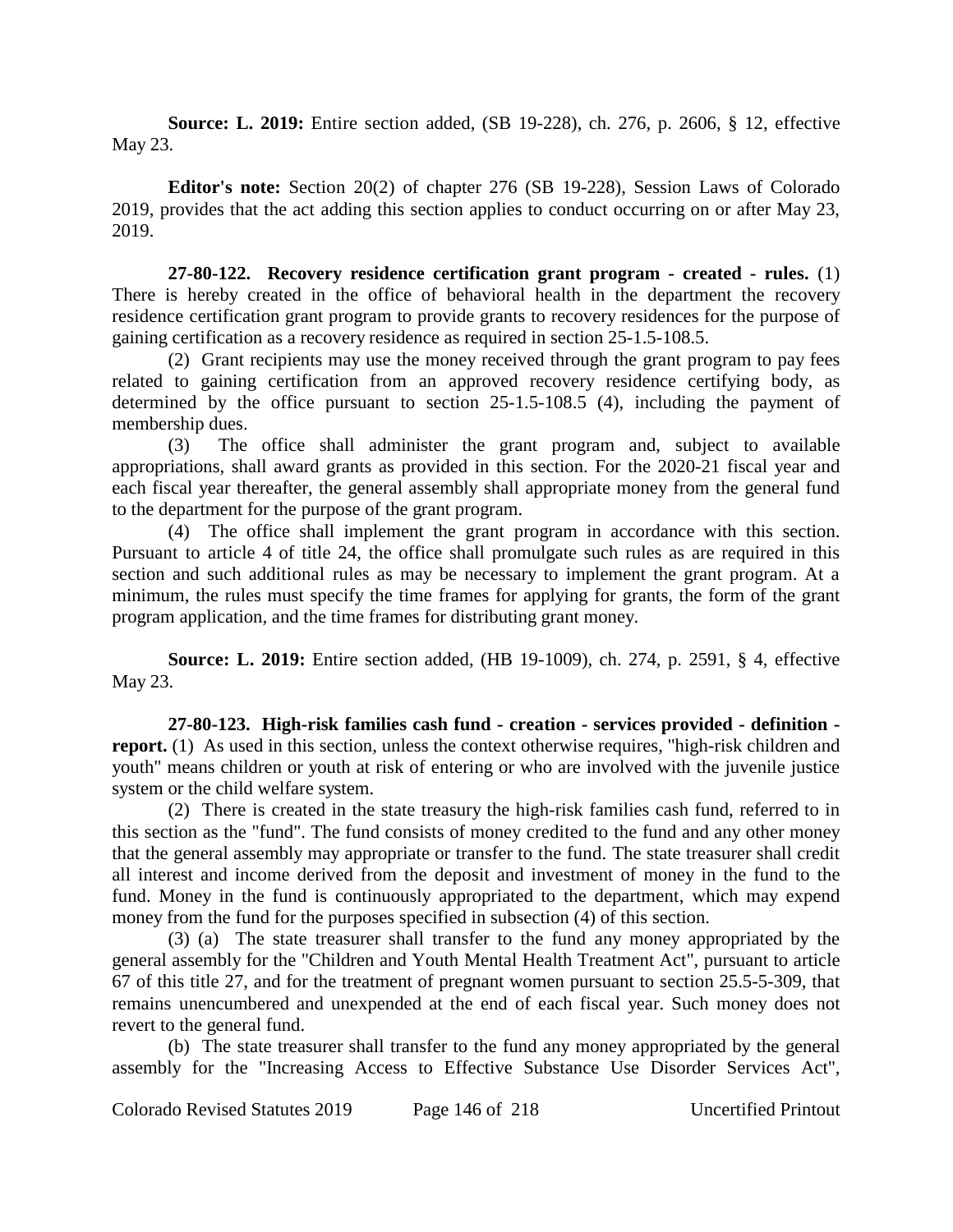pursuant to section 27-80-107.5, that remains unencumbered and unexpended at the end of the second year of the two-fiscal-year spending authority. Such money does not revert to the general fund.

(4) The department may expend money in the fund for the following purposes:

(a) For services to high-risk parents, including pregnant and parenting women, with substance use disorders; and

(b) For services for high-risk children and youth with behavioral health disorders.

(5) (a) The department may use money from the fund to contract with managed service organizations, private providers, schools, counties, nonprofit organizations, or municipalities to provide services described in subsection (4) of this section.

(b) Money expended by the department must be used for one-time allocations to increase treatment capacity, including start-up costs and capital expenditures, or to provide substance use disorder recovery and wraparound services, including access to child care, to high-risk families.

(6) After considering relevant stakeholder feedback, the department shall annually prioritize the use of available money in the fund, recognizing statewide need and complementing existing funding for behavioral health services statewide.

(7) Notwithstanding the provisions of section  $24-1-136$  (11)(a)(I) to the contrary, the department shall submit a report to the general assembly on July 1, 2020, and on July 1 each year thereafter, which report must include:

(a) A summary of expenditures from the fund made by the department;

(b) The impact of the expenditures in increasing services for high-risk families; and

(c) Any recommendations to strengthen and improve access to services and services provided with money from the fund.

**Source: L. 2019:** Entire section added, (HB 19-1193), ch. 272, p. 2571, § 8, effective May 23.

**Editor's note:** This section was numbered as § 27-80-119 in HB 19-1193 but was renumbered on revision for ease of location.

**Cross references:** For the legislative declaration in HB 19-1193, see section 1 of chapter 272, Session Laws of Colorado 2019.

# PART 2

# CONTROLLED SUBSTANCES

**Editor's note:** This part 2 was added with relocations in 2012. Former C.R.S. section numbers are shown in editor's notes following those sections that were relocated. For a detailed comparison of this part 2, see the comparative tables located in the back of the index.

**27-80-201. Short title.** This part 2 shall be known and may be cited as the "Colorado Licensing of Controlled Substances Act".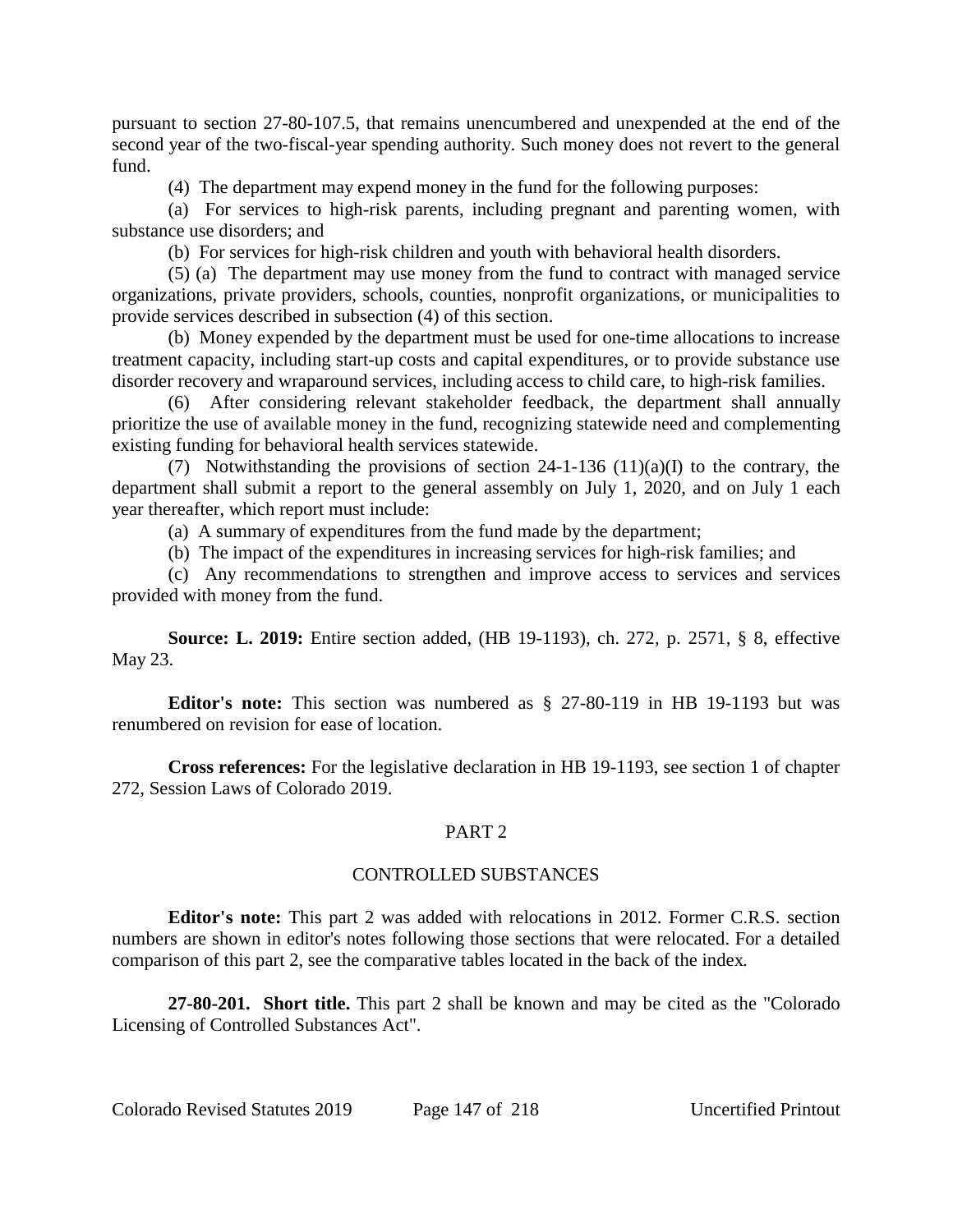**Source: L. 2012:** Entire part added with relocations, (SB 12-1311), ch. 281, p. 1595, § 5, effective July 1.

**Editor's note:** This section is similar to former § 12-22-301 as it existed prior to 2012.

**27-80-202. Legislative declaration.** The general assembly finds, determines, and declares that strict control of controlled substances within this state is necessary for the immediate and future preservation of the public peace, health, and safety and that the licensing, record-keeping, penalty, and other provisions contained in this part 2 are necessary for the achievement of such control.

**Source: L. 2012:** Entire part added with relocations, (SB 12-1311), ch. 281, p. 1595, § 5, effective July 1.

**Editor's note:** This section is similar to former § 12-22-302 as it existed prior to 2012.

**27-80-203. Definitions.** As used in this part 2, unless the context otherwise requires:

(1) and (2) Repealed.

(3) "Administer" means to apply a controlled substance, whether by injection, inhalation, ingestion, or any other means, directly to the body of a patient.

(4) "Agent" means an authorized person who acts on behalf of or at the direction of a person licensed or otherwise authorized under this part 2. "Agent" does not include a common or contract carrier, a public warehouseman, or an employee of a carrier or warehouseman.

(5) "Bureau" means the drug enforcement administration, or its successor agency, of the United States department of justice.

(6) (a) "Compound" means to prepare, mix, assemble, package, or label a drug or device:

(I) As the result of a practitioner's prescription drug order, chart order, or initiative, based on the relationship between the practitioner, patient, and pharmacist in the course of professional practice; or

(II) For the purpose of, or as an incident to, teaching or chemical analysis and not for sale or dispensing.

(b) "Compound" also includes the preparation of drugs or devices in anticipation of prescription drug orders based on routine, regularly observed prescribing patterns.

(7) "Controlled substance" shall have the same meaning as in section 18-18-102 (5), C.R.S.

(8) "Deliver" or "delivery" means actual, constructive, or attempted transfer of a controlled substance whether or not there is an agency relationship.

(9) "Detoxification treatment" means a program for a short term of not more than three weeks for the administering or dispensing, in decreasing doses, of a controlled substance to a person with a substance use disorder while he or she is receiving appropriate supportive medical treatment, with the immediate goal being to render the person no longer dependent on the intake of any amount of a controlled substance.

(10) "Device" means an instrument, apparatus, implement, machine, contrivance, implant, or similar or related article that is required under federal law to bear the label, "**Caution: federal law requires dispensing by or on the order of a physician.**" "Device" also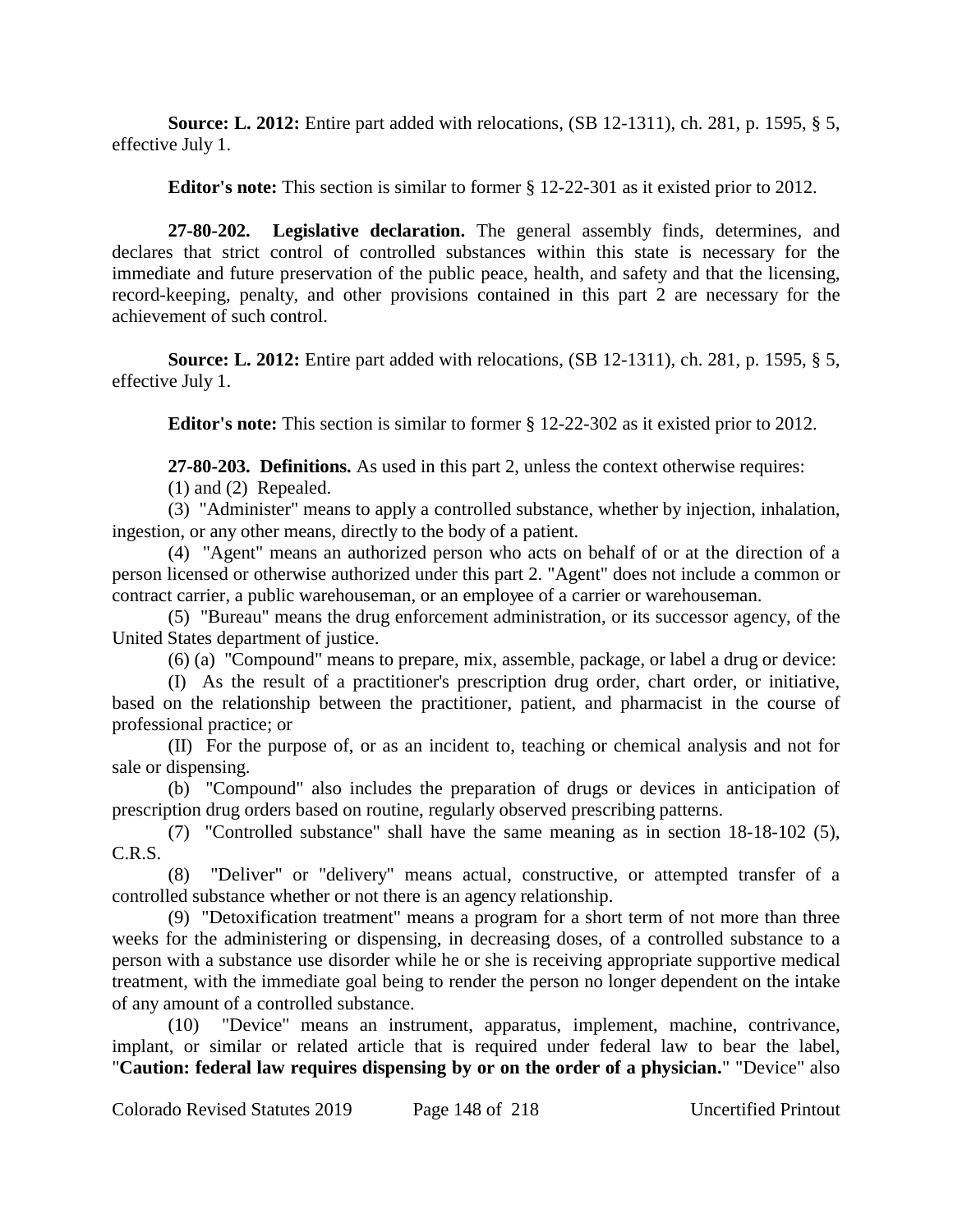includes any component part of, or accessory or attachment to, any such article, whether or not the component part, accessory, or attachment is separately so labeled.

(11) "Dispense" means to interpret, evaluate, and implement a prescription drug or controlled substances order or chart order, including the preparation of a drug or device for a patient or patient's agent in a suitable container appropriately labeled for subsequent administration to or use by a patient.

(12) "Distribute" means to deliver a controlled substance other than by administering or dispensing.

(13) (a) "Drug" means any of the substances:

(I) Recognized as drugs in the official United States pharmacopoeia, national formulary, or the official homeopathic pharmacopoeia of the United States, or a supplement thereof;

(II) Intended for use in the diagnosis, cure, mitigation, treatment, or prevention of disease in individuals or animals;

(III) Other than food, intended to affect the structure or any function of the body of individuals or animals; or

(IV) Intended for use as a component of any substance specified in subparagraph (I), (II), or (III) of this paragraph (a).

(b) "Drug" does not include devices or their components, parts, or accessories.

(14) "Maintenance treatment" means a program of more than six months' duration for the administering or dispensing of a controlled substance, approved for such use by federal law or regulation, to a person with a substance use disorder for the purpose of continuing his or her dependence upon a controlled substance in the course of conducting an authorized rehabilitation program for persons with substance use disorders, with a long-term goal of decreasing the person's controlled substance dependency and leading to his or her possible withdrawal.

(15) "Marijuana" means all parts of the plant cannabis sativa L., whether growing or not, the seeds thereof, the resin extracted from any part of the plant, and every compound, manufacture, salt, derivative, mixture, or preparation of the plant, its seeds, or its resin. It does not include fiber produced from the stalks, oil or cake made from the seeds of the plant, or sterilized seed of the plant that is incapable of germination, if these items exist apart from any other item defined as "marijuana" in this subsection (15). "Marijuana" does not include marijuana concentrate as defined in subsection (16) of this section.

(16) "Marijuana concentrate" means hashish, tetrahydrocannabinols, or any alkaloid, salt, derivative, preparation, compound, or mixture, whether natural or synthesized, of tetrahydrocannabinols.

(16.5) "Opioid treatment program" means a treatment program licensed pursuant to this part 2 and certified as an opioid treatment program by the federal substance abuse and mental health services administration pursuant to the rules of the federal department of health and human services and the federal drug enforcement administration, to provide medication-assisted treatment for people diagnosed with an opioid-use disorder.

(17) "Peace officer" shall have the same meaning as set forth in section 16-2.5-101, C.R.S.

(18) "Person" means any individual, government, governmental subdivision, agency, business trust, estate, trust, partnership, corporation, association, institution, or other legal entity.

(19) "Peyote" means all parts of the plant presently classified botanically as lophophora williamsii lemaire, whether growing or not, the seeds thereof, any extraction from any part of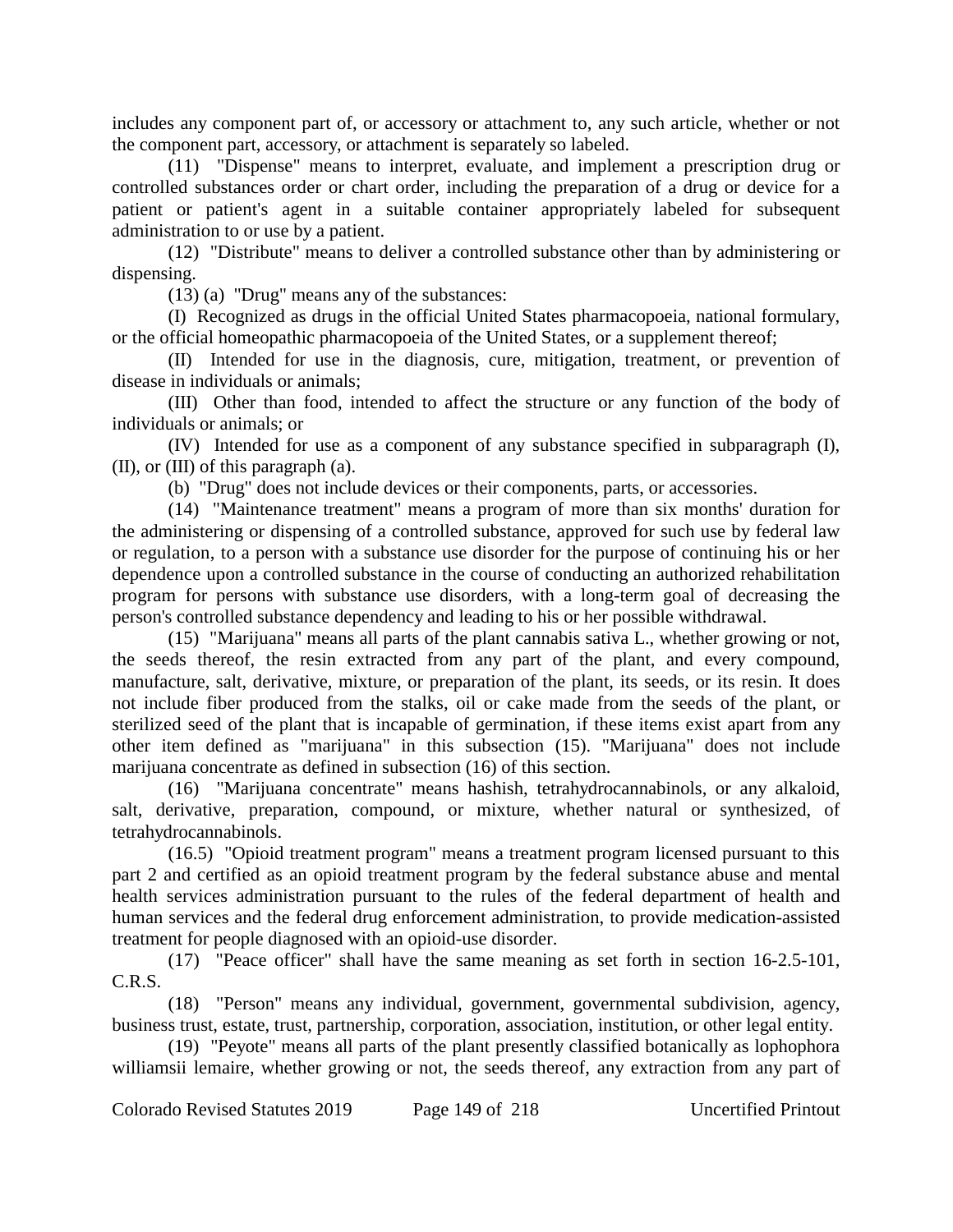such plant, and every compound, manufacture, salt, derivative, mixture, or preparation of such plant or its seeds or extracts.

(20) "Practitioner" means a person authorized by law to prescribe any drug or device, acting within the scope of such authority.

(21) "Prescription drug" means a drug that, prior to being dispensed or delivered, is required to be labeled with the following statement: "Caution: Federal law prohibits dispensing without a prescription.", "Rx only", or "Caution: Federal law restricts this drug to use by or on the order of a licensed veterinarian."

(22) "Production" or "produces" means the manufacturing, planting, cultivating, growing, or harvesting of a controlled substance.

(23) Repealed.

(23.3) "Substance use disorder" means a physical or psychological dependence on a controlled substance that develops following the use of the controlled substance on a periodic or continuing basis and is demonstrated by appropriate observation and tests by a person licensed to practice medicine pursuant to article 240 of title 12.

(23.5) "Substance use disorder treatment program" means a program licensed pursuant to this part 2 for the detoxification, withdrawal, or maintenance treatment of a person with a substance use disorder. "Substance use disorder treatment program" includes an opioid treatment program.

(24) (a) "Tetrahydrocannabinols" means synthetic equivalents of the substances contained in the plant, or in the resinous extractives of, cannabis, sp., or synthetic substances, derivatives, and their isomers with similar chemical structure and pharmacological activity, such as the following:

 $(I)$  <sup>1</sup>cis or trans tetrahydrocannabinol, and their optical isomers;

(II) 6 cis or trans tetrahydrocannabinol, and their optical isomers;

(III)  $3,4$ cis or trans tetrahydrocannabinol, and their optical isomers.

(b) Since the nomenclature of the substances listed in paragraph (a) of this subsection (24) is not internationally standardized, compounds of these structures, regardless of the numerical designation of atomic positions, are included in this definition.

(25) "Withdrawal treatment" means a program for an intermediate term, of more than three weeks but less than six months, for the administering or dispensing, in decreasing doses, of a controlled substance, approved for such use by federal law or regulation, to a person with a substance use disorder while receiving rehabilitative measures as indicated, with the immediate goal being to render the person with the substance use disorder no longer dependent on the intake of any amount of a controlled substance.

**Source: L. 2012:** Entire part added with relocations, (SB 12-1311), ch. 281, p. 1596, § 5, effective July 1. **L. 2017:** (1) and (2) repealed, (9), (14), and (25) amended, and (23.3) and (23.5) added, (SB 17-242), ch. 266, p. 1360, § 263, effective May 25. **L. 2019:** (3), (6)(a)(II), and (23.5) amended, (16.5) added, and (23) repealed, (SB 19-219), ch. 277, p. 2613, § 2, effective August 2; (23.3) amended, (HB 19-1172), ch. 136, p. 1714, § 201, effective October 1.

**Editor's note:** This section is similar to former § 12-22-303 and § 12-22-102 as they existed prior to 2012.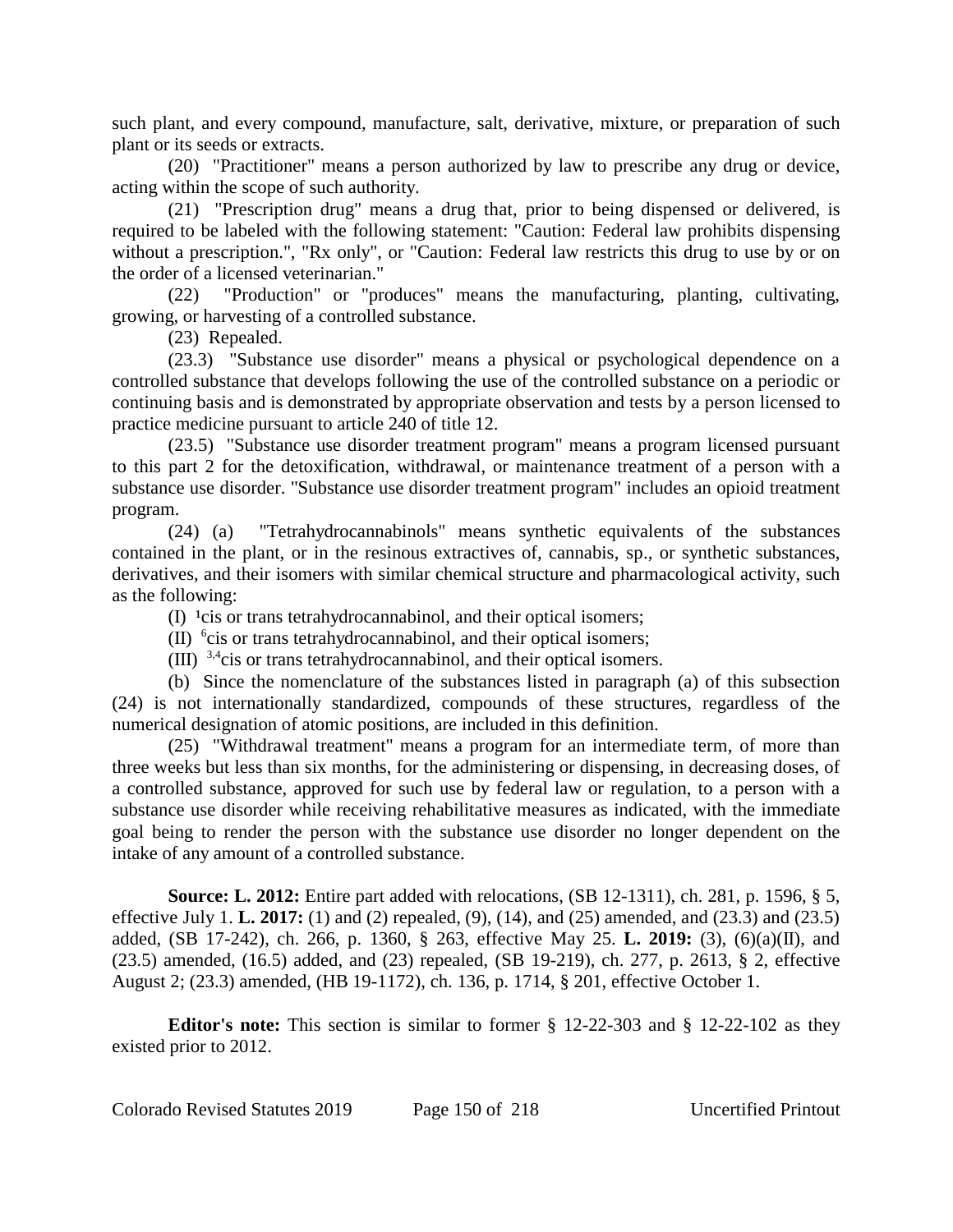**Cross references:** For the legislative declaration in SB 17-242, see section 1 of chapter 263, Session Laws of Colorado 2017.

**27-80-204. License required - controlled substances - repeal.** (1) (a) In accordance with part 3 of article 18 of title 18, a substance use disorder treatment program that compounds, administers, or dispenses a controlled substance shall annually obtain a license issued by the department for each place of business or professional practice located in this state.

(b) (I) This subsection (1) is repealed, effective September 1, 2026.

(II) Prior to the repeal, the department of regulatory agencies shall review the licensing functions of the department as provided in section 24-34-104. In conducting the review, the department of regulatory agencies shall consider whether the licensing pursuant to this subsection (1) should be combined with the licensing of any other substance use disorder treatment programs by the department.

(2) Persons licensed as required under this part 2, or otherwise licensed as required by federal law, may possess, distribute, dispense, or administer controlled substances only to the extent authorized by their licenses and in conformity with the provisions of this part 2 and with article 18 of title 18.

(3) An employee of a facility, as defined in section 25-1.5-301, C.R.S., who is administering and monitoring medications to persons under the care or jurisdiction of the facility pursuant to part 3 of article 1.5 of title 25, C.R.S., need not be licensed by the department to lawfully possess controlled substances under this part 2.

(4) A person who is required to be but is not yet licensed may apply for a license at any time. A person who is required to be licensed under this part 2 shall not engage in any activity for which a license is required until the department grants the person's application and issues a license to him or her.

(5) Repealed.

**Source: L. 2012:** Entire part added with relocations, (SB 12-1311), ch. 281, p. 1601, § 5, effective July 1. **L. 2014:** (1)(b)(I) amended, (HB 14-1173), ch. 291, p. 1191, § 2, effective May 31. **L. 2017:** (1)(a) and (1)(b)(II) amended, (SB 17-242), ch. 263, p. 1361, § 267, effective May 25. **L. 2019:** (1)(b)(I) and (2) amended and (5) repealed, (SB 19-219), ch. 277, p. 2614, § 3, effective August 2.

**Editor's note:** This section is similar to former § 12-22-304 as it existed prior to 2012.

**Cross references:** For the legislative declaration in SB 17-242, see section 1 of chapter 263, Session Laws of Colorado 2017.

**27-80-205. Issuance of license - fees.** (1) The department, as provided in section 27-80- 204 (1), shall issue the appropriate license to each substance use disorder treatment program meeting all the requirements of this part 2 unless it determines that the issuance of the license would be inconsistent with the public interest. In determining the public interest, the department shall consider the following factors:

(a) Maintenance of effective controls against diversion of controlled substances into illegitimate medical, scientific, or industrial channels;

Colorado Revised Statutes 2019 Page 151 of 218 Uncertified Printout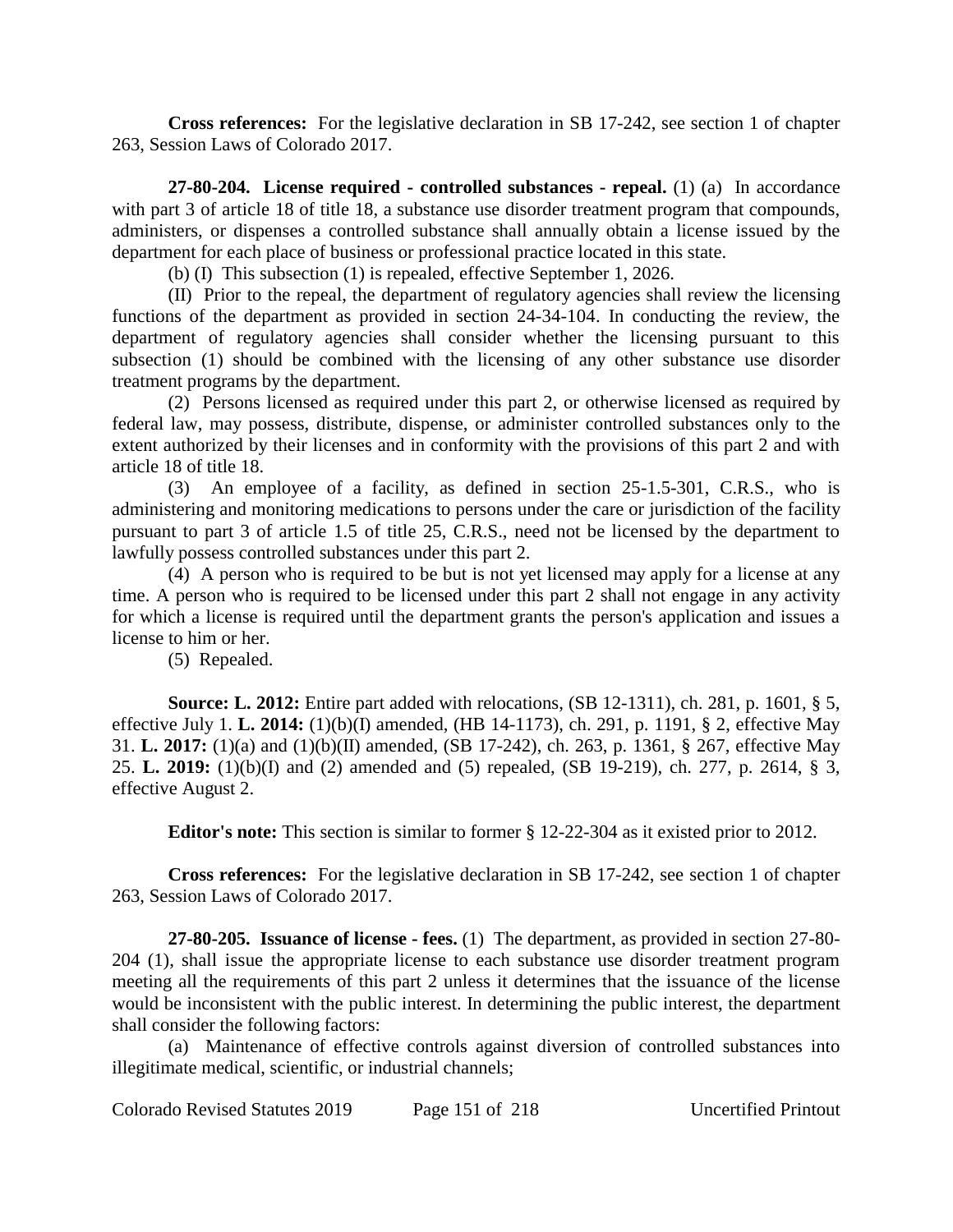(b) Compliance with applicable state and local laws;

(c) Any conviction of the applicant under any federal or state law relating to a controlled substance;

(d) Past experience in the manufacture or distribution of controlled substances and the existence in the applicant's establishment of effective controls against diversion;

(e) Any false or fraudulent information in an application filed under this part 2;

(f) Suspension or revocation of the applicant's federal registration to manufacture, distribute, or dispense a controlled substance as authorized by federal law; and

(g) Any other factors relevant to and consistent with the public peace, health, and safety.

(2) Issuance of a license under subsection (1) of this section does not entitle a licensee to distribute or professionally use controlled substances beyond the scope of the licensee's federal registration.

(3) (a) Repealed.

(a.5) The department may administratively set initial and annual license fees for substance use disorder treatment programs to approximate the direct and indirect costs of the program.

(b) The department shall transmit the fees collected pursuant to this section to the state treasurer for deposit in the controlled substances program fund created in section 27-80-206.

(4) Any person who is licensed may apply for license renewal not more than sixty days before the expiration date of the license.

(5) The United States, the state of Colorado, or any political subdivision of the state is not required to pay any license fee required by this part 2.

**Source: L. 2012:** Entire part added with relocations, (SB 12-1311), ch. 281, p. 1602, § 5, effective July 1. **L. 2014:** (3)(a)(I) repealed and (3)(a.5) added, (HB 14-1173), ch. 291, p. 1192, § 5, effective May 31. **L. 2017:** IP(1) and (3)(a.5) amended, (SB 17-242), ch. 263, p. 1361, § 268, effective May 25. **L. 2019:** IP(1) amended and (3)(a) repealed, (SB 19-219), ch. 277, p. 2614, § 4, effective August 2.

**Editor's note:** This section is similar to former § 12-22-305 as it existed prior to 2012.

**Cross references:** For the legislative declaration in SB 17-242, see section 1 of chapter 263, Session Laws of Colorado 2017.

**27-80-206. Controlled substances program fund - disposition of fees.** There is hereby created in the state treasury the controlled substances program fund. The department shall transmit all moneys it collects pursuant to this part 2 to the state treasurer, who shall credit the moneys to the controlled substances program fund. The general assembly shall make annual appropriations from the controlled substances program fund to the department for the purposes authorized by this part 2. All moneys credited to the controlled substances program fund and any interest earned on the fund remain in the fund and do not revert to the general fund or any other fund at the end of any fiscal year.

**Source: L. 2012:** Entire part added with relocations, (SB 12-1311), ch. 281, p. 1604, § 5, effective July 1.

Colorado Revised Statutes 2019 Page 152 of 218 Uncertified Printout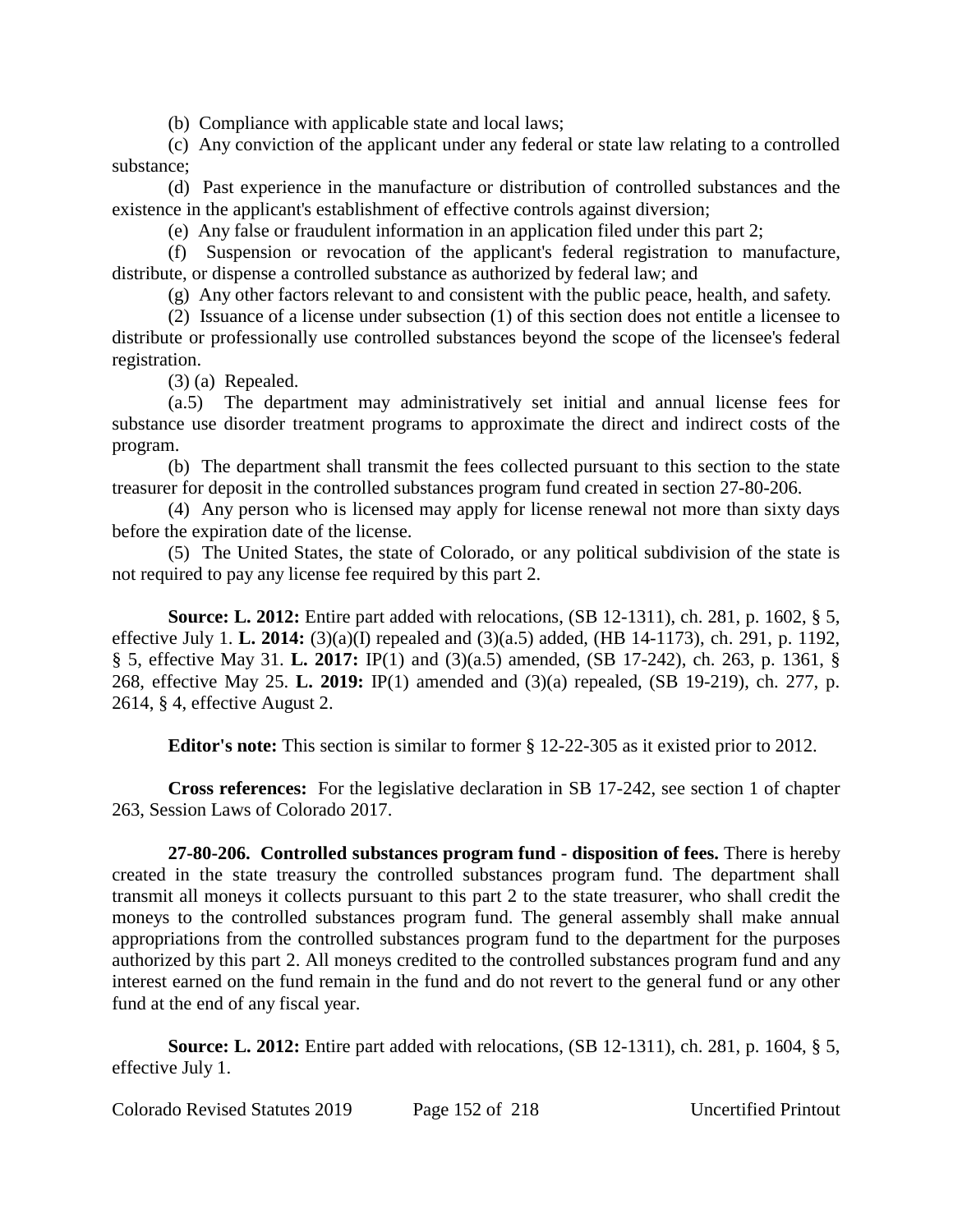**Editor's note:** This section is similar to former § 12-22-306 as it existed prior to 2012.

**27-80-207. Qualifications for license.** (1) An applicant for a license under this part 2 shall have adequate and proper facilities for the handling and storage of controlled substances and shall maintain proper control over the controlled substances to ensure the controlled substances are not illegally dispensed or distributed.

(2) Repealed.

(3) The department shall not grant a license to a person who has been convicted within the last two years of a willful violation of this part 2 or any other state or federal law regulating controlled substances.

(4) Except for fees, compliance by a registrant with the provisions of the federal law respecting registration entitles the registrant to be licensed under this part 2.

**Source: L. 2012:** Entire part added with relocations, (SB 12-1311), ch. 281, p. 1604, § 5, effective July 1. **L. 2019:** (2) repealed, (SB 19-219), ch. 277, p. 2615, § 5, effective August 2.

**Editor's note:** This section is similar to former § 12-22-307 as it existed prior to 2012.

**27-80-208. Denial, revocation, or suspension of license - other disciplinary actions notice - repeal.** (1) The department may deny, suspend, or revoke a license issued under this part 2 pursuant to article 4 of title 24, or take other disciplinary action as set forth in subsection  $(2.5)$  of this section, at the department's discretion, upon a finding that the licensee:

(a) Has furnished false or fraudulent information in an application filed under this part 2;

(b) Has been convicted of, or has had accepted by a court a plea of guilty or nolo contendere to, a felony under any state or federal law relating to a controlled substance;

(c) Has had his or her federal registration to manufacture, distribute, or dispense a controlled substance suspended or revoked; or

(d) Has violated any provision of this part 2 or the rules of the department or of the state board of human services created in section 26-1-107, C.R.S.

(2) The department may limit revocation or suspension of a license to the particular controlled substance that was the basis for revocation or suspension.

(2.5) If the department determines that a licensee has committed an act that would authorize the department to deny, revoke, or suspend a license, the department may, at its discretion, impose other disciplinary actions that may include, but need not be limited to, a fine not to exceed five hundred dollars, probation, or stipulation.

(3) If the department suspends or revokes a license, the department may place all controlled substances owned or possessed by the licensee at the time of the suspension or on the effective date of the revocation order under seal. The department may not dispose of substances under seal until the time for making an appeal has elapsed or until all appeals have been concluded, unless a court orders otherwise or orders the sale of any perishable controlled substances and the deposit of the proceeds with the court. When a revocation order becomes final, all controlled substances may be forfeited to the state.

(4) The department shall promptly notify the bureau and the appropriate professional licensing agency, if any, of all charges and the final disposition of the charges, and of all forfeitures of a controlled substance.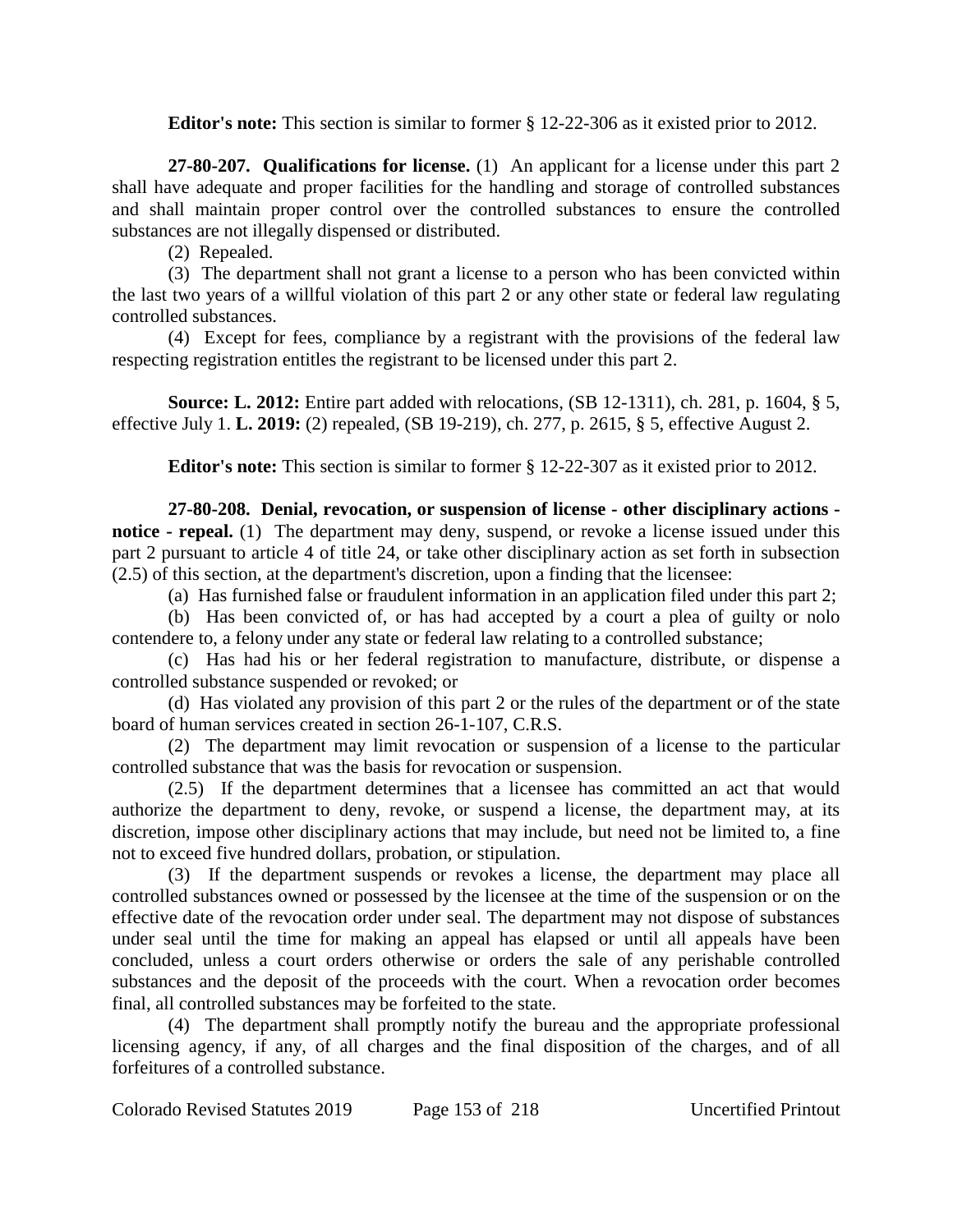(5) (a) On or before July 1, 2020, the department shall develop and implement a formal, simple, accurate, and objective system to track and categorize complaints made against a licensee and disciplinary action taken pursuant to this part 2.

(b) (I) The executive director shall notify in writing the health and human services committee of the senate and the public health care and human services committee of the house of representatives, or their successor committees, of the date on which the department has implemented the system described in subsection (5)(a) of this section.

(II) This subsection (5)(b) is repealed, effective July 1, 2021.

**Source: L. 2012:** Entire part added with relocations, (SB 12-1311), ch. 281, p. 1604, § 5, effective July 1. **L. 2014:** IP(1) amended and (2.5) added, (HB 14-1173), ch. 291, p. 1192, § 3, effective May 31. **L. 2019:** IP(1) and (1)(c) amended and (5) added, (SB 19-219), ch. 277, p. 2615, § 6, effective August 2.

**Editor's note:** This section is similar to former § 12-22-308 as it existed prior to 2012.

**27-80-209. Exemptions.** (1) The provisions of section 18-18-414, C.R.S., do not apply to:

(a) Agents of persons licensed under this part 2 or under part 3 of article 18 of title 18, C.R.S., acting within the provisions of their licenses; or

(b) Officers or employees of appropriate agencies of federal, state, or local governments acting pursuant to their official duties.

(2) All combination drugs that are exempted by regulation of the attorney general of the United States department of justice, pursuant to section 1006 (b) of Public Law 91-513 (84 Stat. 1236), known as the "Comprehensive Drug Abuse Prevention and Control Act of 1970", on or after July 1, 1981, are exempt from this part 2 and part 3 of article 18 of title 18, C.R.S.

(3) This part 2 does not apply to peyote if it is used in religious ceremonies of any bona fide religious organization.

(4) Section 27-80-210 does not apply to a practitioner authorized to prescribe any controlled substance that is listed in schedules III, IV, or V of part 2 of article 18 of title 18, C.R.S., and that is manufactured, received, or dispensed by the practitioner in the course of his or her professional practice, unless:

(a) The practitioner dispenses, other than by direct administration, a schedule III, IV, or V controlled substance to his or her patients, and the practitioner charges the patients either separately or together with charges for other professional services; or

(b) The practitioner regularly engages in dispensing a schedule III, IV, or V controlled substance to his or her patients.

(5) The exemptions set forth in this section are available as a defense to any person accused of violating section 18-18-414, C.R.S.

(6) The state is not required to negate any exemption or exception in this part 2 or in part 3 or 4 of article 18 of title 18, C.R.S., in any complaint, information, indictment, or other pleading or in any trial, hearing, or other proceeding under this part 2 or under part 4 of article 18 of title 18, C.R.S. The burden of proving an exemption or exception is upon the person claiming the exemption or exception.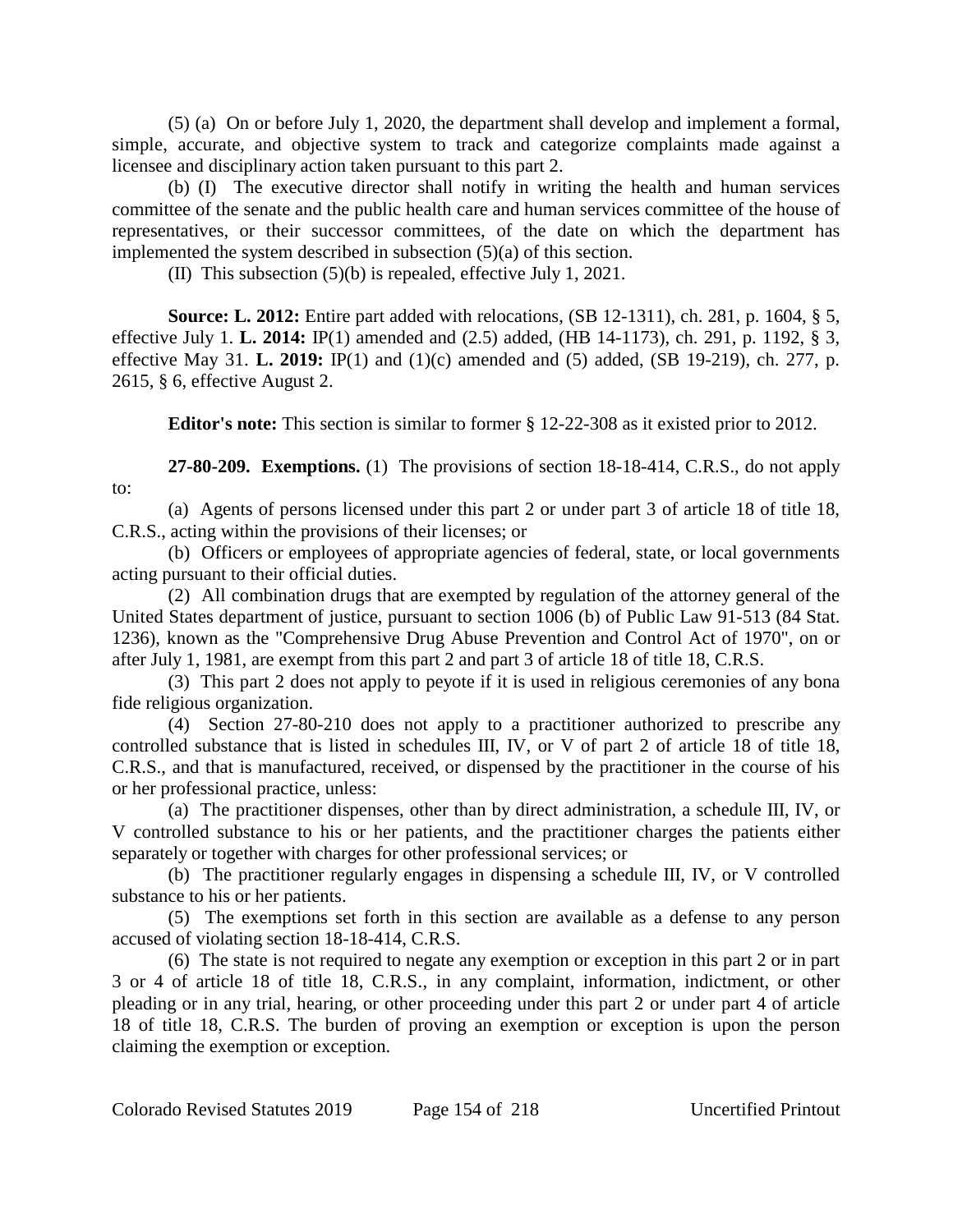**Source: L. 2012:** Entire part added with relocations, (SB 12-1311), ch. 281, p. 1605, § 5, effective July 1.

**Editor's note:** This section is similar to former § 12-22-317 as it existed prior to 2012.

**27-80-210. Records to be kept - order forms.** (1) Each person licensed or otherwise authorized under this part 2 or other laws of this state to manufacture, purchase, distribute, dispense, administer, store, or otherwise handle controlled substances shall keep and maintain separate detailed and accurate records and inventories relating to controlled substances and retain the records and inventories for a period of two years after the respective dates of the transactions as shown on the records and inventories.

(2) The record of any controlled substance distributed, administered, dispensed, or otherwise used must show the date the controlled substance was distributed, administered, dispensed, used, or otherwise disposed of, the name and address of the person to whom or for whose use the controlled substance was distributed, administered, dispensed, used, or otherwise disposed of, and the kind and quantity of the controlled substance.

(3) A person who maintains a record required by federal law that contains substantially the same information as set forth in subsections (1) and (2) of this section is deemed to comply with the record-keeping requirements of this part 2.

(4) A person required to maintain records pursuant to this section shall keep a record of any controlled substance lost, destroyed, or stolen, the kind and quantity of the controlled substance, and the date of the loss, destruction, or theft.

(5) A person licensed or otherwise authorized under this part 2 or other laws of this state shall distribute, administer, dispense, use, or otherwise dispose of controlled substances listed in schedule I or II of part 2 of article 18 of title 18, C.R.S., only pursuant to an order form. Compliance with the provisions of federal law respecting order forms is deemed compliance with this section.

**Source: L. 2012:** Entire part added with relocations, (SB 12-1311), ch. 281, p. 1606, § 5, effective July 1.

**Editor's note:** This section is similar to former § 12-22-318 as it existed prior to 2012.

**27-80-211. Enforcement and cooperation.** (1) Each peace officer and district attorney in this state shall enforce this part 2 and shall cooperate with all agencies charged with the enforcement of the laws of this state, all other states, and the United States relating to controlled substances.

(2) The department shall cooperate with all agencies charged with the enforcement of the laws of this state, all other states, and the United States relating to controlled substances. To this end, the department shall:

(a) Arrange for the exchange of information among governmental officials concerning the use and abuse of controlled substances;

(b) Cooperate with the bureau and with local, state, and other federal agencies by maintaining a centralized unit to accept, catalogue, file, and collect statistics, including records of dependent and other controlled substance law offenders within the state, and make the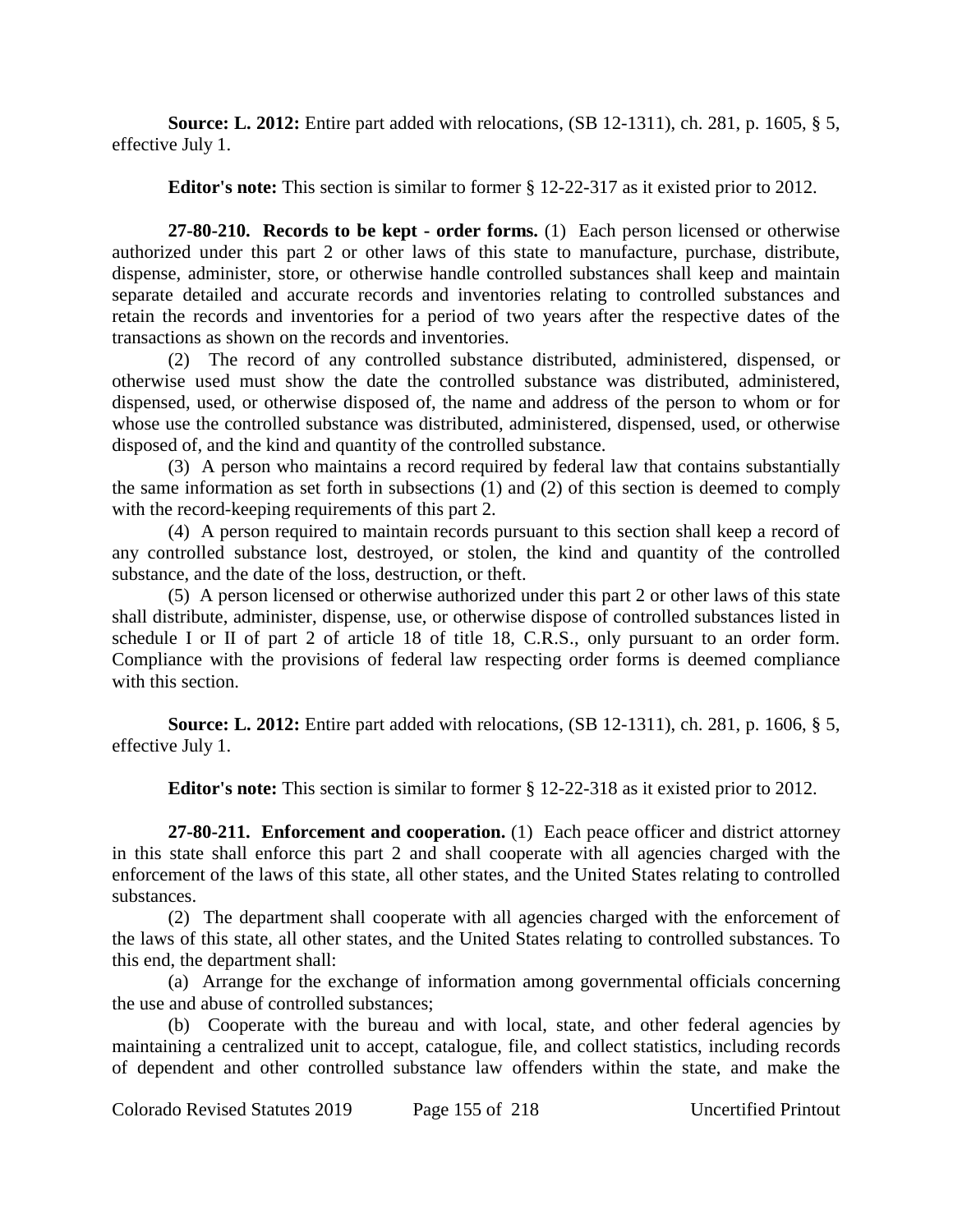information available for federal, state, and local law enforcement or regulatory purposes. The department shall not furnish the name or identity of a patient whose identity could not be obtained under section 27-80-212.

(c) Respond to referrals, complaints, or other information received regarding possible violations and, upon notification of the appropriate licensing authority, if applicable, and upon a written finding by the executive director of the department that probable cause exists to believe that there is illegal distribution or dispensing of controlled substances, to make any inspections, investigations, and reports that may be necessary to determine compliance with this part 2 by all licensed or otherwise authorized individuals who handle controlled substances;

(d) Cooperate with and make information available to appropriate state licensing and registration boards regarding any violations of this part 2 by persons licensed or registered by the boards;

(e) Enter into contracts and encourage and conduct educational and research activities designed to prevent and determine misuse and abuse of controlled substances.

**Source: L. 2012:** Entire part added with relocations, (SB 12-1311), ch. 281, p. 1607, § 5, effective July 1. **L. 2019:** (2)(b) amended, (SB 19-219), ch. 277, p. 2615, § 7, effective August 2.

**Editor's note:** This section is similar to former § 12-22-319 as it existed prior to 2012.

**27-80-212. Records confidential.** Prescriptions, orders, and records required by this part 2 and stocks of controlled substances are open for inspection only to federal, state, county, and municipal officers whose duty it is to enforce the laws of this state or of the United States relating to controlled substances or the regulation of practitioners. No officer having knowledge, by virtue of his or her office, of a prescription, order, or record shall divulge his or her knowledge, except in connection with a prosecution or proceeding in court or before a licensing or registration board or officer to which prosecution or proceeding the person to whom the prescriptions, orders, or records relate is a party.

**Source: L. 2012:** Entire part added with relocations, (SB 12-1311), ch. 281, p. 1607, § 5, effective July 1.

**Editor's note:** This section is similar to former § 12-22-320 as it existed prior to 2012.

**27-80-213. Rules - policies.** (1) The department shall update rules and promulgate new rules, as necessary and pursuant to article 4 of title 24, C.R.S., to implement this part 2. The department shall make the rules available to the public on its website.

(2) The department shall promulgate rules, in accordance with article 4 of title 24, for the conduct of detoxification treatment, maintenance treatment, and withdrawal treatment programs for substance use disorders related to controlled substances.

(3) The department shall develop a policy that separates the administration of this part 2 from the administration of article 81 of this title 27. The policy must ensure that the department's performance of its duties pursuant to this part 2 does not interfere with the performance of its duties as required by article 81 of this title 27.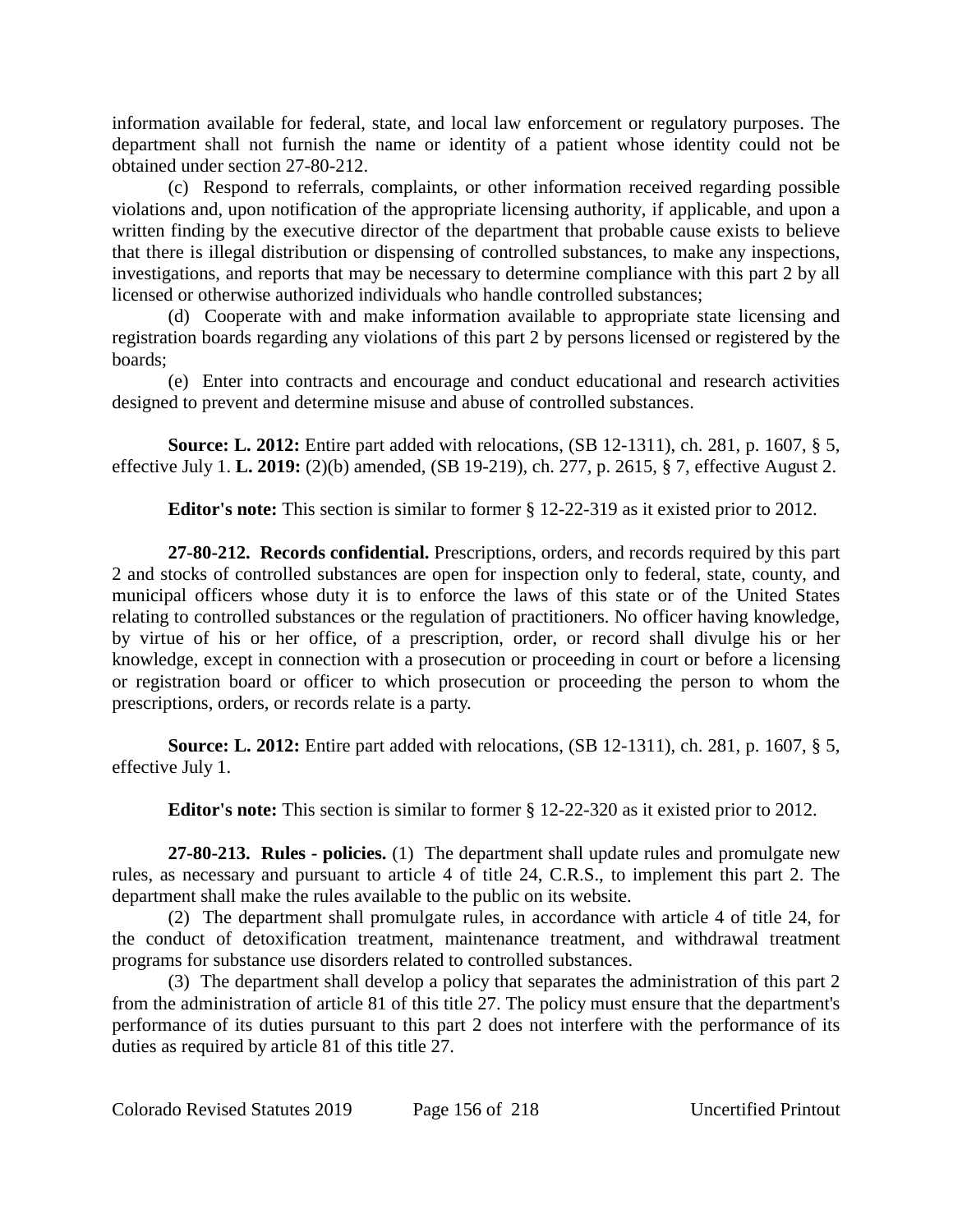**Source: L. 2012:** Entire part added with relocations, (SB 12-1311), ch. 281, p. 1608, § 5, effective July 1. **L. 2017:** (2) amended, (SB 17-242), ch. 263, p. 1362, § 269, effective May 25. **L. 2019:** (2) amended and (3) added, (SB 19-219), ch. 277, p. 2616, § 8, effective August 2.

**Editor's note:** This section is similar to former § 12-22-321 and § 12-22-322 as they existed prior to 2012.

**Cross references:** For the legislative declaration in SB 17-242, see section 1 of chapter 263, Session Laws of Colorado 2017.

**27-80-214. Defenses.** The common law defense known as the "procuring agent defense" is not a defense to any crime in this part 2 or in title 18, C.R.S.

**Source: L. 2012:** Entire part added with relocations, (SB 12-1311), ch. 281, p. 1608, § 5, effective July 1.

**Editor's note:** This section is similar to former § 12-22-324 as it existed prior to 2012.

**27-80-215. Central registry - registration required - notice - repeal.** (1) (a) On or before July 1, 2020, the department shall develop or procure a secure online central registry, referred to in this section as the "registry", to register patients treated in a substance use disorder treatment program.

(b) The department shall operate and maintain the registry or enter into an agreement with a third party to operate and maintain the registry on its behalf.

(c) Each opioid treatment program shall register and maintain an account with the registry.

(d) (I) The executive director shall notify in writing the health and human services committee of the senate and the public health care and human services committee of the house of representatives, or their successor committees, of the date on which the department has implemented the registry described in subsection (1)(a) of this section.

(II) This subsection (1)(d) is repealed, effective July 1, 2021.

(2) (a) (I) In order to prevent simultaneous enrollment of a patient in more than one opioid treatment program, each opioid treatment program shall fully participate in the registry, including submitting a query to the registry for each patient and entering in patient information as required by this part 2 and department rule.

(II) For each patient, the entry into the registry must include the patient's name, the opioid treatment program providing treatment to the patient, and any information the department deems necessary to further the goals of this part 2.

(III) Any person seeking treatment from an opioid treatment program must provide the program with any information required by this section and authorize the program to query the registry. A program may not query or enter any information into the registry without authorization from the patient.

(b) The department shall establish the method for opioid treatment programs to enter information into the registry and query the registry for information concerning prospective patients.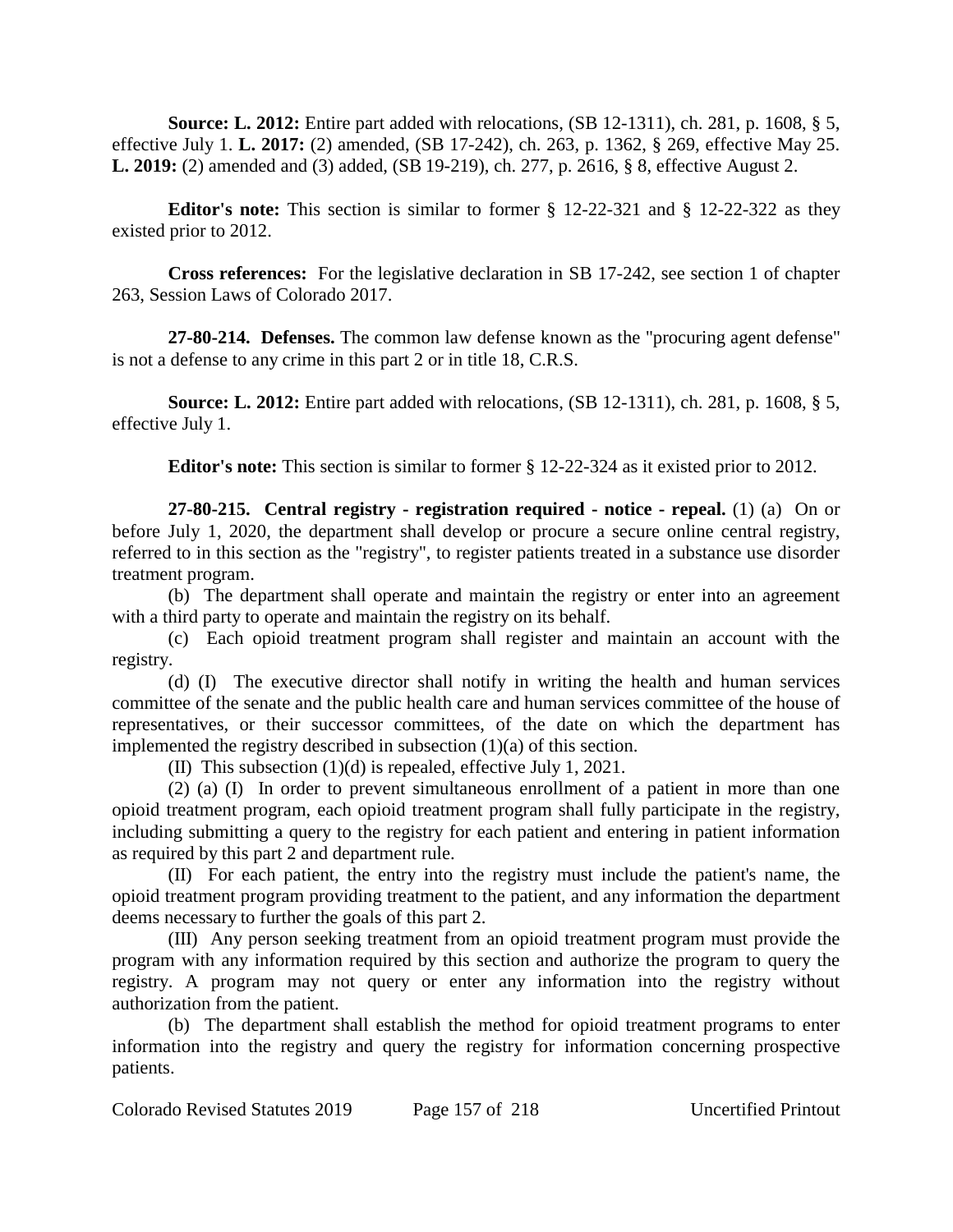(3) (a) This section is repealed, effective September 1, 2026.

(b) Prior to the repeal, the department of regulatory agencies shall review the registration functions of the department as provided in section 24-34-104.

**Source: L. 2019:** Entire section added, (SB 19-219), ch. 277, p. 2616, § 9, effective August 2.

**27-80-216. Policy verifying identity.** The department shall establish a policy on how a substance use disorder treatment program must verify the identity of individuals initiating into detoxification, withdrawal, or maintenance treatment for a substance use disorder. The department policy must include verification requirements for individuals without identification and individuals experiencing homelessness.

**Source: L. 2019:** Entire section added, (SB 19-227), ch. 273, p. 2583, § 13, effective May 23.

**Editor's note:** Section 17(2) of chapter 273 (SB 19-227), Session Laws of Colorado 2019, provides that the act adding this section applies to conduct occurring on or after May 23, 2019.

## PART 3

### BEHAVIORAL HEALTH ACCESS TO CARE OMBUDSMAN

**27-80-301. Short title.** The short title of this part 3 is the "Behavioral Health Access to Care Ombudsman Act".

**Source: L. 2018:** Entire part added, (HB 18-1357), ch. 252, p. 1548, § 1, effective August 8.

**27-80-302. Definitions.** As used in this part 3, unless the context otherwise requires:

- (1) "Health care provider" or "provider" means:
- (a) A professional person, as defined in section 27-65-102 (17);
- (b) A mental health professional licensed or certified under article 245 of title 12;

(c) Any other health care provider regulated by the state when engaged in assisting consumers with behavioral health care access and coverage issues; or

(d) A health care facility licensed pursuant to section 25-1.5-103, when the facility is engaged in assisting consumers with behavioral health care access and coverage issues.

(2) "Office" means the office of the ombudsman for behavioral health access to care created in section 27-80-303.

(3) "Ombudsman" means the individual designated pursuant to section 27-80-303 as the ombudsman for behavioral health access to care.

**Source: L. 2018:** Entire part added, (HB 18-1357), ch. 252, p. 1548, § 1, effective August 8. **L. 2019:** (1)(b) amended, (HB 19-1172), ch. 136, p. 1714, § 202, effective October 1.

Colorado Revised Statutes 2019 Page 158 of 218 Uncertified Printout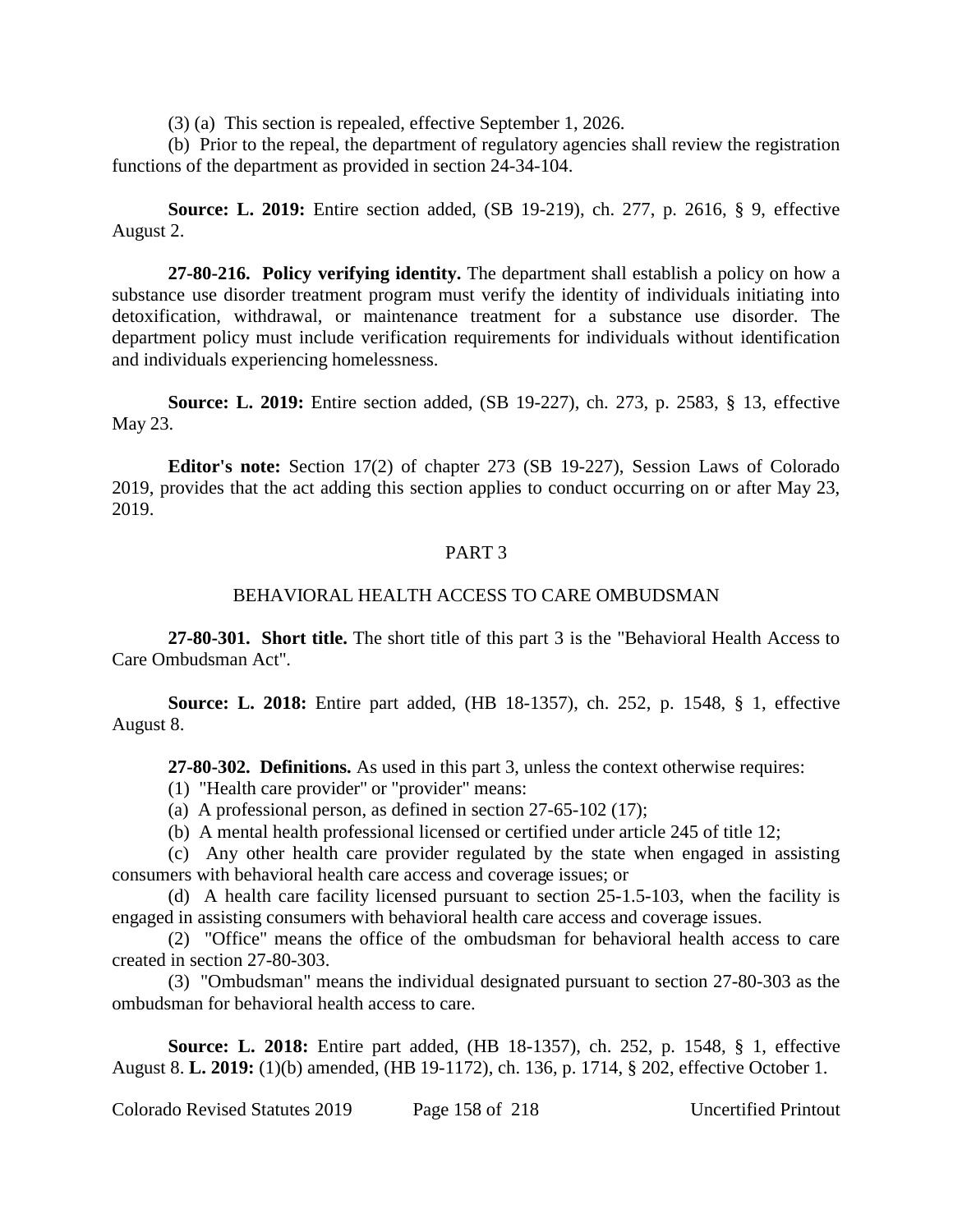**27-80-303. Office of ombudsman for behavioral health access to care - creation appointment of <b>ombudsman** - duties. (1) (a) There is hereby created in the office of the executive director the office of the ombudsman for behavioral health access to care for the purpose of assisting Coloradans in accessing behavioral health care.

(b) The office and the department shall operate pursuant to a memorandum of understanding between the two entities. The memorandum of understanding contains, at a minimum:

(I) A requirement that the office has its own personnel rules;

(II) A requirement that the ombudsman has independent hiring and termination authority over office employees;

(III) A requirement that the office must follow state fiscal rules;

(IV) A requirement that the office of behavioral health shall offer the office limited support with respect to:

(A) Personnel matters;

(B) Recruitment;

(C) Payroll;

(D) Benefits;

(E) Budget submission, as needed;

(F) Accounting; and

(G) Office space, facilities, and technical support; and

(V) Any other provisions regarding administrative support that will help maintain the independence of the office.

(c) The office shall operate with full independence and has complete autonomy, control, and authority over operations, budget, and personnel decisions related to the office and the ombudsman.

(2) By November 1, 2018, the governor shall designate an ombudsman for behavioral health access to care, who shall serve as director of the office. The ombudsman shall serve as a neutral party to help consumers, including consumers who are uninsured or have public or private health benefit coverage, including coverage that is not subject to state regulation, and health care providers, acting on their own behalf, on behalf of a consumer with the consumer's written permission, or on behalf of a group of health care providers, navigate and resolve issues related to consumer access to behavioral health care, including care for mental health conditions and substance use disorders.

(3) The ombudsman shall:

(a) Interact with consumers and health care providers with concerns or complaints to help the consumers and providers resolve behavioral health care access and coverage issues;

(b) Identify, track, and report to the appropriate regulatory or oversight agency concerns, complaints, and potential violations of state or federal rules, regulations, or statutes concerning the availability of, and terms and conditions of, benefits for mental health conditions or substance use disorders, including potential violations related to quantitative and nonquantitative treatment limitations;

(c) Receive and assist consumers and providers in reporting concerns and filing complaints with appropriate regulatory or oversight agencies relating to inappropriate care, an emergency procedure under section 27-65-105, a certification for short-term treatment under section 27-65-107, or a certification for long-term care and treatment under section 27-65-109;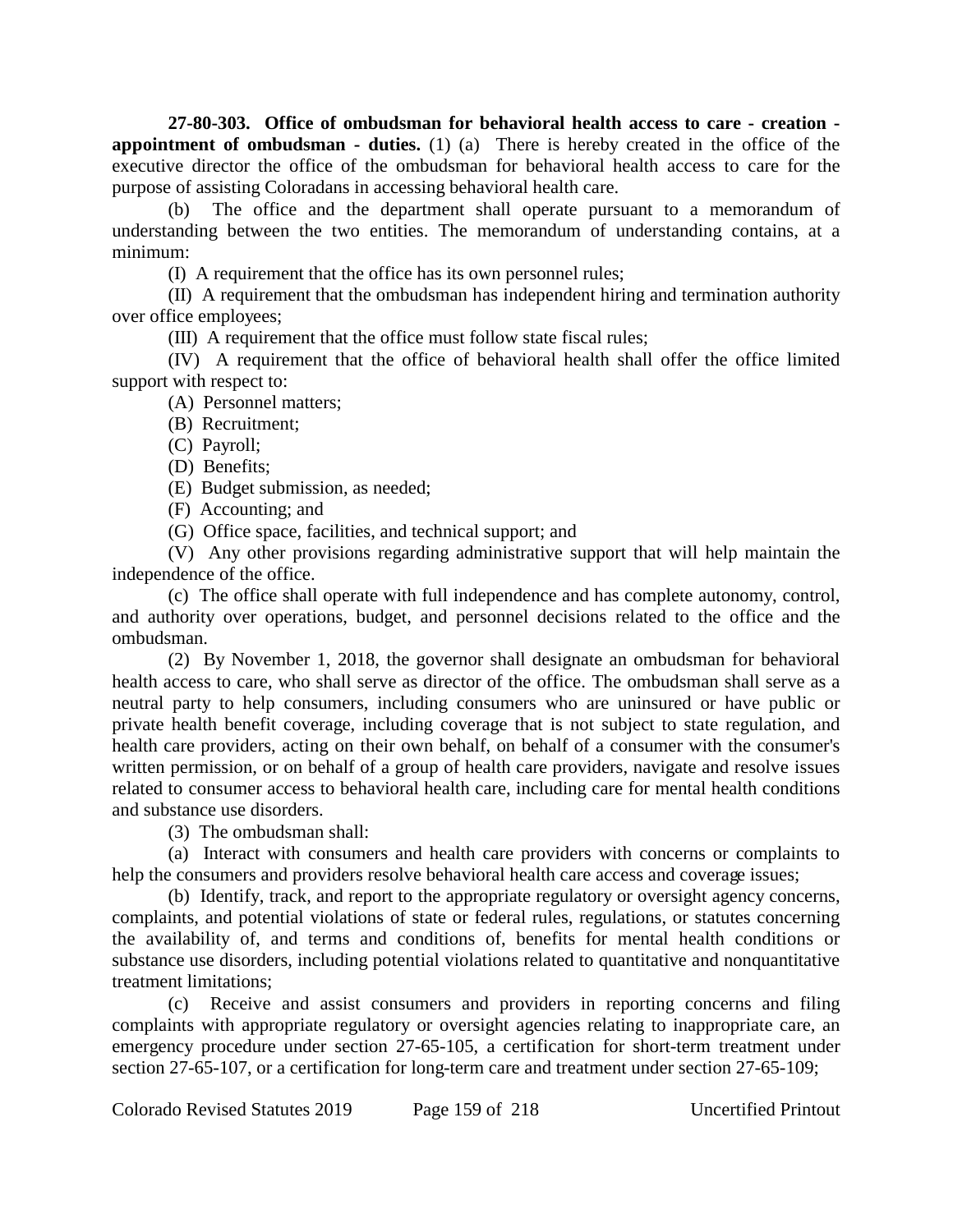(d) Provide appropriate information to help consumers obtain behavioral health care;

(e) Develop appropriate points of contact for referrals to other state and federal agencies; and

(f) Provide appropriate information to help consumers or health care providers file appeals or complaints with the appropriate entities, including insurers and other state and federal agencies.

(4) The ombudsman, employees of the office, and any persons acting on behalf of the office shall comply with all state and federal confidentiality laws that govern the department with respect to the treatment of confidential information or records and the disclosure of such information and records.

(5) In the performance of his or her duties, the ombudsman shall act independently of the office of behavioral health. Any recommendations made or positions taken by the ombudsman do not reflect those of the department or office of behavioral health.

**Source: L. 2018:** Entire part added, (HB 18-1357), ch. 252, p. 1549, § 1, effective August 8.

**27-80-304. Liaisons - department - commissioner of insurance.** The commissioner of insurance and the executive director shall each appoint a liaison to the ombudsman to receive reports of concerns, complaints, and potential violations described in section 27-80-303 (3)(b) from the ombudsman, consumers, or health care providers.

**Source: L. 2018:** Entire part added, (HB 18-1357), ch. 252, p. 1551, § 1, effective August 8.

**27-80-305. Qualified immunity.** The ombudsman and employees or persons acting on behalf of the office are immune from suit and liability, either personally or in their official capacities, for any claim for damage to or loss of property, or for personal injury or other civil liability caused by or arising out of any actual or alleged act, error, or omission that occurred within the scope of employment, duties, or responsibilities pertaining to the office, including issuing reports or recommendations; except that nothing in this section protects those persons from suit or liability for damage, loss, injury, or liability caused by the intentional or willful and wanton misconduct of the person.

**Source: L. 2018:** Entire part added, (HB 18-1357), ch. 252, p. 1551, § 1, effective August 8.

**27-80-306. Annual report.** (1) On or before September 1, 2020, and on or before September 1 of each year thereafter, the ombudsman shall prepare and submit, in accordance with subsection (2) of this section, a written report that includes information from the preceding fiscal year concerning actions taken by the ombudsman relating to the duties of the office set forth in section 27-80-303.

(2) The ombudsman shall submit the report required by this section to the governor, the executive director, the commissioner of insurance, the senate committee on health and human services or any successor committee, and the house of representatives committees on health,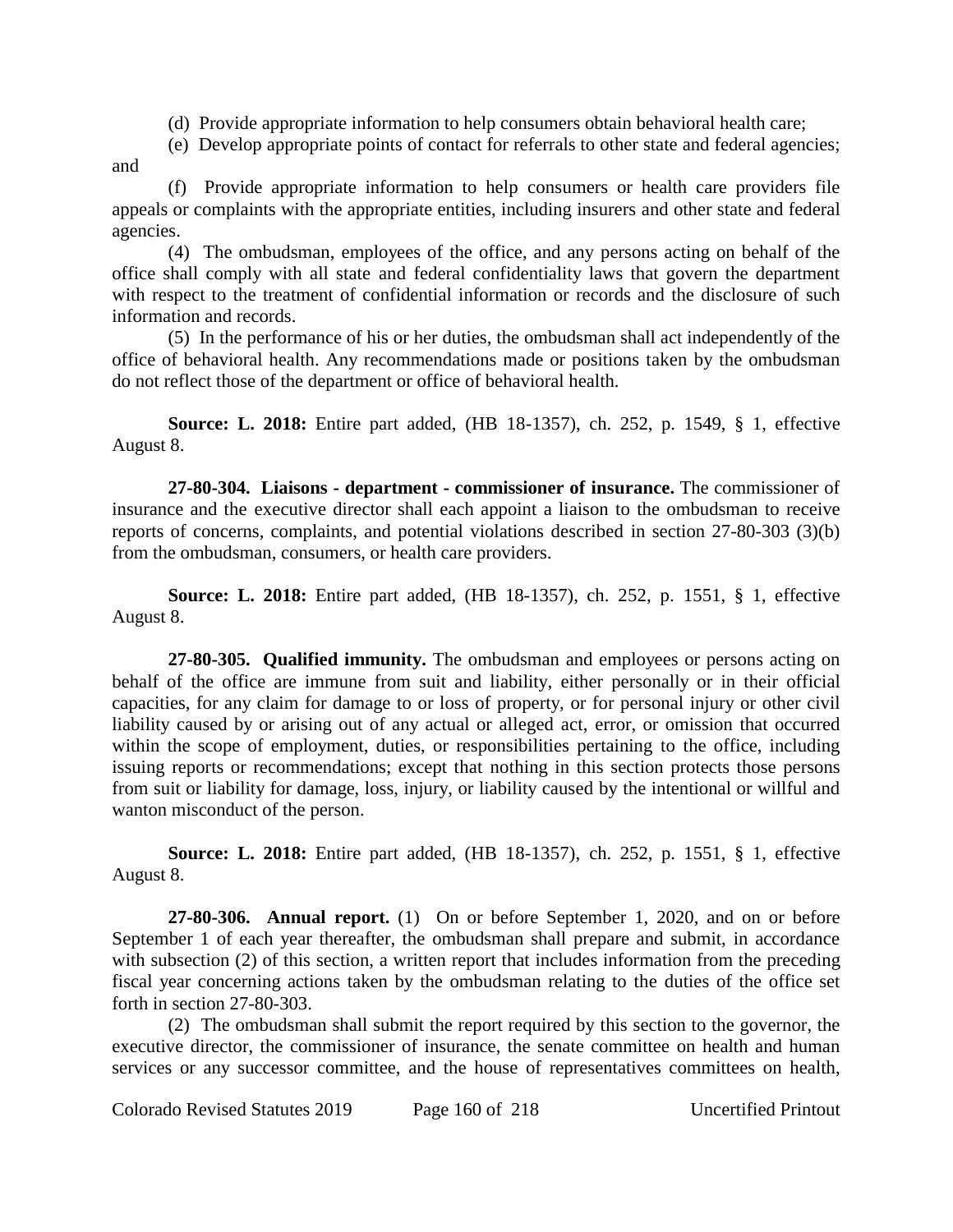insurance, and environment and public health care and human services or any successor committees. Notwithstanding section 24-1-136 (11)(a)(I), the reporting requirement set forth in this section continues indefinitely.

(3) The ombudsman shall post the annual report on the department's website.

(4) The ombudsman shall not include in the report required by this section any personally identifying information about an individual consumer or health care provider or identifying information about a health care facility licensed pursuant to section 25-1.5-103 or an emergency medical services facility, as defined in section 27-65-102 (5.5).

**Source: L. 2018:** Entire part added, (HB 18-1357), ch. 252, p. 1551, § 1, effective August 8.

## **ARTICLE 81**

# Alcohol Use Education, Prevention, and Treatment

**Editor's note:** This article was added with relocations in 2010 containing provisions of part 3 of article 1 of title 25. Former C.R.S. section numbers are shown in editor's notes following those sections that were relocated. For a detailed comparison of this article, see the comparative tables located in the back of the index.

**Cross references:** For placement of a person in a state-approved treatment facility for alcoholism after he or she has been arrested and charged for driving under the influence, see § 42-4-1705 (3).

**27-81-101. Legislative declaration.** (1) It is the policy of this state that persons with alcohol use disorders and intoxicated persons may not be subjected to criminal prosecution because of their consumption of alcoholic beverages but rather should be afforded a continuum of treatment so they may lead normal lives as productive members of society. The general assembly finds and declares that alcohol use disorders and intoxication are matters of statewide concern.

(2) With the passage of this article 81 at its first regular session in 1973, the forty-ninth general assembly recognized the character and pervasiveness of alcohol abuse and alcohol use disorders and that public intoxication and alcohol use disorders are health problems that should be handled by public health rather than criminal procedures. The general assembly further finds and declares that no other health problem has been so seriously neglected and that, while the costs of dealing with the problem are burdensome, the social and economic costs and the waste of human resources caused by alcohol abuse and alcohol use disorders are massive, tragic, and no longer acceptable. The general assembly believes that the best interests of this state demand an across-the-board and locally oriented attack on the problem of massive alcohol abuse and alcohol use disorders and that this article 81will provide a base from which to launch the attack and reduce the tragic human loss, but only if adequately funded. Therefore, in response to the needs as determined by an ad hoc committee and to assist in the implementation of this article 81 at both the local and state level, the general assembly hereby appropriates money for: Receiving

Colorado Revised Statutes 2019 Page 161 of 218 Uncertified Printout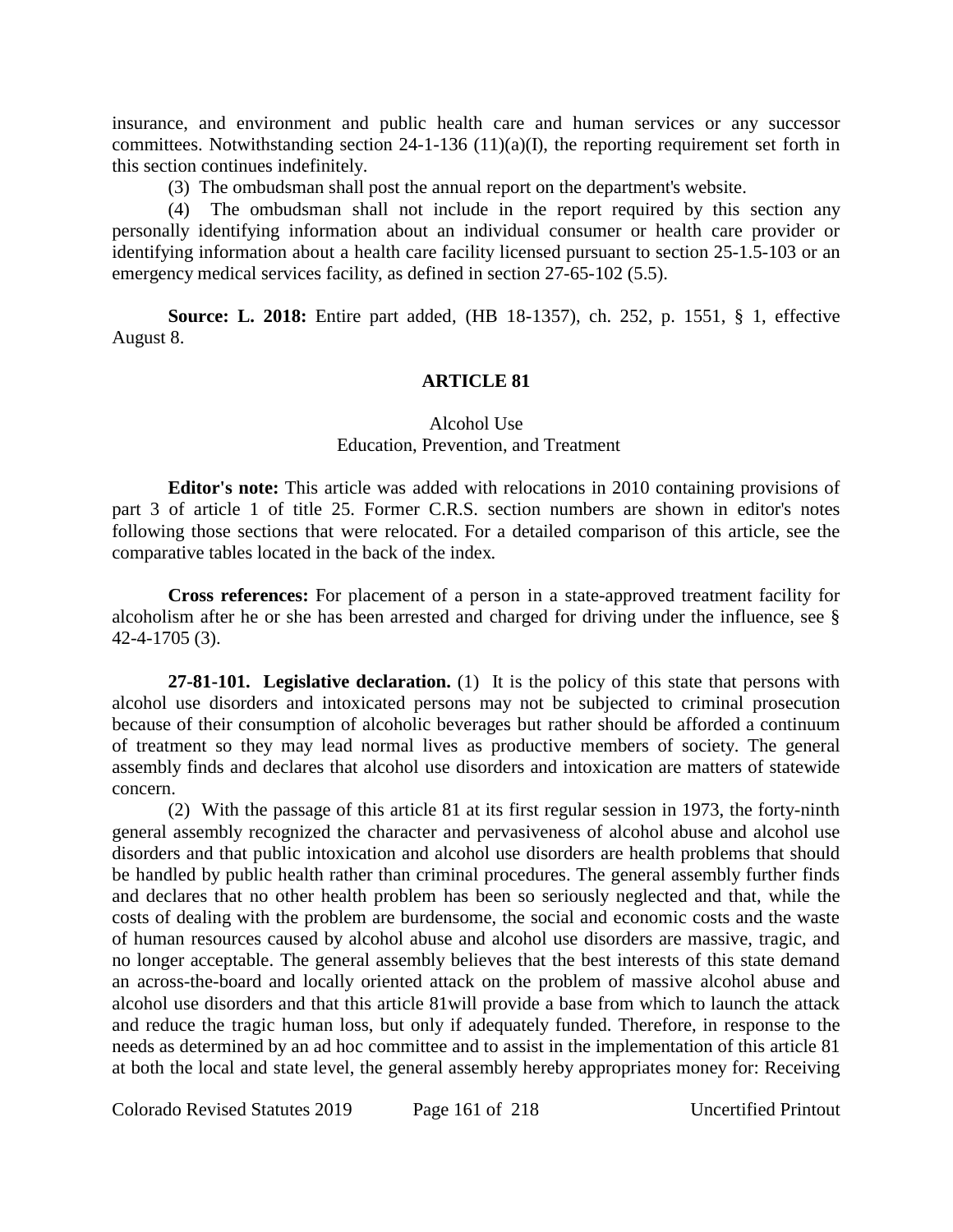and screening centers and their staffs; medical detoxification; intensive treatment; halfway house care; outpatient rehabilitative therapy; orientation, education, and in-service training; staff for the administration, monitoring, and evaluation of the program; and operating costs for patient transportation.

**Source: L. 2010:** Entire article added with relocations, (SB 10-175), ch. 188, p. 732, § 2, effective April 29. **L. 2017:** Entire section amended, (SB 17-242), ch. 263, p. 1362, § 270, effective May 25.

**Editor's note:** This section is similar to former § 25-1-301 as it existed prior to 2010.

**Cross references:** For the legislative declaration in SB 17-242, see section 1 of chapter 263, Session Laws of Colorado 2017.

**27-81-102. Definitions.** As used in this article 81, unless the context otherwise requires:

(1) **[***Editor's note: This version of subsection (1) is effective until July 1, 2022.***]** "Alcohol use disorder" means a condition by which a person habitually lacks self-control as to the use of alcoholic beverages or uses alcoholic beverages to the extent that his or her health is substantially impaired or endangered or his or her social or economic function is substantially disrupted. Nothing in this subsection (1) precludes the denomination of a person with an alcohol use disorder as intoxicated by alcohol or incapacitated by alcohol.

(1) **[***Editor's note: This version of subsection (1) is effective July 1, 2022.***]** "Alcohol use disorder" means a chronic relapsing brain disease characterized by recurrent use of alcohol causing clinically significant impairment, including health problems, disability, and failure to meet major responsibilities at work, school, and home.

(2) "Approved private treatment facility" means a private agency meeting the standards prescribed in section 27-81-106 (1) and approved under section 27-81-106.

(3) "Approved public treatment facility" means a treatment agency operating under the direction and control of or approved by the office of behavioral health or providing treatment pursuant to this article 81 through a contract with the office of behavioral health pursuant to section 27-81-105 (7) and meeting the standards prescribed in section 27-81-106 (1) and approved pursuant to section 27-81-106.

(3.5) **[***Editor's note: Subsection (3.5) is effective July 1, 2022.***]** "Behavioral health entity" means a facility or provider organization engaged in providing community-based health services, which may include behavioral health disorder services, alcohol use disorder services, or substance use disorder services, including crisis stabilization, acute or ongoing treatment, or community mental health center services as described in section 27-66-101 (2) and (3), but does not include:

(a) Residential child care facilities as defined in section 26-6-102 (33); or

(b) Services provided by a licensed or certified mental health care provider under the provider's individual professional practice act on the provider's own premises.

(4) "Court" means the district court in the county in which the person named in a petition filed pursuant to this article resides or is physically present. In the city and county of Denver, "court" means the probate court.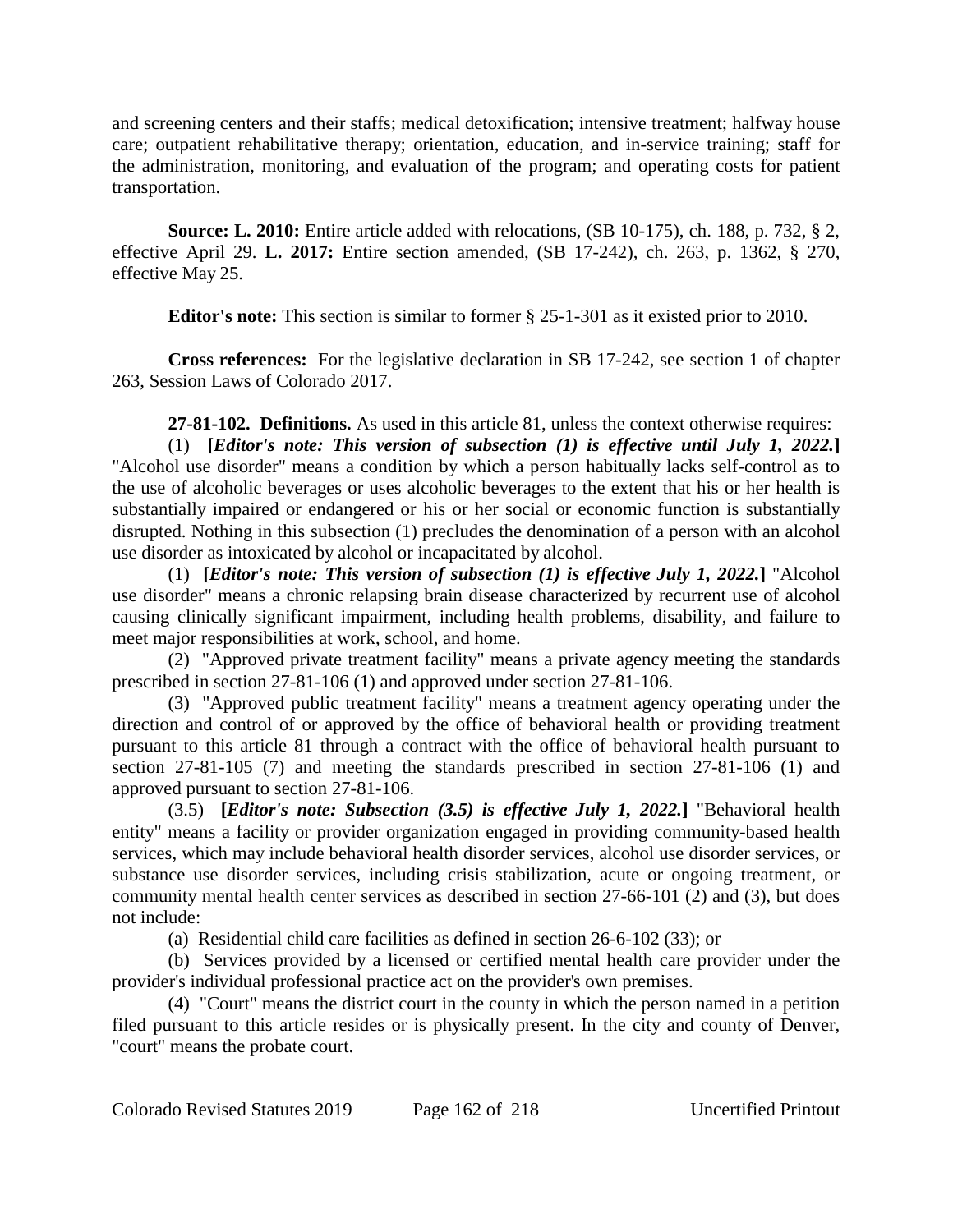(5) "Department" means the department of human services created in section 26-1-105, C.R.S.

(6) "Director" means the director of the office of behavioral health.

(7) "Emergency service patrol" means a patrol established under section 27-81-115.

(8) "Executive director" means the executive director of the department.

(9) "Incapacitated by alcohol" means that a person, as a result of the use of alcohol, is unconscious, has his or her judgment otherwise so impaired that he or she is incapable of realizing and making a rational decision with respect to his or her need for treatment, is unable to take care of his or her basic personal needs or safety, or lacks sufficient understanding or capacity to make or communicate rational decisions about himself or herself.

(10) Repealed.

(11) "Intoxicated person" or "person intoxicated by alcohol" means a person whose mental or physical functioning is temporarily but substantially impaired as a result of the presence of alcohol in his or her body.

(12) "Licensed physician" means either a physician licensed by the state of Colorado or a hospital-licensed physician employed by the admitting facility.

(13) "Minor" means a person under the age of eighteen years.

(13.5) "Office of behavioral health" means the office of behavioral health in the department.

(13.7) **[***Editor's note: Subsection (13.7) is effective July 1, 2022.***]** "Public funds" means money appropriated to the office of behavioral health by the general assembly or any other governmental or private sources for withdrawal management or for the treatment of alcohol use disorders in approved facilities pursuant to this article 81.

(14) "Treatment" means the broad range of emergency, outpatient, intermediate, and inpatient services and care, including diagnostic evaluation, medical, psychiatric, psychological, and social service care, vocational rehabilitation, and career counseling that may be extended to a person with an alcohol use disorder and intoxicated persons.

(15) Repealed.

**Source: L. 2010:** Entire article added with relocations, (SB 10-175), ch. 188, p. 732, § 2, effective April 29. **L. 2011:** (10) repealed, (HB 11-1303), ch. 264, p. 1172, § 81, effective August 10. **L. 2017:** IP, (1), (3), (6), and (14) amended, (13.5) added, and (15) repealed, (SB 17- 242), ch. 263, p. 1362, § 271, effective May 25. **L. 2019:** (1) amended and (3.5) and (13.7) added, (HB 19-1237), ch. 413, p. 3644, § 20, effective July 1, 2022.

**Editor's note:** This section is similar to former § 25-1-302 as it existed prior to 2010.

**Cross references:** For the legislative declaration in SB 17-242, see section 1 of chapter 263, Session Laws of Colorado 2017.

**27-81-103. Powers of the office of behavioral health.** (1) To carry out the purposes of this article 81, the office of behavioral health may:

(a) Plan, establish, and maintain alcohol use disorder treatment programs as necessary or desirable;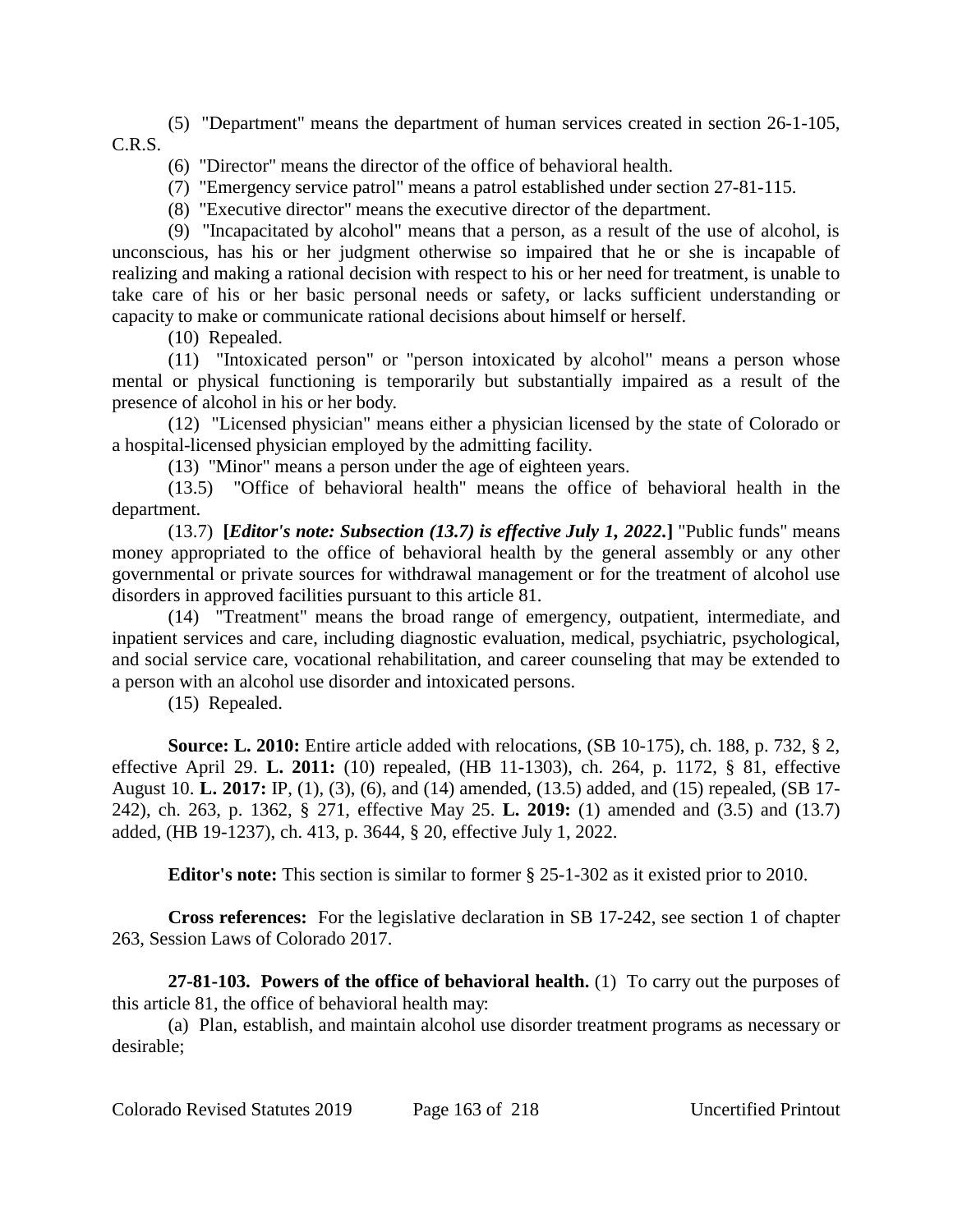(b) Make contracts necessary or incidental to the performance of its duties and the execution of its powers, including contracts with public and private agencies, organizations, and individuals to pay them for services rendered or furnished to persons with alcohol use disorders or intoxicated persons;

(c) Solicit and accept for use any gift of money or property made by will or otherwise and any grant of money, services, or property from the federal government, the state, or any political subdivision thereof or any private source, and do all things necessary to cooperate with the federal government or any of its agencies in making an application for any grant;

(d) Administer or supervise the administration of the provisions relating to persons with alcohol use disorders and intoxicated persons of any state plan submitted for federal funding pursuant to federal health, welfare, or treatment legislation;

(e) Coordinate its activities and cooperate with alcohol use disorder treatment programs in this state and other states and make contracts and other joint or cooperative arrangements with state, local, or private agencies in this state and other states for the treatment of persons with alcohol use disorders and intoxicated persons and for the common advancement of alcohol use disorder treatment programs;

(f) Keep records and engage in research and the gathering of relevant statistics;

(g) Do other acts and things necessary or convenient to execute the authority expressly granted to it; and

(h) Acquire, hold, or dispose of real property, or any interest therein, and construct, lease, or otherwise provide alcohol use disorder treatment facilities for persons with alcohol use disorders and intoxicated persons.

**Source: L. 2010:** Entire article added with relocations, (SB 10-175), ch. 188, p. 733, § 2, effective April 29. **L. 2017:** IP(1), (1)(a), (1)(b), (1)(d), (1)(e), and (1)(h) amended, (SB 17-242), ch. 263, p. 1363, § 272, effective May 25.

**Editor's note:** This section is similar to former § 25-1-303 as it existed prior to 2010.

**Cross references:** For the legislative declaration in SB 17-242, see section 1 of chapter 263, Session Laws of Colorado 2017.

**27-81-104. Duties of the office of behavioral health - review.** (1) In addition to duties prescribed by section 27-80-102, the office of behavioral health shall:

(a) Develop, encourage, and foster statewide, regional, and local plans and programs for the prevention of alcohol use disorders and treatment of persons with alcohol use disorders and intoxicated persons in cooperation with public and private agencies, organizations, and individuals and provide technical assistance and consultation services for these purposes;

(b) Coordinate the efforts and enlist the assistance of all public and private agencies, organizations, and individuals interested in prevention of alcohol use disorders and treatment of persons with alcohol use disorders and intoxicated persons;

(c) **[***Editor's note: This version of subsection (1)(c) is effective until July 1, 2022.***]** Utilize community mental health centers and clinics whenever feasible;

(c) **[***Editor's note: This version of subsection (1)(c) is effective July 1, 2022.***] Utilize** behavioral health entities, community mental health centers and clinics whenever feasible;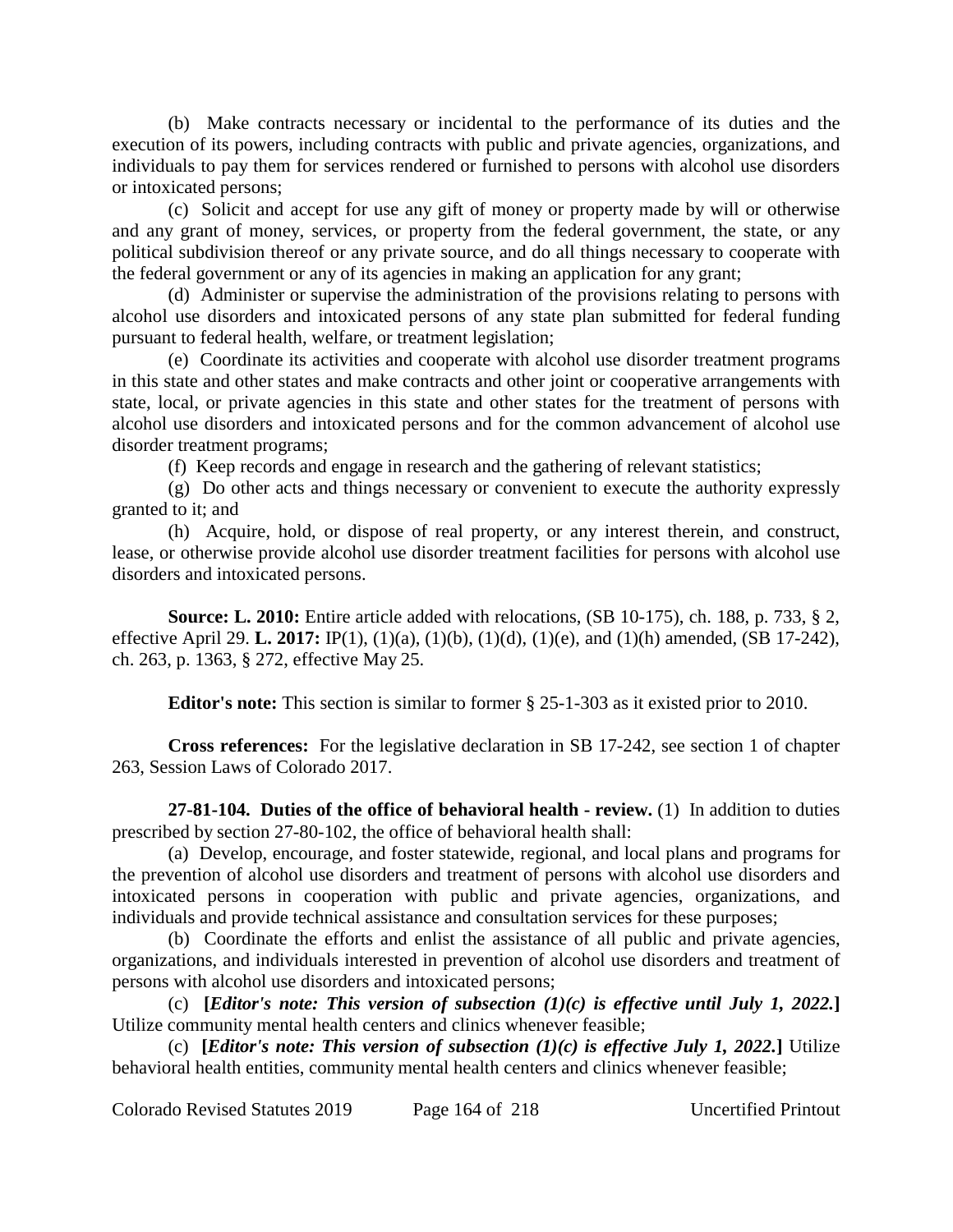(d) Cooperate with the department of corrections in establishing and conducting programs for the prevention of alcohol use disorders and treatment of persons with alcohol use disorders and intoxicated persons in appropriate agencies and institutions and for persons with alcohol use disorders and intoxicated persons in or on parole from correctional institutions and in carrying out duties specified in subsections  $(1)(i)$  and  $(1)(k)$  of this section;

(e) Cooperate with the department of education, schools, police departments, courts, and other public and private agencies, organizations, and individuals in establishing programs for the prevention of alcohol use disorders and treatment of persons with alcohol use disorders and intoxicated persons and preparing curriculum materials for use at all levels of school education;

(f) Prepare, publish, evaluate, and disseminate educational material dealing with the nature and effects of alcohol;

(g) Develop and implement, as an integral part of alcohol use disorder treatment programs, an educational program for use in the treatment of persons with alcohol use disorders and intoxicated persons. The program must include the dissemination of information concerning the nature and effects of alcohol;

(h) Organize and foster training programs for all persons engaged in treatment of persons with alcohol use disorders and intoxicated persons;

(i) Sponsor and encourage research into the causes and nature of alcohol use disorders and treatment of persons with alcohol use disorders and intoxicated persons, and serve as a clearinghouse for information relating to alcohol use disorders;

(j) Specify uniform methods for keeping statistical information by public and private agencies, organizations, and individuals and collect and make available relevant statistical information, including number of persons treated, frequency of admission and readmission, and frequency and duration of treatment;

(k) Advise the governor in the preparation of a comprehensive plan for treatment of persons with alcohol use disorders and intoxicated persons for inclusion in the state's comprehensive health plan;

(l) Review all state health, welfare, and treatment plans to be submitted for federal funding under federal legislation and advise the governor on provisions to be included relating to alcohol use disorders, persons with alcohol use disorders, and intoxicated persons;

(m) Assist in the development of, and cooperate with, alcohol education and treatment programs for employees of state and local governments and businesses and industries in this state;

(n) Utilize the support and assistance of interested persons in the community, particularly persons with alcohol use disorders that are in remission, to encourage persons with alcohol use disorders to voluntarily undergo treatment;

(o) Cooperate with the department of transportation in establishing and conducting programs designed to deal with the problem of persons operating motor vehicles while under the influence of, or impaired by, alcohol;

(p) Encourage general hospitals and other appropriate health facilities to admit without discrimination persons with alcohol use disorders and intoxicated persons and to provide them with adequate and appropriate treatment;

(q) Encourage all health and disability insurance programs to include alcohol use disorders as a covered illness; and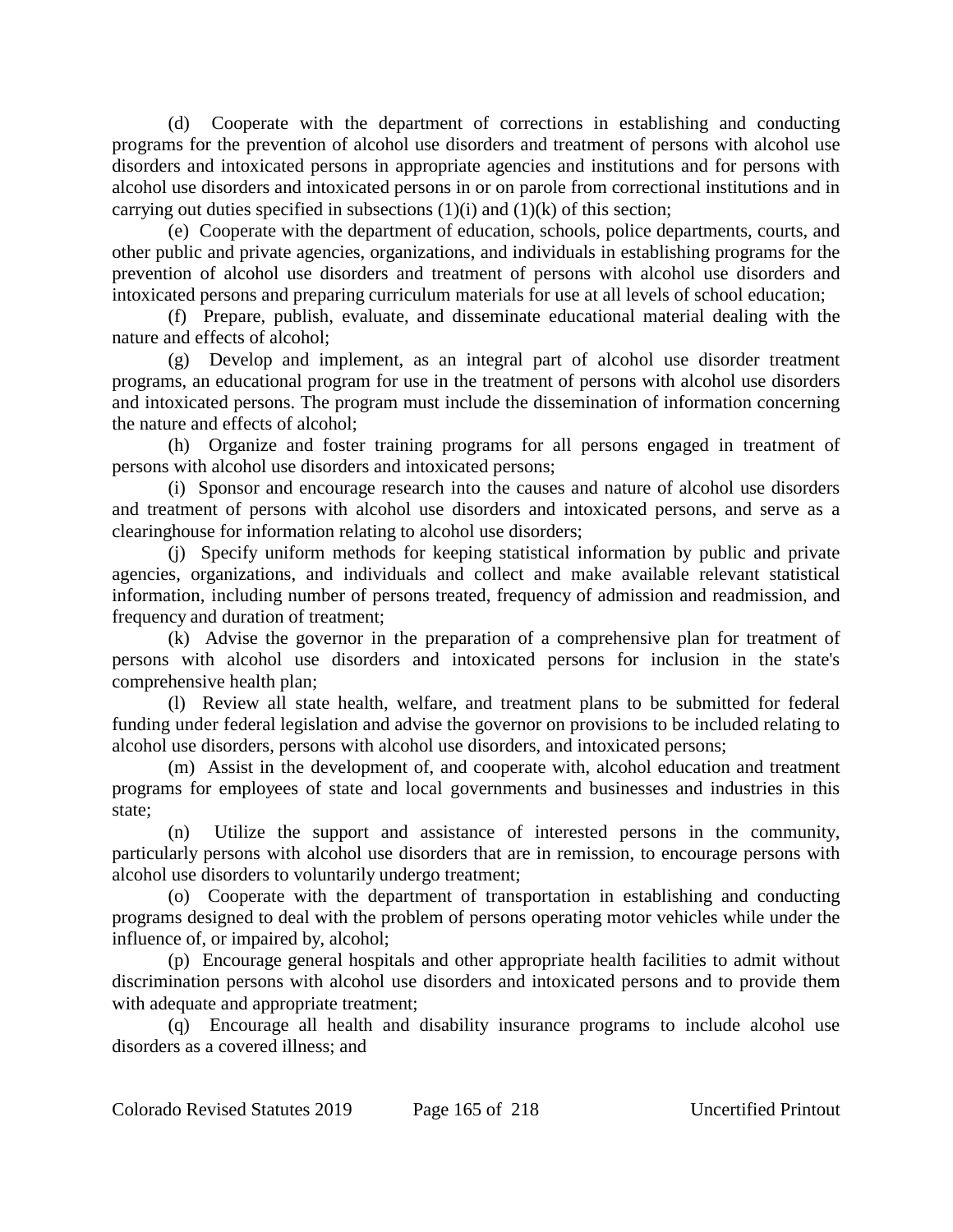(r) Submit to the governor an annual report covering the activities of the office of behavioral health.

**Source: L. 2010:** Entire article added with relocations, (SB 10-175), ch. 188, p. 734, § 2, effective April 29. **L. 2017:** Entire section amended, (SB 17-242), ch. 263, p. 1364, § 273, effective May 25. **L. 2019:** (1)(c) amended, (HB 19-1237), ch. 413, p. 3645, § 21, effective July 1, 2022.

**Editor's note:** This section is similar to former § 25-1-304 as it existed prior to 2010.

**Cross references:** For the legislative declaration in SB 17-242, see section 1 of chapter 263, Session Laws of Colorado 2017.

**27-81-105. Comprehensive program for treatment - regional facilities.** (1) The office of behavioral health shall establish a comprehensive and coordinated program for the treatment of persons with alcohol use disorders and intoxicated persons.

(2) Insofar as money available to the office of behavioral health permits, the program established in subsection (1) of this section must include all of the following:

- (a) Emergency treatment;
- (b) Inpatient treatment;
- (c) Intermediate treatment; and
- (d) Outpatient and follow-up treatment.

(3) The office of behavioral health shall provide adequate and appropriate treatment for persons with alcohol use disorders and intoxicated persons admitted pursuant to sections 27-81- 109 to 27-81-112. Except as otherwise provided in section 27-81-111, treatment may not be provided at a correctional institution, except for inmates.

(4) The office of behavioral health shall maintain, supervise, and control all facilities it operates subject to policies of the department. The administrator of each facility shall make an annual report of the facility's activities to the director in the form and manner specified by the director.

(5) All appropriate public and private resources shall be coordinated with and utilized in the program if possible.

(6) The director shall prepare, publish, and distribute annually a list of all approved public and private treatment facilities.

(7) The office of behavioral health may contract for the use of any facility as an approved public treatment facility if the director, subject to the policies of the department, considers it to be an effective and economical course to follow.

**Source: L. 2010:** Entire article added with relocations, (SB 10-175), ch. 188, p. 736, § 2, effective April 29. **L. 2017:** (1), IP(2), (3), (4), and (7) amended, (SB 17-242), ch. 263, p. 1366, § 274, effective May 25.

**Editor's note:** This section is similar to former § 25-1-305 as it existed prior to 2010.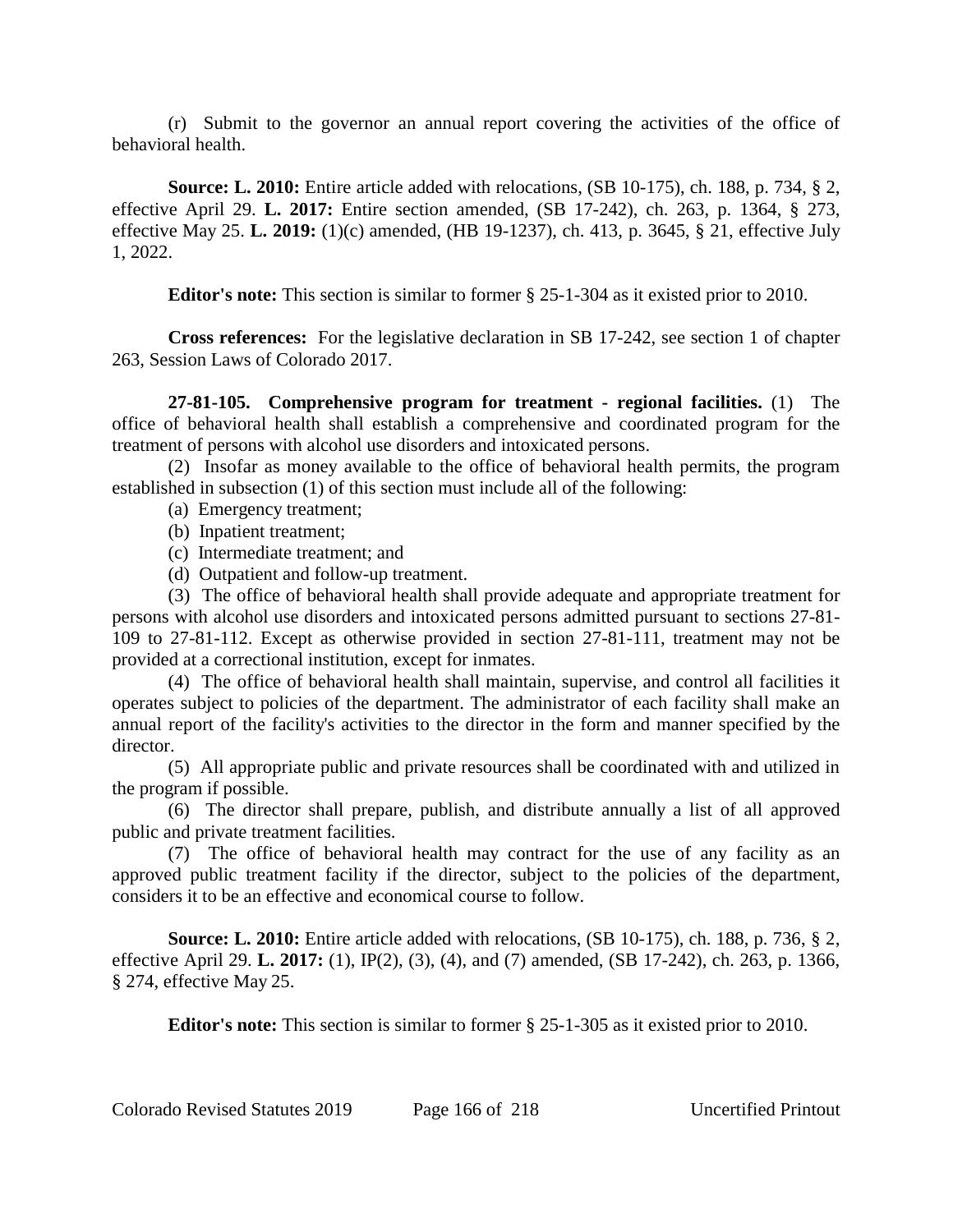**Cross references:** For the legislative declaration in SB 17-242, see section 1 of chapter 263, Session Laws of Colorado 2017.

**27-81-106. Standards for public and private treatment facilities - fees - enforcement procedures - penalties.** (1) In accordance with the provisions of this article 81, the office of behavioral health shall establish standards for approved treatment facilities that receive public funds. A treatment facility shall meet the established standards to be approved as a public or private treatment facility. The office of behavioral health shall fix the fees to be charged for the required inspections. The fees charged to approved treatment facilities that provide level I and level II programs, as provided in section 42-4-1301.3 (3)(c), must be transmitted to the state treasurer, who shall credit the fees to the alcohol and drug driving safety program fund created in section 42-4-1301.3 (4)(a). The standards may concern only health standards to be met and standards of treatment to be afforded patients and must reflect the success criteria established by the general assembly.

(2) The office of behavioral health shall periodically inspect approved public and private treatment facilities at reasonable times and in a reasonable manner.

(3) The office of behavioral health shall maintain a list of approved public and private treatment facilities.

(4) Each approved public and private treatment facility shall file with the office of behavioral health, on request, data, statistics, schedules, and any other information the office reasonably requires. The director shall remove from the list of approved treatment facilities an approved public or private treatment facility that fails, without good cause, to furnish any data, statistics, schedules, or other information, as requested, or files fraudulent returns.

(5) The office of behavioral health, after hearing, may suspend, revoke, limit, restrict, or refuse to grant an approval for failure to meet its standards.

(6) The district court may restrain any violation of, review any denial, restriction, or revocation of approval under, and grant other relief required to enforce the provisions of this section.

(7) Upon petition of the office of behavioral health and after a hearing held upon reasonable notice to the facility, the district court may issue a warrant to an officer or employee of the office of behavioral health authorizing him or her to enter and inspect at reasonable times, and examine the books and accounts of, any approved public or private treatment facility that refuses to consent to inspection or examination by the office of behavioral health or which the office of behavioral health has reasonable cause to believe is operating in violation of this article 81.

**Source: L. 2010:** Entire article added with relocations, (SB 10-175), ch. 188, p. 736, § 2, effective April 29. **L. 2017:** Entire section amended, (SB 17-242), ch. 263, p. 1366, § 275, effective May 25.

**Editor's note:** This section is similar to former § 25-1-306 as it existed prior to 2010.

**Cross references:** For the legislative declaration in SB 17-242, see section 1 of chapter 263, Session Laws of Colorado 2017.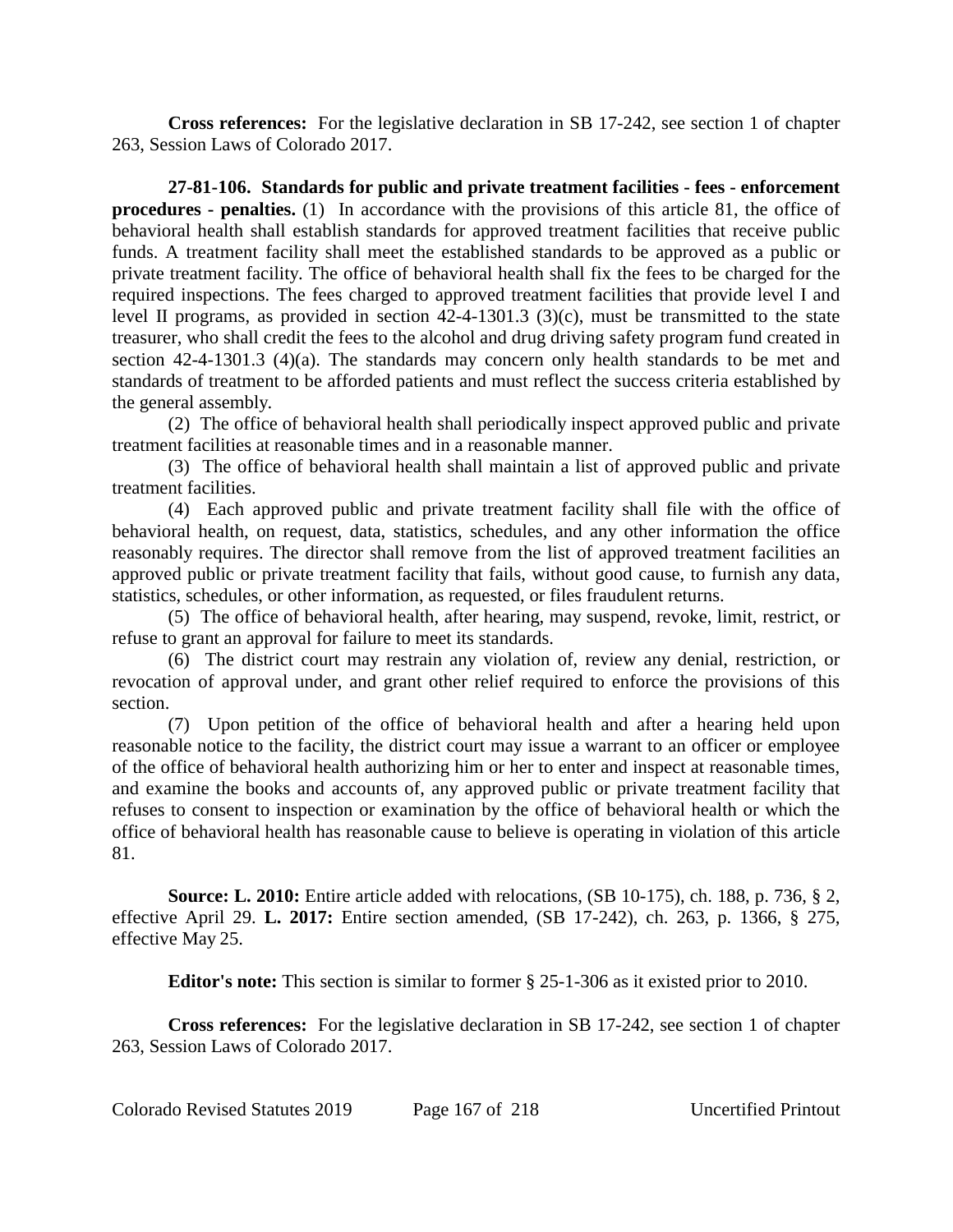**27-81-107. Compliance with local government zoning regulations - notice to local governments - provisional approval - repeal.** (1) **[***Editor's note: This version of subsection (1) is effective until July 1, 2022.***]** The office of behavioral health shall require any residential treatment facility seeking approval as a public or private treatment facility pursuant to this article 81 to comply with any applicable zoning regulations of the municipality, city and county, or county where the facility is situated. Failure to comply with applicable zoning regulations constitutes grounds for the denial of approval of a facility.

(1) **[***Editor's note: This version of subsection (1) is effective July 1, 2022.***]** Prior to July 1, 2024, the office of behavioral health shall require any residential treatment facility seeking approval as a public or private treatment facility pursuant to this article 81 to comply with any applicable zoning regulations of the municipality, city and county, or county where the facility is situated. Failure to comply with applicable zoning regulations constitutes grounds for the denial of approval of a facility.

(2) The office of behavioral health shall assure that timely written notice is provided to the municipality, city and county, or county where a residential treatment facility is situated, including the address of the facility and the population and number of persons to be served by the facility, when any of the following occurs:

(a) An application for approval of a residential treatment facility pursuant to section 27- 81-106 is made;

(b) Approval is granted to a residential treatment facility pursuant to section 27-81-106;

(c) A change in the approval of a residential treatment facility occurs; or

(d) The approval of a residential treatment facility is revoked or otherwise terminated for any reason.

(3) In the event of a zoning or other delay or dispute between a residential treatment facility and the municipality, city and county, or county where the facility is situated, the office of behavioral health may grant provisional approval of the facility for up to one hundred twenty days pending resolution of the delay or dispute.

(4) **[***Editor's note: Subsection (4) is effective July 1, 2022.***]** This section is repealed, effective July 1, 2024.

**Source: L. 2010:** Entire article added with relocations, (SB 10-175), ch. 188, p. 737, § 2, effective April 29. **L. 2017:** (1), IP(2), and (3) amended, (SB 17-242), ch. 263, p. 1367, § 276, effective May 25. **L. 2019:** (1) amended and (4) added, (HB 19-1237), ch. 413, p. 3645, § 22, effective July 1, 2022.

**Editor's note:** This section is similar to former § 25-1-306.5 as it existed prior to 2010.

**Cross references:** For the legislative declaration in SB 17-242, see section 1 of chapter 263, Session Laws of Colorado 2017.

**27-81-107.5. Licensure. [***Editor's note: This section is effective July 1, 2022.***]** On and after July 1, 2024, the office of behavioral health shall require any treatment facility seeking approval as a public or private treatment facility pursuant to this article 81 to be licensed by the department of public health and environment pursuant to section 25-27.6-104 or by any other required state agency.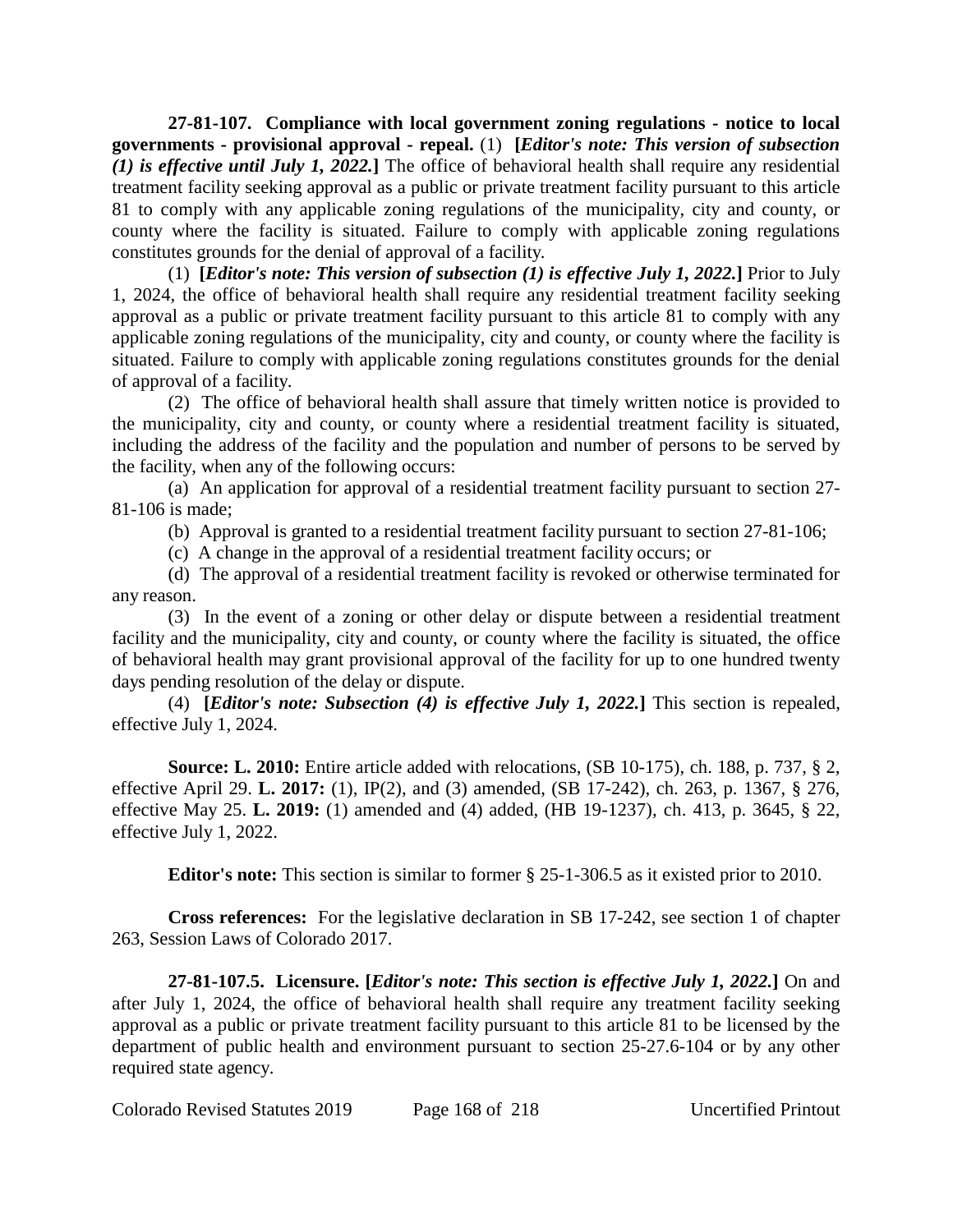**Source: L. 2019:** Entire section added, (HB 19-1237), ch. 413, p. 3645, § 23, effective July 1, 2022.

**27-81-108. Acceptance for treatment - rules.** (1) The director shall adopt and may amend and repeal rules for acceptance of persons into the treatment program, considering available treatment resources and facilities, for the purpose of early and effective treatment of persons with alcohol use disorders and intoxicated persons. In establishing the rules, the director shall be guided by the following standards:

(a) If possible a patient shall be treated on a voluntary rather than an involuntary basis.

(b) A patient shall be initially assigned or transferred to outpatient or intermediate treatment, unless he or she is found to require inpatient treatment.

(c) A person shall not be denied treatment solely because he or she has withdrawn from treatment against medical advice on a prior occasion or because he or she has relapsed after earlier treatment.

(d) An individualized treatment plan shall be prepared and maintained on a current basis for each patient.

(e) Provision shall be made for a continuum of coordinated treatment services, so that a person who leaves a facility or a form of treatment will have available and utilize other appropriate treatment.

**Source: L. 2010:** Entire article added with relocations, (SB 10-175), ch. 188, p. 738, § 2, effective April 29. **L. 2017:** IP(1) amended, (SB 17-242), ch. 263, p. 1367, § 277, effective May 25.

**Editor's note:** This section is similar to former § 25-1-307 as it existed prior to 2010.

**Cross references:** For the legislative declaration in SB 17-242, see section 1 of chapter 263, Session Laws of Colorado 2017.

**27-81-109. Voluntary treatment of persons with alcohol use disorders.** (1) A person with an alcohol use disorder, including a minor, may apply for voluntary treatment directly to an approved treatment facility.

(2) Subject to rules adopted by the director, the administrator in charge of an approved treatment facility may determine who shall be admitted for treatment. If a person is refused admission to an approved treatment facility, the administrator shall refer the person to another approved treatment facility for treatment if possible and appropriate.

(3) If a patient receiving inpatient care leaves an approved treatment facility, he or she must be encouraged to consent to appropriate outpatient or intermediate treatment. If it appears to the administrator in charge of the treatment facility that the patient is a person with an alcohol use disorder and requires help, the administrator may arrange for assistance in obtaining supportive services and residential facilities.

**Source: L. 2010:** Entire article added with relocations, (SB 10-175), ch. 188, p. 738, § 2, effective April 29. **L. 2017:** (1) and (3) amended, (SB 17-242), ch. 263, p. 1368, § 278, effective May 25.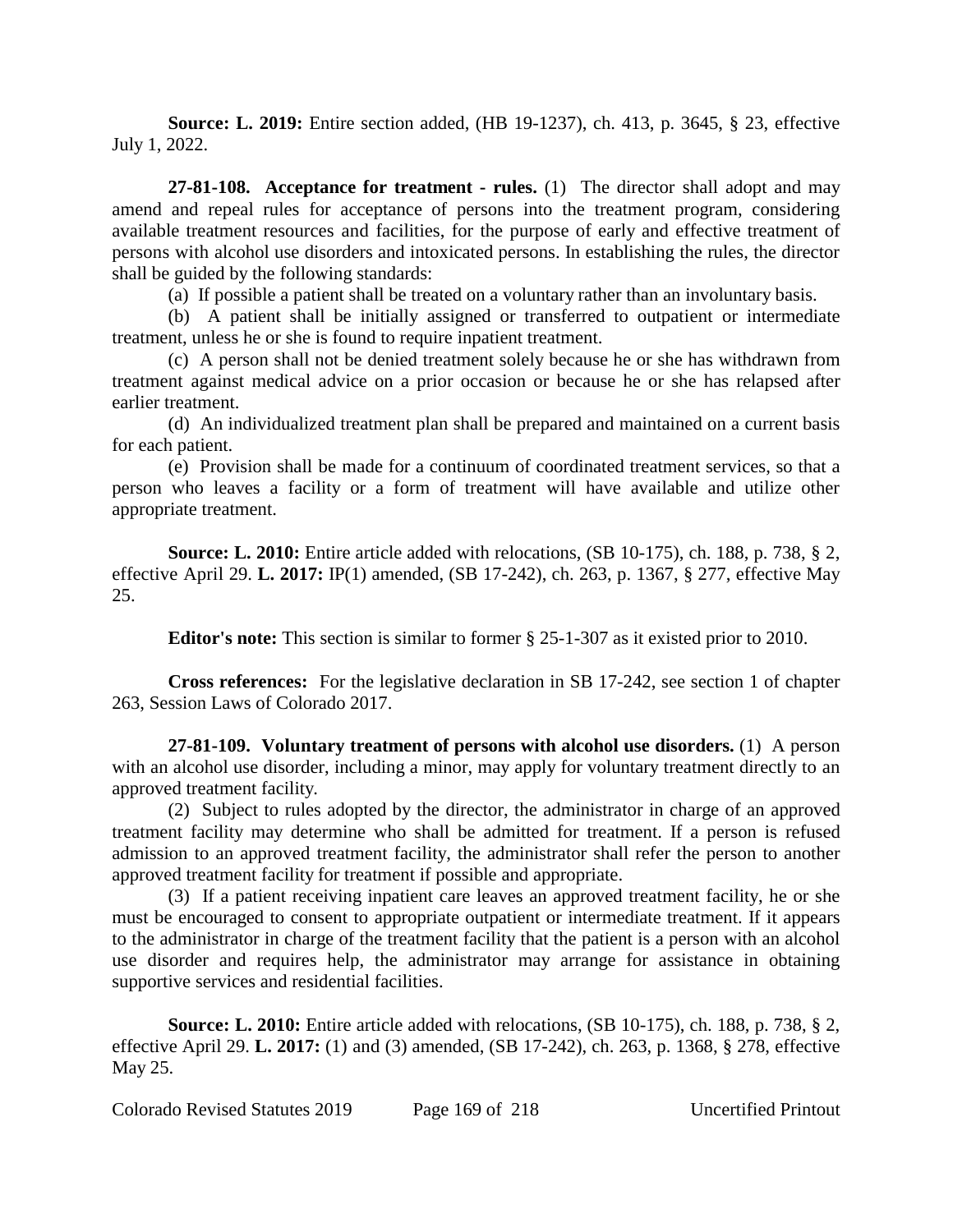**Editor's note:** This section is similar to former § 25-1-308 as it existed prior to 2010.

**Cross references:** For the legislative declaration in SB 17-242, see section 1 of chapter 263, Session Laws of Colorado 2017.

**27-81-110. Voluntary treatment for intoxicated persons and persons incapacitated by alcohol.** (1) An intoxicated person or person intoxicated or incapacitated by alcohol, including a minor, may voluntarily admit himself or herself to an approved treatment facility for emergency treatment.

(2) A person who comes voluntarily to an approved treatment facility shall be evaluated or examined by the facility administrator or by his or her authorized designee immediately. A person found to be in need of treatment shall then be admitted or referred to another appropriate facility. If a person is found not to be in need of treatment, he or she shall be released or referred to another appropriate facility.

(3) Except as provided in subsection (7) of this section, a voluntarily admitted person shall be released from the approved treatment facility immediately upon his or her request.

(4) A person who is not admitted to an approved treatment facility, and who is not referred to another health facility, and who has no funds may be taken to his or her home, if any. If he or she has no home, the approved treatment facility may assist him or her in obtaining shelter.

(5) If a person is admitted to an approved treatment facility, his or her family or next of kin shall be notified as promptly as possible. If an adult person requests that there be no notification, his or her request shall be respected.

(6) If the administrator in charge of the approved treatment facility or his or her authorized designee determines that it is for the person's benefit, the person shall be encouraged to agree to further diagnosis and appropriate voluntary treatment.

(7) Nothing in this section shall preclude the approved treatment facility administrator or his or her authorized designee from seeking emergency commitment of a person as provided in section 27-81-111 or involuntary commitment of a person as provided in section 27-81-112, regardless of whether such person has been voluntarily admitted under this section. In such cases, the administrator's or designee's further conduct shall be governed by section 27-81-111 or 27-81-112, as applicable.

**Source: L. 2010:** Entire article added with relocations, (SB 10-175), ch. 188, p. 738, § 2, effective April 29.

**Editor's note:** This section is similar to former § 25-1-309 as it existed prior to 2010.

**27-81-111. Emergency commitment.** (1) (a) When a person is intoxicated or incapacitated by alcohol and clearly dangerous to the health and safety of himself, herself, or others, he or she shall be taken into protective custody by law enforcement authorities or an emergency service patrol, acting with probable cause, and placed in an approved treatment facility. If no such facilities are available, he or she may be detained in an emergency medical facility or jail, but only for so long as may be necessary to prevent injury to himself, herself, or others or to prevent a breach of the peace. If the person being detained is a juvenile, as defined in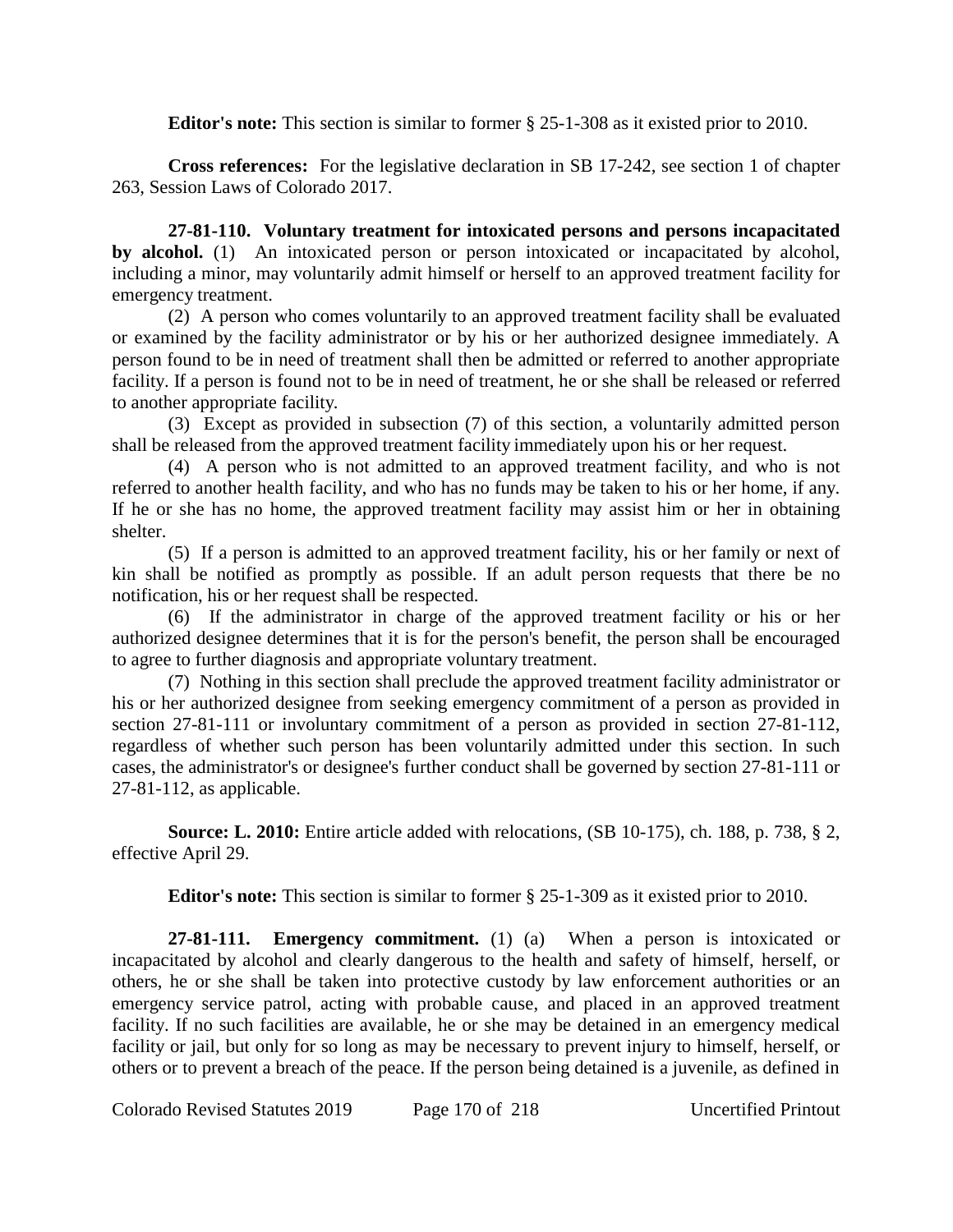section 19-1-103 (68), C.R.S., the juvenile shall be placed in a setting that is nonsecure and physically segregated by sight and sound from the adult offenders. A law enforcement officer or emergency service patrol officer, in detaining the person, is taking him or her into protective custody. In so doing, the detaining officer may protect himself or herself by reasonable methods but shall make every reasonable effort to protect the detainee's health and safety. A taking into protective custody under this section is not an arrest, and no entry or other record shall be made to indicate that the person has been arrested or charged with a crime. Law enforcement or emergency service personnel who act in compliance with this section are acting in the course of their official duties and are not criminally or civilly liable therefor. Nothing in this subsection (1) shall preclude an intoxicated or incapacitated person who is not dangerous to the health and safety of himself, herself, or others from being assisted to his or her home or like location by the law enforcement officer or emergency service patrol officer.

(b) A sheriff or police chief who violates the provisions of paragraph (a) of this subsection (1) related to detaining juveniles may be subject to a civil fine of no more than one thousand dollars. The decision to fine shall be based on prior violations of the provisions of paragraph (a) of this subsection (1) by the sheriff or police chief and the willingness of the sheriff or police chief to address the violations in order to comply with paragraph (a) of this subsection  $(1)$ .

(2) A law enforcement officer, emergency service patrolman, physician, spouse, guardian, or relative of the person to be committed or any other responsible person may make a written application for emergency commitment under this section, directed to the administrator of the approved treatment facility. The application shall state the circumstances requiring emergency commitment, including the applicant's personal observations and the specific statements of others, if any, upon which he or she relies in making the application. A copy of the application shall be furnished to the person to be committed.

(3) If the approved treatment facility administrator or his or her authorized designee approves the application, the person shall be committed, evaluated, and treated for a period not to exceed five days. The person shall be brought to the facility by a peace officer, the emergency service patrol, or any interested person. If necessary, the court may be contacted to issue an order to the police, the peace officer's department, or the sheriff's department to transport the person to the facility.

(4) If the approved treatment facility administrator or his or her authorized designee determines that the application fails to sustain the grounds for emergency commitment as set forth in subsection (1) of this section, the commitment shall be refused and the person detained immediately released, and the person shall be encouraged to seek voluntary treatment if appropriate.

(5) When the administrator determines that the grounds for commitment no longer exist, he or she shall discharge the person committed under this section. A person committed under this section may not be detained in any treatment facility for more than five days; except that a person may be detained for longer than five days at the approved treatment facility if, in that period of time, a petition for involuntary commitment has been filed pursuant to section 27-81- 112. A person may not be detained longer than ten days after the date of filing of the petition for involuntary commitment.

(6) Whenever a person is involuntarily detained pursuant to this section, he or she shall immediately be advised by the facility administrator or his or her authorized designee, both

Colorado Revised Statutes 2019 Page 171 of 218 Uncertified Printout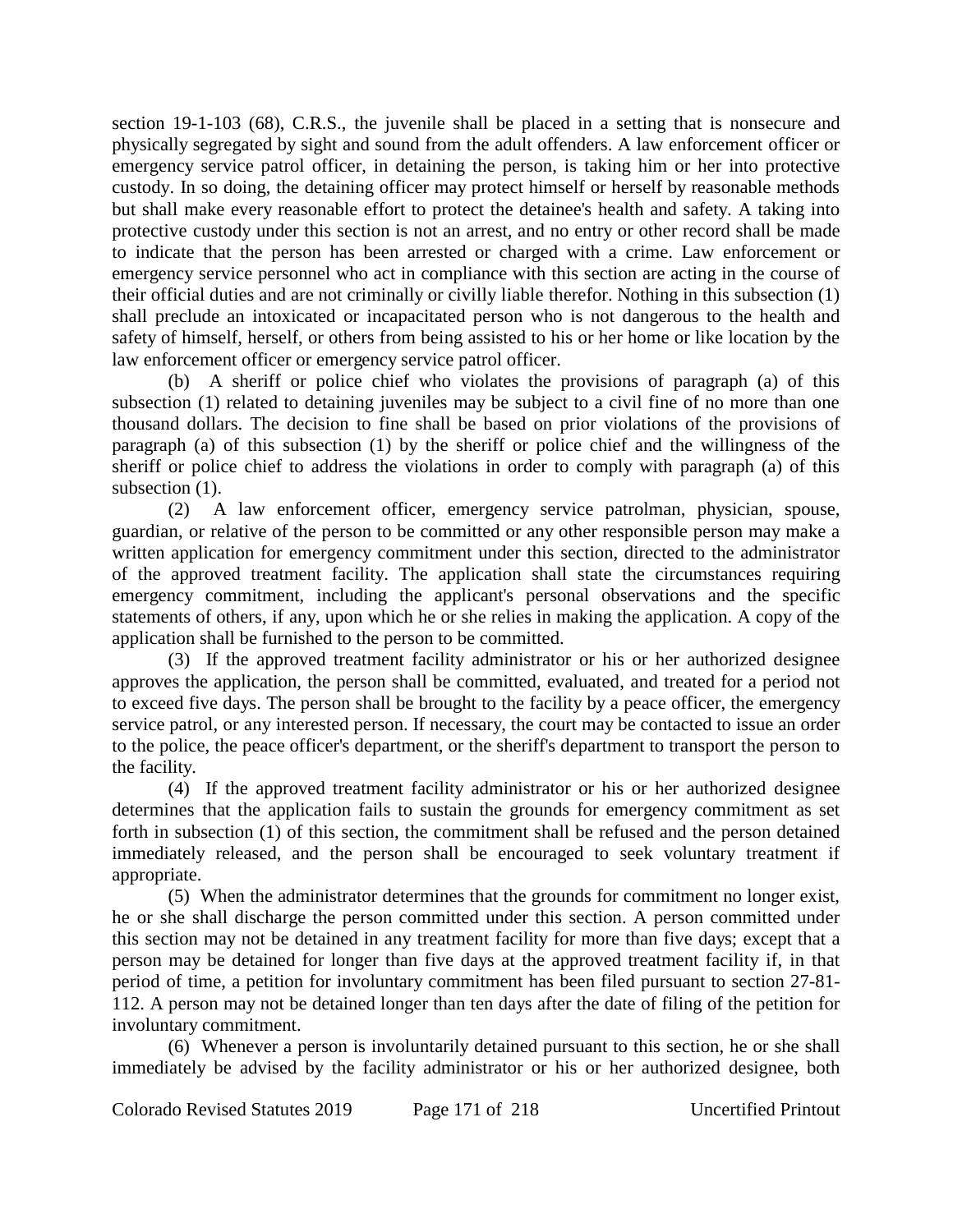orally and in writing, of his or her right to challenge such detention by application to the courts for a writ of habeas corpus, to be represented by counsel at every stage of any proceedings relating to his or her commitment and recommitment, and to have counsel appointed by the court or provided by the court if he or she wants the assistance of counsel and is unable to obtain counsel.

**Source: L. 2010:** Entire article added with relocations, (SB 10-175), ch. 188, p. 739, § 2, effective April 29.

**Editor's note:** This section is similar to former § 25-1-310 as it existed prior to 2010.

**27-81-112. Involuntary commitment of a person with an alcohol use disorder.** (1) The court may commit a person to the custody of the office of behavioral health upon the petition of the person's spouse or guardian, a relative, a physician, an advanced practice nurse, the administrator in charge of an approved treatment facility, or any other responsible person. The petition must allege that the person is a person with an alcohol use disorder and that the person has threatened or attempted to inflict or inflicted physical harm on himself or herself or on another and that unless committed the person is likely to inflict physical harm on himself or herself or on another or that the person is incapacitated by alcohol. A refusal to undergo treatment does not constitute evidence of lack of judgment as to the need for treatment. The petition must be accompanied by a certificate of a licensed physician who has examined the person within two days before submission of the petition, unless the person whose commitment is sought has refused to submit to a medical examination, in which case the fact of refusal must be alleged in the petition. The certificate must set forth the physician's findings in support of the petition's allegations.

(2) A petition submitted pursuant to subsection (1) of this section shall not be accepted unless there is documentation of the refusal by the person to be committed to accessible and affordable voluntary treatment. The documentation may include, but shall not be limited to, notations in the person's medical or law enforcement records or statements by a physician, advanced practice nurse, or witness.

(3) Upon filing the petition, the court shall fix a date for a hearing no later than ten days after the date the petition was filed. A copy of the petition and the notice of the hearing, including the date fixed by the court, must be personally served on the petitioner, the person whose commitment is sought, and one of his or her parents or his or her legal guardian if he or she is a minor. A copy of the petition and notice of hearing must be mailed to the office of behavioral health, to counsel for the person whose commitment is sought, to the administrator in charge of the approved treatment facility to which the person may have been committed for emergency treatment, and to any other person the court believes advisable.

(4) At the hearing, the court shall hear all relevant testimony, including, if possible, the testimony of at least one licensed physician who has examined the person whose commitment is sought. The person shall be present unless the court believes that the person's presence is likely to be injurious to the person; in this event, the court shall appoint a guardian ad litem to represent the person throughout the proceeding. If the person has refused to be examined by a licensed physician, he or she shall be given an opportunity to be examined by a court-appointed licensed physician. If the person refuses and there is sufficient evidence to believe that the allegations of

Colorado Revised Statutes 2019 Page 172 of 218 Uncertified Printout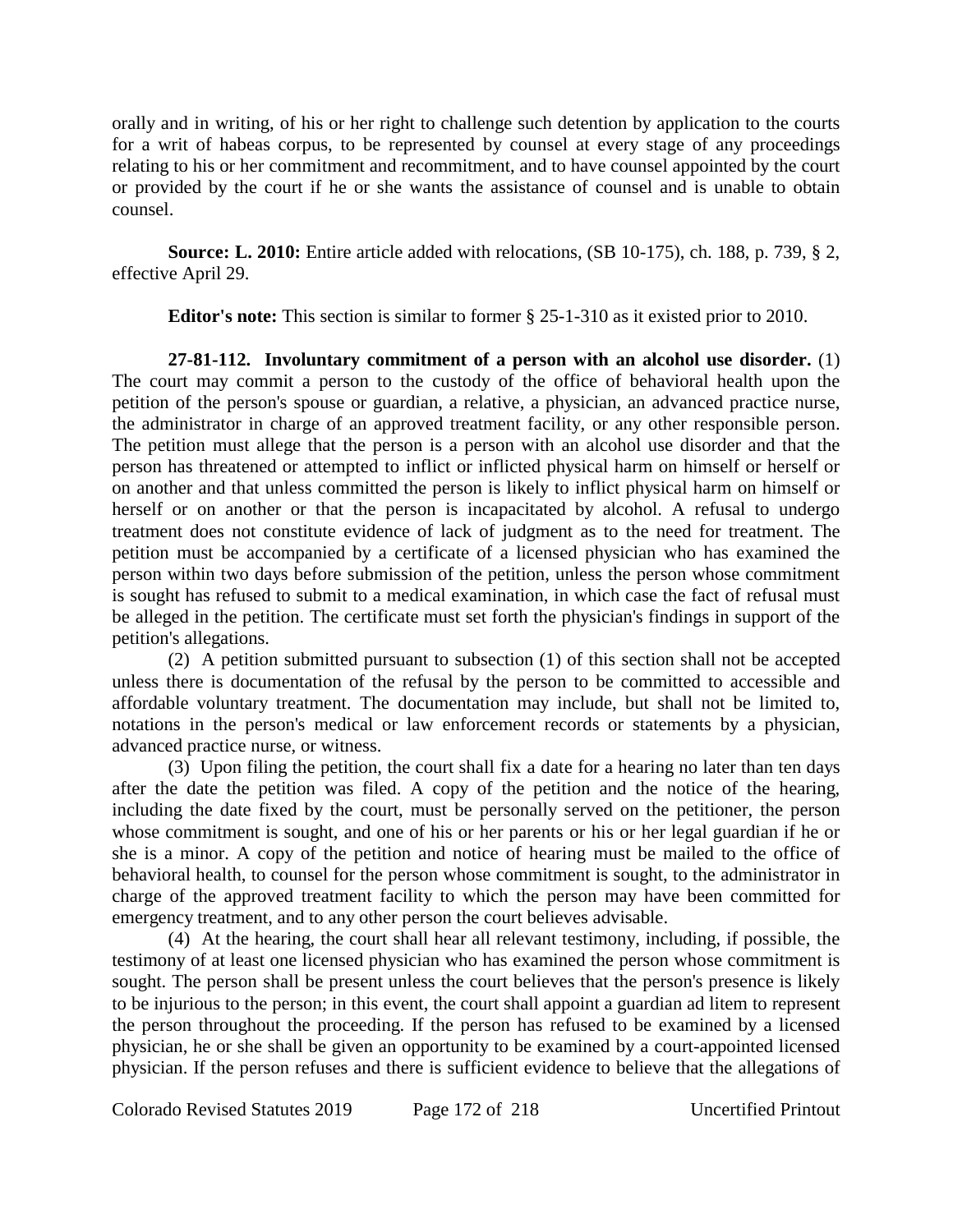the petition are true or if the court believes that more medical evidence is necessary, the court may commit the person to a licensed hospital for a period of not more than five days for a diagnostic examination. In such event, the court shall schedule a further hearing for final determination of commitment, in no event later than five days after the first hearing.

(5) If after hearing all relevant evidence, including the results of any diagnostic examination by the licensed hospital, the court finds that grounds for involuntary commitment have been established by clear and convincing proof, it shall make an order of commitment to the office of behavioral health. The office of behavioral health has the right to delegate physical custody of the person to an appropriate approved treatment facility. The court may not order commitment of a person unless it determines that the office of behavioral health is able to provide adequate and appropriate treatment for the person, and the treatment is likely to be beneficial.

(6) Upon the court's commitment of a person to the office of behavioral health, the court may issue an order to the sheriff to transport the person to the facility designated by the office of behavioral health.

(7) A person committed as provided for in this section remains in the custody of the office of behavioral health for treatment for a period of thirty days unless discharged sooner. At the end of the thirty-day period, he or she shall be discharged automatically unless the office of behavioral health, before expiration of the thirty-day period, obtains a court order for his or her recommitment on the grounds set forth in subsection (1) of this section for a further period of ninety days unless discharged sooner. If a person has been committed because he or she is a person with an alcohol use disorder who is likely to inflict physical harm on another, the office of behavioral health shall apply for recommitment if, after examination, it is determined that the likelihood to inflict physical harm on another still exists.

(8) A person who is recommitted as provided for in subsection (7) of this section and who has not been discharged by the office of behavioral health before the end of the ninety-day period is discharged at the expiration of that ninety-day period unless the office of behavioral health, before expiration of the ninety-day period, obtains a court order on the grounds set forth in subsection (1) of this section for recommitment for a further period, not to exceed ninety days. If a person has been committed because he or she is a person with an alcohol use disorder who is likely to inflict physical harm on another, the office of behavioral health shall apply for recommitment if, after examination, it is determined that the likelihood to inflict physical harm on another still exists. Only two recommitment orders pursuant to subsection (7) of this section and this subsection (8) are permitted.

(9) Upon the filing of a petition for recommitment under subsections (7) and (8) of this section, the court shall fix a date for hearing no later than ten days after the date the petition was filed. A copy of the petition and of the notice of hearing shall be served and mailed as required in subsection (3) of this section. At the hearing, the court shall proceed as provided in subsection (4) of this section.

(10) The office of behavioral health shall provide adequate and appropriate treatment of a person committed to its custody. The office of behavioral health may transfer any person committed to its custody from one approved treatment facility to another if transfer is advisable.

(11) The office of behavioral health shall discharge a person committed to its custody for treatment at any time before the end of the period for which he or she has been committed if either of the following conditions is met: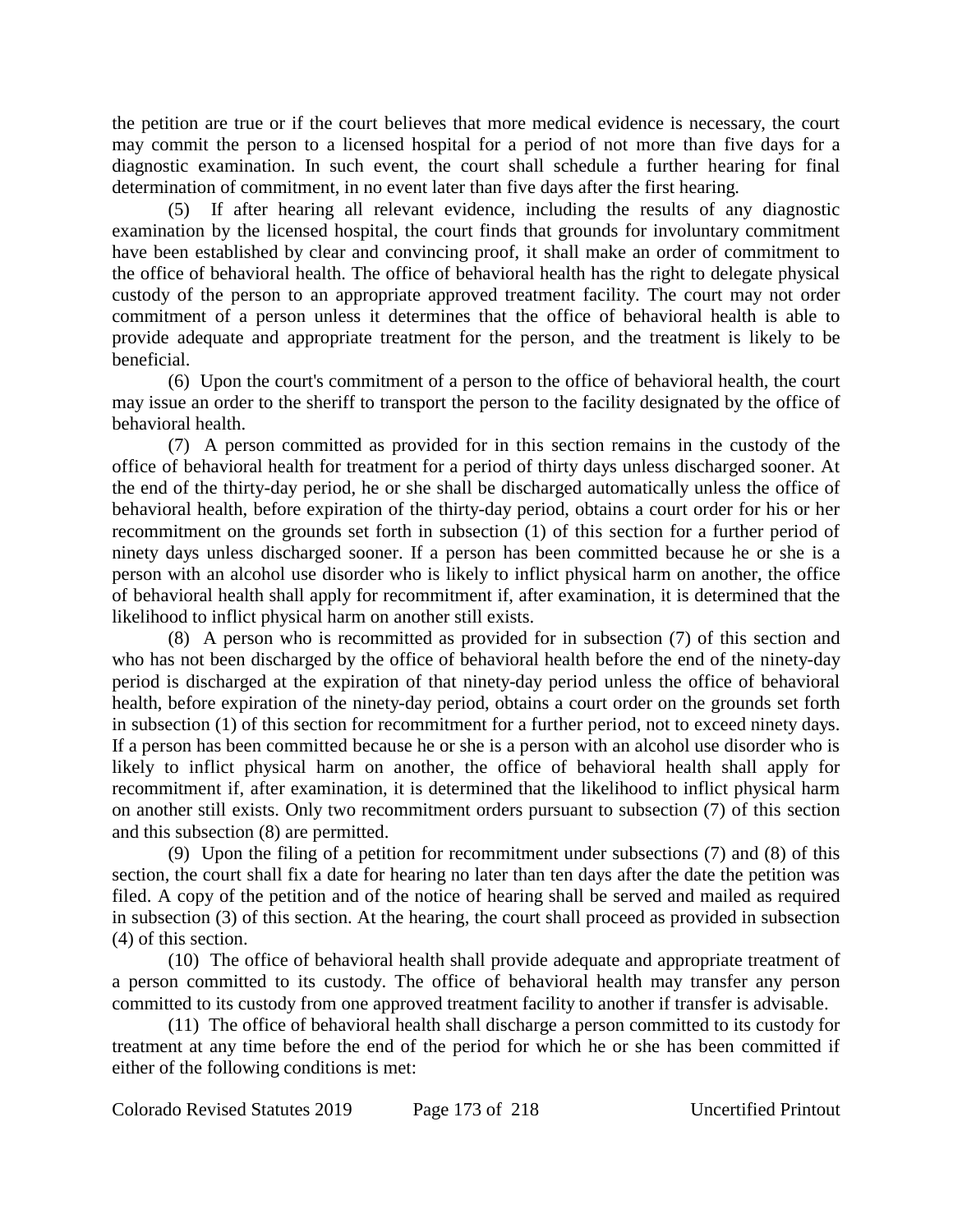(a) In the case of a person with an alcohol use disorder committed on the grounds that he or she is likely to inflict physical harm upon another, that he or she no longer has an alcohol use disorder that requires treatment or the likelihood to inflict physical harm upon another no longer exists; or

(b) In the case of a person with an alcohol use disorder committed on the grounds of the need of treatment and incapacity, that the incapacity no longer exists, further treatment will not likely bring about significant improvement in the person's condition, or treatment is no longer appropriate.

(12) The court shall inform the person whose commitment or recommitment is sought of his or her right to contest the application, to be represented by counsel at every stage of any proceedings relating to the person's commitment and recommitment, and to have counsel appointed by the court or provided by the court if he or she wants the assistance of counsel and is unable to obtain counsel. If the court believes that the person needs the assistance of counsel, the court shall require, by appointment if necessary, counsel for the person regardless of his or her wishes. The person whose commitment or recommitment is sought shall be informed of his or her right to be examined by a licensed physician of the person's choice. If the person is unable to obtain a licensed physician and requests examination by a physician, the court shall employ a licensed physician.

(13) If a private treatment facility agrees with the request of a competent patient or his or her parent, sibling, adult child, or guardian to accept the patient for treatment, the administrator of the public treatment facility shall transfer him or her to the private treatment facility.

(14) A person committed under this article may at any time seek to be discharged from commitment by an order in the nature of habeas corpus.

(15) The venue for proceedings under this section is the county in which the person to be committed resides or is present.

(16) All proceedings conducted pursuant to this article shall be conducted by the district attorney of the county where the proceeding is held or by an attorney acting for the district attorney appointed by the court for that purpose; except that, in any county or in any city and county having a population exceeding one hundred thousand persons, the proceedings shall be conducted by the county attorney or by an attorney acting for the county attorney appointed by the court.

**Source: L. 2010:** Entire article added with relocations, (SB 10-175), ch. 188, p. 741, § 2, effective April 29. **L. 2017:** (1), (3), (5), (6), (7), (8), (10), and (11) amended, (SB 17-242), ch. 263, p. 1368, § 279, effective May 25.

**Editor's note:** This section is similar to former § 25-1-311 as it existed prior to 2010.

**Cross references:** For the legislative declaration in SB 17-242, see section 1 of chapter 263, Session Laws of Colorado 2017.

**27-81-113. Records of persons with alcohol use disorders and intoxicated persons.** (1) The registration and other records of treatment facilities shall remain confidential and are privileged to the patient.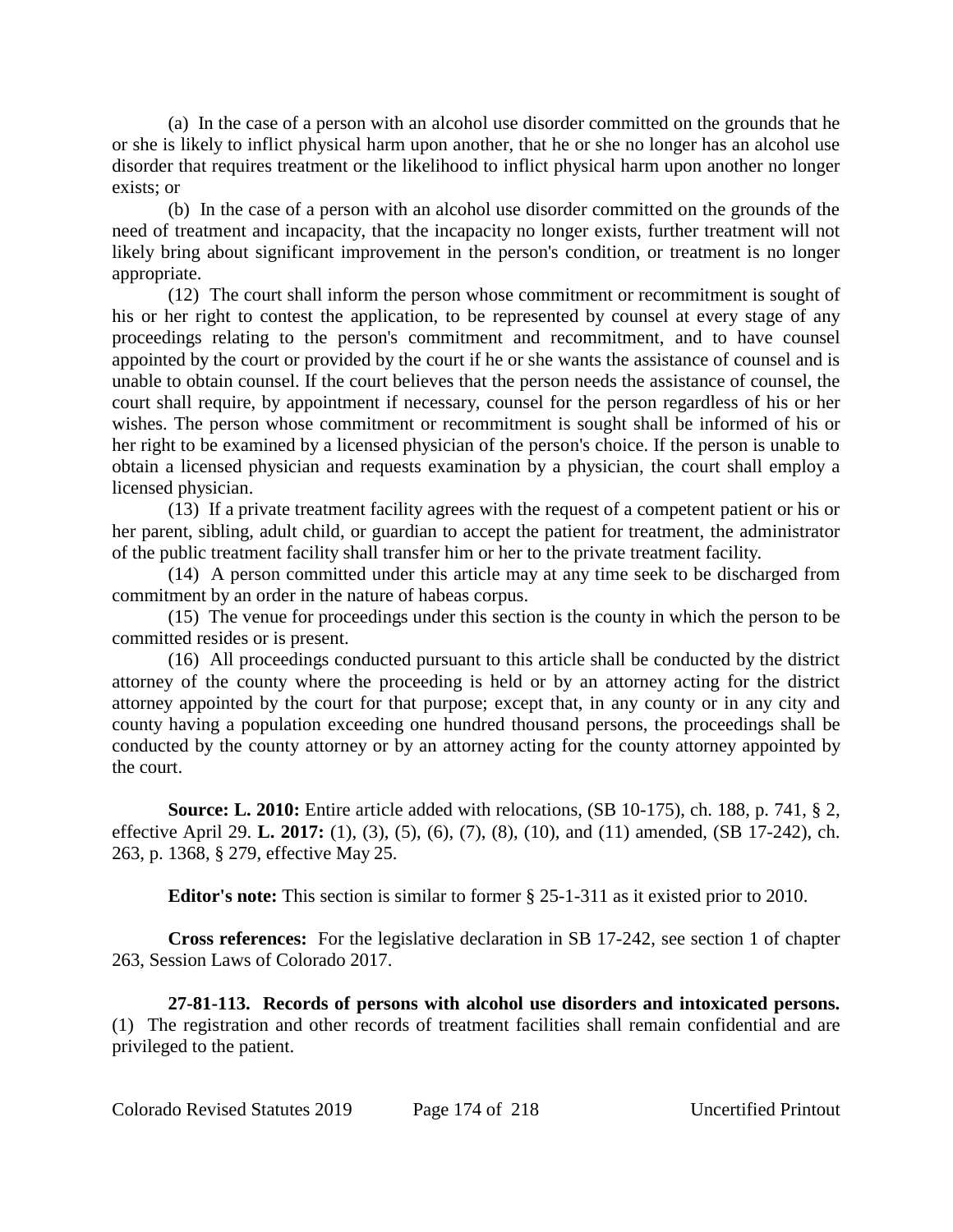(2) Notwithstanding subsection (1) of this section, the director may make available information from patients' records for purposes of research into the causes and treatment of alcohol use disorders. Information under this subsection (2) must not be published in a way that discloses patients' names or other identifying information.

(3) Nothing in this section shall be construed to prohibit or limit the sharing of information by a state institution of higher education police department to authorized university administrators pursuant to section 23-5-141, C.R.S.

**Source: L. 2010:** Entire article added with relocations, (SB 10-175), ch. 188, p. 743, § 2, effective April 29. **L. 2011:** (3) added, (HB 11-1169), ch. 119, p. 374, § 4, effective April 20. **L. 2017:** (2) amended, (SB 17-242), ch. 263, p. 1370, § 280, effective May 25.

**Editor's note:** This section is similar to former § 25-1-312 as it existed prior to 2010.

**Cross references:** For the legislative declaration in SB 17-242, see section 1 of chapter 263, Session Laws of Colorado 2017.

**27-81-114. Visitation and communication of patients.** (1) A patient in any approved treatment facility shall be granted opportunities for continuing visitation and communication with his or her family and friends consistent with an effective treatment program. A patient shall be permitted to consult with counsel at any time.

(2) Neither mail nor other communication to or from a patient in any approved treatment facility may be intercepted, read, or censored. The director may adopt reasonable rules regarding the use of the telephone by patients in approved treatment facilities.

**Source: L. 2010:** Entire article added with relocations, (SB 10-175), ch. 188, p. 743, § 2, effective April 29.

**Editor's note:** This section is similar to former § 25-1-313 as it existed prior to 2010.

**27-81-115. Emergency service patrol - establishment - rules.** (1) The office of behavioral health and cities, counties, city and counties, and regional service authorities may establish emergency service patrols. A patrol consists of persons trained to give assistance in the streets and in other public places to persons who are intoxicated or incapacitated by alcohol. Members of an emergency service patrol must be capable of providing first aid in emergency situations and are authorized to transport a person intoxicated or incapacitated by alcohol to his or her home and to and from treatment facilities.

(2) The director shall adopt rules for the establishment, training, and conduct of emergency service patrols.

**Source: L. 2010:** Entire article added with relocations, (SB 10-175), ch. 188, p. 744, § 2, effective April 29. **L. 2017:** (1) amended, (SB 17-242), ch. 263, p. 1370, § 281, effective May 25.

**Editor's note:** This section is similar to former § 25-1-314 as it existed prior to 2010.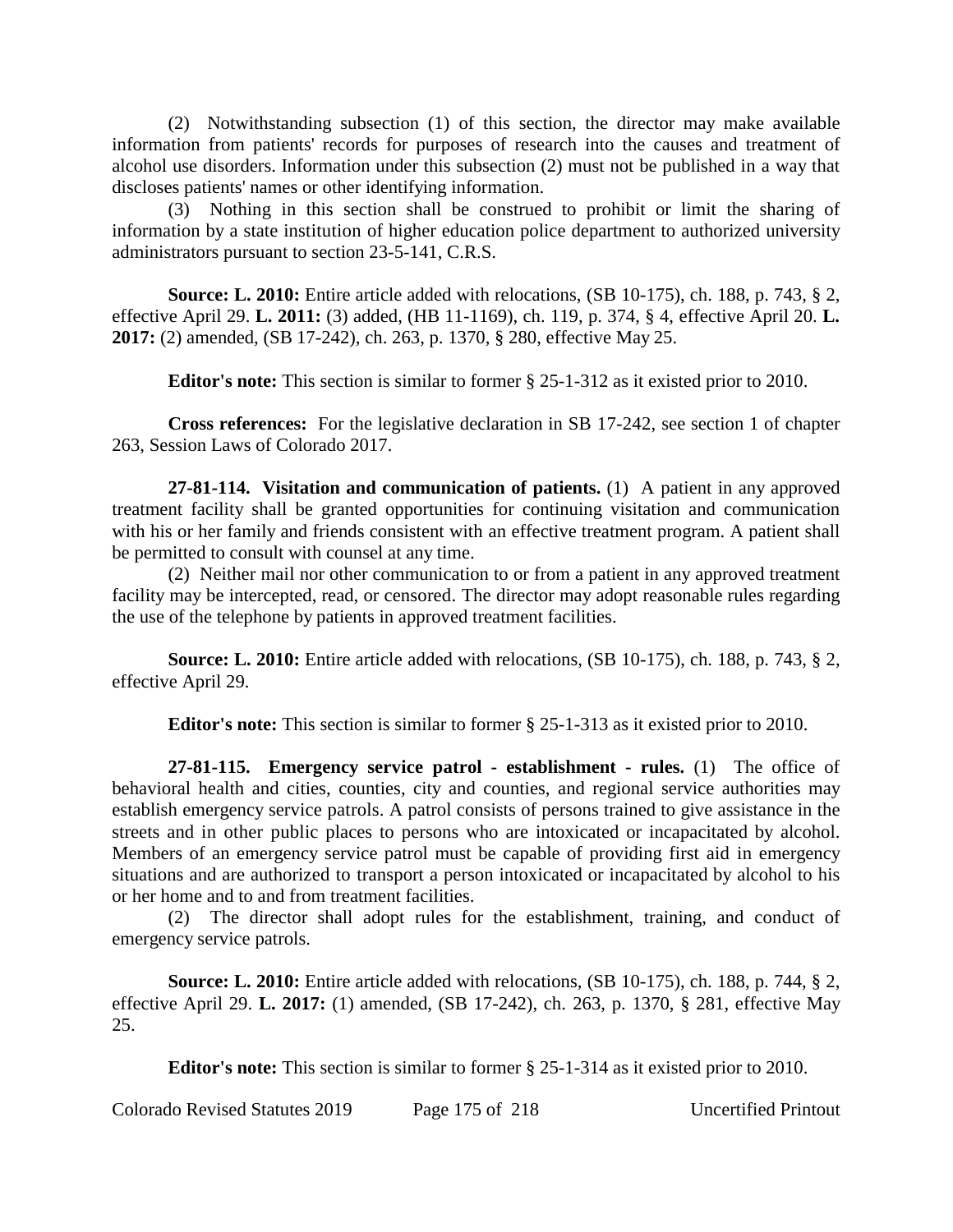**Cross references:** For the legislative declaration in SB 17-242, see section 1 of chapter 263, Session Laws of Colorado 2017.

**27-81-116. Payment for treatment - financial ability of patients.** (1) If treatment is provided by an approved public treatment facility and the patient, including a committed person, has not paid the charge therefor, the approved treatment facility is entitled to any payment received by the patient or to which the patient may be entitled because of the services rendered and from any public or private source available to the approved treatment facility because of the treatment provided to the patient. The approved treatment facility may seek and obtain a judgment in an appropriate court for any fees or charges that have not been paid.

(2) A patient in an approved treatment facility, or the estate of the patient, or a person obligated to provide for the cost of treatment and having sufficient financial ability is liable to the approved treatment facility for the cost of maintenance and treatment of the patient therein in accordance with rates established. The approved treatment facility may seek and obtain a judgment in an appropriate court for any fees or charges that have not been paid.

(3) The director shall adopt rules that establish a standardized ability-to-pay schedule, under which those with sufficient financial ability are required to pay the full cost of services provided and those who are totally without sufficient financial ability are provided appropriate treatment at no charge. The schedule shall take into consideration the income, including government assistance programs, savings, and other personal and real property, of the person required to pay and any support the person required to pay furnishes to another person as required by law.

(4) Nothing in this section shall prohibit an approved treatment facility from charging a minimal fee for therapeutic purposes.

**Source: L. 2010:** Entire article added with relocations, (SB 10-175), ch. 188, p. 744, § 2, effective April 29.

**Editor's note:** This section is similar to former § 25-1-315 as it existed prior to 2010.

**27-81-117. Criminal laws - limitations.** (1) A county, municipality, or other political subdivision may not adopt or enforce a local law, ordinance, resolution, or rule having the force of law that includes drinking, being a person with an alcohol use disorder, or being found in an intoxicated condition as one of the elements of the offense giving rise to a criminal or civil penalty or sanction.

(2) A county, municipality, or other political subdivision may not interpret or apply any law of general application to circumvent the provisions of subsection (1) of this section.

(3) Nothing in this article affects any law, ordinance, resolution, or rule against drunken driving, driving under the influence of alcohol, or other similar offense involving the operation of a vehicle, an aircraft, or a boat or machinery or other equipment or regarding the sale, purchase, dispensing, possessing, or use of alcoholic beverages at stated times and places or by a particular class of persons.

(4) The fact that a person is intoxicated or incapacitated by alcohol shall not prevent his or her arrest or prosecution for the commission of any criminal act or conduct not enumerated in subsection (1) of this section.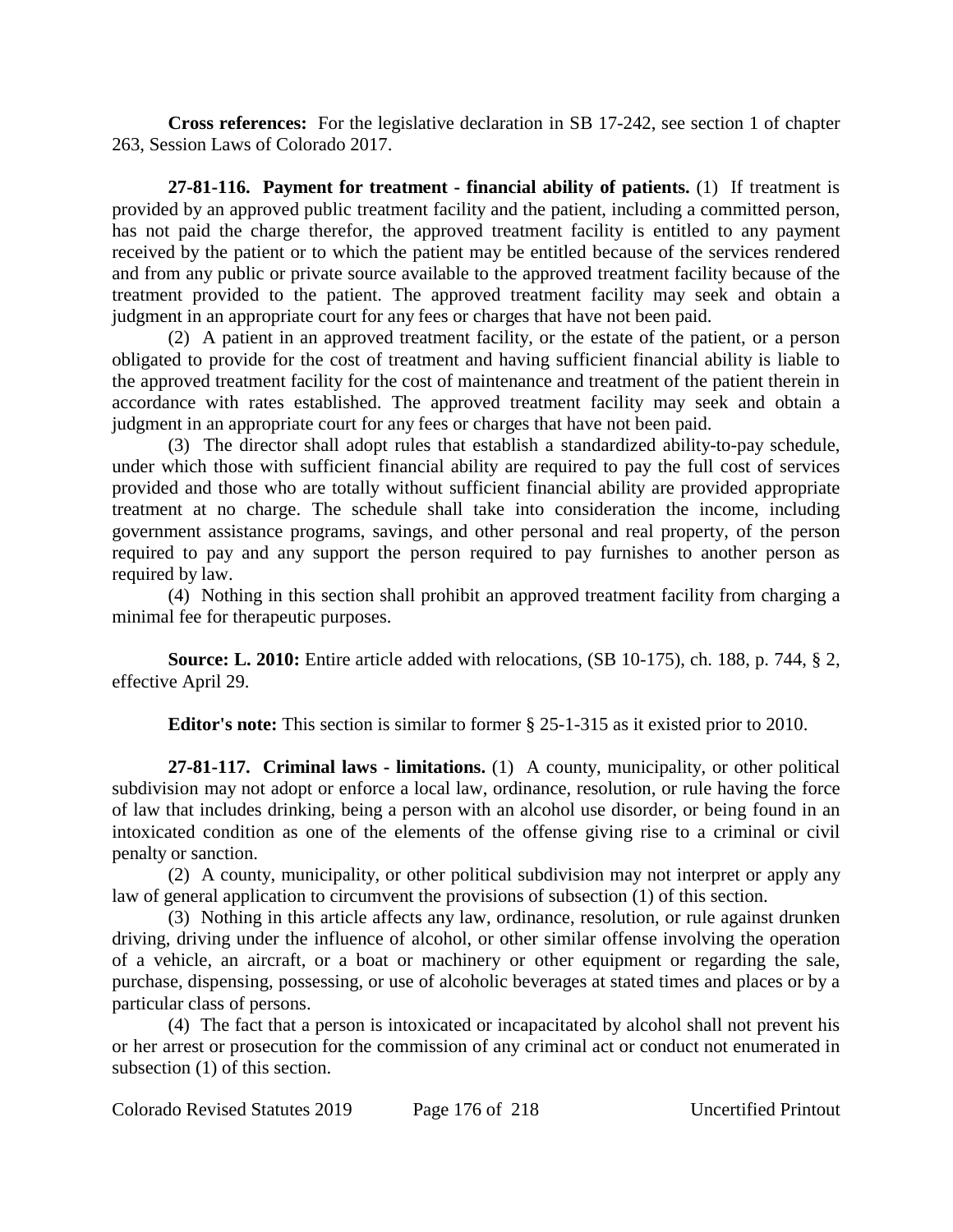(5) Nothing in this article shall be construed as a limitation upon the right of a police officer to make an otherwise legal arrest, notwithstanding the fact that the arrested person may be intoxicated or incapacitated by alcohol.

**Source: L. 2010:** Entire article added with relocations, (SB 10-175), ch. 188, p. 744, § 2, effective April 29. **L. 2017:** (1) amended, (SB 17-242), ch. 263, p. 1370, § 282, effective May 25.

**Editor's note:** This section is similar to former § 25-1-316 as it existed prior to 2010.

**Cross references:** For the legislative declaration in SB 17-242, see section 1 of chapter 263, Session Laws of Colorado 2017.

#### **ARTICLE 82**

## Substance Use Prevention, Education, and Treatment

**Editor's note:** This article was added with relocations in 2010 containing provisions of part 11 of article 1 of title 25. Former C.R.S. section numbers are shown in editor's notes following those sections that were relocated. For a detailed comparison of this article, see the comparative tables located in the back of the index.

#### PART 1

#### GENERAL PROVISIONS

**27-82-101. Legislative declaration.** (1) The general assembly recognizes the character and pervasiveness of drug abuse and substance use disorders and that drug abuse and substance use disorders are serious problems. The general assembly further finds and declares that these problems have been very seriously neglected and that the social and economic costs and the waste of human resources caused by drug abuse and substance use disorders are massive, tragic, and no longer acceptable. The general assembly believes that the best interests of this state demand an across-the-board, locally oriented attack on the massive problems of drug abuse and substance use disorders. The attack includes prevention, education, and treatment, and this article 82 will provide a base from which to launch the attack and reduce the tragic human loss.

(2) It is the policy of this state that persons with substance use disorders and persons who are under the influence of drugs should be afforded treatment so they may lead normal lives as productive members of society. The general assembly finds and declares that drug abuse and substance use disorders are matters of statewide concern.

**Source: L. 2010:** Entire article added with relocations, (SB 10-175), ch. 188, p. 745, § 2, effective April 29. **L. 2017:** Entire section amended, (SB 17-242), ch. 263, p. 1370, § 283, effective May 25.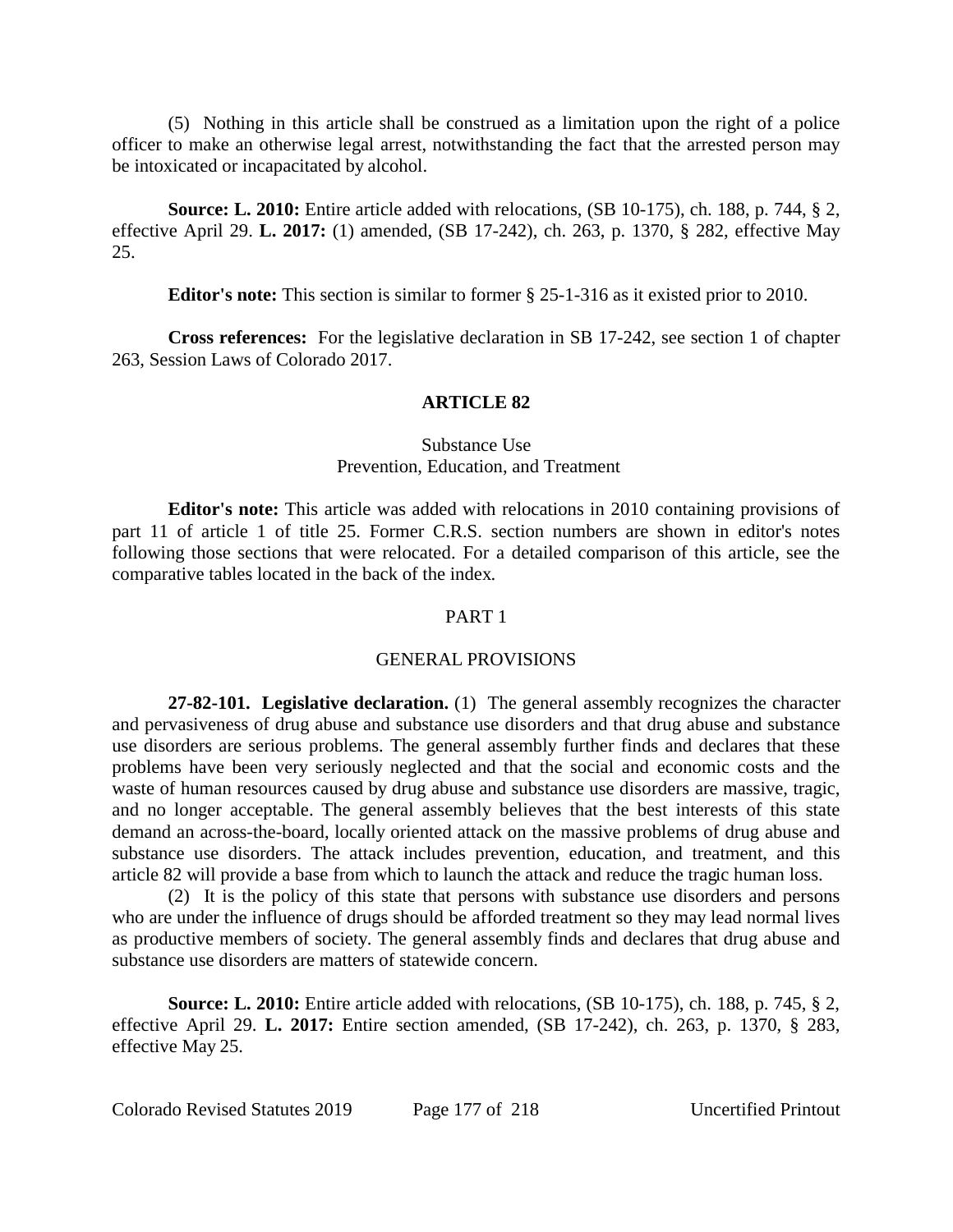**Editor's note:** This section is similar to former § 25-1-1100.2 as it existed prior to 2010.

**Cross references:** For the legislative declaration in SB 17-242, see section 1 of chapter 263, Session Laws of Colorado 2017.

**27-82-102. Definitions.** As used in this article 82, unless the context otherwise requires:

(1) "Administrator" means the administrator of an approved treatment facility or an individual authorized in writing to act as his or her designee.

(2) "Approved private treatment facility" means a private agency meeting the standards prescribed in section 27-82-103 (1) and approved under section 27-82-103.

(3) "Approved public treatment facility" means a treatment agency operating under the direction and control of or approved by the office of behavioral health and meeting the standards prescribed in section 27-82-103 (1) and approved pursuant to section 27-82-103.

(4) "Court" means the district court in the county in which the person named in a petition filed pursuant to this article resides or is physically present. In the city and county of Denver, "court" means the probate court.

(5) "Department" means the department of human services created in section 26-1-105, C.R.S.

(6) "Director" means the director of the office of behavioral health.

(7) "Drug" means a controlled substance as defined in section 18-18-102 (5), C.R.S., and toxic vapors.

(8) Repealed.

(9) "Executive director" means the executive director of the department.

(10) "Incapacitated by drugs" means that a person, as a result of the use of drugs, is unconscious or has his or her judgment otherwise so impaired that he or she is incapable of realizing and making a rational decision with respect to his or her need for treatment, is unable to take care of his or her basic personal needs or safety, or lacks sufficient understanding or capacity to make or communicate rational decisions concerning himself or herself.

(11) "Licensed physician" means either a physician licensed by the state of Colorado or a hospital-licensed physician employed by the admitting facility.

(12) "Minor" means a person under the age of eighteen years.

(12.5) "Office of behavioral health" means the office of behavioral health in the department.

(13) "Person under the influence of drugs" means any person whose mental or physical functioning is temporarily but substantially impaired as a result of the presence of drugs in his or her body.

(13.3) **[***Editor's note: Subsection (13.3) is effective July 1, 2022.***]** "Public funds" means money appropriated to the office of behavioral health by the general assembly or any other governmental or private sources for withdrawal management or for the treatment of substance use disorders in approved facilities pursuant to this article 82.

(13.5) **[***Editor's note: This version of subsection (13.5) is effective until July 1, 2022.***]** "Substance use disorder" means a condition by which a person habitually uses drugs or uses drugs to the extent that his or her health is substantially impaired or endangered or his or her social or economic function is substantially disrupted. Nothing in this subsection (13.5)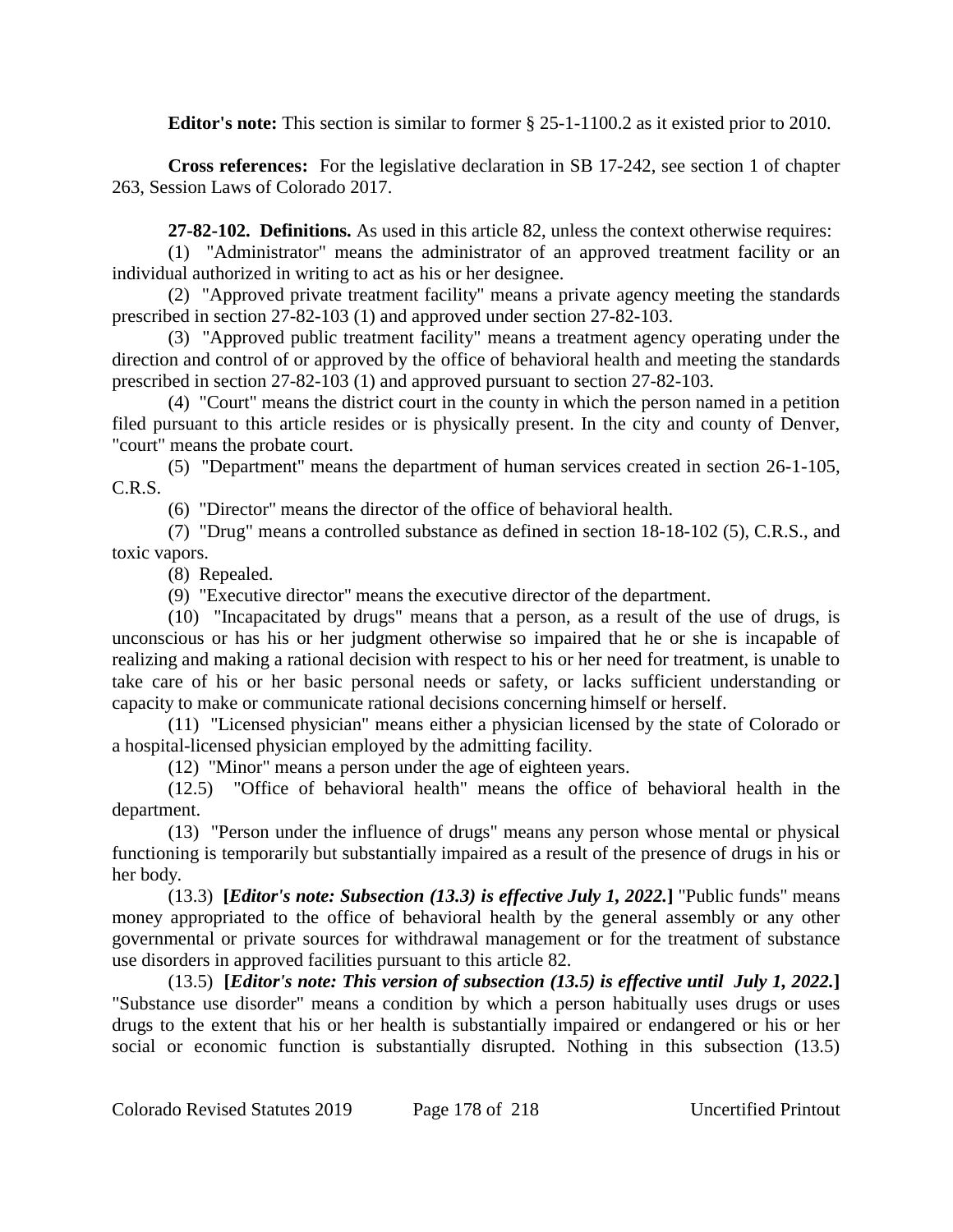precludes the denomination of a person with a substance use disorder as a person under the influence of or incapacitated by drugs.

(13.5) **[***Editor's note: This version of subsection (13.5) is effective July 1, 2022.***]** "Substance use disorder" means a chronic relapsing brain disease, characterized by recurrent use of alcohol, drugs, or both, causing clinically significant impairment, including health problems, disability, and failure to meet major responsibilities at work, school, or home.

(14) "Toxic vapors" means a substance or product containing such substances as defined in section 18-18-412 (3), C.R.S.

(15) "Treatment" means the broad range of emergency, outpatient, intermediate, and inpatient services and care, including diagnostic evaluation, medical, psychiatric, psychological, and social service care, vocational rehabilitation, and career counseling, that may be extended to a person with a substance use disorder and a person under the influence of drugs.

(16) Repealed.

**Source: L. 2010:** Entire article added with relocations, (SB 10-175), ch. 188, p. 745, § 2, effective April 29. **L. 2012:** (7) amended, (HB 12-1311), ch. 281, p. 1629, § 79, effective July 1. **L. 2017:** IP, (3), (6), and (15) amended, (8) and (16) repealed, and (12.5) and (13.5) added, (SB 17-242), ch. 263, p. 1371, § 284, effective May 25. **L. 2019:** (13.3) added and (13.5) amended, (HB 19-1237), ch. 413, p. 3645, § 24, effective July 1, 2022.

**Editor's note:** This section is similar to former § 25-1-1101 as it existed prior to 2010.

**Cross references:** For the legislative declaration in SB 17-242, see section 1 of chapter 263, Session Laws of Colorado 2017.

**27-82-103. Standards for public and private treatment facilities - fees - enforcement procedures - penalties.** (1) In accordance with the provisions of this article 82, the office of behavioral health shall establish standards for approved treatment facilities that receive public funds or that dispense controlled substances or both. A treatment facility seeking approval from the office of behavioral health as a public or private treatment facility shall meet the established standards. The office of behavioral health shall fix the fees to be charged for the required inspections. The fees charged to approved treatment facilities that provide level I and level II programs as provided in section 42-4-1301.3 (3)(c) must be transmitted to the state treasurer, who shall credit the fees to the alcohol and drug driving safety program fund created in section 42-4-1301.3 (4)(a). The standards may concern only health standards to be met and standards of treatment to be afforded patients and must reflect the success criteria established by the general assembly.

(2) The office of behavioral health shall periodically inspect approved public and private treatment facilities at reasonable times and in a reasonable manner.

(3) The office of behavioral health shall maintain a list of approved public and private treatment facilities.

(4) Each approved public and private treatment facility shall file with the office of behavioral health, on request, data, statistics, schedules, and any other information the office reasonably requires. The office of behavioral health shall remove from the list of approved treatment facilities an approved public or private treatment facility that fails without good cause

Colorado Revised Statutes 2019 Page 179 of 218 Uncertified Printout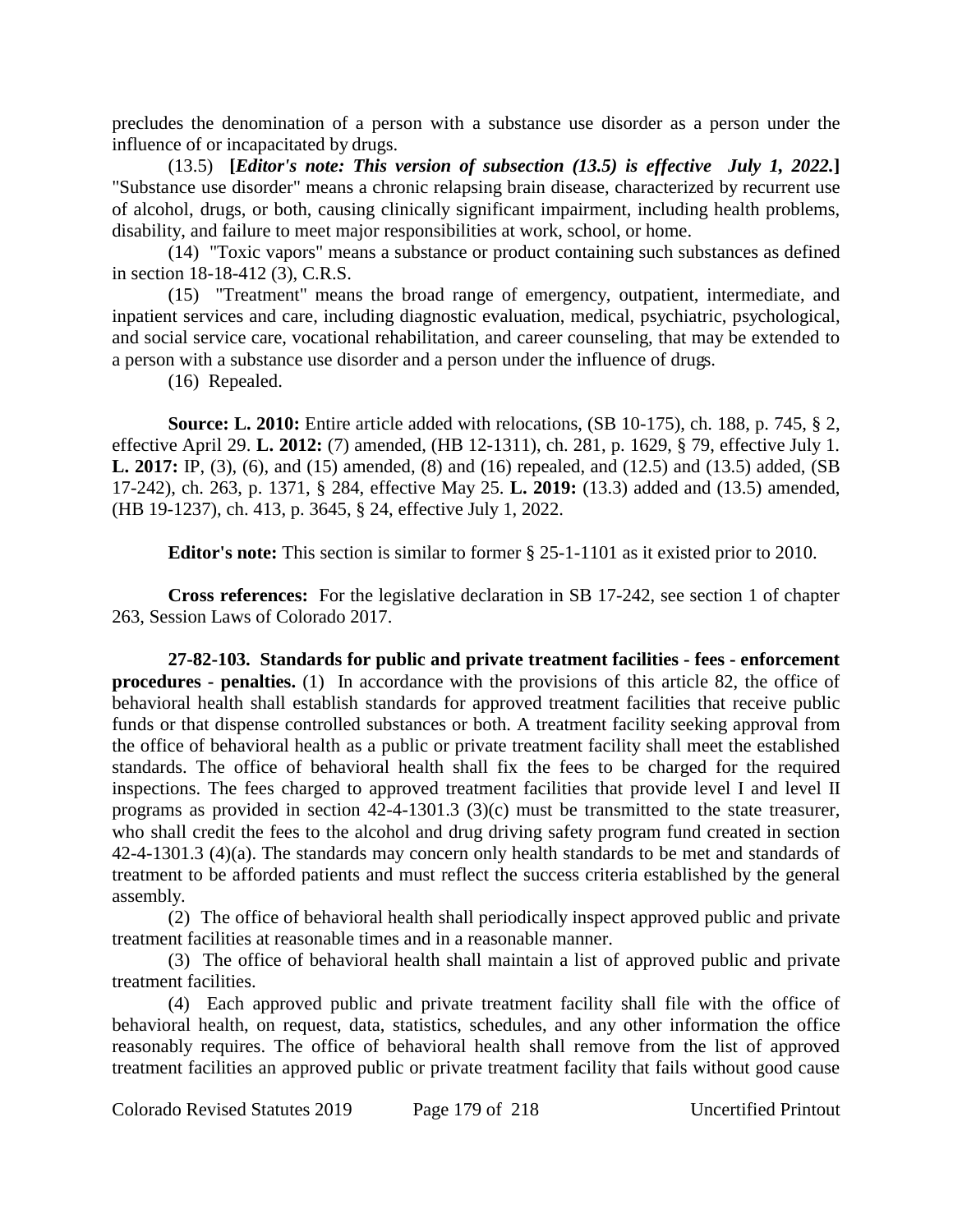to furnish any data, statistics, schedules, or other information, as requested, or files fraudulent returns.

(5) The office of behavioral health, after hearing, may suspend, revoke, limit, restrict, or refuse to grant an approval for failure to meet its standards.

(6) A person shall not operate a private or public treatment facility in this state without approval from the office of behavioral health; except that this article 82 does not apply to a private treatment facility that accepts only private funds and does not dispense controlled substances. The district court may restrain any violation of, review any denial, restriction, or revocation of approval under, and grant other relief required to enforce the provisions of this section.

(7) Upon petition of the office of behavioral health and after a hearing held upon reasonable notice to the facility, the district court may issue a warrant to an officer or employee of the office of behavioral health authorizing him or her to enter and inspect at reasonable times, and examine the books and accounts of, any approved public or private treatment facility refusing to consent to inspection or examination by the office of behavioral health or which the office has reasonable cause to believe is operating in violation of this article 82.

**Source: L. 2010:** Entire article added with relocations, (SB 10-175), ch. 188, p. 747, § 2, effective April 29. **L. 2017:** Entire section amended, (SB 17-242), ch. 263, p. 1372, § 285, effective May 25.

**Editor's note:** This section is similar to former § 25-1-1102 as it existed prior to 2010.

**Cross references:** For the legislative declaration in SB 17-242, see section 1 of chapter 263, Session Laws of Colorado 2017.

**27-82-103.5. Licensure. [***Editor's note: This section is effective July 1, 2022.***]** On and after July 1, 2024, the office of behavioral health shall require any treatment facility seeking approval as a public or private treatment facility to be licensed by the department of public health and environment pursuant to section 25-27.6-104 or by any other required state agency.

**Source: L. 2019:** Entire section added, (HB 19-1237), ch. 413, p. 3646, § 25, effective July 1, 2022.

**27-82-104. Acceptance for treatment - rules.** (1) The director shall adopt and may amend and repeal rules for acceptance of persons into the substance use disorder treatment program, considering available treatment resources and facilities, for the purpose of early and effective treatment of persons with substance use disorders and persons under the influence of drugs. In establishing the rules, the following standards must guide the director:

(a) If possible a patient shall be treated on a voluntary rather than an involuntary basis.

(b) A patient shall be initially assigned or transferred to outpatient treatment, unless or until he or she is found to require residential treatment.

(c) A person may not be denied treatment solely because he or she has withdrawn from treatment against medical advice on a prior occasion or because he or she has relapsed after earlier treatment.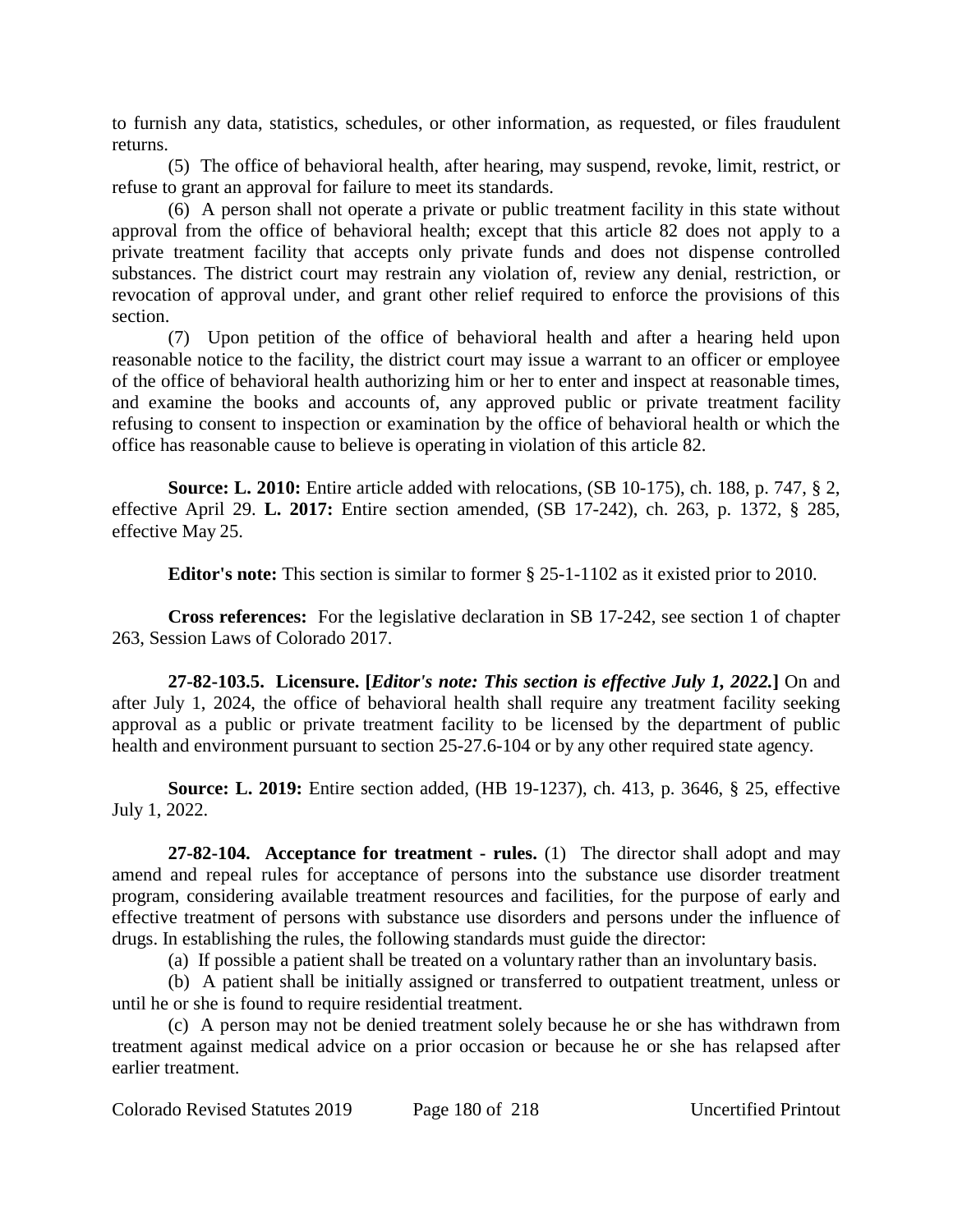(d) An individualized treatment plan shall be prepared and maintained on a current basis for each patient.

(e) Provision shall be made for a continuum of coordinated treatment services, so that a person who leaves a facility or leaves a form of treatment will have available and utilize other appropriate treatment.

**Source: L. 2010:** Entire article added with relocations, (SB 10-175), ch. 188, p. 748, § 2, effective April 29. **L. 2017:** IP(1) amended, (SB 17-242), ch. 263, p. 1373, § 286, effective May 25.

**Editor's note:** This section is similar to former § 25-1-1103 as it existed prior to 2010.

**Cross references:** For the legislative declaration in SB 17-242, see section 1 of chapter 263, Session Laws of Colorado 2017.

**27-82-105. Voluntary treatment of persons with substance use disorders.** (1) A person with a substance use disorder, including a minor, may apply for voluntary treatment directly to an approved treatment facility.

(2) Subject to rules adopted by the director, the administrator in charge of an approved treatment facility shall determine who shall be admitted for treatment. If a person is refused admission to an approved treatment facility, the administrator may refer the person to another approved and appropriate treatment facility for treatment if it is deemed likely to be beneficial. A person should not be referred for further treatment if it is determined that further treatment is not likely to bring about significant improvement in the person's condition, or treatment is no longer appropriate, or further treatment is unlikely to be beneficial.

(3) If a patient receiving residential care leaves an approved treatment facility, he or she shall be encouraged to consent to outpatient treatment or supportive services if appropriate.

**Source: L. 2010:** Entire article added with relocations, (SB 10-175), ch. 188, p. 748, § 2, effective April 29. **L. 2017:** (1) amended, (SB 17-242), ch. 263, p. 1373, § 287, effective May 25.

**Editor's note:** This section is similar to former § 25-1-1104 as it existed prior to 2010.

**Cross references:** For the legislative declaration in SB 17-242, see section 1 of chapter 263, Session Laws of Colorado 2017.

**27-82-106. Voluntary treatment for persons under influence of or incapacitated by drugs.** (1) A person under the influence of or incapacitated by drugs, including a minor if provided by rules of the office of behavioral health, may voluntarily admit himself or herself to an approved treatment facility for emergency treatment.

(2) A person who voluntarily enters an approved treatment facility shall be immediately evaluated or examined by the facility administrator. A person found to be in need of treatment shall then be admitted or referred to another appropriate facility. If a person is found not to be in need of treatment, he or she shall be released or referred to another appropriate facility.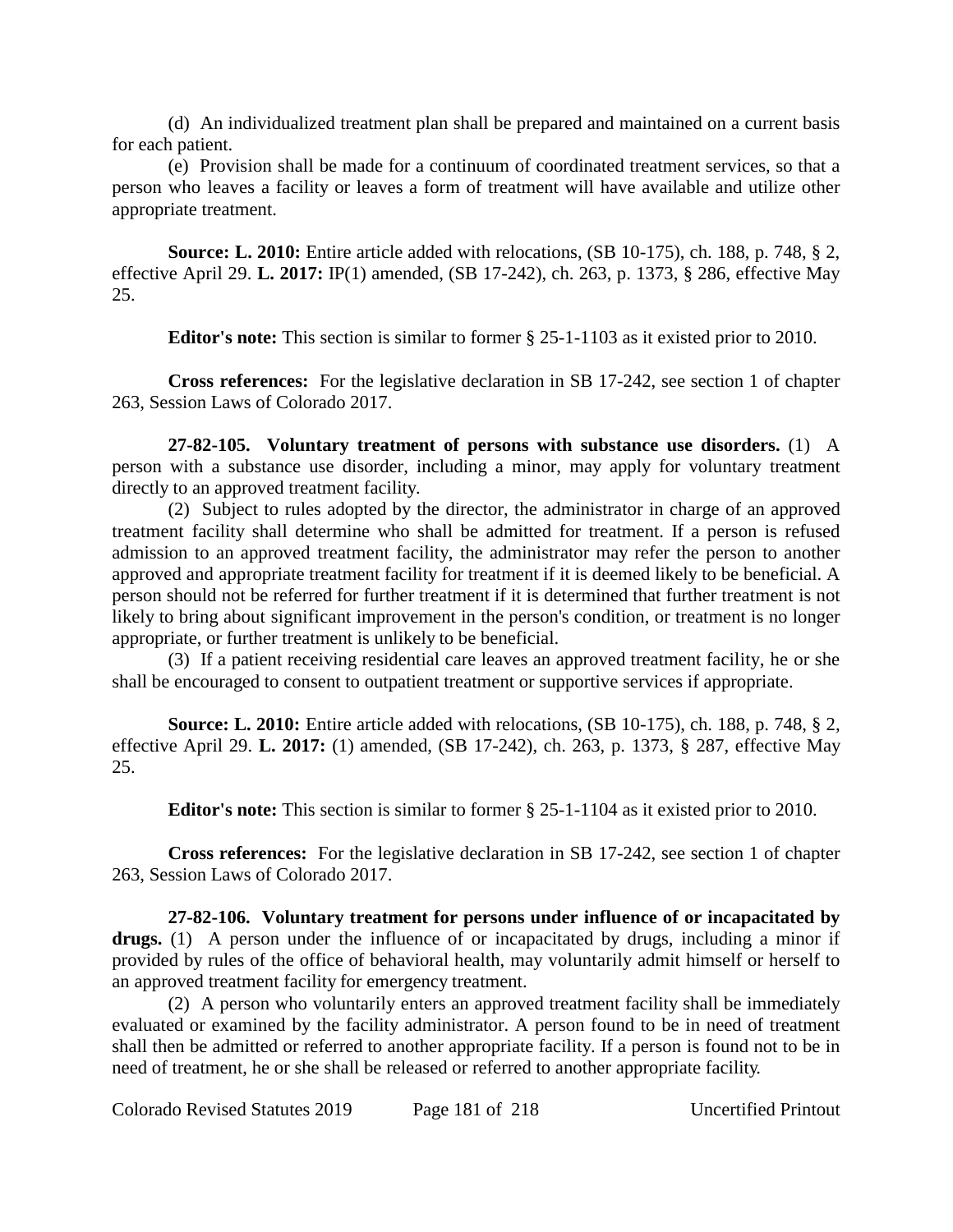(3) Except as provided in subsection (7) of this section, a voluntarily admitted person shall be released from the approved treatment facility immediately upon his or her request.

(4) A person who is not admitted to an approved treatment facility, and who is not referred to another health facility, and who has no funds may be taken to his or her home, if any. If he or she has no home, the approved treatment facility may assist him or her in obtaining shelter.

(5) If a person is admitted to an approved treatment facility, his or her family or next of kin shall be notified as promptly as possible in accordance with federal confidentiality regulations for alcohol and drug abuse patient records, which regulations are found at 42 CFR, part II, secs. 2.1 to 2.67, as amended. If an adult person requests that there be no notification, his or her request shall be respected.

(6) If the administrator in charge of the approved treatment facility determines that it is for the person's benefit, the person shall be encouraged to agree to further diagnosis and appropriate voluntary treatment.

(7) Nothing in this section shall preclude the approved treatment facility administrator from seeking emergency commitment of a person as provided in section 27-82-107 or involuntary commitment of a person as provided in section 27-82-108, regardless of whether the person has been voluntarily admitted under this section. In such case, the administrator's or designee's further conduct shall be governed by section 27-82-107 or 27-82-108, as applicable.

**Source: L. 2010:** Entire article added with relocations, (SB 10-175), ch. 188, p. 748, § 2, effective April 29. **L. 2017:** (1) amended, (SB 17-242), ch. 263, p. 1373, § 288, effective May 25.

**Editor's note:** This section is similar to former § 25-1-1105 as it existed prior to 2010.

**Cross references:** For the legislative declaration in SB 17-242, see section 1 of chapter 263, Session Laws of Colorado 2017.

**27-82-107. Emergency commitment.** (1) When any person is under the influence of or incapacitated by drugs and clearly dangerous to the health and safety of himself, herself, or others, he or she may be taken into protective custody by law enforcement authorities, acting with probable cause, and placed in an approved treatment facility. If no such facilities are available, he or she may be detained in an emergency medical facility or jail, but only for so long as may be necessary to prevent injury to himself, herself, or others or to prevent a breach of the peace. A law enforcement officer, in detaining the person, is taking him or her into protective custody. In so doing, the detaining officer may protect himself or herself by reasonable methods but shall make every reasonable effort to protect the detainee's health and safety. A taking into protective custody under this section is not an arrest, and no entry or other record shall be made to indicate that the person has been arrested or charged with a crime. Law enforcement personnel who act in compliance with this section are acting in the course of their official duties and are not criminally or civilly liable therefor. Nothing in this subsection (1) shall preclude a person under the influence of or incapacitated by drugs who is not dangerous to the health and safety of himself, herself, or others from being assisted to his or her home or like location by the law enforcement officer.

Colorado Revised Statutes 2019 Page 182 of 218 Uncertified Printout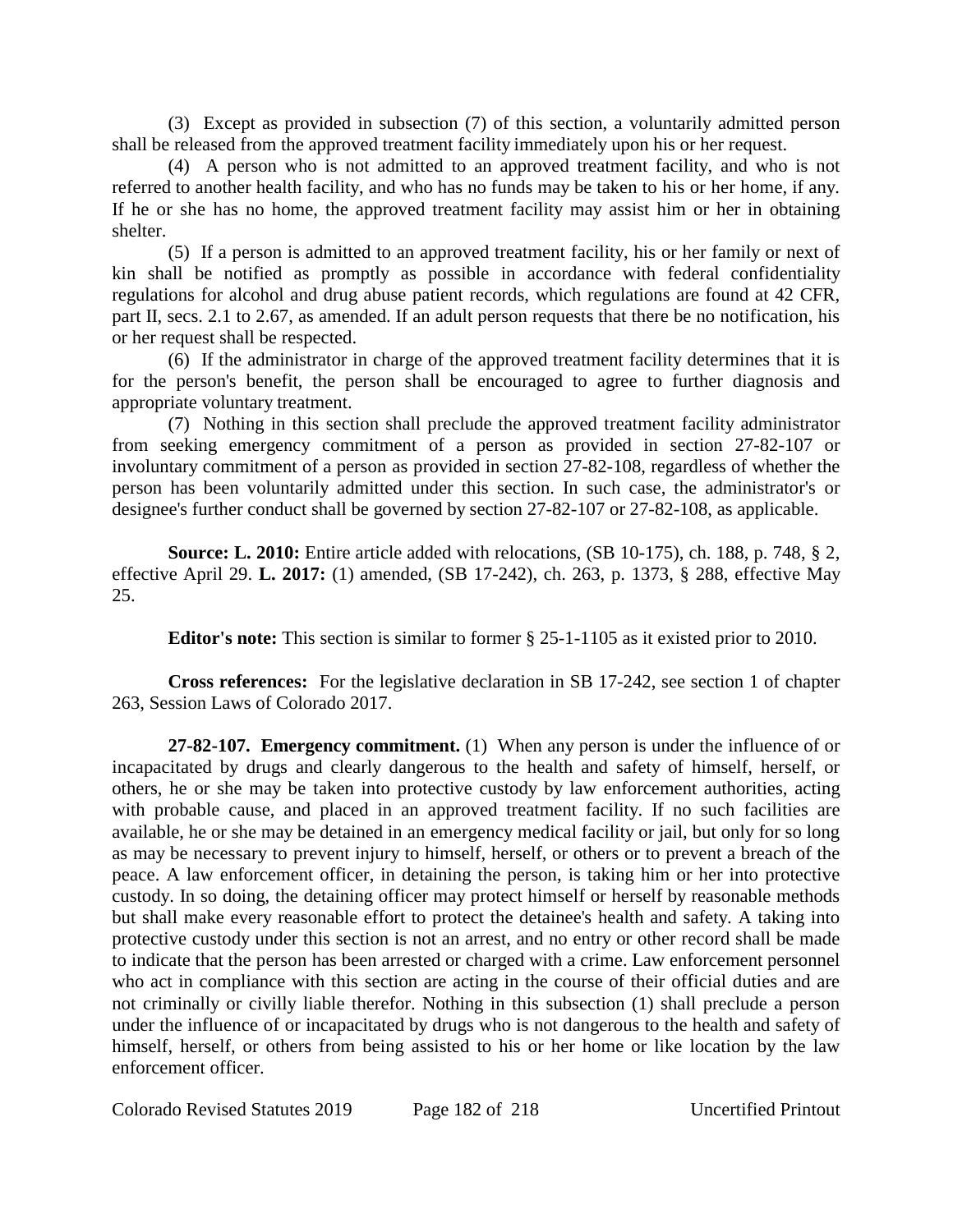(2) A law enforcement officer, physician, spouse, guardian, or relative of the person to be committed or any other responsible person may make a written application for emergency commitment under this section, directed to the administrator of the approved treatment facility. The application shall state the circumstances requiring emergency commitment, including the applicant's personal observations and the specific statements of others, if any, upon which he or she relies in making the application. A copy of the application shall be furnished to the person to be committed.

(3) If the approved treatment facility administrator finds that there are sufficient grounds in the application, the person shall be committed, evaluated, and treated for a period not to exceed five days. The person shall be brought to the facility by a peace officer or any interested person. If necessary, the court may be contacted to issue an order to the police, the peace officer's department, or the sheriff's department to transport the person to the facility.

(4) If the approved treatment facility administrator determines that there are insufficient grounds in the application to sustain an emergency commitment as set forth in subsection (1) of this section, the commitment shall be refused and the person detained immediately released, and the person shall be encouraged to seek voluntary treatment if appropriate.

(5) When the administrator determines that the grounds for commitment no longer exist, the emergency commitment shall be revoked and the client shall be placed on voluntary status and encouraged to seek further voluntary treatment. No person committed under this section may be detained in any treatment facility for more than five days; except that a person may be detained for longer than five days at the approved treatment facility if, in that period of time, a petition for involuntary commitment has been filed pursuant to section 27-82-108. A person may not be detained longer than ten days, excluding weekends and holidays, after the date of filing of the petition for involuntary commitment unless valid medical reasons exist for detaining a person longer.

(6) Whenever a person is involuntarily detained pursuant to this section, he or she shall be advised within twenty-four hours by the facility administrator, both orally and in writing, of his or her right to challenge such detention by application to the courts for a writ of habeas corpus, and to have counsel appointed by the court or provided by the court if he or she wants the assistance of counsel and is unable to obtain counsel.

**Source: L. 2010:** Entire article added with relocations, (SB 10-175), ch. 188, p. 749, § 2, effective April 29.

**Editor's note:** This section is similar to former § 25-1-1106 as it existed prior to 2010.

**27-82-108. Involuntary commitment of a person with a substance use disorder.** (1) The court may commit a person to the custody of the office of behavioral health upon the petition of the person's spouse or guardian, a relative, a physician, an advanced practice nurse, the administrator in charge of an approved treatment facility, or any other responsible person. The petition must allege that the person has a substance use disorder and that the person has threatened or attempted to inflict or inflicted physical harm on himself or herself or on another and that unless committed the person is likely to inflict physical harm on himself or herself or on another or that the person is incapacitated by drugs. A refusal to undergo treatment does not constitute evidence of lack of judgment as to the need for treatment. The petition must be

Colorado Revised Statutes 2019 Page 183 of 218 Uncertified Printout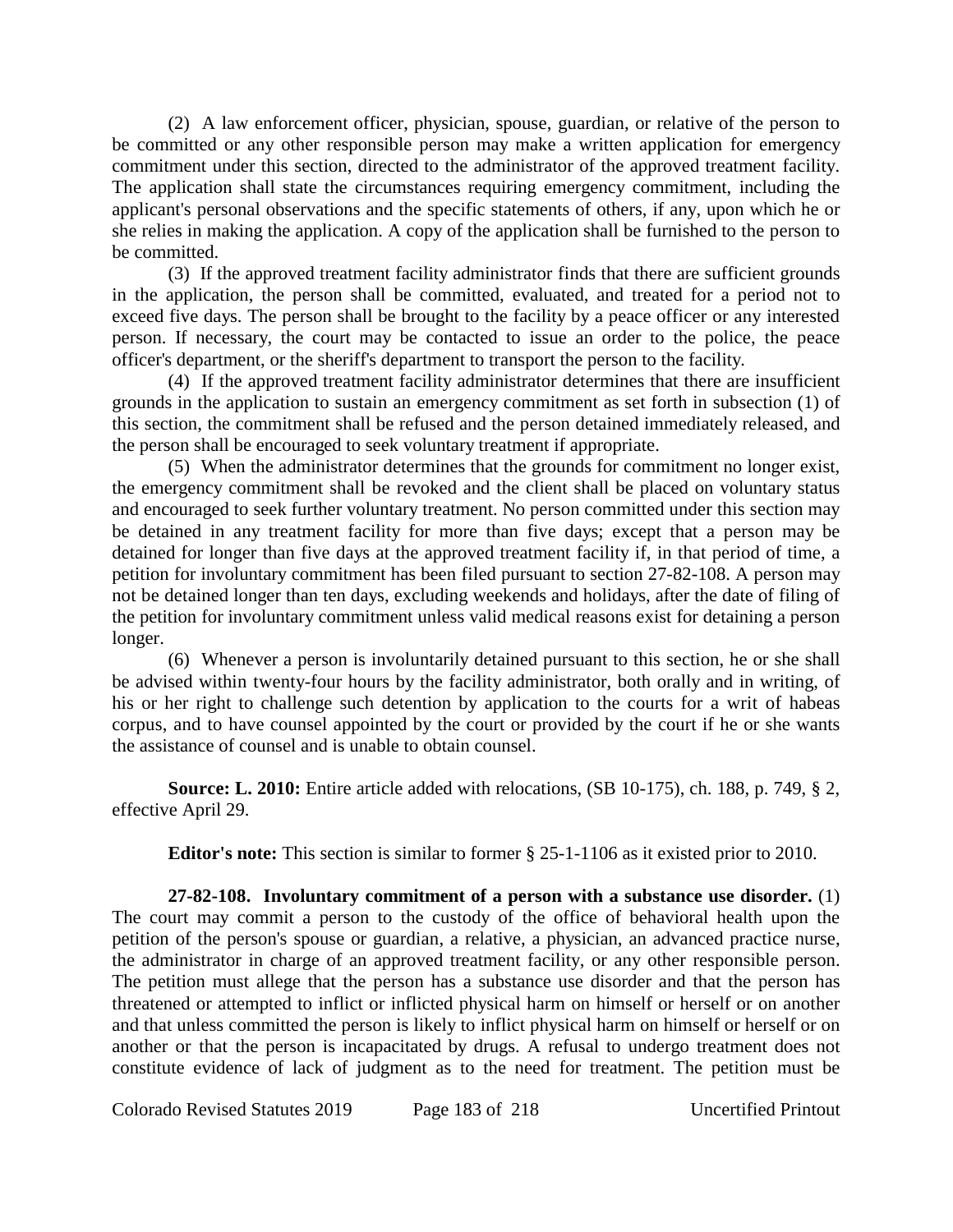accompanied by a certificate of a licensed physician who has examined the person within ten days before submission of the petition, unless the person whose commitment is sought has refused to submit to a medical examination or an examination cannot be made of the person due to the person's condition. The certificate must set forth the physician's findings in support of the petition's allegations.

(2) A petition submitted pursuant to subsection (1) of this section shall not be accepted unless there is documentation of the refusal by the person to be admitted to accessible and affordable voluntary treatment. Documentation may include, but shall not be limited to, physicians' and advanced practice nurses' statements, notations in the person's medical or law enforcement records, or witnesses' statements.

(3) Upon filing of the petition, the court shall fix a date for a hearing no later than ten days, excluding weekends and holidays, after the date the petition was filed, unless valid medical reasons exist for delaying the hearing. A copy of the petition and of the notice of the hearing, including the date fixed by the court, must be personally served on the person whose commitment is sought and one of his or her parents or his or her legal guardian if he or she is a minor. A copy of the petition and notice of hearing must be provided to the petitioner, to the office of behavioral health, to counsel for the person whose commitment is sought, if any, to the administrator in charge of the approved treatment facility to which the person may have been committed for emergency treatment, and to any other person the court believes advisable.

(4) At the hearing, the court shall hear all relevant testimony, including, if possible, the testimony of at least one licensed physician who has examined the person whose commitment is sought. The person shall be present unless the court believes that the person's presence is likely to be injurious to the person; in this event, the court shall appoint a guardian ad litem to represent the person throughout the proceeding. If the person has refused to be examined by a licensed physician, he or she shall be given an opportunity to be examined by a court-appointed licensed physician. If the person refuses and there is sufficient evidence to believe that the allegations of the petition are true or if the court believes that more medical evidence is necessary, the court may commit the person to a licensed hospital or an approved public or private treatment facility for a period of not more than five days for a diagnostic examination. In such event, the court shall schedule a further hearing for final determination of commitment, in no event later than five days after the first hearing.

(5) If after hearing all relevant evidence, including the results of any diagnostic examination by the licensed hospital, the court finds that grounds for involuntary commitment have been established by clear and convincing proof, the court shall make an order of commitment to the office of behavioral health. The office of behavioral health has the right to delegate physical custody of the person to an appropriate approved treatment facility. The court may not order commitment of a person unless it determines that the office of behavioral health is able to provide adequate and appropriate treatment for him or her and that the treatment is likely to be beneficial.

(6) Upon the court's commitment of a person to the office of behavioral health, the court may issue an order to the sheriff to transport the person committed to the facility designated by the office of behavioral health.

(7) A person committed as provided in this section remains in the custody of the office of behavioral health for treatment for a period of thirty days unless discharged sooner. At the end of the thirty-day period, the office of behavioral health shall automatically discharge the person

Colorado Revised Statutes 2019 Page 184 of 218 Uncertified Printout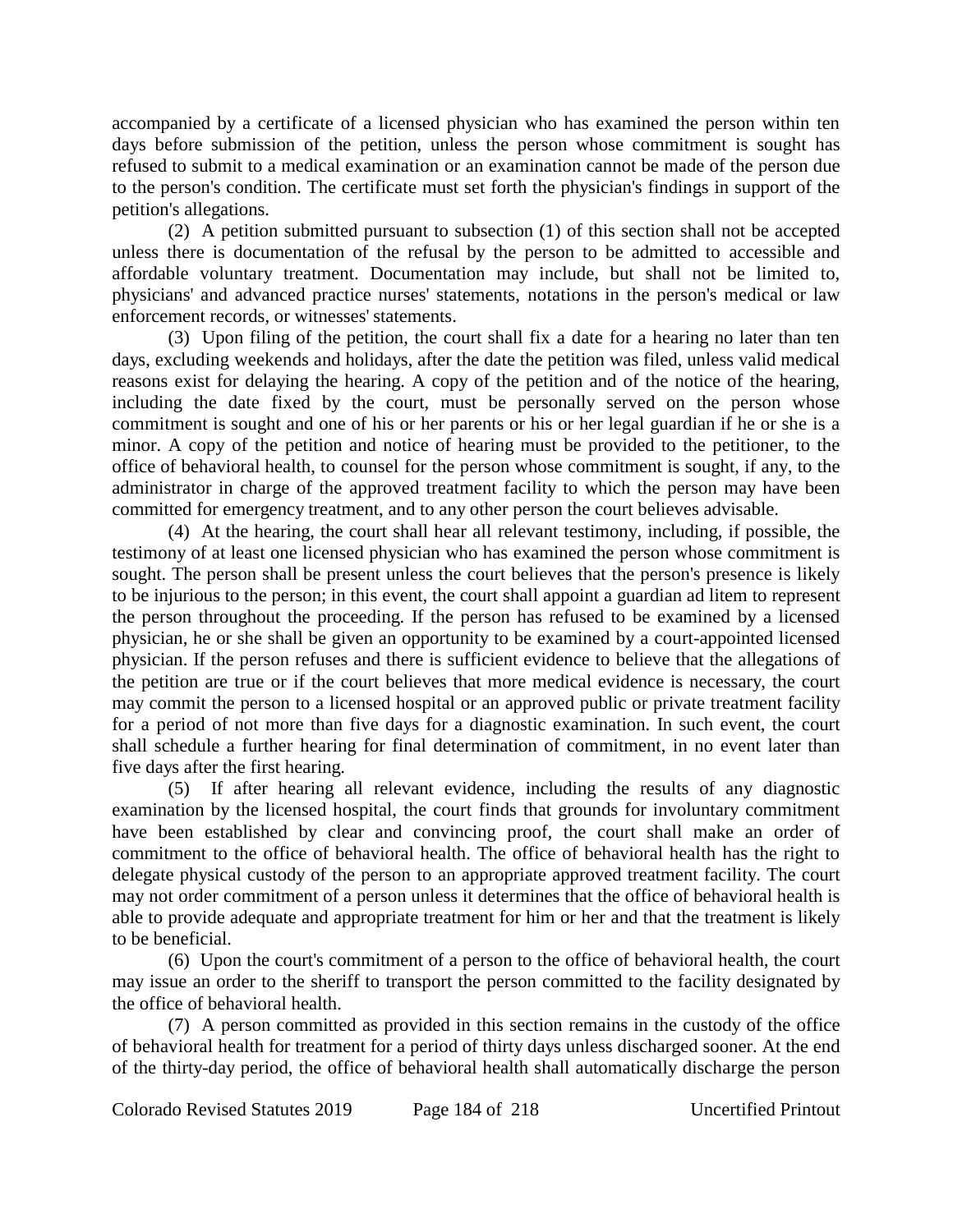committed unless the office, before expiration of the period, files a petition for his or her recommitment upon the grounds set forth in subsection (1) of this section for a further period of ninety days and a hearing has been scheduled in accordance with subsection (3) of this section. If a person has been committed because he or she has a substance use disorder and is likely to inflict physical harm on another, the office of behavioral health shall apply for recommitment if, after examination, it is determined that the likelihood to inflict physical harm on another still exists.

(8) If a person recommitted as provided in subsection (7) of this section has not been discharged by the office of behavioral health before the end of the ninety-day period, the office shall discharge the person at the expiration of the ninety-day period unless the office of behavioral health, before expiration of the ninety-day period, files a petition on the grounds set forth in subsection (1) of this section for recommitment for a further period not to exceed ninety days and a hearing has been scheduled in accordance with subsection (3) of this section. If a person has been committed because he or she has a substance use disorder and is likely to inflict physical harm on another, the office of behavioral health shall apply for recommitment if, after examination, it is determined that the likelihood to inflict physical harm on another still exists. Only two recommitment orders pursuant to subsection (7) of this section and this subsection (8) are permitted.

(9) Upon the filing of a petition for recommitment under subsections (7) and (8) of this section, the court shall fix a date for hearing no later than ten days, excluding weekends and holidays, after the date the petition was filed unless valid medical reasons exist for delaying the hearing. A copy of the petition and of the notice of hearing shall be served as required in subsection (3) of this section. At the hearing, the court shall proceed as provided in subsection (4) of this section.

(10) The office of behavioral health shall provide adequate and appropriate treatment of a person committed to its custody. The office of behavioral health may transfer any person committed to its custody from one approved treatment facility to another, if transfer is advisable.

(11) The office of behavioral health shall discharge a person committed to its custody for treatment at any time before the end of the period for which he or she has been committed if either of the following conditions is met:

(a) In the case of a person with a substance use disorder committed on the grounds that he or she is likely to inflict physical harm upon another, that he or she no longer has a substance use disorder that requires treatment or the likelihood to inflict physical harm upon another no longer exists; or

(b) In the case of a person with a substance use disorder committed on the grounds of the need of treatment and incapacity, that the incapacity no longer exists, or in the case of a person with a substance use disorder committed on any grounds pursuant to this section, that further treatment will not be likely to bring about significant improvement in the person's condition, or treatment is no longer appropriate, or further treatment is unlikely to be beneficial.

(12) The court shall inform the person whose commitment or recommitment is sought of his or her right to contest the application, to be represented by counsel at every stage of any proceedings relating to the person's commitment and recommitment, and to have counsel appointed by the court or provided by the court if the person wants the assistance of counsel and is unable to obtain counsel. If the court believes that the person needs the assistance of counsel, the court shall require, by appointment if necessary, counsel for the person regardless of the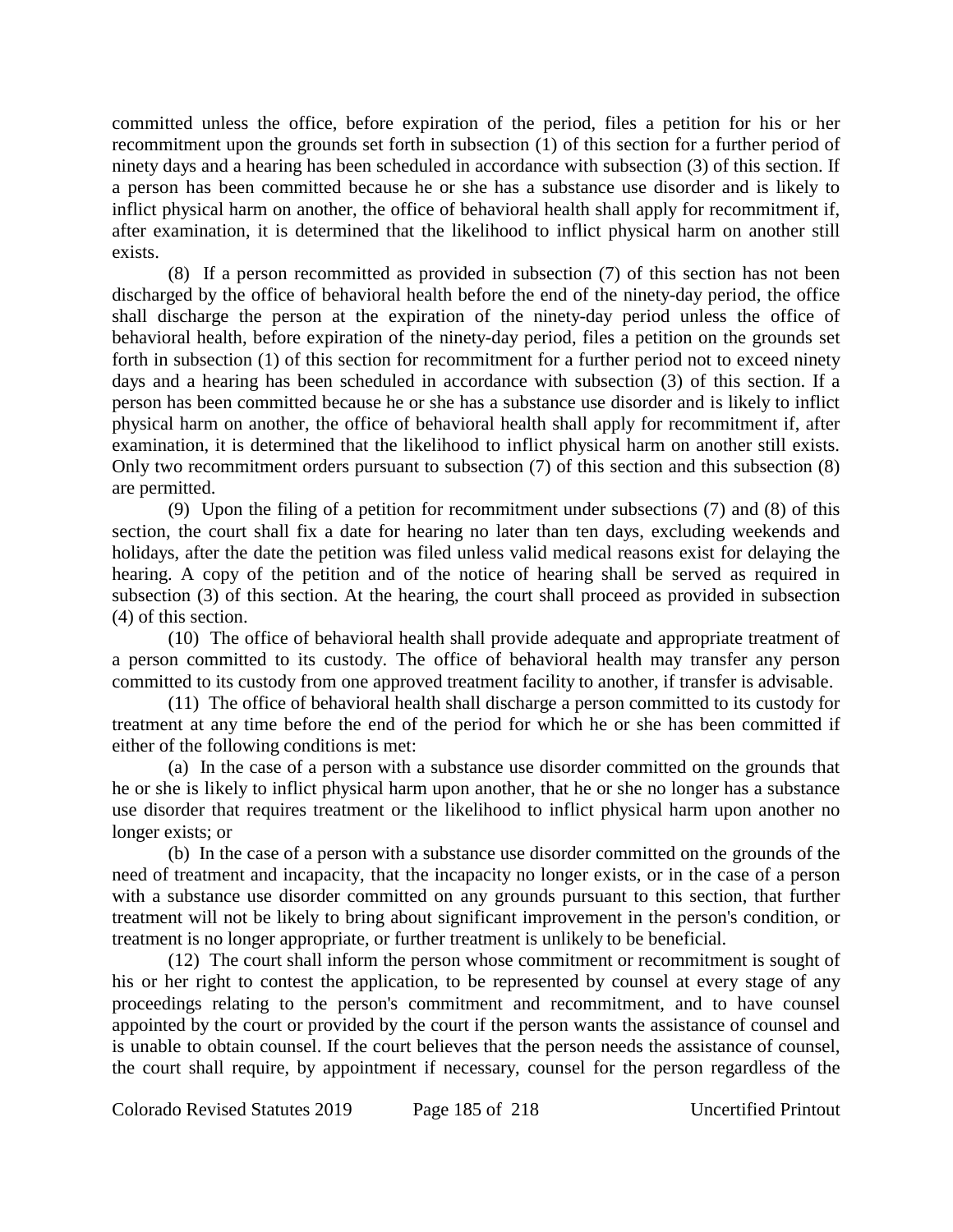person's wishes. The person whose commitment or recommitment is sought shall be informed of his or her right to be examined by a licensed physician of the person's choice. If the person is unable to obtain a licensed physician and requests examination by a physician, the court shall employ a licensed physician.

(13) If a private treatment facility agrees with the request of a competent patient or his or her parent, sibling, adult child, or guardian to accept the patient for treatment, the administrator of the public treatment facility may transfer him or her to the private treatment facility.

(14) A person committed under this article may at any time seek to be discharged from commitment by an order in the nature of habeas corpus.

(15) The venue for proceedings under this section is the county in which the person to be committed resides or is present.

(16) All proceedings conducted pursuant to this article shall be conducted by the district attorney of the county where the proceeding is held or by an attorney acting for the district attorney appointed by the court for that purpose; except that, in any county or in any city and county having a population exceeding one hundred thousand persons, the proceedings shall be conducted by the county attorney or by an attorney acting for the county attorney appointed by the court.

**Source: L. 2010:** Entire article added with relocations, (SB 10-175), ch. 188, p. 750, § 2, effective April 29. **L. 2017:** (1), (3), (5), (6), (7), (8), (10), and (11) amended, (SB 17-242), ch. 263, p. 1373, § 289, effective May 25.

**Editor's note:** This section is similar to former § 25-1-1107 as it existed prior to 2010.

**Cross references:** For the legislative declaration in SB 17-242, see section 1 of chapter 263, Session Laws of Colorado 2017.

**27-82-109. Records of persons with substance abuse disorders and persons under influence of drugs.** (1) The registration and other records of treatment facilities shall remain confidential and fully protected as outlined in federal confidentiality regulations for alcohol and drug abuse patient records found at 42 CFR, part II, secs. 2.1 to 2.67, as amended.

(2) Notwithstanding subsection (1) of this section, the director may make available information from patients' records for purposes of research into the causes and treatment of substance use disorders. Information pursuant to this subsection (2) must not be published in a way that discloses patients' names or other identifying information.

**Source: L. 2010:** Entire article added with relocations, (SB 10-175), ch. 188, p. 753, § 2, effective April 29. **L. 2017:** (2) amended, (SB 17-242), ch. 263, p. 1375, § 290, effective May 25.

**Editor's note:** This section is similar to former § 25-1-1108 as it existed prior to 2010.

**Cross references:** For the legislative declaration in SB 17-242, see section 1 of chapter 263, Session Laws of Colorado 2017.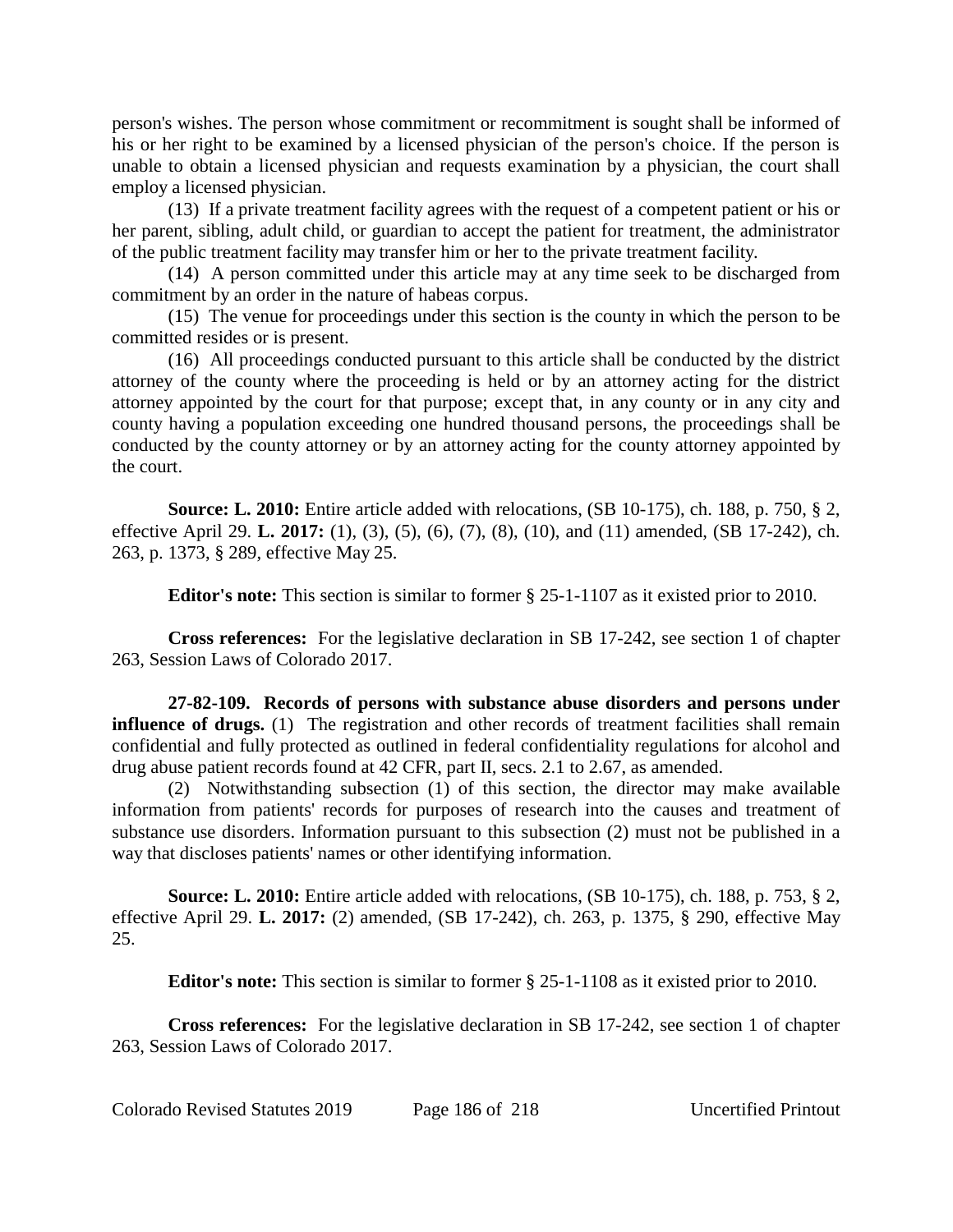**27-82-110. Visitation and communication of patients.** (1) A patient in an approved treatment facility shall be granted opportunities for continuing visitation and communication with his or her family and friends consistent with an effective treatment program. A patient shall be permitted to consult with counsel at any time.

(2) Neither mail nor other communication to or from a patient in any approved treatment facility may be intercepted, read, or censored. The director may adopt reasonable rules regarding the use of the telephone by patients in approved treatment facilities.

**Source: L. 2010:** Entire article added with relocations, (SB 10-175), ch. 188, p. 753, § 2, effective April 29.

**Editor's note:** This section is similar to former § 25-1-1109 as it existed prior to 2010.

**27-82-111. Payment for treatment - financial ability of patients.** (1) If treatment is provided by an approved public treatment facility and the patient, including a committed person, has not paid the charge therefor, the approved treatment facility is entitled to any payment received by the patient or to which he or she may be entitled because of the services rendered and from any public or private source available to the approved treatment facility because of the treatment provided to the patient. The treatment facility may seek and obtain a judgment in an appropriate court for any fees or charges which have not been paid.

(2) A patient in an approved treatment facility, or the estate of the patient, or a person obligated to provide for the cost of treatment and having sufficient financial ability is liable to the approved treatment facility for the cost of maintenance and treatment of the patient therein in accordance with rates established. The treatment facility may seek and obtain a judgment in an appropriate court for any fees or charges that have not been paid.

(3) The director shall establish by rule a standardized ability-to-pay schedule, under which those with sufficient financial ability are required to pay the full cost of services provided and those who are totally without sufficient financial ability are provided appropriate treatment at no charge. Such schedule shall take into consideration the income including government assistance programs, savings, and other personal and real property of the person required to pay, and any support being furnished by him or her to any person he or she is required by law to support.

(4) Nothing in this section shall prohibit a facility from charging a minimal fee for therapeutic purposes.

**Source: L. 2010:** Entire article added with relocations, (SB 10-175), ch. 188, p. 754, § 2, effective April 29.

**Editor's note:** This section is similar to former § 25-1-1110 as it existed prior to 2010.

**27-82-112. Criminal laws - limitations.** (1) Nothing in this article affects any law, ordinance, resolution, or rule against driving under the influence of drugs or other similar offense involving the operation of a vehicle, an aircraft, a boat, any machinery, or any other equipment or regarding the sale, purchase, possession, or use of drugs.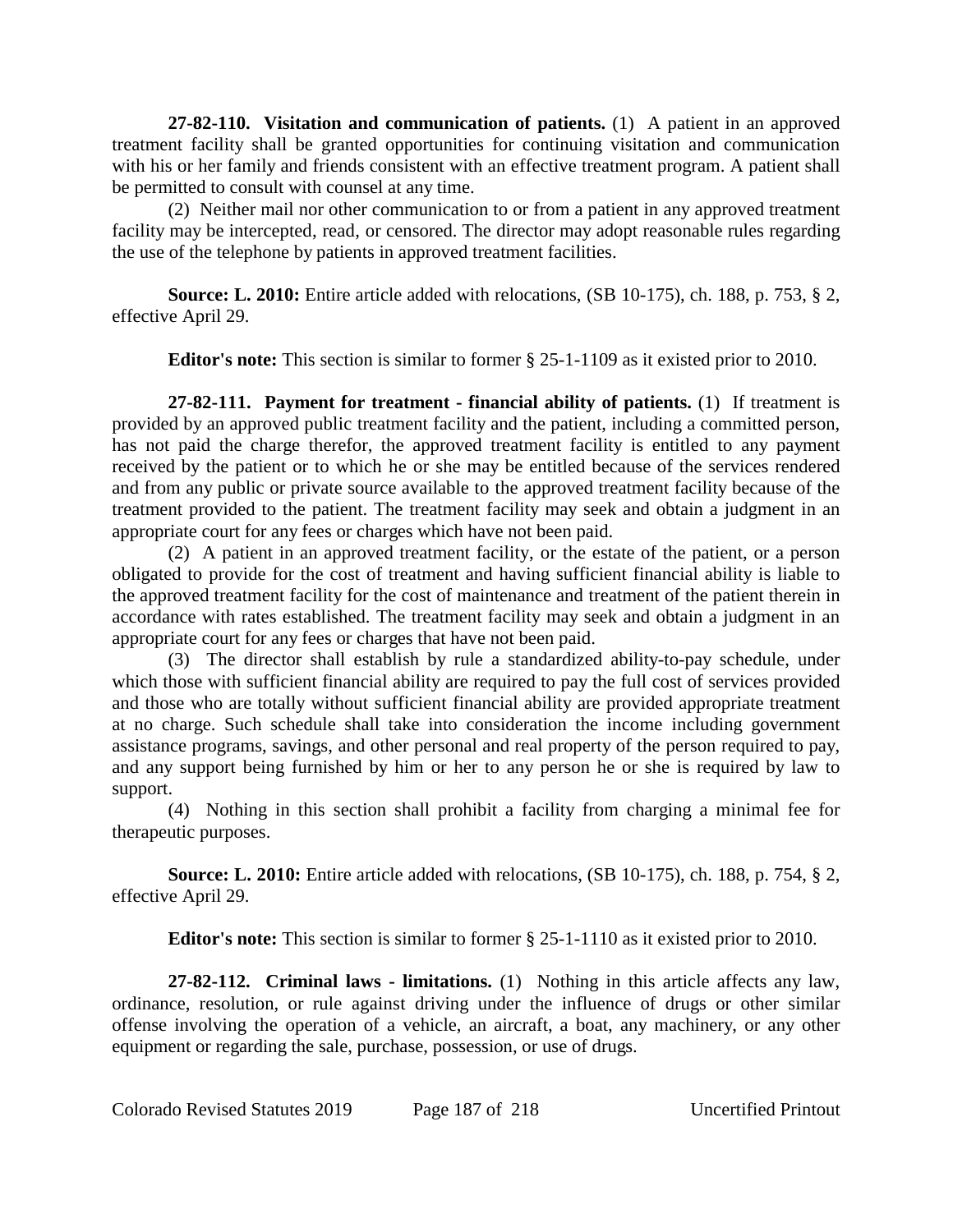(2) The fact that a person is under the influence of or incapacitated by drugs shall not prevent his or her arrest or prosecution for the commission of any criminal act or conduct.

(3) Nothing in this article shall be construed as a limitation upon the right of a police officer to make an otherwise legal arrest, notwithstanding the fact that the arrested person may be under the influence of or incapacitated by drugs.

**Source: L. 2010:** Entire article added with relocations, (SB 10-175), ch. 188, p. 754, § 2, effective April 29.

**Editor's note:** This section is similar to former § 25-1-1111 as it existed prior to 2010.

**27-82-113. Limitations on services and programs provided - available funds.** (1) The level of services provided and the scope of programs administered by the office of behavioral health that relate to substance use prevention, education, and treatment, including the number of clients served in treatment programs, is subject to the money available to the office of behavioral health.

(2) The department is authorized to accept, on behalf of the state of Colorado, and expend any grants of federal funds for all or any purposes of this article.

**Source: L. 2010:** Entire article added with relocations, (SB 10-175), ch. 188, p. 754, § 2, effective April 29. **L. 2017:** (1) amended, (SB 17-242), ch. 263, p. 1375, § 291, effective May 25.

**Editor's note:** This section is similar to former § 25-1-1112 as it existed prior to 2010.

**Cross references:** For the legislative declaration in SB 17-242, see section 1 of chapter 263, Session Laws of Colorado 2017.

**27-82-114. Opioid crisis recovery funds advisory committee - creation membership - purpose.** (1) There is hereby created the opioid crisis recovery funds advisory committee, referred to in this section as the "committee", which is created to advise and collaborate with the department of law on uses of any custodial funds received by the state as the result of opioid-addiction-related litigation and for which the use of the funds is not predetermined or committed by court order or other action by a state or federal court of law.

- (2) (a) The committee consists of members appointed as follows:
- (I) Thirteen members appointed by the governor, including:
- (A) One member licensed to practice medicine pursuant to article 240 of title 12;
- (B) One member licensed to practice pharmacy pursuant to article 280 of title 12;
- (C) One member licensed to practice as a nurse pursuant to article 255 of title 12;
- (D) One member licensed as a dentist pursuant to article 220 of title 12;
- (E) One member licensed as a veterinarian pursuant to article 315 of title 12;
- (F) One member licensed as a physical therapist pursuant to article 285 of title 12;
- (G) One member representing a local public health agency;
- (H) One member who has been affected by the opioid crisis;
- (I) One family member of a person who has been affected by the opioid crisis;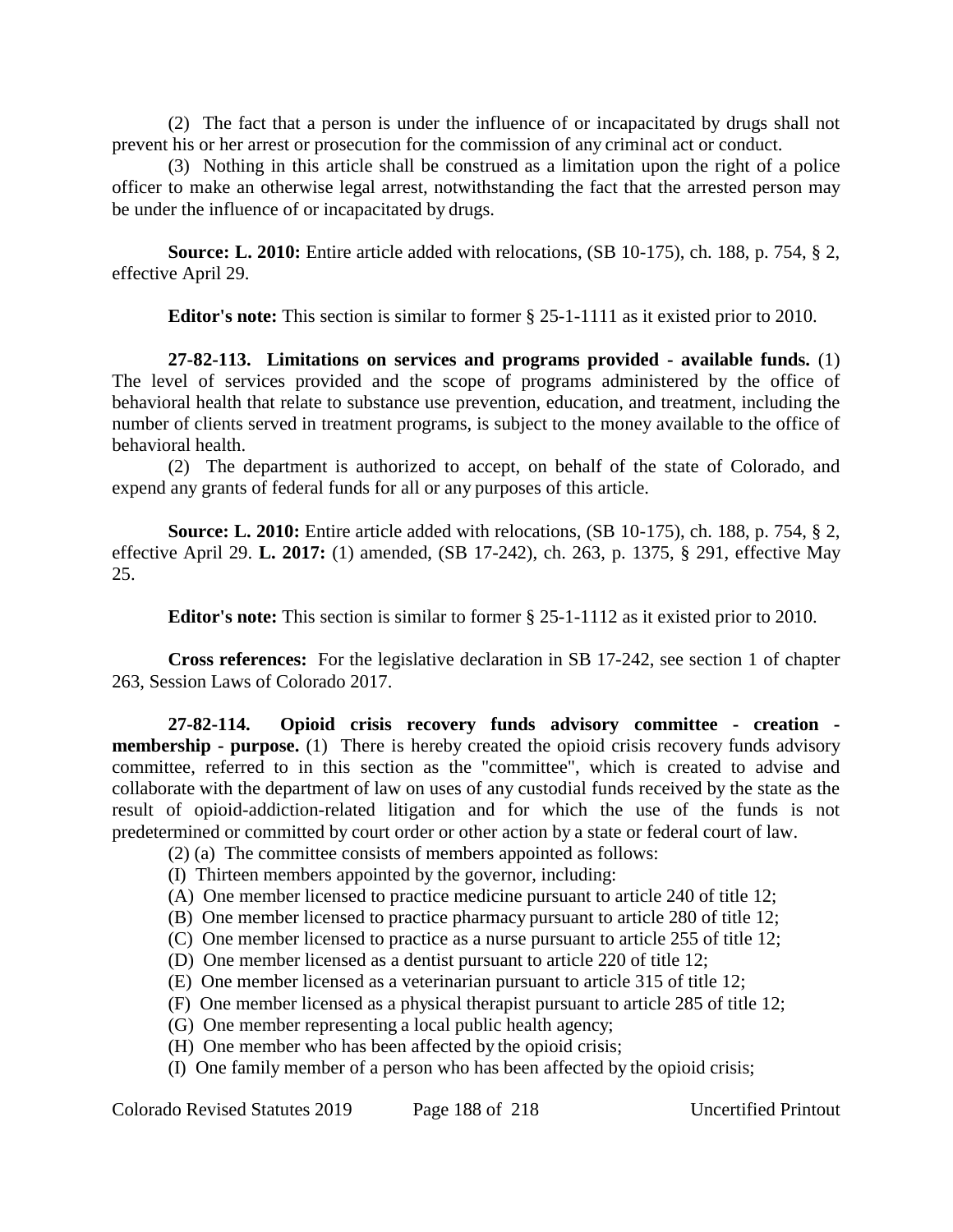(J) One member representing an advocacy organization for people with substance use disorders;

(K) Two members appointed from nominees submitted by statewide organizations representing counties, with one member representing the western slope and one member representing the eastern part of the state; and

(L) One member from an association that represents behavioral health providers;

(II) Two members appointed by the executive director of the department of human services, one of whom must represent an association of substance use providers;

(III) Two members appointed by the executive director of the department of public health and environment, one of whom is a pain management patient;

(IV) One member appointed by the executive director of the department of regulatory agencies;

(V) One member appointed by the executive director of the department of health care policy and financing;

(VI) One member from the state substance abuse trend and response task force, created in section 18-18.5-103, appointed by the attorney general;

(VII) One member from the center for research into substance use disorder prevention, treatment, and recovery support strategies, created in section 27-80-118 (3), appointed by the director of the center;

(VIII) One member from each safety net hospital that provides addiction services, appointed by the hospital;

(IX) One member from the Colorado district attorneys' council, or any successor organization, appointed by its executive director;

(X) Two members representing law enforcement agencies, one of whom is appointed by the Colorado association of chiefs of police, or any successor organization, and one of whom is appointed by the county sheriffs of Colorado, or any successor organization; and

(XI) One member representing the Colorado municipal league, or any successor organization, appointed by the president of the executive board of the Colorado municipal league or the president's designee.

(b) The attorney general shall notify the appointing authorities if the state receives a settlement or damage award for which the use of the custodial funds is not predetermined or committed by court order or other action by a state or federal court of law. The appointing authorities shall make their initial appointments to the committee no later than ninety days after receiving the notice.

(3) Each member of the committee who is appointed pursuant to subsection (2) of this section serves at the pleasure of the appointing authority that appointed the member. A vacancy shall be filled in the same manner as the initial appointment.

(4) If the state receives custodial funds from a settlement or damage award from opioidaddiction-related litigation and the use of the funds is not predetermined or committed by court order or other action by a state or federal court of law, the attorney general shall convene and call a meeting of the committee, and any subsequent meetings as necessary, to seek input and recommendations from the committee on the proper expenditure of the funds received.

(5) (a) Each member of the committee shall maintain confidentiality throughout the process of determining the proper expenditure of custodial funds. Members shall not disclose the contents of any requests for funding with anyone outside of the committee.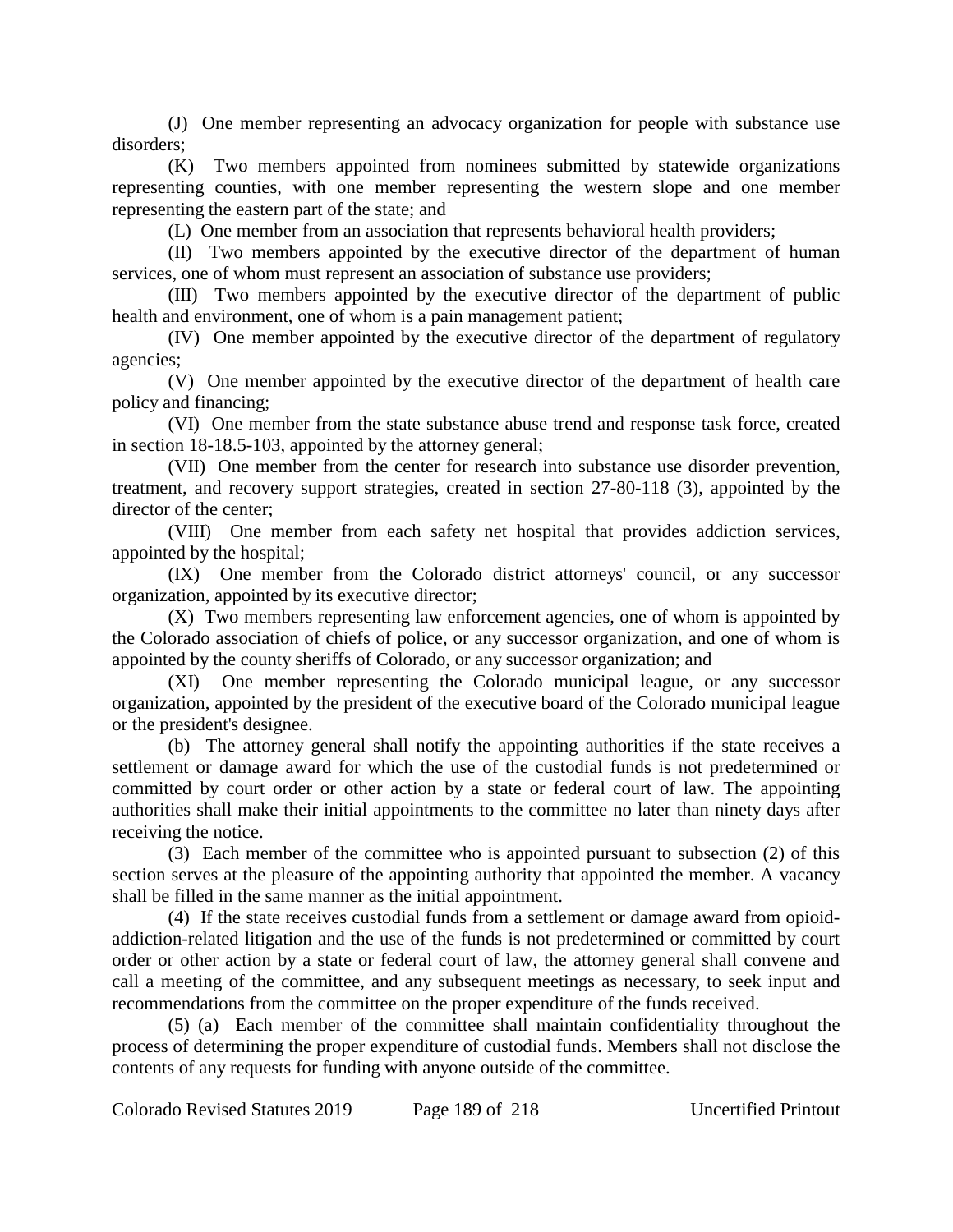(b) Each committee member shall affirm that the member does not have a personal or financial interest regarding any organization that may request funding. Members shall disclose all potential conflict of interest situations to the attorney general before reviewing funding requests.

**Source: L. 2019:** Entire section added, (HB 19-1009), ch. 274, p. 2589, § 3, effective May 23.

### PART 2

### MATERNAL AND CHILD HEALTH PILOT PROGRAM

**Editor's note:** Section 20(2) of chapter 276 (SB 19-228), Session Laws of Colorado 2019, provides that the act adding this part 2 applies to conduct occurring on or after May 23, 2019.

**27-82-201. Legislative declaration.** The general assembly finds and declares that facilities that provide treatment to individuals with a substance use disorder, including medication-assisted treatment, and clinics that provide obstetric and gynecological health care services would better serve pregnant and postpartum women if the services could be coordinated and provided to women at the same location. It is the intent of the general assembly to fund a pilot program to integrate these health care services at specified facilities and clinics and require the office of behavioral health to evaluate the pilot program and report the results of the pilot program to the general assembly.

**Source: L. 2019:** Entire part added, (SB 19-228), ch. 276, p. 2607, § 13, effective May 23.

**27-82-202. Definitions.** As used in this part 2, unless the context otherwise requires:

(1) "Clinic" means a site that provides obstetric and gynecological health care.

(2) "Licensed health care provider" means a physician or physician assistant licensed pursuant to article 240 of title 12 or a nurse licensed pursuant to article 255 of title 12.

(3) "Pilot program" means the maternal and child health pilot program created in section 27-82-203.

(4) "Treatment facility" means a health care facility that provides substance use disorder or medication-assisted treatment and that is approved by the office of behavioral health pursuant to section 27-82-103.

**Source: L. 2019:** Entire part added, (SB 19-228), ch. 276, p. 2607, § 13, effective May 23.

**27-82-203. Maternal and child health pilot program - created - eligibility of grant recipients - rules - report.** (1) There is created in the department the maternal and child health pilot program. The office of behavioral health shall administer the pilot program. The purpose of the pilot program is to: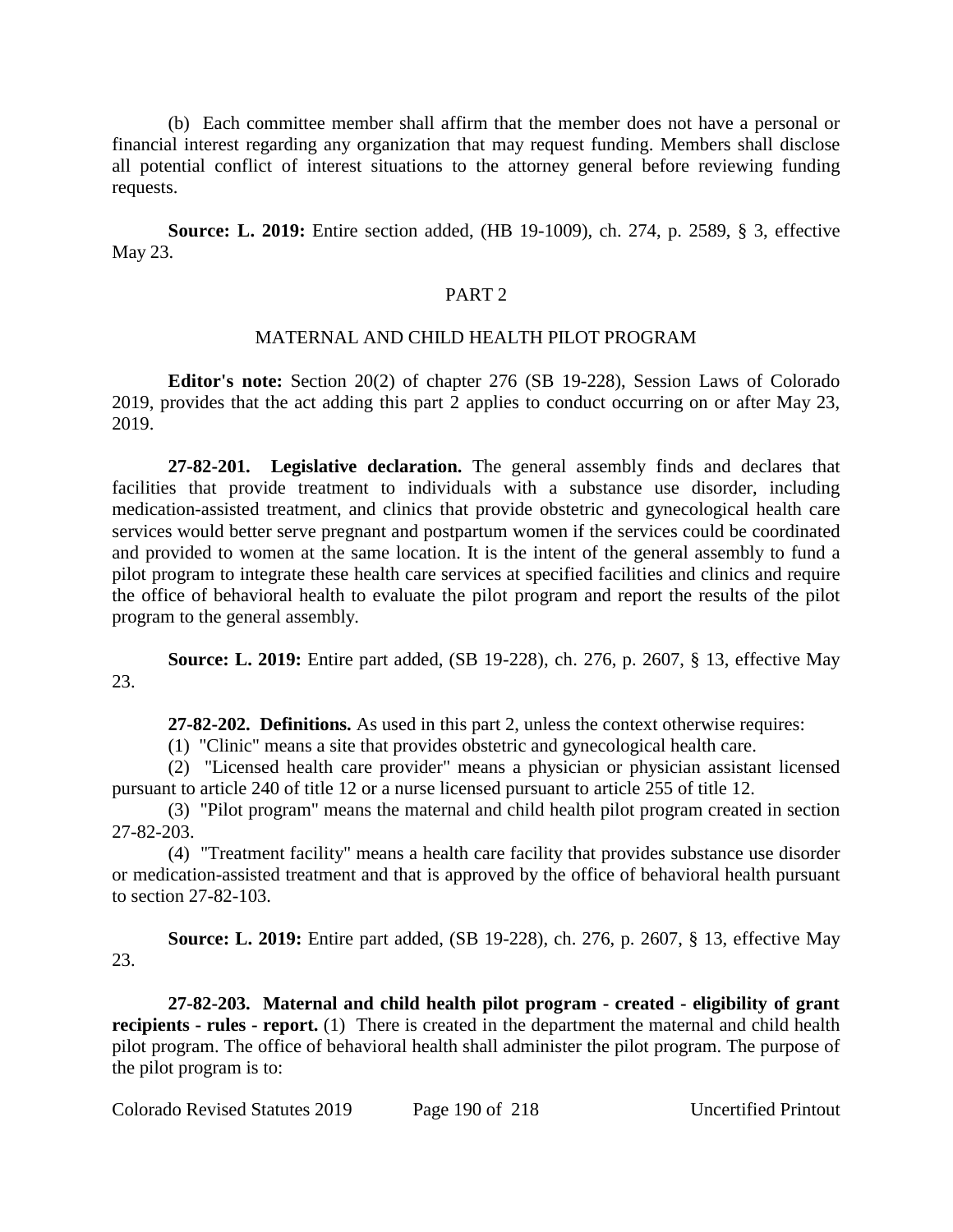(a) Provide grants to two treatment facilities to facilitate the integration of obstetric and gynecological health care; and

(b) Provide grants to four clinics to facilitate the integration of behavioral health, including substance use disorder treatment or medication-assisted treatment, into obstetric and gynecological health care at the clinics.

(2) The office of behavioral health shall determine the criteria for treatment facilities and clinics to be eligible to receive the grants.

(3) (a) (I) A treatment facility that is awarded a grant shall integrate prenatal, postpartum, and other health care services delivered by licensed health care providers into the services currently provided at the treatment facility.

(II) A treatment facility that is awarded a grant may use the grant to hire clinical staff and to provide clinical updates, including training staff and upgrading and changing technology platforms to support integrated care, in order to perform obstetric and gynecological health care within the treatment facility. A treatment facility with low patient volume may partner with other treatment facilities and clinics to provide integrated care.

(b) (I) A clinic that is awarded a grant shall integrate behavioral health care services provided by social workers and other behavioral health care professionals licensed pursuant to article 245 of title 12, including mental health services, substance use disorder treatment, or medication-assisted treatment, into the health care services currently provided at the clinic.

(II) A clinic may use the grant for services including training clinical staff, upgrading and changing technology platforms to support integrated care, employing behavioral health care providers, and coordinating and referring patients to behavioral health care providers outside the clinic.

(4) The state board of human services within the department, in consultation with the office of behavioral health, may promulgate rules to implement the pilot program. The rules must include:

(a) The procedures and timelines by which a treatment facility or clinic may apply for a grant;

(b) Grant application contents; and

(c) Criteria for determining eligibility for and the amount of each grant awarded to a treatment facility or clinic.

(5) The executive director shall determine a process to evaluate the grant recipients and the integration of health care resulting from the pilot program. The office of behavioral health shall report the results of the pilot program to the public health care and human services and the health and insurance committees of the house of representatives and the health and human services committee of the senate, or their successor committees.

**Source: L. 2019:** Entire part added, (SB 19-228), ch. 276, p. 2607, § 13, effective May 23.

**27-82-204. Funding for pilot program.** (1) (a) For the 2019-20 through 2021-22 fiscal years, the general assembly shall appropriate money each fiscal year from the marijuana tax cash fund created in section 39-28.8-501 (1) to the department for allocation to the office of behavioral health to implement the pilot program. The office of behavioral health may use a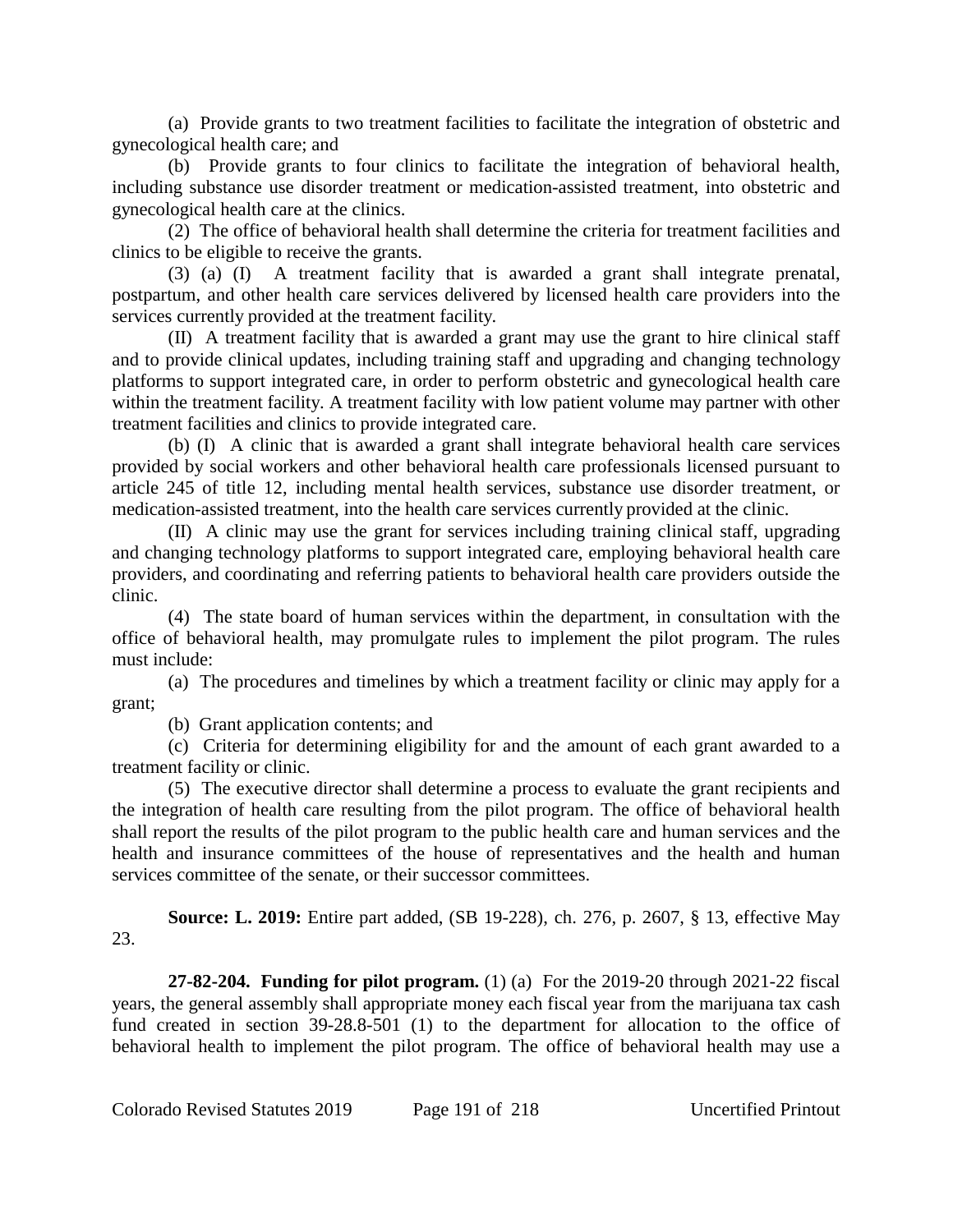portion of the money annually appropriated for the pilot program to pay the direct and indirect costs incurred to administer the pilot program.

(b) If any unexpended or uncommitted money appropriated for the 2019-20 or 2020-21 fiscal year remains at the end of either fiscal year, the office of behavioral health may expend the money in accordance with this section in the succeeding fiscal year without further appropriation. Any unexpended or uncommitted money remaining at the end of the 2021-22 fiscal year reverts to the marijuana tax cash fund created in section 39-28.8-501 (1).

(2) The department may solicit, accept, and expend any gifts, grants, or donations from private or public sources to implement or administer the pilot program.

**Source: L. 2019:** Entire part added, (SB 19-228), ch. 276, p. 2609, § 13, effective May 23.

**27-82-205. Repeal of part.** This part 2 is repealed, effective December 31, 2022.

**Source: L. 2019:** Entire part added, (SB 19-228), ch. 276, p. 2609, § 13, effective May 23.

### **INSTITUTIONS**

#### **ARTICLE 90**

### Institutions - Department of Human Services

**Editor's note:** This article was added with relocations in 2010 containing provisions of part 1 of article 1 of this title. Former C.R.S. section numbers are shown in editor's notes following those sections that were relocated. For a detailed comparison of this article, see the comparative tables located in the back of the index.

**27-90-100.3. Definitions.** As used in this article, unless the context otherwise requires:

(1) "Department" means the department of human services created in section 26-1-105, C.R.S.

(2) "Executive director" means the executive director of the department of human services.

**Source: L. 2010:** Entire article added with relocations, (SB 10-175), ch. 188, p. 755, § 2, effective April 29.

**27-90-101. Executive director - division heads - interagency council - advisory boards.** (1) (a) Medical personnel employed at any of the institutions subject to the control of the executive director, the medical director of which is licensed to practice medicine in this state, shall be exempt from the provisions of the "Colorado Medical Practice Act", article 240 of title 12, with respect to service rendered to bona fide patients or inmates at those institutions, if such personnel: Are licensed to practice medicine in any other state of the United States or any province of Canada; have satisfactorily completed an internship of not less than one year in the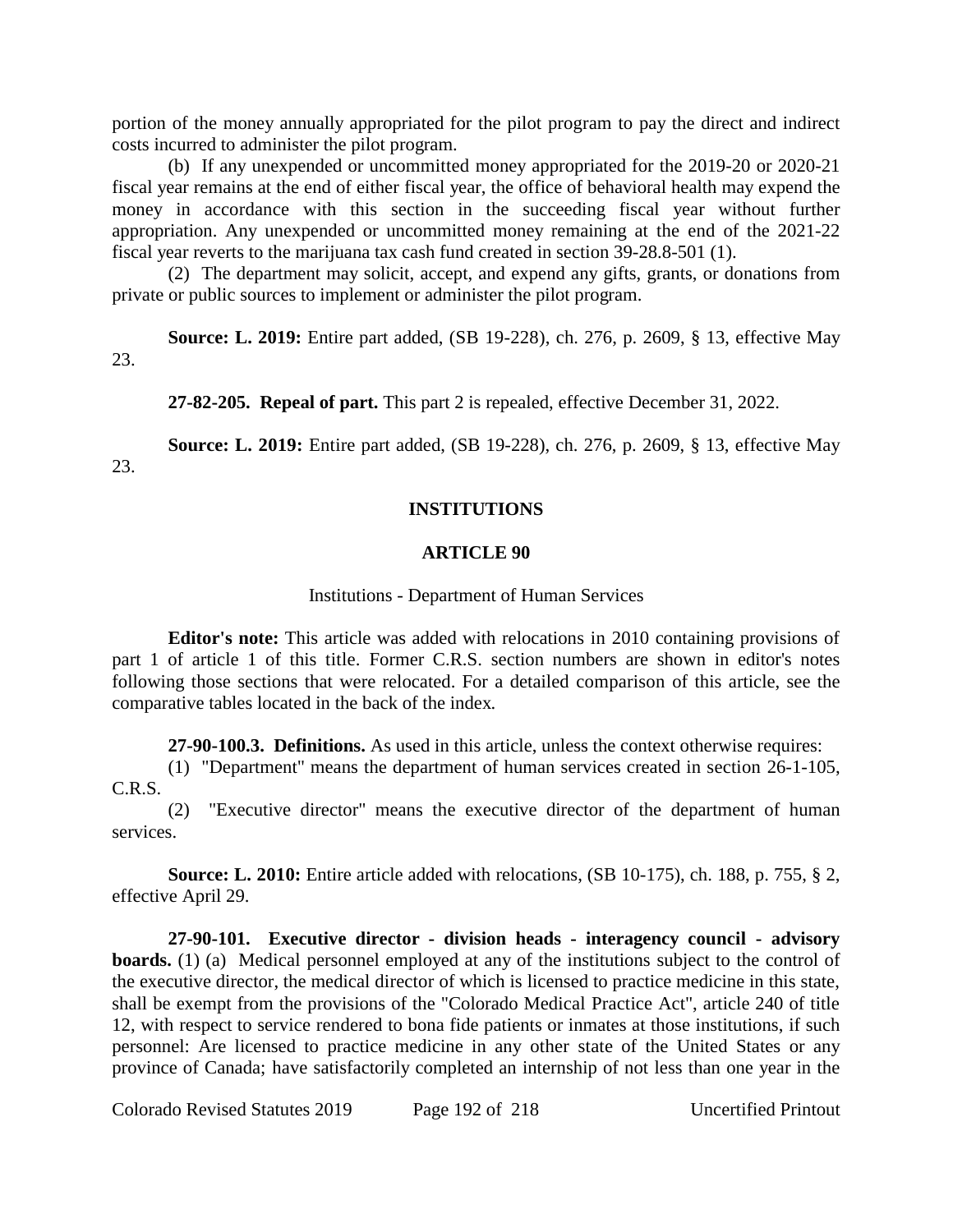United States, Canada, or Puerto Rico in a hospital approved for that purpose by the American medical association; have satisfactorily completed three years of postgraduate residency training, or its equivalent, in their particular specialty in a hospital approved for that purpose by the American Medical Association; and can read, write, speak, and understand the English language. Proof that the requirements have been met shall be submitted to and approved or disapproved by the executive director.

(b) All personnel who cannot satisfy all of the requirements set forth in subsection (1)(a) of this section shall be exempt from the "Colorado Medical Practice Act", article 240 of title 12, with respect to services rendered to bona fide patients or inmates at said institutions, if the personnel are of good moral character, are graduates of an approved medical college as defined in section 12-240-104 (3), have completed an approved internship of at least one year as defined in section 12-240-104 (2) within nine months after first being employed, pass the examinations approved by the Colorado medical board under the "Colorado Medical Practice Act" and the National Board of Medical Examiners, the National Board of Examiners for Osteopathic Physicians and Surgeons, or the Federation of State Medical Boards, or their successor organizations, on subjects relating to the basic sciences, are able to read, write, speak, and understand the English language, and, in the case of personnel who are not citizens of the United States, become citizens within the minimum period of time within which the particular individual can become a citizen according to the laws of the United States and the regulations of the immigration and naturalization service of the United States, department of justice, or any successor agency, or within such additional time as may be granted by said boards.

(c) Medical personnel granted exemption under paragraphs (a) and (b) of this subsection (1) may not practice medicine except as described in this subsection (1) without first complying with all of the provisions of the "Colorado Medical Practice Act".

(2) The governor may appoint an interagency council to serve at his or her pleasure, to be composed of such representatives as he or she may select from the departments of public health and environment, labor and employment, health care policy and financing, human services, personnel, and such other state officers and officials as he or she may deem appropriate.

(3) The governor may appoint advisory boards to consult with the executive director and the chief officer of any institution within the jurisdiction of the department. Any such advisory board shall consist of not less than five nor more than fifteen persons recognized or known to be interested and informed in the area of the institution's purpose and function. Members of the advisory boards shall serve without compensation but may be reimbursed for actual and necessary expenses incurred in attending regular meetings. Advisory boards established pursuant to this subsection (3) shall meet quarterly and during any interim on call of the executive director.

**Source: L. 2010:** Entire article added with relocations, (SB 10-175), ch. 188, p. 755, § 2, effective April 29; (1)(b) amended, (HB 10-1260), ch. 403, p. 1990, § 87, effective July 1. **L. 2011:** (1)(b) amended, (HB 11-1303), ch. 264, p. 1172, § 82, effective August 10. **L. 2019:** (1)(a) and (1)(b) amended, (HB 19-1172), ch. 136, p. 1714, § 203, effective October 1.

**Editor's note:** (1) This section is similar to former § 27-1-102 as it existed prior to 2010.

Colorado Revised Statutes 2019 Page 193 of 218 Uncertified Printout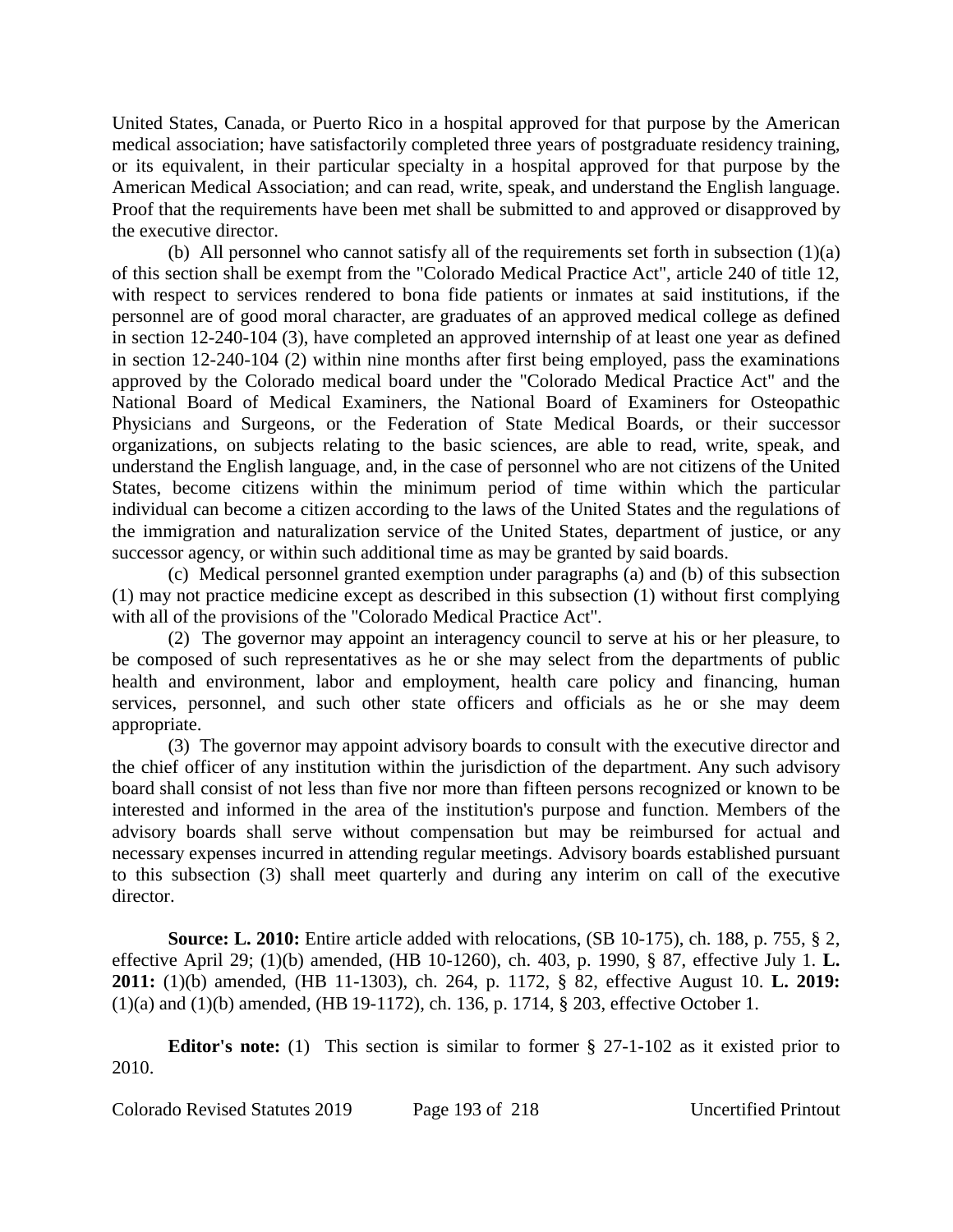(2) Subsection (1)(b) was numbered as  $\S 27$ -1-102 (2)(c) in House Bill 10-1260 (see L. 2010, p. 1990) but was relocated due to its harmonization with this section as it was added by Senate Bill 10-175.

**27-90-102. Duties of executive director - governor acquire water rights - rules.** (1) The duties of the executive director are:

(a) To manage, supervise, and control the charitable, behavioral or mental health, custodial, and special educational public institutions operated and supported by the state; to manage and supervise the special agencies, departments, boards, and commissions transferred to or established within the department by law; to improve, develop, and carry forward programs of therapy, counseling, and aftercare to the end that a person dependent upon tax-supported programs may be afforded opportunity and encouragement to overcome the disability causing his or her partial or total dependence upon the state;

(b) To supervise the business, fiscal, budget, personnel, and financial operations of the department and the institutions and activities under his or her control;

(c) In consultation with the several superintendents, the chief officer of the Colorado mental health institute at Pueblo, the head of the administrative division for the Colorado mental health institute at Fort Logan, and the director of the division of planning, to develop a systematic building program providing for the projected, long-range needs of the institutions under his or her control;

(d) To classify the lands connected with the state institutions under his or her control and determine which are of such character as to be most profitably used for agricultural purposes, taking into consideration the needs of all state institutions for the food products that can be grown or produced thereon and the relative value of such agricultural use in the treatment or rehabilitation of the persons confined in those institutions;

(e) To the extent practical, to utilize the staff and services of other state agencies and departments, within their respective statutory functions, including administrative law judges appointed pursuant to part 10 of article 30 of title 24, C.R.S., to carry out the purposes of this article;

(f) To examine and evaluate each child committed to the department and to place each child so committed as provided in section 19-2-922, C.R.S.;

(g) To transfer between appropriate state institutions children committed to the department as provided in section 19-2-923, C.R.S.;

(h) To require of the head of each institution and agency assigned to the department an annual report containing information, and submitted at a time, as the executive director decides;

(i) To exercise control over publications of the department and subdivisions thereof and cause publications that are approved for circulation in quantity outside the executive branch to be issued in accordance with the provisions of section 24-1-136, C.R.S.;

(j) To implement the procedures regarding children who are in detention or who have or may have a behavioral or mental health disorder or an intellectual and developmental disability specified in the provisions of the "Colorado Children's Code" contained in articles 1, 2, and 3 of title 19;

(k) To carry out the duties prescribed in article 11.7 of title 16, C.R.S.; and

(l) To provide information to the director of research of the legislative council concerning population projections, research data, and the projected long-range needs of the

Colorado Revised Statutes 2019 Page 194 of 218 Uncertified Printout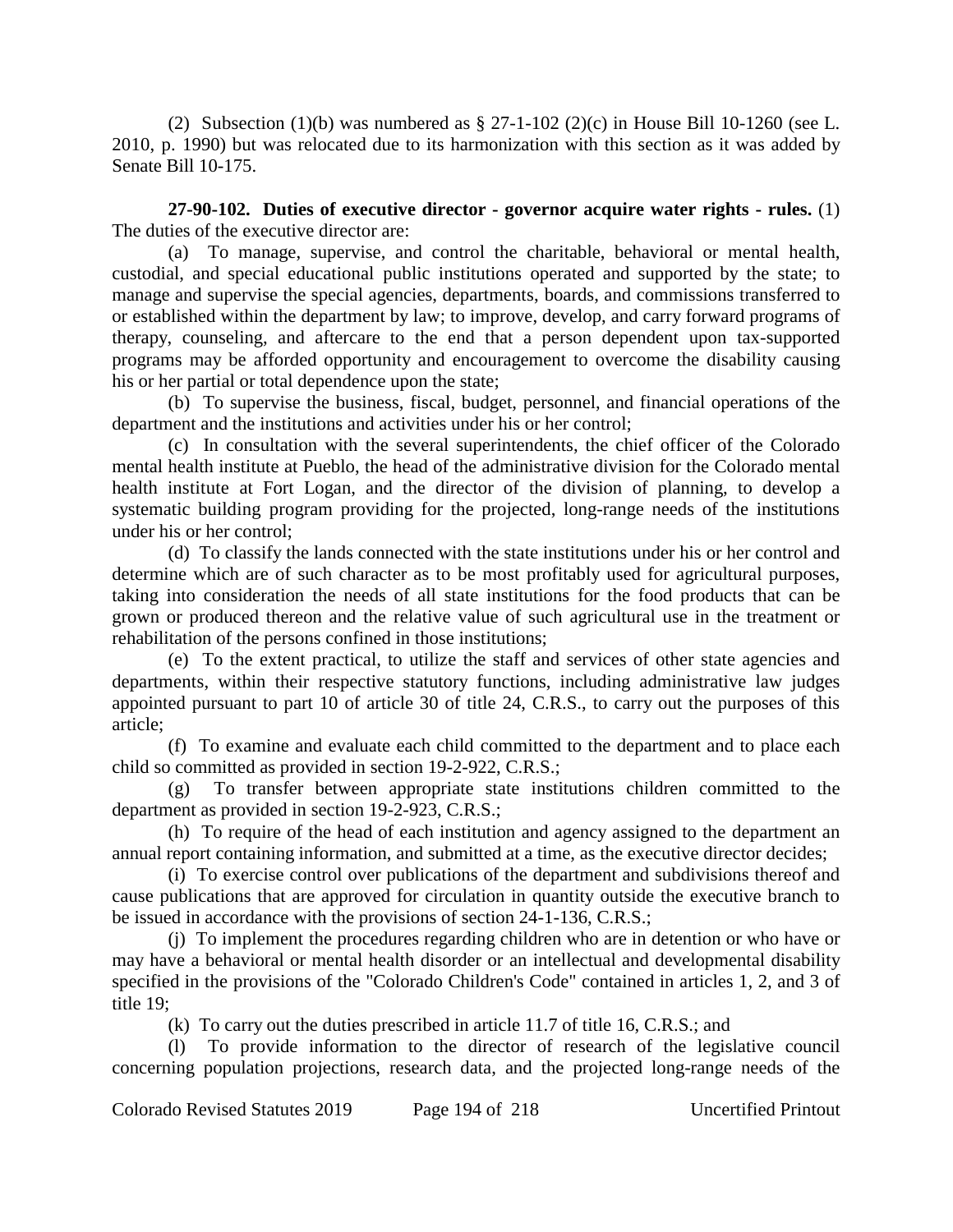institutions under the control of the executive director and any other related data requested by the director.

(2) The executive director shall have such other powers, duties, and functions as are prescribed for heads of principal departments in the "Administrative Organization Act of 1968", article 1 of title 24, C.R.S.

(3) On behalf of the state of Colorado, the governor is authorized to acquire water and water rights for the operation of the Colorado mental health institute at Fort Logan. Title to that property may be acquired in fee simple absolute by purchase, donation, or the exercise of the power of eminent domain through condemnation proceedings in accordance with law from funds made available by the general assembly.

(4) (a) (I) The executive director shall appoint a board of medical consultants.

(II) The executive director shall determine the membership of the board based on the medical and surgical needs of the department.

(III) The executive director shall determine the qualifications for appointment to the board of medical consultants; except that all members of the board shall be licensed by the Colorado medical board pursuant to article 240 of title 12.

(b) A person serving on the board of medical consultants shall provide not more than one thousand hours of consultation per year in his or her capacity as a board member.

(c) Members of the board of medical consultants shall be compensated at a rate that shall be approved by the executive director. Compensation shall be paid from available funds of the department.

(d) The board members shall act as medical consultants to the department with respect to persons receiving services from the institutions listed in section 27-90-104 and from any institution operated pursuant to part 11 of article 2 of title 19, C.R.S.

(e) A member of the board of medical consultants, for all activities performed within the course and scope of his or her responsibilities to the department, is a "public employee" as defined in section 24-10-103 (4), C.R.S.

(5) (a) The executive director shall have authority to adopt "executive director rules", as described in section 26-1-108, C.R.S., for programs administered and services provided by the department as set forth in this title. The rules shall be promulgated in accordance with the provisions of section 24-4-103, C.R.S.

(b) Whenever a statutory grant of rule-making authority in this title refers to the department, state department, or the department of human services, it shall mean the department of human services acting through either the state board of human services or the executive director or both. When exercising rule-making authority under this title, the department, either acting through the state board or the executive director, shall establish rules consistent with the powers and the distinction between "board rules" as set forth in section 27-90-103 and "executive director rules" as set forth in this section.

(c) Any rules adopted by the state board of human services to implement the provisions of this title prior to March 25, 2009, whose content meets the definition of "executive director rules" shall continue to be effective until revised, amended, or repealed by the executive director.

**Source: L. 2010:** Entire article added with relocations, (SB 10-175), ch. 188, p. 756, § 2, effective April 29; (4)(a)(III) amended, (HB 10-1260), ch. 403, p. 1991, § 88, effective July 1. **L.**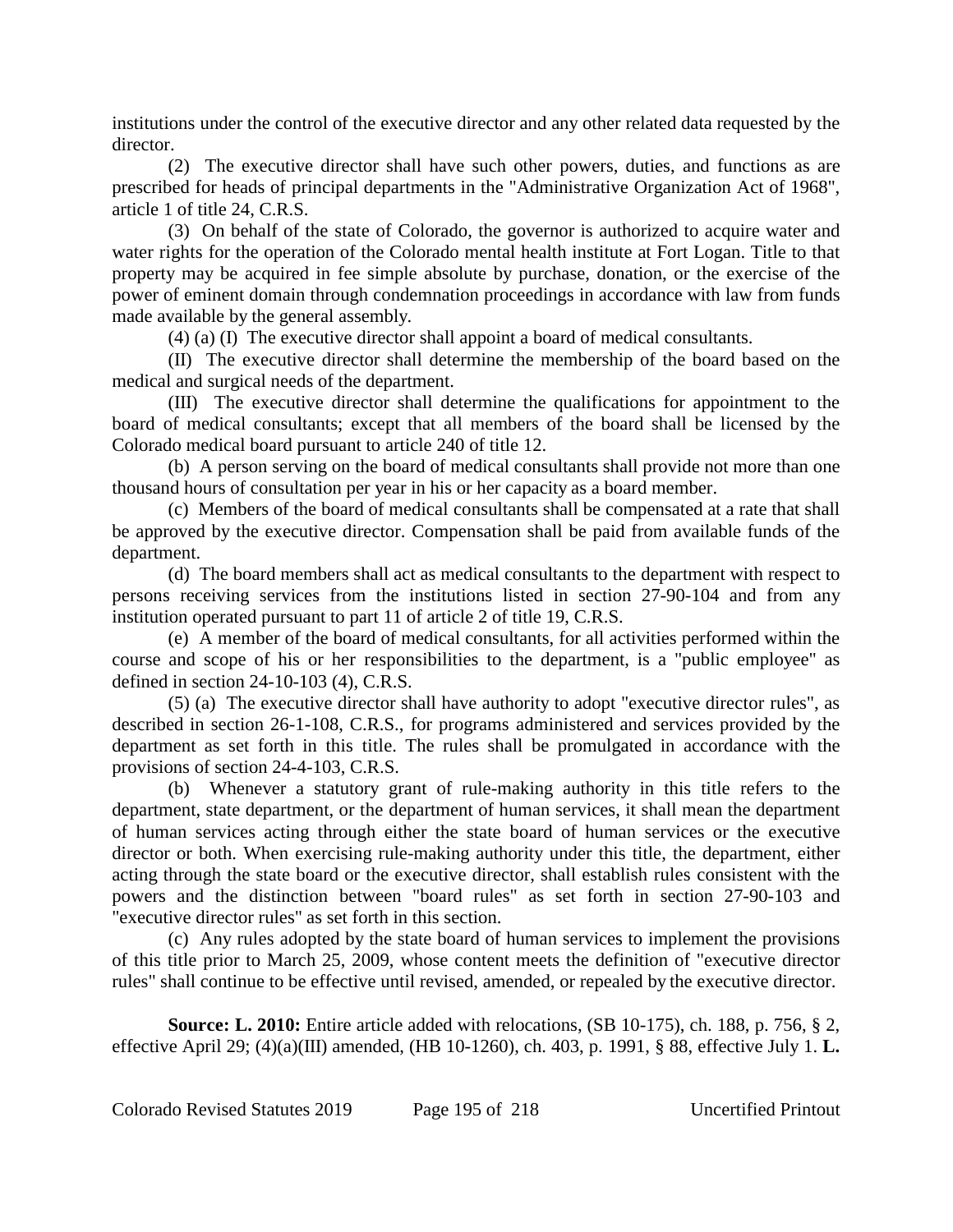**2017:** IP(1), (1)(a), and (1)(j) amended, (SB 17-242), ch. 263, p. 1375, § 292, effective May 25. **L. 2019:** (4)(a)(III) amended, (HB 19-1172), ch. 136, p. 1715, § 204, effective October 1.

**Editor's note:** (1) This section is similar to former § 27-1-103 as it existed prior to 2010.

(2) Subsection (4)(a)(III) was numbered as  $\S 27$ -1-103 (3)(a)(III) in House Bill 10-1260 (see L. 2010, p. 1991), but was relocated due to its harmonization with this section as it was added by Senate Bill 10-175.

**Cross references:** For the legislative declaration in SB 17-242, see section 1 of chapter 263, Session Laws of Colorado 2017.

**27-90-103. State board of human services - rules.** (1) The state board of human services, created in section 26-1-107, C.R.S., is authorized to adopt "board rules" as necessary to implement the programs administered and the services provided by the department as provided in this title. The rules shall be promulgated in accordance with the provisions of section 24-4- 103, C.R.S.

(2) "Board rules" are rules promulgated by the state board of human services governing:

(a) Program scope and content;

(b) Requirements, obligations, and rights of clients and recipients;

(c) Nonexecutive director rules concerning vendors, providers, and other persons affected by acts of the department.

(3) (a) Any rules adopted by the executive director to implement the provisions of this title prior to March 25, 2009, whose content meets the definition of "board rules" shall continue to be effective until revised, amended, or repealed by the state board of human services.

(b) Any rules adopted by the state board to implement the provisions of this title prior to March 25, 2009, whose content meets the definition of "executive director rules" shall continue to be effective until revised, amended, or repealed by the executive director.

(4) Whenever a statutory grant of rule-making authority in this title refers to the department, the state department, or the department of human services, it shall mean the department of human services acting through either the state board of human services or the executive director. When exercising rule-making authority under this title, the state department, either acting through the state board or the executive director, shall establish rules consistent with the powers and the distinction between "board rules" as set forth in this section and "executive director rules" as set forth in section 27-90-102.

**Source: L. 2010:** Entire article added with relocations, (SB 10-175), ch. 188, p. 758, § 2, effective April 29.

**Editor's note:** This section is similar to former § 27-1-103.5 as it existed prior to 2010.

**27-90-104. Institutions managed, supervised, and controlled.** (1) The department shall manage, supervise, and control the following state institutions:

(a) Colorado mental health institute at Pueblo;

(b) Wheat Ridge regional center;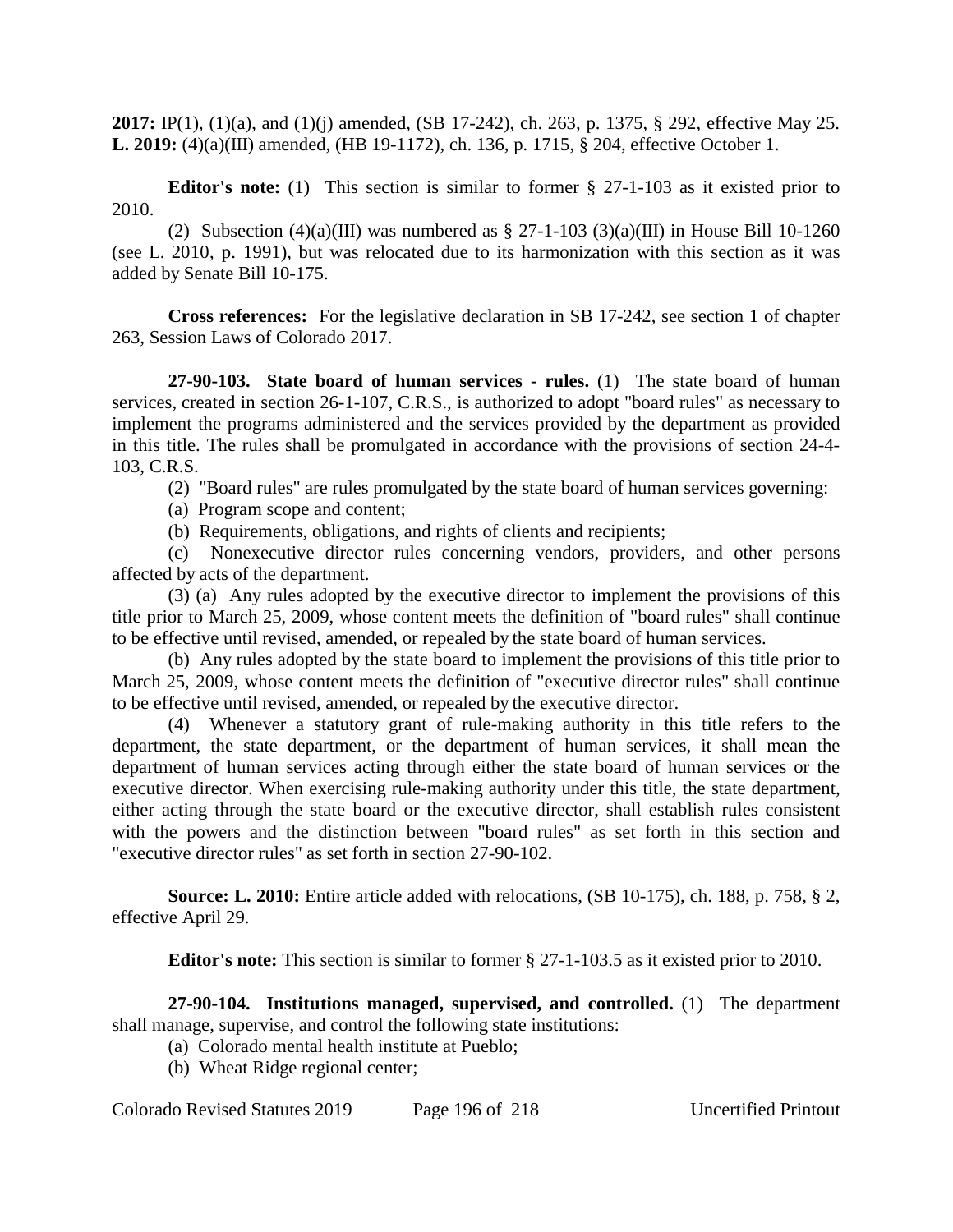- (c) Grand Junction regional center;
- (d) Lookout Mountain school, at Golden;
- (e) Mount View school, at Morrison;
- (f) Colorado mental health institute at Fort Logan, in Denver;
- (g) Golden Gate youth camp, in Gilpin county;
- (h) Lathrop Park youth camp, in Huerfano county; and
- (i) Pueblo regional center.

**Source: L. 2010:** Entire article added with relocations, (SB 10-175), ch. 188, p. 759, § 2, effective April 29.

**Editor's note:** This section is similar to former § 27-1-104 as it existed prior to 2010.

**27-90-105. Future juvenile detention facility needs.** (1) (a) The general assembly hereby finds and declares that currently there are no juvenile detention facilities with commitment beds or locked detention beds in the southwest portion of Colorado and that the nearest such facility in the Grand Junction or Glenwood Springs area is as much as four hours away from some southwestern communities. As a result of this distance, authorities in the southwest region of the state often avoid detention even though such avoidance presents a public safety problem, and those juveniles who are taken to distant facilities lose the critical access to family members and local community agencies that would otherwise render their transitional return to the community less difficult.

(b) The general assembly further finds and declares that the juvenile population in detention is expected to increase by seventy and nine hundredths percent by the year 2002. In addition, the general assembly finds and declares that the juvenile commitment population is expected to increase by forty-nine and nine-tenths percent by the year 2002. The general assembly finds and declares that the growth patterns on the western slope of the state have led to a growth in population of at-risk youth and increased crime and that the office of youth services accordingly has experienced a shortfall of both detention and commitment beds in the western part of the state.

(c) The general assembly therefore determines that it would be appropriate to consider the need for the construction of a juvenile detention facility in southwest Colorado.

(2) (a) The department is directed to assess the need for, and to determine the community commitment to, a new multipurpose juvenile detention facility to be constructed in La Plata county that would serve the following detention and treatment needs of juveniles in the southwest portion of the state:

(I) Secure facility housing of juveniles who are detained on juvenile-related charges; and

(II) Secure facility and medium secure facility housing of juveniles who are committed to the division of youth services.

(b) In assessing the need for such a facility and the services to be rendered at such a facility, the department shall evaluate privatization options.

(3) The department shall present its findings, conclusions, and recommendations to the capital development committee of the general assembly on or before November 1, 1996.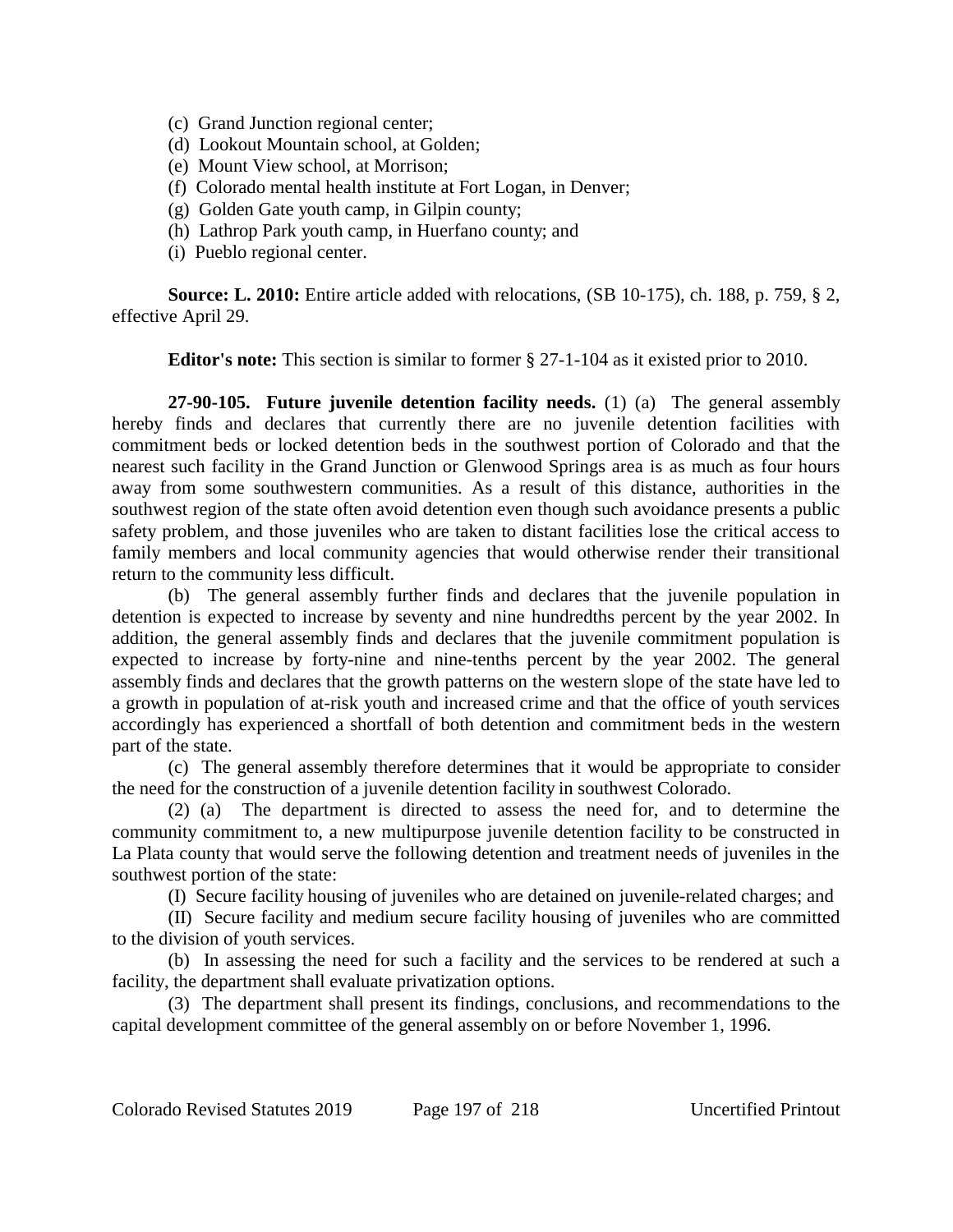**Source: L. 2010:** Entire article added with relocations, (SB 10-175), ch. 188, p. 760, § 2, effective April 29. **L. 2017:** (2)(a)(II) amended, (HB 17-1329), ch. 381, p. 1985, § 67, effective June 6.

**Editor's note:** This section is similar to former § 27-1-104.4 as it existed prior to 2010.

# **27-90-106. Legislative review of facilities program plans for juvenile facilities. (Repealed)**

**Source: L. 2010:** Entire article added with relocations, (SB 10-175), ch. 188, p. 761, § 2, effective April 29. **L. 2015:** Entire section repealed, (SB 15-270), ch. 296, p. 1220, § 21, effective June 5.

**Editor's note:** This section was similar to former § 27-1-104.5 as it existed prior to 2010.

**27-90-107. Transfer of functions.** (1) The department has the authority to execute, administer, perform, and enforce the rights, powers, duties, functions, and obligations vested in the board of control of the state children's home, the board of control of the Mount View girls' school, and the division of administration of the division of parole prior to July 1, 1959.

(2) Except where the context plainly requires otherwise, "board" or "boards of control", with reference to the institutions and the division listed in subsection (1) of this section, means and refers to the department of human services.

**Source: L. 2010:** Entire article added with relocations, (SB 10-175), ch. 188, p. 761, § 2, effective April 29.

**Editor's note:** This section is similar to former § 27-1-106 as it existed prior to 2010.

**27-90-108. Transfer of employees, records, and property - retirement benefits protected - decision of governor.** (1) All employees of the division of administration of the division of parole and all employees of the boards of control enumerated in section 27-90-107 who were engaged in the performance of duties prescribed and supervised by the division of administration of the division of parole and the boards, respectively, and who were transferred to the department of institutions on July 1, 1959, shall retain all rights to retirement benefits under the laws of the state, and their services shall be deemed to have been continuous. All funds, accounts, books, records, documents, and equipment of the boards and the division of administration of the division of parole became the property of the department of institutions on July 1, 1959.

(2) All questions pertaining to the proper disposition of funds, accounts, books, records, documents, or equipment arising under this article and section 17-1-101, C.R.S., and caused by the transfer of powers, duties, rights, functions, and obligations from any board of control to the department of institutions shall be determined by the governor.

(3) Whenever in this article a department, agency, division, or unit thereof is transferred to the department of institutions, the provisions of subsections (1) and (2) of this section shall be declared applicable in effecting such transfer.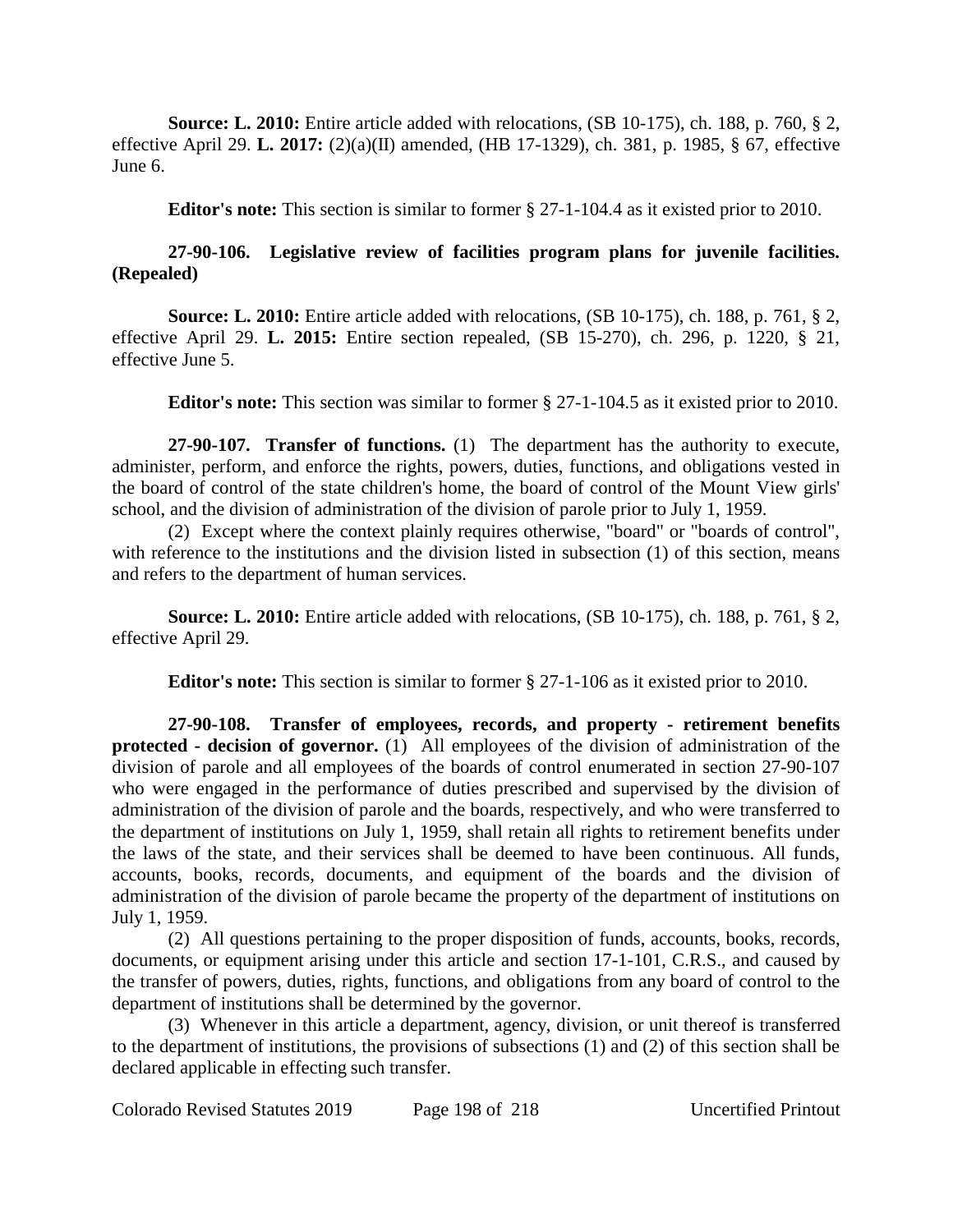**Source: L. 2010:** Entire article added with relocations, (SB 10-175), ch. 188, p. 761, § 2, effective April 29.

**Editor's note:** This section is similar to former § 27-1-107 as it existed prior to 2010.

**27-90-109. Department may accept gifts, donations, and grants.** The department or any institution managed, supervised, and controlled by the department may accept or refuse to accept, on behalf of and in the name of the state, gifts, donations, and grants, including grants of federal funds, for any purpose connected with the work or programs of the department or of any such institution. The executive director, with the approval of the governor, has the power to direct the disposition of any such gift, donation, and grant so accepted for any purpose consistent with the terms and conditions under which given.

**Source: L. 2010:** Entire article added with relocations, (SB 10-175), ch. 188, p. 762, § 2, effective April 29.

**Editor's note:** This section is similar to former § 27-1-108 as it existed prior to 2010.

**27-90-110. Rules for this article 90 and certain provisions in title 19.** Pursuant to section 24-4-103, the department shall promulgate such rules as are necessary to implement the provisions of this article 90 and the procedures specified in sections 19-2-508, 19-2-906, 19-2- 922, 19-2-923, 19-3-403, 19-3-506, 19-3-507, and 19-3-508 regarding children who are in detention or who have or may have a behavioral or mental health disorder or an intellectual and developmental disability.

**Source: L. 2010:** Entire article added with relocations, (SB 10-175), ch. 188, p. 762, § 2, effective April 29. **L. 2017:** Entire section amended, (SB 17-242), ch. 263, p. 1376, § 293, effective May 25.

**Editor's note:** This section is similar to former § 27-1-109 as it existed prior to 2010.

**Cross references:** For the legislative declaration in SB 17-242, see section 1 of chapter 263, Session Laws of Colorado 2017.

**27-90-111. Employment of personnel - screening of applicants - disqualifications from employment - contracts - rules - definitions.** (1) The general assembly recognizes that many of the individuals receiving services from department employees pursuant to title 26 or this title 27 are unable to defend themselves and are therefore vulnerable to abuse or assault. It is the intent of the general assembly to minimize the potential for hiring and employing persons with a propensity toward abuse, assault, or similar offenses against others for positions that would provide them with unsupervised access to vulnerable persons. The general assembly declares that, in accordance with section 13 of article XII of the state constitution, for purposes of terminating employees in the state personnel system who are finally convicted of criminal conduct, offenses involving moral turpitude include, but are not limited to, the disqualifying offenses specified in subsection (9) of this section.

Colorado Revised Statutes 2019 Page 199 of 218 Uncertified Printout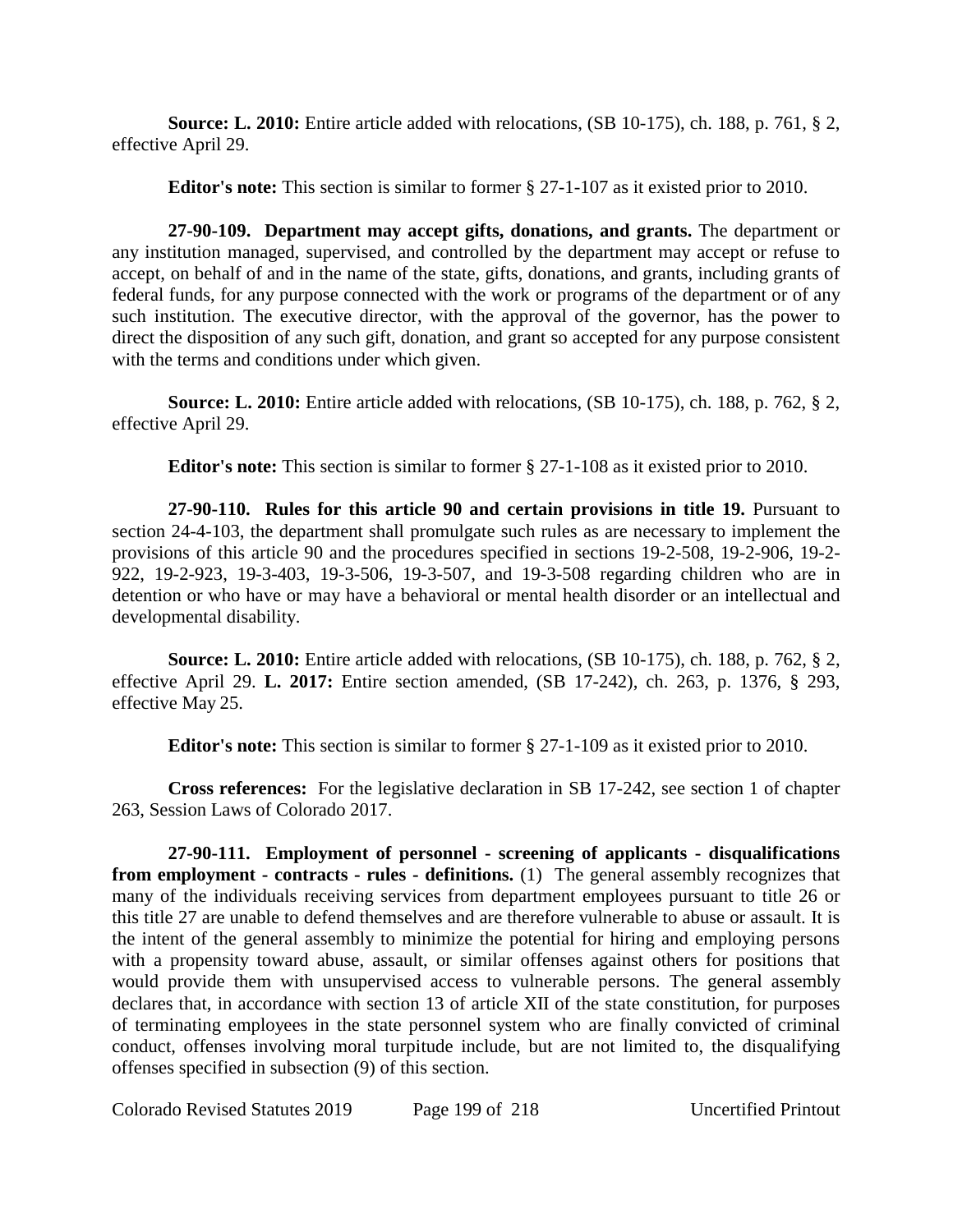(2) For purposes of this section, unless the context otherwise requires:

(a) "Contracting agency" means an agency, corporation, nonprofit entity, or any other outside entity that contracts with the department to provide services pursuant to title 26 or this title 27 and that provides services that involve direct contact with vulnerable persons.

(b) "Conviction" means a verdict of guilty by a judge or jury or a plea of guilty or nolo contendere that is accepted by the court or adjudication for an offense that would constitute a criminal offense if committed by an adult. "Conviction" also includes having received a deferred judgment and sentence or deferred adjudication; except that a person shall not be deemed to have been convicted if the person has successfully completed a deferred sentence or deferred adjudication.

(b.5) "Department employee" means an employee of the department who is employed through the state personnel system of the state of Colorado.

(c) "Direct contact" means providing face-to-face care, training, supervision, counseling, consultation, or medication assistance to vulnerable persons, regardless of the level of supervision of the department employee. "Direct contact" may include positions in which persons have access to or unsupervised time with clients or patients, including but not limited to maintenance personnel, housekeeping staff, kitchen staff, and security personnel.

(d) Repealed.

(d.5) "Independent contractor" means an individual who contracts directly with the department and who is designated, by the executive director or the executive director's designee, as serving in a contract position involving direct contact with vulnerable persons.

(e) "Vulnerable person" means any individual served by the department who is susceptible to abuse or mistreatment because of the individual's circumstances, including but not limited to the individual's age, disability, frailty, behavioral or mental health, intellectual and developmental disability, or ill health.

(3) The employment screening and disqualification requirements in this section apply to the following facilities or programs operated by the department:

(a) Any facility operated by the department for the care and treatment of persons with a mental health disorder pursuant to article 65 of this title 27;

(b) Any facility operated by the department for the care and treatment of persons with intellectual and developmental disabilities pursuant to article 10.5 of this title 27;

(c) Repealed.

(d) Any direct services identified and provided by the department in which department employees, independent contractors, or contracting agencies have direct contact with vulnerable persons in a state-operated facility or in a vulnerable person's home or residence;

(e) Veterans community living centers operated pursuant to article 12 of title 26, C.R.S.;

(f) Any facility directly operated by the department in which juveniles who are in the custody of the department reside, including detention or commitment centers; and

(g) Any secure facility contracted for by the department pursuant to section 19-2-403, C.R.S., in which juveniles who are in the custody of the department reside.

(4) Prior to the department's permanent employment of a person in a position that would require that person to have direct contact with a vulnerable person, the executive director or any division head of the department shall make an inquiry to the director of the Colorado bureau of investigation to ascertain whether the person has a criminal history. The person's employment is conditional upon a satisfactory state and national fingerprint-based criminal history record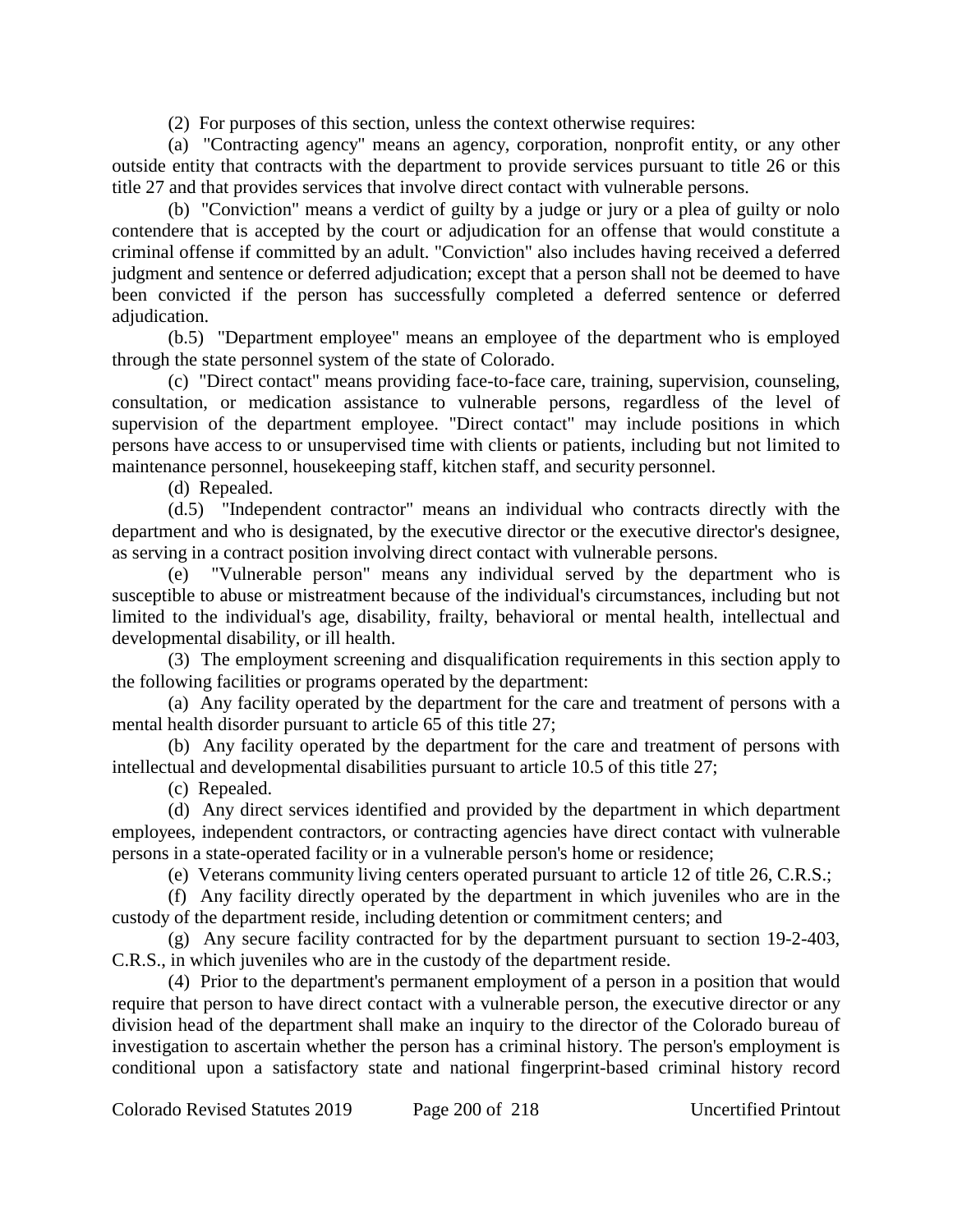check. A criminal history record check conducted pursuant to this subsection (4) must include but need not be limited to arrests, conviction records, and the disposition of any criminal charges. The department shall require the person to have his or her fingerprints taken by a local law enforcement agency or any third party approved by the Colorado bureau of investigation. If an approved third party takes the person's fingerprints, the fingerprints may be electronically captured using Colorado bureau of investigation-approved livescan equipment. Third-party vendors shall not keep the applicant information for more than thirty days unless requested to do so by the applicant. The department shall forward those fingerprints to the Colorado bureau of investigation for the purpose of fingerprint processing utilizing the files and records of the Colorado bureau of investigation and the federal bureau of investigation. When the results of a fingerprint-based criminal history record check of a person performed pursuant to this section reveal a record of arrest without a disposition, the department shall require that person to submit to a name-based criminal history record check, as defined in section 22-2-119.3 (6)(d). The department shall pay for the costs of criminal history record checks conducted pursuant to this section out of existing appropriations.

(5) The executive director or any division head shall contact previous employers of any person who is one of the top three finalists for a position that would require that person to have direct contact with any vulnerable person, for the purpose of obtaining information and recommendations that may be relevant to the person's fitness for employment. Any previous employer of an applicant for employment who provides information to the executive director or a division head or who makes a recommendation concerning the person shall be immune from civil liability unless the information is false and the previous employer knows such information is false or acts with reckless disregard concerning the veracity of the information.

(6) Any local agency or provider of services pursuant to this title or title 26, C.R.S., may investigate applicants for employment.

(7) The executive director, any division head, or any local agency or provider who relies on information obtained pursuant to this section in making an employment decision or who concludes that the nature of any information disqualifies the person from employment as either a department employee or an independent contractor is immune from civil liability for that decision or conclusion unless the information relied upon is false and the executive director, division head, or local agency or provider knows the information is false or acts with reckless disregard concerning the veracity of the information.

(8) The executive director may promulgate such rules as are necessary to implement the provisions of this section.

(9) (a) If the criminal history record check conducted pursuant to subsection (4) or (11) of this section indicates that a prospective department employee or prospective independent contractor was convicted of any of the disqualifying offenses set forth in subsection (9)(b) or (9)(c) of this section, the person is disqualified from employment either as a department employee or as an independent contractor in a position involving direct contact with vulnerable persons. The department shall not hire or retain a person who is disqualified as a result of this section for a position involving direct contact with vulnerable persons nor is the person eligible to contract for or continue in a contract position designated by the executive director or the executive director's designee as involving direct contact with vulnerable persons.

(b) Except as otherwise provided in subsection (9)(d) of this section, a person is disqualified from employment either as a department employee or as an independent contractor,

Colorado Revised Statutes 2019 Page 201 of 218 Uncertified Printout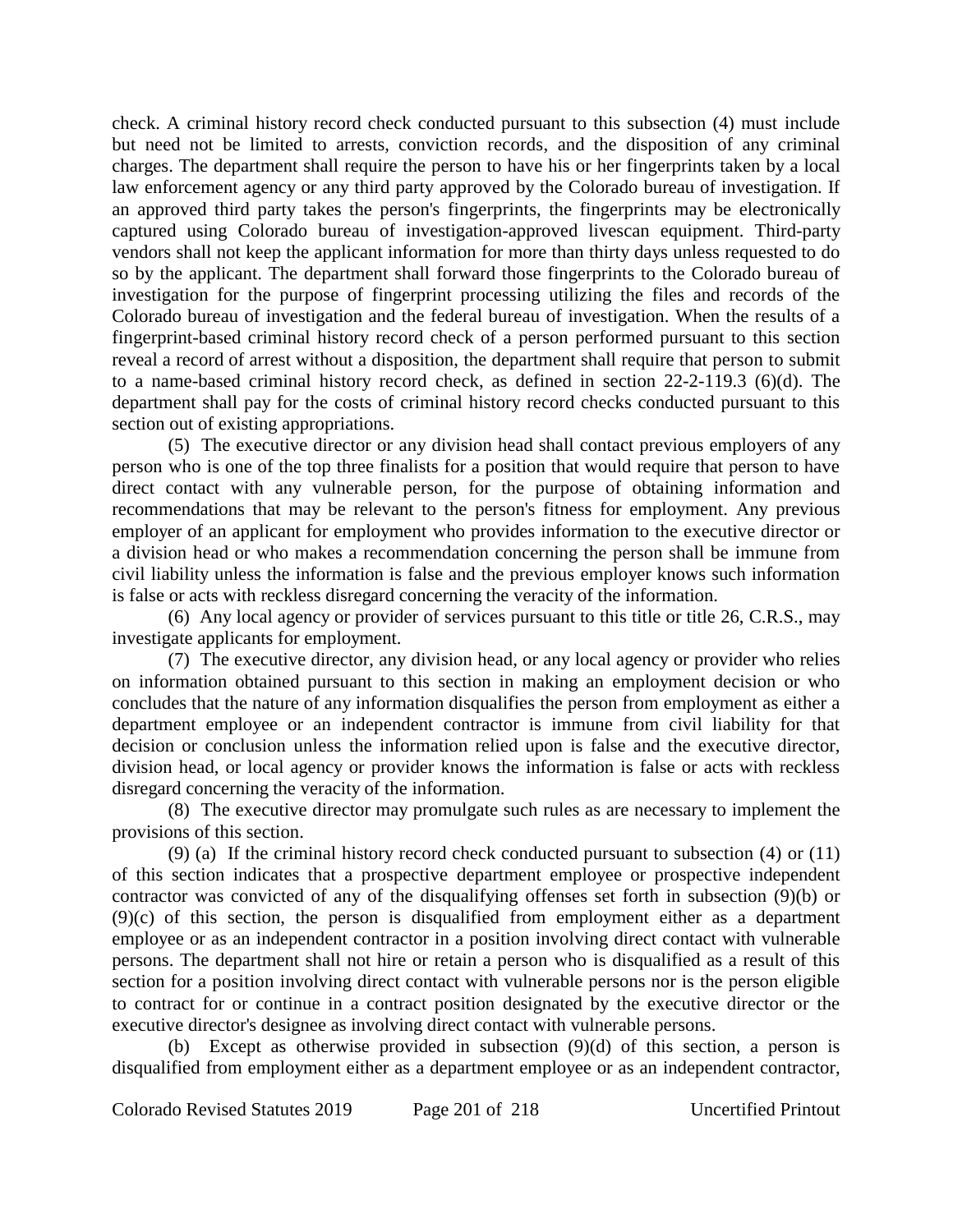regardless of the length of time that may have passed since the discharge of the sentence imposed for any of the following criminal offenses:

(I) A crime of violence, as defined in section 18-1.3-406, C.R.S.;

(II) Any felony offense involving unlawful sexual behavior, as defined in section 16-22- 102 (9), C.R.S.;

(III) Any felony, the underlying factual basis of which has been found by the court on the record to include an act of domestic violence, as defined in section 18-6-800.3, C.R.S.;

(IV) Any felony offense of child abuse, as defined in section 18-6-401, C.R.S.; or

(V) Any felony offense in any other state, the elements of which are substantially similar to the elements of any of the offenses described in subparagraph (I), (II), (III), or (IV) of this paragraph (b).

(c) Except as otherwise provided in subsection (9)(d) of this section, a person is disqualified from employment either as a department employee or as an independent contractor if less than ten years have passed since the person was discharged from a sentence imposed for conviction of any of the following criminal offenses:

(I) Third degree assault, as described in section 18-3-204, C.R.S.;

(II) Any misdemeanor, the underlying factual basis of which has been found by the court on the record to include an act of domestic violence, as defined in section 18-6-800.3, C.R.S.;

(III) Violation of a protection order, as described in section 18-6-803.5, C.R.S.;

(IV) Any misdemeanor offense of child abuse, as defined in section 18-6-401, C.R.S.;

(V) Any misdemeanor offense of sexual assault on a client by a psychotherapist, as defined in section 18-3-405.5, C.R.S.; or

(VI) Any misdemeanor offense in any other state, the elements of which are substantially similar to the elements of any of the offenses described in subparagraph (I), (II), (III),  $(IV)$ , or  $(V)$  of this paragraph  $(c)$ .

(d) If a person was adjudicated a juvenile delinquent for the commission of any disqualifying offense set forth in either paragraph (b) or (c) of this subsection (9) and more than seven years have elapsed since the commission of the offense, the person may submit a written request to the executive director as provided in subsection (13) of this section for reconsideration of the disqualification.

(10) (a) Any department employee who is employed in a position involving direct contact with vulnerable persons and who is arrested, charged with, or issued a summons and complaint for any of the disqualifying offenses set forth in subsection (9)(b) or (9)(c) of this section shall inform his or her supervisor of the arrest, charges, or issuance of a summons and complaint before returning to work. Any department employee who fails to make such a report or disclosure may be terminated from employment. The department or any facility operated by the department shall advise its employees and independent contractors in writing of the requirement for self-reporting of the disqualifying offenses set forth in subsection (9)(b) or (9)(c) of this section.

(b) Any department employee who is charged with any of the disqualifying offenses set forth in subsection (9)(b) of this section must be suspended until resolution of the criminal charges or completion of administrative action by the department. A department employee who is charged with any of the disqualifying offenses set forth in subsection (9)(c) of this section may be suspended at the discretion of the department until resolution of the criminal charges or completion of administrative action by the department. The department employee shall inform

Colorado Revised Statutes 2019 Page 202 of 218 Uncertified Printout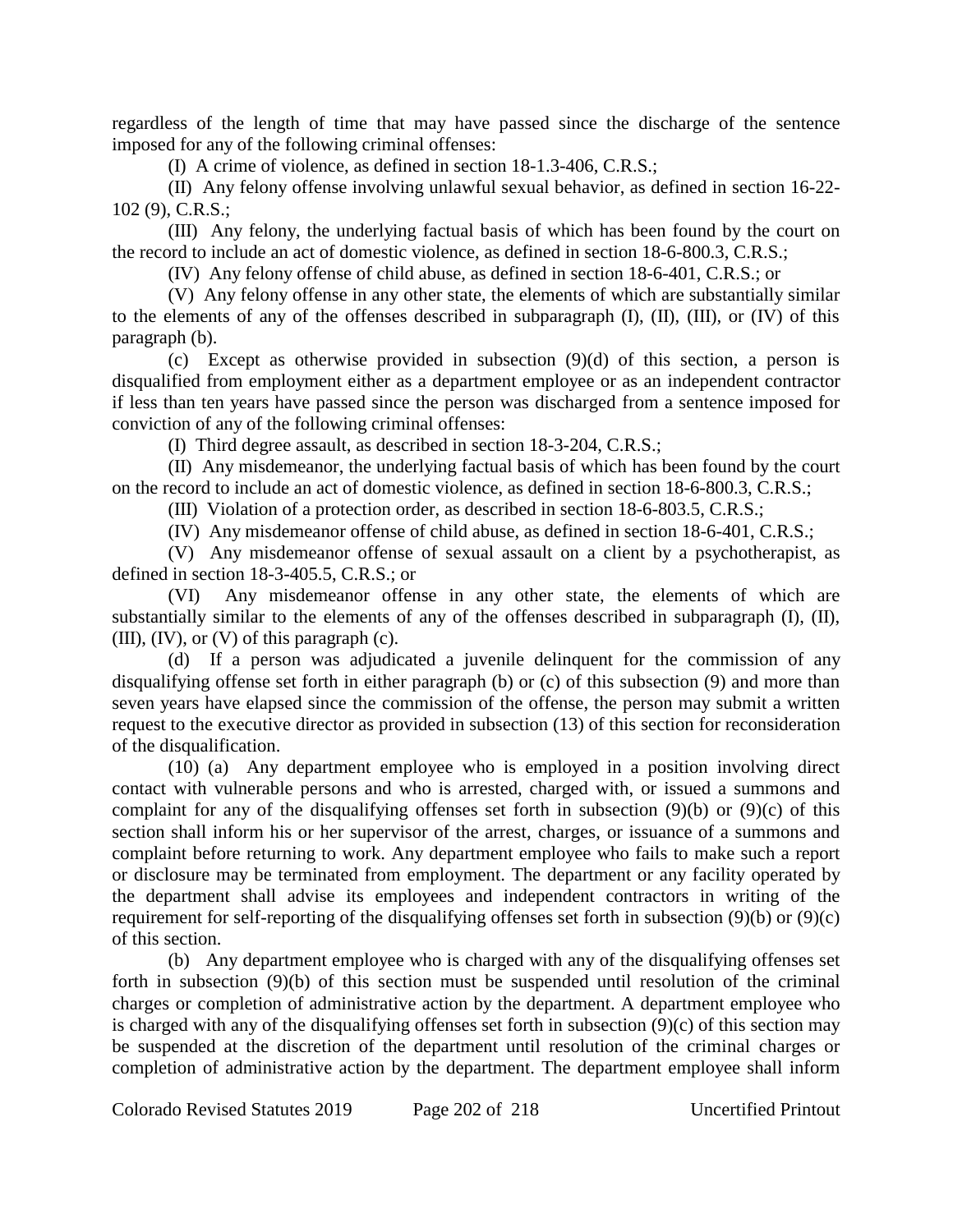his or her supervisor of the disposition of the criminal charges. Any department employee who fails to report such information may be terminated from employment. Upon notification to the department that the department employee has received a conviction for any of the disqualifying offenses described in subsection (9)(b) or (9)(c) of this section, the department employee must be terminated from employment. Nothing in this subsection (10)(b) prohibits the department from taking administrative action if the department employee's conduct would justify disciplinary action under section 13 of article XII of the state constitution for failure to comply with standards of efficient service or competence or for willful misconduct, willful failure, or inability to perform his or her duties.

(11) The general assembly recognizes that the department contracts with persons to serve in positions that involve direct contact with vulnerable persons in state-operated facilities or to provide state-funded services that involve direct contact with vulnerable persons in the homes and residences of such vulnerable persons. In order to protect vulnerable persons who come into contact with these independent contractors, the executive director or his or her designee shall designate those contract positions that involve direct contact with vulnerable persons that are subject to the provisions of this subsection (11). In any contract initially entered into or renewed on or after July 1, 1999, concerning a contract position that has been designated as involving direct contact with vulnerable persons, the department shall include the following terms and conditions:

(a) That the independent contractor shall submit to a state and national fingerprint-based criminal history record check as described in subsection (4) of this section for state employees; except that the independent contractor shall bear the cost of such criminal history record checks;

(b) That the independent contractor shall report any arrests, charges, or summonses for any of the disqualifying offenses specified in subsection (9)(b) or (9)(c) of this section to the independent contractor's supervisor at the department before returning to work;

(c) That the independent contractor may be suspended or terminated, at the discretion of the department, prior to the resolution of the criminal charges for any of the disqualifying offenses specified in subsection (9)(b) or (9)(c) of this section;

(d) That, upon notification to the department that the independent contractor has been convicted for any of the disqualifying offenses described in subsection (9)(b) or (9)(c) of this section, the independent contractor's position with the department must be terminated.

(11.5) (a) The general assembly also recognizes that the department contracts with outside contracting agencies for services where the contracting agency's employees will have direct contact with vulnerable persons who receive services pursuant to title 26 and this title 27. To protect vulnerable persons who come into contact with employees of a contracting agency, the executive director, or his or her designee, shall designate those contracts that will involve direct contact with vulnerable persons and that are therefore subject to the provisions of this subsection (11.5). Any contract with a contracting agency that is initially entered into or is renewed on or after July 1, 2018, and that has been designated as a contract that involves direct contact with vulnerable persons, must include the following terms and conditions:

(I) The contracting agency shall submit its employees who will have direct contact with vulnerable persons as a result of the contract to a state and national fingerprint-based criminal history record check. The contracting agency shall provide the information required by subsection (4) of this section to the executive director or any division head of the department who works directly with the contracting agency.

Colorado Revised Statutes 2019 Page 203 of 218 Uncertified Printout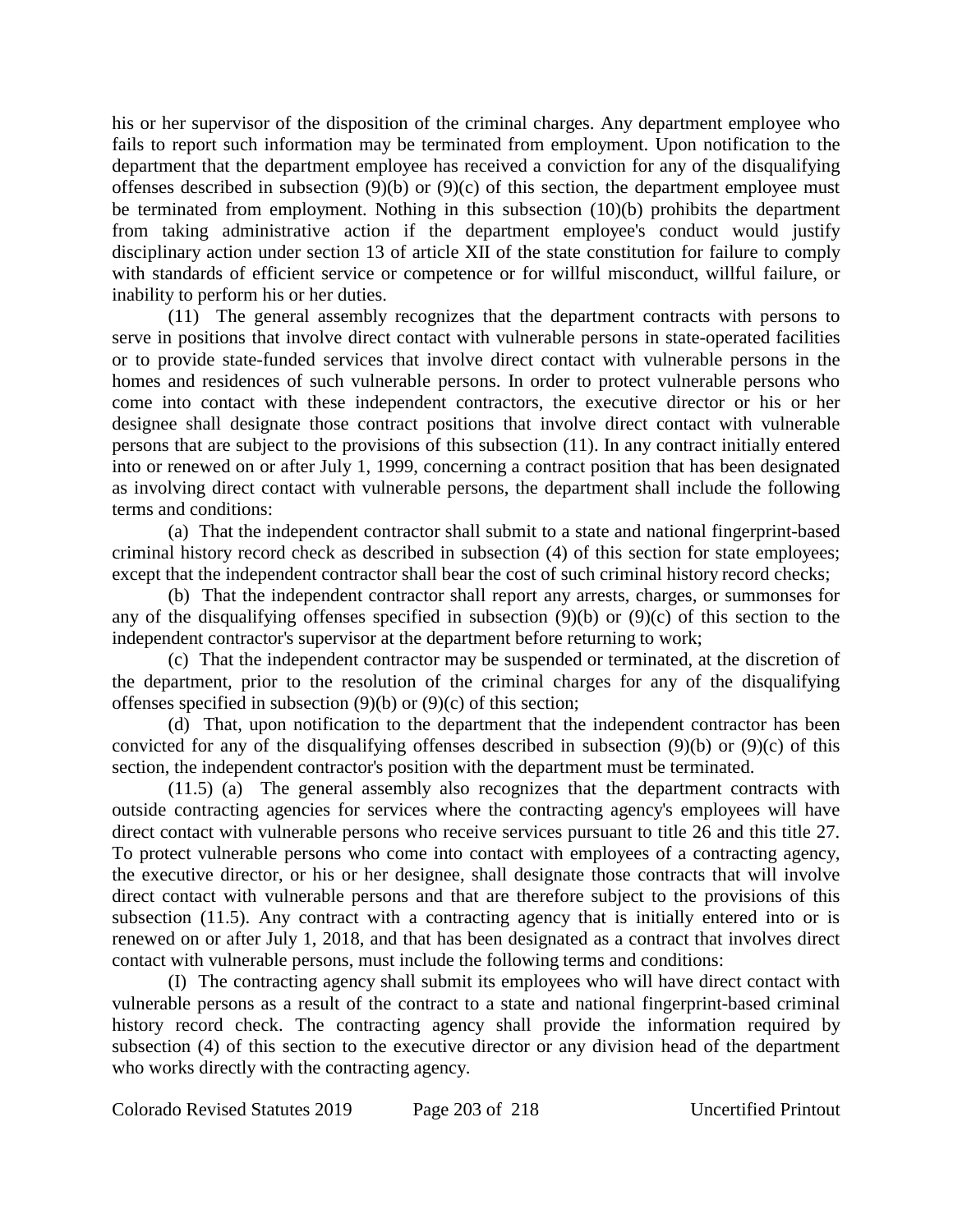(II) That the contracting agency shall require its employees who will have direct contact with vulnerable persons as a result of the contract to report any arrests, charges, or summonses for any of the disqualifying offenses specified in subsection (9)(b) or (9)(c) of this section to the contracting agency's supervisor before returning to work. The contracting agency's supervisor shall immediately notify the executive director or the respective division head of the department who works directly with the contracting agency upon notification of any such report made by an employee.

(III) That the contracting agency may be required to remove an employee from having direct contact with vulnerable persons, at the discretion of the department, prior to the resolution of the criminal charges for any of the disqualifying offenses specified in subsection (9)(b) or  $(9)(c)$  of this section:

(IV) That, upon notification to the department that the contracting agency's employee who has direct contact with vulnerable persons as a result of the contract has been convicted of any of the disqualifying offenses specified in subsection (9)(b) or (9)(c) of this section, such employee is no longer permitted to work in any capacity with the department where he or she would have direct contact with vulnerable persons as a result of the contract; and

(V) That, if the contracting agency fails to comply with subsections  $(11.5)(a)(I)$  to  $(11.5)(a)(IV)$  of this section, the contract may be immediately terminated.

(b) If the contracting agency is also licensed pursuant to section 26-6-104 and has conducted a criminal history record check pursuant to section  $26-6-104$  (7)(a)(III) for its employees who will have direct contact with vulnerable persons as a result of the contract, the department may accept such criminal history record check to satisfy the requirements of this subsection  $(11.5)$ .

(12) A department employee, independent contractor, or employee of a contracting agency who is disqualified due to conviction of any of the disqualifying offenses set forth in subsection (9)(b) or (9)(c) of this section may submit a written request to the executive director for reconsideration of the disqualification. Reconsideration pursuant to this subsection (12) may only be based on a mistake of fact such as an error in the identity of the person for whom the criminal history record check was performed pursuant to subsection (11) of this section. If the executive director determines that there was a mistake of fact involving the identity of the person, the executive director shall issue a finding that the disqualifying factor is not a bar to the person's employment either as a department employee or as an independent contractor or employee of a contracting agency.

(13) (a) A department employee, an independent contractor, or an employee of a contracting agency who is disqualified for conviction of an offense specified in subsection (9)(c) of this section may submit a written request to the executive director for reconsideration of the disqualification and a review of whether the person poses a risk of harm to vulnerable persons. In reviewing a disqualification, the executive director shall give predominant weight to the safety of vulnerable persons over the interests of the disqualified person. The final determination must be based upon a review of:

- (I) The seriousness of the disqualifying offense;
- (II) Whether the person has a conviction for more than one disqualifying offense;
- (III) The vulnerability of the victim at the time the disqualifying offense was committed;
- (IV) The time elapsed without a repeat of the same or similar disqualifying offense;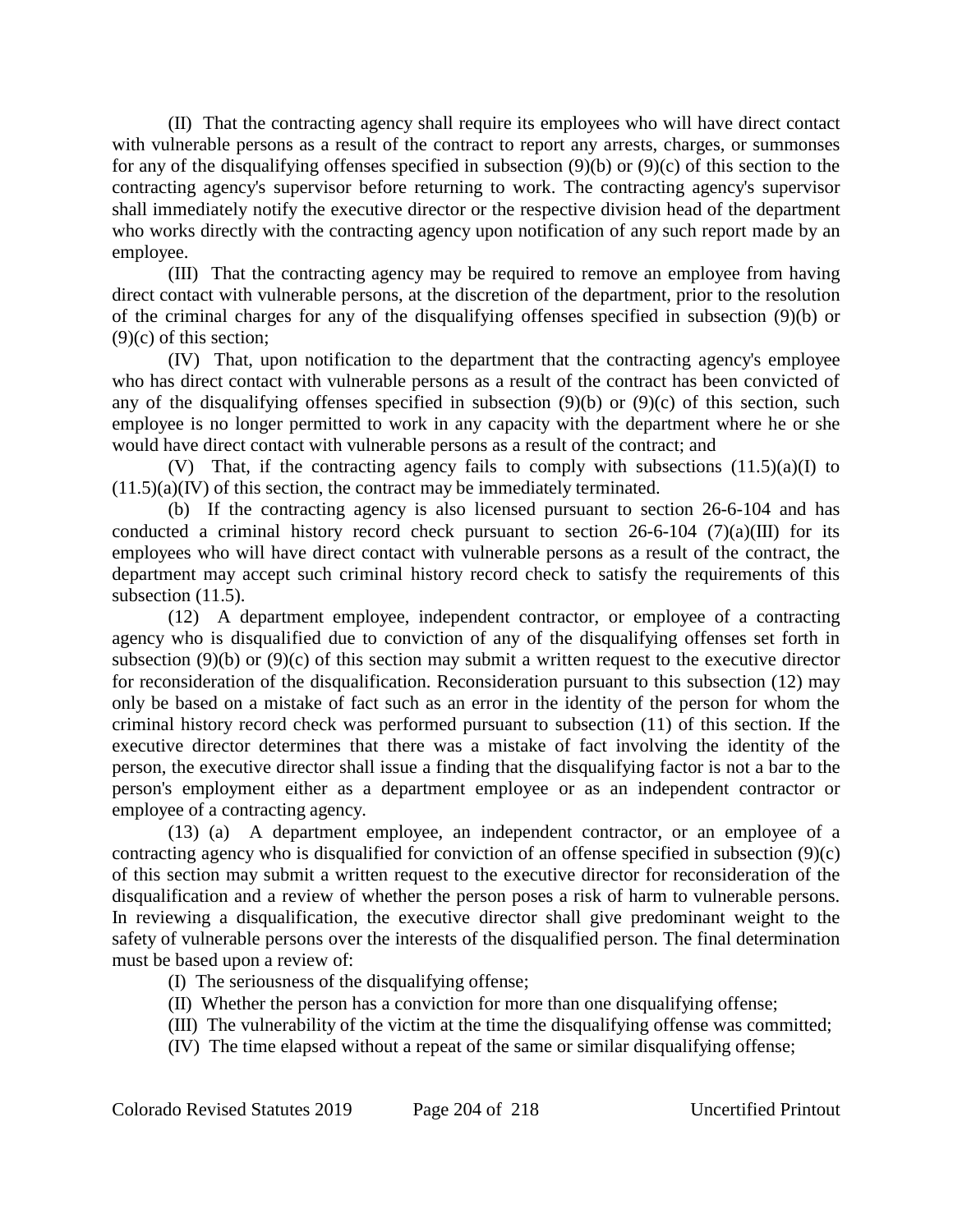(V) Documentation of successful completion of training or rehabilitation pertinent to the disqualifying offense; and

(VI) Any other relevant information submitted by the disqualified person.

(b) The decision of the executive director shall constitute final agency action.

(14) Nothing in this section shall be construed to preclude the department or the director of any facility operated by the department from adopting a policy regarding self-reporting of arrests, charges, or summonses or a policy regarding disqualification from employment that includes other offenses not set forth in paragraph (b) or (c) of subsection (9) of this section.

(15) (a) In considering any disciplinary action under section 24-50-125 (1) against an employee who is certified to any class or position in the state personnel system for engaging in mistreatment, abuse, neglect, or exploitation against a vulnerable person, the appointing authority shall give weight to the safety of vulnerable persons over the interests of any other person. For purposes of this subsection (15), "mistreatment", "abuse", "neglect", or "exploitation" shall have the same definitions as contained in article 22 of title 16, articles 3 and 6.5 of title 18, articles 1 and 3 of title 19, article 3.1 of title 26, and this article 90 and titles 38 and 42 of the code of federal regulations, as amended.

(b) If the appointing authority finds that the employee has engaged in mistreatment, abuse, neglect, or exploitation against a vulnerable person, the appointing authority may take such disciplinary action as the appointing authority deems appropriate, up to and including termination, taking into consideration the harm or risk of harm to vulnerable persons created by the employee's actions. Nothing in this subsection (15)(b) affects the constitutional or statutory due process rights afforded to an employee who is certified to any class or position in the state personnel system.

(c) This subsection (15) applies regardless of whether the employee has been charged with or convicted of a disqualifying offense under subsection (9)(b) or (9)(c) of this section.

**Source: L. 2010:** Entire article added with relocations, (SB 10-175), ch. 188, p. 762, § 2, effective April 29. **L. 2013:** (3)(e) amended, (HB 13-1300), ch. 316, p. 1692, § 87, effective August 7. **L. 2014:** (3)(e) amended, (SB 14-096), ch. 59, p. 274, § 30, effective August 6. **L. 2015:** (3)(c)(II) added by revision, (SB 15-239), ch. 160, pp. 488, 490 §§ 8, 14. **L. 2017:** (2)(e), (3)(a), and (3)(b) amended, (SB 17-242), ch. 263, p. 1376, § 294, effective May 25; (4) amended, (SB 17-189), ch. 149, p. 504, § 14, effective August 9. **L. 2018:** (1), (2)(a), (2)(c), (3)(d), (4), (7), (9)(a), IP(9)(b), IP(9)(c), (10), (11), (12), and IP(13)(a) amended, (2)(b.5), (2)(d.5), and (11.5) added, and (2)(d) repealed, (HB 18-1411), ch. 238, p. 1484, § 2, effective May 24; (15) added, (HB 18-1065), ch. 142, p. 919, § 1, effective August 8. **L. 2019:** (4) amended, (HB 19-1166), ch. 125, p. 558, § 49, effective April 18.

**Editor's note:** (1) This section is similar to former § 27-1-110 as it existed prior to 2010.

 $\langle (T) \rangle (2)$  Subsection (3)(c)(II) provided for the repeal of subsection (3)(c), effective July 1, 2016. (See L. 2015, pp. 488, 490.)

**Cross references:** For the legislative declaration in SB 17-242, see section 1 of chapter 263, Session Laws of Colorado 2017.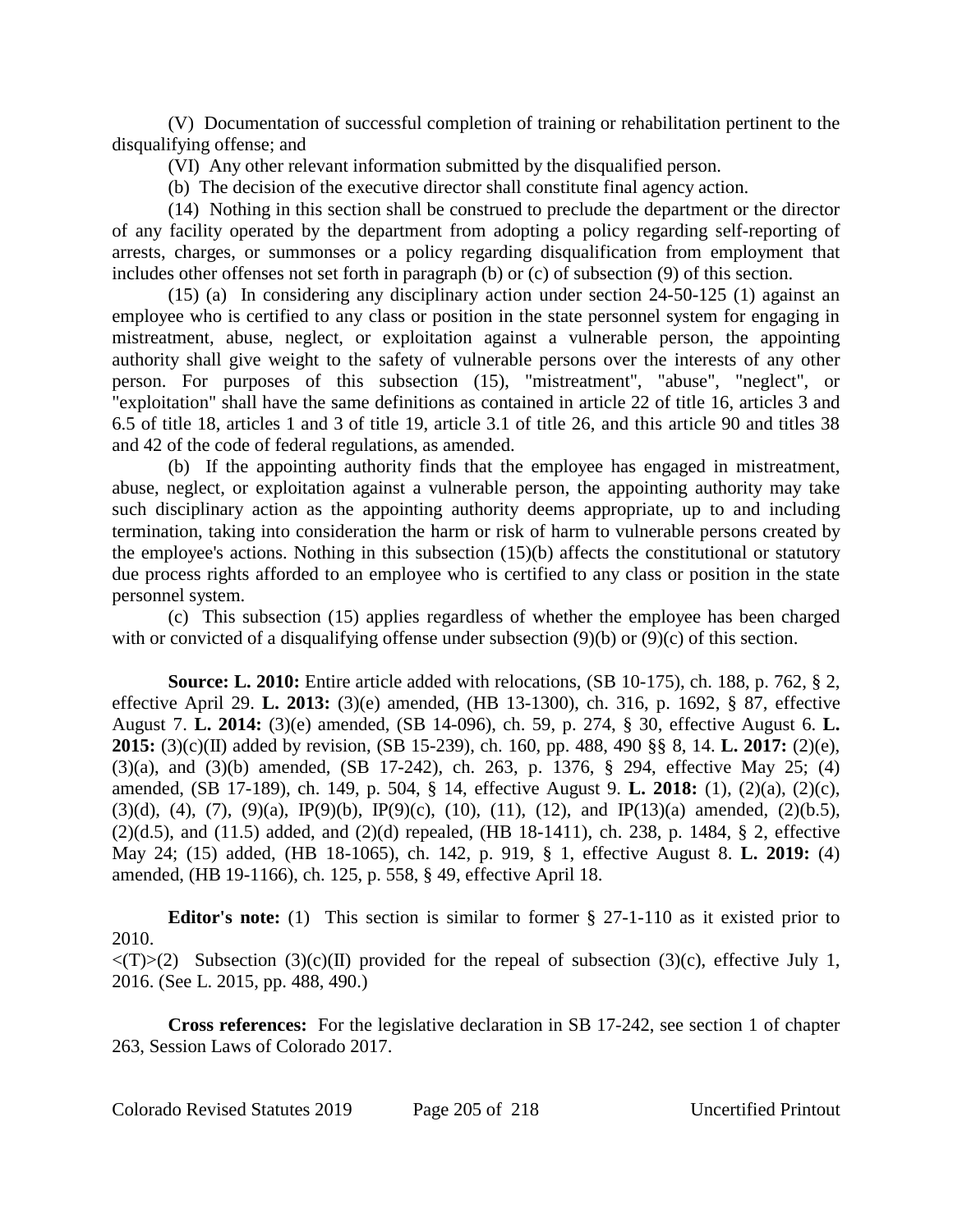#### **ARTICLE 91**

### Institutions - General Administrative Provisions

**Editor's note:** This article was added with relocations in 2010 containing provisions of article 2 of this title. Former C.R.S. section numbers are shown in editor's notes following those sections that were relocated. For a detailed comparison of this article, see the comparative tables located in the back of the index.

**27-91-101. Legislative declaration.** The purpose of this section and section 27-91-102 is to provide for the payment of actual expenses only, in lieu of stated salaries and mileage, to all members of boards of control of state institutions.

**Source: L. 2010:** Entire article added with relocations, (SB 10-175), ch. 188, p. 768, § 2, effective April 29.

**Editor's note:** This section is similar to former § 27-2-101 as it existed prior to 2010.

**27-91-102. Boards of control entitled only to actual expenses.** A member of a board of control, trustees, or commissioners of all institutions supported by or under the patronage and control of the state shall receive as compensation for his or her services only actual expenses incurred in attendance upon and in going to and returning from each regular and special meeting of the board of control, trustees, or commissioners or for performing any services whatever for the institution of which he or she is a member of the board of control, trustees, or commissioners, payment to be made out of the funds appropriated for the support and maintenance of the respective institutions. In all cases of cash paid out by the member of a board of control, trustees, or commissioners, an itemized account, accompanied by the proper vouchers therefor, signed by the party to whom such money has been paid, shall accompany the vouchers upon which all warrants for such expenditures shall issue.

**Source: L. 2010:** Entire article added with relocations, (SB 10-175), ch. 188, p. 768, § 2, effective April 29.

**Editor's note:** This section is similar to former § 27-2-102 as it existed prior to 2010.

**27-91-103. Debts in excess of appropriation - emergencies.** The various officers designated by law to control and direct the fiscal affairs of the several state institutions shall not contract within any year any indebtedness in excess of the amount named in any appropriation made for the support of any state institution during that time; but, in cases of emergency, the governor may authorize the contraction of such indebtedness that in his or her judgment is absolutely necessary for the maintenance and support of the institution, until such time as the general assembly meets. The officers of any state institution, supported by the levy of any special tax, shall contract no indebtedness in any year in excess of eighty percent of the gross amount of the levy made for that year from which to support that institution.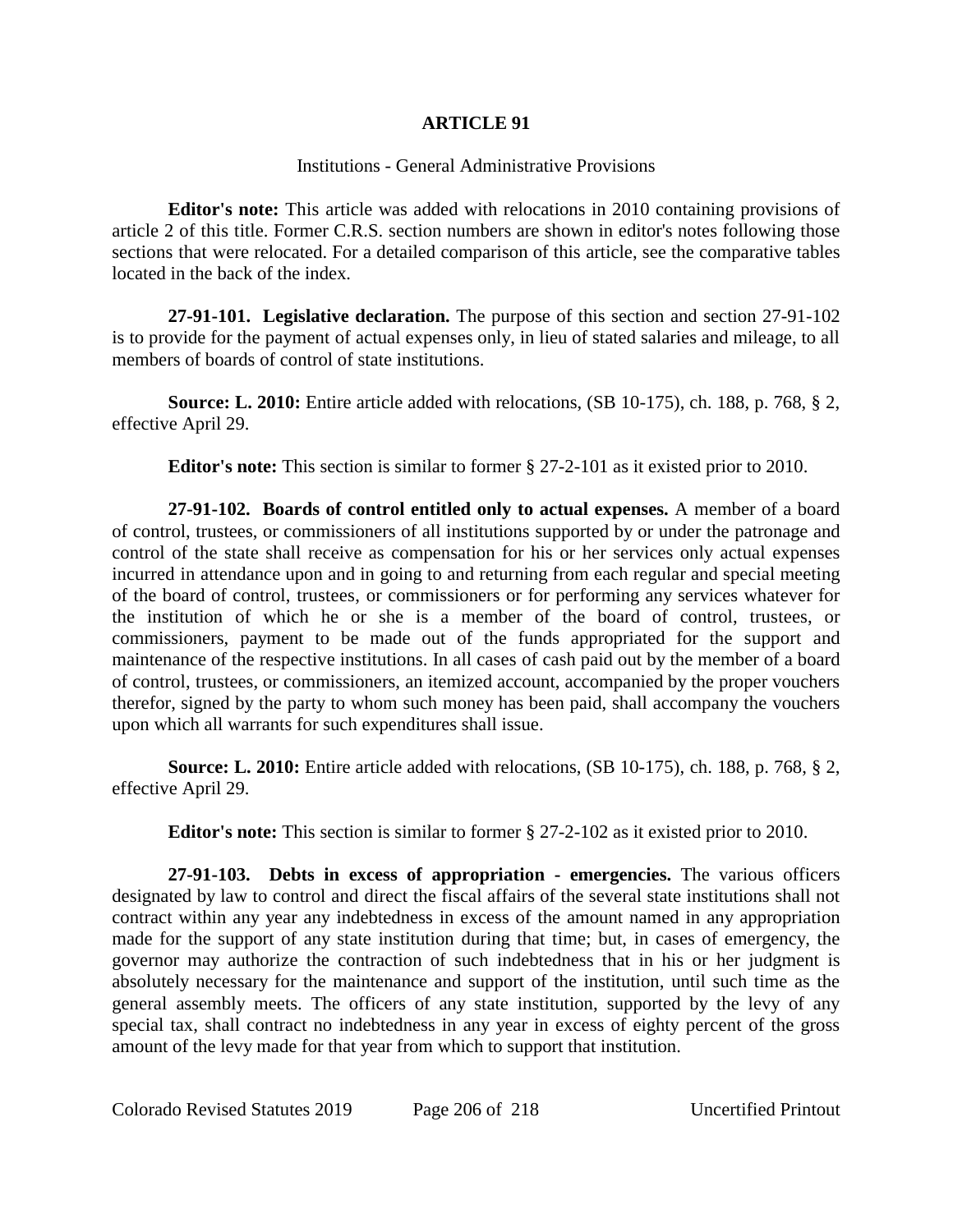**Source: L. 2010:** Entire article added with relocations, (SB 10-175), ch. 188, p. 768, § 2, effective April 29.

**Editor's note:** This section is similar to former § 27-2-103 as it existed prior to 2010.

**27-91-104. The term "officer" includes members of boards.** The term "officer" as used in section 27-91-105 includes any member of the various boards created by law to govern or supervise the respective state institutions.

**Source: L. 2010:** Entire article added with relocations, (SB 10-175), ch. 188, p. 768, § 2, effective April 29.

**Editor's note:** This section is similar to former § 27-2-104 as it existed prior to 2010.

**27-91-105. Indebtedness limited to appropriation.** It is unlawful for any officer of any state institution of this state to incur or contract any indebtedness for, on behalf of, or in the name of the state institution or in the name of the state in excess of the sum appropriated by the general assembly for the use or support of the institution for the fiscal year. An officer of any state institution shall not draw any money from the state treasury unless the same is absolutely needed and required by the institution at the time, and then only upon the warrant of the controller.

**Source: L. 2010:** Entire article added with relocations, (SB 10-175), ch. 188, p. 768, § 2, effective April 29.

**Editor's note:** This section is similar to former § 27-2-105 as it existed prior to 2010.

**27-91-106. Violation - penalty.** Any person who violates any of the provisions of section 27-91-105 is guilty of a misdemeanor and, upon conviction thereof, shall be punished by a fine of not more than three hundred dollars.

**Source: L. 2010:** Entire article added with relocations, (SB 10-175), ch. 188, p. 769, § 2, effective April 29.

**Editor's note:** This section is similar to former § 27-2-106 as it existed prior to 2010.

**27-91-107. Purchase of supplies by and from institutions.** (1) The following designated state institutions are within the purview of this section: All facilities of the departments of corrections and human services, the Colorado mental health institute at Pueblo, the Wheat Ridge regional center, the Grand Junction regional center, the Pueblo regional center, the Lookout Mountain school at Golden, the Mount View school at Morrison, the Colorado industries for the blind, and the Colorado psychiatric hospital.

(2) When any of the institutions enumerated in subsection (1) of this section are in need of supplies that are grown, produced, or manufactured by any other of the institutions, it shall purchase the same from the other institution if it has a surplus thereof of suitable quality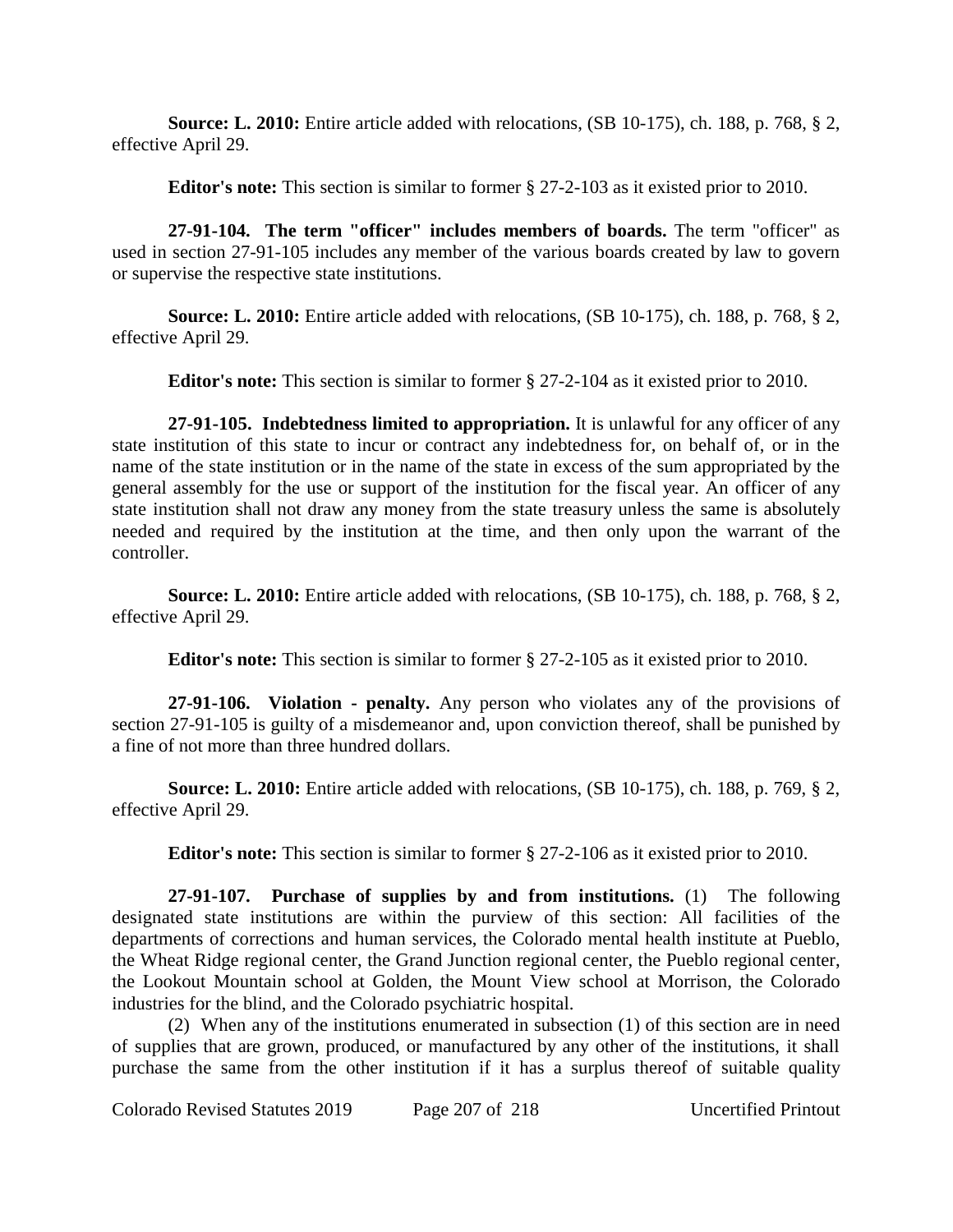available for sale at a price not in excess of the current market price for such supplies, and it is the duty of the managing boards of such respective institutions to require observance of the provisions of this section.

**Source: L. 2010:** Entire article added with relocations, (SB 10-175), ch. 188, p. 769, § 2, effective April 29.

**Editor's note:** This section is similar to former § 27-2-107 as it existed prior to 2010.

**27-91-108. Display of flags.** (1) The chief administrative officer of any state institution supported in whole or in part by the state and under the control of the state shall have erected and maintained, at the entrance of the institution or on the principal administrative building or grounds thereof, a suitable flagstaff with the attachments necessary for the display of flags and shall cause to be displayed thereon the flags of the United States and of the state of Colorado. The flag of the state of Colorado shall be the same size as the flag of the United States with which it is displayed. If both flags are displayed on one flagstaff, the flag of the state of Colorado shall be placed below the flag of the United States.

(2) (a) The chief administrative officer of any court facility supported in whole or in part by the state and under the control of the state shall cause to be permanently and prominently displayed the flag of the United States, as described in chapter 1 of title 4, U.S.C., in each courtroom when a court proceeding is in session. A flag displayed in a courtroom must measure three by five feet. No alleged failure to cause the flag of the United States to be permanently and prominently displayed in a courtroom supported in whole or in part by the state and under the control of the state shall be the basis of any challenge to such court's authority or jurisdiction or for any appeal of any decision, order, or judgment of such court.

(b) The flags of the United States and of the state of Colorado shall be permanently and prominently displayed in all committee rooms under the control of the general assembly of the state of Colorado.

(c) On and after September 1, 1996, the chief administrative officer of any school supported in whole or in part by the state and under the control of the state shall cause to be displayed permanently and prominently the flag of the United States, as described in chapter 1 of title 4, U.S.C., in each academic classroom when an academic class is in session. A flag displayed in an academic classroom shall measure no less than either twelve by eighteen inches if it is displayed in a frame or two by three feet if it is displayed on a flagstaff.

(3) The chief administrative officer of any school or court facility supported in whole or in part by the state and under the control of the state is hereby authorized to accept donations of flags to be displayed in classrooms or courtrooms pursuant to the provisions of subsection (2) of this section.

(4) (a) The chief administrative officer of any state institution, school, or court facility described in this section shall not permit the display of any depiction or representation of a flag of the United States that is intended for public view and permanently affixed or attached to any part of the building or grounds of said state institution, school, or court facility, and which display does not conform with 4 U.S.C. sec. 7.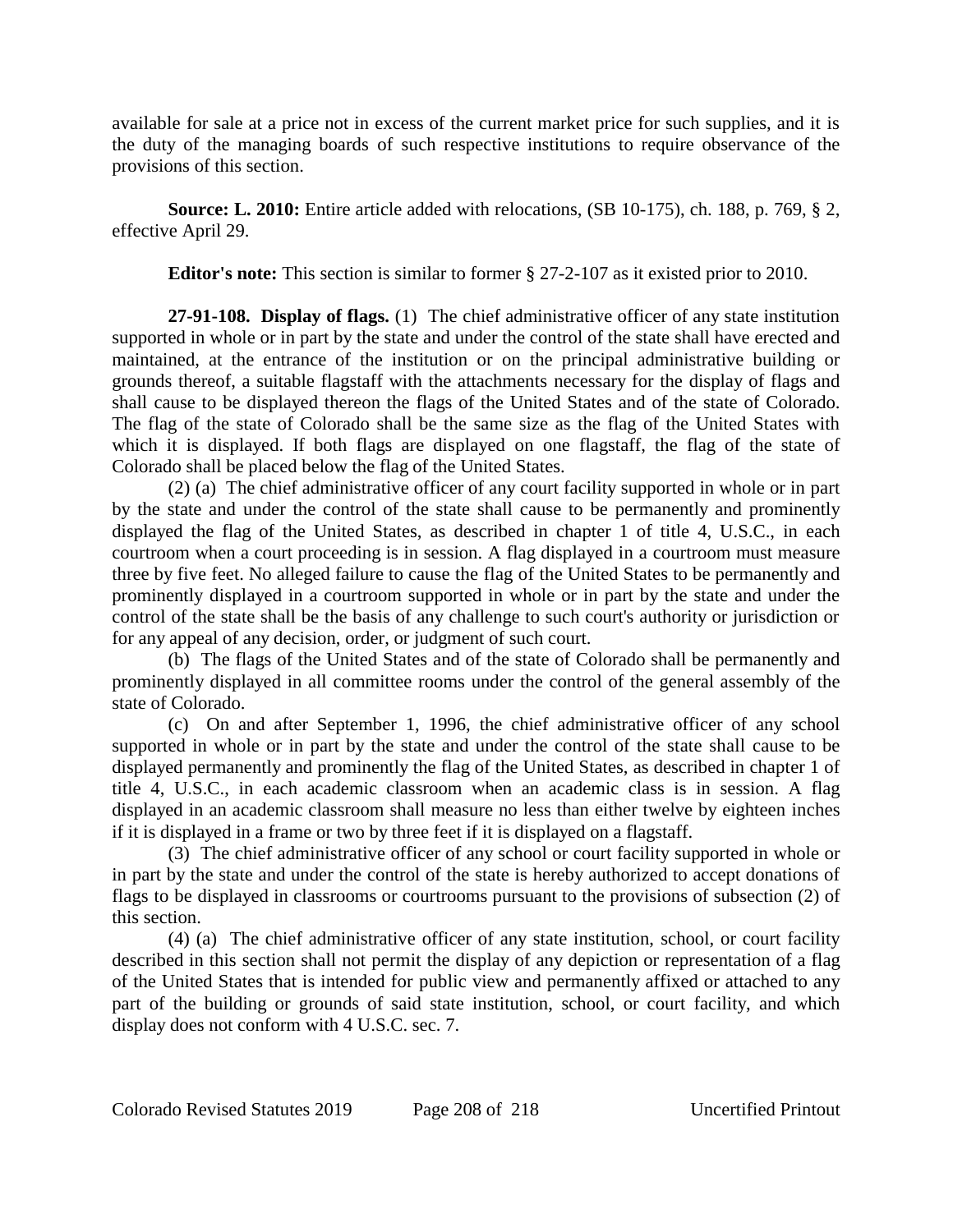(b) Nothing in this subsection (4) shall be construed to preclude the temporary display of any instructional or historical materials or student work product included as part of a lesson not permanently affixed or attached to any part of said building or grounds.

(5) Any flag of the United States displayed pursuant to this section shall be displayed as described in 4 U.S.C. sec. 7.

**Source: L. 2010:** Entire article added with relocations, (SB 10-175), ch. 188, p. 769, § 2, effective April 29.

**Editor's note:** This section is similar to former § 27-2-108 as it existed prior to 2010.

**27-91-109. Personal display of flags.** (1) The right to display reasonably the flag of the United States shall not be infringed with respect to the display:

(a) On an individual's person;

(b) Anywhere on an individual's personal or real property; and

(c) In the buildings or on the grounds of any tax-supported property in the state; except that the state or political subdivision that has jurisdiction over the building or grounds may adopt reasonable rules and regulations regarding the size, number, placement, manner of display, and lighting of the flag, and the location, size, and height of flagpoles.

(2) (a) Notwithstanding any provision of subsection (1) of this section to the contrary, the right with respect to an individual's real property shall be subject to reasonable restrictive covenants or equitable servitudes; except that no such covenant or servitude, nor any owners' association shall prohibit the outdoor display of the flag of the United States by a property owner on that owner's property if the flag is displayed in a manner consistent with chapter 1 of title 4 of the United States Code, as amended.

(b) Notwithstanding any provision of paragraph (a) of this subsection (2) to the contrary, an owners' association, the state, or a political subdivision may adopt reasonable rules and regulations regarding the size, number, placement, manner of display, and lighting of the flag, and the location, size, and height of flagpoles.

(3) For purposes of this section, "display reasonably" shall be presumed to include a display of the flag of the United States that is consistent with chapter 1 of title 4 of the United States Code, as amended.

(4) A right described in subsection (1) of this section is a civil right of free speech and a protected form of expression under the first amendment to the United States constitution and section 10 of article II of the state constitution.

**Source: L. 2010:** Entire article added with relocations, (SB 10-175), ch. 188, p. 770, § 2, effective April 29.

**Editor's note:** This section is similar to former § 27-2-108.5 as it existed prior to 2010.

## **ARTICLE 92**

Institutions - Charges for Patients

Colorado Revised Statutes 2019 Page 209 of 218 Uncertified Printout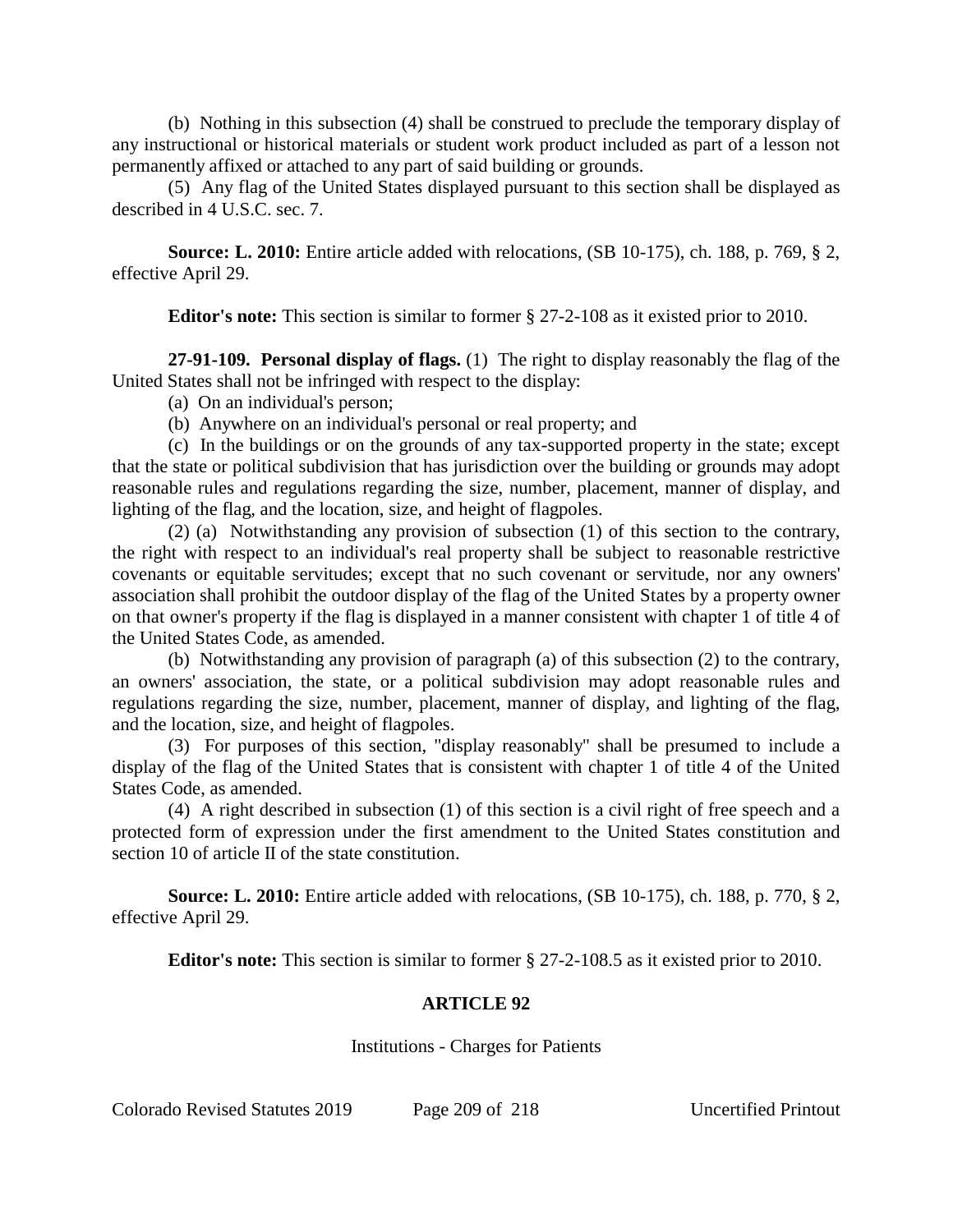**Editor's note:** This article was added with relocations in 2010 containing provisions of article 12 of this title. Former C.R.S. section numbers are shown in editor's notes following those sections that were relocated. For a detailed comparison of this article, see the comparative tables located in the back of the index.

**27-92-101. Liability.** (1) When a person is admitted, committed, or transferred to a public institution of this state supervised by the department of human services for the care, support, maintenance, education, or treatment of persons with mental health disorders, the person, his or her spouse, and his or her parents are liable for the costs of his or her care, support, maintenance, and treatment to the extent and in the manner provided in this article 92. No other relatives of the person are liable to any extent for such costs.

(2) The provisions of this article shall apply also to those persons received under the provisions of article 8 of title 16 and sections 16-13-216, 19-2-922, and 19-2-923, C.R.S., but not by way of exclusion.

**Source: L. 2010:** Entire article added with relocations, (SB 10-175), ch. 188, p. 771, § 2, effective April 29. **L. 2017:** (1) amended, (SB 17-242), ch. 263, p. 1376, § 295, effective May 25.

**Editor's note:** This section is similar to former § 27-12-101 as it existed prior to 2010.

**Cross references:** For the legislative declaration in SB 17-242, see section 1 of chapter 263, Session Laws of Colorado 2017.

**27-92-102. Cost determination.** (1) The department of human services shall periodically determine the individual cost for the care, support, maintenance, treatment, and education of the patients of each of the public institutions supervised by the department of human services. In making the determination, it is proper for the department to use averaging methods to the extent that it is not practicable, in the judgment of the executive director of the department of human services, to compute the actual cost for each patient.

(2) With respect to a resident patient who is under the age of twenty-one years, the department of human services shall deduct from the determined cost an amount equal to the average per capita cost for the education of children with disabilities pursuant to article 20 of title 22, C.R.S.

**Source: L. 2010:** Entire article added with relocations, (SB 10-175), ch. 188, p. 771, § 2, effective April 29.

**Editor's note:** This section is similar to former § 27-12-102 as it existed prior to 2010.

**27-92-103. Extent of liability.** (1) The department of human services shall assess against the patient, spouse, or parents made liable by section 27-92-101, or any of them, all or such part of the cost as they are respectively able to pay, but the department of human services shall not assess against the liable persons in the aggregate more than the whole of such cost.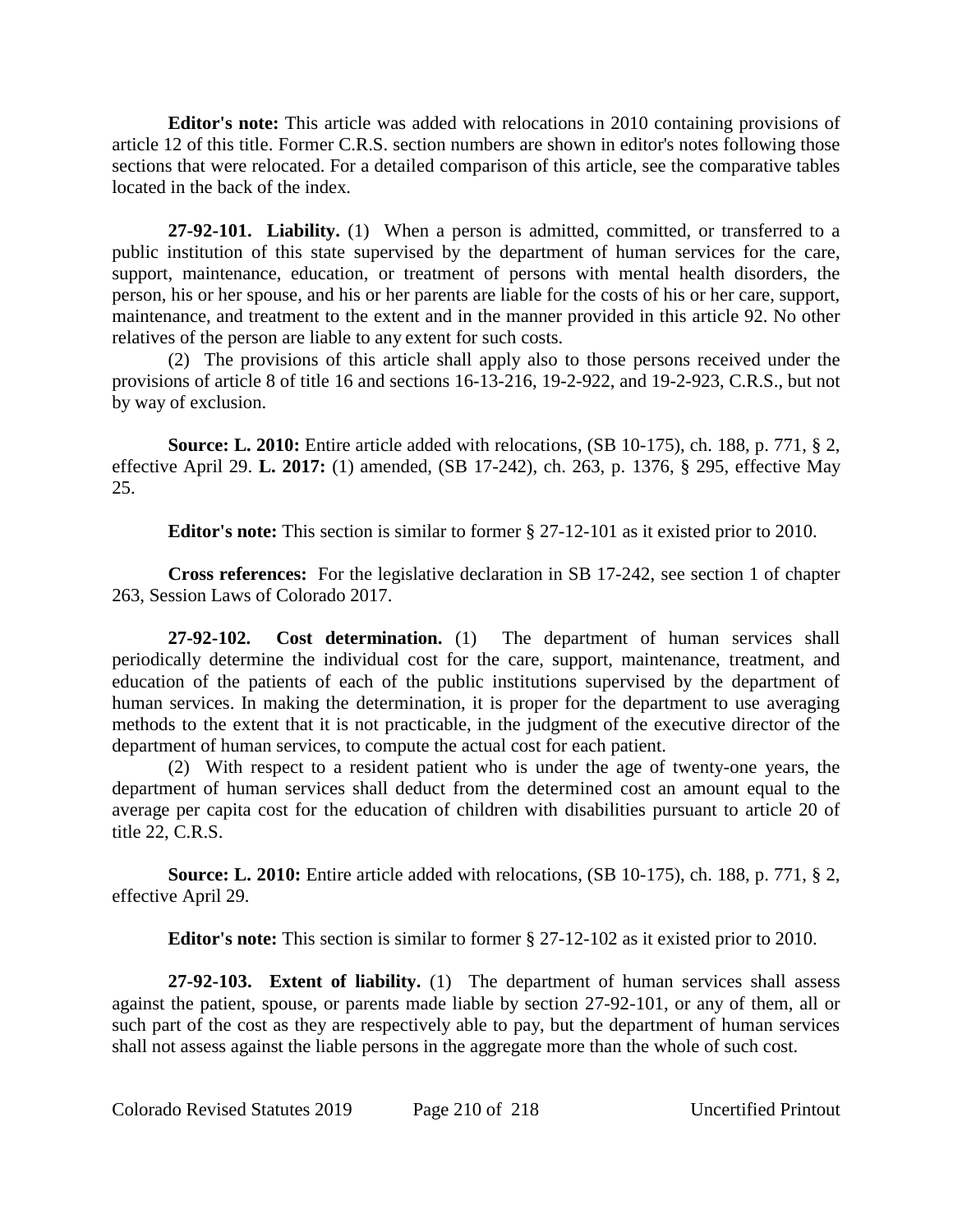(2) The liability of each parent shall cease when such parent has completed the payments as assessed in this article or upon the patient's eighteenth birthday, whichever event first occurs.

**Source: L. 2010:** Entire article added with relocations, (SB 10-175), ch. 188, p. 771, § 2, effective April 29. **L. 2011:** (2) amended, (HB 11-1303), ch. 264, p. 1172, § 83, effective August 10.

**Editor's note:** This section is similar to former § 27-12-103 as it existed prior to 2010.

**27-92-104. Determination of ability to pay.** (1) All insurance and other benefits payable for the care, support, maintenance, and treatment of a patient shall be considered available for payment of the cost determined under section 27-92-102.

(2) The department of human services shall determine the ability of a patient and his or her spouse to pay the balance of the cost by consideration of the following factors: Income reportable under Colorado law; the age of the patient and spouse; the number of dependents, their ages, and their mental and physical condition; provision for retirement years; the length of the patient's care or treatment; liabilities; and assets. The determination shall be made according to schedules contained in published rules, adopted in accordance with the provisions of article 4 of title 24, C.R.S.

(3) If it is determined that the patient and his or her spouse are unable to pay the entire cost determined under section 27-92-102 and the length of the patient's care and treatment at a state institution is reasonably anticipated to be less than six months, the department of human services shall determine the parent's ability to pay by consideration of the same factors referred to in subsection (2) of this section, applying each such factor to the parent.

(4) If it is determined that the patient and his or her spouse are unable to pay the entire cost determined under section 27-92-102 and the length of the patient's care and treatment at a state institution is reasonably anticipated to exceed six months, the department of human services shall determine the parent's ability to pay by reference to the parent's net taxable income reportable under Colorado law and to the patient's length of care or treatment. At the request of the parent, the department shall also consider other factors relevant to the interest of avoiding undue hardship to the family unit. Other factors may include the parent's age, provision for retirement years, assets, liabilities, and the number of dependents, their mental and physical condition, and their educational requirements. The determination shall be made according to schedules contained in published rules adopted in accordance with the provisions of article 4 of title 24, C.R.S.

(5) Should any parent not file a Colorado income tax return, the parent's net Colorado taxable income equivalent shall be determined by reference to his or her United States income tax return as though all the income disclosed by that return had been derived from sources within Colorado, and the table of rates shall be applied to the net taxable income equivalent.

(6) Upon the willful failure of any patient, spouse, or parent to furnish to the department of human services, upon request, copies of his or her income tax returns, he or she shall be deemed to have the ability to pay the entire cost determined under this article.

(7) Every agency and department of the state is required to render all reasonable assistance to the executive director of the department of human services in obtaining all information necessary for proper implementation of the purposes of this article. Nothing in this

Colorado Revised Statutes 2019 Page 211 of 218 Uncertified Printout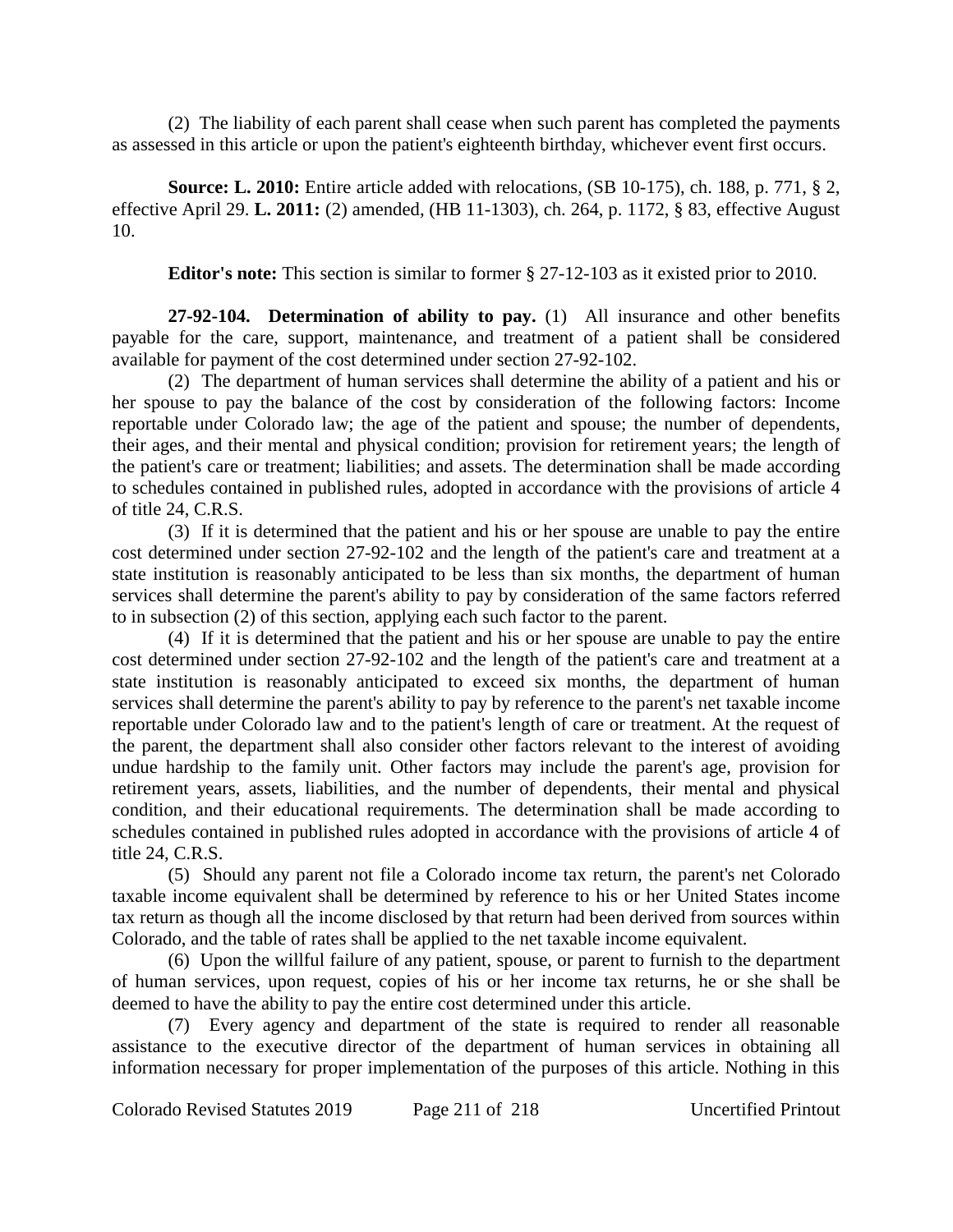subsection (7) shall be construed to require the department of revenue to produce a copy of any person's income tax return solely upon the request of the department of human services, but the department of revenue shall deliver a copy of any such return upon the request of the taxpayer or his or her duly authorized representative, pursuant to section 39-21-113 (4), C.R.S.

**Source: L. 2010:** Entire article added with relocations, (SB 10-175), ch. 188, p. 772, § 2, effective April 29.

**Editor's note:** This section is similar to former § 27-12-104 as it existed prior to 2010.

**27-92-105. Effect of determination.** A determination of the ability of a patient, spouse, or parent to pay shall remain in effect until a redetermination is made.

**Source: L. 2010:** Entire article added with relocations, (SB 10-175), ch. 188, p. 773, § 2, effective April 29.

**Editor's note:** This section is similar to former § 27-12-105 as it existed prior to 2010.

**27-92-106. Appeal.** Appeals from the determination of the ability of a patient or relative to pay, as provided in this article, may be taken to any court of record in Colorado having jurisdiction of the patient or his or her spouse or parents liable for payment; but no appeal may be taken until the executive director of the department of human services has ruled upon a written request for a review of the determination. The request shall be made within sixty days after receipt of notification of the determination, and the applicant shall be notified of the decision of the executive director within forty-five days after the receipt of the applicant's request for review.

**Source: L. 2010:** Entire article added with relocations, (SB 10-175), ch. 188, p. 773, § 2, effective April 29.

**Editor's note:** This section is similar to former § 27-12-106 as it existed prior to 2010.

**27-92-107. Service.** Service of any notification, information, or request for information, review, or redetermination, accomplished by certified mail, return receipt requested, or in any manner provided by the Colorado rules of civil procedure, shall be sufficient for all purposes of this article.

**Source: L. 2010:** Entire article added with relocations, (SB 10-175), ch. 188, p. 773, § 2, effective April 29.

**Editor's note:** This section is similar to former § 27-12-107 as it existed prior to 2010.

**27-92-108. Certificate - prima facie evidence.** In any action or proceeding to enforce the claims of the state provided for in this article, a certificate by the chief administrative officer of the institution involved or the executive director of the department of human services as to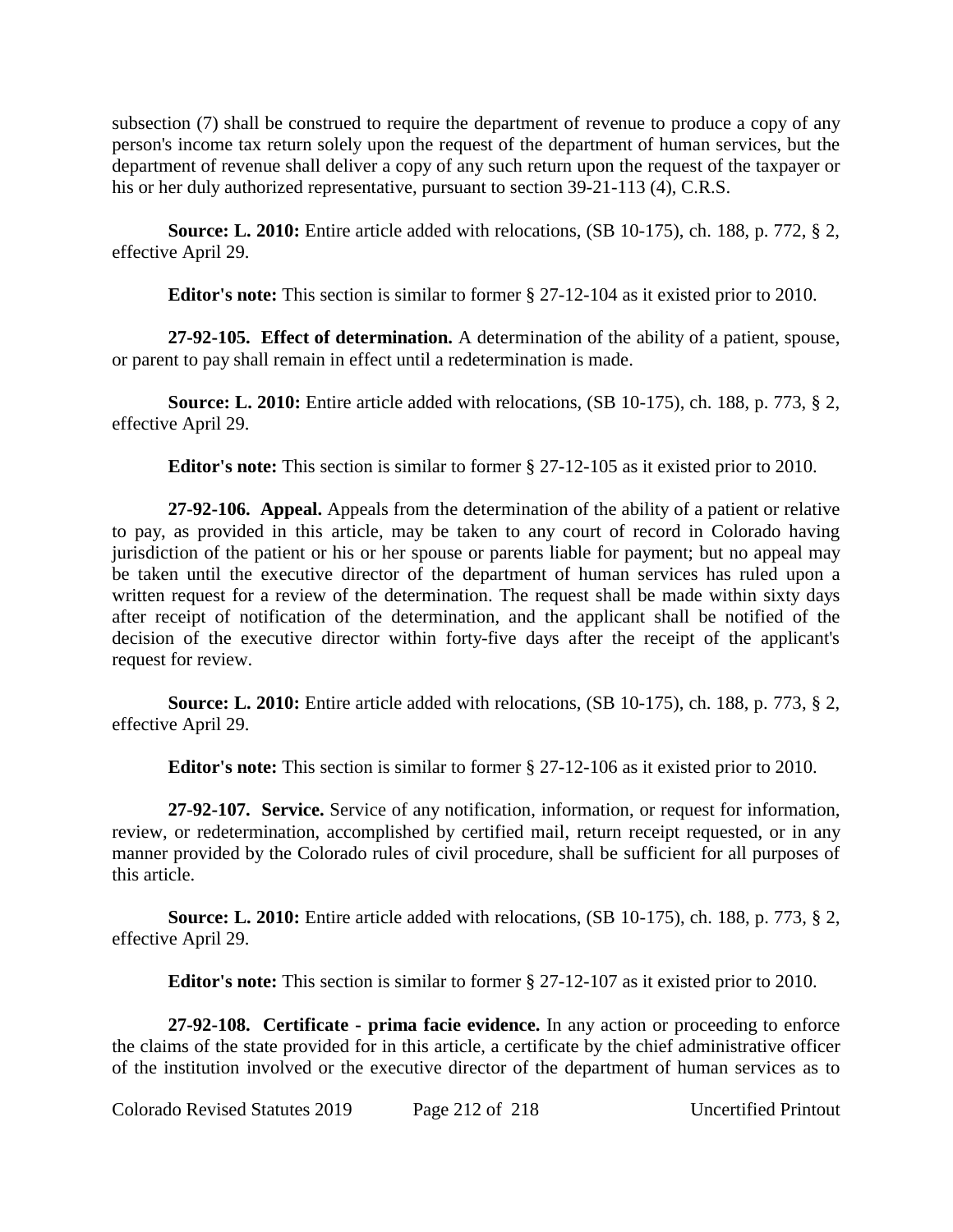any fact or matter necessary to the establishment of the claim which is a matter of record in the institution or in the department of human services shall constitute prima facie evidence.

**Source: L. 2010:** Entire article added with relocations, (SB 10-175), ch. 188, p. 773, § 2, effective April 29.

**Editor's note:** This section is similar to former § 27-12-108 as it existed prior to 2010.

**27-92-109. Further actions.** (1) A patient, spouse, or parent liable by this article who fails to pay the amounts assessed pursuant to this article shall be proceeded against in any manner authorized by law for the collection of sums due and owing to the state of Colorado.

(2) All property of persons liable pursuant to this article shall be subject to application to claims irrespective of its origin, composition, or source subject to the exemptions set forth in section 13-54-102, C.R.S.

(3) Claims against responsible relatives in other states may be enforced as claims for support under the provisions of the "Uniform Interstate Family Support Act", article 5 of title 14, C.R.S.

(4) In the absence of fraud, the patient, spouse, and parents shall be liable only to the extent of assessments actually made against them respectively in accordance with this article.

**Source: L. 2010:** Entire article added with relocations, (SB 10-175), ch. 188, p. 773, § 2, effective April 29.

**Editor's note:** This section is similar to former § 27-12-109 as it existed prior to 2010.

## **ARTICLE 93**

#### Colorado Mental Health Institute at Pueblo

**Editor's note:** This article was added with relocations in 2010 containing provisions of article 13 of this title. Former C.R.S. section numbers are shown in editor's notes following those sections that were relocated. For a detailed comparison of this article, see the comparative tables located in the back of the index.

**27-93-101. Institute established.** (1) There is established the Colorado mental health institute at Pueblo for the treatment and care of persons who may have a behavioral or mental health disorder from any cause and for other persons in state institutions on an inpatient and outpatient basis and in state programs relating to the treatment of substance use disorders who may require medical care and treatment within the capabilities of the staff and facilities of the institute.

(2) All materials without limitation that contain the former names of the Colorado mental health institute at Fort Logan and the Colorado mental health institute at Pueblo shall be utilized to the maximum extent possible in the ordinary course of business before being replaced.

(3) The Colorado mental health institute at Pueblo is authorized to contract, pursuant to the federal government procurement process, with federal agencies to provide psychiatric,

Colorado Revised Statutes 2019 Page 213 of 218 Uncertified Printout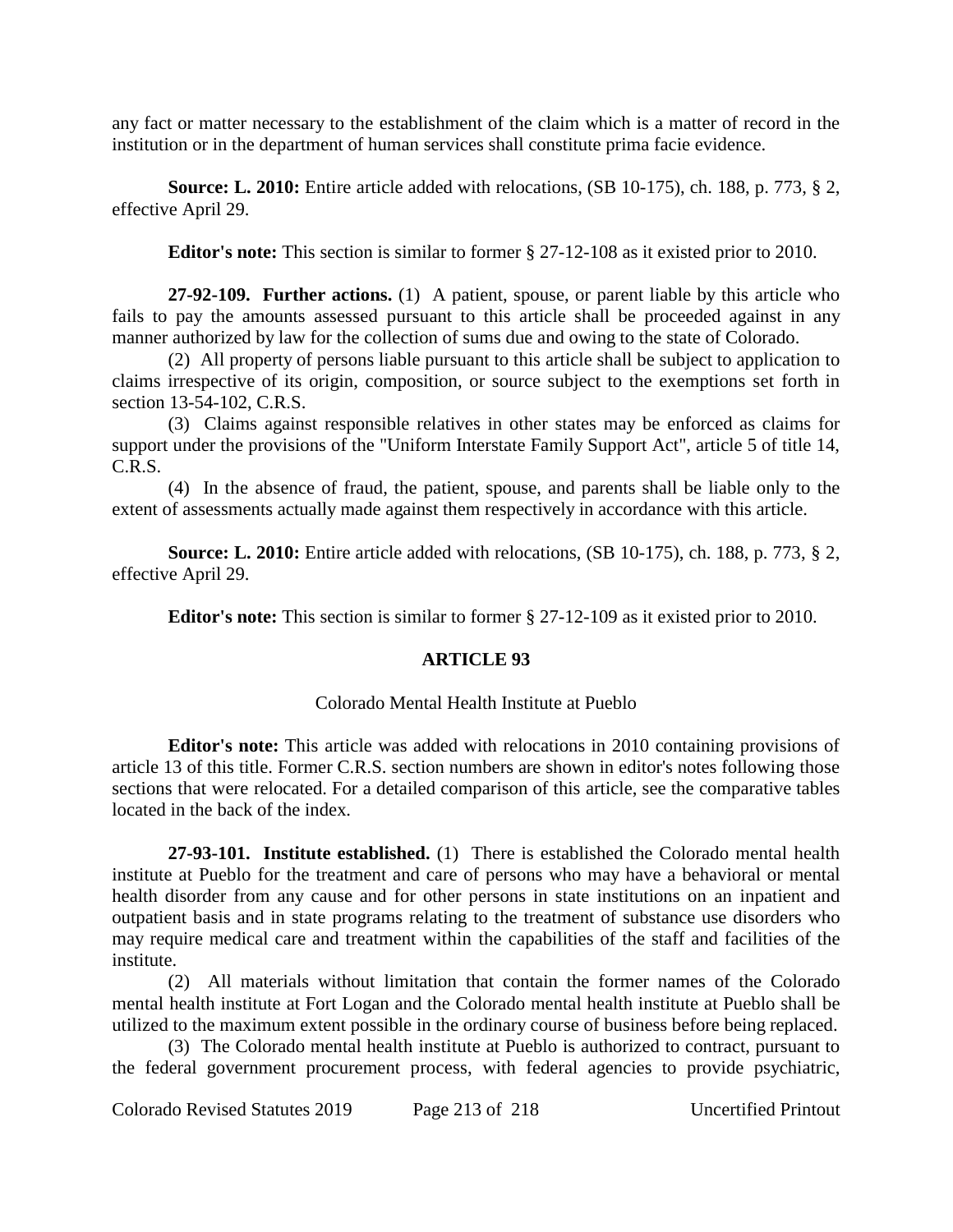medical, and surgical services at the institute to persons under the care of or in the custody or control of an agency of the federal government, so long as the provision of such services does not exceed the capabilities of the staff and facilities of the institute and does not preempt services to state patients.

**Source: L. 2010:** Entire article added with relocations, (SB 10-175), ch. 188, p. 774, § 2, effective April 29. **L. 2017:** (1) amended, (SB 17-242), ch. 263, p. 1377, § 296, effective May 25.

**Editor's note:** This section is similar to former § 27-13-101 as it existed prior to 2010.

**Cross references:** For the legislative declaration in SB 17-242, see section 1 of chapter 263, Session Laws of Colorado 2017.

**27-93-102. Capacity to take property.** The Colorado mental health institute at Pueblo is authorized to receive gifts, legacies, devises, and conveyances of property, real or personal, that may be made, given, or granted to or for the Colorado mental health institute at Pueblo. The chief officer of the institute, with the approval of the governor, shall make disposition of such gifts or property as may be for the best interest of said Colorado mental health institute at Pueblo.

**Source: L. 2010:** Entire article added with relocations, (SB 10-175), ch. 188, p. 774, § 2, effective April 29.

**Editor's note:** This section is similar to former § 27-13-102 as it existed prior to 2010.

**27-93-103. Employees - adult protective services data system check - publications.** (1) The head of the administrative division overseeing the Colorado mental health institute at Pueblo shall appoint or employ, pursuant to section 13 of article XII of the state constitution, such administrators, physicians, nurses, attendants, and additional employees as may be necessary for the proper conduct of said institute. The head of the administrative division may contract with the board of regents of the university of Colorado health sciences center or any other governing board of a state-supported institution of higher education for the provision of services by physicians and other health care practitioners when deemed necessary for the proper conduct of the institute. During the performance of any duties by the physicians and other health care practitioners for the department of human services, the physicians and other health care practitioners are "public employees" as defined in section 24-10-103 (4), C.R.S., and the limitation of section 24-30-1517 (2), C.R.S., shall not apply.

(1.5) On and after January 1, 2019, the head of the administrative division overseeing the Colorado mental health institute at Pueblo shall, prior to employment, submit the name of a person who will be providing direct care, as defined in section 26-3.1-101 (3.5), to an at-risk adult, as defined in section 26-3.1-101 (1.5), as well as any other required identifying information, to the department of human services for a check of the Colorado adult protective services data system pursuant to section 26-3.1-111 to determine if the person is substantiated in a case of mistreatment of an at-risk adult.

Colorado Revised Statutes 2019 Page 214 of 218 Uncertified Printout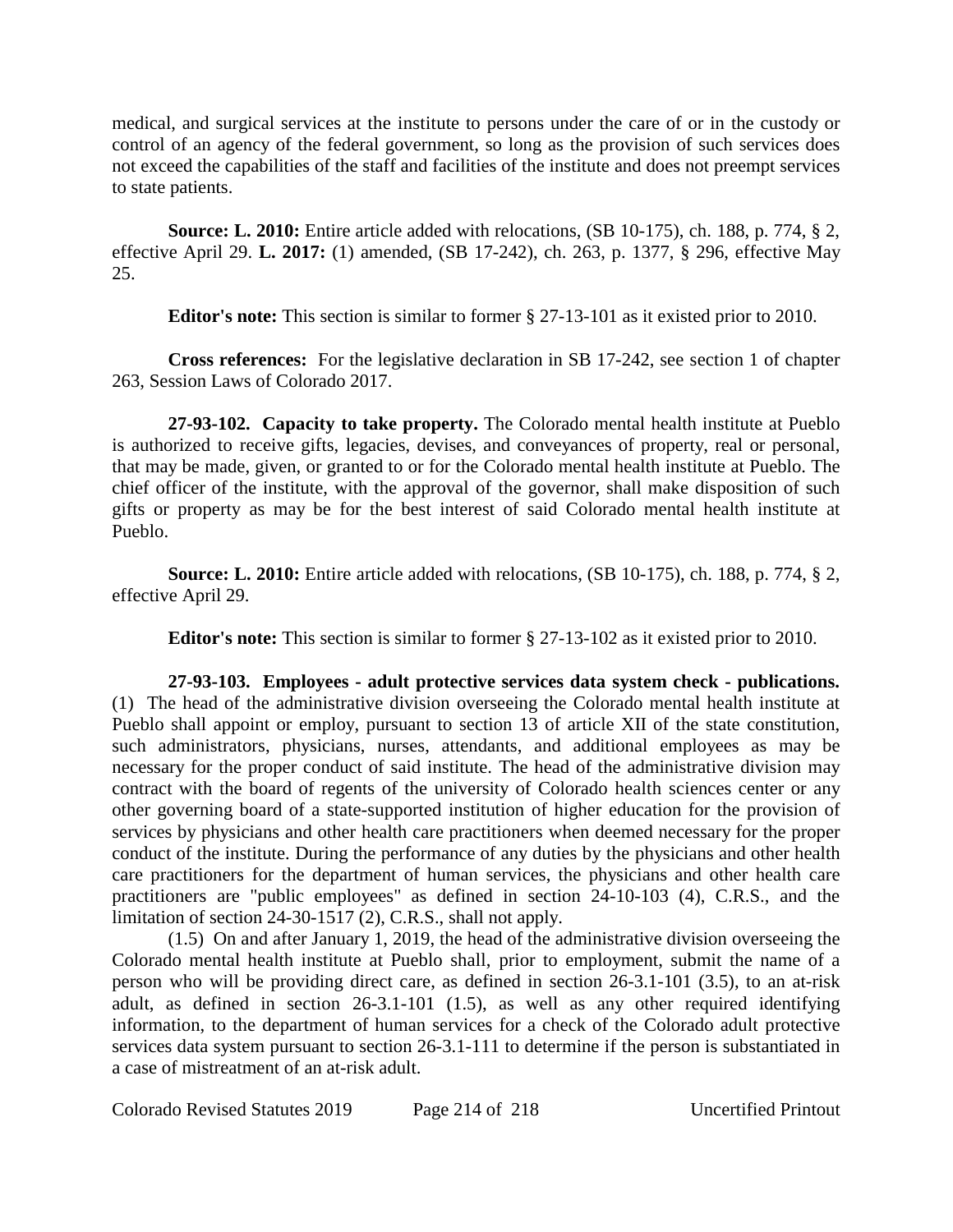(2) Publications of the institute circulated in quantity outside the institute shall be subject to the approval and control of the executive director of the department of human services.

**Source: L. 2010:** Entire article added with relocations, (SB 10-175), ch. 188, p. 774, § 2, effective April 29. **L. 2017:** (1.5) added, (HB 17-1284), ch. 272, p. 1506, § 15, effective May 31.

**Editor's note:** This section is similar to former § 27-13-103 as it existed prior to 2010.

**27-93-104. Authorized utilization of medical facilities at institute - equipment replacement fund.** (1) A person committed to the custody of or cared for in the department of human services or the department of corrections who requires medical care and treatment that can be advantageously treated by psychiatric, medical, or surgical care available at the Colorado mental health institute at Pueblo may be treated at the institute. Charges for patient care and treatment shall be made in the manner provided in article 92 of this title. A specific appropriation shall be made annually for the general medical division of the Colorado mental health institute at Pueblo, based upon projections of the total patient load and associated costs from all institutions, and the department of human services shall determine at least annually the per diem expenses and the actual utilization of the general medical division by each institution, including other divisions of the Colorado mental health institute at Pueblo.

(2) A person under the care of or in the custody or control of an agency of the federal government whose psychiatric, medical, or surgical needs could be advantageously treated at the Colorado mental health institute at Pueblo may be treated at the institute pursuant to a contract between the institute and the agency of the federal government.

(3) A contract entered into pursuant to subsection (2) of this section shall cover the full direct and indirect costs of services as determined by generally accepted accounting principles and shall include a fee to cover the need for replacement of existing equipment which would occur because of this additional use. All fees collected pursuant to this subsection (3) shall be collected by the Colorado mental health institute at Pueblo and shall be transmitted to the state treasurer, who shall credit the same to the equipment replacement fund, which fund is hereby created. Moneys in the equipment replacement fund shall be appropriated by the general assembly on an annual basis to the department of human services for replacement of existing equipment made necessary pursuant to this section.

**Source: L. 2010:** Entire article added with relocations, (SB 10-175), ch. 188, p. 774, § 2, effective April 29.

**Editor's note:** This section is similar to former § 27-13-109 as it existed prior to 2010.

**27-93-105. Alternative uses for institute facilities.** The department of human services shall determine the existence of resources at the Colorado mental health institute at Pueblo that are in excess of the needs of the primary purpose of the institute and may make available to the regents of the university of Colorado, on mutually agreeable terms, a maximum of ten beds at the institute for the purpose of teaching students in the family practice medical training program conducted by and under the control of the regents. The resources shall be a supplement to any existing health care resources and academic facilities in the region.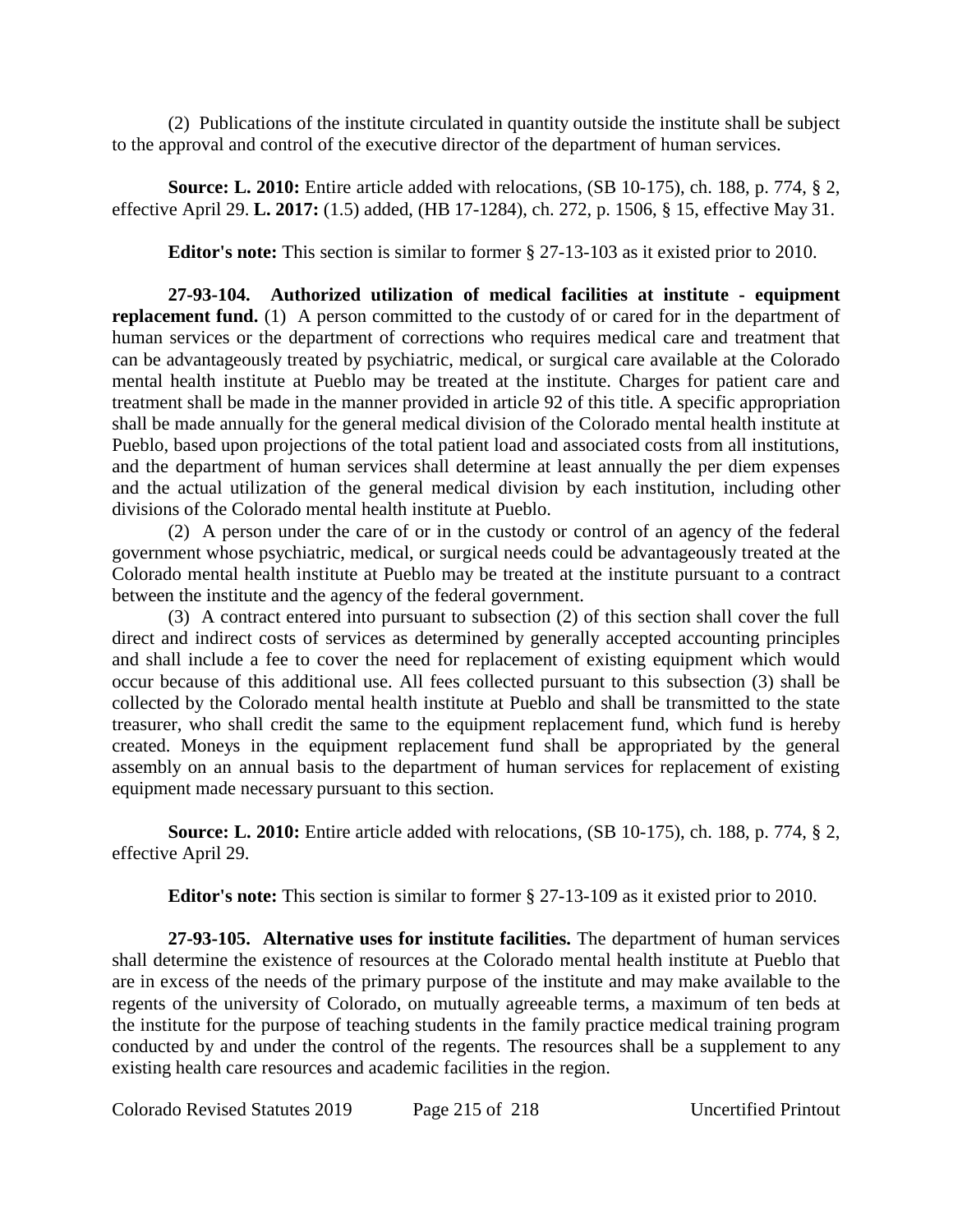**Source: L. 2010:** Entire article added with relocations, (SB 10-175), ch. 188, p. 775, § 2, effective April 29.

**Editor's note:** This section is similar to former § 27-13-110 as it existed prior to 2010.

**27-93-106. Access to inpatient civil beds at institute.** The department shall develop and implement admission criteria that ensures individuals, prior to being admitted, have been evaluated for the least restrictive level of care and that geographic location, current health care provider, and payer type are not the primary determining factor in whether an individual has access to a civil inpatient bed.

**Source: L. 2019:** Entire section added, (SB 19-222), ch. 226, p. 2266, § 4, effective May 20.

**Cross references:** For the legislative declaration in SB 19-222, see section 1 of chapter 226, Session Laws of Colorado 2019.

## **ARTICLE 94**

## Colorado Mental Health Institute at Fort Logan

**Editor's note:** This article was added with relocations in 2010 containing provisions of article 15 of this title. Former C.R.S. section numbers are shown in editor's notes following those sections that were relocated. For a detailed comparison of this article, see the comparative tables located in the back of the index.

**27-94-101. Legislative declaration.** In order to provide a program to promote mental health in the state of Colorado, a mental health center is established as provided in this article.

**Source: L. 2010:** Entire article added with relocations, (SB 10-175), ch. 188, p. 775, § 2, effective April 29.

**Editor's note:** This section is similar to former § 27-15-101 as it existed prior to 2010.

**27-94-102. Establishment of mental health center.** (1) There is hereby established at the site of Fort Logan, Denver county, Colorado, a mental health center to be known as the Colorado mental health institute at Fort Logan, referred to in this article as the "center". The center shall be under the general supervision and control of the department of human services.

(2) All materials without limitation that contain the former names of the Colorado mental health institute at Fort Logan and the Colorado mental health institute at Pueblo shall be utilized to the maximum extent possible in the ordinary course of business before being replaced.

**Source: L. 2010:** Entire article added with relocations, (SB 10-175), ch. 188, p. 775, § 2, effective April 29.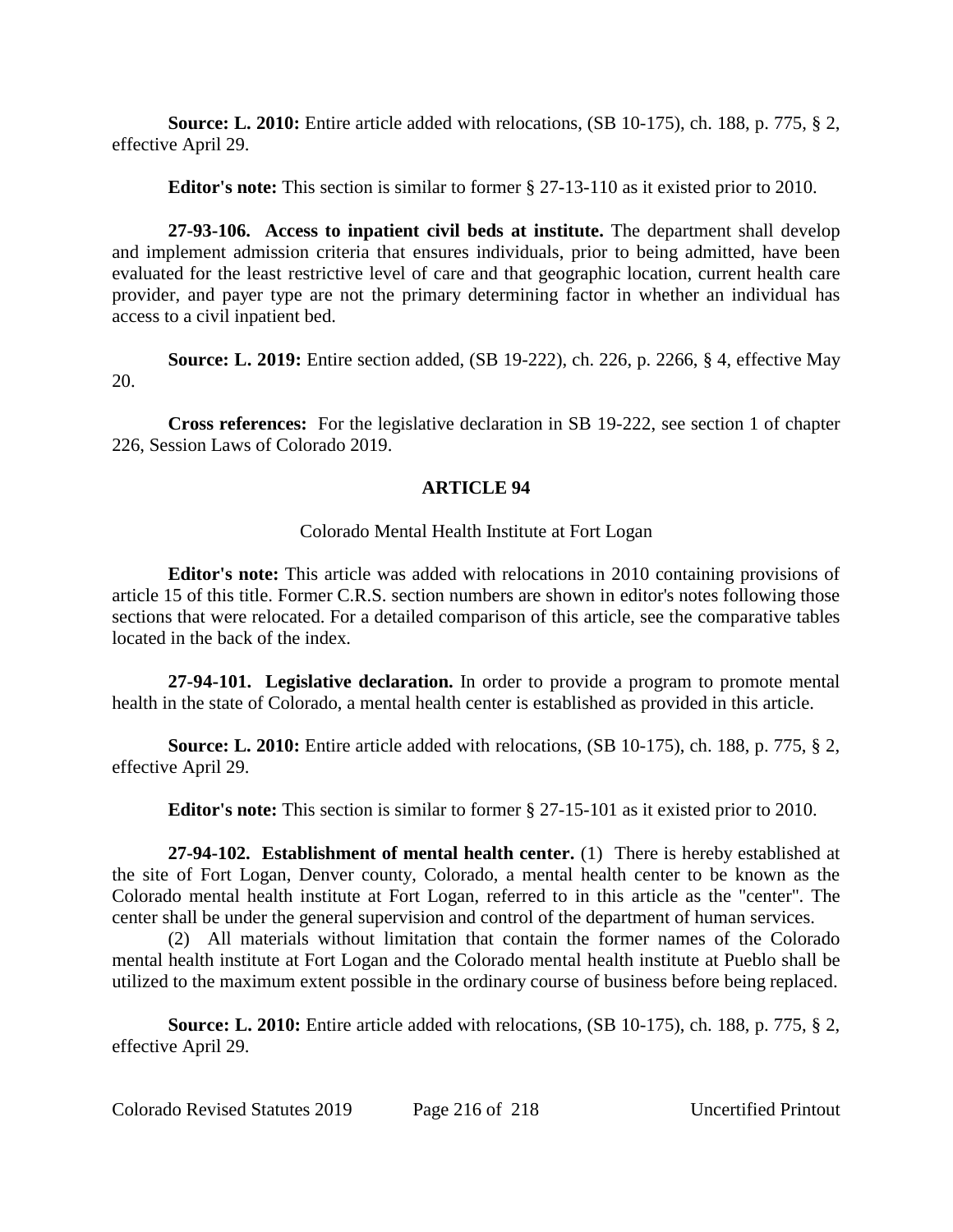**Editor's note:** This section is similar to former § 27-15-102 as it existed prior to 2010.

**27-94-103. Employees - adult protective services data system check - publications.** (1) The head of the administrative division overseeing the center shall appoint or employ, pursuant to section 13 of article XII of the state constitution, administrators, physicians, nurses, attendants, and additional employees as necessary for the proper conduct of the center. The head of the administrative division may contract with the board of regents of the university of Colorado health sciences center for the provision of services by physicians when deemed necessary for the proper conduct of the center, and during the performance of any duties by the physicians for the department of human services, the physicians are "public employees" as defined in section 24-10-103 (4), C.R.S., and the limitation of section 24-30-1517 (2), C.R.S., shall not apply.

(1.5) On and after January 1, 2019, the head of the administrative division overseeing the center shall, prior to employment, submit the name of a person who will be providing direct care, as defined in section 26-3.1-101 (3.5), to an at-risk adult, as defined in section 26-3.1-101 (1.5), as well as any other required identifying information, to the department of human services for a check of the Colorado adult protective services data system pursuant to section 26-3.1-111 to determine if the person is substantiated in a case of mistreatment of an at-risk adult.

(2) Publications of the center circulated in quantity outside the center shall be subject to the approval and control of the executive director of the department of human services.

**Source: L. 2010:** Entire article added with relocations, (SB 10-175), ch. 188, p. 776, § 2, effective April 29. **L. 2017:** (1.5) added, (HB 17-1284), ch. 272, p. 1506, § 16, effective May 31.

**Editor's note:** This section is similar to former § 27-15-103 as it existed prior to 2010.

**27-94-104. Capacity to take property.** The center is authorized to receive gifts, legacies, devises, and conveyances of property, real and personal, that may be granted or given to the center. The executive director of the department of human services, with the approval of the governor, shall make disposition of such property as may be for the best interest of said center.

**Source: L. 2010:** Entire article added with relocations, (SB 10-175), ch. 188, p. 776, § 2, effective April 29.

**Editor's note:** This section is similar to former § 27-15-104 as it existed prior to 2010.

**27-94-105. Admissions to center - transfers - releases.** (1) A person who by law is committed to the department of human services for placement in a state hospital may be committed to or placed in the center upon order of a court of competent jurisdiction, except those persons committed to the Colorado mental health institute at Pueblo pursuant to a judicial determination of not guilty by reason of insanity and those persons committed under section 16- 8-106 (1), C.R.S., relating to commitments for observation and examination.

(2) A person placed at the center may be transferred to the Colorado mental health institute at Pueblo, the Wheat Ridge regional center, the Grand Junction regional center, the